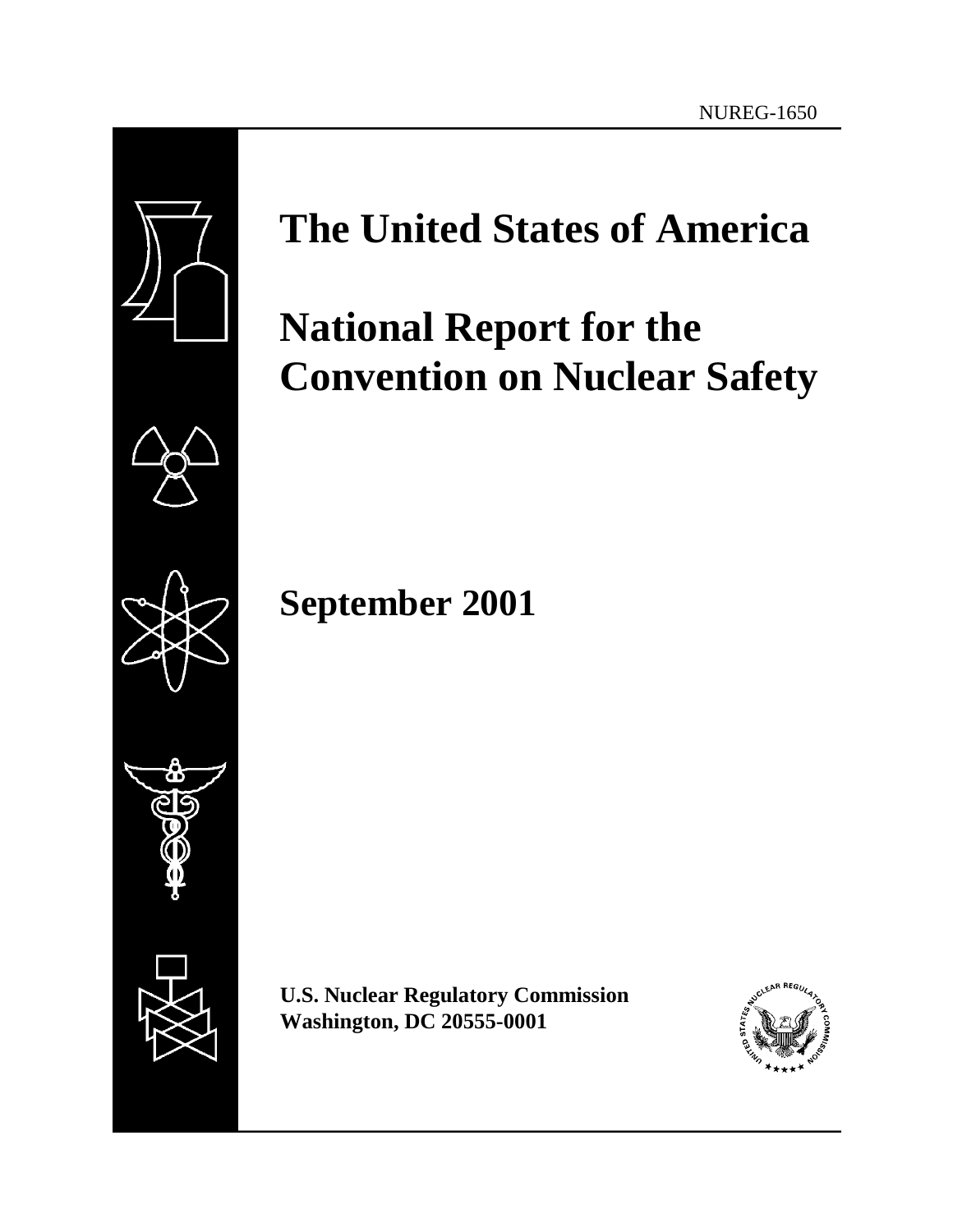# **THE UNITED STATES OF AMERICA**

# **NATIONAL REPORT**

# **FOR THE**

# **CONVENTION ON NUCLEAR SAFETY**

**SEPTEMBER 2001**

**U.S. NUCLEAR REGULATORY COMMISSION**

**WASHINGTON DC 20555-0001**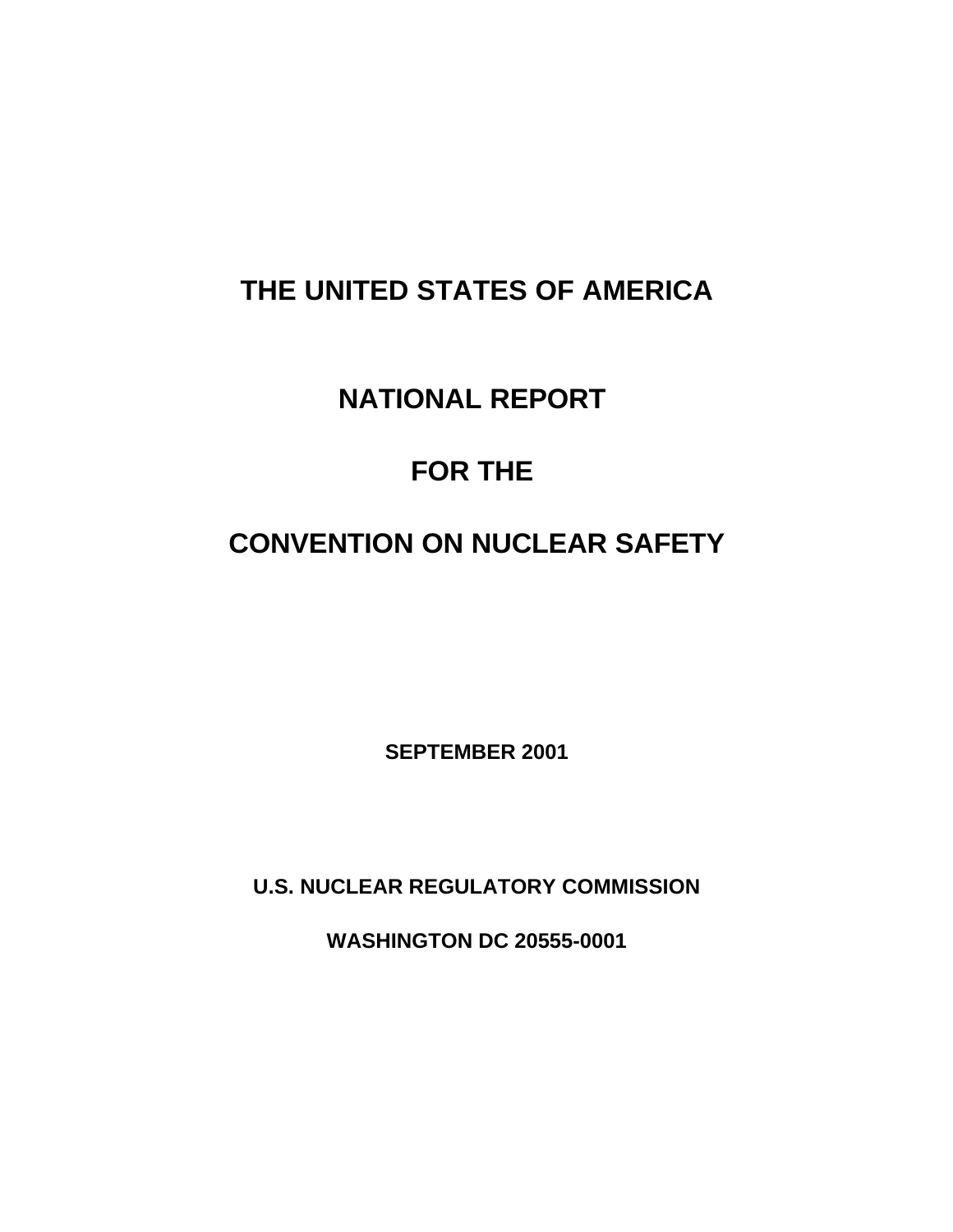# **ABSTRACT**

The U.S. Nuclear Regulatory Commission has updated the *U.S. National Report for the Convention on Nuclear Safety.* This report will be submitted for peer review at the second review meeting of the Convention on Nuclear Safety at the International Atomic Energy Agency in April 2002. The scope of the report is limited to the safety of land-based civil nuclear power plants. The report demonstrates how the U.S. Government meets the main objective of the Convention -- to achieve and maintain a high level of nuclear safety worldwide. The report also shows that the U.S. Government meets the obligations of each of the articles established by the Convention. Specifically, these articles address the safety of existing nuclear installations, the legislative and regulatory framework, the regulatory body, responsibility of the licensee, priority to safety, financial and human resources, human factors, quality assurance, assessment and verification of safety, radiation protection, emergency preparedness, siting, design, construction, and operation.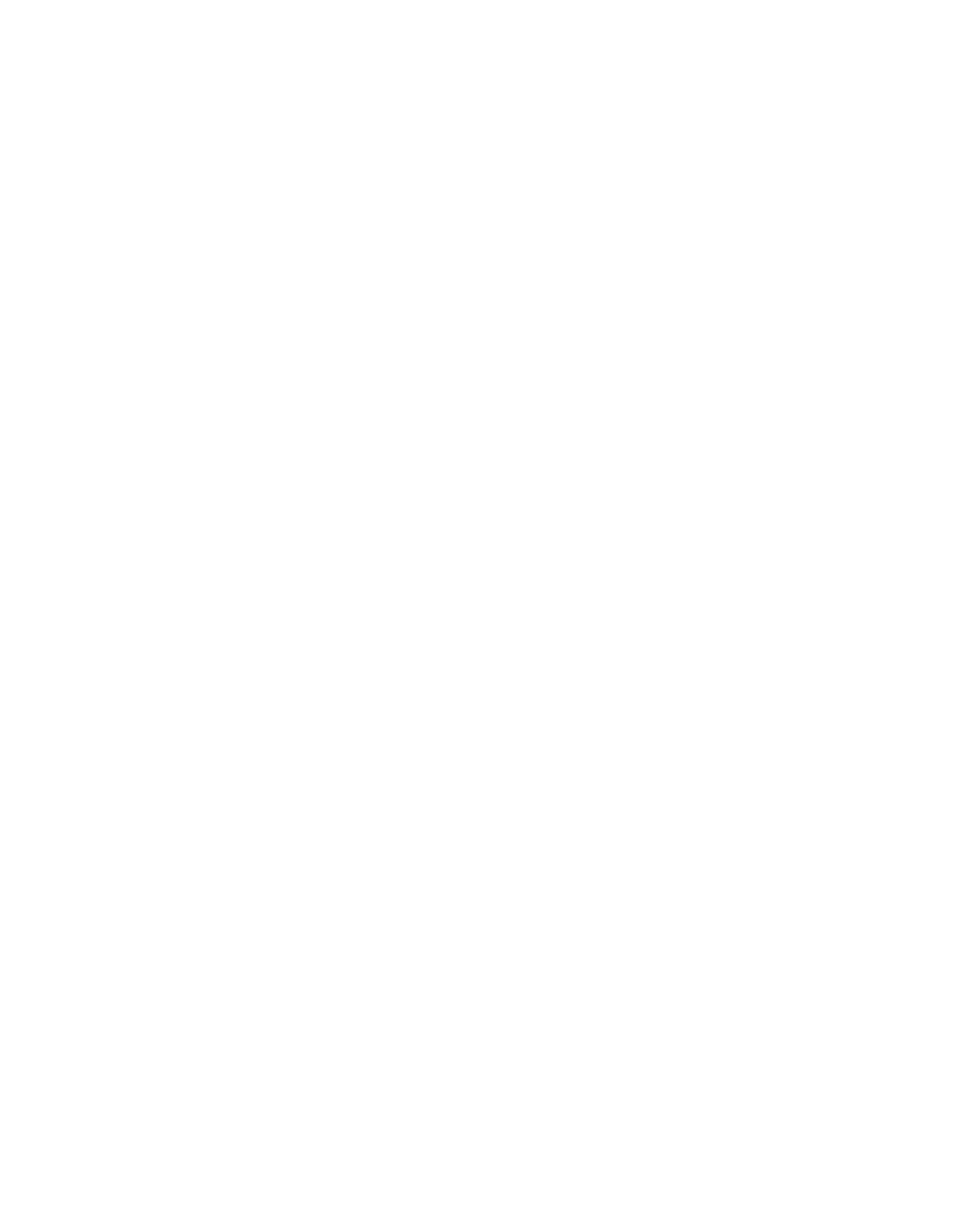# **TABLE OF CONTENTS**

| Assessment of the Implications of Industry Restructuring<br>Enhancement of License Renewal Regulatory Infrastructure<br>Preparation for Potential Licensing of New Reactors  xx                            |  |
|------------------------------------------------------------------------------------------------------------------------------------------------------------------------------------------------------------|--|
| 6.2.2.3 Inspections and Performance Indicators  6-7<br>6.2.2.4 Significance Determination Process  6-7<br>6.2.2.6 How This New Oversight Process Differs from the<br>6.2.2.2 Experience and Examples  6-13 |  |
| 6.2.8 Programs for Public Participation, Handling Petitions and<br>Allegations, and Resolving Differing Professional Views                                                                                 |  |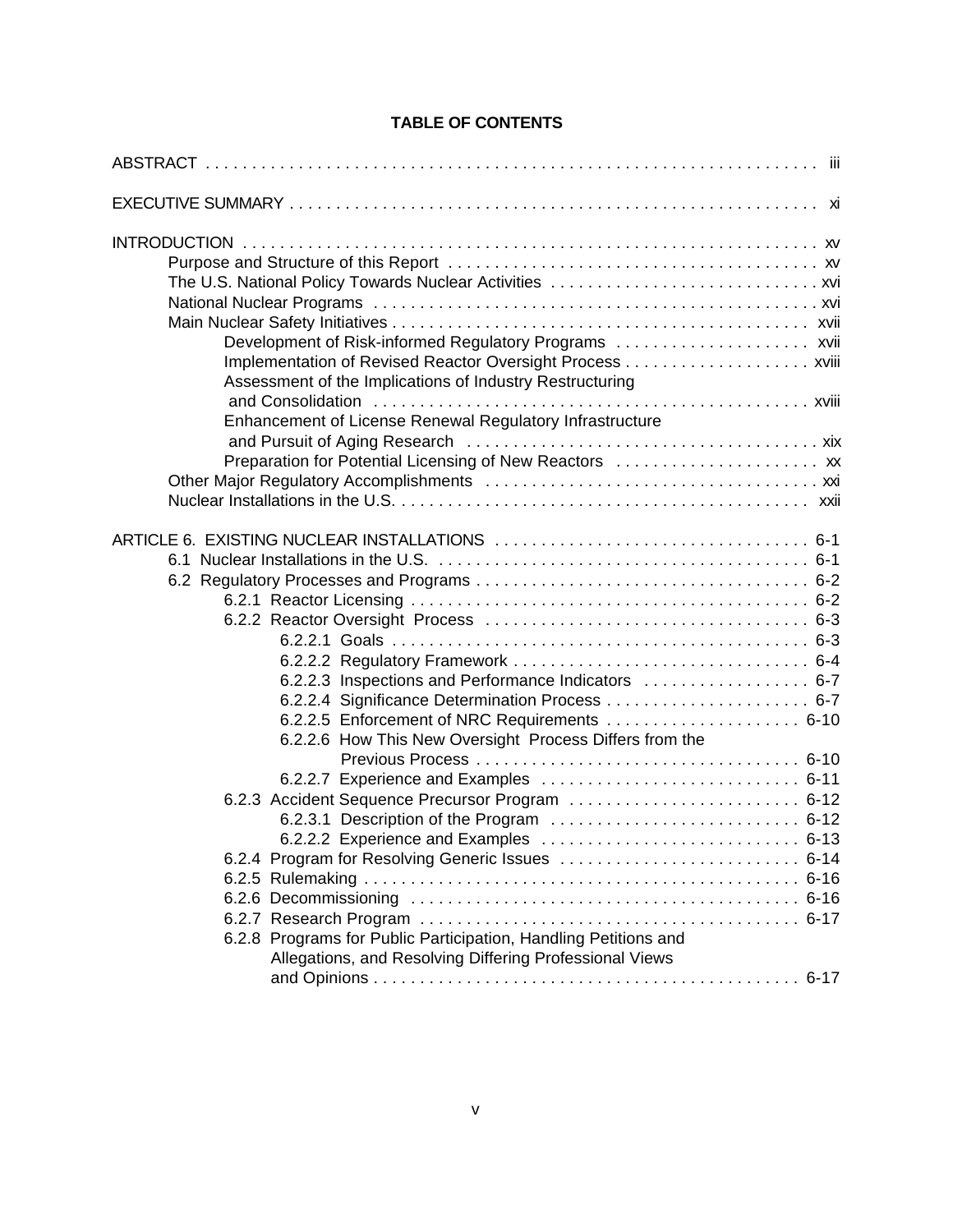# **TABLE OF CONTENTS (CONT.)**

| ARTICLE 7. LEGISLATIVE AND REGULATORY FRAMEWORK  7-1                       |        |
|----------------------------------------------------------------------------|--------|
|                                                                            |        |
|                                                                            |        |
| 7.2.1 National Safety Requirements and Regulations  7-1                    |        |
|                                                                            |        |
|                                                                            |        |
|                                                                            |        |
|                                                                            |        |
|                                                                            |        |
|                                                                            |        |
|                                                                            |        |
|                                                                            |        |
| 8.1.2.2 International Responsibilities  8-2                                |        |
| 8.1.2.3 The NRC as an Independent Regulatory Agency 8-3                    |        |
|                                                                            |        |
|                                                                            |        |
| 8.1.3.2 Component Offices of the Commission  8-4                           |        |
| 8.1.3.3 Advisory Committees and Licensing Boards  8-8                      |        |
|                                                                            |        |
|                                                                            |        |
|                                                                            |        |
| 8.1.5 Position of the NRC in the Governmental Structure  8-12              |        |
|                                                                            |        |
|                                                                            |        |
|                                                                            |        |
| 8.2<br>Separation of Functions of the Regulatory Body from Those of Bodies |        |
|                                                                            |        |
|                                                                            |        |
| ARTICLE 9. RESPONSIBILITY OF THE LICENSE HOLDER  9-1                       |        |
|                                                                            |        |
|                                                                            |        |
|                                                                            |        |
|                                                                            |        |
|                                                                            | $10-1$ |
|                                                                            | $10-1$ |
|                                                                            |        |
|                                                                            |        |
|                                                                            |        |
| 10.3.2 Using the Safety Goals to Evaluate New and Existing Regulatory      |        |
|                                                                            |        |
| 10.3.3 Risk-Informed Regulation Implementation Plan 10-5                   |        |
| 10.3.4 Activities that Improve Data and Methods of Risk Analysis  10-6     |        |
|                                                                            |        |
| 10.3.5.1 Graded Quality Assurance (QA) Pilot Program  10-7                 |        |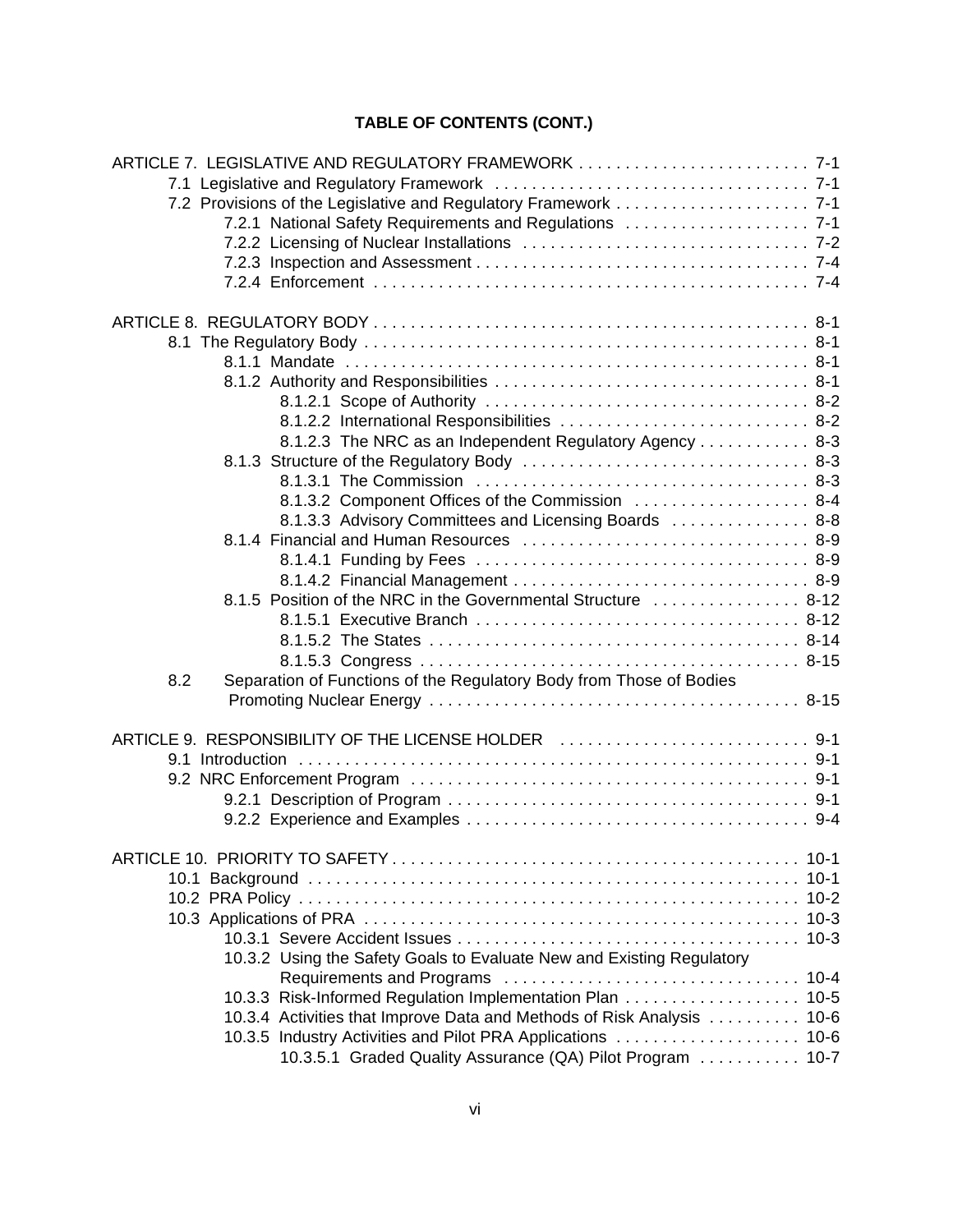# **TABLE OF CONTENTS (CONT.)**

| 10.3.5.2 Risk-Informed Inservice Testing  10-7                                  |  |
|---------------------------------------------------------------------------------|--|
|                                                                                 |  |
| 10.3.5.4 Risk-Informed Technical Specification Changes  10-7                    |  |
|                                                                                 |  |
| 10.3.6 Activities that Apply Risk Assessment to Plant-Specific Changes to       |  |
|                                                                                 |  |
|                                                                                 |  |
|                                                                                 |  |
|                                                                                 |  |
| Financial Qualifications Program for Construction and Operations 11-2<br>11.1.1 |  |
|                                                                                 |  |
|                                                                                 |  |
| 11.1.2 Financial Qualifications Program for Decommissioning  11-5               |  |
|                                                                                 |  |
|                                                                                 |  |
| 11.1.3 Financial Protection Program for Liability Claims Arising                |  |
|                                                                                 |  |
|                                                                                 |  |
|                                                                                 |  |
| 11.1.4 Insurance Program for Onsite Property Damages Arising                    |  |
|                                                                                 |  |
| 11.1.4.1 Governing Documents and Process 11-11                                  |  |
| 11.1.4.2 Experience and Examples  11-12                                         |  |
| Regulatory Requirements for Qualifying, Training, and<br>11.2                   |  |
|                                                                                 |  |
| 11.2.1 Governing Documents and Process  11-12                                   |  |
|                                                                                 |  |
|                                                                                 |  |
|                                                                                 |  |
|                                                                                 |  |
|                                                                                 |  |
|                                                                                 |  |
|                                                                                 |  |
|                                                                                 |  |
| 12.2.3.1 Human Factors Engineering Issues  12-3                                 |  |
| 12.2.3.2 Emergency Operating and Plant Procedures 12-4                          |  |
| 12.2.3.3 Working Hours and Shift Staffing  12-4                                 |  |
|                                                                                 |  |
| 12.2.3.5 Human Factors Information System  12-6                                 |  |
| 12.2.3.6 Support to Event Investigations and For-Cause                          |  |
|                                                                                 |  |
|                                                                                 |  |
|                                                                                 |  |
|                                                                                 |  |
|                                                                                 |  |
|                                                                                 |  |
|                                                                                 |  |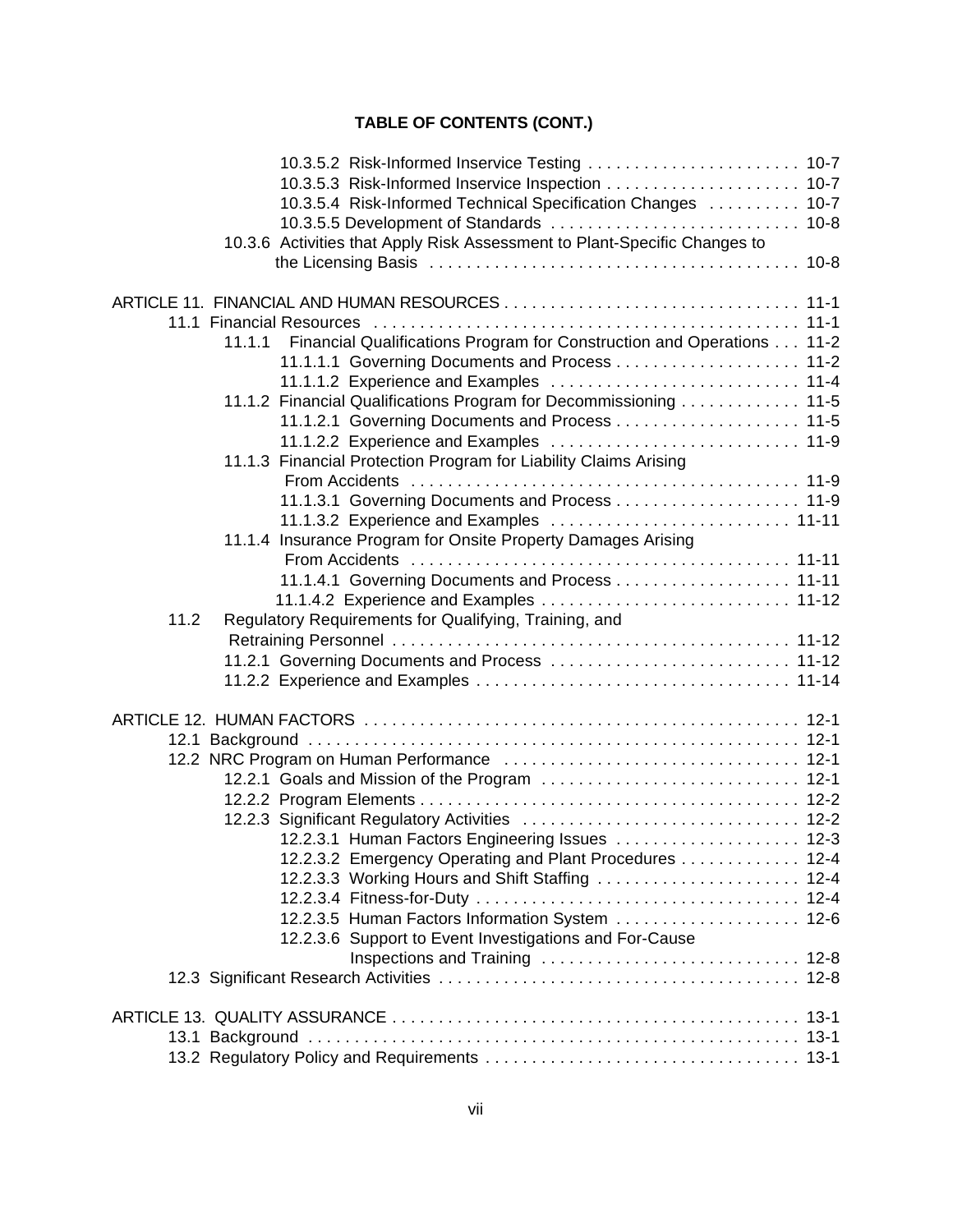| 13.2.1 10 CFR Part 50, Appendix A, "General Design Criteria for Nuclear    |  |
|----------------------------------------------------------------------------|--|
|                                                                            |  |
| 13.2.2 10 CFR Part 50, Appendix B, "Quality Assurance Criteria for Nuclear |  |
| Power Plants and Fuel Reprocessing Plants"  13-2                           |  |
|                                                                            |  |
| 13.3.1 Guidance for Design and Construction Activities  13-3               |  |
|                                                                            |  |
| 13.3.3 Guidance for Staff Reviews for Licensing  13-4                      |  |
|                                                                            |  |
|                                                                            |  |
| 13.4.2 QA Under the Revised Reactor Oversight Process  13-5                |  |
|                                                                            |  |
|                                                                            |  |
|                                                                            |  |
| ARTICLE 14. ASSESSMENT AND VERIFICATION OF SAFETY  14-1                    |  |
| 14.1 Ensuring Safety Assessments Throughout Plant Life  14-1               |  |
|                                                                            |  |
|                                                                            |  |
|                                                                            |  |
| 14.1.2.2 Experience and Examples  14-4                                     |  |
|                                                                            |  |
|                                                                            |  |
|                                                                            |  |
| 14.2 Verification by Analysis, Surveillance, Testing and Inspection  14-6  |  |
|                                                                            |  |
|                                                                            |  |
|                                                                            |  |
|                                                                            |  |
|                                                                            |  |
| 15.3.1 10 CFR Part 20, "Standards for Protection Against Radiation"  15-3  |  |
| 15.3.2 10 CFR Part 50, "Domestic Licensing of Production and               |  |
|                                                                            |  |
|                                                                            |  |
| 15.4.1 Control of Radiation Exposure of Occupational Workers  15-6         |  |
| 15.4.2 Control of Radiation Exposure of Members of the Public  15-7        |  |
|                                                                            |  |
|                                                                            |  |
| 16.2 Basis for Emergency Planning and Emergency Planning Zones  16-2       |  |
|                                                                            |  |
| 16.4 Emergency Classification System and Emergency Action Levels 16-4      |  |
| 16.5 Responsibilities of Nuclear Power Plant Operator  16-5                |  |
| 16.6 Responsibilities of State and Local Governments  16-5                 |  |
|                                                                            |  |
| 16.8 Recommendations for Protective Action in Severe Accidents  16-6       |  |
| 16.9 Inspection Practices - Regulatory Oversight Process for Emergency     |  |
|                                                                            |  |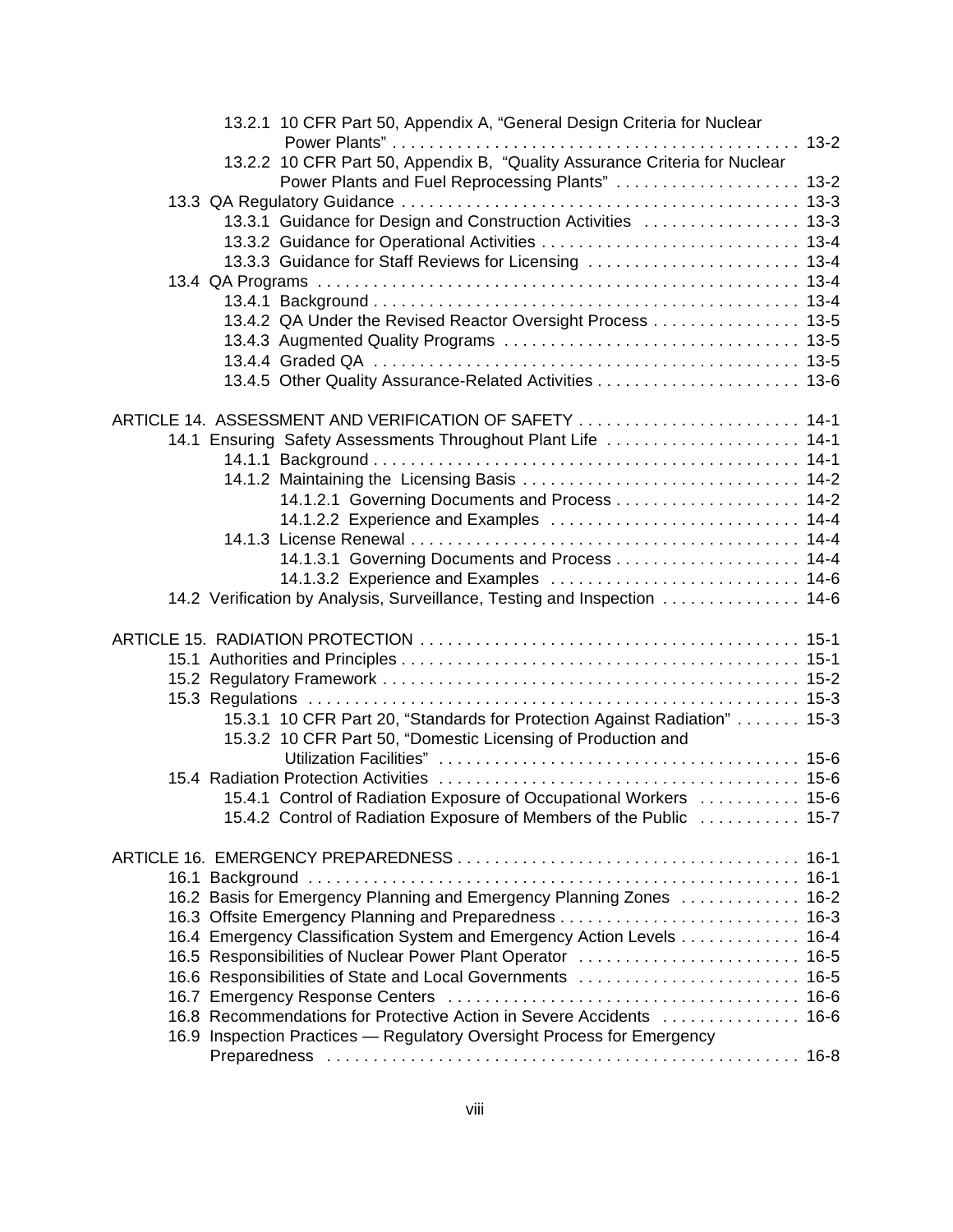| 17.2.2 Assessments Applying to Seismic and Geological Aspects of Siting 17-2                                                                           |  |
|--------------------------------------------------------------------------------------------------------------------------------------------------------|--|
| 17.2.3 Assessments of Radiological Consequences for Initial Licensing  17-3<br>17.2.4 Assessments of Radiological Consequences as a Result of Facility |  |
| Changes                                                                                                                                                |  |
| 17.2.5 Assessments of Radiological Consequences According to Recent                                                                                    |  |
|                                                                                                                                                        |  |
|                                                                                                                                                        |  |
|                                                                                                                                                        |  |
| 17.3 Environmental Protection Elements of Siting  17-8                                                                                                 |  |
|                                                                                                                                                        |  |
| 17.3.2 Other Considerations for Siting Reviews  17-11                                                                                                  |  |
| 17.3.2.1 Early Site Permits, Standard Design Certifications,                                                                                           |  |
|                                                                                                                                                        |  |
| 17.3.2.2 Environmental Justice  17-11                                                                                                                  |  |
| 17.3.2.3 Yellow Creek Decision  17-11                                                                                                                  |  |
| 17.3.2.4 Open Access to Transmission Lines and Economic                                                                                                |  |
|                                                                                                                                                        |  |
| 17.3.2.5 Severe Accident Mitigation Design Alternatives  17-12                                                                                         |  |
|                                                                                                                                                        |  |
|                                                                                                                                                        |  |
| 18.1.1 Governing Documents and Process  18-1                                                                                                           |  |
|                                                                                                                                                        |  |
| 18.2 Technologies Proven by Experience or Qualified by Testing or Analysis 18-4                                                                        |  |
| 18.3 Design for Reliable, Stable, and Easily Manageable Operation  18-4                                                                                |  |
|                                                                                                                                                        |  |
|                                                                                                                                                        |  |
|                                                                                                                                                        |  |
|                                                                                                                                                        |  |
|                                                                                                                                                        |  |
| 19.2 Operational Limits and Conditions Are Defined and Revised 19-3                                                                                    |  |
|                                                                                                                                                        |  |
|                                                                                                                                                        |  |
| 19.4 Procedures for Responding to Anticipated Operational Occurrences                                                                                  |  |
| and Accidents                                                                                                                                          |  |
| 19.5 Availability of Engineering and Technical Support  19-7                                                                                           |  |
|                                                                                                                                                        |  |
| 19.7 Programs to Collect and Analyze Operating Experience  19-7                                                                                        |  |
|                                                                                                                                                        |  |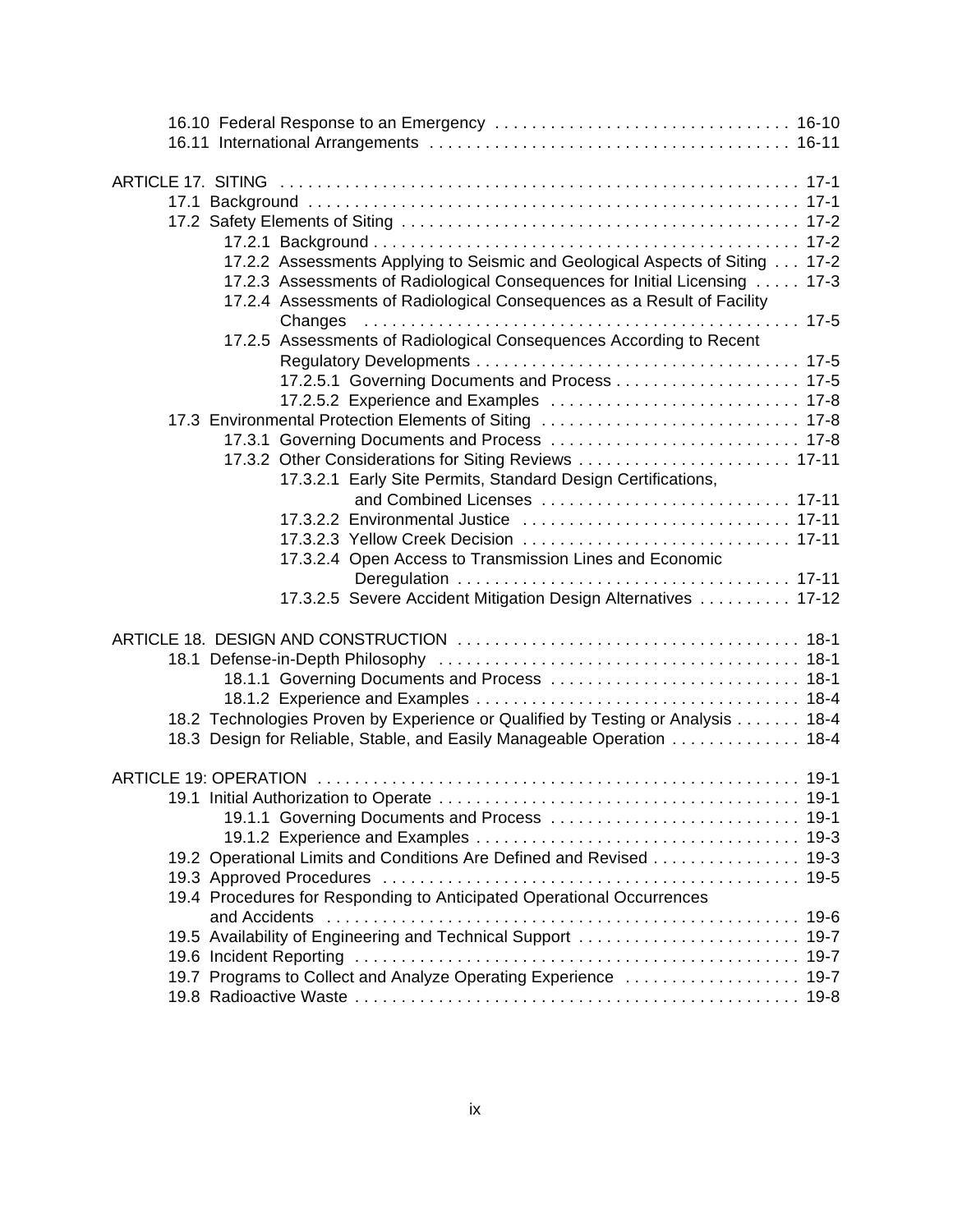# **TABLE OF CONTENTS (CONT.)**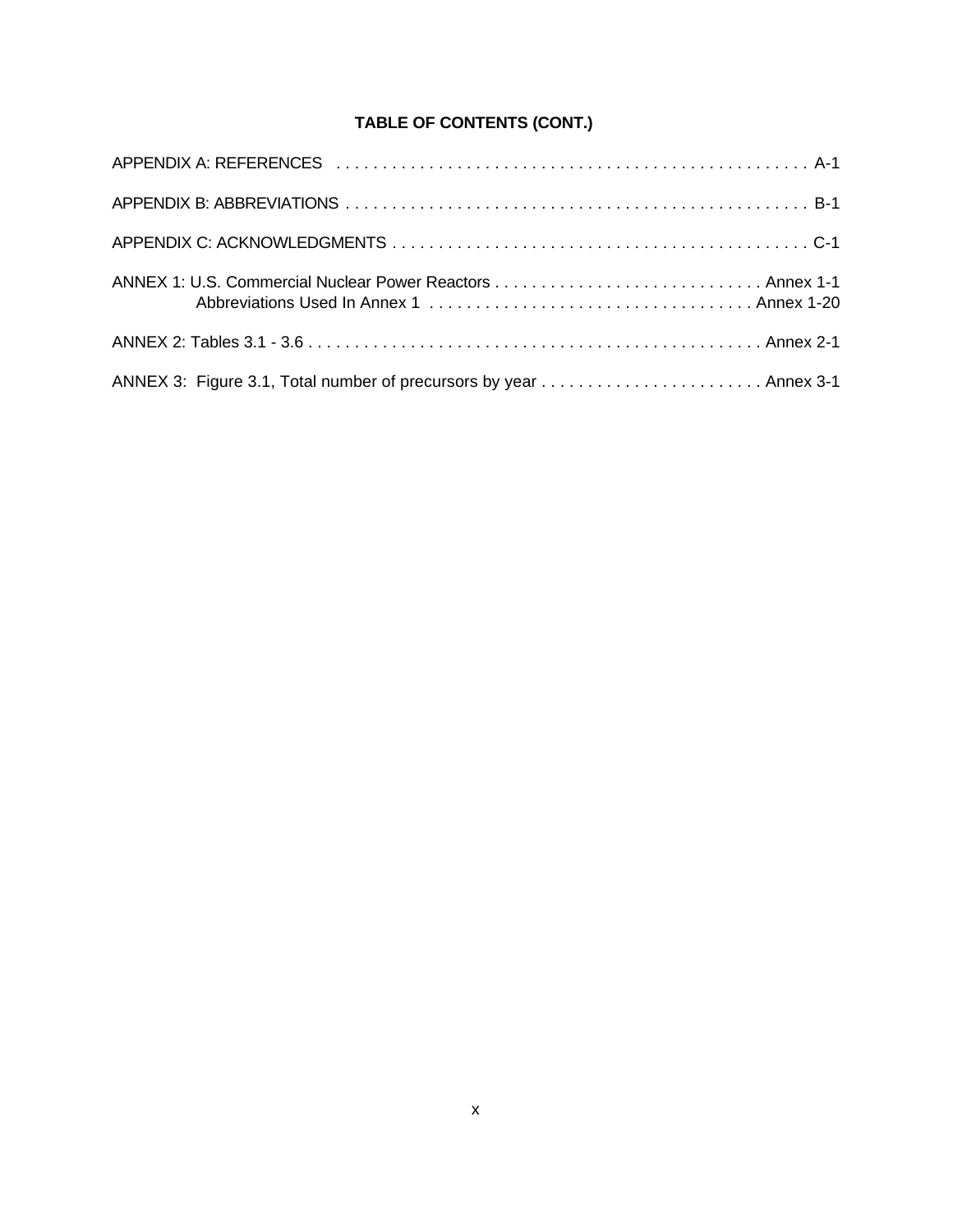# **EXECUTIVE SUMMARY**

The U.S. Nuclear Regulatory Commission (NRC) has updated the *U.S. National Report for the Convention on Nuclear Safety,* which will be submitted for peer review at the second review meeting of the Convention in April 2002. The updated report follows the same format as the original U.S. National Report, which was submitted in 1998, and the scope of the report remains limited to the safety of land-based civil nuclear power plants. The report demonstrates how the U.S. Government meets the main objective of the Convention -- to achieve and maintain a high level of nuclear safety worldwide by enhancing national measures and international cooperation. The report also shows that the U.S. Government meets the obligations of each of the articles established by the Convention. Specifically, these articles address the safety of existing nuclear installations, the legislative and regulatory framework, the regulatory body, responsibility of the licensee, priority to safety, financial and human resources, human factors, quality assurance, assessment and verification of safety, radiation protection, emergency preparedness, siting, design, construction, and operation.

The updated report discusses the national nuclear programs that are used to meet the obligations of the Convention, the main current nuclear safety initiatives, and significant regulatory accomplishments since the original report was written in 1998. In addition, the report highlights the NRC's major objectives – to maintain plant safety, to improve the effectiveness, efficiency, and realism of NRC activities and decisions, to increase public confidence, and to reduce unnecessary regulatory burden – and describes many activities that the NRC has initiated to meet those objectives.

The NRC uses a number of national programs and processes to ensure that plant safety is maintained and to meet the obligations of the Convention on Nuclear Safety. These are a wellestablished licensing process; the newly revised process for reactor oversight; the Accident Sequence Precursor Program; the Program for Resolving Generic Safety Issues; programs for rulemaking; for decommissioning; for regulatory research; for public participation; and for handling petitions, allegations, and differing professional views and opinions.

The main nuclear safety initiatives that the NRC and its licensees are carrying out in 2001 are the development of risk-informed regulatory programs, implementation of a more objective, transparent, and risk-informed reactor oversight process, assessment of the implications of industry restructuring and consolidation, enhancement of the regulatory infrastructure associated with license renewal and pursuit of extensive research on plant aging mechanisms, and preparation for potential licensing of new reactors.

Benefitting from over 40 years of operational experience and steadily improving performance by licensees, the NRC has changed the way that it regulates, mainly by developing a more riskinformed and performance-based regulatory approach. To encourage a sustained high level of safety performance of U.S. nuclear plants, the NRC has improved its most important oversight processes to incorporate risk insights from quantitative risk analysis. The NRC is also continuing efforts to revise regulations to focus requirements on plant programs and activities that are most risk significant. The move toward risk-informing the current regulations and processes marks perhaps the most significant changes taking place at the NRC.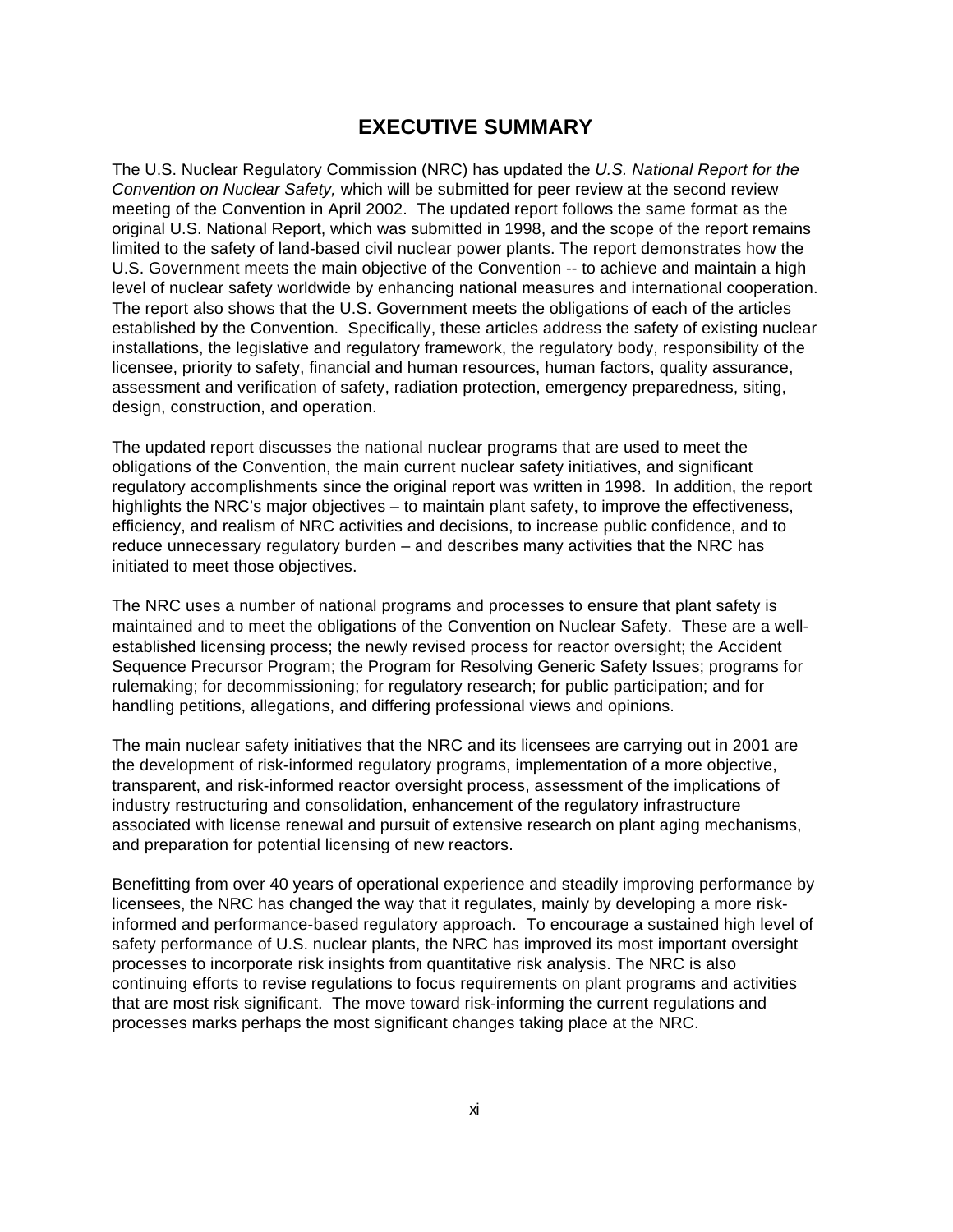The NRC recently phased out its previous oversight process for nuclear plants, which was considered by many stakeholders to be subjective, unpredictable, and not well understood. The new process, known as the Revised Reactor Oversight Process, focuses on the areas of greatest safety significance and provides a more objective, risk-informed, transparent, predictable, and understandable approach to NRC's oversight role. Key features of the new program are a risk-informed regulatory framework, risk-informed inspections, a significance determination process to evaluate inspection findings, performance indicators, an objective and predictable assessment process, and more clearly defined actions the NRC will take for plants based on their performance. The NRC continues to use other supporting programs to assess potential plant performance issues. These programs include the Accident Sequence Precursor Program, the Program for Resolving Generic Issues, and programs for resolving allegations and petitions.

Also of interest to the NRC and its licensees are issues concerning utility restructuring that have arisen from economic deregulation of the U.S. electric power industry, which is proceeding on a State by State basis, and industry consolidation. The NRC staff recently performed a preliminary assessment of the effects of nuclear industry consolidation on the NRC and to determine whether the agency needs to change its regulations, policies, processes, guidance, or organizational structure to continue to meet its strategic public health and safety goals. The initial objective of this assessment was to identify potential effects that need to be considered further. The assessment determined that, among the issues important to safety, are grid reliability, the potential effect of cost-cutting measures taken by licensees to compete in a deregulated electric industry, and the potential benefit of large companies focused on nuclear power. The NRC has worked with the industry to address the reliability of the electric grid in supplying offsite power to nuclear power plants. Faced with the need to be competitive, licensees are examining the costs of current regulatory requirements and recommending alternative approaches for the NRC's consideration. For its part, the NRC has acted proactively to reduce unnecessary regulatory burden, for example, by improving its regulatory system to be more risk-informed. Thus far, it appears that industry restructuring is leading to significant consolidation of nuclear reactors under fewer, larger companies for whom nuclear power is a primary focus.

The increasing need for additional power in the U.S. and the improved economic and safety performance of nuclear power plants over the past decade have caused many licensees to consider renewing their licenses for an additional 20 years of operation, and to desire a timely review of their renewal applications by the NRC. In response, the NRC has made license renewal a high priority. Having gained efficiencies from its initial reviews of applications for the Calvert Cliffs Nuclear Power Plant, the Oconee Nuclear Station, and the Arkansas Nuclear One Plant, the NRC maintains an ambitious schedule to complete its reviews within 30 months of receiving an application if a hearing is held, and within 25 months if not. The agency has also recently completed an overhaul of its guidance documents for the license renewal process, an action that should improve the agency's effectiveness and efficiency in the years ahead. The NRC recently received license renewal applications involving a total of 10 units, which raises the total number of reactor units under various stages of review for license renewal to 14. On the basis of licensee-provided information, the agency expects licensees of an additional 24 reactor units to apply for license renewal over the next three years. If so, by the end of 2003, licensees of 44 of the 104 power reactors holding operating licenses will have applied for license renewal.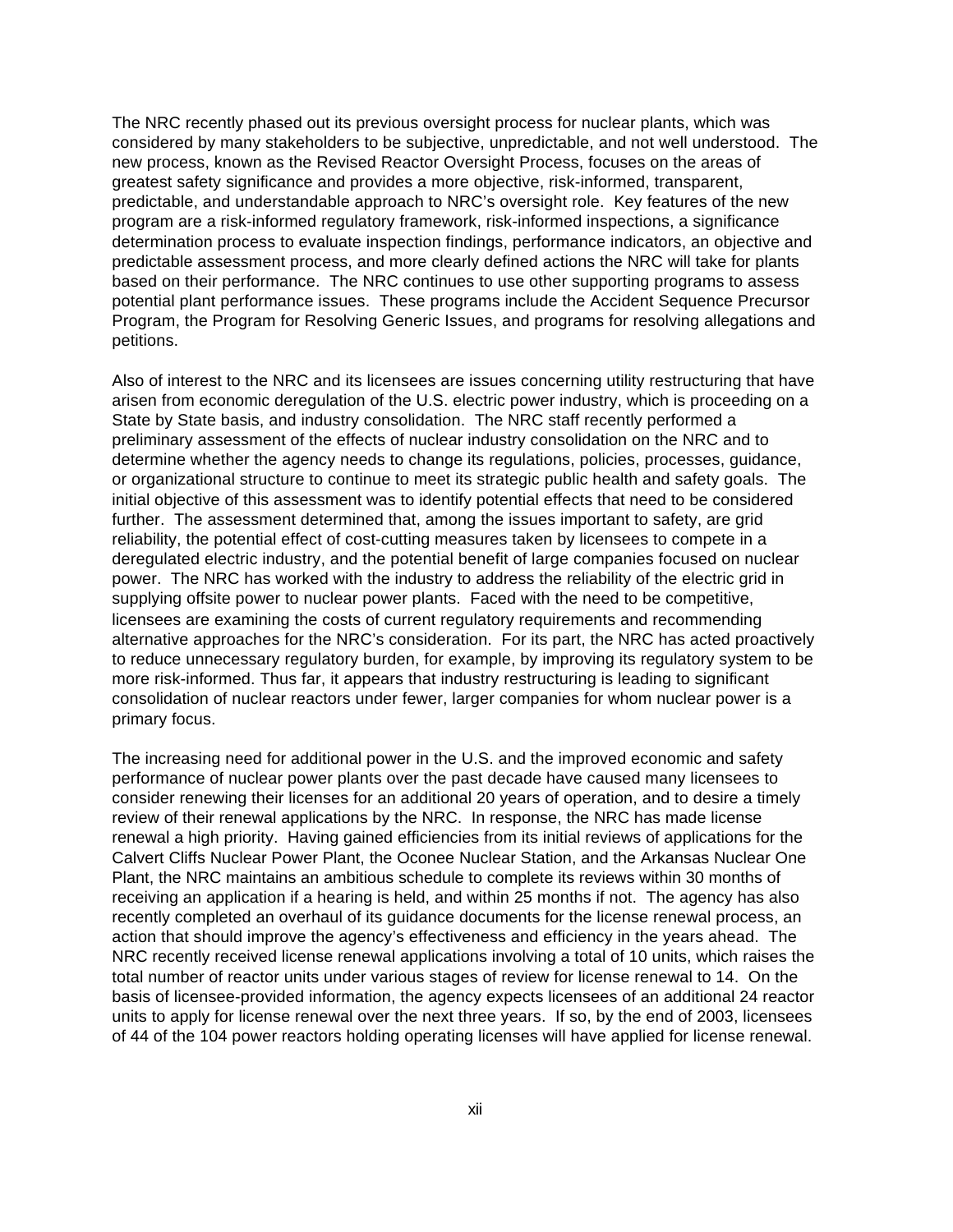The NRC has also pursued extensive research on plant aging mechanisms to provide the technical bases to ensure that critical reactor components, safety systems, and structures remain reliable as reactors age. Toward that end, it uses the research results to assess the safety implications of age-related degradation during the period of the initial license, and to support safety decisions for license renewal.

The NRC has also been preparing for the potential licensing of new reactors. The agency has already issued certification rules for three new designs, the General Electric Advanced Boiling Water Reactor, the ASEA Brown Boveri/Combustion Engineering System 80+ (ABB-CE is now a part of BNFL), and Westinghouse AP600 (also part of BNFL). In addition, the NRC formed a group to prepare for and manage future reactor and site licensing applications. The group's work includes proposed rule changes to update the licensing framework, the pre-application review of the AP 1000, preparation for reviewing other new reactor designs, possible early site permits, and possible combined licenses. The NRC is also assessing the staff's technical, licensing, and inspection capabilities and identifying enhancements, if any, that would be necessary to ensure that the agency can effectively carry out its responsibilities associated with an early site permit application, a combined operating license application, and the construction of a new nuclear power plant.

The NRC has achieved other major accomplishments since writing the original U.S. National Report. These include issuing the Environmental Standard Review Plan; the final rule requiring assessment and management of risk in maintenance activities; the final rule on changes, tests, and experiments within licensee controls; the final rule recognizing that improved flow meter technology can reduce conservatism in evaluation models for the emergency core cooling system and thereby permit small power uprates across the industry; the final rule permitting the use of an alternative source term; and the final rule requiring consideration of potassium iodide as a supplemental protective action in emergency planning. The staff has also completed 57 reviews for plants requesting to increase the reactor power level ("power uprates"). As of August 2001, the U.S. has gained the power production equivalent of about two nuclear power plant units (of about 1000 MWe each) by implementing power uprates at existing plants.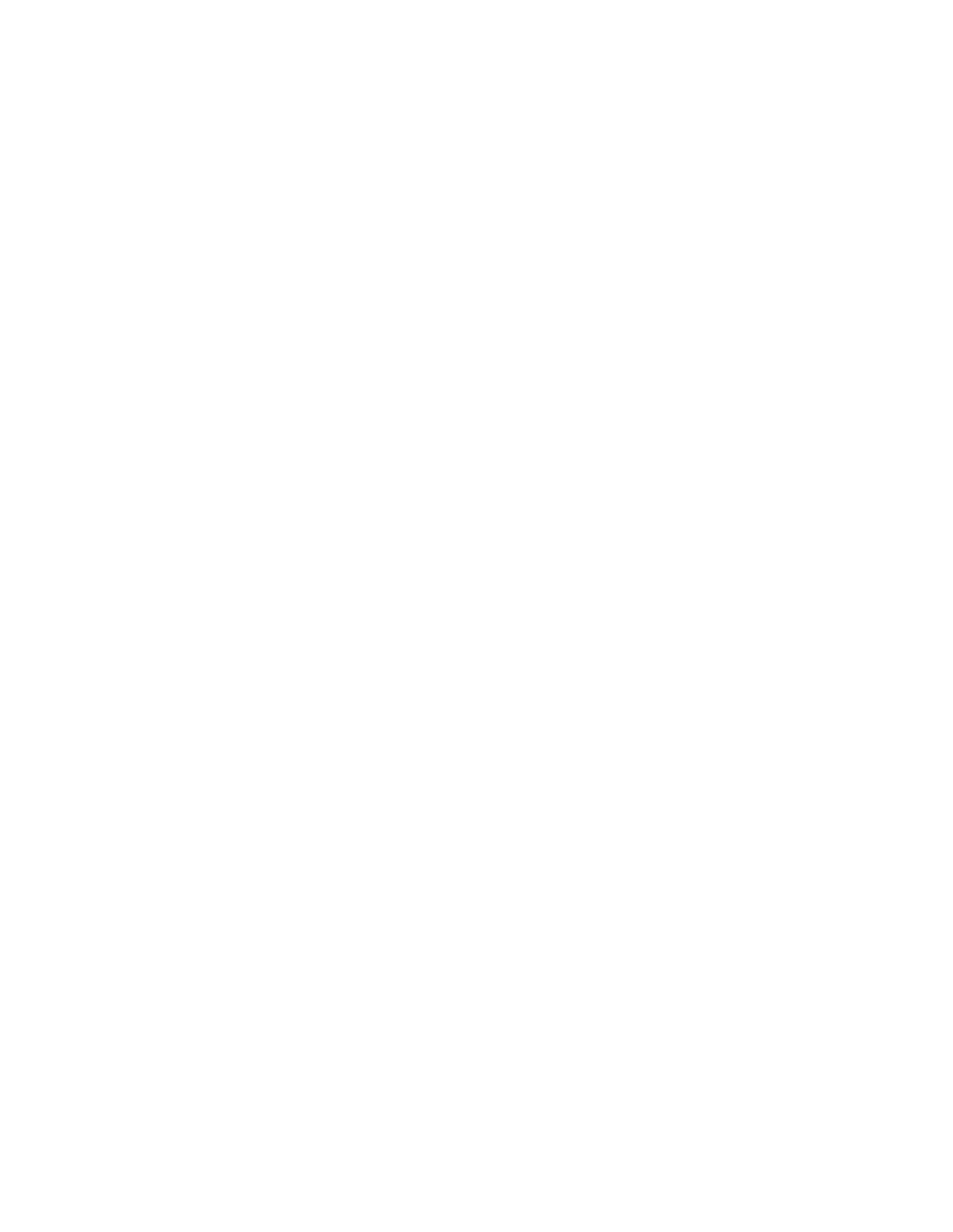# **INTRODUCTION**

This section describes the purpose and structure of the report, the U.S. national policy towards nuclear activities, the main national nuclear programs, and the current nuclear safety initiatives. It then highlights major regulatory accomplishments since the original U.S. National Report was written. Finally, it references the list of nuclear installations in the U.S., which appears in Annex 1 to this report.

# **Purpose and Structure of this Report**

This updated report is the submission by the United States of America to the second review meeting of the Contracting Parties to the Convention on Nuclear Safety for peer review. (This meeting is scheduled to be held at the International Atomic Energy Agency (IAEA) in Vienna, Austria, in April 2002.) The scope of the report considers only the safety of land-based civil nuclear power plants, consistent with the definition of nuclear installations provided in Article 2 and the scope of Article 3 of the Convention.

This report demonstrates how the U.S. Government meets the objectives described in Article 1 of the Convention, as follows:

- (i) to achieve and maintain a high level of nuclear safety worldwide through the enhancement of national measures and international cooperation including, where appropriate, safety-related technical cooperation
- (ii) to establish and maintain effective defenses in nuclear installations against potential radiological hazards in order to protect individuals, society, and the environment from harmful effects of ionizing radiation from such installations
- (iii) to prevent accidents with radiological consequences, and to mitigate such consequences should they occur

Technical and regulatory experts from the U.S. Nuclear Regulatory Commission (which, in this report, is referred to as the NRC, Commission, agency, or staff) updated the original U.S. National Report, principally using NRC information that is publicly available. This updated report follows the format of the original U.S. Report on Nuclear Safety, submitted in 1998. Chapters are numbered according to the article of the Convention under consideration. Each chapter begins with the text of the article, followed by an overview of the material covered by the chapter, and a discussion of how the U.S. meets the obligations of the article. The report begins with Article 6, and continues through Article 19; annexes and references contain more detailed information. Articles 6 through 9 summarize the legislative and regulatory system governing the safety of nuclear installations and discuss the adequacy and effectiveness of that system. Articles10-16 address general safety considerations and summarize major safety-related features. Articles 17-19 address the safety of installations. This report does not include chapters for Articles 1 through 5. In accordance with Article 1, the report illustrates how the U.S. Government meets the objectives of the Convention. It discusses the safety of nuclear installations according to their definition in Article 2 and the scope of Article 3. It addresses implementing measures (such as national laws, legislation, regulations, and administrative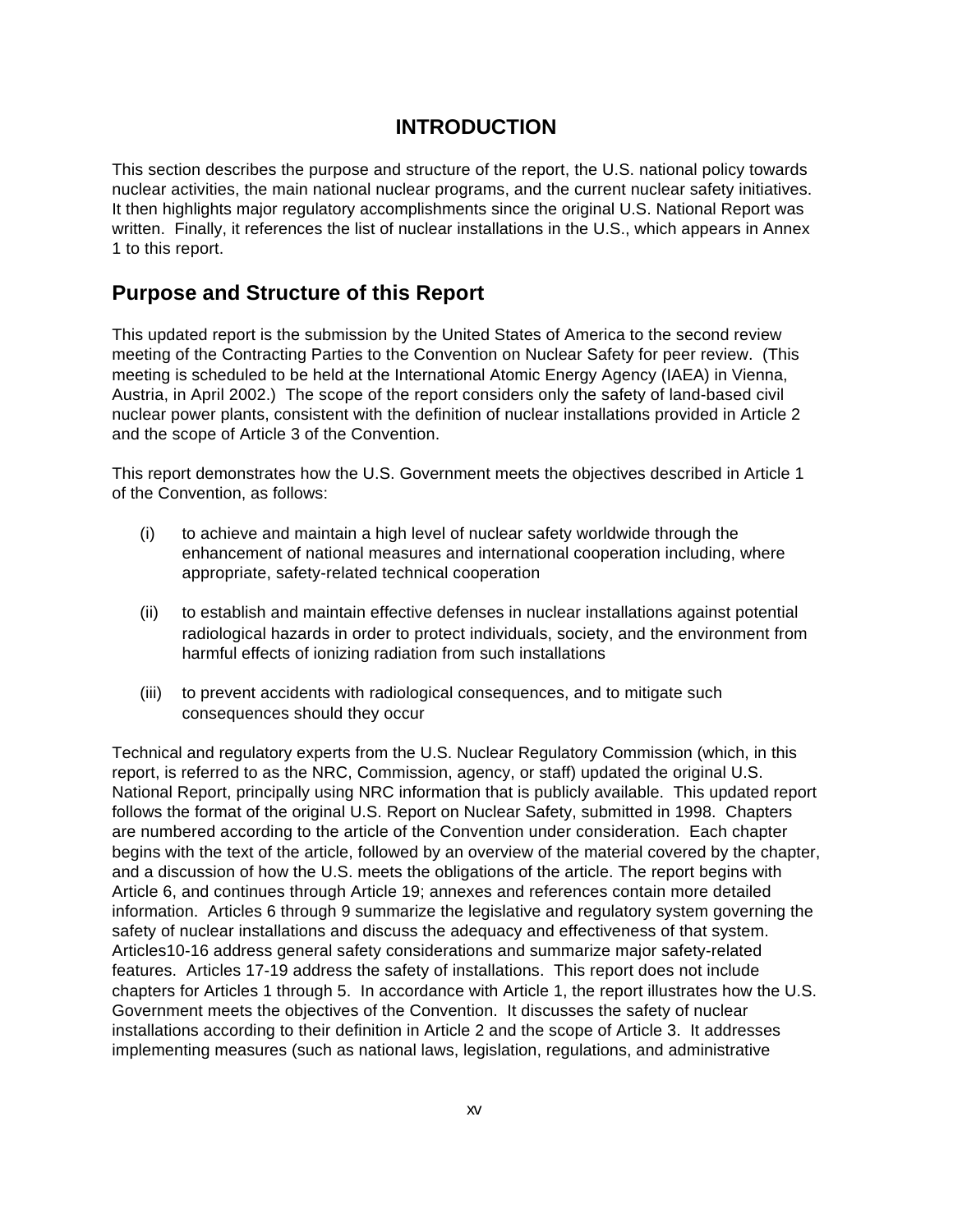means) according to Article 4. Submission of the report fulfills the obligation of Article 5 on reporting.

# **The U.S. National Policy Towards Nuclear Activities**

The NRC was created by enactment in the Congress of the Energy Reorganization Act of 1974. As such, the NRC is an independent agency of the Federal Government. The mission of the NRC is to ensure that civilian uses of nuclear materials in the United States — in the operation of nuclear power plants and fuel cycle plants, and in medical, industrial, and research applications — are carried out with proper regard and provision for the protection of public health and safety, the environment, and national security. The agency also has a role in combating the proliferation of nuclear materials worldwide. The safety and security responsibilities of the NRC stem from the Atomic Energy Act of 1954. The NRC accomplishes its mission by licensing and overseeing nuclear reactor operations and other activities that apply to the possession of nuclear materials and wastes, safeguarding nuclear materials and facilities from theft and radiological sabotage, issuing rules and standards, inspecting nuclear facilities, and enforcing regulations.

United States laws require that the nuclear regulatory program be carried out with full participation of the public. Except for certain vendor-proprietary business material, facility safeguards information, and information supplied by foreign countries that is deemed to be sensitive, the documentation produced by the NRC is available in the agency's Public Document Room in Rockville, Maryland, and on its website at *http://www.nrc.gov.* As a result, nuclear activities and the national policy toward them are open to everyone.

# **National Nuclear Programs**

The NRC uses a number of programs and processes to carry out its mission and meet the obligations of the Convention of Nuclear Safety. These are a well-established licensing process; the newly revised process for reactor oversight; programs for responding to and evaluating operational events, including the Accident Sequence Precursor Program and the Program for Resolving Generic Safety Issues; programs for rulemaking; for decommissioning; for regulatory research; for public participation; and for handling petitions, allegations, and differing professional views and opinions.

The NRC continues to refine its Reactor Oversight Program to make it more risk-informed, objective, predictable, understandable, and focused on areas of greatest risk significance. Key features of the program are a risk-informed regulatory framework and inspections, a process to determine the significance of inspection findings, the use of performance indicators, an objective and predictable process to assess plant performance, and more clearly defined actions that the NRC will take for plants on the basis of their performance.

The NRC uses the Accident Sequence Precursor Program to evaluate the conditional probability (i.e., probability, given an initiating condition) of core damage from plant events and unavailability of equipment. The program provides a structured, systematic way of quantitatively evaluating the safety significance of nuclear plant operating experience. The program's key features are identifying and ranking the risk significance of operating reactor events, determining their generic implications, characterizing risk insights, and routing evaluations for feedback to plant operators to promote learning from experience.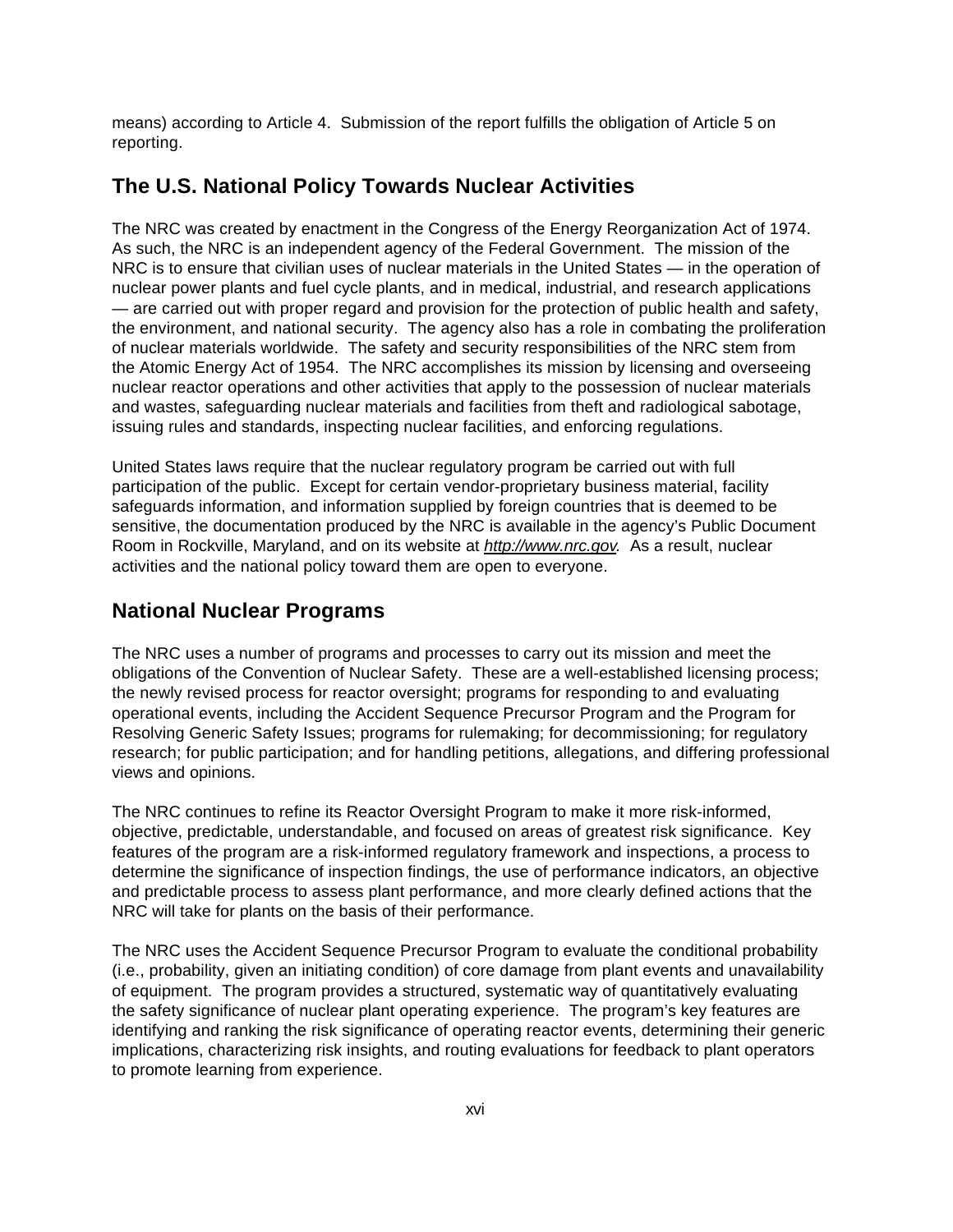The NRC uses the Program for Resolving Generic Issues to resolve issues concerning nuclear power plants that arise from such sources as safety-related research, risk-assessment analyses, and public and industry concerns.

For more details on all of these programs see Article 6.

### **Main Nuclear Safety Initiatives**

The NRC and its licensees are implementing the following important initiatives in 2001:

- development of risk-informed regulatory programs
- implementation of revised reactor oversight process
- assessment of the implications of industry restructuring and consolidation
- enhancement of license renewal regulatory infrastructure and pursuit of aging research
- preparation for potential licensing of new reactors

#### **Development of Risk-informed Regulatory Programs**

Benefitting from over 40 years of operational experience and steadily improving plant performance by licensees, the NRC has adopted a more risk-informed regulatory approach. The current regulatory framework is based largely, but not entirely, on a "deterministic" approach that employs safety margins, operating experience, accident analyses, and qualitative assessments of risk, and relies on a defense-in-depth philosophy. (A deterministic approach refers to an approach that specifies certain design and operational conditions and applies bounding criteria to demonstrate acceptable plant performance.) In 1995, the NRC adopted a policy that promotes increasing the use of probabilistic risk analysis in all regulatory matters to the extent supported by the state-of-the-art to complement the deterministic approach. This complementary aspect is why the NRC refers to its actions as being "risk-informed."

Using risk insights, the NRC has modified its oversight process and its requirements for maintenance in Title 10, Section 50.65 of the *U.S. Code of Federal Regulations* (10 CFR 50.65). The NRC is considering further revisions to its reactor regulations (10 CFR Part 50) to focus requirements on programs and activities that are most risk significant. However, these revisions would provide alternatives that are strictly voluntary to current requirements. The agency is also considering changes to 10 CFR Part 50 that could lead to incorporating a new set of designbasis accidents, revising specific requirements to reflect risk-informed considerations, or deleting certain regulations. The move toward risk-informing the current regulations and processes marks perhaps the most significant changes taking place at the NRC.

Current activities in risk-informed regulation include proposals to update certain important technical regulations. These activities include recommending risk-informed changes to 10 CFR 50.44,"Standards for Combustible Gas Control System in Light-Water-Cooled Power Reactors" and 10 CFR 50.46 (Emergency Core Cooling System Acceptance Criteria).

In addition, the staff continues to update Regulatory Guide 1.174, "An Approach for Using Probabilistic Risk Assessment in Risk-Informed Decisions on Plant-Specific Changes to the Licensing Basis." This guide describes an acceptable method for licensees and NRC staff to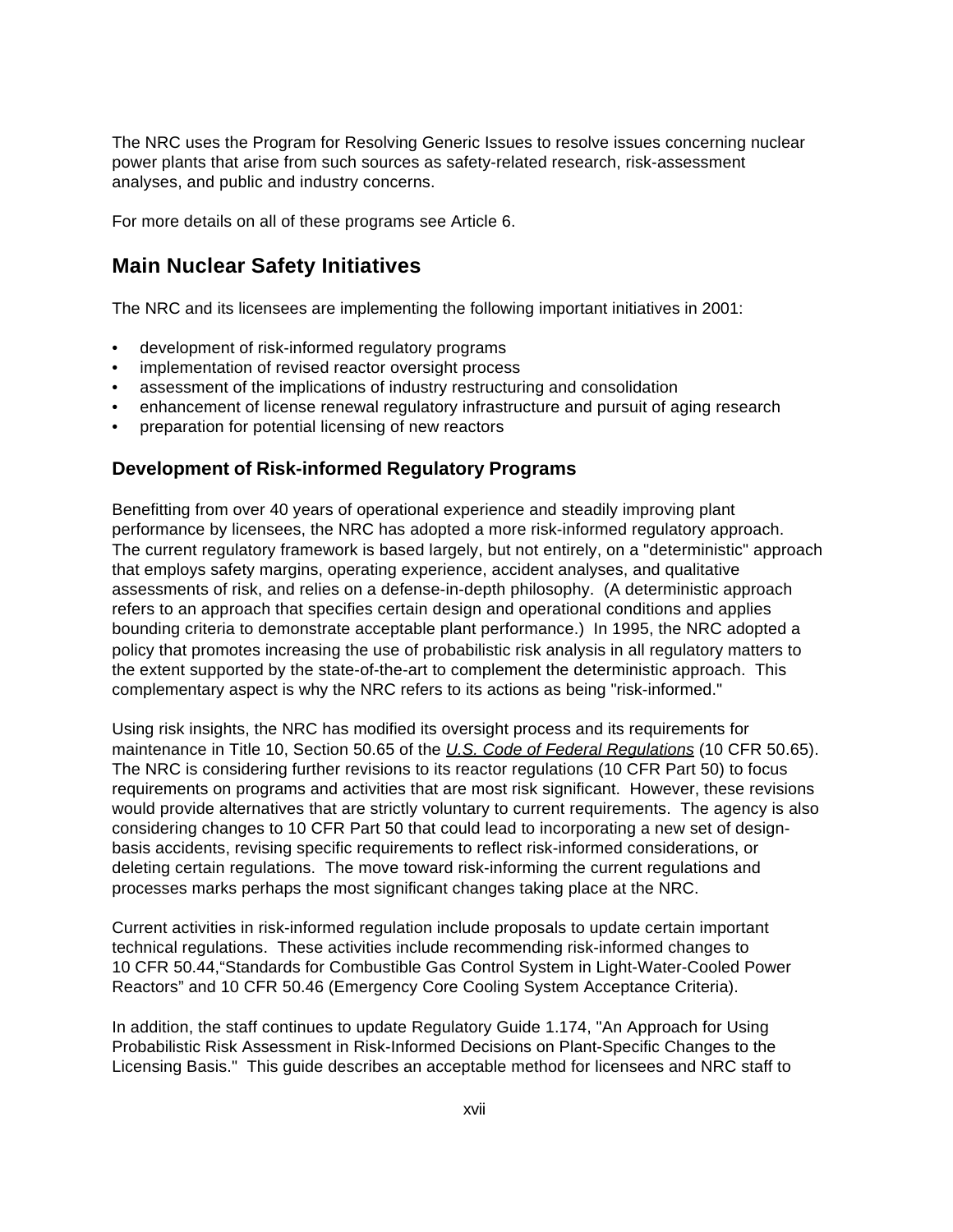use when applying risk information to assess the nature and effect of the proposed licensing basis.

The NRC has also approved pilot applications in graded quality assurance, inservice testing of pumps and valves, and inservice inspection of important reactor plant piping. In each of these applications, risk information provides a strong basis for a graded treatment of the regulated activities at certain licensee facilities. This information allows both the NRC and licensees to focus resources on equipment and activities that have the greatest risk significance.

Article 10 explains the risk-informed regulatory approach in more detail.

#### **Implementation of Revised Reactor Oversight Process**

Recently, the NRC phased out its previous reactor assessment process and replaced it with a new integrated inspection, assessment and enforcement process known as the Revised Reactor Oversight Process. The goal of the Revised Reactor Oversight Process is to increase the predictability, transparency, consistency, and objectivity of the NRC's assessments of reactor performance. The NRC accomplishes this goal by considering certain quantitative reactor performance indicators and by using risk assessment to determine the safety significance of inspection findings. The agency restructured the inspection process to include a baseline inspection of every plant and more extensive inspections when called for by either performance indicators or inspection findings. The NRC continues to use supporting programs to assess potential plant performance issues. These programs include the Accident Sequence Precursor Program, the Program for Resolving Generic Issues, and programs for resolving allegations, and handling public petitions submitted under 10 CFR 2.206. Article 6 explains the programs in detail.

#### **Assessment of the Implications of Industry Restructuring and Consolidation**

Although no proposed Federal legislation on the economic deregulation of power plants has yet become law, many States have already moved to deregulate the retail electricity generation market. This evolving environment presents several challenges to the NRC, and the agency is currently monitoring and responding to these challenges.

The NRC has been dealing with utility restructuring and financial assurance issues that have arisen as a result of economic deregulation and industry consolidation. Among the potential safety issues are grid reliability, the effect of cost cutting measures taken by licensees to compete in a deregulated electric industry, and the benefit of large companies focused on nuclear power.

Deregulation has created an increasing need to ensure electrical grid reliability, especially as Independent System Operators are established. The NRC has worked with the industry to address the effect of utility deregulation on the reliability of the electric grid in supplying offsite power to nuclear power plants. The NRC is cooperating with the Federal Energy Regulatory Commission, as well as other agencies, on this reliability issue.

Faced with increased cost pressures from rate deregulation and the need to be competitive, licensees are evaluating the costs of regulatory requirements and are recommending alternative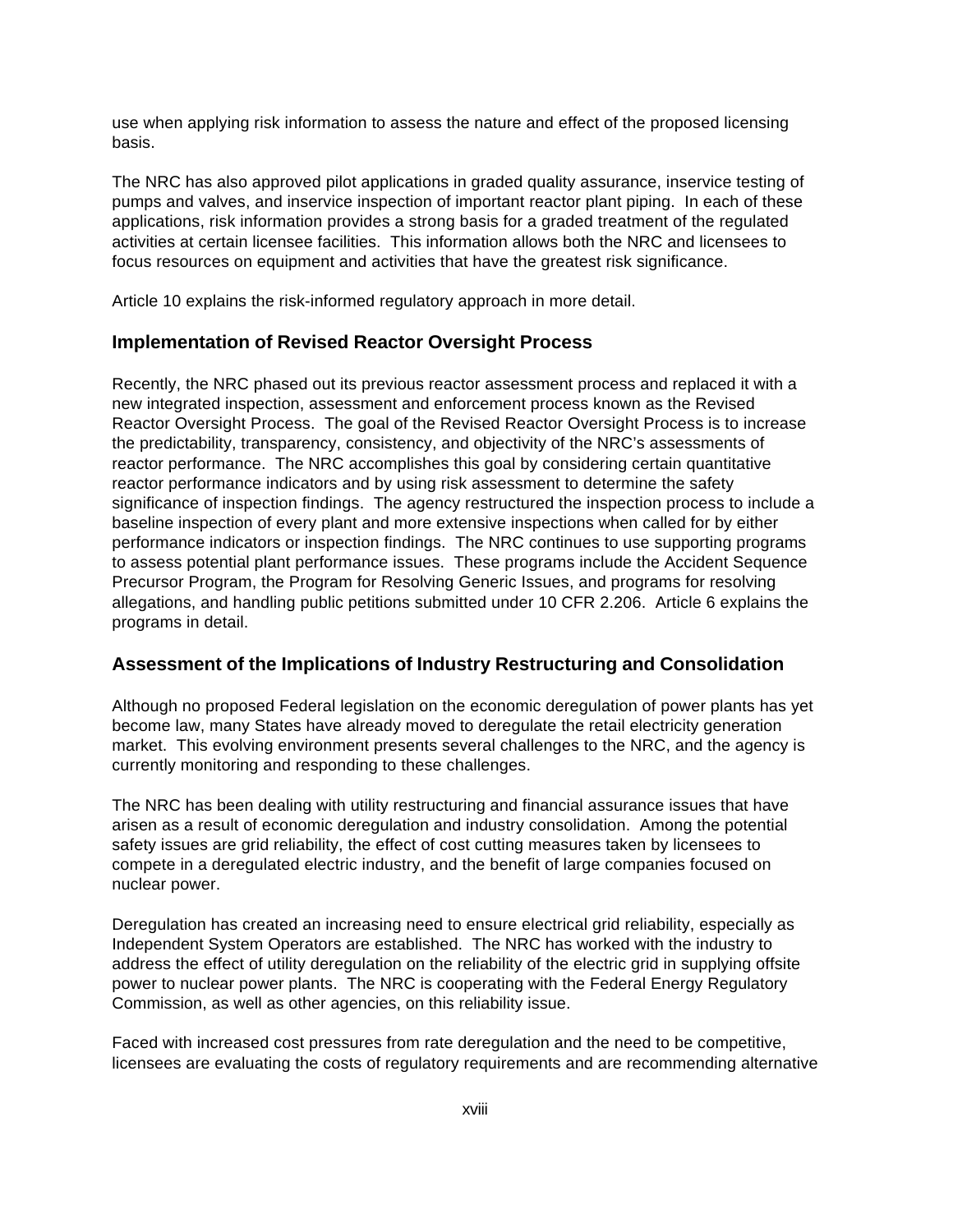approaches for NRC's consideration. For its part, the NRC has acted proactively to reduce unnecessary regulatory burden, for example, by improving its regulatory system to be more risk-informed.

As the industry has restructured, the NRC has received requests to approve different types of operating and ownership arrangements. Most of these requests entail transferring the NRC license. Because the NRC reviews the new business and ownership arrangements, the agency has issued guidance on conducting reviews and provided uniform rules of practice for prompt handling of hearing requests for license transfer applications. The NRC has also approved over ten applications since 1999 for the transfers of nuclear plant licenses, including the sale of the entire plant. In one such transaction, AmerGen, a consortium of Philadelphia Electric Company Energy, Inc. (PECO Energy), and British Energy, PLC, purchased the Three Mile Island Unit 1 reactor, and is selling power from the plant at market-based prices. In every instance, license transfers have led to consolidation of nuclear reactors in larger companies for which nuclear power is a primary focus.

The NRC has also expanded allowable methods for providing decommissioning funding assurance. Towards that end, the agency published the final rule on decommissioning funding assurance in September 1998. Developed to account for the deregulation of the electric utility industry, the rule allows licensees to use external sinking fund methods of financial assurance for decommissioning exclusively if they continue to be rate regulated. The rule also allows additional financial assurance mechanisms for licensees to use at their discretion or if they are no longer rate regulated. In addition, the rule allows licensees to take credit on earnings for prepaid decommissioning trust funds, and requires them to periodically report to the NRC on the status of these trust funds.

Article 11 explains restructuring and financial assurance issues in more detail.

### **Enhancement of License Renewal Regulatory Infrastructure and Pursuit of Aging Research**

The increasing need for additional power in the U.S. and the improved economic and safety performance at nuclear power plants over the last decade have caused many licensees to consider license renewal for an additional 20 years of operation and to desire a timely review of applications by the NRC. In response, NRC has made license renewal a high priority. Having gained efficiencies from its initial reviews of applications for Calvert Cliffs Units 1 and 2 and the Oconee Units 1, 2, and 3, the NRC maintains an ambitious schedule to complete reviews within 30 months of receiving a license renewal application if a hearing is held, and within 25 months if not. The NRC recently issued the renewed license for Arkansas Nuclear One, Unit 1. The NRC is now reviewing license renewal applications for Hatch, Turkey Point, Surry, North Anna, McGuire, Catawba, and Peach Bottom, a total of 14 Units. The NRC expects to have more than 10 license renewal applications in various stages of review in the near future. Almost all current nuclear industry licensees have expressed an interest in renewing their licenses in the future. The NRC has recently completed the overhaul of all of its guidance documents for the license renewal process. This action should significantly improve the effectiveness and efficiency of the agency in the years ahead.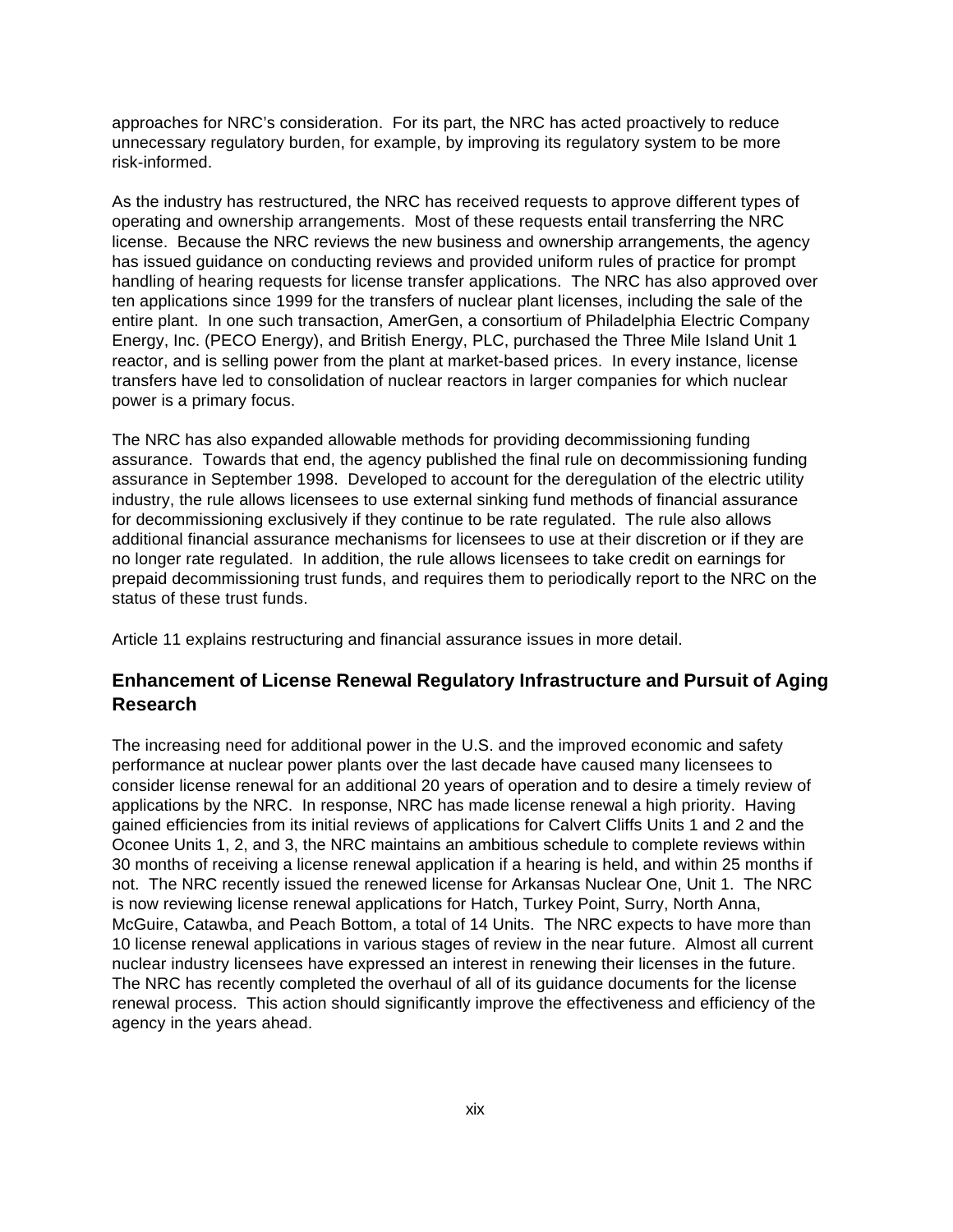The NRC has conducted research to provide the technical bases to ensure that critical reactor components, safety systems, and structures remain reliable as reactors age. Towards that end, the agency uses research results to assess safety implications of age-related degradation during the period of the initial license, and to support safety decisions for license renewal.

Article 14 explains license renewal in more detail.

#### **Preparation for Potential Licensing of New Reactors**

In 1989, the NRC revised its regulations to provide a more stable and predictable process for licensing nuclear power plants. This process includes the use of early site permits, standard design certifications, and combined licenses. Under this process, the NRC has already issued certification rules for three new designs, namely the General Electric Advanced Boiling Water Reactor, the ASEA Brown Bovari/Combustion Engineering (now Westinghouse) System 80+, and the Westinghouse AP600. The NRC is now expecting new applications for early site permits, design certifications, and combined licenses. Next year, the NRC expects an application for standard design certification of the Westinghouse AP1000 design. In addition, several organizations have contacted the NRC to discuss building and licensing new nuclear power plants in the U.S. These include Exelon Generation, which has requested a pre-application review of the pebble bed modular reactor, and several other organizations, which may apply for early site permits in the next few years.

To ensure that the agency can effectively carry out its responsibilities associated with an early site permit application, a license application, and the construction of a new nuclear power plant, the NRC has formed an organization to: (1) manage near term future licensing activities (regulatory infrastructure changes, the AP1000 pre-application review, the pre-application review for the pebble bed modular reactor); (2) work with stakeholders regarding new reactor licensing activities; and (3) assess the NRC's readiness to perform new reactor licensing reviews. The staff has almost completed the readiness assessment. This assessment will address: (1) licensing scenarios for future application reviews, the durations of the reviews, and resource estimates to complete the reviews; (2) critical skills that must be available within the agency or that can be accessed through contractual agreements to perform these reviews; and (3) regulatory infrastructure changes necessary to support future licensing reviews. The establishment of this organization is a two-phase process. Initially, staff members, some of whom have experience with standard and advanced reactor reviews and environmental reviews, were temporarily assigned. By the end of 2001, the NRC will assign a permanent staff that will continue these initial efforts and carry out the tasks established as a result of the readiness assessment.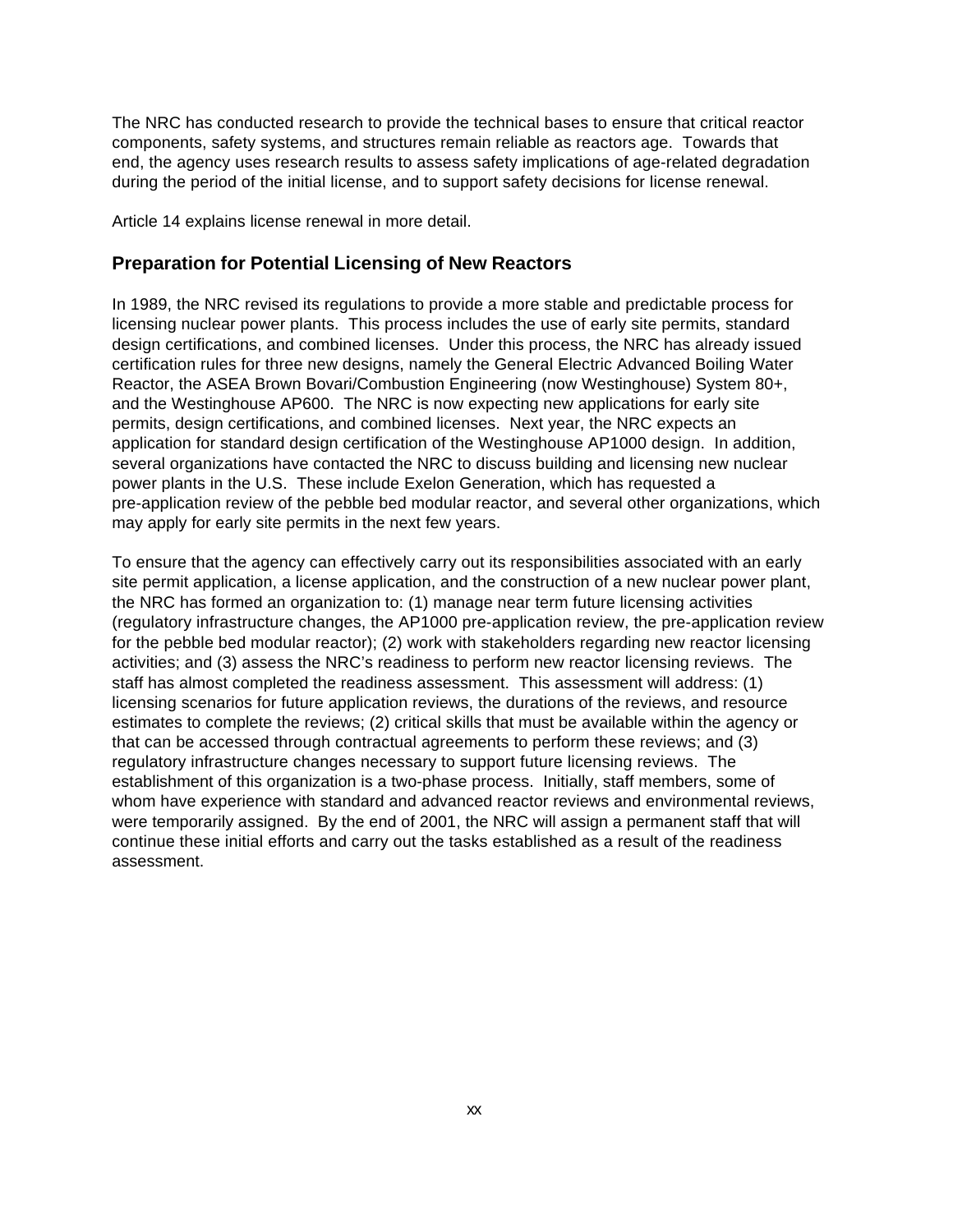# **Other Major Regulatory Accomplishments**

In April 1999, the NRC revised 10 CFR Part 55, "Operators' Licenses," to allow nuclear power reactor licensees to prepare the written examinations and operating tests that the NRC uses to evaluate the competence of applicants for operators' licenses. The NRC will review licenseeprepared examinations, and continue to administer all operating tests and make the final licensing decisions. This rule change will maintain nuclear reactor safety, while increasing staff effectiveness and efficiency. (See Article 11 for more details on the licensing of operators.)

In July 1999, the NRC revised 10 CFR 50.65, "Requirements for Monitoring the Effectiveness of Maintenance at Nuclear Power Plants," ("the Maintenance Rule") to require that licensees, before performing maintenance, assess and manage the increases in risk that may result from the maintenance activities. Before the revision, the Maintenance Rule recommended, but did not require, performing safety assessments. Article 19 provides more details on the Maintenance Rule.

In October 1999, the NRC revised the rule governing design changes, 10 CFR 50.59, "Changes, Tests, and Experiments." Under this rule, licensees can make certain changes to their facilities without prior NRC approval. The revision to the rule is meant to clarify NRC requirements, and to allow changes that will minimally affect the facility licensing basis. Article 14 provides more details on 10 CFR 50.59.

In March 2000, the NRC issued the "Environmental Standard Review Plan," which is segregated into two documents: a ?greenfield" (new site) review plan and a license renewal review plan. Environmental reviews complement the safety reviews and stem from the National Environmental Policy Act of 1969. Article 17 explains environmental reviews.

In May 2000, the Commission approved a final rule amending 10 CFR Part 50, Appendix K, "ECCS Evaluation Models" to facilitate small, but cost-beneficial, power uprates for some commercial nuclear power plants through the use of improved flow meter technology. The rule amendment changes a provision requiring emergency core cooling system (ECCS) performance analyses to assume the reactor to be operating 2 percent above licensed power. The amendment allows licensees to adopt an alternative power level to the value stated in the rule if the alternative is sufficiently justified. Article 6 explains the rule in more detail.

In December 2000, the NRC published the final rule, 10 CFR 50.67, "Accident Source Term," permitting licensees of operating reactors to use an alternative source term in lieu of the traditional source term. (The source term refers to the release of fission products from the reactor core into the containment during an accident). Article 17 explains the rule and the source term in more detail.

In January 2001, the NRC published the final rule, 10 CFR 50.47, "Consideration of Potassium Iodide in Emergency Plans," requiring the consideration of potassium iodide prophylaxis as a supplemental protective action in emergency planning. Article 16 explains the rule in more detail.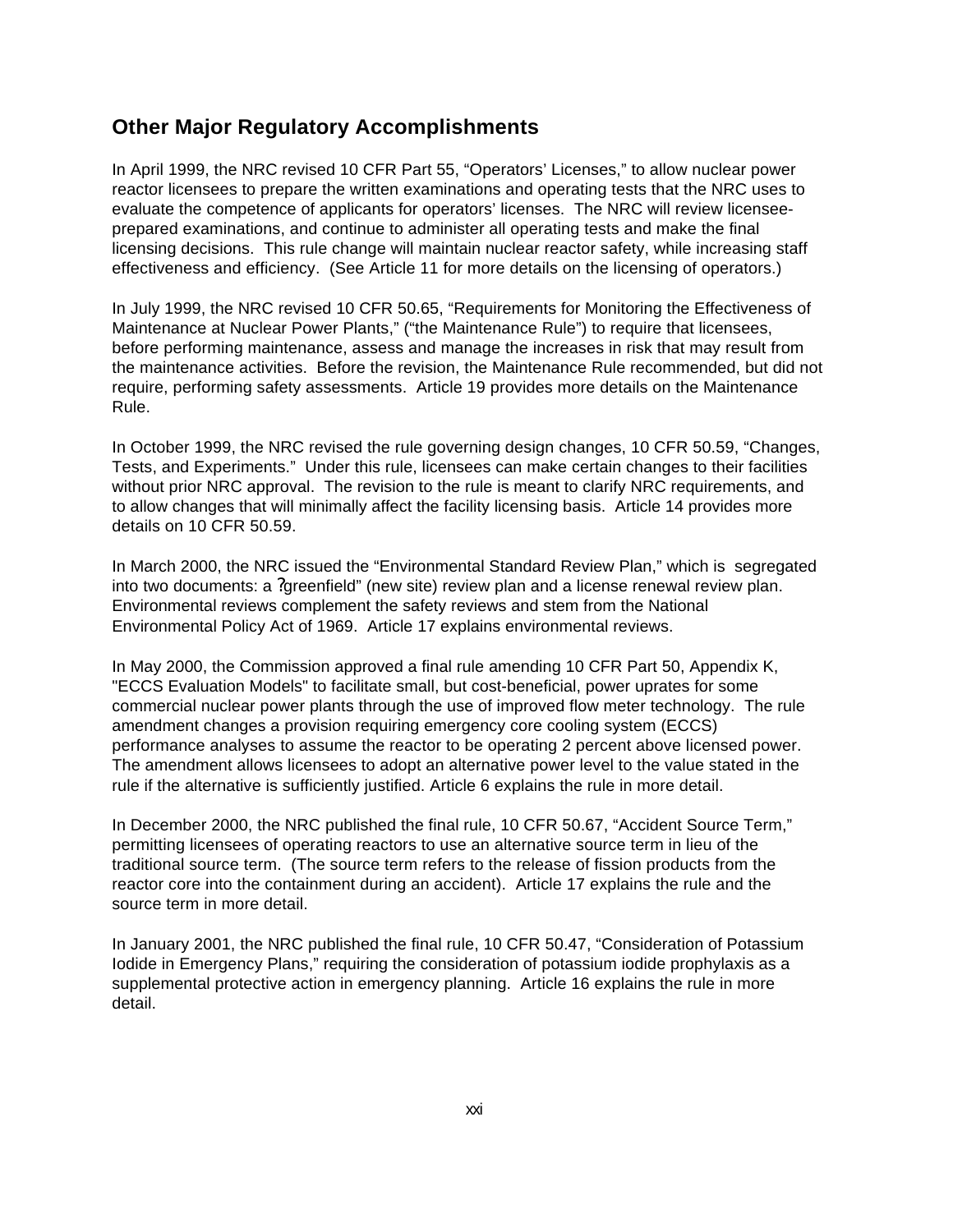# **Nuclear Installations in the U.S.**

Annex 1 contains a list of the nuclear installations in the U.S.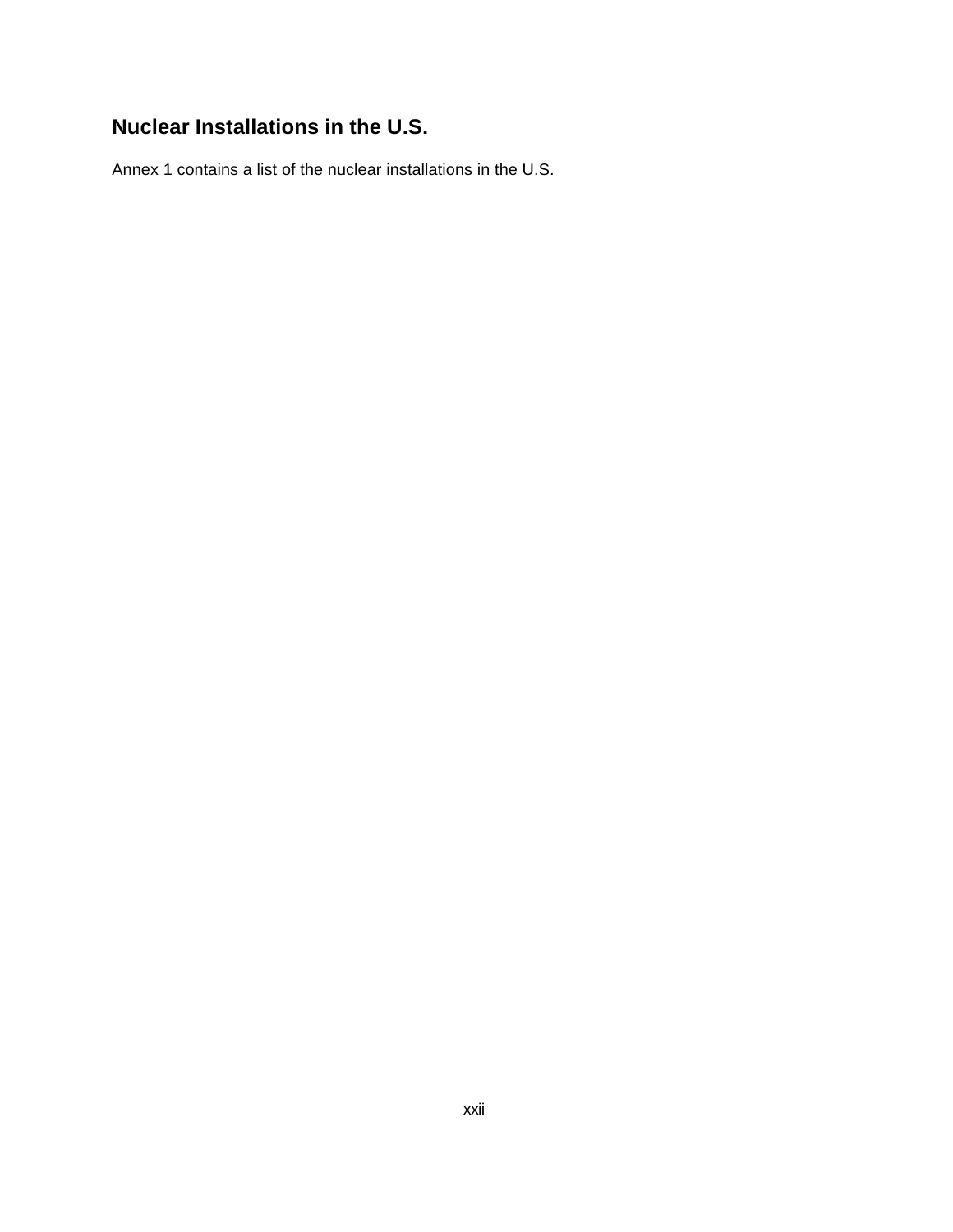# **ARTICLE 6. EXISTING NUCLEAR INSTALLATIONS**

**Each Contracting Party shall take the appropriate steps to ensure that the safety of nuclear installations existing at the time the convention enters into force for that Contracting Party is reviewed as soon as possible. When necessary in the context of this convention, the Contracting Party shall ensure that all reasonable practicable improvements are made as a matter of urgency to upgrade the safety of the nuclear installation. If such upgrading cannot be achieved, plans should be implemented to shut down the nuclear installation as soon as practically possible. The timing of the shutdown may take into account the whole energy context and possible alternatives as well as the social, environmental, and economic impact.**

This section explains how the U.S. ensures the safety of nuclear installations in accordance with the obligations in Article 6. First, it summarizes the characteristics of the nuclear industry in the U.S. Then, it explains reactor licensing. Next, it discusses the major oversight process in the U.S. -- the Reactor Oversight Process -- and supporting programs: the Accident Sequence Precursor Program and the Program for Resolving Generic Issues. Then, it discusses programs for rulemaking, decommissioning, and research; and programs for public participation, handling petitions, resolving allegations, and settling differing professional views and opinions. The "Experience and Examples" subsections cover nuclear installations for which the NRC's assessments showed that corrective actions were necessary. The NRC posts the major results of assessments on its Website at *http://www.nrc.gov*

The safety performance of the U.S. nuclear power industry has improved substantially over the past ten years, and nuclear reactors, collectively, are operating above acceptable safety levels consistent with the agency's Safety Goal Policy. As a result, the NRC has established maintaining this level of safety as its most important performance goal. If the agency identifies the need for substantial safety improvements, it will only impose additional requirements consistent with the Commission's Backfit Rule (10 CFR 50.109).

# **6.1 Nuclear Installations in the U.S.**

As of December 1999, 104 commercial nuclear power reactors are licensed to operate in 31 States. Although similar in many ways, each reactor design is unique. The U.S. nuclear power industry is composed of 4 reactor vendors,  $30<sup>1</sup>$  licensees, 80 different designs, and 65 sites. The 104 reactors licensed to operate during 2000 have accumulated 2150 reactor-years of experience; permanently shutdown reactors have accumulated an additional 357 reactor-years. For a list of nuclear installations in the U.S., see Annex 1.

<sup>1</sup>The number of licensees has fallen from 45 in 1996 to 30 on September 1, 2001, as consolidation has proceeded. The number of licensees is expected to be further reduced in the years ahead.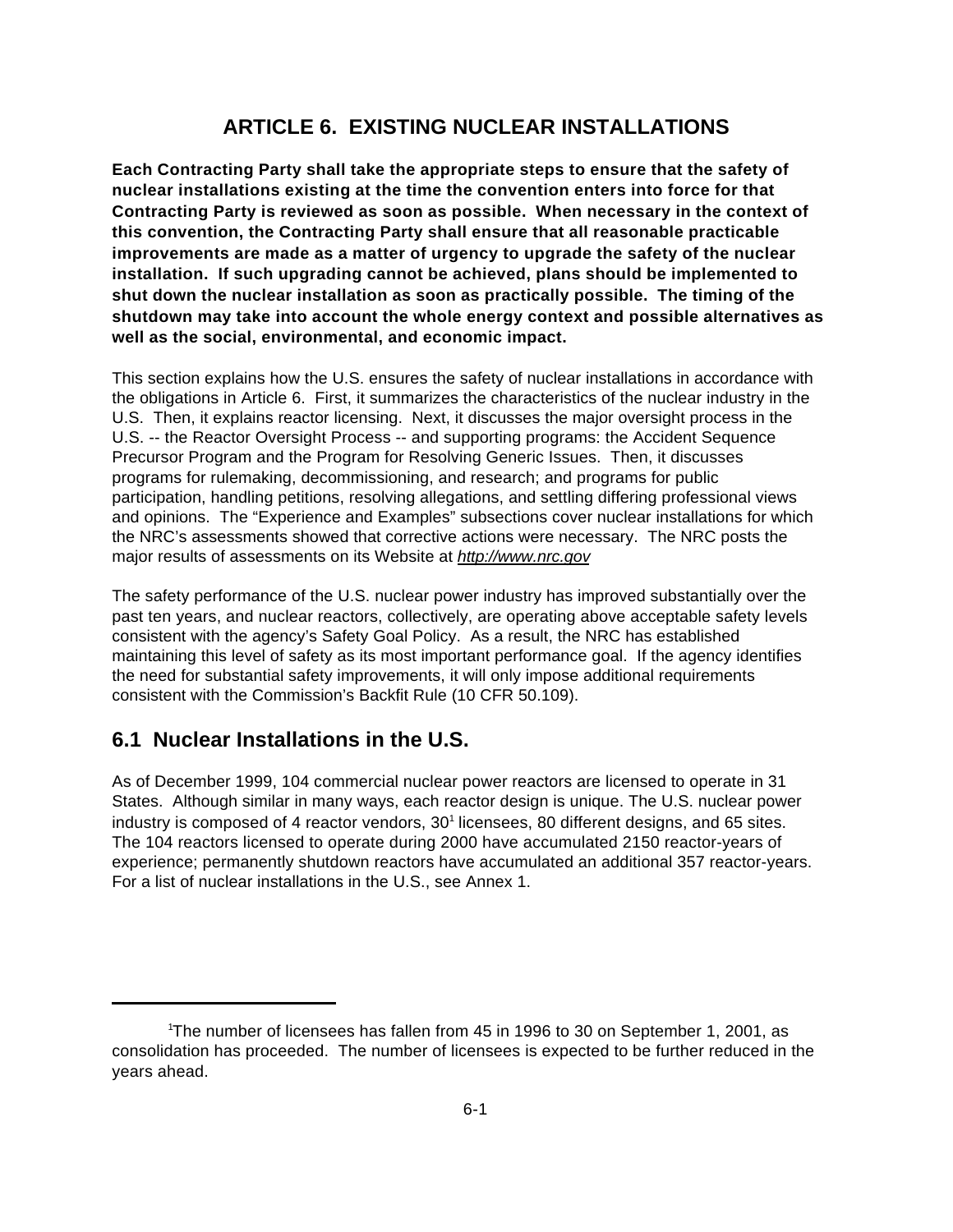# **6.2 Regulatory Processes and Programs**

This section discusses the processes and programs the NRC uses to ensure that plant safety is maintained. These are a well established licensing process; a newly revised process for reactor oversight; programs for responding to and evaluating operational events, including the Accident Sequence Precursor Program and the Program for Resolving Generic Safety Issues; and programs for rulemaking, for decommissioning, for regulatory research, for public participation, and for handling petitions, allegation, and differing professional views and opinions.

### **6.2.1 Reactor Licensing**

To construct and operate a nuclear reactor, an entity must submit an application to the NRC for safety and environmental review. The public also has opportunities to participate through a hearing process. The detailed two-step review performed by the NRC to issue a construction permit and then an operating license under 10 CFR Part 50, ?Domestic Licensing of Production and Utilization Facilities," is described under Article 18. Although the NRC has not received any applications for new reactor licensing since 1976, the agency has issued new regulations for early site permits, standard design certification and combined licenses for nuclear power plants (10 CFR Part 52) to streamline the licensing process. In addition, the licensing process provides for the review and approval of changes after initial licensing. These provisions address the issuing of amendments to the operating license to support plant changes, license renewal, changes of ownership and license transfer, exemptions and relief from NRC regulations, and increasing the reactor power level ("power uprates"). These provisions are discussed in other articles, except for power uprates, which are discussed below.

Power uprates can be classified in three categories: (1) measurement uncertainty recapture power uprates, (2) stretch power uprates, and (3) extended power uprates. On the order of 1.5 percent, measurement uncertainty recapture power uprates are achieved by implementing enhanced techniques for calculating reactor power. These techniques involve using state-ofthe-art feedwater flow measurement devices that reduce the degree of uncertainty associated with feedwater flow measurement and in turn provide for a more accurate calculation of power. The recent rulemaking to 10 CFR Part 50, Appendix K, "ECCS (Emergency Core Cooling System) Evaluation Models," which allowed licensees to use a power uncertainty less than 2 percent in loss-of-coolant accident analyses, facilitated reviews of these uprates. Stretch power uprates are typically on the order of 7 percent and usually involve changes to instrumentation setpoints. Stretch power uprates do not generally involve major plant modifications, particularly for boiling-water reactor plants. In some limited cases in which plant equipment was operated near capacity before the power uprate, more substantial changes may be required. Extended power uprates are usually greater than stretch power uprates, and requests are expected for increases as high as 20 percent. Extended power uprates usually require significant modifications to major balance-of-plant equipment such as the high pressure turbines, condensate pumps and motors, main generators, and/or transformers.

Licensees have been applying for and implementing power uprates since the 1970s as a way to increase the power output of their plants. The staff has been reviewing applications for power uprates since then and has completed 57 such reviews. As of August 2001, the staff had approved measurement uncertainty recapture power uprates for 4 units, stretch power uprates for 50 units, and extended power uprates for 3 units. As of August 2001, the U.S. has gained the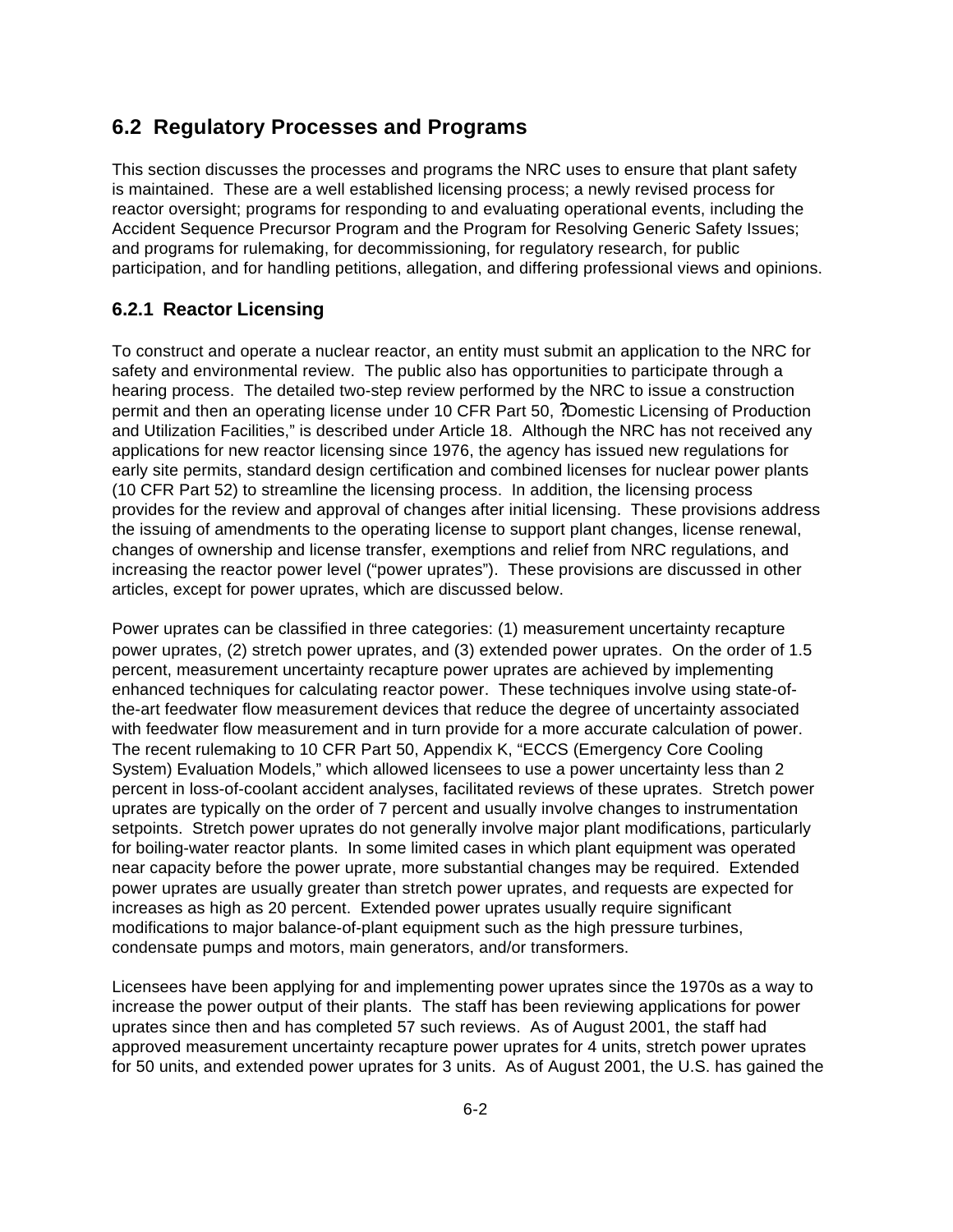power production equivalent of about two nuclear power plant units (of about 1000 MWe each) by implementing power uprates at existing plants.

As of August 2001, the staff had 17 applications for power uprates under review. Of these, nine were for measurement uncertainty recapture power uprates, and six were for extended power uprates greater than or equal to 15 percent. The remaining two applications included one for 4.5 percent and one for 7.5 percent.

On April 2, 2001, the staff issued NRC Regulatory Issue Summary 2001-08, "Operating Reactor Licensing Action Estimates." In this document, the staff requested, on a voluntary basis, information related to future submittals of licensing actions for fiscal years 2001 and 2002. In addition, the staff surveyed all licensees in June 2001 to obtain information regarding the industry's future plans related to power uprate applications. The survey targeted projections for the size of power uprates and schedule of submittals over the next 5 years. The results of this survey indicate that licensees plan to submit 46 power uprate applications in the next 5 years. Of these, 15 are expected for extended power uprates, 3 are expected for stretch power uprates, and 27 are expected for measurement uncertainty recapture power uprates. (One licensee did not report a size for the expected uprate.) The sizes reported for the stretch and extended power uprates may also include measurement uncertainty recapture. On the basis of the information provided, the NRC expects the planned power uprates to result in an increase of about 4870 MWt or about 1600 MWe. The staff will use the information provided in response to the regulatory issue summary and survey to plan and allot resources for power uprate reviews and to ensure the staff's readiness and availability to perform the technical reviews of the applications when they arrive.

## **6.2.2 Reactor Oversight Process**

The NRC continuously oversees nuclear power plants to verify that they are being operated in accordance with the agency's rules and regulations. The NRC has full authority to take whatever action is necessary to protect public health and safety, and may demand immediate licensee actions, up to and including a plant shutdown.

This section explains the reactor oversight process. It covers the goals, regulatory framework, inspections and performance indicators, significance determination process, enforcement, how the current oversight process differs from the previous process, and experience and examples.

#### **6.2.2.1 Goals**

The NRC recently revised its Reactor Oversight Process. The revised process is intended to fulfill the following four goals established by the Commission:

- (1) Maintain safety by establishing a regulatory oversight framework that provides assurance that licensees continue to operate plants safely.
- (2) Enhance public confidence in the NRC's regulatory process by increasing the predictability, consistency, objectivity, and transparency of the oversight process.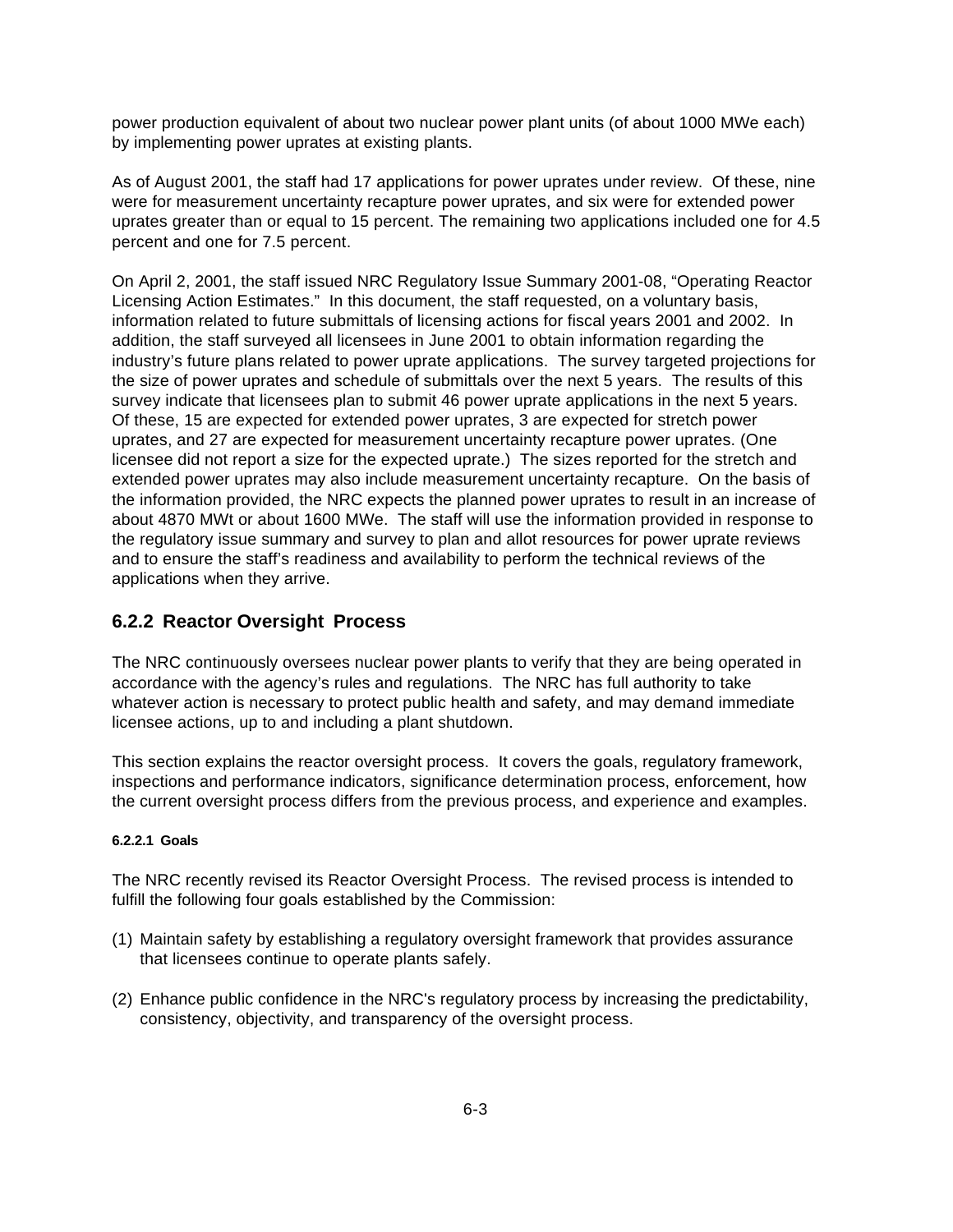- (3) Improve the effectiveness, efficiency, and realism of the oversight process by focusing both the agency's and licensees' resources on issues that are most significant to safety.
- (4) Reduce unnecessary regulatory burden.

#### **6.2.2.2 Regulatory Framework**

The regulatory framework for reactor oversight is shown in Figure 1. A risk-informed, tiered approach for ensuring plant safety, this framework has three key strategic performance areas: reactor safety, radiation safety, and safeguards. Within each strategic performance area are "cornerstones" that apply to the essential safety aspects of plant operation. Satisfactory licensee performance in the cornerstones provides reasonable assurance that plants are being safely operated, and that the NRC's safety mission is being accomplished. Within this framework, the NRC's operating reactor oversight process provides a way of collecting information about licensee performance, assessing the information for its safety significance, and providing for appropriate licensee and NRC responses.

To measure plant performance, the oversight process focuses on the following seven specific "cornerstones" that support the safety of plant operations in the three key strategic areas:

- Initiating Events This cornerstone focuses on operations and events at a nuclear plant that could lead to a possible accident if plant safety systems did not intervene. These events include equipment failures leading to a plant shutdown, shutdowns with unexpected complications, or large changes in the plant's power output.
- Mitigating Systems This cornerstone focuses on the function of safety systems that are designed to prevent an accident or reduce the consequences of a possible accident.
- Barrier Integrity This cornerstone focuses on the licensee's effectiveness in maintaining the three physical barriers – fuel rods, reactor vessel and associated piping, and containment.
- Emergency Preparedness This cornerstone focuses on the effectiveness of the plant's staff in carrying out its emergency plans.
- Public Radiation Safety This cornerstone focuses on the effectiveness of the licensee's programs to meet applicable Federal limits involving the exposure, or potential exposure, of members of the public to radiation and ensure that the effluent releases from the plant are as low as reasonable achievable.
- Occupational Radiation Safety This cornerstone focuses on the effectiveness of the licensee's program(s) to maintain the worker dose within the regulatory limits and provide occupational exposures that are as low as reasonably achievable.
- Physical Protection This cornerstone focuses on the effectiveness of the security, safeguards, and fitness-for-duty programs.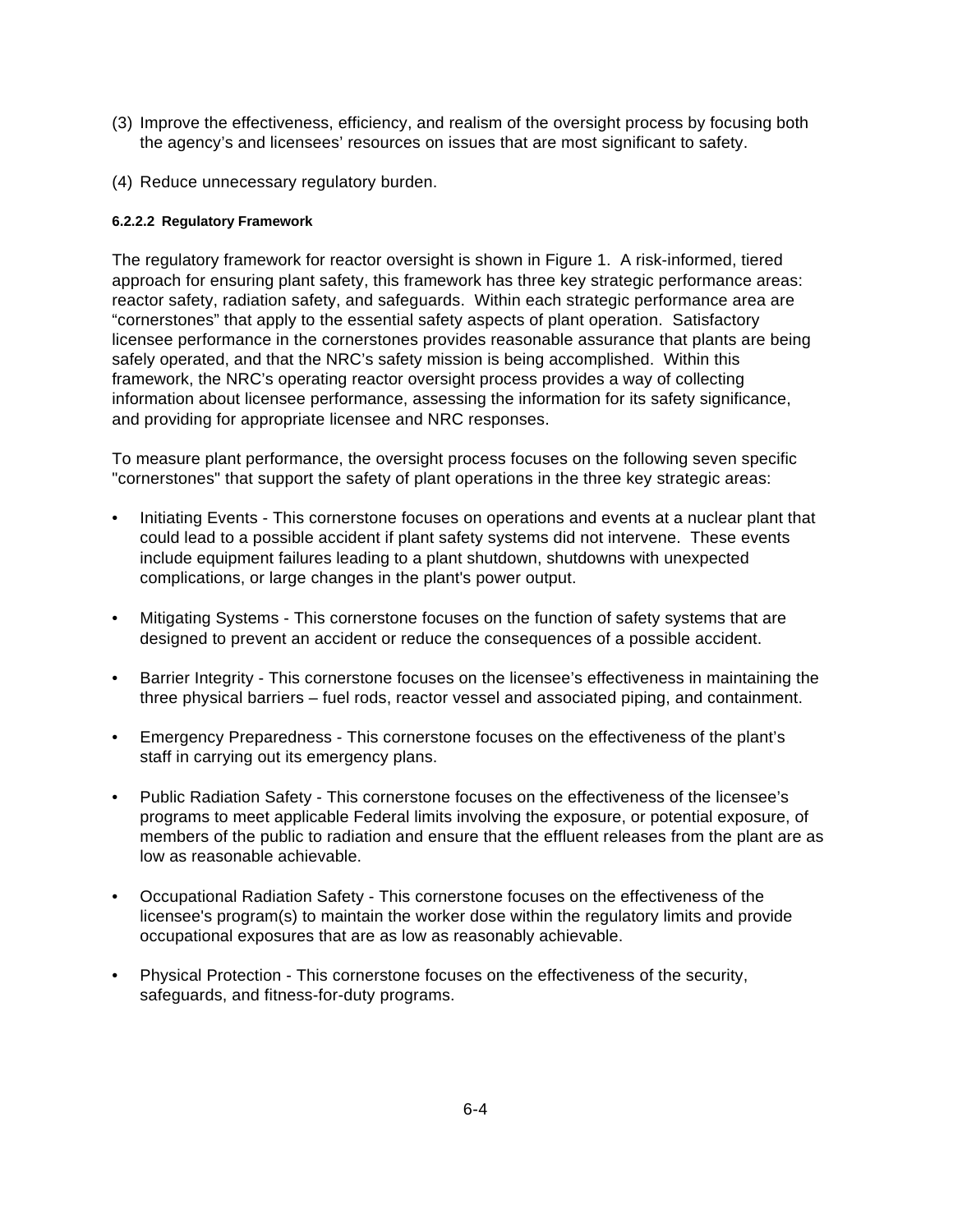

**Figure 1**: Regulatory Framework

In addition to the cornerstones, the reactor oversight framework recognizes three "cross-cutting" elements, so named because they affect, and are therefore part, of each of the cornerstones:

- human performance
- safety-conscious work environment
- problem identification and resolution

The assessment of these cross-cutting elements is important to the oversight process.

Within each of the "cornerstone" areas, the NRC designed performance indicators and inspections to closely focus on plant activities most affecting safety and overall risk. (Table 1 shows the various cornerstones and performance indicators.)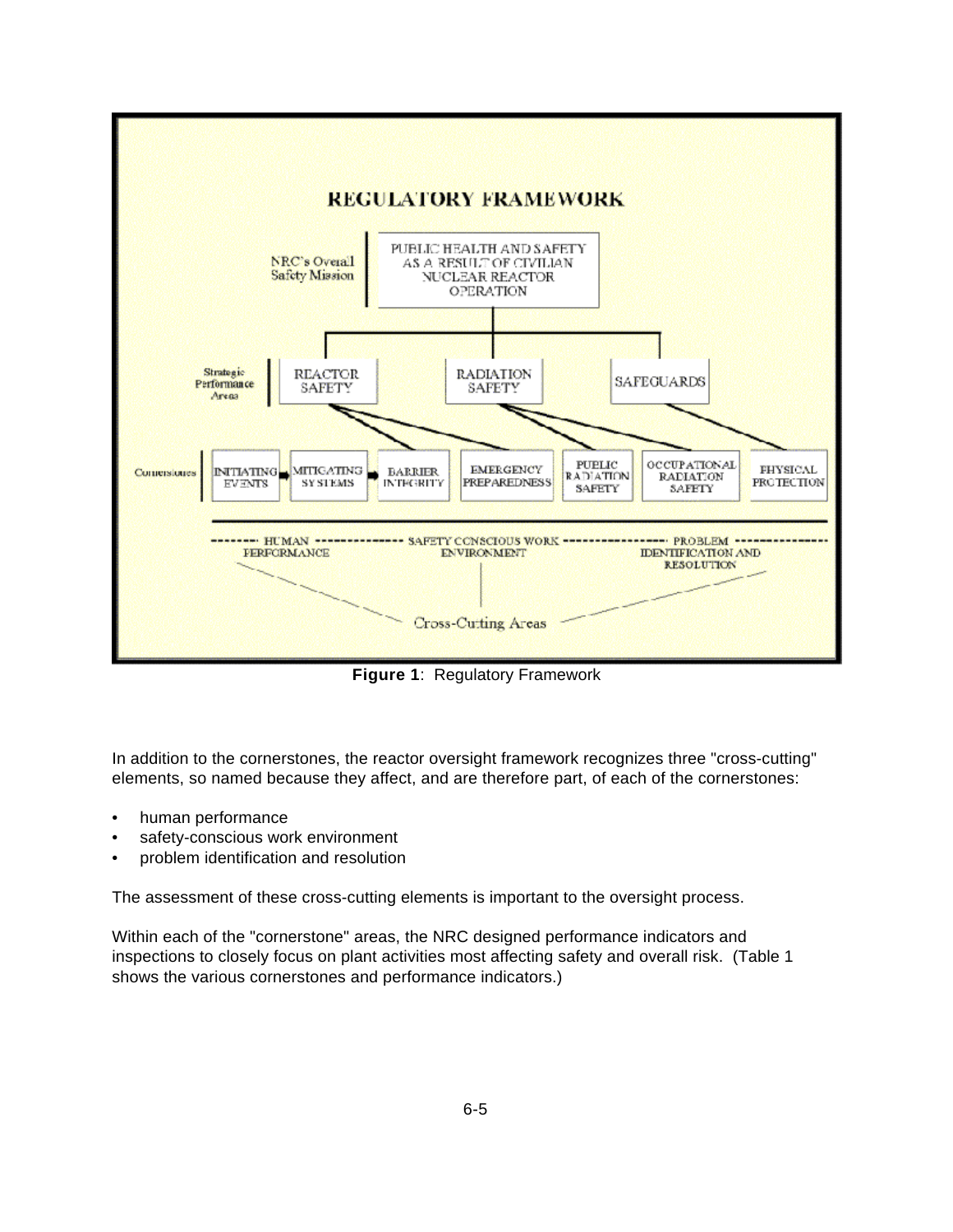| <b>Safety Cornerstone</b>                            | <b>Performance Indicator</b>                                                                                                                                                                                                                                                                |
|------------------------------------------------------|---------------------------------------------------------------------------------------------------------------------------------------------------------------------------------------------------------------------------------------------------------------------------------------------|
| <b>Initiating Events</b>                             | Unplanned reactor shutdowns (automatic and manual)                                                                                                                                                                                                                                          |
|                                                      | Loss of normal reactor cooling system following unplanned<br>shutdown                                                                                                                                                                                                                       |
|                                                      | Unplanned events that results in significant changes in reactor<br>power                                                                                                                                                                                                                    |
| <b>Mitigating Systems</b>                            | Safety system not available<br>• specific emergency core cooling systems<br>· emergency electric power systems                                                                                                                                                                              |
|                                                      | Safety system failures                                                                                                                                                                                                                                                                      |
| Integrity of Barriers to Release of<br>Radioactivity | Fuel Cladding (measured by radioactivity in the reactor cooling<br>system)                                                                                                                                                                                                                  |
|                                                      | Reactor cooling system leak rate                                                                                                                                                                                                                                                            |
| <b>Emergency Preparedness</b>                        | Drill and exercise performance                                                                                                                                                                                                                                                              |
|                                                      | Emergency response organization drill participation                                                                                                                                                                                                                                         |
|                                                      | Alert and Notification System Reliability                                                                                                                                                                                                                                                   |
| <b>Public Radiation Safety</b>                       | Effluent release requiring reporting under NRC regulations and<br>license conditions                                                                                                                                                                                                        |
| <b>Occupational Radiation Safety</b>                 | Compliance with requirements for the control of access to<br>areas of the plant with dose rates greater than one rem/hr (10<br>mSv/hr.) Unintended radiation exposures to workers greater<br>than a specified fraction of the dose limits in 20. 1201, 20.1207,<br>and 20.1208 <sup>2</sup> |
| <b>Physical Protection</b>                           | Security system equipment availability                                                                                                                                                                                                                                                      |
|                                                      | Personnel screening program performance                                                                                                                                                                                                                                                     |
|                                                      | Employee fitness-for-duty program effectiveness                                                                                                                                                                                                                                             |

An example of a performance indicator in the Emergency Preparedness cornerstone is "Alert and Notification System Reliability." This performance indicator monitors the reliability of the alert and notification system, which has been identified as the most-risk significant equipment system for emergency preparedness programs of nuclear plants. This indicator measures the percentage of system sirens that are capable of performing their function as measured by periodic testing, (e.g., silent, growl, siren sound test) in the previous 12 months.

 $\overline{a}$ 

<sup>&</sup>lt;sup>2</sup> 2% of the stochastic limit in 10 CFR 20.1201, for total effective dose equivalent, 10% of the non-stochastic limit in 10 CFR 20.120, for individual organ doses, 20% of the limits in 10 CFR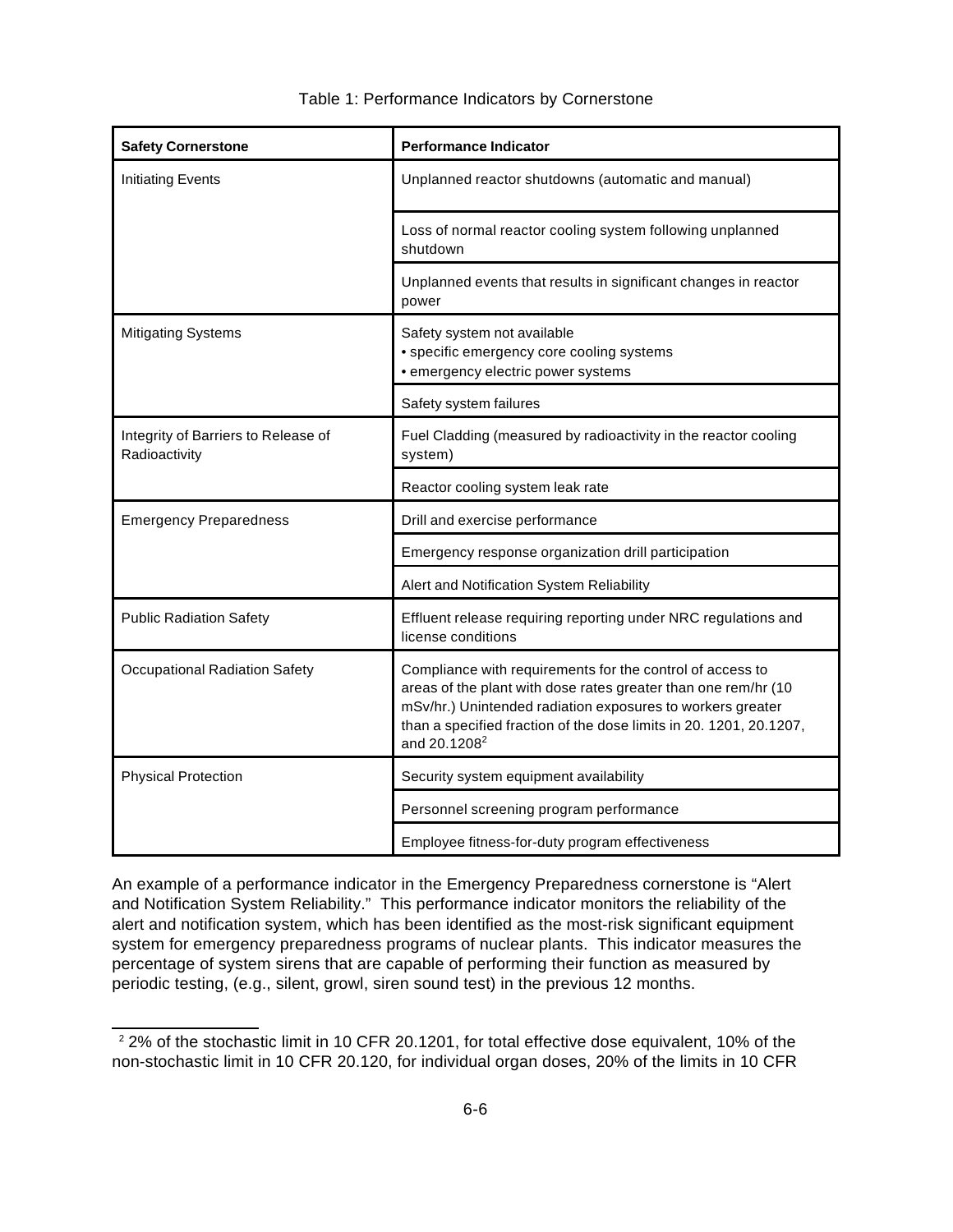20.1207 and 10 CFR 20.208, for minors and declared pregnant workers respectively. **6.2.2.3 Inspections and Performance Indicators**

Although performance indicators can give insights into plant performance for selected areas, the NRC's inspection program provides a greater depth and breadth of information. The NRC designed the baseline inspection program to verify the accuracy of performance indicator information, and to assess performance that is not directly measured by the performance indicator data.

The NRC uses a "risk-informed" approach to select areas to inspect within each cornerstone. In so doing, the agency selects inspection areas because of their importance to potential risk, past operational experience, and regulatory requirements.

Common to all nuclear plants and targeted around the "cornerstone" areas, baseline inspections focus on activities and systems that are "risk significant," (that is, activities and systems that could trigger an accident, mitigate the effects of an accident, or increase the consequences of a possible accident). Baseline inspections are of three kinds -- inspection of areas that are not covered or not fully covered by performance indicators, inspections to verify the accuracy of a licensee's reports on performance indicators, and inspections that consist of a thorough review of the licensee's effectiveness in finding and resolving problems on its own. In baseline inspections, inspectors, also examine the "cross-cutting issues" of human performance, the "safety-conscious work environment," and the licensee's ability to identify and correct problems. The NRC performs inspections that go beyond baseline inspections at plants where performance falls below established performance indicator thresholds or when inspections reveal significant findings, or to respond to a specific event or problem that may arise at a plant.

The NRC evaluates the performance indicator data, and integrates it with the findings of the agency's inspection program. Each of the performance indicators has thresholds for measuring acceptable performance. These thresholds indicate risk according to established safety margins, as indicated by a color coding system.

A "green" coding indicates performance within an expected performance range in which the related cornerstone objectives are met; "white" indicates performance outside an expected range of nominal licensee performance, but related cornerstone objectives are still being met; "yellow" indicates that related cornerstone objectives are being met, but with a minimal reduction in safety margin; and "red" indicates a significant reduction in the safety margin in the area measured by that performance indicator. Each licensee reports the performance indicators to the NRC on a quarterly basis.

The NRC measures each performance indicator against established thresholds that are related to their effects on safety, and uses a similar color coding system to classify performance associated with that indicator. For example, thresholds for "Alert and Notification System Reliability" are less than 94% system availability for white coded findings, and less than 90% system availability for yellow coded findings, (availability meaning operational on demand).

#### **6.2.2.4 Significance Determination Process**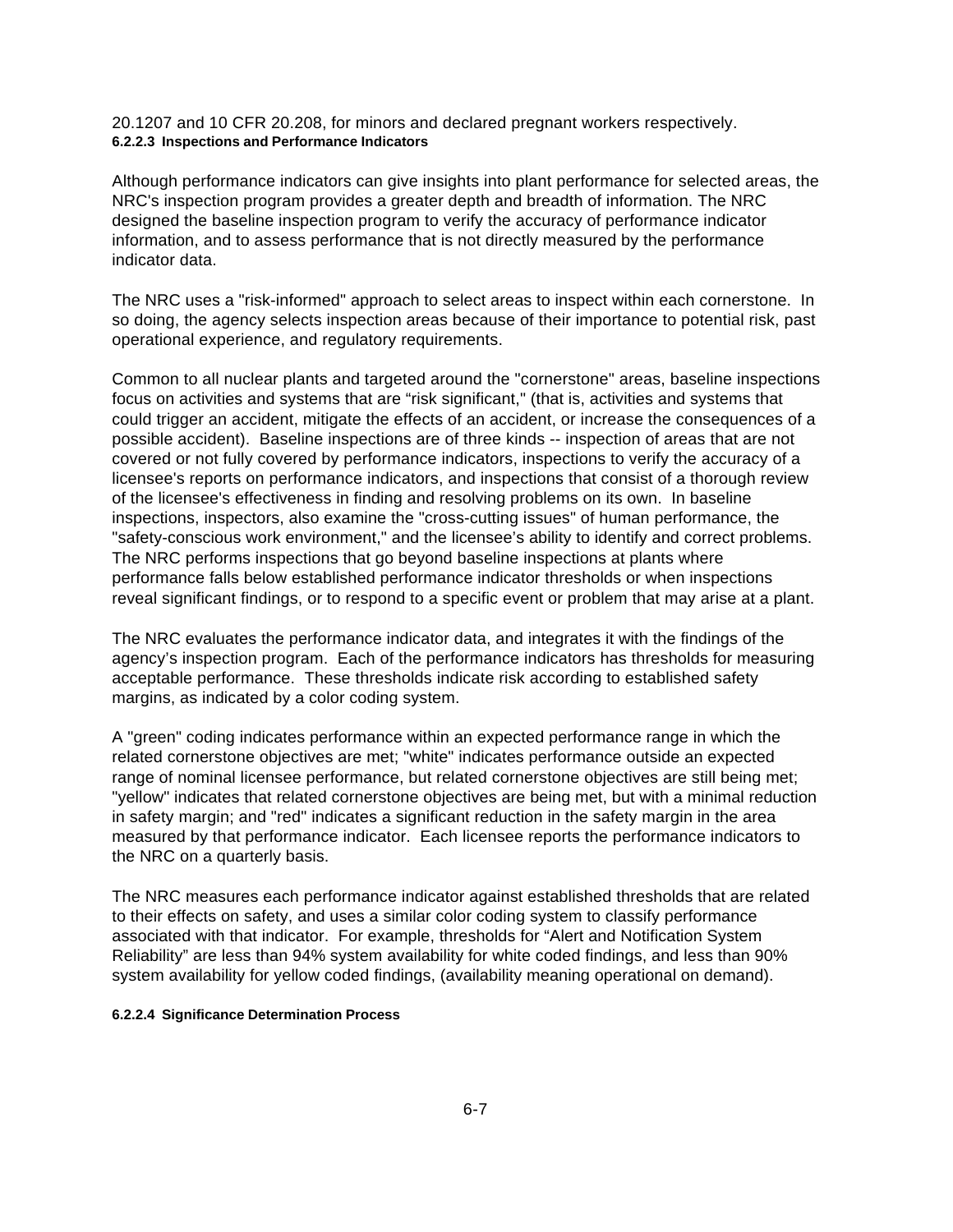The NRC developed a process known as the "Significance Determination Process" to determine the safety significance of inspection findings. The staff uses this process to screen for inspection findings that do not result in a notable increase in risk and thus need not be further analyzed or require a regulatory response from the NRC ( "green" findings). The staff then subjects the remaining inspection findings -- which may affect plant risk -- to a more thorough risk assessment, according to the next phase of the process. NRC risk experts from the cognizant regional office and headquarters may participate, and the licensee's plant staff may have to conduct further reviews. The final outcome of the review -- a finding of green, white, yellow, or red -- determines a further NRC response. Table 2 summarizes the NRC's responses.

Each calendar quarter, resident inspectors and the inspection staff in each regional office review the performance of all nuclear power plants in the given region, as measured by the performance indicators and inspection findings. Every 6 months, the NRC staff expands this review to plan for inspections for the following 12-month period.

During the final quarterly review for each year, the NRC assesses plant performance over the previous 12 months in more detail and prepares a performance report, and the inspection plan for the following year. The NRC posts these annual performance reports on its Web site, and holds public meetings with licensees to discuss the previous year's performance at each plant.

In addition, the NRC's senior management reviews the adequacy of the agency's planned actions for plants with significant performance problems. The managers also take a wider view of both the overall industry performance and the performance of the agency's regulatory programs. In addition, they discuss the performance of plants requiring heightened agency scrutiny during a public meeting with the NRC Commissioners at the agency's Headquarters in Rockville, Maryland.

In its quarterly reviews of plant performance, the NRC determines what additional action, if any, it will take if there are signs of declining performance. This approach to regulatory oversight is intended to be more predictable than previous practices by linking regulatory actions to performance criteria. The new process has four levels of regulatory response, according to which NRC regulatory review increases as plant performance declines. The cognizant regional office manages the first two levels of heightened regulatory review; the next two levels call for an agency response involving attention from senior management in both Headquarters and Regional offices. The NRC's actions for performance below "green" coding may include meetings with the licensee, additional inspections, and required reviews of responses by the licensee. Further declines in performance would warrant stronger action by the NRC, possibly including an Order that could modify or even suspend the licensee's operating license.

For results of assessments of plant performance, see *http://www.nrc.gov*.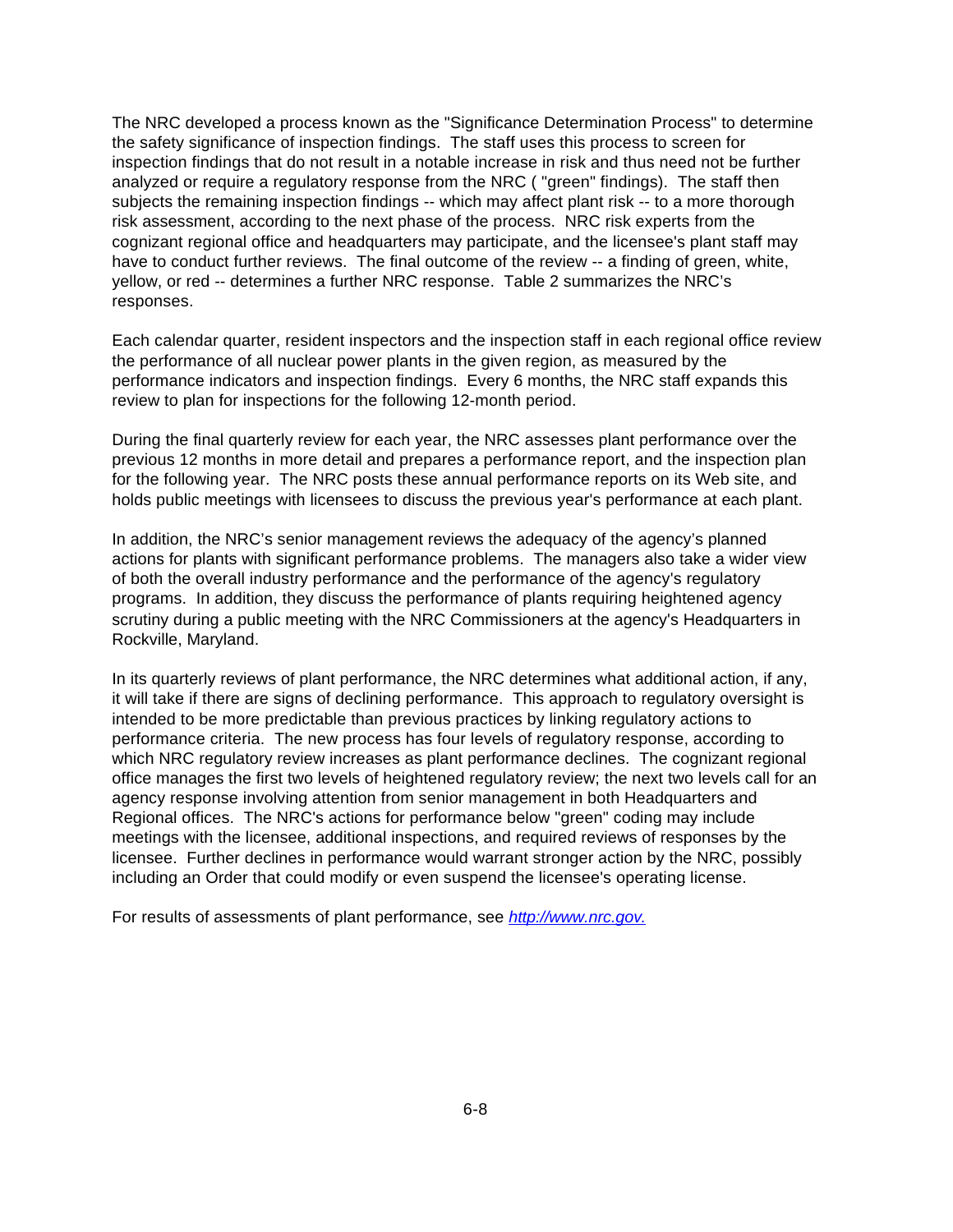| <b>Assessment of Plant Performance</b><br>(In order of increasing safety<br>significance)                                                                                                                                            | <b>NRC Response</b>                                                                                                                                                                                                                                                                                                                                                                                     |
|--------------------------------------------------------------------------------------------------------------------------------------------------------------------------------------------------------------------------------------|---------------------------------------------------------------------------------------------------------------------------------------------------------------------------------------------------------------------------------------------------------------------------------------------------------------------------------------------------------------------------------------------------------|
| I. All performance indicators and cornerstone<br>inspection findings GREEN<br>Cornerstone objectives fully met                                                                                                                       | Routine inspector and staff interaction<br>$\bullet$<br>Baseline inspection program<br>$\bullet$<br>Annual assessment public meeting<br>$\bullet$                                                                                                                                                                                                                                                       |
| II. No more than two WHITE inputs in<br>different cornerstones                                                                                                                                                                       | <b>Response at Regional level</b><br>Staff to hold public meeting with licensee<br>$\bullet$<br>management<br>Licensee corrective action to address<br><b>WHITE</b> inputs<br>NRC inspection followup on<br>$\bullet$<br>WHITE inputs and corrective action                                                                                                                                             |
| III. One degraded cornerstone (two WHITE<br>inputs or one YELLOW input or three WHITE<br>inputs in any strategic area<br>Cornerstone objectives met with minimal<br>reduction in safety margin                                       | <b>Response at Regional level</b><br>Senior regional management to hold<br>$\bullet$<br>public meeting with licensee<br>management<br>Licensee to conduct self-assessment<br>$\bullet$<br>with NRC oversight<br>Additional inspections focused on cause<br>$\bullet$<br>of degraded performance                                                                                                         |
| IV. Repetitive degraded cornerstone, multiple<br>degraded cornerstones, or multiple YELLOW<br>inputs, or one RED input<br>Cornerstone objectives met with long-<br>٠<br>standing issues or significant reduction in<br>safety margin | <b>Response at Agency level</b><br>Executive Director for Operations to hold<br>$\bullet$<br>public meeting with senior licensee<br>management<br>Licensee develops performance<br>$\bullet$<br>improvement plan with NRC oversight<br>NRC team inspection focused on cause<br>of degraded performance<br>Consideration of Demand for Information,<br>$\bullet$<br>Confirmatory Action Letter, or Order |
| V. Unacceptable Performance<br>Unacceptable reduction in safety margin                                                                                                                                                               | <b>Response at Agency level</b><br>Plant not permitted to operate<br>$\bullet$<br>Commission meeting with senior licensee<br>$\bullet$<br>management<br>Order to modify, suspend, or revoke<br>$\bullet$<br>license                                                                                                                                                                                     |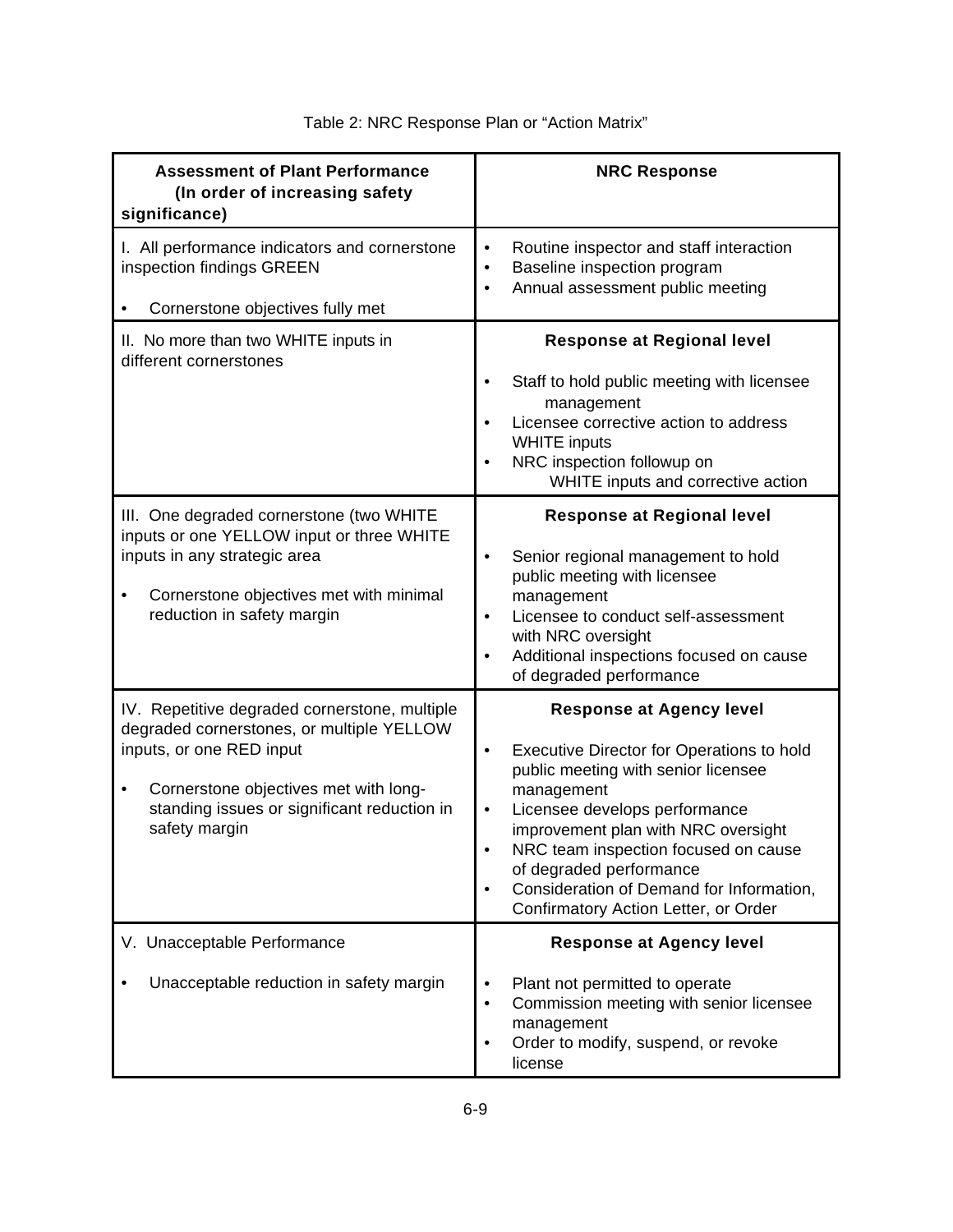#### **6.2.2.5 Enforcement of NRC Requirements**

The NRC evaluates each violation of NRC requirements that it finds during inspections to determine the effect on plant safety and risk. If the evaluation reveals that the violation is of very low safety significance, the NRC discusses the violation in the inspection report and does not take any formal enforcement action. The licensee is expected to deal with the violation through its corrective action program, correcting the violation and taking steps to prevent a recurrence. The NRC may also review the issue during future inspections to determine the effectiveness of the licensee's corrective action.

If the NRC's risk evaluation reveals that the violation has higher safety significance, the agency will issue a Notice of Violation. The NRC may also issue a Notice of Violation if the licensee fails to correct a violation of low safety significance in a reasonable period of time, or if the agency finds that a violation is willful. The Notice of Violation requires the licensee to formally respond to the NRC about its actions to correct the violation, and to identify the steps it will take to prevent the violation from occurring again. The agency then reviews the licensee's actions in a later inspection. Normally, these violations will not be the subject of a monetary civil penalty (fine). However, there may be violations that warrant a fine because of their unusual significance, such as an accidental criticality. These violations are likely to be uncommon.

In addition, the following violations call for the traditional enforcement approach, including the use of severity levels to reflect the significance (versus the color coding according to the significance determination process) and possible fines:

- Willful violations, including discrimination against workers for raising safety issues.
- Actions that may adversely affect the NRC's ability to monitor licensee's activities, including failures to report required information, to obtain NRC approval for certain plant changes, to maintain accurate records, or to give the NRC complete and accurate information.
- Incidents with actual safety consequences, including radiation exposures above NRC limits, doses above NRC limits resulting from releases of radioactive material, or failure to notify government agencies when emergency response is required.

#### **6.2.2.6 How This New Oversight Process Differs from the Previous Process**

The previous oversight process evolved over a period of time when the nuclear power industry was less mature and there was much less operational experience on which to base rules and regulations. Conservative judgments governed the rules and regulations and the oversight process tended to be reactive and prescriptive. The process was characterized by the NRC closely observing plant performance for the licensee's adherence to the regulations, and responding to operational problems as they occurred. Today, however, the nuclear power industry has the benefit of four decades of operational experience and steadily improving plant performance, particularly over the last decade or so.

The new process focuses more of the agency's resources on the relatively small number of plants with performance problems. The baseline inspection program is considered the minimum inspection effort needed to ensure that plants meet the "safety cornerstone"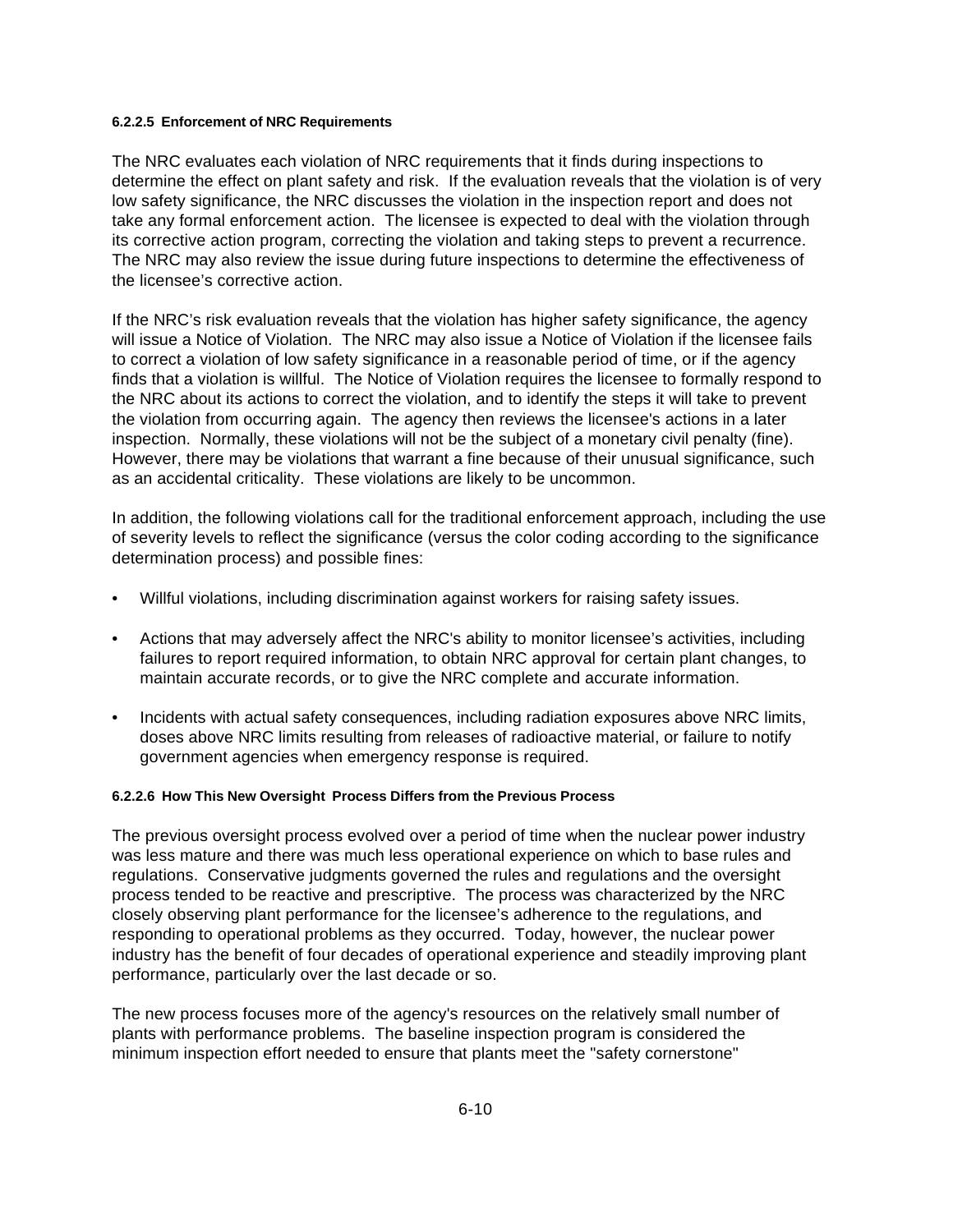objectives. The NRC will more thoroughly inspect plants that do not meet the objectives, focusing on areas of declining performance. If the NRC believes that there are specific operational problems or events that require greater scrutiny, then it performs inspections beyond the baseline program. The agency may also perform additional inspections of generic problems, problems that affect some or all nuclear plants.

In the new oversight process, the NRC maintains the same enforcement tools that it used in the past for dealing with declining plant performance and violations. The NRC uses these tools, however, more predictably and in a manner that is commensurate with the decreased safety performance. Under the new process, the NRC has a system of specified agency actions if licensee performance declines. In the past, the agency tended to use fines as a prime indicator of agency concern and as a motivator to effect licensee corrective actions. The NRC now uses enforcement as one part of an overall regulatory process. It may use other regulatory tools to respond to performance issues, such as increased inspections, management meetings, demands for information, confirmatory action letters, or orders. The agency reserves fines for those violations that involve willfulness, or can affect the agency's ability to perform its regulatory function, or result in an actual adverse consequence.

The new assessment process is substantially different from the previous one in that it makes greater use of objective performance indicators. Together, the indicators and inspection findings supply the information needed for the quarterly reviews of plant performance. The most important differences between the new reactor oversight process and the previous assessment process are: (1) the expanded use of performance indicators in addition to the inspection findings, (2) the use of a risk-informed process to determine the significance of inspection findings, and (3) the use of inspection results and the performance indicators to determine the level of regulatory response in the applicable safety cornerstone area. The new process provides a more objective, risk-informed, predictable and understandable approach to NRC's regulatory response. By contrast, the previous process depended on a more subjective, qualitative, and deterministic assessment, primarily of inspection findings to assess licensee performance according to a numerical rating (1 to 3 in decreasing order of performance) in four areas of performance (operations, maintenance, engineering and plant support). The new assessment process also features expanded reviews on a semiannual basis, including inspection planning and a performance report.

#### **6.2.2.7 Experience and Examples**

The NRC established a pilot program in 1999 for nine plants applying the new oversight process to test its effectiveness and to identify possible problems. The agency began to fully implement the process in April 2000.

On average, the NRC staff expended about 3250 inspection hours at each operating reactor during the year 2000. The NRC has adjusted the total direct onsite inspection hours on the basis of each nuclear power plant's operating experience in recent years. Performance at reactors has been improving, and this is reflected in the downward trend of the total hours across the inspection program. To ensure that the NRC effectively allocates resources to maintain reactor safety, the agency retains significant flexibility to conduct additional inspections of potentially significant events and plant conditions.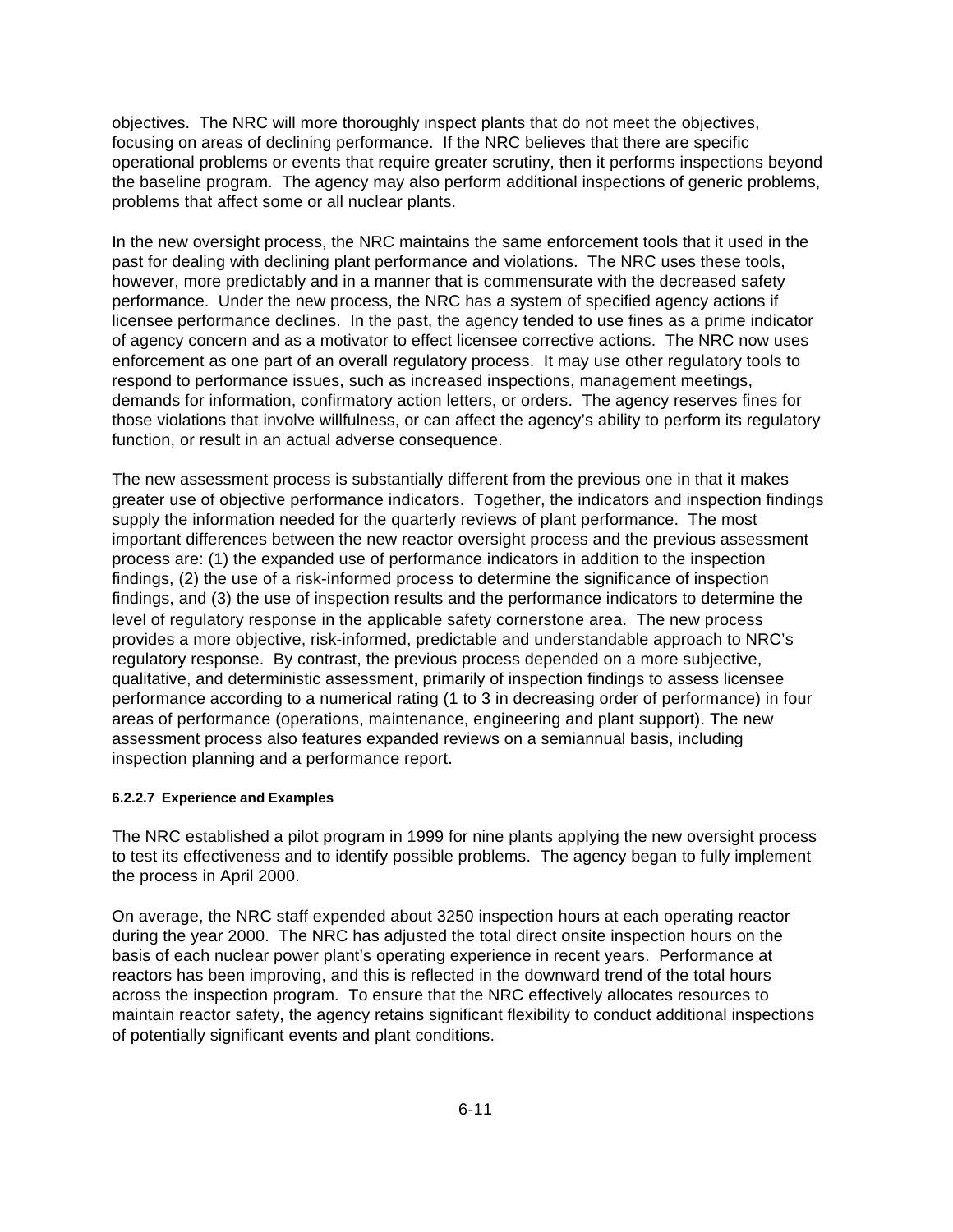One plant-specific example is the following. A steam generator tube leak at Indian Point, Unit 2, on February 15, 2000, resulted in declaration of an "ALERT." This event occurred while the NRC was in transition to the new oversight process. A reactive NRC inspection team responded to the site to evaluate licensee actions and to obtain information needed to determine the significance of the event. Subsequent inspection findings (and performance indicator data) from this event were assessed under the new process. For instance, steam generator tube leakage is reported by the reactor coolant system leakage performance indicator under the Barrier Integrity cornerstone. The licensee reported a "yellow" coding from this indicator. The NRC inspections subsequently identified findings in emergency preparedness as "white." The NRC also determined that the licensee's overall direction and execution of inservice inspections of the steam generator in 1997 was "red" because, despite opportunities, the licensee did not identify and correct a significant condition adverse to quality (namely the presence of flaws caused by primary water stress corrosion cracking). The licensee did not adequately account for conditions that adversely affected the detectability of flaws, and increased the susceptibility of the tubes. As a result, flawed tubes were left in service after this inspection until the failure on February 15, 2000. As discussed above, such findings are then considered in inspection planning. The NRC recently issued an inspection report on its followup inspection efforts. That report is available at the agency's web site at *http://www.nrc.gov*. This example showed that the new program retained a very responsive reaction to a potentially significant performance problem.

#### **6.2.3 Accident Sequence Precursor Program**

#### **6.2.3.1 Description of the Program**

The Accident Sequence Precursor Program views U.S. nuclear plant operating experience from a perspective of safety significance. The primary aim of the program is to systematically identify, document, and rank operating events that are the most significant in potential to cause inadequate core cooling and core damage. The program has the secondary objectives of (1) categorizing precursors for plant-specific and generic implications, (2) providing a measure to trend the risk of core damage, and (3) providing a partial check on dominant core damage scenarios predicted by probabilistic risk analyses.

An accident sequence precursor is an historically observed element or condition in a postulated sequence of events leading to some undesirable consequence. For purposes of the program, the undesirable consequence is usually severe core damage. Applying probabilistic risk techniques, the staff evaluates initiating events, degradation of plant conditions, and failures of safety equipment that could increase the probability of postulated accident sequences. Accident sequences of interest are those that, if additional failures occurred, would have resulted in inadequate core cooling that could have caused severe core damage. For example, a loss-ofcoolant accident with a reported failure of a high-pressure injection system may be postulated. In this example, the precursor would be the failure of the high-pressure injection system.

To identify potential precursors, the staff reviews licensee event reports or other documents (such as inspection reports and reports by incident investigation teams of plant problems, equipment failures, or other operational incidents). The staff analyzes events it considers to be potential precursors and calculates the conditional probability (i.e., probability, given an initiating condition) of core damage by mapping failures observed during the event onto the program's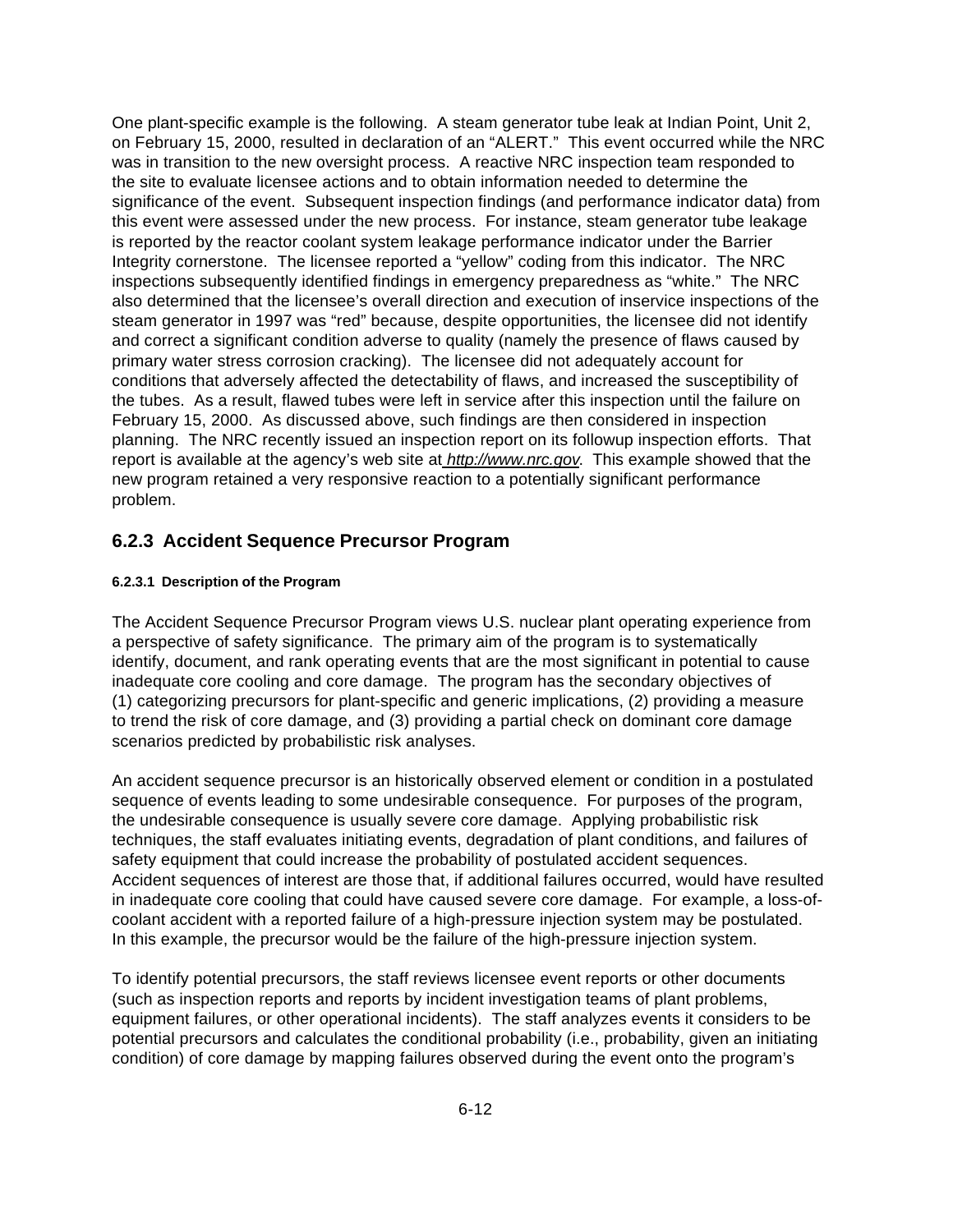core damage models. The staff identifies and documents events with conditional probabilities of subsequent severe core damage greater than  $1 \times 10^{-6}$  as precursors. It considers precursors with values greater than 1  $\times$  10<sup>-4</sup> important.

The Accident Sequence Precursor Program began in 1979. Since then, the staff has evaluated and documented about 600 precursors from reported experience for 1969 through 1999. The precursor events identified by the Accident Sequence Precursor Program form a unique database of historical system failures, multiple losses of redundancy, and infrequent core damage initiators. The program has evolved to the point where the NRC routinely uses the methodology and results. The NRC continues to improve the methodology to better account for plant design and operational differences, human reliability, and changes in equipment, and to provide user-friendly analytical tools. Planned improvements include incorporating modeling and data uncertainty into each event analysis, establishing a more complete set of accident sequences, and better evaluating the containment response and consequences.

Commercial nuclear power reactors in the United States now have a combined total of more than 2000 years of operating experience. The Accident Sequence Precursor Program uses information gained from this experience to continually assess plant operation. The assessment helps to determine how well plant designs and capabilities can cope with actual operational events or conditions.

#### **6.2.2.2 Experience and Examples**

NUREG/CR-4674, Volume 27, dated July 2000, describes the evaluation of events that occurred in 1998. The primary result of the Accident Sequence Precursor Program is the identification of operational events with a conditional core damage probability or an importance greater than or equal to 1 x  $10^{-6}$  that satisfy at least one of the four precursor selection criteria: (1) a core damage initiator requiring safety systems response, (2) the failure of a system required to mitigate the consequences of a core damage initiator, (3) degradation of more than one system required for mitigation, or (4) a trip or loss of feedwater with a degraded mitigating system. Nine of the at-power events that occurred during 1998 were found to have a conditional core damage probability or an importance greater or equal to 1  $\times$  10<sup>-6</sup> and were sent to the respective licensees for comment. The 1998 events revealed no shutdown-related precursors. The tables shown in Annex 2 list the accident sequence precursors for 1998.

The category, "Potentially Significant Events Considered Impractical to Analyze", contained no potentially significant events for 1998. Typically, this category includes events that are impractical to analyze because of a lack of information or inability to reasonably model the event within a probabilistic risk analysis framework, given the level of detail typically available in the models used.

One containment-related event was identified for 1998. That event is listed in Table 3.5, " Index of "Containment-Related" Events" shown in Annex 2. This category includes losses of containment functions, such as containment cooling, containment spray, or hydrogen control.

Two ?interesting" events were identified for 1998. They are listed in Table 3.6, "Index of "Interesting" Events" shown in Annex 2. This category includes events that were not designated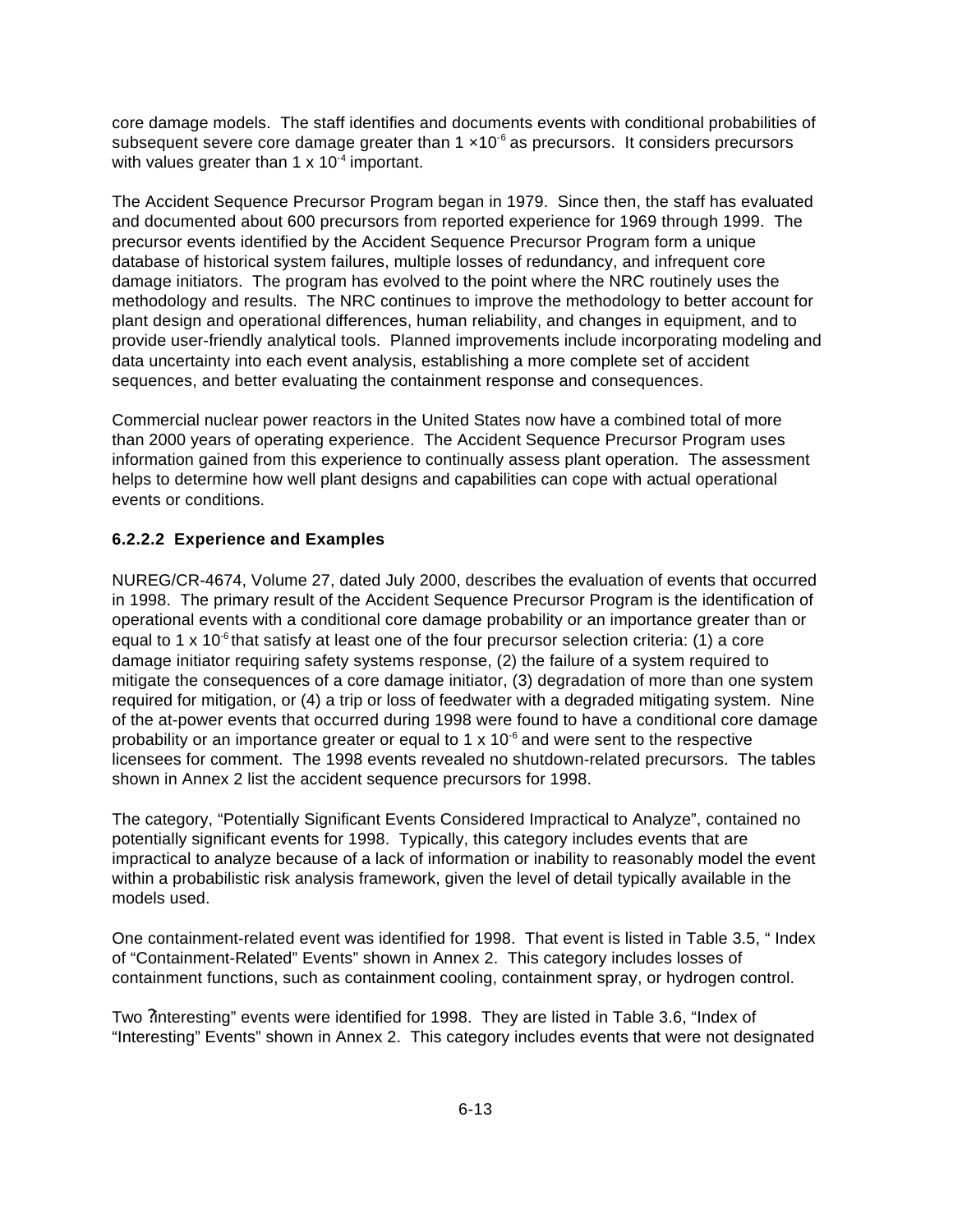as precursors, but give insight into unusual failure modes that could compromise continued core cooling.

Precursors with conditional core damage probabilities greater than or equal to 1  $\times$  10<sup>-4</sup> have traditionally been considered important by the Accident Sequence Precursor Program. In 1998, a tornado touchdown at Davis-Besse was identified as a precursor with a conditional core damage probability greater than or equal to 1 x  $10^{-4}$ . The Davis-Besse Plant was in Mode 1 at 99% power on June 24, 1998, when a severe thunderstorm cell moved into the area. Several minutes later, a tornado touched down either near or in the switchyard, damaging switchyard equipment and causing a complete loss-of-offsite power. Before the touchdown of the tornado, the senior reactor operator instructed the operators to start the emergency diesel generators from the control room because of the severe weather conditions. Although emergency diesel generator 2 started successfully, emergency diesel generator 1 failed to start. Operators then tried to start emergency diesel generator 1 locally and succeeded. Minutes later, a tornado touched down in or near the switchyard, causing a complete loss of offsite power. This loss-ofoffsite power caused the turbine control valves to close in response to a load rejection by the main generator. The reactor protection system initiated a reactor trip on high reactor coolant system pressure. The licensee declared an ALERT as prescribed by the plant's emergency procedures. About 1 day later, after an offsite power line was restored, the emergency diesel generators were shut down, and the ALERT was subsequently downgraded. The conditional core damage probability for this event is about  $5.6 \times 10^{-4}$ .

The total number of precursors identified each year since 1988 is shown in Figure 3.1, Annex 3. Results of recent years cannot be directly compared with those of earlier years without substantial effort to reconcile differences in analysis. Major differences in selecting and modeling events were implemented for event assessments for 1984, 1988, 1992, 1994, and 1998. In particular, the conditional core damage probabilities estimated for some 1992--1998 precursors are lower than those for equivalent precursors in earlier years because the analyses incorporated supplemental and plant-specific mitigating systems beyond those that were included in the pre-1992 models. In addition, new modeling techniques, such as plant- specific fault trees, were adopted for the analysis of the 1994-1998 precursors. Because of the differences in analysis methods, only limited observations are given here, as follows. The number of precursors for 1998 (9) is about double the number from 1997 (5) but appears to be about the average of the post-1992 years. Some of the statistically significant downward trend shown in Figure 3.1 of Annex 3 over a 10-year period may be ascribed to differences in the approach to analysis.

#### **6.2.4 Program for Resolving Generic Issues**

The program for resolving generic issues is described in NUREG-0933, ?A Prioritization of Generic Safety Issues." The most recent version of NUREG-0933, published in June 2000 and incorporating Supplements 1 through 24, is available on the NRC Website at *http://www.nrc.gov*.

The sources of potential generic issues include safety-related research, risk-assessment analyses, and public and industry concerns. Major safety issues affecting multiple facilities, and addressed in the Program for Resolving Generic Issues are the Three Mile Island (TMI) Action Plan requirements, unresolved safety issues, generic safety issues, and all other multi-plant actions.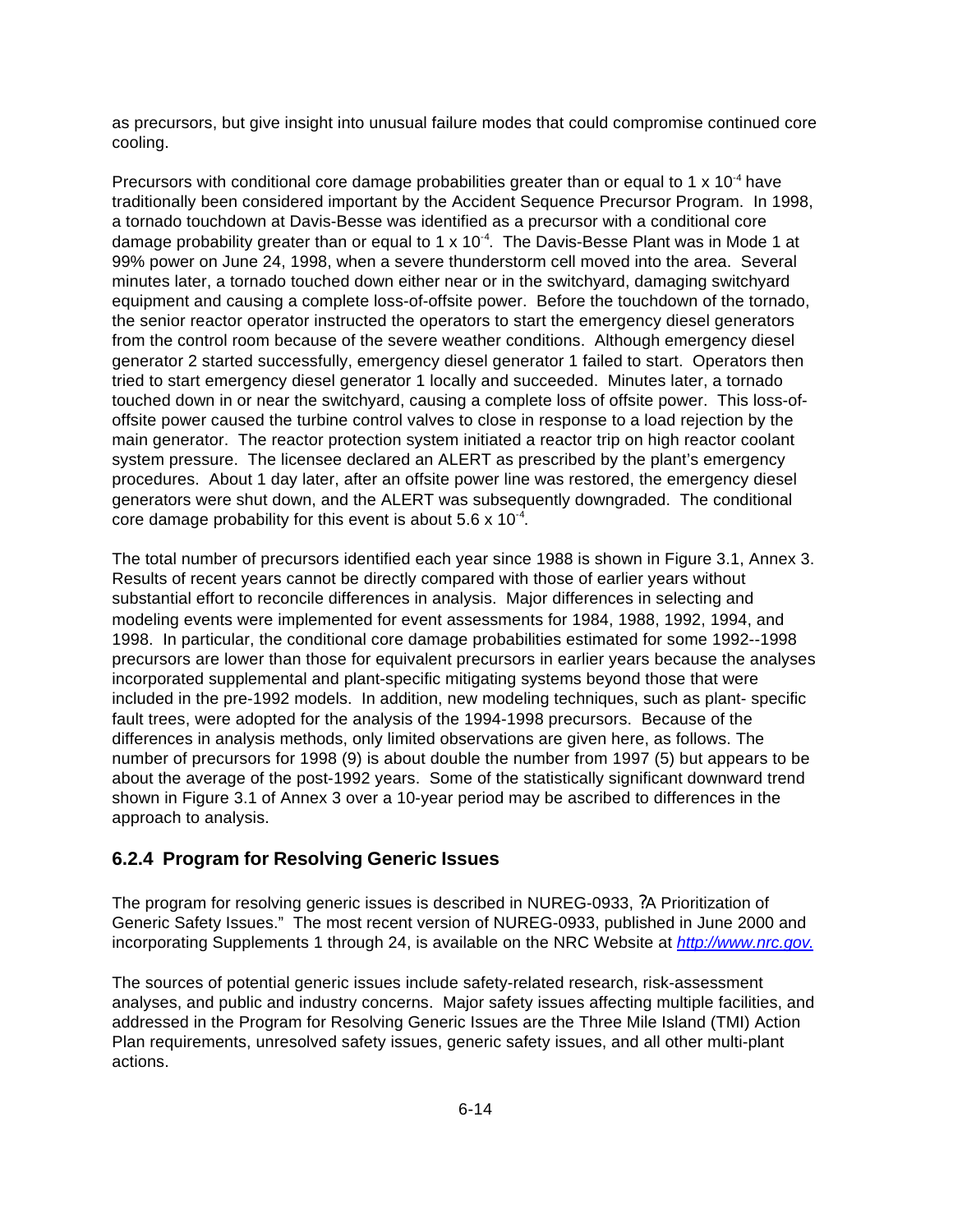To prioritize each issue, the NRC has developed a benefits assessment method that is predicated on risk. In prioritizing issues, the NRC considers both operating and future plants. The NRC identifies issues that could improve safety and the resolution cost. The NRC prioritizes such issues to allocate resources to all of the safety issues that have a high potential for reducing risk, and to not further consider those that have little safety significance and little promise of significantly enhancing safety. However, the NRC does not prioritize issues that demand immediate action because it must quickly make decisions on such issues. Generally, "immediate action" means issuing a Bulletin or an Order (types of NRC instruments that result in requirements).

Prioritization of activities primarily focuses on generic safety issues (i.e., safety issues that may affect all, several, or a class of nuclear power plants, and that may lead to improvements in safety and issuing of new or revised requirements or guidance). However, the NRC's way of prioritizing has been and can be used to identify changes in requirements that could significantly reduce the effect (usually the cost) on licensees without substantially changing public risk. The NRC classifies issues of this type as regulatory impact issues to clearly differentiate them from those that improve the safety of nuclear power plants but may be still worthwhile.

The following groups of issues are subject to prioritizing:

- C TMI Action Plan items in NUREG-0660, "NRC Action Plan Developed as a Result of the TMI-2 Accident."
- C Task Action Plan items identified in NUREG-0371, "Approved Category A Task Action Plans," and NUREG-0471, "Generic Task Problem Description, Category B, C and D Tasks," as well as the issues A-42 through A-49 that were designated as unresolved safety issues in NUREG-0471.
- C New generic issues identified by the staff, the Advisory Committee on Reactor Safeguards, and others.
- C Human Factors Program Plan items in NUREG-0985,"Nuclear Regulatory Commission Human Factors Program Plan, Revision 2."
- C Chernobyl issues in NUREG-1251, "NRC Action Plan Developed as a Result of the TMI-2 Accident, Volume 2."

The NRC considers an issue resolved when its review has resulted in either (1) establishing regulatory requirements or guidance (by rule, standard review plan change, or equivalent) or (2) a documented authoritative decision that no change in requirements is warranted.

All TMI Action Plan items, Task Action Plan items, new generic issues, and human factors issues included in the program and their priority are listed in Table II of NUREG-0933.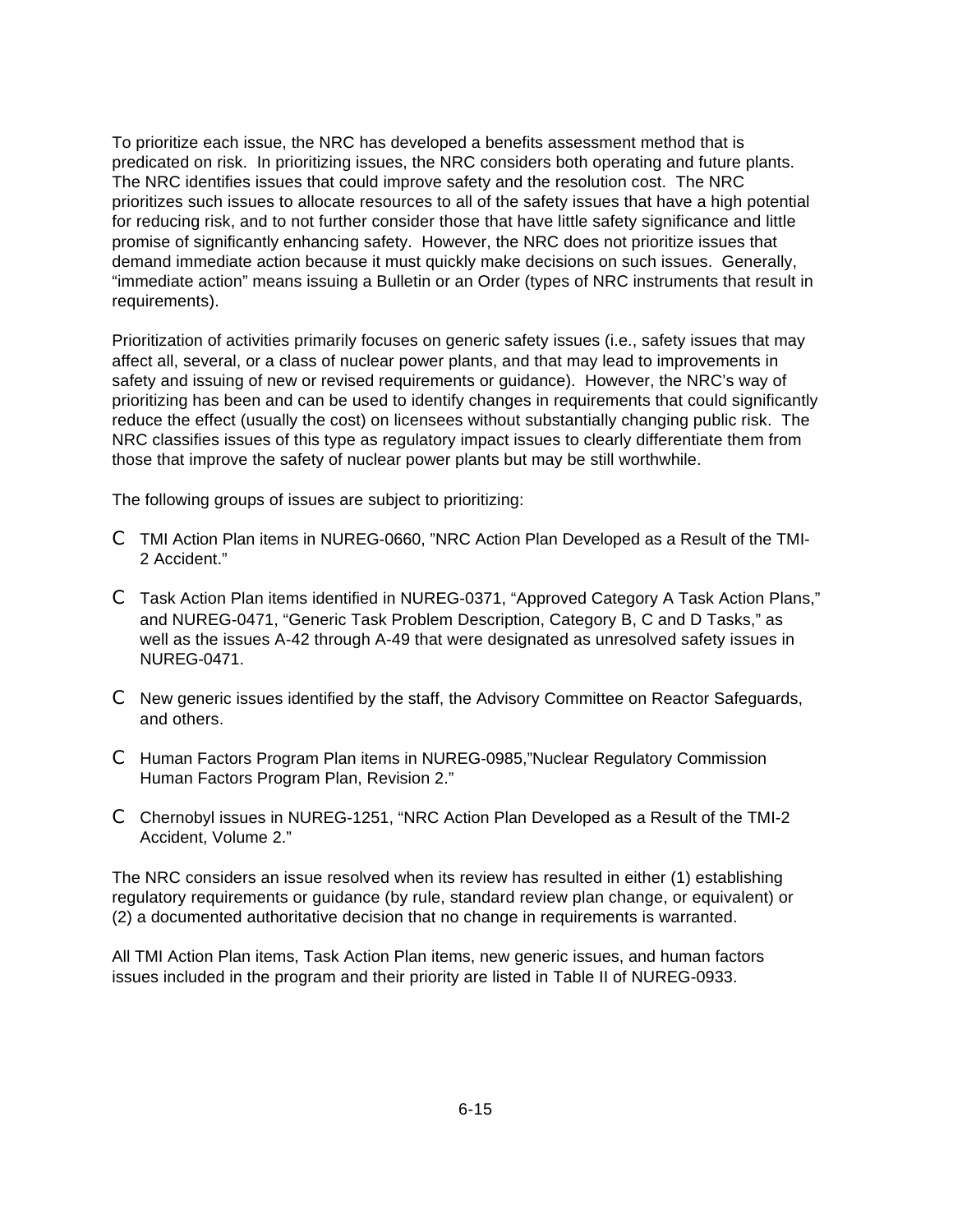### **6.2.5 Rulemaking**

The NRC publishes formal requirements regarding reactor safety in Title 10 of the Code of Federal Regulations (10 CFR). The agency updates these regulations frequently for a variety of reasons. When the agency identifies a safety issue that requires a change in the regulations, it undertakes a rulemaking action in accordance with the process established by the Administrative Procedures Act. Typically, the NRC publishes a proposed rule for public comment, addresses the comments, and then issues the final rule. The process usually takes at least 18 months from the start of the rulemaking action until the publishing of the final rule. The agency uses other mechanisms, such as generic communications, discussed in Article 19, Section 19.7, when faster action is needed.

Examples of major rules the agency has developed to upgrade its formal requirements regarding reactor safety are 10 CFR 50.65, "Requirements for Monitoring the Effectiveness of Maintenance at Nuclear Power Plants," (1991) and 10 CFR 50.63, "Loss of All Alternating Current Power" (1988).

### **6.2.6 Decommissioning**

When a licensee decides to shut down a plant, it must notify the NRC in writing within 30 days and submit a Post-Shutdown Decommissioning Activity Report. The report must address planned decommissioning activities, and contain a schedule of significant milestones and documentation that demonstrates that environmental impacts have been considered. Subsequently, a licensee must submit a license termination plan within 2 years before the expected license termination, addressing in detail the final radiation release, site characterization and remediation, and any new information. Before the NRC approves the plan, it provides an opportunity for a hearing and holds a public meeting near the plant.

Licensees may choose one of three methods for decommissioning their plants: DECON, SAFSTOR or ENTOMB. Under DECON (immediate dismantlement), soon after closing the nuclear plant, the licensee removes equipment, structures, and parts of the plant containing radioactive contaminants or decontaminates them to a level that permits release of the property and termination of the NRC license. Under SAFSTOR, the licensee maintains a nuclear plant in a condition that allows the radioactivity to decay, monitors the plant, and later dismantles it. Under ENTOMB, a licensee encases radioactive contaminants in a structurally sound material, such as concrete, and properly maintains and monitors the structure until the radioactivity decays to a level permitting release of the property.

In decommissioning special care is needed in the handling of reactor parts and plant components that have become radioactive during decommissioning work, and contaminated materials must be shipped to a low-level radioactive waste disposal site for burial. The NRC has adopted extensive regulations to ensure that decommissioning is accomplished safely and that residual radioactivity is reduced to a level that permits release of the property for unrestricted use or under restricted conditions. The NRC oversees the decommissioning of nuclear reactors through inspections that emphasize radiological controls, management, compliance with procedures, spent fuel pool operations, and the safety review program. During decommissioning, the NRC reviews and approves license termination plans, conducts inspections, processes license amendments, and monitors the status of activities to ensure that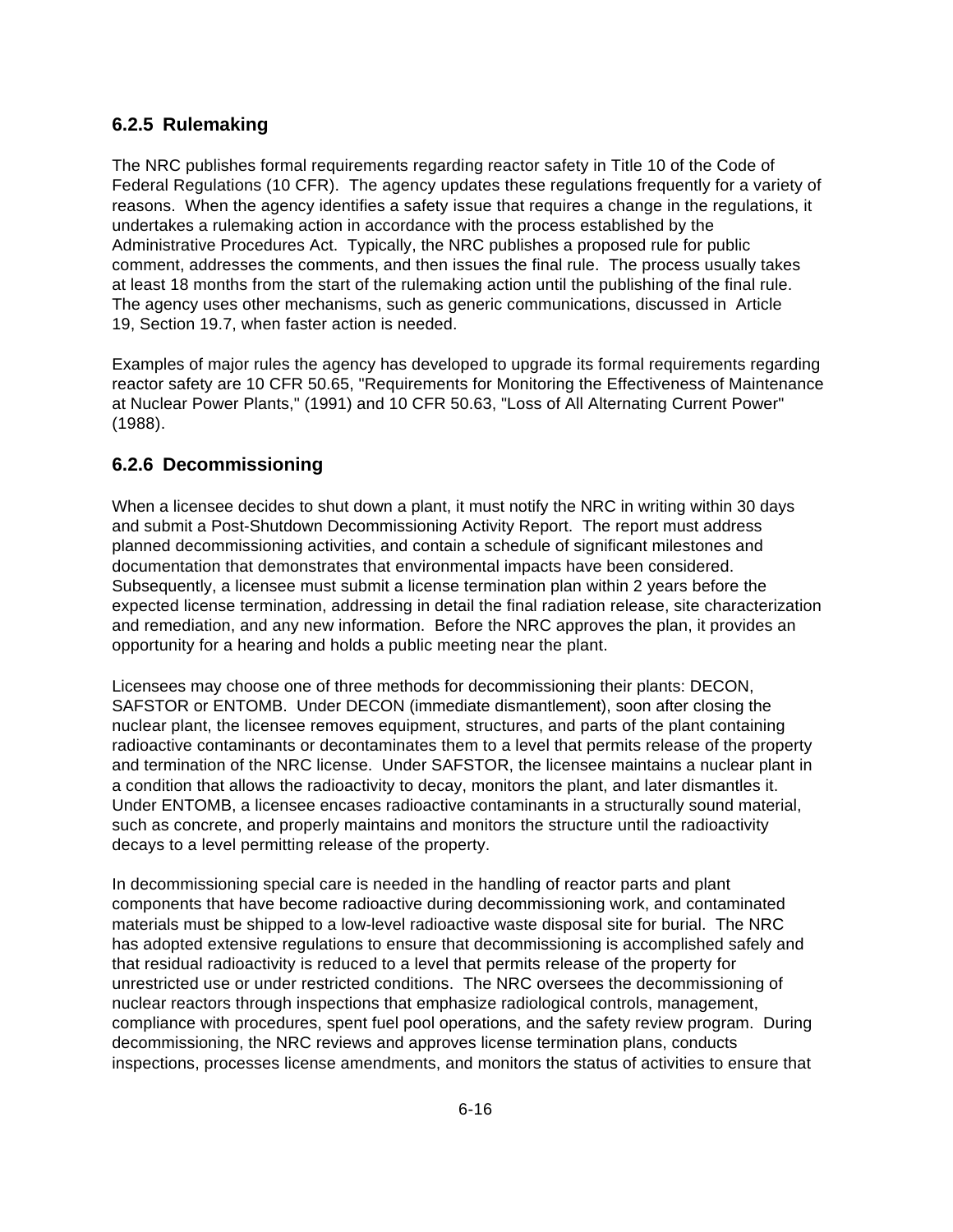radioactive contamination is reduced or stabilized. This monitoring ensures that safety requirements are being met throughout the process. To be acceptable, decommissioning must be completed generally within 60 years. The NRC will consider a period longer than 60 years only when necessary to protect public health and safety.

## **6.2.7 Research Program**

The NRC conducts reactor safety research to support its mission of ensuring that its licensees safely design, construct, and operate nuclear reactor facilities. The agency carries out this research program to identify, evaluate, and resolve safety issues, to ensure that an independent technical basis exists to review licensee submittals, to evaluate operating experience and results of risk assessments for safety implications, and to support the development and use of riskinformed regulatory approaches. In conducting the Reactor Safety Research program, the NRC will anticipate challenges posed by the introduction of new technologies and changing regulatory demand. The NRC continues to seek out opportunities to leverage its resources through domestic and international cooperative programs, and provide enhanced opportunities for stakeholder involvement and feedback on its research program. In addition, the agency will conduct research to address technical issues that it anticipates will arise during its review of advanced reactor designs. The Reactor Safety Research program is directly aligned with the NRC's performance goals.

## **6.2.8 Programs for Public Participation, Handling Petitions and Allegations, and Resolving Differing Professional Views and Opinions**

The NRC views building and maintaining public trust and confidence that it is carrying out its mission as an important element of its safety responsibility. Toward this end, the NRC provides the diverse body of stakeholders (general public, Congress, other Federal, State and local governments, Indian Tribes, industry, technical societies, the international community and citizen groups) clear and accurate information about its role, and opportunities to participate in the agency's regulatory programs. The NRC's goal of increasing public confidence has resulted in various programs that give the public more accessibility, make communication with stakeholders more clear, accurate, reliable, objective and timely, and reporting of the performance of nuclear power facilities open and objective. The NRC has developed web sites to disseminate timely, accurate information regarding issues of interest to the public or events at nuclear facilities. The NRC elicits public involvement early in the regulatory process so as to address any safety concerns in a timely manner. In addition to the formal petition and hearing processes integrated into the licensing program, the agency uses feedback forms at public meetings to obtain public input.

Fostering an environment in which safety issues can be openly identified without fear of retribution is of paramount interest to the NRC. Examples of ways used by the NRC to identify safety concerns include the petition process under 10 CFR 2.206, "Requests for Action under this Subpart," the safety conscious work environment program, the allegation program, and the program for Differing Professional Views and Opinions.

The NRC regulations in 10 CFR 2.206 allow any member of the public to raise potential health and safety concerns and ask the NRC to take specific enforcement actions against a licensee. If warranted, the NRC can modify, suspend or revoke a license or take other appropriate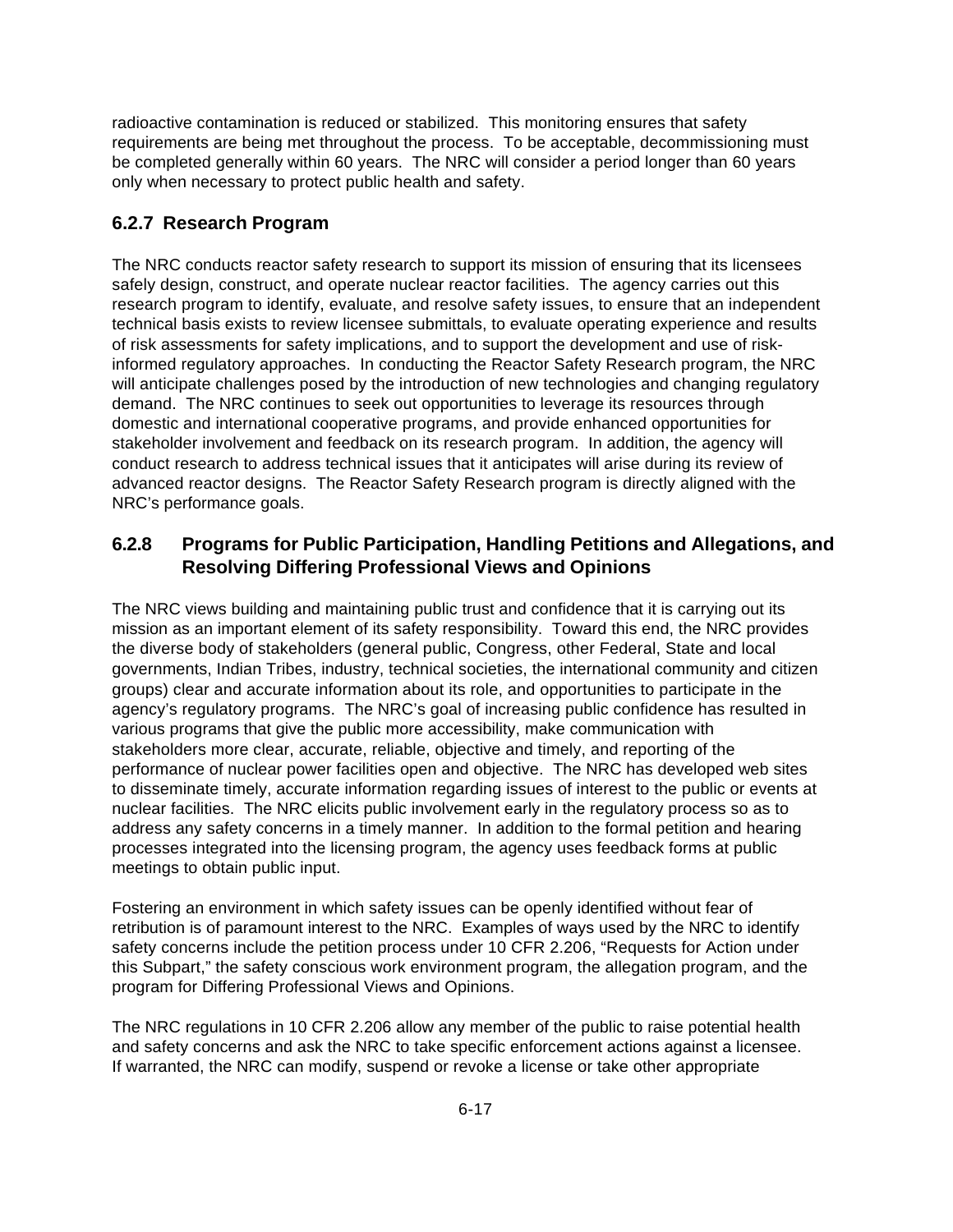enforcement action to resolve a problem identified in the petition. Recent changes made to the petition process emphasize a timely response to the petitioner and encourage increased, direct involvement of the petitioner (in addition to involvement of the licensee) by allowing the petitioner to personally address the petition review board and comment on the agency decision.

The NRC encourages workers in the nuclear industry to take their concerns directly to their employers (often the licensee or plant operator) and is particularly vigilant about a safety conscious work environment that encourages such reporting. The NRC programs also ensure that there is no fear of retribution of licensee action following such reporting. Additionally, the workers or any member of the public can bring their safety concerns directly to the NRC. The agency established a toll-free safety hotline for reporting such safety concerns, and NRC management, staff and inspectors, including the resident inspectors at plant sites, are trained and available to receive such concerns. (See following discussion on allegation program.)

Historically, 1000 to 2300 potential safety or regulatory issues have been reported directly to the NRC each year by industry workers or members of the public. The NRC developed the allegation program to establish a formal process for evaluating and responding to each issue. The primary purpose of the program is to provide an alternative method for individuals to raise safety or regulatory issues and to have them resolved. About seventy percent of the issues that are reported to the NRC are from licensee employees, employees of contractors to licensees, or former employees of licensees or contractors. With sufficient information, the NRC will evaluate each issue to determine whether it can verify the issue and, if so, the effect of the issue on plant safety. The evaluation is either an engineering review, inspection or investigation by the NRC staff or an evaluation by the licensee that is reviewed by the NRC staff. Historically, the NRC has been able to verify twenty five to thirty percent of the issues received. If the evaluation reveals a violation of regulatory requirements, the agency takes appropriate enforcement actions. Additionally, the NRC informs the individual who raised the issue of the results of its evaluation in writing.

The NRC's programs for Differing Professional Views and Differing Professional Opinions allow NRC employees to bring safety concerns or other issues important to the mission of the NRC to senior NRC management and, where appropriate, to the Commission. A panel of experts reviews the concern to determine the need for regulatory action.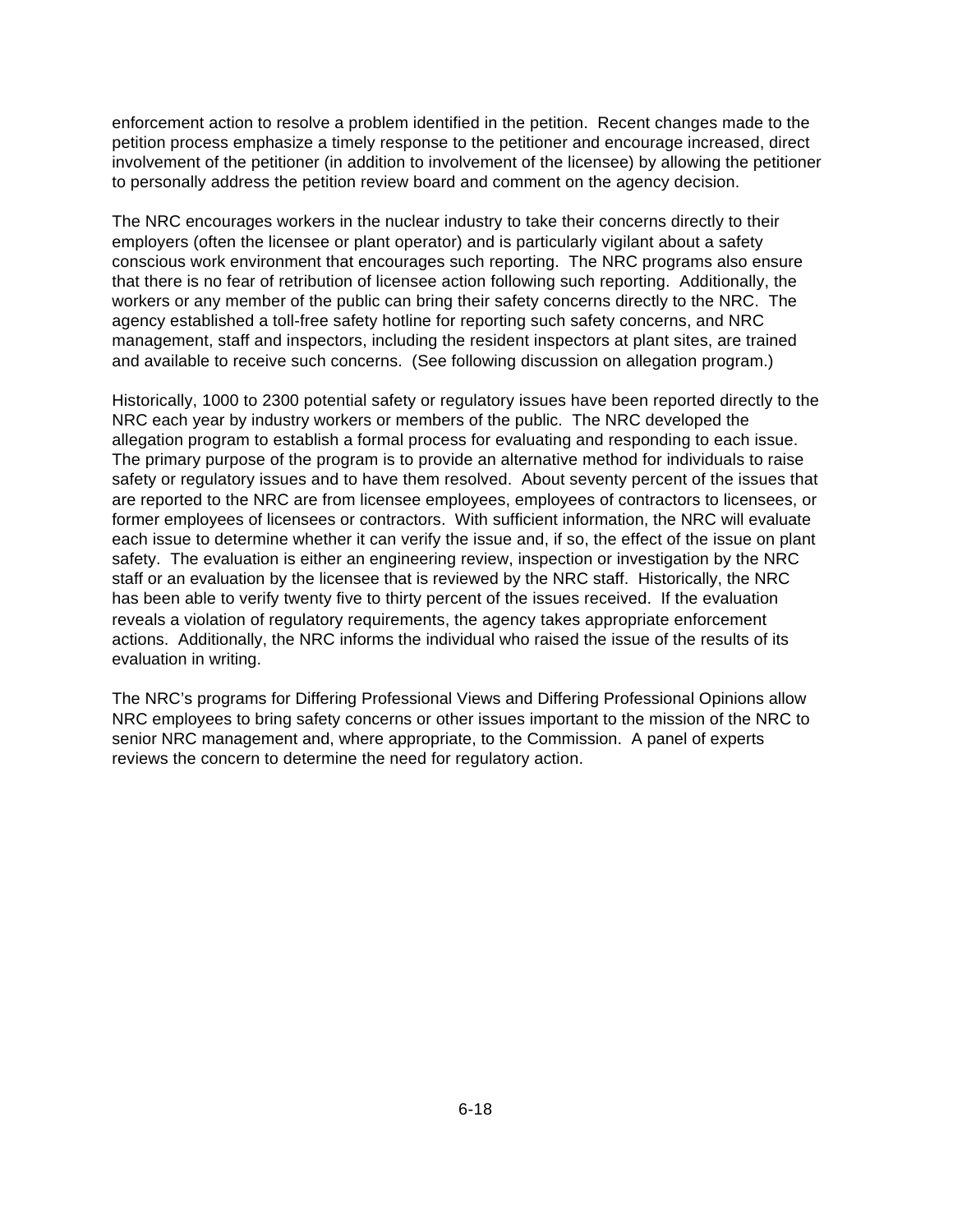# **ARTICLE 7. LEGISLATIVE AND REGULATORY FRAMEWORK**

- **1. Each Contracting Party shall establish and maintain a legislative and regulatory framework to govern the safety of nuclear installations.**
- **2. The legislative and regulatory framework shall provide for:** 
	- **(i) the establishment of applicable national safety requirements and regulations**
	- **(ii) a system of licensing with regard to nuclear installations and the prohibition of the operation of a nuclear installation without a license**
	- **(iii) a system of regulatory inspection and assessment of nuclear installations to ascertain compliance with applicable regulations and the terms of licences**
	- **(iv) the enforcement of applicable regulations and of the terms of licences, including suspension, modification, and revocation**

This section explains the legislative and regulatory framework governing the U.S. nuclear industry. It discusses the provisions of that framework for establishing national safety requirements and regulations, and systems for licensing, inspection, and enforcement.

# **7.1 Legislative and Regulatory Framework**

The Atomic Energy Act of 1954, passed by Congress and signed by the President, provided the framework for all subsequent regulation of nuclear installations. However, as is generally the case with most laws, this Act provided general principles and concepts, and left it up to the regulatory body (the NRC) to address the details by issuing specific regulations.

# **7.2 Provisions of the Legislative and Regulatory Framework**

## **7.2.1 National Safety Requirements and Regulations**

The regulations on nuclear installations in the U.S. are governed by the Atomic Energy Act of 1954 (as amended) and the Energy Reorganization Act of 1974. (The Energy Reorganization Act abolished the U.S. Atomic Energy Commission, and created the NRC and the U.S. Energy Research and Development Administration (ERDA). ERDA was subsequently incorporated into the U.S. Department of Energy (DOE)). The NRC administers these statutes in licensing nuclear installations in the U.S. In addition, the following statutes bear substantially on the practices and procedures of the Commission:

- Administrative Procedure Act
- Chief Financial Officers Act of 1990
- Clean Air Act of 1977
- Coastal Zone Management Act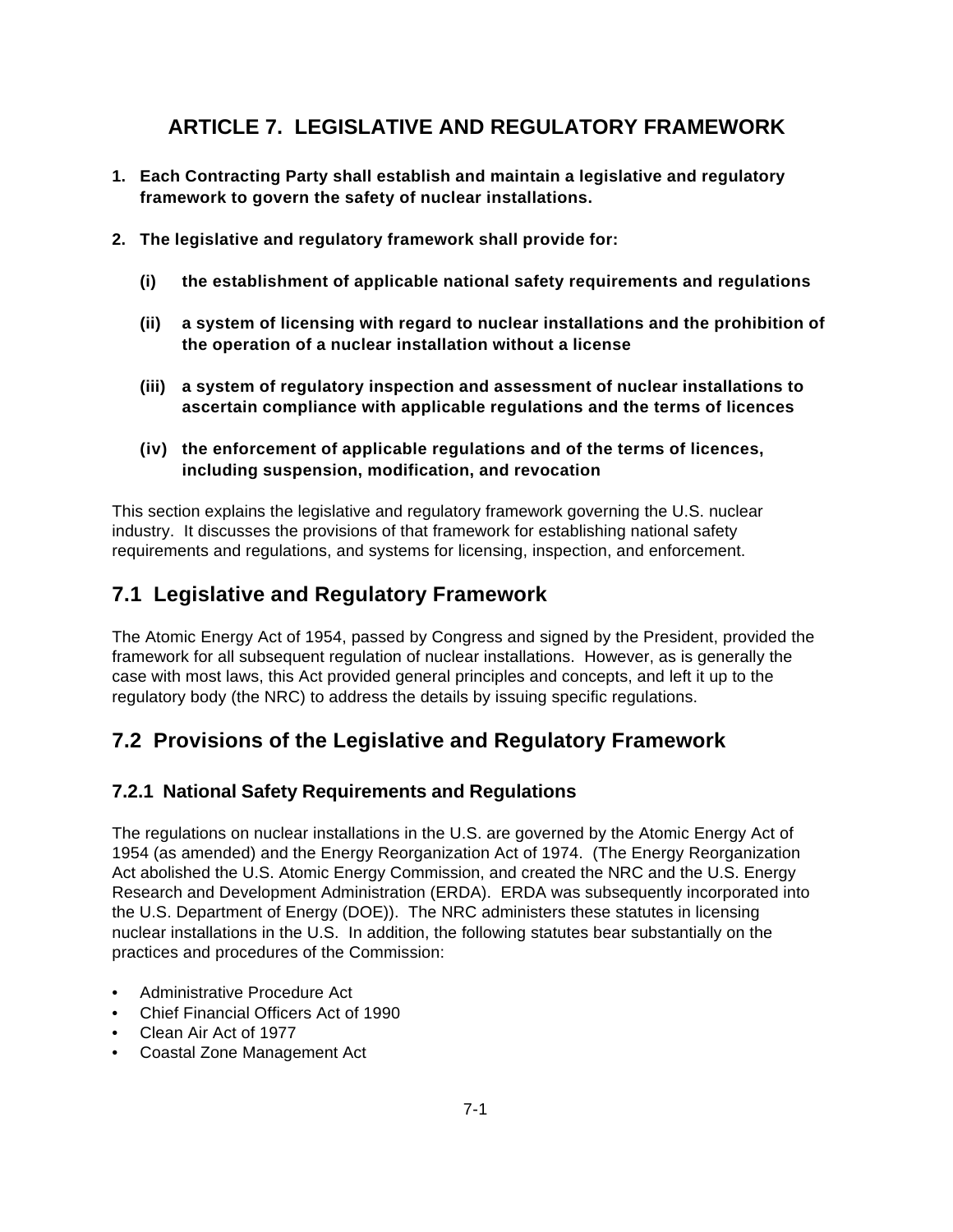- Comprehensive Environmental Response, Compensation, and Liability Act of 1980
- Endangered Species Act
- Federal Advisory Committee Act
- Federal Water Pollution Control Act–also known as the Clean Water Act of 1977
- Freedom of Information Act
- Government in the Sunshine Act
- Government Paperwork Elimination Act
- Inspector General Act
- Low-Level Radioactive Waste Policy Amendments Act of 1985
- National Environmental Policy Act of 1969
- National Historic Preservation Act
- Nuclear Waste Policy Act of 1982
- Price Anderson Act of 1957
- Privacy Act
- Resource Conservation and Recovery Act of 1976
- Toxic Substances Control Act of 1976
- Uranium Mill Tailings Radiation Control Act of 1978
- West Valley Demonstration Project Act of 1980
- Wild and Scenic Rivers Act

Nuclear installations in the U.S. must be licensed by the NRC. (Some government facilities that are operated by or for the DOE, are exempt from licensing by the requirements of the Atomic Energy Act and the Energy Reorganization Act.) The following facilities must be licensed:

- Nuclear reactors (power, test, and research)
- Uranium mills
- Solution recovery plants (milling)
- Uranium dioxide (UO<sub>2</sub>) and mixed oxide (MOX) fuel fabrication plants
- Spent fuel storage (interim)
- High-level waste and spent fuel geologic repositories
- Low-level waste burial grounds
- Fuel reprocessing plants
- Isotopic separation (enrichment) plants

Rules and regulations governing the licensing of these facilities are set down in Title 10 of the *U.S. Code of Federal Regulations* (10 CFR). The first 200 parts of 10 CFR (Parts 0 -199) apply to the NRC.

Although the licensing process is similar for reactors, separation facilities, reprocessing plants, and nuclear waste storage and disposal facilities, the following discussion describes the licensing practices for nuclear power plants.

## **7.2.2 Licensing of Nuclear Installations**

Chapter 10, Section 103, "Commercial Licenses" of the Atomic Energy Act of 1954" grants the NRC authority to issue licenses for nuclear reactor facilities. In addition, Section 103 states that such licenses are subject to such conditions as the NRC may by rule or regulation establish to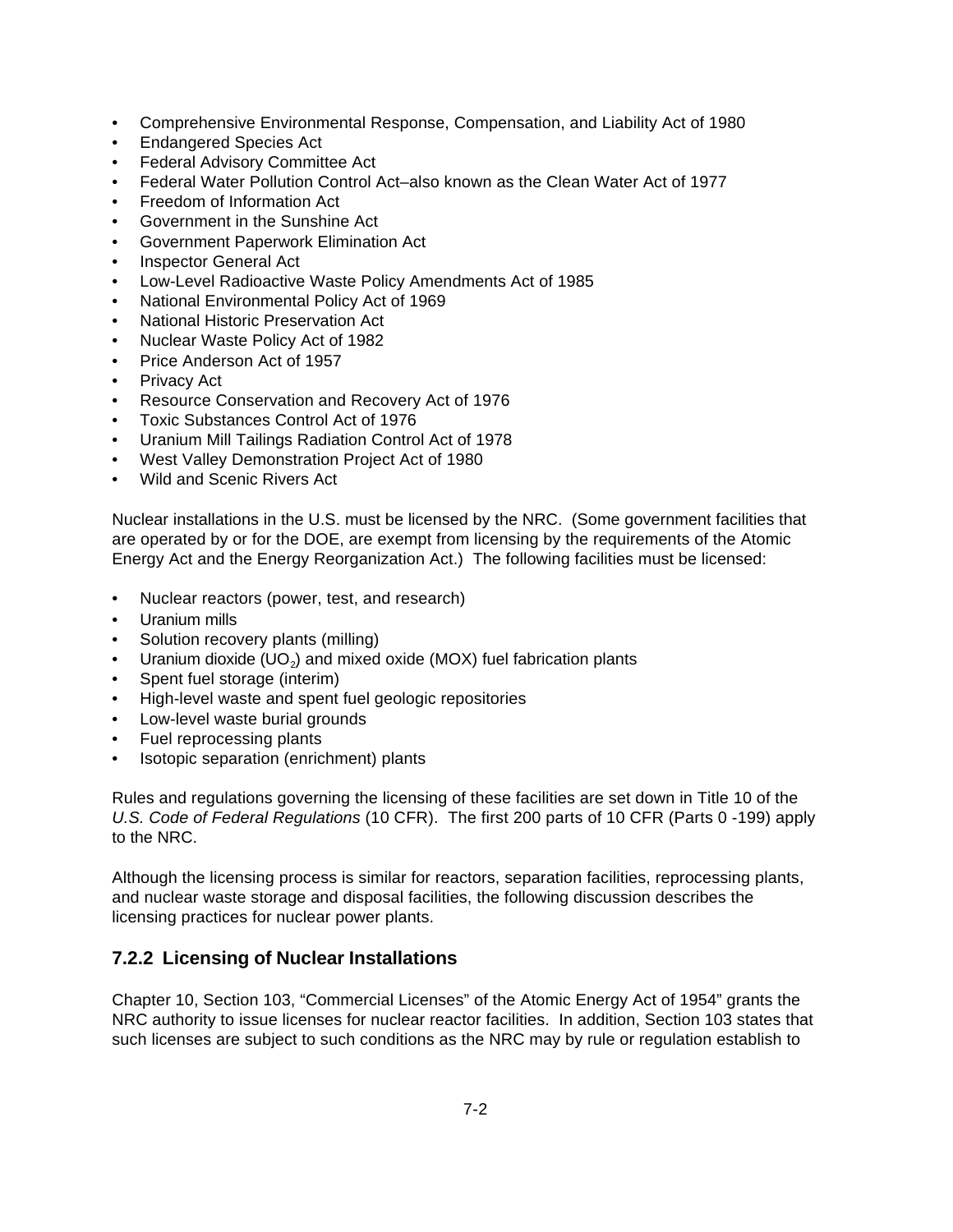effectuate the purposes and provisions of the Atomic Energy Act. Section 103.b states the following:

> The Commission shall issue such licenses on a nonexclusive basis to persons applying therefore (1) whose proposed activities will serve a useful purpose proportionate to the quantities of special nuclear material or source material to be utilized; (2) who are equipped to observe and who agree to observe such safety standards to protect health and to minimize danger to life or property as the Commission may by rule establish; and (3) who agree to make available to the Commission such technical information and data concerning activities under such license as the Commission may determine necessary to promote the common defense and security and to protect the health and safety of the public.

All such information may be used by the Commission only for the purposes of the common defense and security and to protect the health and safety of the public.

Section 182, "License Applications," states the following:

Each application for a license hereunder shall be in writing and shall specifically state such information as the Commission, by rule or regulation, may determine to be necessary to decide such of the technical and financial qualifications of the applicant, the character of the applicant, the citizenship of the applicant or any other qualifications of the applicant as the Commission may deem appropriate for the license.

Section 189.a of the Atomic Energy Act provides affected parties with hearing rights in proceedings for the granting, suspending, revoking, or amending of a license or construction permit. Formal hearings, which are used in licensing proceedings for production and utilization facilities (e.g., nuclear power plants), are held under procedural rules stated in 10 CFR Part 2, "Rules of Practice for Domestic Licensing Proceedings and Issuance of Orders," Subpart G, "Rules of General Applicability." The staff participates as a party in all formal hearings, and may also participate as a party in informal hearings. Subpart G hearings are usually held before a three-member Atomic Safety and Licensing Board, which is generally composed of one lawyer and two technical members.

A party may appeal the decision of a Licensing Board to the Commission itself. Review by the Commission is discretionary, not mandatory. The Commission ordinarily reviews only novel or complex issues or important legal, policy, or health and safety questions. In deciding whether to grant a review of a particular case, and in writing its appellate decisions, the Commission is assisted by the Office of Commission Appellate Adjudication.

The licensing process is described in greater detail in Article 18. There are two alternative approaches. The traditional approach under 10 CFR Part 50, ?Domestic Licensing of Production and Utilization Facilities," requires two steps. The NRC reviews a preliminary application and grants a construction permit, and later reviews the final application and grants an operating license. All current operating plants in the U.S. were licensed according to this process.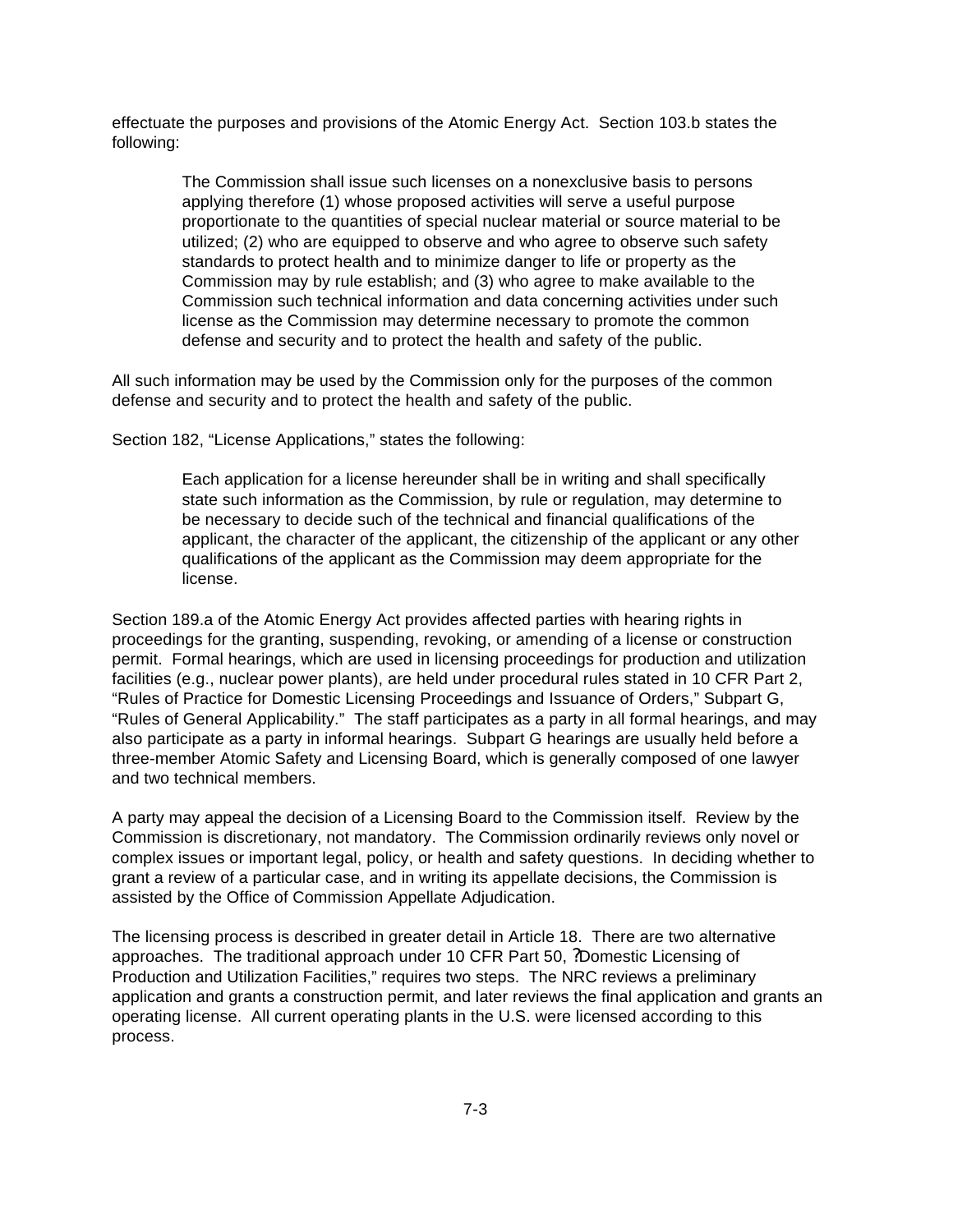In 1989, the Commission established an alternative licensing system, published in 10 CFR Part 52, "Early Site Permits; Standard Design Certifications; and Combined Licenses for Nuclear Power Plants," that provides for certified standard designs and combined licenses that resolve design issues before construction, and early site permits that resolve siting issues before construction. The basic concept underlying 10 CFR Part 52 is that nuclear reactor designs can be approved through generic rulemaking. Once approved, an applicant can use them in applications for permission to build and operate nuclear power plants without the necessity to relitigate, in individual hearings, the issues resolved in the rulemaking. Moreover, the criteria for determining whether the plant had been built as specified would be determined and approved before construction. Thus completed, the plant could begin operation without a second hearing, provided that it satisfied the acceptance criteria. To the extent possible, issues would be litigated before construction, not after construction is largely complete, when the consequences of delay are much greater. In adopting 10 CFR Part 52, the Commission used the latitude allowed by law to streamline licensing.

The Energy Policy Act of 1992 codified major parts of 10 CFR Part 52 and directed the NRC to issue implementing regulations. The legislation provided that the Commission may allow a completed plant to operate during the pendency of any post-construction hearing, provided that certain safety findings can be made. In addition, the legislation authorized the Commission to use either formal or informal procedures for such post-construction hearings.

### **7.2.3 Inspection and Assessment**

Under the Atomic Energy Act of 1954, the NRC has the authority to inspect nuclear power plants in its role of protecting public heath and safety. The NRC staff inspects power reactors under construction, in test conditions, and in operation to ascertain compliance with regulations and license conditions. Through its inspection program, the NRC assesses whether activities are properly conducted and equipment is properly maintained to ensure safe operations. The NRC integrates inspection results into its overall evaluation of licensee performance, as discussed in Article 6. When the NRC discovers a safety problem or failure to comply with requirements, it requires prompt corrective action by the licensee, reinforcing it, if necessary, by enforcement action.

### **7.2.4 Enforcement**

The NRC's enforcement jurisdiction is drawn from the Atomic Energy Act of 1954, as amended, and the Energy Reorganization Act (ERA) of 1974, as amended.

Section 161 of the Atomic Energy Act authorizes the NRC to conduct inspections and investigations, and to issue Orders as may be necessary or desirable to promote the common defense and security or to protect health or to minimize danger to life or property. Section 186 authorizes the NRC to revoke licenses under certain circumstances (e.g., for material false statements, for a change in conditions that would have warranted NRC refusal to grant a license on an original application, for a licensee's failure to build or operate a facility in accordance with the terms of the permit or license, and for violation of an NRC regulation). Section 234 authorizes the NRC to impose monetary civil penalties not to exceed \$100,000 per violation per day; but that amount is adjusted every four years by the Federal Civil Penalties Inflation Adjustment Act and is currently \$120,000. In addition to the provisions mentioned in Section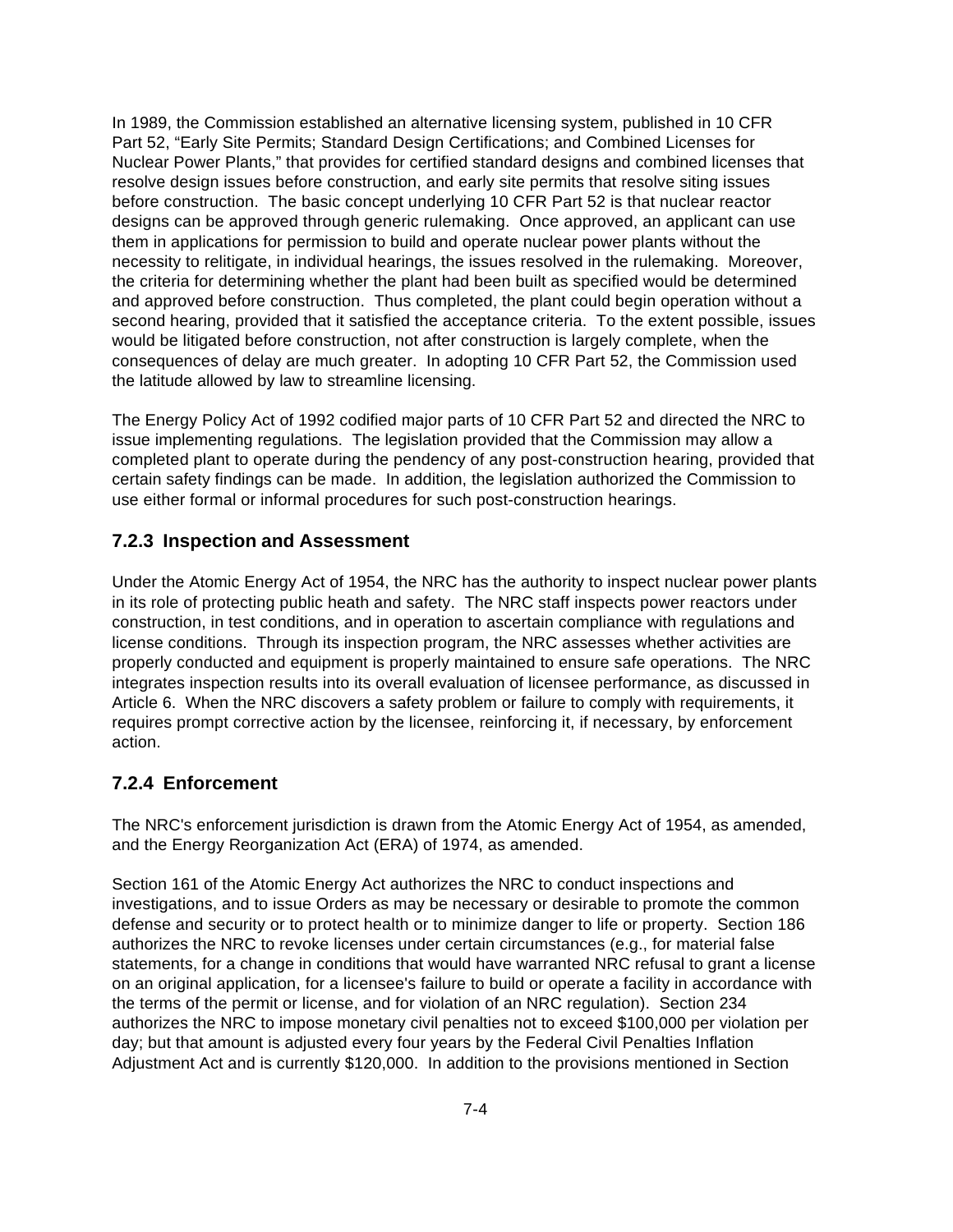234, Sections 84 and 147 authorize the imposition of civil penalties for violations of regulations implementing those provisions. Section 232 authorizes the NRC to seek injunctive or other equitable relief for violation of regulatory requirements.

Section 206 of the Energy Reorganization Act authorizes the NRC to impose civil penalties for knowing and conscious failures to provide certain safety information to the NRC.

Chapter 18 of the Atomic Energy Act provides for varying levels of criminal penalties (i.e., monetary fines and imprisonment) for willful violations of the Act and regulations or Orders issued under Sections 65, 161(b), 161(i), or 161(o) of the Act. Section 223 provides that criminal penalties may be imposed on certain individuals who are employed by firms constructing or supplying basic components of any utilization facility if the individual knowingly and willfully violates NRC requirements in a manner that could significantly impair a basis component. Section 235 provides that criminal penalties may be imposed on persons who interfere with nuclear inspectors. Section 236 provides that criminal penalties may be imposed on persons who attempt to or cause sabotage at a nuclear facility or to nuclear fuel. Alleged or suspected criminal violations of the Atomic Energy Act are referred to the U.S. Department of Justice for appropriate action.

The procedures that the NRC uses in exercising its enforcement authority are specified in 10 CFR Part 2,"Rules of Practice for Domestic Licensing Proceedings and Issuance of Orders," Subpart B, "Procedure for Imposing Requirements by Order, or for Modification, Suspension, or Revocation of a License, or for Imposing Civil Penalties." The scope of Subpart B includes the procedures described below.

10 CFR 2.201, "Notice of Violation," states the procedure for issuing Notices of Violation .

10 CFR 2.202, "Orders," states the procedure for issuing Orders. In accordance with 10 CFR 2.202, the NRC may decide to issue an Order to institute a proceeding to modify, suspend, or revoke a license or to take other action against a licensee or other person subject to the jurisdiction of the NRC. The licensee or any other person adversely affected by the order may request a hearing. The NRC is authorized to make Orders immediately effective if required to protect public health, safety, or interest, or if the violation is willful.

10 CFR 2.204, "Demand for Information," specifies the procedure for issuing a Demand for Information to a licensee or other person subject to the Commission's jurisdiction to determine whether an Order should be issued or other enforcement action should be taken. The Demand does not provide hearing rights, as only information is being sought. A licensee must answer a Demand. An unlicensed person may answer a Demand by either providing the requested information or explaining why the Demand should not have been issued.

10 CFR 2.205, "Civil Penalties," states the procedure for assessing civil penalties. The NRC initiates the civil penalty process by issuing a Notice of Violation and proposed imposition of a civil penalty. The agency provides the person charged with an opportunity to contest in writing the proposed imposition of a civil penalty. After evaluating the response, the NRC may mitigate, remit or impose the civil penalty. If the agency imposes a civil penalty, it provides an opportunity for a hearing. If a civil penalty is not paid following a hearing, or if a hearing is not requested, the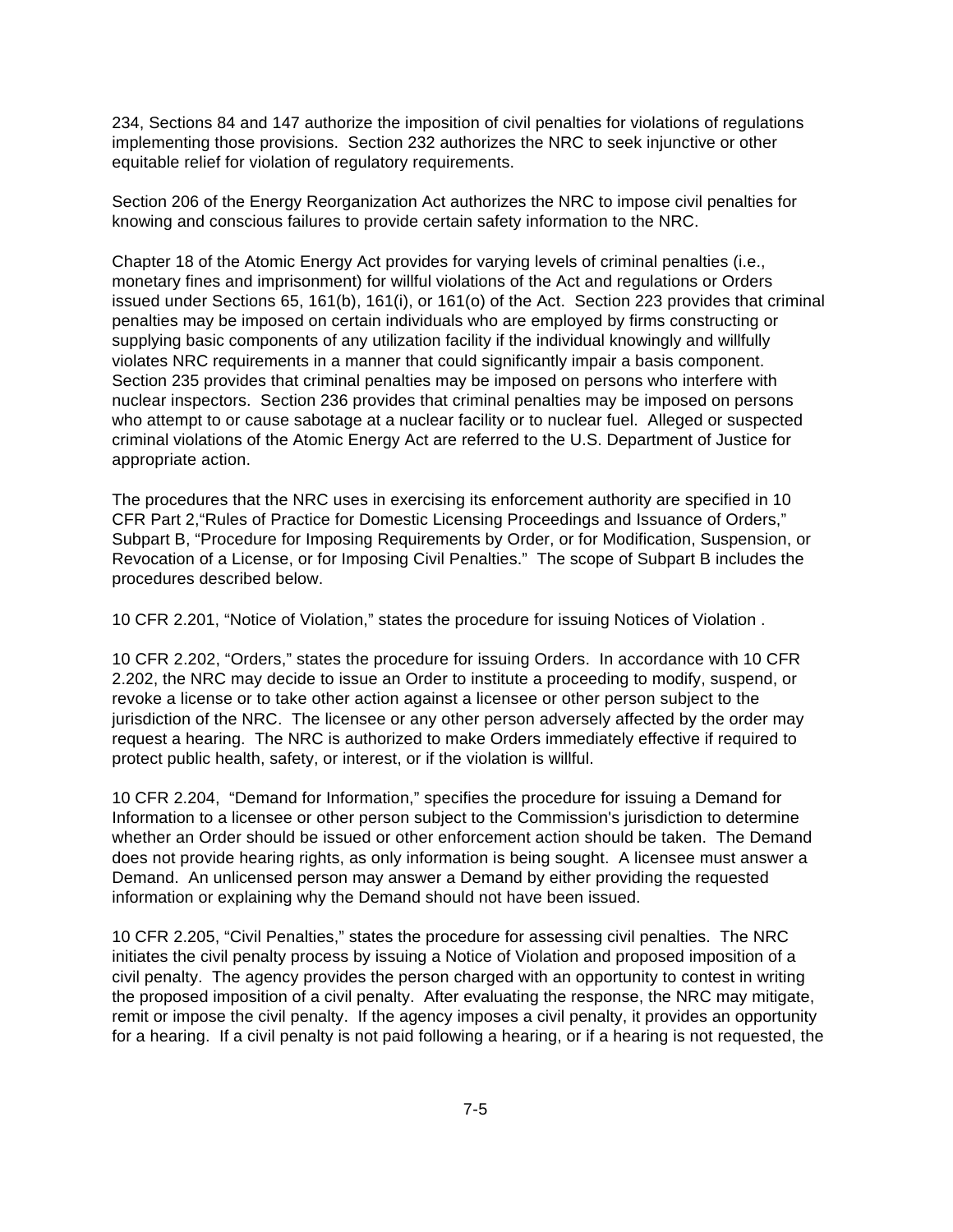agency may refer the matter to the U.S. Department of Justice to institute a civil action in Federal District Court to collect the penalty.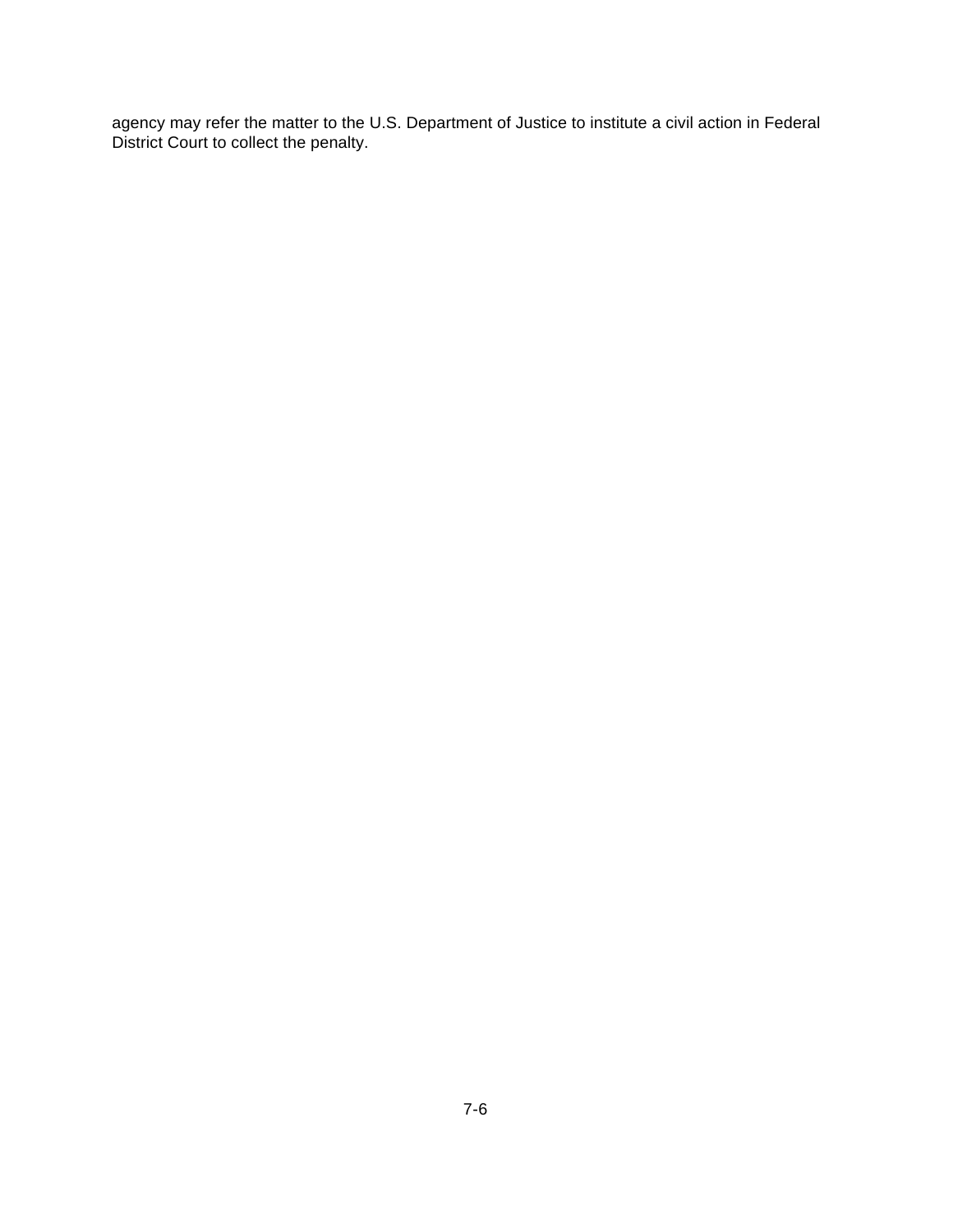# **ARTICLE 8. REGULATORY BODY**

- **1. Each Contracting Party shall establish or designate a regulatory body entrusted with the implementation of the legislative and regulatory framework referred to in Article 7, and provided with adequate authority, competence, and financial and human resources to fulfill its assigned responsibilities.**
- **2. Each Contracting Party shall take the appropriate steps to ensure an effective separation between the functions of the regulatory body and those of any other body or organization concerned with the promotion or utilization of nuclear energy.**

This section explains the establishment of the U.S. regulatory body, the NRC. It also explains how the functions of the NRC are separate from those of bodies responsible for promoting and using nuclear energy (i.e., the U.S. Department of Energy).

# **8.1 The Regulatory Body**

This section explains the NRC's mandate, authority and responsibilities, status as an independent regulatory agency, structure, and staffing and resources

### **8.1.1 Mandate**

As discussed in Article 7, the U.S. NRC was created as an independent regulatory agency in January 1975, with the passage of the Energy Reorganization Act of 1974. In giving the NRC an exclusively regulatory mandate, the statute reflected (in part) a Congressional judgment that the commercial nuclear power industry (which, at that time, was expanding rapidly and was expected to grow still more) had reached a point at which the full-time attention of an exclusively regulatory agency was warranted. A second major reason for the NRC's creation was a developing public concern that regulatory responsibilities were overshadowed by the promotion of nuclear power at the Atomic Energy Commission. By 1975, a large segment of the U.S. population was skeptical about the role of nuclear power in the Nation's energy mix for a variety of reasons. Specifically, these reasons included the safety of nuclear plants, security concerns (including the threat that terrorists would attack nuclear facilities or make weapons from stolen nuclear materials), the proliferation of nuclear weapons-making capacity around the world, and the lack of a solution to the problem of high-level radioactive waste disposal. It was hoped that by limiting the NRC responsibilities to regulation, making it an independent agency, and choosing the multi-member bipartisan Commission format, greater public confidence would ensue in governmental decision making in the nuclear area.

## **8.1.2 Authority and Responsibilities**

This section discusses the scope of authority of the NRC, its international responsibilities, and status as an independent regulatory body.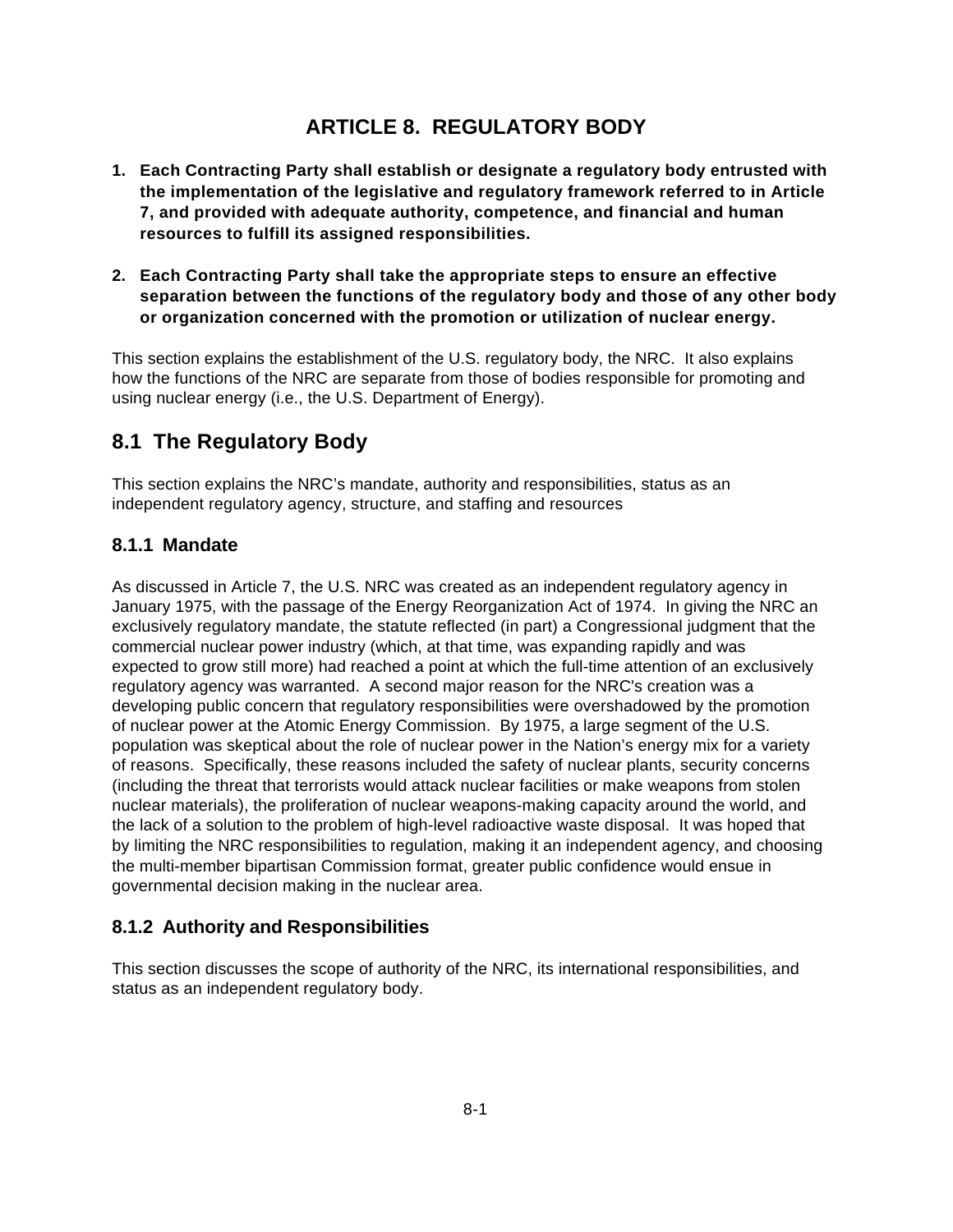#### **8.1.2.1 Scope of Authority**

The NRC's mission is to ensure that the civilian uses of nuclear energy and materials in the U.S. are conducted with proper regard for public health and safety, national security, environmental concerns, and (in the case of the initial licensing of nuclear power plants) the antitrust laws. The basic charter for these regulatory responsibilities is the Atomic Energy Act of 1954, through which Congress created a national policy of developing the peaceful uses of atomic energy. That statute has been amended over the years to deal with developing technology and changing perceptions of regulatory needs. For example, antitrust reviews were added in 1970, the same year that the National Environmental Policy Act imposed broad new responsibilities on Federal agencies. Other more specialized statutes prescribe the NRC's duties with regard to high-level radioactive waste, low-level radioactive waste, mill tailings, environmental reviews, nonproliferation, anti-terrorism, and import/export.

The Atomic Energy Act of 1954 has been described by the courts as "almost unique" in the degree of discretion that it confers on the NRC to make the decisions it believes to be best, using the procedures it considers most suitable. Only very rarely will an NRC decision be overturned on substantive grounds. The language of the Act granting the NRC discretionary authority contrasts with the prescriptive language of later statutes governing such agencies as the Environmental Protection Agency and the Occupational Safety and Health Administration.

The NRC's licensing authority extends to other Federal agencies (such as the Tennessee Valley Authority, which operates nuclear power plants) and the military, which uses radiopharmaceuticals in its hospitals. The NRC's responsibilities include both safety and ?safeguards" through which the agency ensures the security of nuclear facilities and materials against radiological sabotage and thefts.

In addition, the NRC is authorized to delegate certain regulatory authorities to Agreement States for most nuclear materials (although not nuclear power plants) and fuel facilities of Federal agencies. More than half of the States are Agreement States, and together they administer another 16,000 materials licenses.

The NRC has no authority to regulate either naturally occurring or accelerator-produced radioactive materials, other than uranium and thorium; these are regulated by either the Environmental Protection Agency or individual States. The NRC also has no authority to regulate machine-produced radiation, such as the emissions from X-ray units or linear accelerators; these units are regulated by either the Food and Drug Administration or individual States.

For the scope of authority over DOE nuclear installations, see Section 8.2 below.

#### **8.1.2.2 International Responsibilities**

Internationally, the NRC has a substantial program of cooperation with about 30 countries to exchange information relevant to the safety of nuclear facilities in the U.S. and abroad. The NRC also assists regulatory agencies in selected countries in strengthening their nuclear safety programs. For example, using funding by the Agency for International Development, U.S. Department of State, the Commission is providing assistance to the countries of the Former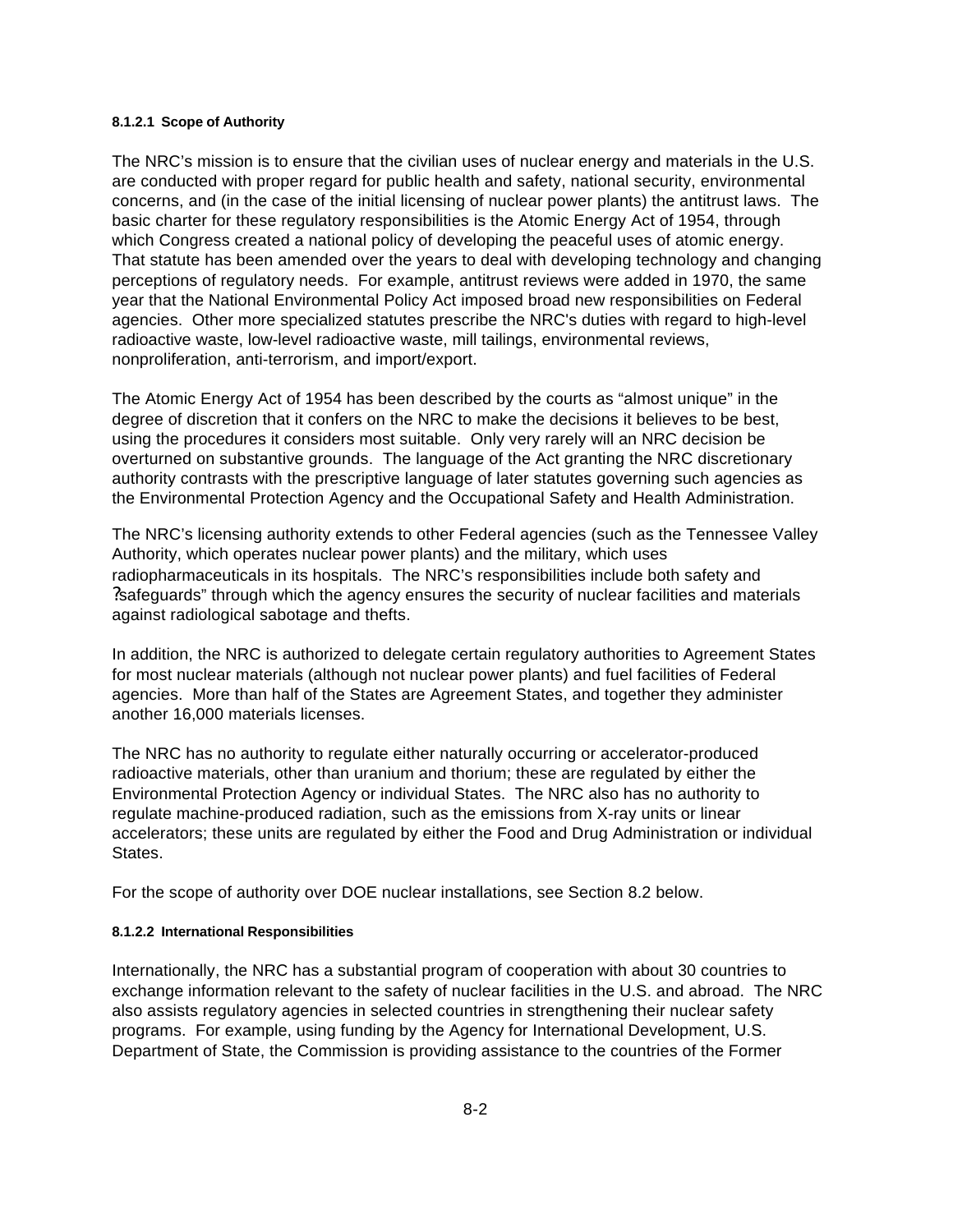Soviet Union (principally Russia and Ukraine) and the countries of Central and Eastern Europe to upgrade the safety of their civilian reactors programs.

Another key international responsibility is licensing the export and import of nuclear materials and equipment, such as low-enriched uranium fuel for nuclear power plants, high-enriched uranium for research and test reactors, nuclear reactors themselves, and certain nuclear reactor components (such as pumps and valves). The NRC's principal role is to ensure that such exports are consistent with the goal of limiting the proliferation of nuclear weapons. Standards and procedures for the issuance of export licenses are detailed in the Nuclear Non-Proliferation Act of 1978.

#### **8.1.2.3 The NRC as an Independent Regulatory Agency**

The Commission's status as an independent regulatory agency within the Executive Branch of the Federal Government means that its regulatory decisions cannot ordinarily be dictated by the President. (By law, however, the U.S. Office of Management and Budget reviews the proposed NRC budget.) Likewise, the Congress cannot override the Commission's decisions, except by duly enacted legislation. Executive Order 12866, "Regulatory Planning and Review," which provides for review of agency regulations by the U.S. Office of Management and Budget, exempts independent regulatory agencies from its coverage, and the NRC has historically resisted efforts by the Office of Management and Budget to secure for itself the power to review proposed NRC regulations for substance. The subject of the NRC's relationship to other governmental bodies is discussed in greater detail below.

The obligation of other entities not to interfere with the NRC's decision-making process implies a matching responsibility on the part of the Commissioners and their personal staffs to keep the decision process free from improper outside influence. This is especially important in the case of formal adjudications, which are governed by hearing procedures similar to those used in trials before a judge in Federal court. When the Commissioners take part in formal adjudications, they ordinarily act in the role of appellate judges (reviewing the decisions of lower judges) and, in general, are bound by the same kinds of strictures applicable to Federal judges.

### **8.1.3 Structure of the Regulatory Body**

This section explains the structure of the NRC. It covers the Commission, component offices and their responsibilities, and advisory committees and their functions.

#### **8.1.3.1 The Commission**

The Energy Reorganization Act of 1974 requires that the five Commissioners be U.S. citizens, and that no more than three belong to the same political party. Commissioners serve for fixed five-year terms, and are removable only for cause. The Chairman is designated by the President, and serves at the President's pleasure. If the Chairman is relieved of that position by the President, he or she remains a Commissioner for the duration of the term. The statute further provides that each member of the Commission shall have full access to information that is necessary to fulfill the member's duties and "equal responsibility and authority in all decisions and actions of the Commission."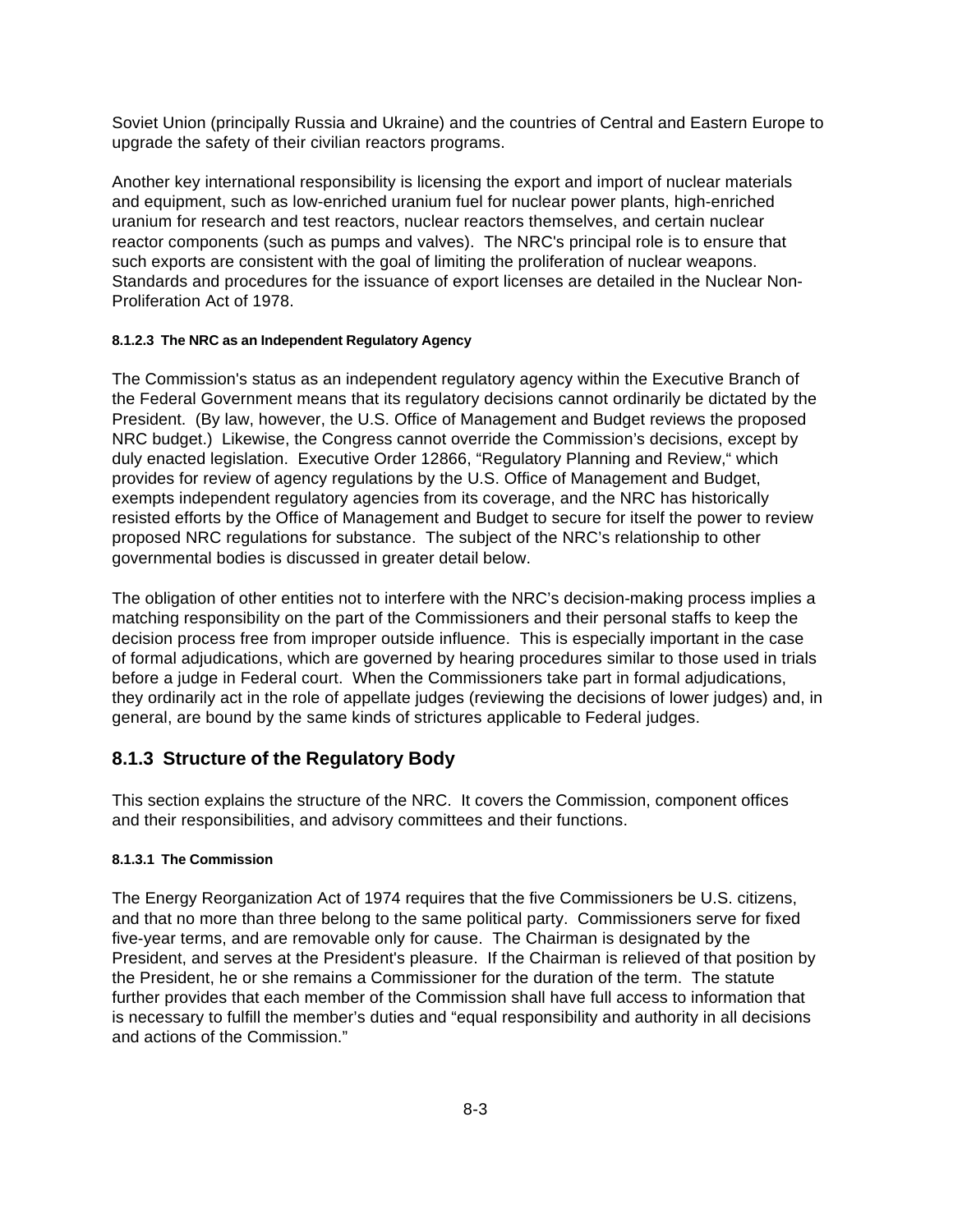The Chairman has responsibilities, as spokesman and Chief Executive Officer of the Commission, that significantly differentiate the Chairman's role from that of the other Commissioners. The Chairman initiates the appointment, subject to the approval of the Commission, of the Executive Director for Operations, the General Counsel, the Secretary, the members of the Commission's adjudicatory panel, the Chief Financial Officer, the Chief Information Officer, and (in consultation with the Executive Director for Operations) the Directors of the Commission's major program offices. The Chairman or a Commissioner can initiate removal of a holder of one of these offices, subject to the approval of the Commission.

To transact business, a quorum of Commissioners (i.e., a minimum of three) is required to be "present." Decision is by a majority of those participating; Commissioners may vote, abstain (in which case they are regarded as participating), or decline to participate. To approve final rules and issue adjudicatory decisions, the Commissioners must meet in person; other types of business are handled by written vote sheets.

The results of Commission deliberations are set forth in rules, Orders, and ?staff requirements memoranda," which record how Commissioners voted, describe the outcome, and typically direct some unit of the staff to take a particular action. Most Commission actions are taken in response to NRC staff papers ("SECY papers"), which are generally made public after the Commission has made its decision.

In formal adjudicatory proceedings, the Commission is the ultimate decision-making body. For these purposes, the Commissioners occupy the role of judges, with all of the constraints that term implies on their freedom to discuss or gather information about a pending case. Like other judges, they must decide cases solely on the basis of the record before them, setting aside any knowledge of the issues gained through extra-judicial means, such as the media.

#### **8.1.3.2 Component Offices of the Commission**

Having needed to update regulatory programs, the NRC has extensively reorganized over the past several years. Toward that end, the agency realigned three major NRC program offices: the Office of Nuclear Reactor Regulation, the Office of Nuclear Materials Safety and Safeguards, and the Office of Nuclear Regulatory Research. It also eliminated the Office for Analysis and Evaluation of Operational Data, and reduced the number of NRC managers, as well as overall staffing and resource levels to improve overall organizational efficiency.

#### *Executive Director for Operations*

The position of the Executive Director for Operations is established by statute. As the head of the NRC staff, the director reports to the Chairman and is subject to the Chairman's supervision and direction. The director supervises and coordinates policy development and operational activities of the NRC's three major program offices. These duties also cover the NRC's regional offices and such other offices as those of Enforcement and Human Resources.

#### *Office of Nuclear Reactor Regulation*

The Office of Nuclear Reactor Regulation is one of the NRC's three major statutory program offices. This office is responsible for the licensing, inspection, and regulation of nuclear power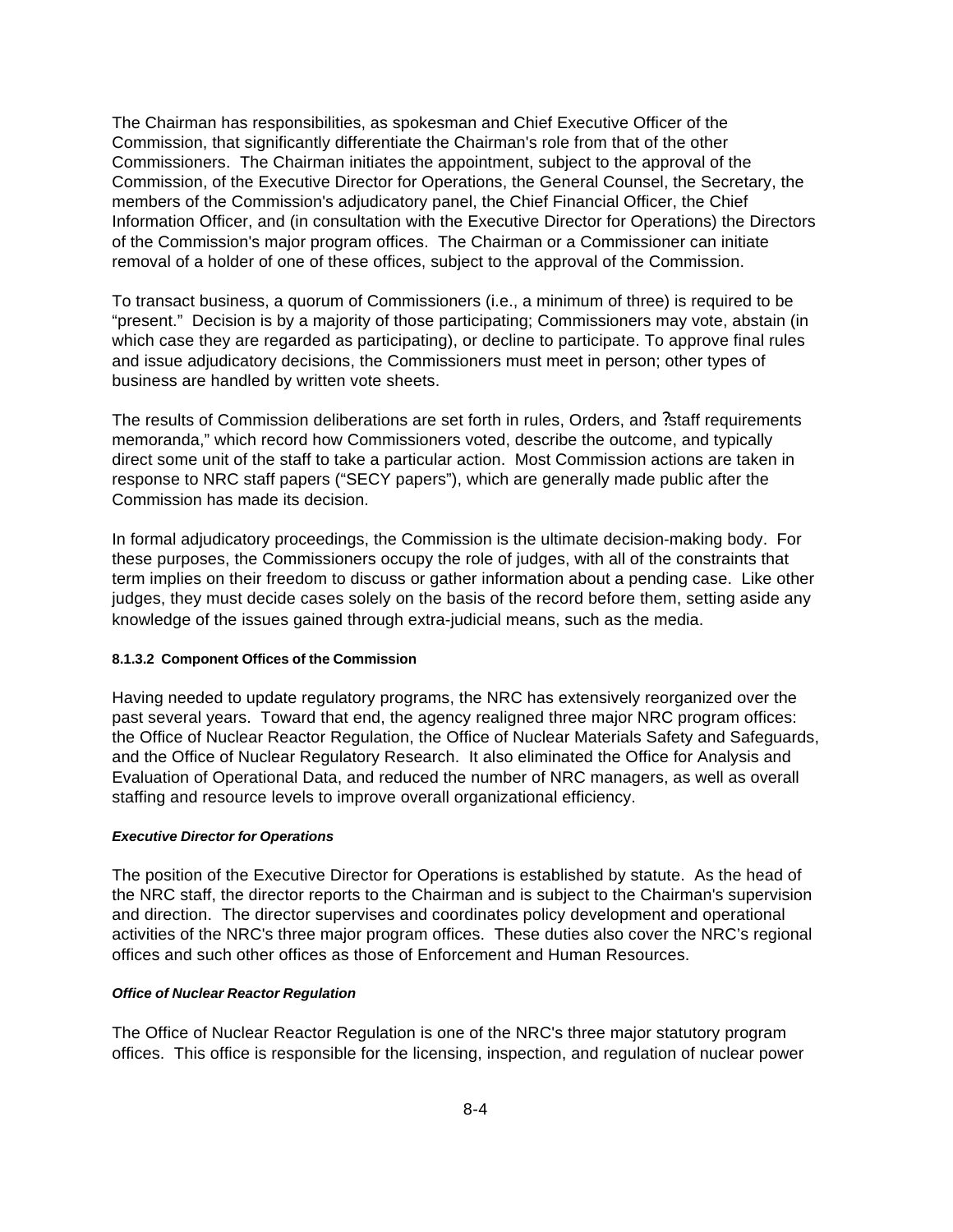and other reactors. Its reviews encompass the safety, safeguards, environmental, and antitrust aspects of these facilities, and it guides regional offices on facility inspections and licensing activities.

#### *Office of Nuclear Material Safety and Safeguards*

The responsibilities of the Office of Nuclear Material Safety and Safeguards include regulating the use and handling of nuclear and other radioactive materials; fuel fabrication and fuel development; medical, industrial, academic, and commercial uses of radioactive isotopes; safeguards activities; transportation of nuclear materials; out-of-reactor spent fuel storage; safe management and disposal of low-level and high-level radioactive wastes; uranium enrichment facilities; and management of related decommissioning. This office also guides regional offices on facility inspections and licensing activities. In addition, this office provides technical support to improve international safeguards on nuclear materials, which are administered by the International Atomic Energy Agency (IAEA).

#### *Office of Nuclear Regulatory Research*

The Office of Nuclear Regulatory Research plans, recommends, and carries out programs of nuclear regulatory research, standards development, and resolution of generic safety issues for nuclear power plants and other activities regulated by the NRC. In addition, this office is responsible for research confirming assessments of reactor safety, safeguards, waste management radiological protection, and environmental protection applying to the regulatory process.

#### *Office of Enforcement*

The Office of Enforcement develops policies and programs for enforcing the NRC 's requirements. In addition, this office approves Orders and civil penalties, and reviews other enforcement actions for consistency with the Commission's enforcement policy.

#### *Office of the General Counsel*

The Office of the General Counsel provides legal advice, opinions, and assistance to NRC's officials on all of the NRC's activities. It advises and assists the NRC's regional offices, although each region also has its own Regional Counsel, who is appointed by and reports to the Regional Administrator. This office interprets laws, regulations, and other sources of authority, and it advises on the legal form and content of proposed official actions. It represents the staff in licensing and enforcement proceedings; provides legal advice on enforcement actions; prepares, reviews, and interprets all of the NRC's contractual documents, interagency agreements, delegations of authority, regulations, orders, licenses, and other legal documents; reviews and gives opinions on issues of intellectual property, including patent, trademark, copyright and proprietary matters; and gives the NRC legal opinions and advice about the administration of the Freedom of Information, Privacy, and Government in the Sunshine Acts. It also advises the Commission on legislative matters and represents the NRC in the Federal Courts.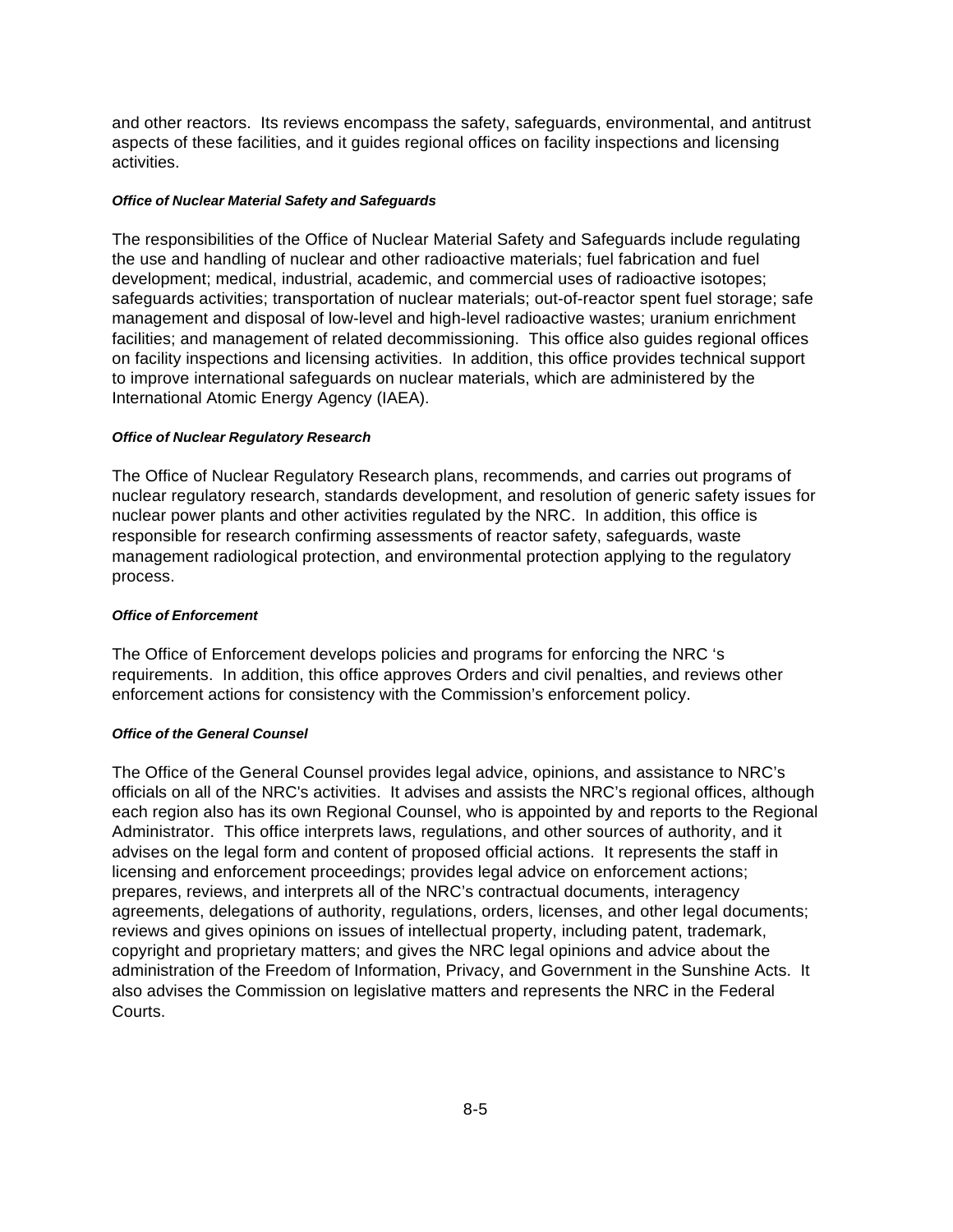### *Office of the Chief Financial Officer*

The Office of the Chief Financial Officer is responsible for the NRC's Planning and Budgeting, and Performance Management Process and for all of the NRC's financial management activities. This office establishes planning, budgeting, and financial management policy for the agency and provides advice to the Chairman and the Commission on these matters. This office develops and maintains an integrated agency accounting and financial management system; establishes policy and directs oversight of agency financial management personnel, activities, and operations; prepares and transmits an annual report which includes the agency's audited financial statement to the Chairman and the Director, Office of Management and Budget; monitors the financial execution of NRC's budget in relation to actual expenditures, controls the use of agency funds to ensure that they are expended in accordance with applicable laws and standards, and prepares and submits to the Chairman timely cost and performance reports; and reviews, on a periodic basis, fees and other charges imposed by NRC for services provided and makes recommendations for revising those charges as appropriate. The Office of the Chief Financial Officer provides an agency-wide management control program for financial and program managers to comply with the Federal Managers' Financial Integrity Act of 1982, and is responsible for implementing the Chief Financial Officers Act and the Government Performance and Results Act at the NRC.

#### *Office of the Inspector General*

The NRC's Inspector General reports to the Congress and the NRC Chairman; he or she is not subject to supervision by any other member of the NRC. The office's statutory responsibilities include (1) auditing and inspecting programs to promote effectiveness and efficiency in the operation of NRC's programs and (2) investigating allegations of wrongdoing by NRC employees and contractors to detect and prevent fraud, waste, and abuse.

#### *Office of Investigations*

The Office of Investigations investigates allegations of wrongdoing by NRC licensees and license applicants, as well as their contractors and vendors, in furtherance of the NRC's enforcement program. This office has the authority to initiate investigations, and to refer potential criminal violations directly to the Department of Justice without consultation with the Commission. This office does not investigate allegations against NRC employees and contractors; that is done by the Office of the Inspector General.

#### *Office of State and Tribal Programs*

The Office of State and Tribal Programs is responsible for establishing and maintaining good communication and working relationships between the NRC and other governmental entities, including the States, local governments, Native American tribes, and other Federal agencies. It administers the State Agreements Program by providing training and technical assistance and reviewing the adequacy and compatibility of the States' radiation control programs, which now have responsibility for some two-thirds of all materials licenses in this country.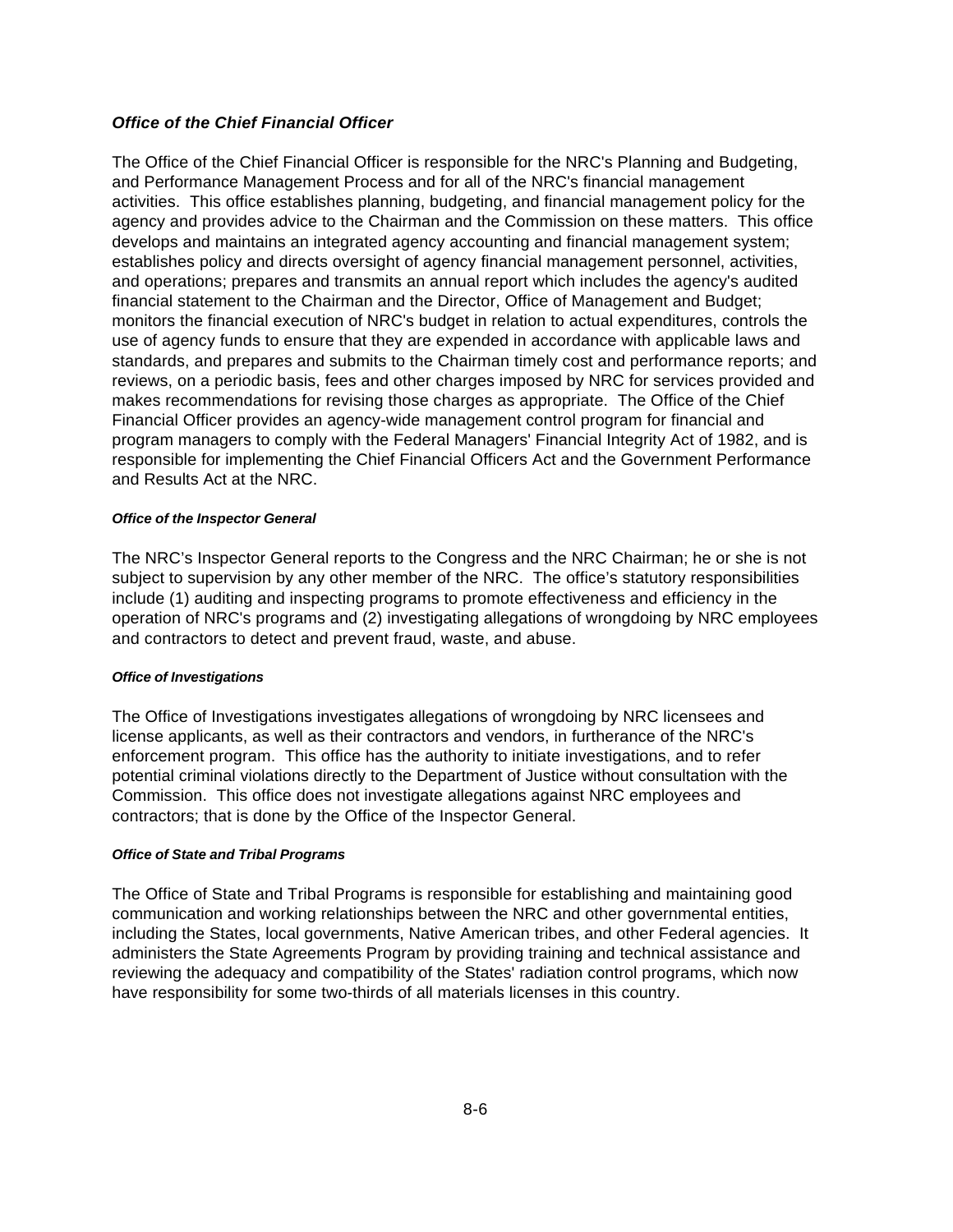#### *Office of Congressional Affairs*

The Office of Congressional Affairs is the primary contact point for all NRC communications with Congress. This office monitors legislative proposals, bills, and hearings, and informs the NRC of the views of Congress on NRC policies, plans, and activities.

#### *Office of International Programs*

The Office of International Programs formulates and carries out policies and programs on nuclear exports and imports, nonproliferation, international safeguards, international physical security, and international cooperation and assistance in nuclear safety and radiation protection. It maintains relationships with other Federal agencies, other countries, and such international agencies as the IAEA.

#### *Office of Public Affairs*

The Office of Public Affairs develops policies and programs for informing the public of the NRC's activities. Toward that end, this office disseminates information to the public and the news media concerning NRC policies, programs, and activities; keeps NRC management informed of media coverage; and directs and coordinates the activities of public information staffs located at regional offices.

### *The Office of Commission Appellate Adjudication*

The Office of Commission Appellate Adjudication assists the Commission in its disposition of appeals of licensing board decisions and other adjudicatory matters coming before the Commission and monitors pending board cases. It also has lead responsibility for adjudication of certain aspects of license transfers.

#### *Regional Offices*

The NRC's four regional offices are located in the Philadelphia (Region I), Atlanta (Region II), Chicago (Region III), and Dallas (Region IV) areas. About 31 percent of the NRC's personnel are stationed in the regions. Each regional office is headed by a Regional Administrator. This administrator is responsible for executing established NRC policies and programs on inspection, enforcement, licensing, State agreements reviews, State liaison, and emergency response within the Region's boundaries.

The responsibilities of the NRC's regional offices include inspection and evaluation of engineering, construction, and operational activities of power reactors; operator licensing functions for power reactors; implementation of nuclear material safety licensing and inspection, emergency preparedness, and safeguards licensing functions assigned to the region; coordination of the NRC's Incident Response Program for activities within the region; issuance of Notices of Violation and proposed civil penalties (subject to further approval of Headquarters staff, depending on severity); review of Agreement State regulatory programs; and provision of technical assistance to Agreement States in carrying out their regulatory programs.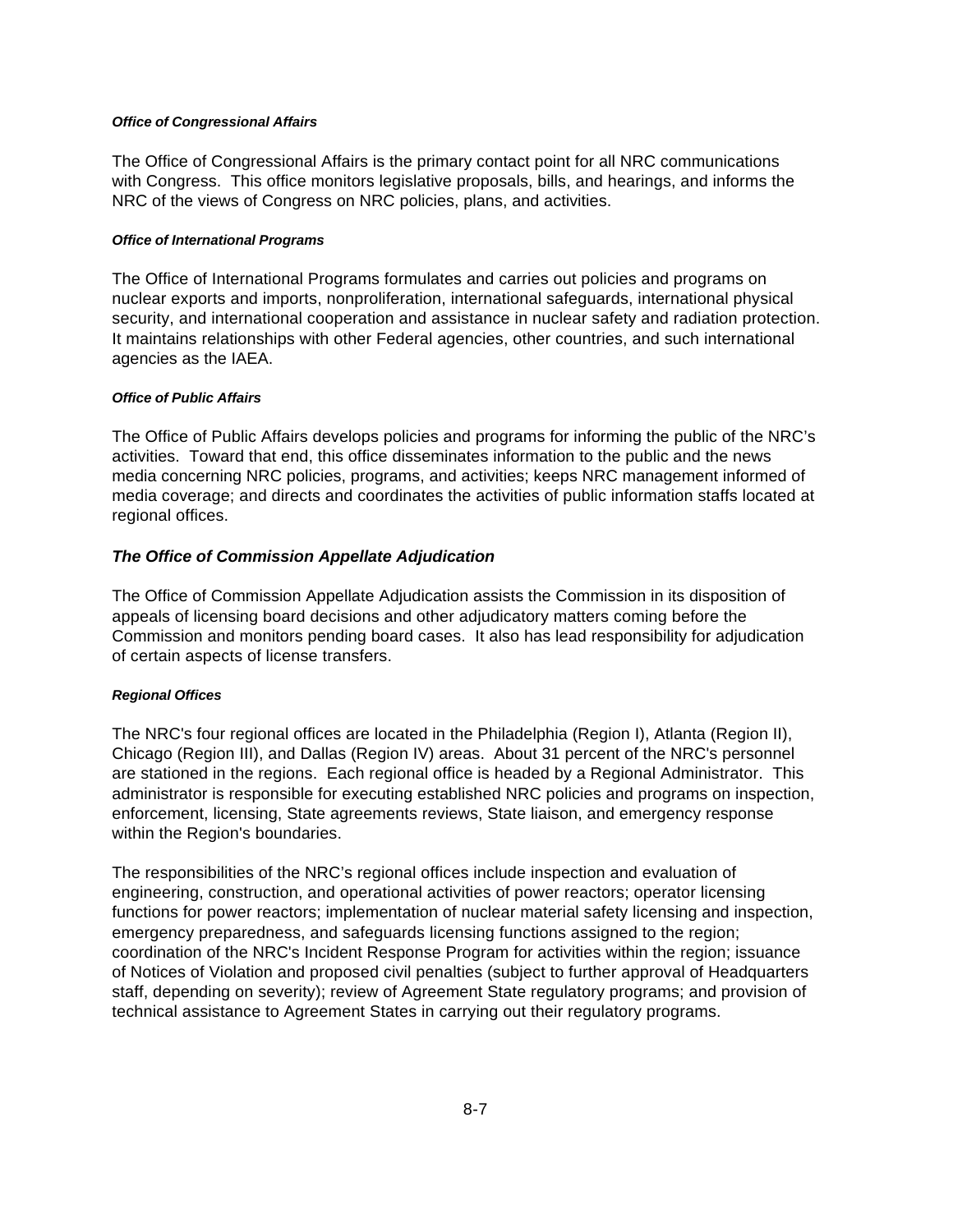#### *Office of the Secretary of the Commission*

The Office of the Secretary of the Commission provides executive management services to support the Commission and to carry out Commission decisions. It advises and assists the Commission and staff on the planning, scheduling, and conduct of Commission business; maintains historical paper files of official Commission records, and administers the NRC Historical Program. The Secretariat maintains the Commission's official adjudicatory and rulemaking dockets including management of the Commission's Electronic Hearing Docket.

### *Support Offices*

Supporting the Executive Director for Operations are the Offices of Administration, the Chief Information Officer, Human Resources, and Small Business and Civil Rights.

#### **8.1.3.3 Advisory Committees and Licensing Boards**

The Commission has four advisory committees chartered under the Federal Advisory Committee Act. This statute imposes certain constraints on advisory committees, primarily that they give advance notice of their meetings and, unless certain exemptions apply, hold them open to the public. The Commission also has licensing boards.

- Advisory Committee on Reactor Safeguards: Consisting of 10 members with expertise in scientific and engineering disciplines, this committee is the NRC's only statutory advisory committee. It advises on potential hazards of proposed or existing reactor facilities, the adequacy of proposed safety standards, and such other matters as the Commission may request. The statute requires that the Committee review certain types of applications, such as those for construction permits or operating licenses for power reactors or test reactors.
- Advisory Committee on Nuclear Waste: Consisting of 4 members with expertise in scientific and engineering disciplines, this committee advises on nuclear waste management issues as directed by the Commission.
- Advisory Committee on the Medical Uses of Isotopes: Consisting of 12 members, including qualified physicians and scientists and other representatives of the medical community, including a patients' representative, this committee considers medical questions referred by the NRC staff, and gives expert opinions on the medical uses of radioisotopes. It also advises the NRC staff, as required, on matters of policy. Members are employed under yearly personal services contracts.
- Licensing Support System Advisory Review Panel: This panel consists of 18 members who are representatives of the potential participants in NRC's future licensing proceeding for a high-level nuclear waste repository. The panel advises both the NRC and the U.S. Department of Energy on the Licensing Support System (now in the design stage), which is to be used in the proceeding to ensure that all pertinent documents are available to the participants.
- Atomic Safety and Licensing Boards: Adjudicatory hearings at the NRC are conducted by three-member licensing boards or a single presiding officer drawn from the Atomic Safety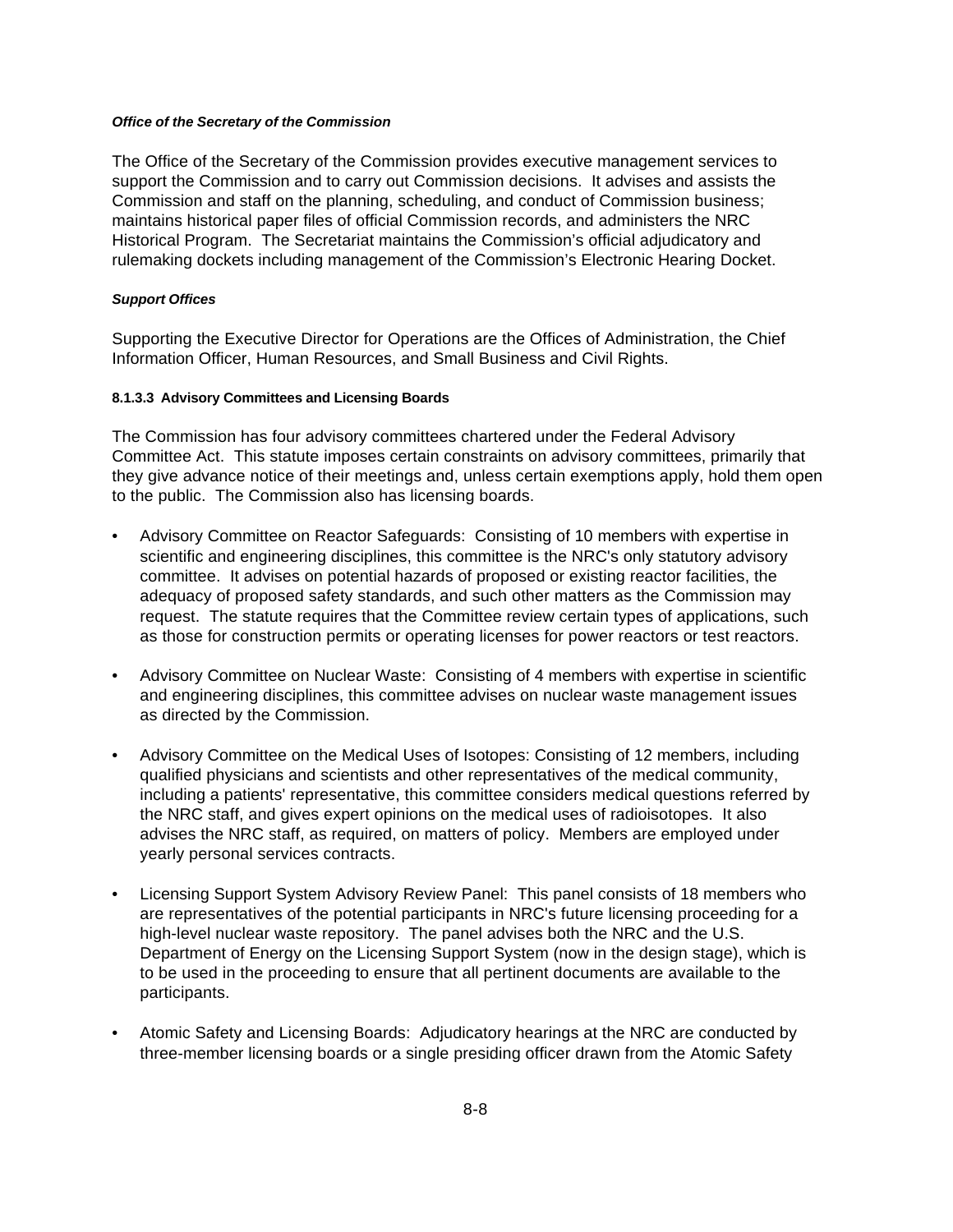and Licensing Board Panel. These hearings mainly deal with nuclear reactor licensing, nuclear material licensing, and enforcement matters when licensees and other affected entities contest penalties or orders brought against them by the NRC staff for alleged infractions of the NRC's regulations. The Boards sometimes hold additional hearings on antitrust licensing, personnel matters, and special Commission-ordered proceedings.

## **8.1.4 Financial and Human Resources**

This section discusses the budget and funding of the NRC, its human resources, and financial management.

### **8.1.4.1 Funding by Fees**

Under the Omnibus Budget Reconciliation Act of 1990, 98 percent of the NRC's budget (less the costs for NRC work on the DOE High-Level-Waste Program, which are recovered from the DOE-administered Nuclear Waste Fund) must be recovered from NRC applicants and licensees through fees during fiscal year 2001 (October 1, 2000 to September 30, 2001). The Act was amended in 2000 to extend the requirement to collect fees through fiscal year 2005 and to reduce the amount of fees collected from 100 percent to 90 percent. Intended to mitigate the burden on NRC licensees to pay for costs for which they receive no direct benefit, the reduction is being phased in at two percent per year, beginning in fiscal year 2001, and continuing through fiscal year 2005.

Two types of fees are required to recover the NRC's budget authority. First, license and inspection fees, established by 10 CFR Part 170, "Fees for Facilities, Materials, Import and Export Licenses and Other Regulatory Services under the Atomic Energy Act of 1954, as Amended," recover the NRC's costs of providing individually identifiable services to specific applicants and licensees. The services provided by the NRC for which these fees are assessed are reviewing applications for the issuance of new licenses or approvals, amending or renewing licenses or approvals, and inspecting licenses. Second, annual fees, established by 10 CFR Part 171,"Annual Fees for Reactor Licenses and Fuel Cycle Licenses and Materials Licenses, Including Holders of Certificates for Compliance, Registrations, and Quality Assurance Program Approvals and Government Agencies Licensed by the NRC," recover generic (e.g., research and rulemaking) and other regulatory costs that are not recovered through 10 CFR Part 170 fees. The amounts of these fees are established each year through notice and comment rulemaking, and are predicated on the budget approved by Congress.

Tables 8.1 and 8. 2 below show the money and human resources to support the necessary NRC activities.

### **8.1.4.2 Financial Management**

Since the Chief Financial Officers Act was passed in 1990, the NRC has carried out a number of actions to improve the agency's financial management. The Office of the Chief Financial Officer developed, coordinated, and published Management Directive and Handbook 4.2, ?Administrative Control of Funds," and with the Office of Human Resources, has developed two training courses in financial management — Financial Management Seminar and Administrative Control of Funds Seminar — which are specifically tailored to the needs of NRC personnel.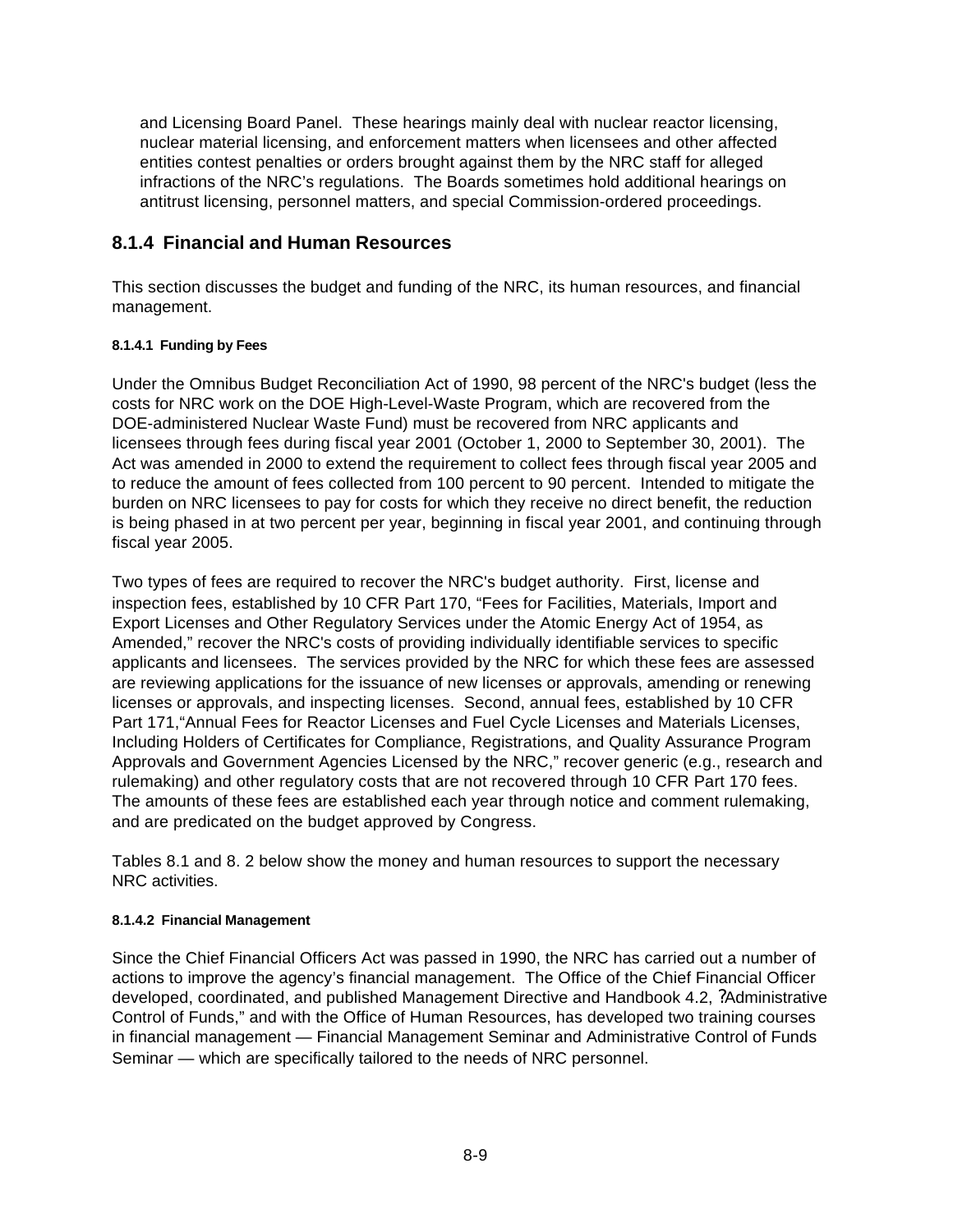|                                             |                                  |                           | FY 2002 Estimate |                           |  |  |  |
|---------------------------------------------|----------------------------------|---------------------------|------------------|---------------------------|--|--|--|
| <b>NRC</b> Appropriation                    | <b>FY 2000</b><br><b>Enacted</b> | FY 2001<br><b>Enacted</b> | <b>Request</b>   | Change<br>from<br>FY 2001 |  |  |  |
| Salaries and Expenses (S&E) (\$K)           |                                  |                           |                  |                           |  |  |  |
| <b>Budget Authority</b>                     | 464,913                          | 481,825                   | 506,900          | 25,075                    |  |  |  |
| Offsetting Fees                             | 442,000                          | 447,937                   | 463,248          | 15,311                    |  |  |  |
| Net Appropriated-S&E                        | 22,913                           | 33,888                    | 43,652           | 9,764                     |  |  |  |
| Office of the Inspector General (OIG) (\$K) |                                  |                           |                  |                           |  |  |  |
| <b>Budget Authority</b>                     | 5,000                            | 5,500                     | 6,180            | 680                       |  |  |  |
| <b>Offsetting Fees</b>                      | 5,000                            | 5,390                     | 5,933            | 543                       |  |  |  |
| Net Appropriated-OIG                        | $\boldsymbol{0}$                 | 110                       | 247              | 137                       |  |  |  |
| Total NRC (\$K)                             |                                  |                           |                  |                           |  |  |  |
| <b>Budget Authority</b>                     | 469,913                          | 487,325                   | 513,080          | 25,755                    |  |  |  |
| <b>Offsetting Fees</b>                      | 447,000                          | 453,327                   | 469,181          | 15,854                    |  |  |  |
|                                             |                                  |                           |                  |                           |  |  |  |
|                                             |                                  |                           |                  |                           |  |  |  |
|                                             |                                  |                           |                  |                           |  |  |  |
| Total Net Appropriated-NRC <sup>2</sup>     | 22,913                           | 33,998                    | 43,899           | 9,901                     |  |  |  |

## **Table 8. 1: Budget Authority by Appropriation**

| <sup>1</sup> Net Appropriation - NRC $(\frac{K}{6})$ | <b>FY 2000</b><br><b>Enacted</b> | <b>FY 2001</b><br><b>Enacted</b> | <b>FY 2002</b><br><b>Estimate</b> |
|------------------------------------------------------|----------------------------------|----------------------------------|-----------------------------------|
| Nuclear Waste Fund                                   | 19.150                           | 21,552                           | 23,650                            |
| General Fund                                         | 3,763                            | 12.446                           | 20,249                            |

2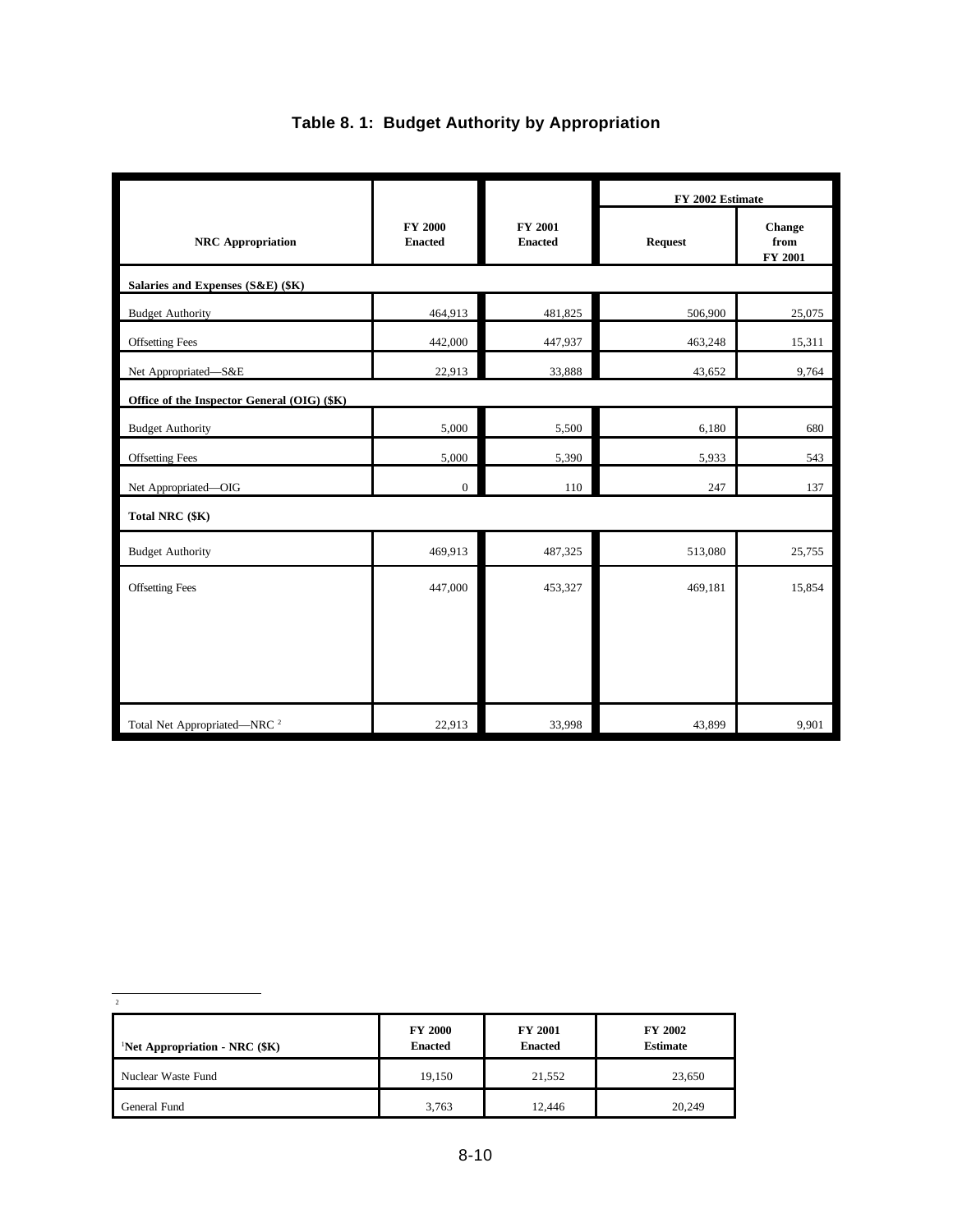| Total | 012<br><i>44,713</i> | .998 | 900 |
|-------|----------------------|------|-----|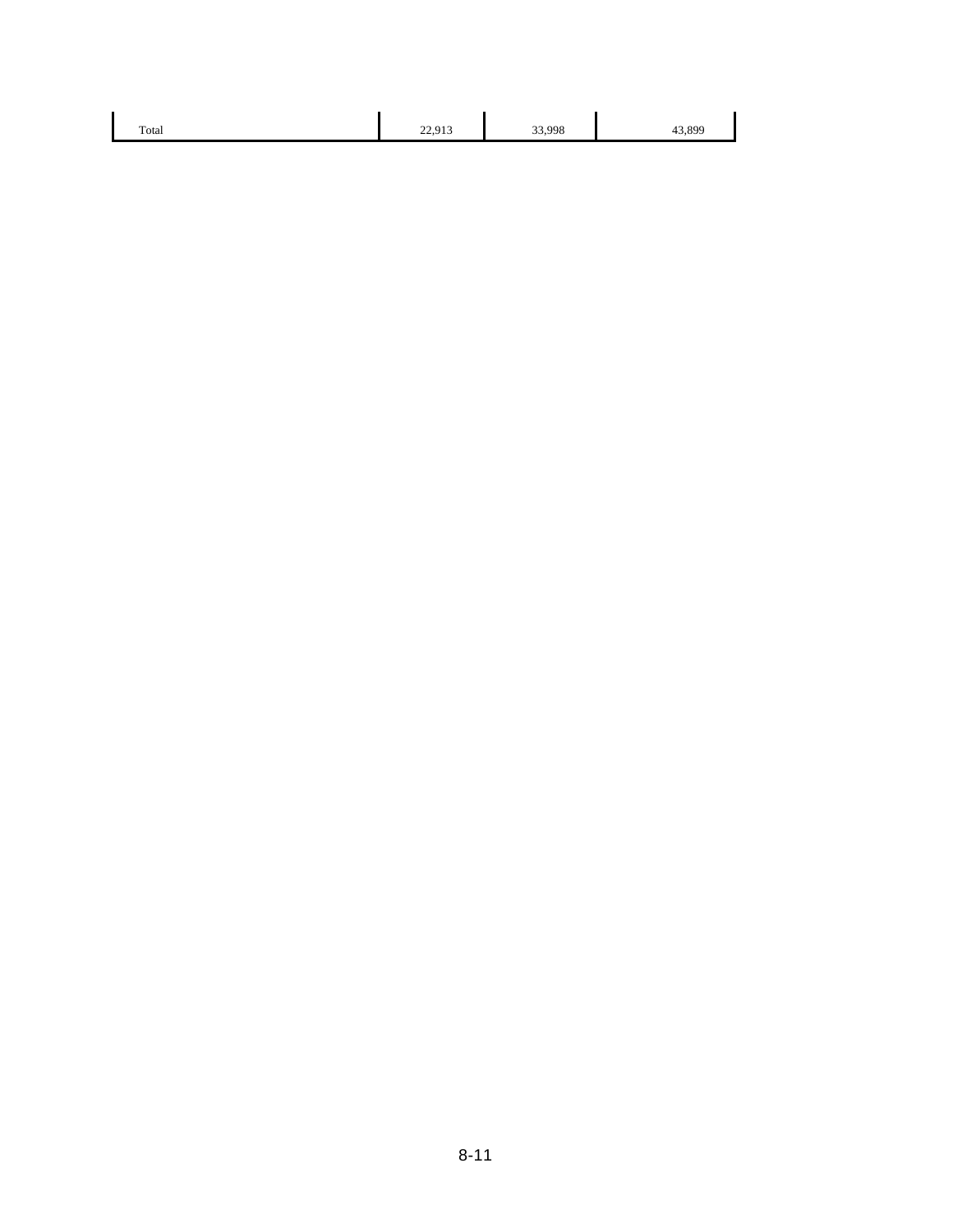|                                             |                |                | FY 2002 Estimate |                    |  |  |
|---------------------------------------------|----------------|----------------|------------------|--------------------|--|--|
|                                             | <b>FY 2000</b> | <b>FY 2001</b> |                  | <b>Change from</b> |  |  |
| <b>Budget Authority by Strategic Arena</b>  |                |                |                  |                    |  |  |
| Nuclear Reactor Safety                      | 210,465        | 219,214        | 231,397          | 12,183             |  |  |
| Nuclear Materials Safety                    | 51,737         | 52,463         | 55,038           | 2,575              |  |  |
| Nuclear Waste Safety                        | 53,882         | 59,288         | 63,157           | 3,869              |  |  |
| <b>International Nuclear Safety Support</b> | 4,692          | 4,779          | 5,119            | 340                |  |  |
| Management and Support                      | 144,137        | 146,081        | 152,189          | 6,108              |  |  |
| <b>Subtotal (Salaries &amp; Expenses)</b>   | 464,913        | 481,825        | 506,900          | 25,075             |  |  |
| <b>Inspector General</b>                    | 5,000          | 5,500          | 6,180            | 680                |  |  |
| <b>Total NRC</b>                            | 469,913        | 487,325        | 513,080          | 25,755             |  |  |
| <b>Staffing (FTE) by Strategic Arena</b>    |                |                |                  |                    |  |  |
| Nuclear Reactor Safety                      | 1,430          | 1,424          | 1,425            | $\mathbf{1}$       |  |  |
| Nuclear Materials Safety                    | 399            | 377            | 382              | 5                  |  |  |
| Nuclear Waste Safety                        | 259            | 266            | 271              | 5                  |  |  |
| <b>International Nuclear Safety Support</b> | 39             | 38             | 39               | $\mathbf{1}$       |  |  |
| Management and Support                      | 630            | 614            | 617              | 3                  |  |  |
| <b>Subtotal (Salaries &amp; Expenses)</b>   | 2,757          | 2,719          | 2,734            | 15                 |  |  |
| <b>Inspector General</b>                    | 44             | 44             | 44               | $\boldsymbol{0}$   |  |  |
| <b>Total NRC</b>                            | 2,801          | 2,763          | 2,778            | 15                 |  |  |
| <b>Reimbursable Business-Like FTE</b>       | 13             | 11             | 11               | $\mathbf{0}$       |  |  |
| <b>Total NRC</b>                            | 2,814          | 2,774          | 2,789            | 15                 |  |  |

## Table 8.2: Budget Authority and Staffing by Strategic Arena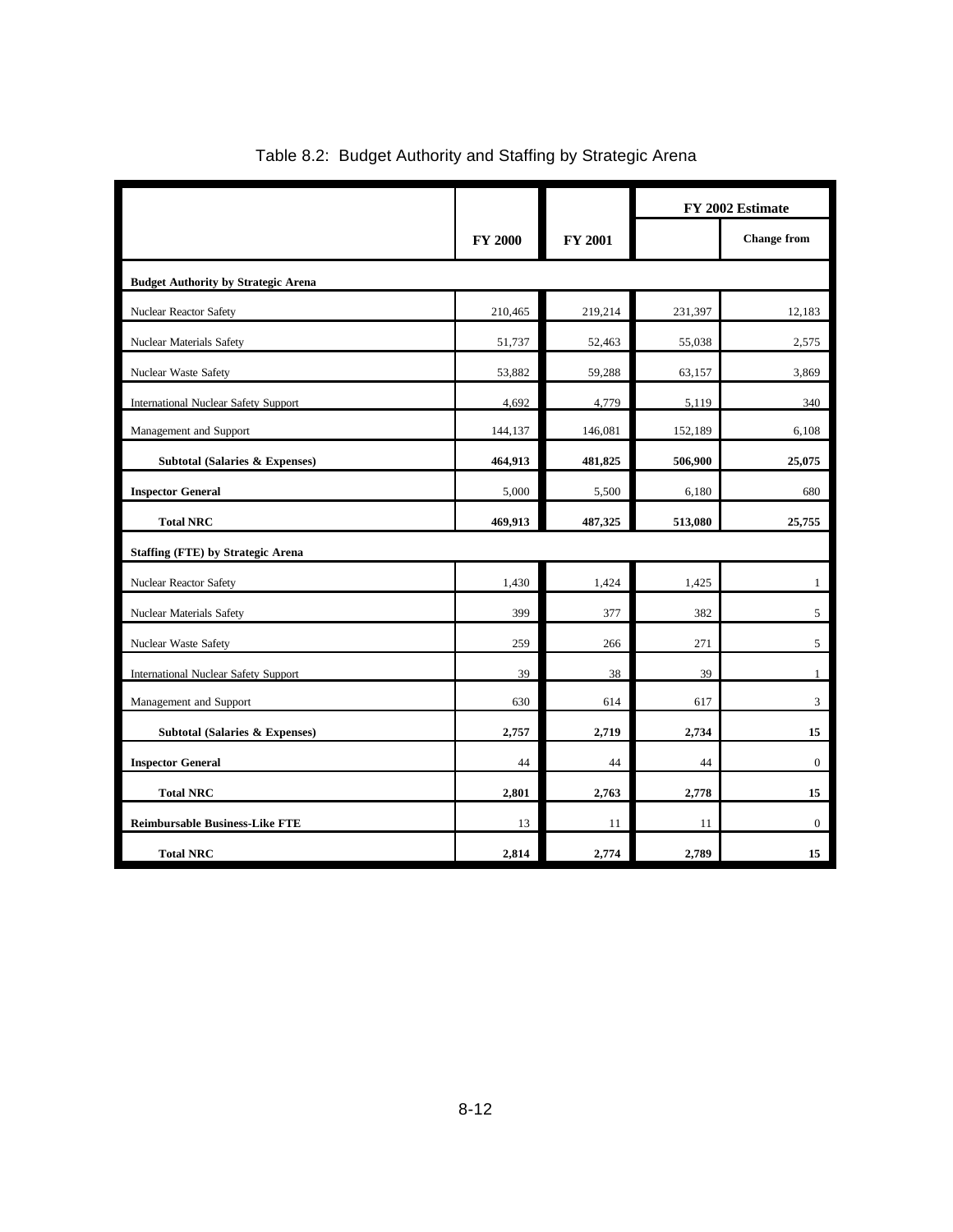### **8.1.5 Position of the NRC in the Governmental Structure**

This section explains the relationship of the NRC to the Executive Branch, the States, and Congress.

### **8.1.5.1 Executive Branch**

This section explains the relationship of the NRC to components of the Executive Branch. These components are the White House, Office of Management and Budget, U.S. Department of State, Environmental Protection Agency, Federal Emergency Management Agency, Department of Labor, and the U.S. Department of Justice.

### *The White House*

As noted above, the NRC's status as an independent regulatory agency means that the White House cannot directly set NRC policy. It can, however, influence NRC policy by (1) appointing Commissioners and Chairmen in whose outlook and judgment it has confidence, and (2) making its views known on nonadjudicatory matters. In certain areas, such as national security policy, the Commission has declared its intent to give great weight to the views of the Executive Branch. In informal policy matters, such as rulemaking, White House and Executive Branch officials may properly try to influence NRC decisions, either publicly or privately; ultimately, however, the NRC must make the decision and take responsibility for it.

The NRC also works with the National Security Council and the White House in helping the U.S. develop policies for cooperating with and assisting the former Soviet Union.

#### *Office of Management and Budget*

The NRC submits its annual budget requests, including proposed personnel ceilings, to the Office of Management and Budget for approval.

### *U.S. Department of State*

By law, the NRC must license the export and import of nuclear equipment and material. On significant applications, the Commission requests the U.S. Department of State to provide it with Executive Branch views on whether the license should be issued.

The NRC also works with the U.S. Department of State in such matters as negotiating international agreements in the nuclear field; dealing with such international organizations as the IAEA and other organizations of the United Nations, and the Nuclear Energy Agency of the Organization for Economic Cooperation and Development, developing policy on nuclear issues that are under the NRC's purview; and planning and coordinating programs of nuclear safety and safeguards assistance to other countries, such as the former Soviet Union and Central and Eastern Europe.

### *Environmental Protection Agency*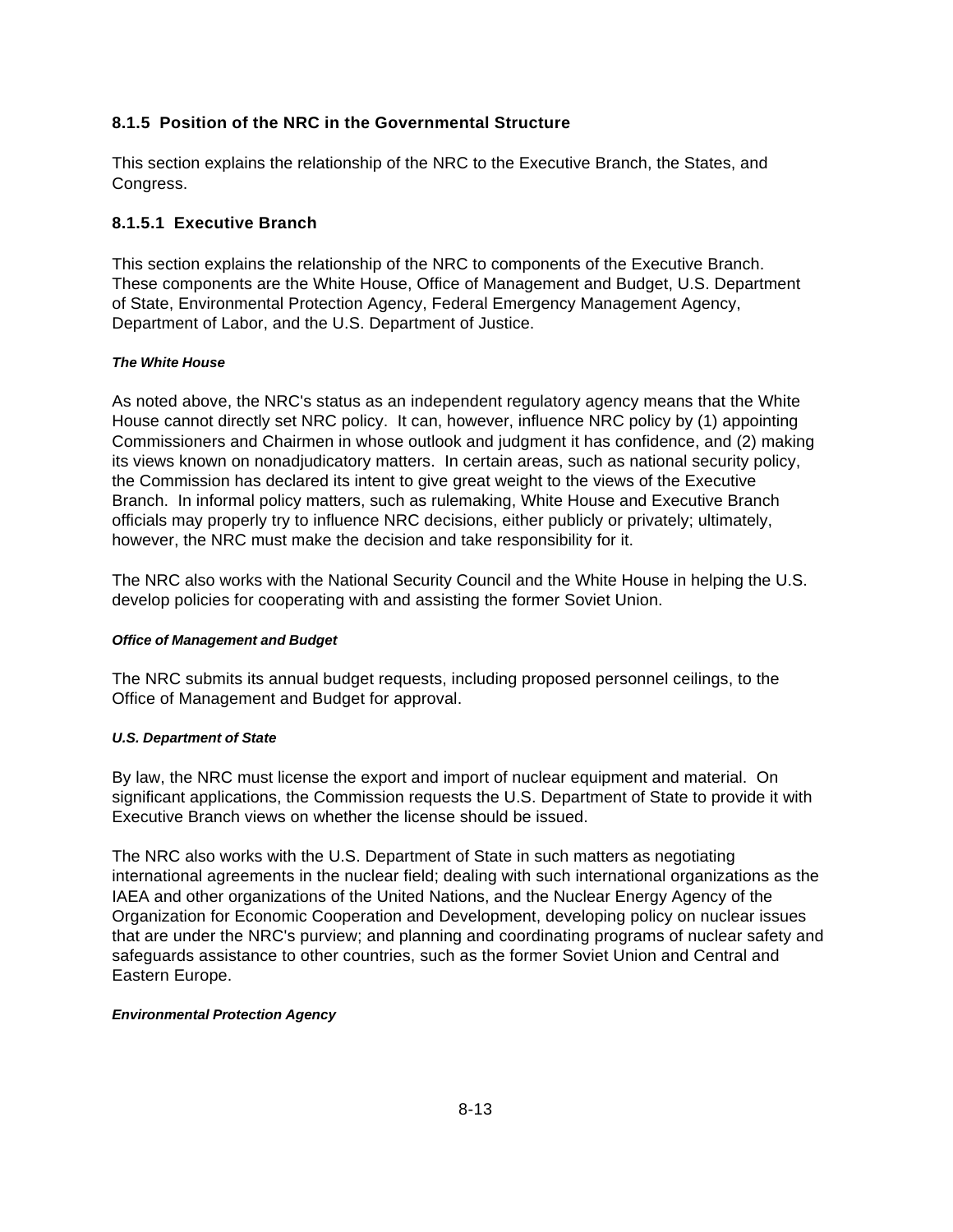The responsibilities of the NRC and the EPA cross or overlap in a number of areas in which the EPA issues generally applicable standards for activities that are also subject to NRC licensing. Examples include standards for high level waste repositories, decommissioning standards, and standards for public and worker protection.

### *Federal Emergency Management Agency (FEMA)*

In 1979, after the accident at Three Mile Island, the President assigned FEMA the lead responsibility for offsite emergency planning and response at nuclear power plants. The NRC remained responsible for evaluating onsite planning, and for making the overall finding regarding whether a plant can operate ?without undue risk to public health and safety." A 1980 Memorandum of Understanding between the two agencies, since updated, lays out the relationship between FEMA and the NRC, as it relates to emergency planning. Among other things, FEMA assists the NRC's licensing process by preparing reviews and evaluations, as well as presenting witnesses to testify at licensing hearings. FEMA also participates with the NRC in observing and evaluating emergency exercises at nuclear plants. FEMA's findings are not necessarily binding on the NRC, but they are presumed to be valid unless controverted by other more persuasive evidence.

### *Department of Labor*

The NRC monitors discrimination actions filed with the Department of Labor under Section 211 of the Energy Reorganization Act and develops enforcement actions where there are properly supported findings of discrimination, either from the NRC's Office of Investigations or from the Department of Labor adjudications.

### *U.S. Department of Justice*

NRC litigation almost always requires coordinating with the U.S. Department of Justice. Under the Administrative Orders Review Act (commonly called the "Hobbs Act"), the United States is a party to petitions for review challenging NRC licensing decisions or regulations. Department of Justice attorneys represent the United States. However, the Hobbs Act also provides for independent representation of the NRC by the agency's own attorneys. In practice this means that NRC attorneys, under the supervision of the NRC Solicitor, write the briefs in Hobbs Act cases and argue the cases in the courts of appeals. The Department of Justice typically joins in the NRC's briefs, except in the extremely rare circumstance in which the Department of Justice views an NRC position as inconsistent with general government interests.

In cases other than those involving the Hobbs Act (i.e., those cases (usually in district court) that do not involve NRC licensing or regulatory action, such as tort, subpoena enforcement, personnel, or Freedom of Information Act cases), Department of Justice attorneys normally take the lead role, with backup support from NRC attorneys.

The NRC's investigatory arms frequently work with the Department of Justice staff. The NRC has authority to revoke or suspend licenses, impose civil penalties, and take other civil actions for willful wrongdoing.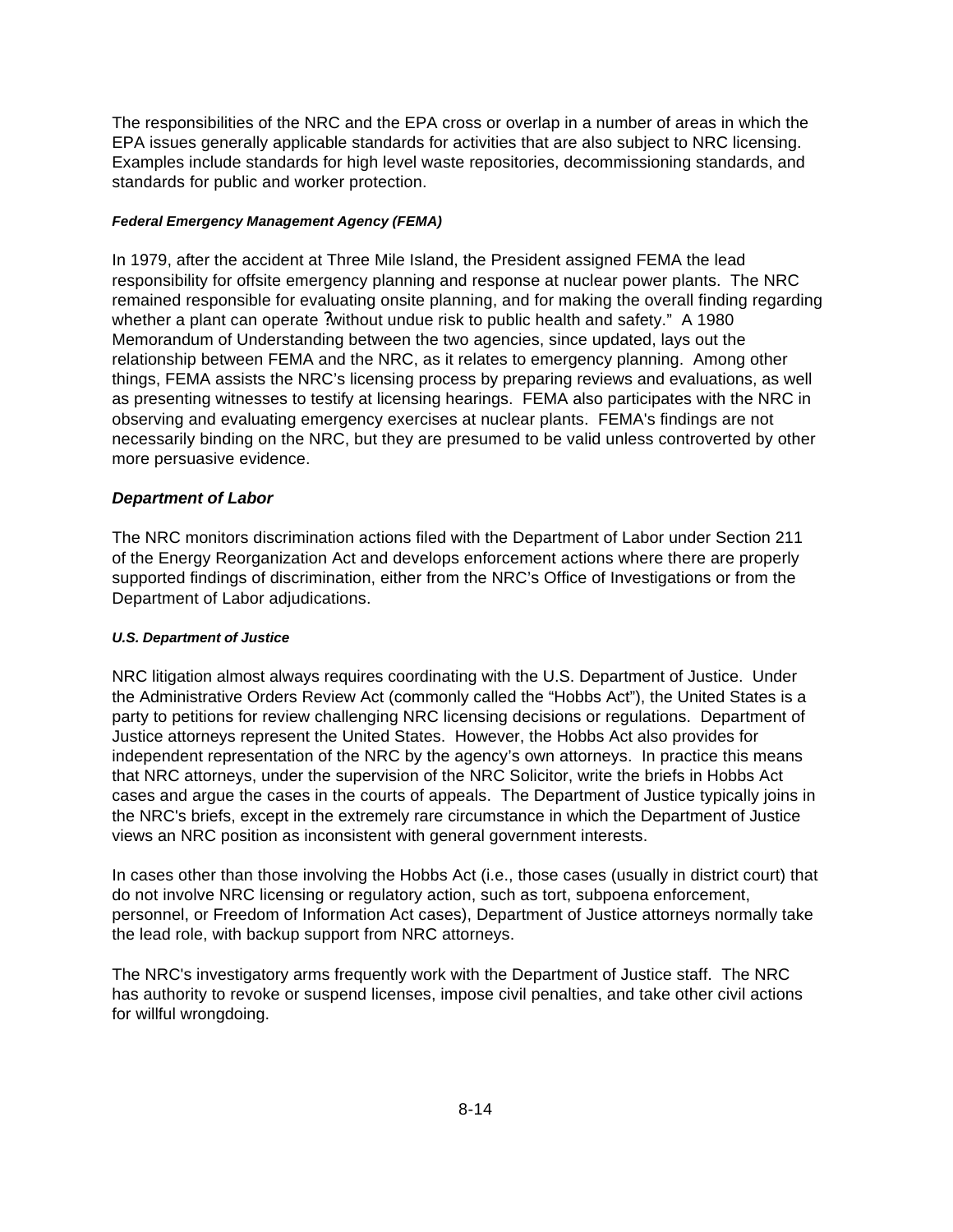The Office of Investigations, which investigates allegations of wrongdoing by NRC's applicants and licensees, as well as by their contractors, normally deals with the General Litigation Section of the Criminal Division at the Department's headquarters and with U.S. Attorneys in the field.

Pursuant to the Inspector General Act, the Office of the Inspector General reports to the Department of Justice whenever it has reasonable grounds to believe that an NRC employee or contractor has violated Federal law. The Inspector General refers cases for review for possible criminal prosecution to the U.S. Attorney's Office for the area in which the potential violation occurred. When the Department of Justice desires support from the Office of the Inspector General for investigations or grand jury work, it makes the request directly to the Inspector General.

### **8.1.5.2 The States**

At the NRC, relations with the States are primarily the responsibility of the Office of State and Tribal Programs.

As explained above, the Atomic Energy Act of 1954 confers the NRC with preemptive authority over health and safety regulation of nuclear energy. (The Clean Air Act subsequently gave the EPA some authority over air emissions of radionuclides, and that authority was reconfirmed by Congress in 1990.) As a result, the general rule is that nuclear safety, like airline safety, is the exclusive province of the Federal Government and cannot be regulated by the States. A State law that attempted to set nuclear safety standards would thus be voided by the courts. However, the courts will not overturn a State law that regulates nuclear energy for purposes, such as economics, that are other than health and safety, unless it conflicts with an NRC requirement. Similarly, the courts will not ordinarily question a State's declared purpose in enacting legislation.

The Atomic Energy Act of 1954 did not entirely exclude States from nuclear regulation. Section 274 of the Act created the Agreement State Program, under which the NRC may delegate its authority over most nuclear materials to States that are willing and are technically able to assume that responsibility. The NRC may not relinquish authority over such facilities as reactors, fuel reprocessing and enrichment plants, imports and exports, critical mass quantities of special nuclear materials, high-level-waste disposal, or certain other excepted areas. When a State applies to become an Agreement State, the NRC reviews its regulatory program for adequacy and compatibility with the NRC's own program.

There are now over 30 Agreement States. Despite the fact that Agreement States receive no Federal funding to support their regulatory programs, only one State (Idaho) has ever relinquished Agreement State status after once assuming it.

Some States have shown a desire to participate in matters relating to nuclear power plants. In response, the NRC issued a policy statement in February 1989 declaring its intent to cooperate with States in the area of nuclear safety by keeping States informed of matters of interest to them, and considering State proposals under which State officials would participate in NRC inspection activities, pursuant to a Memorandum of Understanding between the State and the NRC. The policy statement makes clear that States must channel their contacts with the NRC through a single State Liaison Officer, appointed by the Governor. States are authorized only to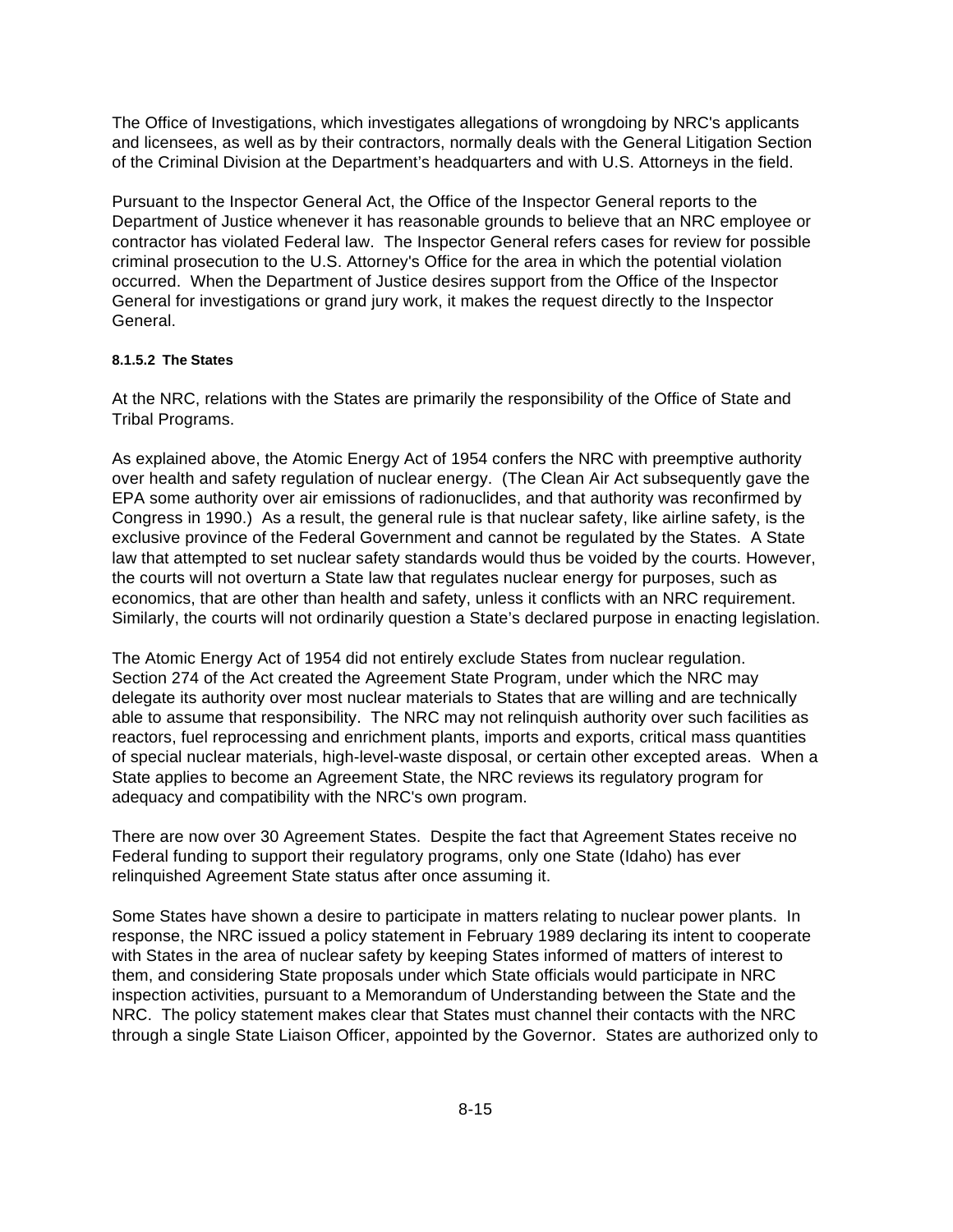observe and assist in NRC inspections, not to conduct their own independent health and safety inspections.

The Nuclear Waste Policy Act of 1982 also affords a major role to affected States and Native American tribes in decisions on siting high-level waste repositories and monitored retrievable storage facilities.

#### **8.1.5.3 Congress**

This section explains the relationship of the NRC to the U.S. Congress. Components of Congress discussed are the NRC's oversight committees in the Senate and House and subcommittees with jurisdiction over aspects of the NRC's activities.

### *Senate Oversight*

Unlike most Federal agencies, the relations of the NRC with its oversight committees are (in part) governed by statute. The NRC is required to keep these committees "fully and currently informed" of matters in the NRC's jurisdiction.

In the Senate, the Committee on Environment and Public Works exercises jurisdiction over domestic nuclear regulatory activities. Within the Committee, the Subcommittee on Transportation, Infrastructure, and Nuclear Safety has responsibility for legislation and oversight of the NRC. It considers nominations of Commissioners and the Inspector General.

The Senate Energy and Natural Resources Committee shares jurisdiction over nuclear waste issues with the Environment and Public Works Committee.

#### *House Oversight*

In the U.S. House of Representatives, jurisdiction over domestic nuclear regulatory activities resides in the Committee on Energy and Commerce. Within the Committee, the Subcommittee on Energy and Power has responsibility for regulation and oversight of the NRC.

#### *Other Relevant Committees*

In addition to these subcommittees, the House and Senate Appropriations Subcommittees on Energy and Water Development play a key role in approving the Commission's annual budget. A number of other Congressional subcommittees on appropriations, international affairs, research, and general government operations have jurisdiction over some aspect of NRC activities.

# **8.2 Separation of Functions of the Regulatory Body from Those of Bodies Promoting Nuclear Energy**

This section explains how the functions of the NRC are separate from those of the U.S. Department of Energy (DOE). The DOE, in addition to its responsibilities over nuclear weapons, has the responsibility of promoting the peaceful use of nuclear power through research, grant, and demonstration projects.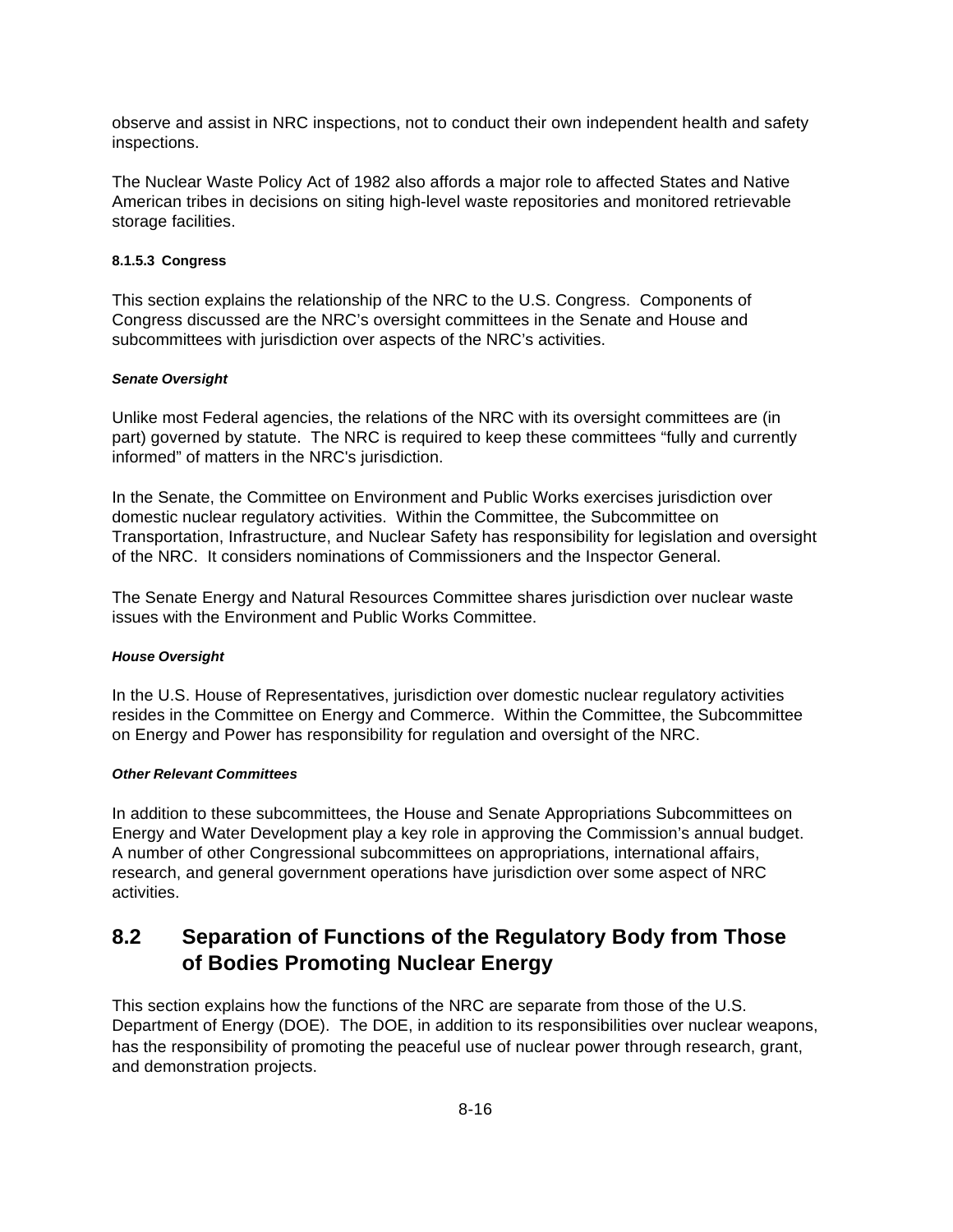The NRC is required under the Energy Reorganization Act to license the disposal activities for all high-level radioactive defense wastes produced at DOE facilities. For example, the Commission is required to license any DOE facility that is primarily used for the receipt, storage, or disposal of high-level radioactive waste that is generated from NRC-licensed activities; any DOE facility that is authorized for long-term storage or disposal of high-level radioactive waste from defense activities; any DOE facility that is authorized for disposal of certain commercial low-level waste (so-called "greater than Class C waste"); and any Monitored Retrievable Storage Facility that is designated for the storage of spent fuel. This would include the high-level-waste repository that is currently under consideration at Yucca Mountain in Nevada.

The NRC will also license the proposed DOE mixed-oxide fuel fabrication facility which is part of the U.S. program to eliminate weapons grade plutonium.

The NRC does not have regulatory responsibility over research and weapons-related nuclear facilities of the DOE, such as Rocky Flats in Colorado, Fernald in Ohio, and the Hanford Reservation in Washington. The NRC also does not have responsibility to regulate the disposal of the DOE's low-level radioactive waste (other than commercial "greater than Class C").

The NRC and the DOE share mutual assistance agreements for responding to radiological emergencies through the Federal Response Plan and the Federal Radiological Emergency Response Plan coordinated by FEMA.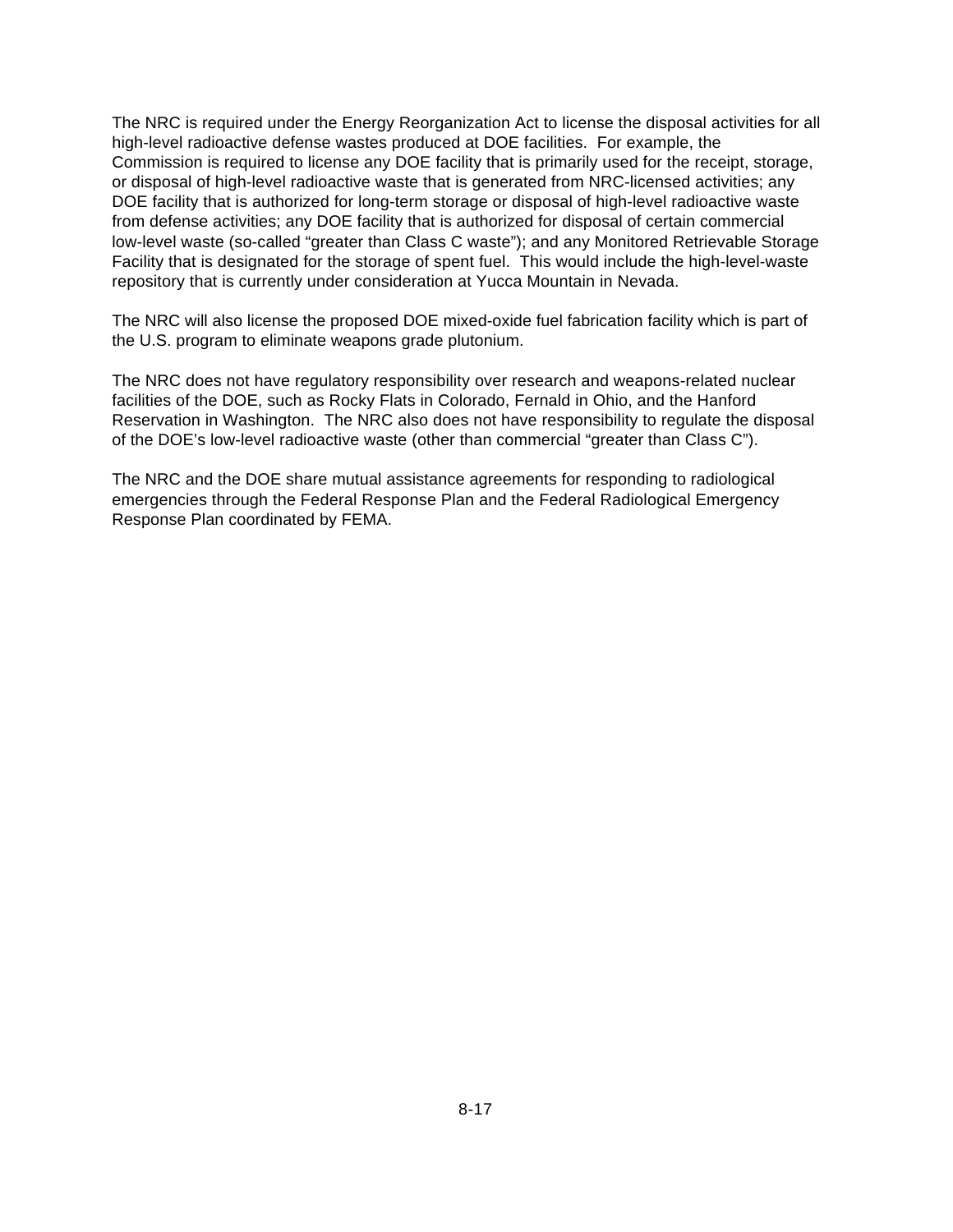# **ARTICLE 9. RESPONSIBILITY OF THE LICENSE HOLDER**

**Each Contracting Party shall ensure that prime responsibility for the safety of a nuclear installation rests with the holder of the relevant license and shall take the appropriate steps to ensure that each such license holder meets its responsibility.** 

This section explains how the NRC ensures that each licensee meets its primary responsibility for safety. The NRC ensures the safety of nuclear installations through its licensing process, discussed in Articles 18 and 19, its Reactor Oversight Process, discussed in Article 6, and its Enforcement Program, discussed below.

## **9.1 Introduction**

The basis for the NRC's regulatory programs continues to be that the safety of commercial nuclear power reactor operations is the responsibility of NRC licensees. The responsibility of the NRC is regulatory oversight of licensee activities to ensure safety is maintained. The NRC comprehensively reviews the safety of a reactor design and the capability of an applicant to design, construct, and operate a facility. If an applicant satisfies the requirements of the *Code of Federal Regulations*, the NRC then issues a license to operate the facility. Such licenses specify the terms and conditions of operation, to which a licensee must conform. Failure to conform would subject the licensee to enforcement action, which can include modifying, suspending, or revoking the license. The NRC can also order particular corrective actions or issue civil penalties. These enforcement mechanisms are discussed in greater detail below.

# **9.2 NRC Enforcement Program**

This section explains the NRC enforcement program, and provides experience and examples.

## **9.2.1 Description of Program**

As discussed in Article 7, the NRC has enforcement powers. As discussed in Article 6 (section 6.2.2.5), the enforcement process has been integrated into the revised reactor oversight process. The NRC uses enforcement as a deterrent to emphasize the importance of compliance with regulatory requirements, and to encourage prompt identification and prompt, comprehensive correction of violations.

The NRC identifies violations through inspections and investigations. All violations are subject to civil enforcement action and may also be subject to criminal prosecution. After the NRC identifies an apparent violation, the agency assesses it in accordance with the Commission's Enforcement Policy. The Policy is published as NUREG-1600, "General Statement of Policy and Procedure for NRC Enforcement Actions," to foster its widespread dissemination. Periodically revised, NUREG-1600 is a living policy statement; its revisions are noticed in the *Federal Register*. The NRC's Office of Enforcement maintains the current policy statement on its Website at *www.nrc.gov/OE*. Because the Enforcement Policy is not a regulation, the Commission may deviate from it as appropriate, depending on the circumstances of a particular case.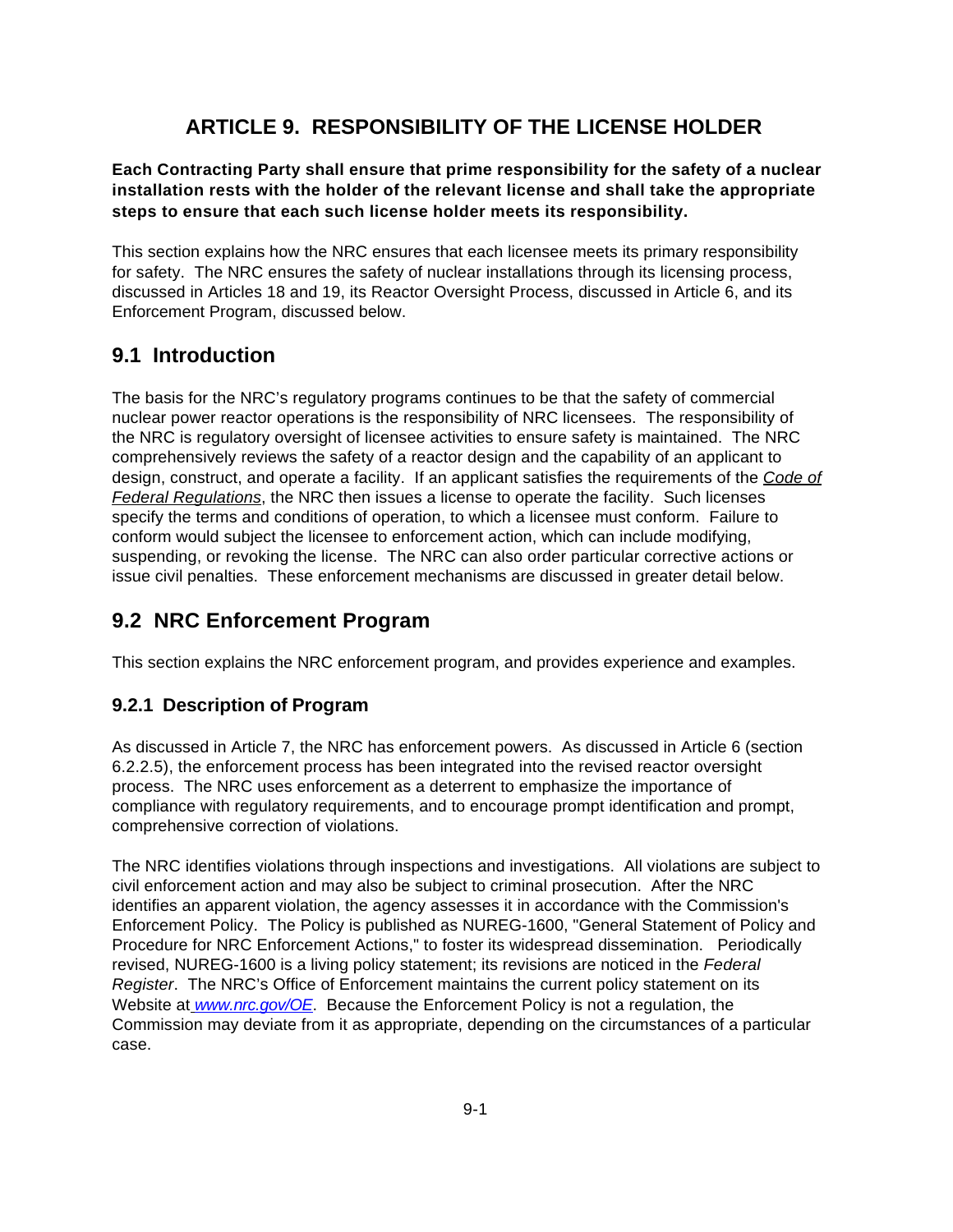The NRC has three primary enforcement sanctions available: Notices of Violation, civil penalties, and Orders.<sup>2</sup> A Notice of Violation identifies a requirement and how it was violated, formalizes a violation pursuant to 10 CFR 2.201,"Notice of Violation," requires corrective action, and normally requires a written response. A civil penalty is a monetary fine issued under authority of Section 234 of the Atomic Energy Act or Section 206 of the Energy Reorganization Act. Section 234 of the Atomic Energy Act provides for penalties of up to \$100,000 per violation per day; however, that amount is adjusted every four years by the Debt Collection Improvement Act of 1996, and is currently \$120,000. The Commission's Order issuing authority under Section 161 of the Atomic Energy Act is broad, and extends to any area of licensed activity that affects public health and safety. Orders modify, suspend, or revoke licenses, or require specific actions by licensees or persons. Notices of Violations and civil penalties are issued on the basis of violations. Orders may be issued for violations, or, in the absence of a violation, because of a public health or safety issue.

The NRC first assesses the significance of a violation by considering: (1) actual safety consequences; (2) potential safety consequences; (3) potential for affecting the NRC's ability to perform its regulatory function; and (4) any willful aspects of the violation. Violations are either (1) assigned a severity level, ranging from Severity Level IV for those of more than minor concern to Severity Level I for the most significant, or, (2) associated with findings assessed through the significance determination process of the Revised Reactor Oversight Process that are assigned a color of green, white, yellow, or red according to increasing risk significance. The significance determination process of the reactor oversight process is described in Article 6.

The way in which the NRC dispositions a violation is intended to reflect the seriousness of the violation and the associated circumstances. Most of the violations identified in the nuclear industry are of low risk significance. Provided certain criteria in Section VI.A of the Enforcement Policy are met, the NRC will normally disposition Severity Level IV violations and violations associated with green findings as Non-Cited Violations. The NRC will document Non-Cited Violations in inspection reports (or inspection records for some materials licensees) to establish public records of the violations, but will not cite them in Notices of Violations, which normally require written responses from licensees. Dispositioning violations in this way does not reduce the NRC's emphasis on compliance with requirements nor the importance of maintaining safety. Licensees are still responsible for maintaining safety and compliance and must take steps to address corrective actions for violations. Licensees must correct even minor violations. However, given their limited risk significance, minor violations are not subject to enforcement action and are not normally described in inspection reports. This treatment of violations that have low risk significance is consistent with the agency's performance goals.

The NRC may hold a predecisional enforcement conference or a regulatory conference with a licensee before making an enforcement decision, if the NRC concludes that a conference is necessary or the licensee requests it, and escalated enforcement actions appear to be

<sup>2</sup>The NRC also uses administrative actions, such as Notices of Deviation, Notices of Nonconformance, Confirmatory Action Letters, and Demands for Information to supplement its enforcement program.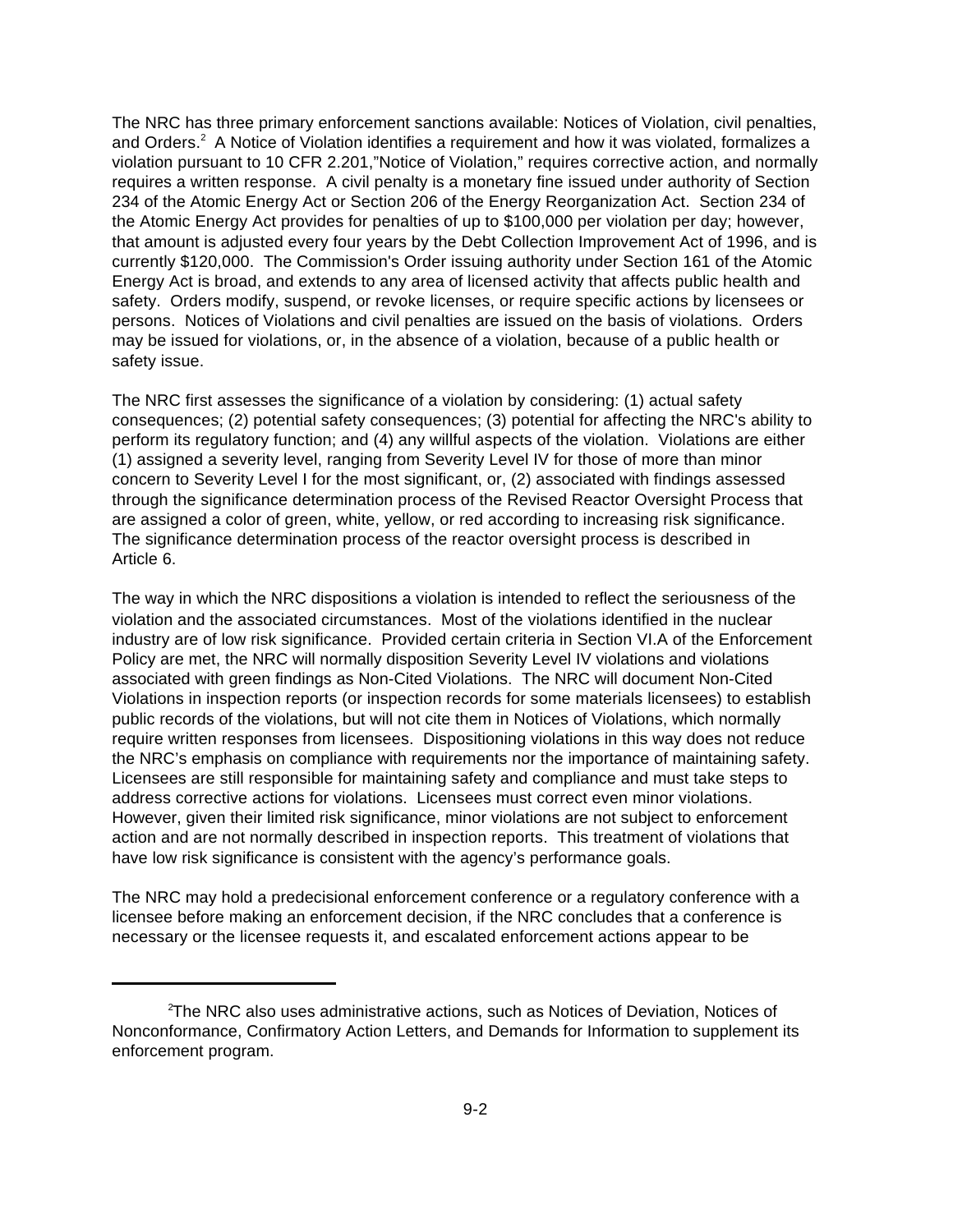warranted. (An escalated enforcement action is defined as an action involving Severity Level I, II, or III violations; violations associated with white, yellow, or red findings; civil penalties; or orders.) The conference is intended to reach a common understanding about facts, root causes, and missed opportunities associated with the apparent violations, corrective action taken or planned, or the significance of issues and the need for lasting comprehensive corrective action. Such an understanding helps the NRC determine the proper enforcement action. The decision to hold a conference does not mean that the agency has determined that a violation has occurred, or that it will take enforcement action. In accordance with the Enforcement Policy, conferences are normally open to public observation. If the NRC concludes that a conference is not necessary, it may give a licensee an opportunity to respond to the apparent violations before making an enforcement decision.

The NRC normally assesses civil penalties for Severity Level I and II violations and knowing and conscious violations of the reporting requirements of Section 206 of the Energy Reorganization Act. It considers civil penalties for Severity Level III violations. Although the NRC will not normally use civil penalties for violations associated with the Reactor Oversight Process, it will consider civil penalties (and the use of severity levels) for issues that are willful, that have the potential for affecting the regulatory process, or that have actual consequences.

The NRC imposes different levels of civil penalties on the basis of a combination of the type of licensed activity, the type of licensee, the severity level of the violation, and (1) whether the licensee has had any previous escalated enforcement action (regardless of the activity area) during the past 2 years or past two inspections, whichever is longer; (2) whether the licensee should be given credit for actions related to identification; (3) whether the licensee's corrective actions are prompt and comprehensive; and (4) whether, in view of all the circumstances, the matter in question requires the exercise of discretion. Although each of these decisional points may have several associated considerations for any given case, the outcome of the assessment process for each violation or problem, absent the exercise of discretion, is limited to one of the following three results: no civil penalty, a base civil penalty, or twice the base civil penalty.

If the NRC proposes a civil penalty, it issues a written Notice of Violation and Proposed Imposition of Civil Penalty. The licensee has 30 days to respond in writing, by either paying the penalty or contesting it. The NRC considers the response, and if the penalty is contested, may either mitigate the penalty or impose it by order. Thereafter, the licensee may pay the civil penalty or request a hearing.

In addition to proposing civil penalties, the NRC may use Orders to modify, suspend, or revoke licenses. Orders may require additional corrective actions, such as removing specified individuals from licensed activities or requiring additional controls or outside audits. Persons who are adversely affected by Orders that modify, suspend, or revoke a license, or that take other action, may request a hearing.

The NRC issues a press release with a proposed civil penalty or Order. All Orders are published in the *Federal Register*.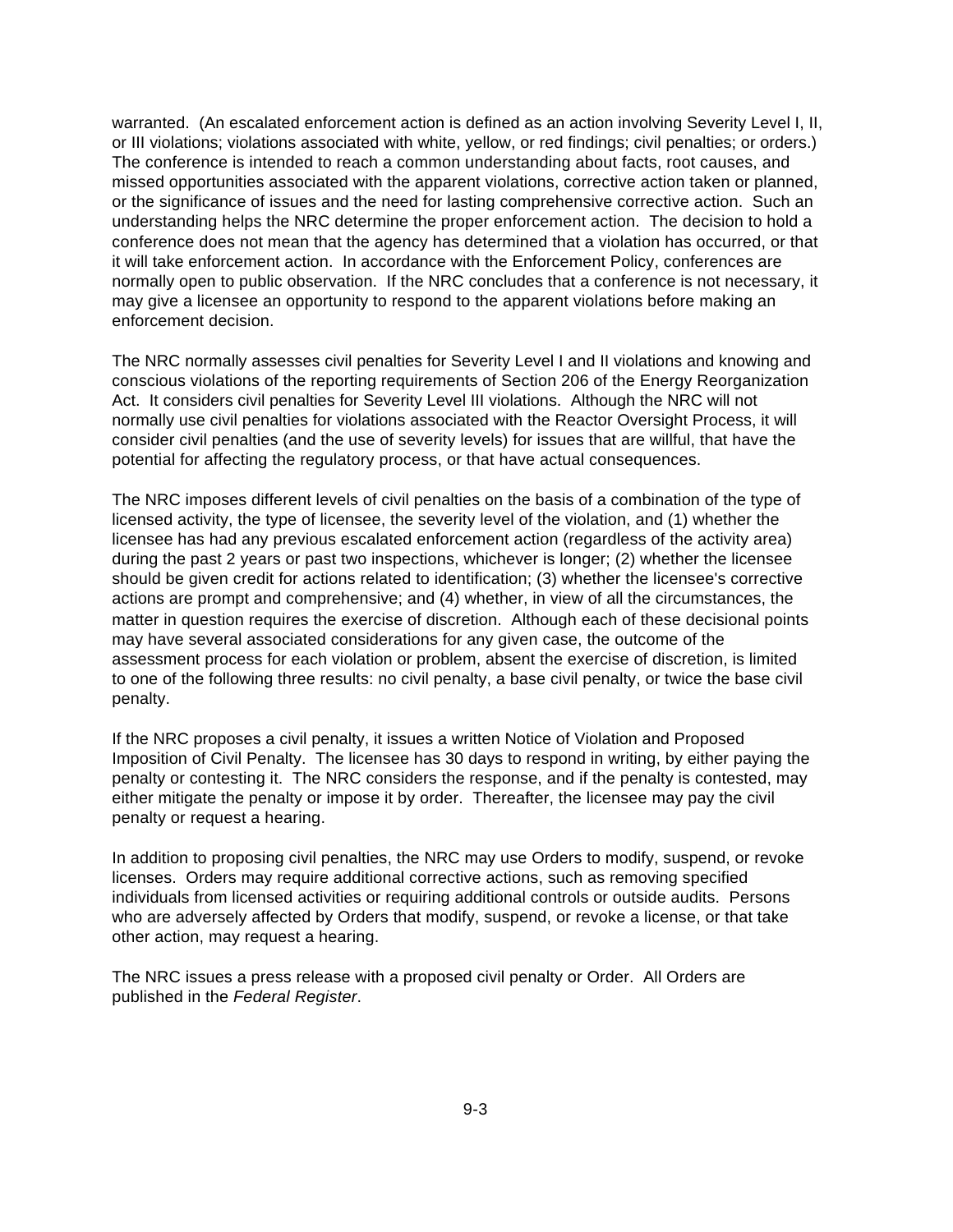### **9.2.2 Experience and Examples**

Starting in 1998, the enforcement program began to undergo significant change. In the following years, the enforcement program has continued to change as an integral element of the agency's oversight process together with meeting the agency's revised reactor performance goals of maintaining safety, reducing unnecessary burden, making NRC activities and decisions more effective, efficient, and realistic, and increasing public confidence.

Changes in the enforcement program have stemmed from changes in inspection initiatives (e.g., revised reactor oversight process) as well as from changes within the enforcement program itself. Examples of changes within the program are eliminating the practice of aggregating multiple low significance violations into escalated enforcement and establishing a managementlevel review group to evaluate the processes for handling discrimination issues. The enforcement program will continue to change as a result of new initiatives in the inspection programs and new initiatives from within the enforcement program itself. This process reflects the NRC's extensive efforts to address industry and other stakeholder concerns and demonstrates the agency's commitment to more risk-informed, performance-based regulatory and enforcement programs.

During fiscal year 2000 (October 1, 1999, through September 30, 2000), the NRC issued a variety of enforcement actions to operating power reactors. Specifically these actions were 18 escalated Notices of Violation without civil penalty; 3 civil penalties, one Order, and 2 Orders imposing civil penalties. These statistics reflect a reduction in the number of escalated enforcement actions issued during a fiscal year. This reduction results from the agency's efforts to establish an enforcement program that strives to be more risk-informed and performancebased.

To provide accurate and timely information to all interested stakeholders and enhance the public's understanding of the enforcement program, the NRC's Office of Enforcement electronically publishes enforcement information on its Website. This information includes copies of significant enforcement actions issued to reactor and materials licensees and individuals since 1996. The following examples of enforcement actions illustrate the various ways that operating reactor violations can be dispositioned in the NRC's enforcement program. Colors of findings refer to the color coding of the Significance Determination Process of the Revised Reactor Oversight Process.

### **Niagara Mohawk Power Corporation (Nine Mile Point Nuclear Station) EA 01-011**

On May 2, 2001, a Notice of Violation was issued for a Severity Level III violation involving the deliberate failure of an NRC-licensed chief shift operator to provide complete and accurate information on health history forms that were required for the Fitness-For-Duty regulations.

## **Nuclear Management Company, LLC (Kewanee Nuclear Power Plant) EA 00-214**

On February 28, 2001, a Notice of Violation was issued for a violation associated with a white finding involving the emergency response staffing drills. The violation was based on the fact that timely augmentation of response capabilities was not available and that the licensee failed to correct deficiencies that were identified as a result of several monthly drill failures.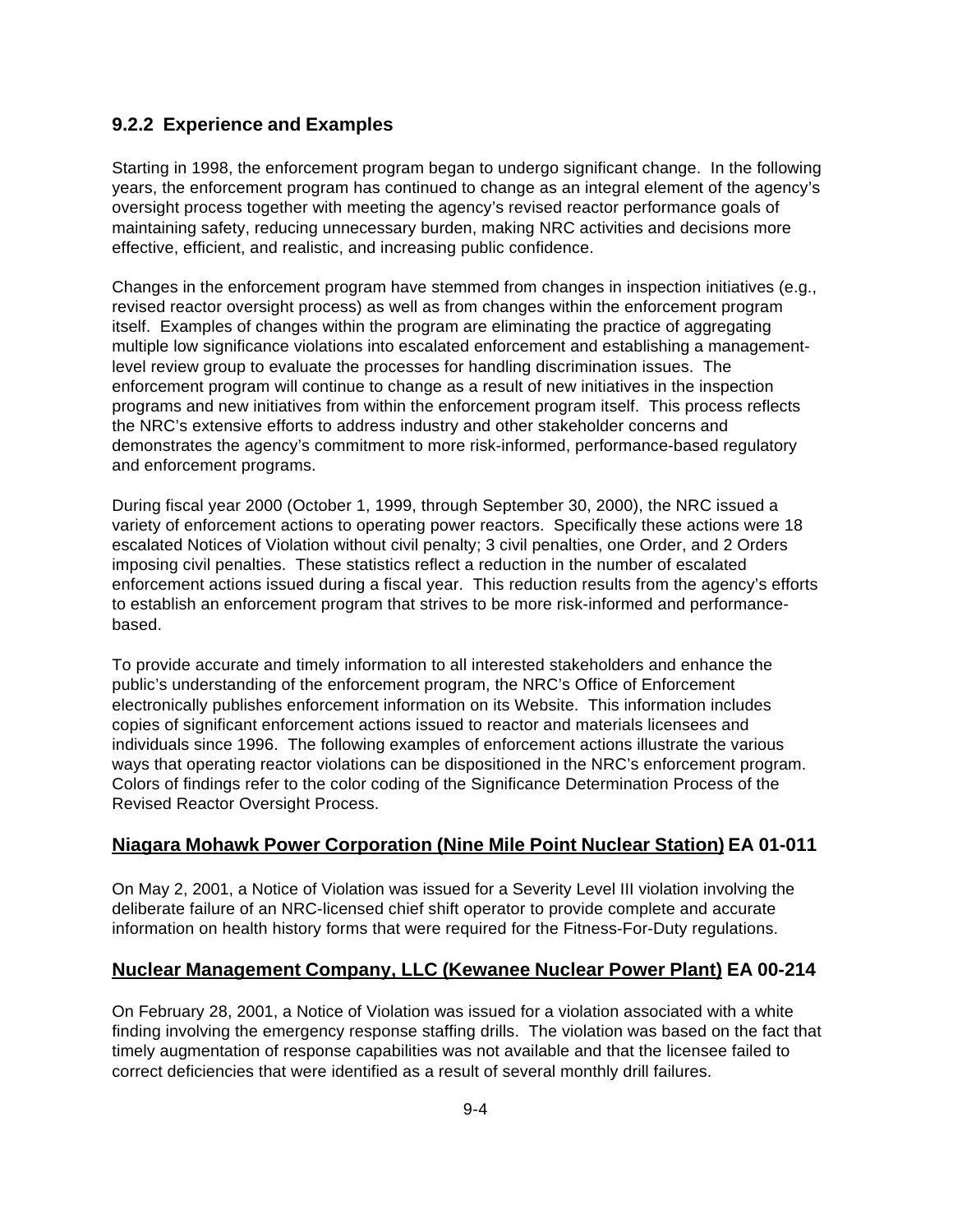## **Nuclear Management Company, LLC (Prairie Island Nuclear Power Plant) EA 00- 282**

On February 20, 2001, a Notice of Violation was issued for a violation associated with a white finding involving the potential inability of the deep cooling water (service water) pumps to perform their intended safety function. The violation was based on the licensee's failure to ensure that design control measures would verify the adequacy of the design and would assure that appropriate quality standards were specified.

## **Union Electric Company (Callaway) EA 00-208**

On January 9, 2001, a Notice of Violation was issued for a violation associated with three white findings involving performance deficiencies in the licensee's procedures and engineering controls designed to achieve occupational doses that are as low as is reasonably achievable (ALARA).

## **Consolidated Edison Company of New York (Indian Point 2) EA 00-179**

On November 20, 2000, a Notice of Violation was issued for a violation associated with a red finding. The violation involved the licensee's failure to identify and correct a significant condition adverse to quality involving the presence of flaws from primary water stress corrosion cracking in the steam generator tubes, despite opportunities to act during the 1997 refueling outage. As a result, one of the tubes failed on February 15, 2000, when the reactor was at 100% power.

## **Tennessee Valley Authority (Browns Ferry Nuclear Plant) EA 00-163**

On October 27, 2000, a Notice of Violation was issued for a Severity Level III violation involving the willful failure to perform required evaluations for out-of-tolerance measuring and test equipment.

## **Vermont Yankee Nuclear Power Corporation (Vermont Yankee) EA 00-165**

On September 18, 2000, a Notice of Violation was issued for a Severity Level III violation. The action was based on a former mechanical maintenance manager deliberately causing a violation of the procedure implementing the requirement to control contracted services during the 1998 refueling outage.

## **Entergy Operations, Inc. (Waterford 3) EA 00-093**

On August 4, 2000, an immediately effective Confirmatory Order was issued to confirm commitments made by the licensee to perform corrective actions for the physical security program at the Waterford 3 facility.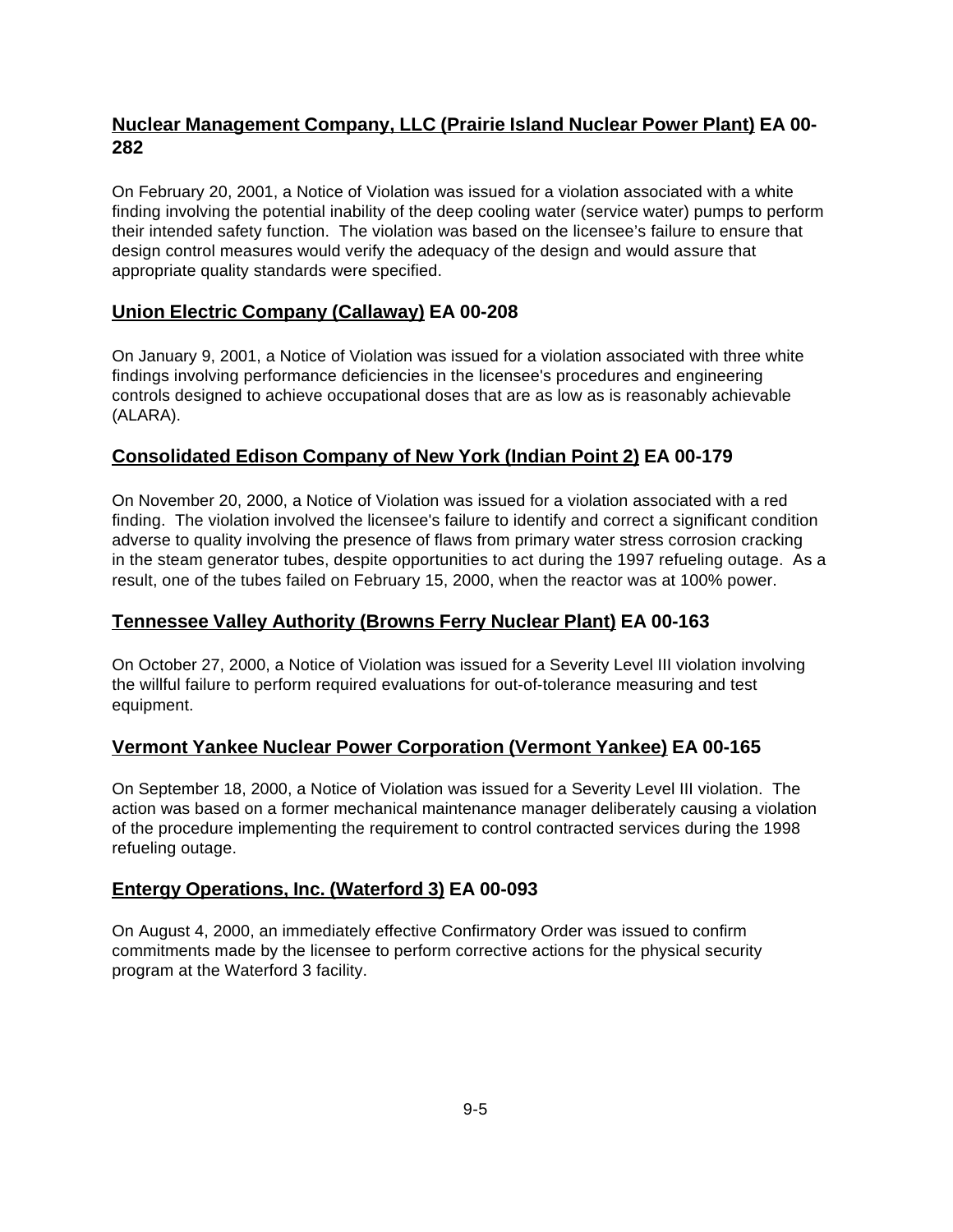## **Tennessee Valley Authority (Sequoyah Nuclear Plant) EA 99-234**

On February 7, 2000, a Notice of Violation and Proposed Imposition of Civil Penalty in the amount of \$110,000 was issued for a Severity Level II violation involving employment discrimination against a former corporate employee for engaging in protected activities.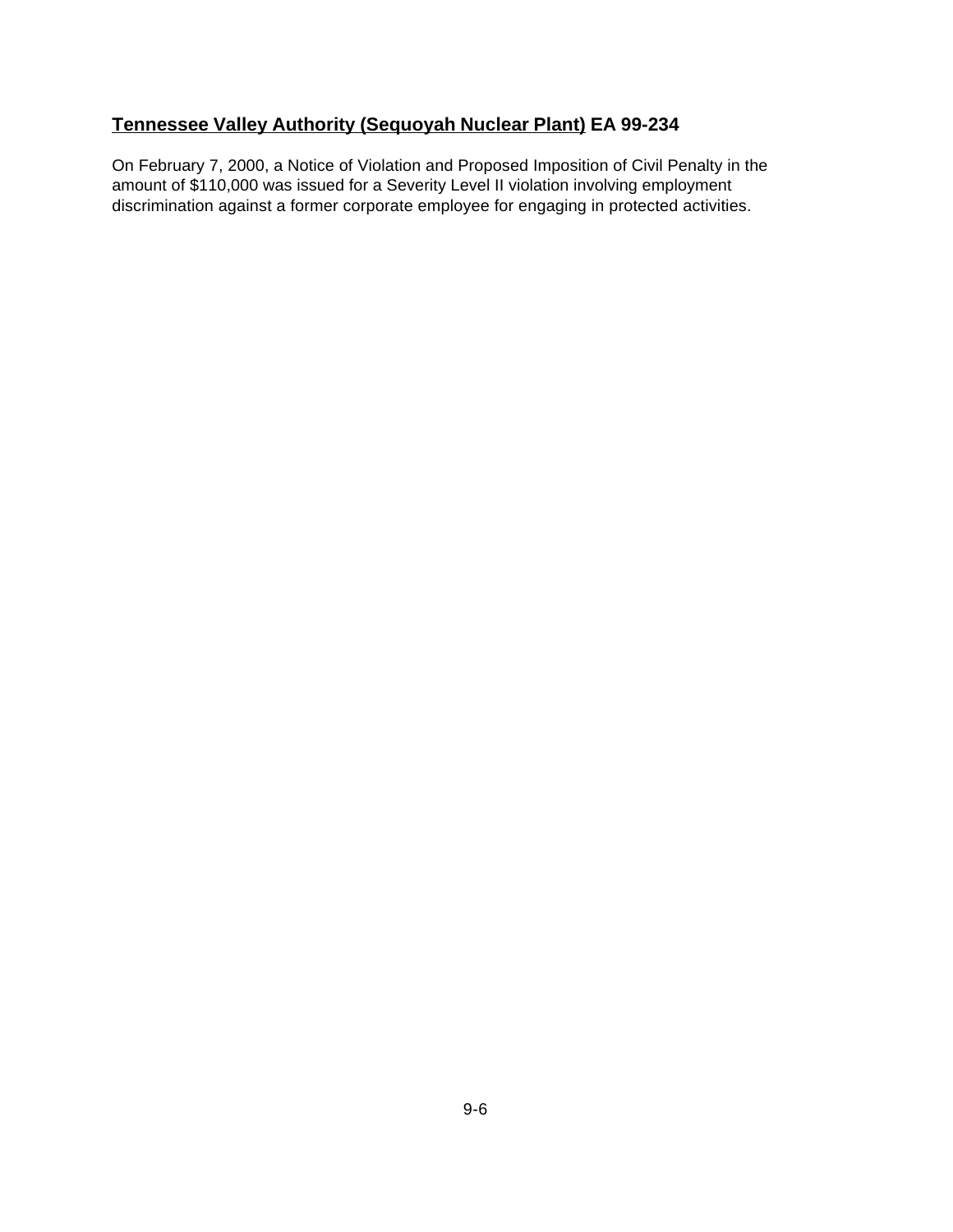# **ARTICLE 10. PRIORITY TO SAFETY**

### **Each Contracting Party shall take the appropriate steps to ensure that all organizations engaged in activities directly related to nuclear installations shall establish policies that give due priority to nuclear safety.**

This section focuses on probabilistic risk assessment (PRA) as a major element of a policy giving due priority to safety. Specifically, this section covers the policy, safety goals and objectives, and applications of PRA. The applications discussed are (1) the use of safety goals to resolve severe accident issues and evaluate new and existing regulatory requirements and programs, (2) the implementation plan for risk-informed regulation, (3) activities that improve data and methods of risk analysis, (4) industry activities and pilot PRA applications, and (5) activities that apply risk assessment to plant-specific changes to the licensing basis.

Other articles, for example, Articles 6, 14, 18, and 19, also discuss activities undertaken to achieve nuclear safety at nuclear installations.

In particular, see the discussion of the Revised Reactor Oversight Process in Article 6.

# **10.1 Background**

The U.S. has made much progress in developing and using the results of PRAs for all operating reactor facilities, and the NRC has developed extensive guidance regarding the role that PRA is to play in regulatory programs in the U.S. Specifically, the NRC uses insights derived from PRA, together with safety goals, to prioritize resources, establish regulatory coherence, and develop policies that give due priority to nuclear safety. The use of risk assessment and safety goals in establishing safety priority in nuclear regulatory programs has been especially timely in light of Executive Order 12866, "Regulatory Planning and Review." This Order requires regulatory agencies to consider the degree and nature of risks posed in setting their regulatory priorities, as well as the costs and benefits of intended regulation. NRC's large investment and substantial experience in PRA ensures that it has developed a systematic approach to give due priority to safety.

The NRC believes that a PRA for a plant can yield information about plant safety that no other methodology can produce. The NRC has extensively applied information gained from PRA to complement other engineering analyses in improving issue-specific safety regulation, and in changing the current licensing bases for individual plants. The move toward risk-informing the current regulations and processes marks perhaps the most significant changes taking place at the NRC. An example of risk-informing the current regulations, the rulemaking plan for modifying the scope of the 'special treatment' regulations in 10 CFR Part 50, is close to completion. This plan will allow for an alternative regulatory framework that will enable licensees to use a riskinformed approach to categorize structures, systems, and components, and their associated design and protection, according to their safety significance.

The NRC is also proceeding with a program to develop changes to the specific technical requirements in the body of 10 CFR Part 50, including the general design criteria. This program has provided the Commission with a framework for risk-informing deterministic requirements.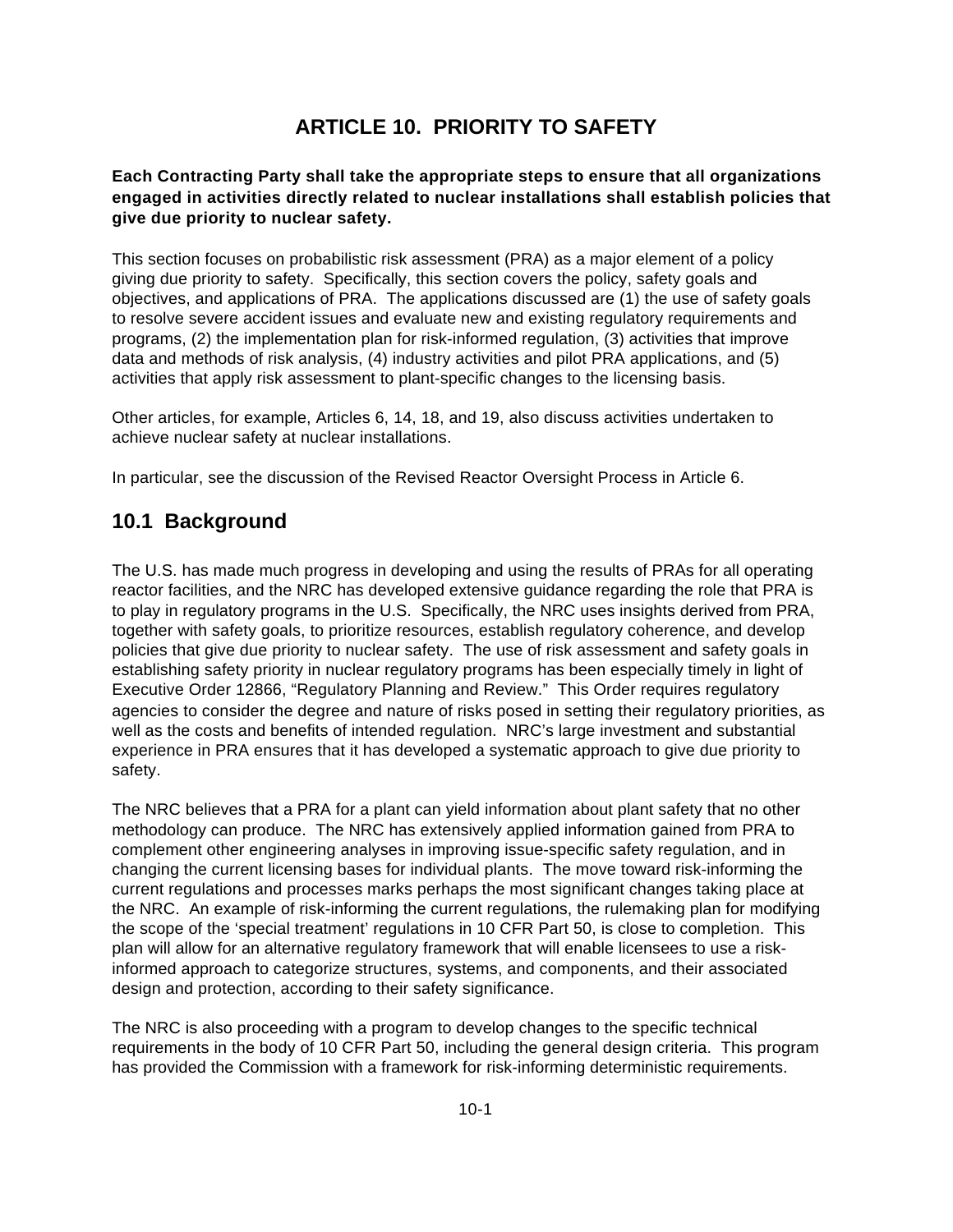The staff has used this framework to make recommendations to the Commission about the technical feasibility of risk-informing combustible gas control and acceptance requirements for the emergency core cooling system. The NRC is proceeding with rulemaking for combustible gas control expeditiously and in close cooperation with its stakeholders.

# **10.2 PRA Policy**

Three policy statements form the basis for the NRC's current treatment of PRA and the related regulatory safety goals and objectives. The first is the "Policy Statement on Severe Reactor Accidents Regarding Future Designs and Existing Plants," issued August 8, 1985; the second is the "Safety Goals for the Operations of Nuclear Power Plants Policy Statement," issued August 21, 1986 and the third is the "Policy Statement on Use of PRA Methods in Nuclear Activities," issued August 16, 1995.

The chief aim of the policy statement on severe accidents was to ensure that a licensee takes all reasonable steps to prevent (i.e., reduce the likelihood of) a severe accident substantially damaging the reactor core, and to mitigate the consequences of such an accident should one occur. The focus on severe accident issues was prompted by the NRC's judgment that such accidents, beyond the traditional design-basis events, carry the potential for a major risk of radioactive releases from nuclear power to the public.

The aim of the safety goal policy statement was to establish goals that broadly define an acceptable level of radiological risk that might be imposed on the public as a result of nuclear power plant operation. Radiological risk means the risk associated with the release of radioactive material from the reactor to the environment from normal operations as well as from accidents.

The safety goals, which are qualitative, are as follows:

- (1) Individual members of the public should be provided a level of protection from the consequences of nuclear power plant operation such that individuals bear no significant additional risk to life and health.
- (2) Societal risks to life and health from nuclear power plant operation should be comparable to or less than the risk of generating electricity by viable competing technologies, and should not be a significant addition to other societal risks.

To define "risk to life and health," the NRC approved the following quantitative health objectives:

(1) The risk to an average individual in the vicinity of a nuclear power plant of prompt fatalities that might result from reactor accidents should not exceed one-tenth of one percent (0.1 percent) of the sum of prompt fatality risks resulting from other accidents to which members of the U.S. population are generally exposed.

(The average individual in the vicinity of the plant is defined as the average individual biologically, in terms of age and other risk factors, who resides within 1 mile from the plant site boundary. This means that the risk to the average individual is found by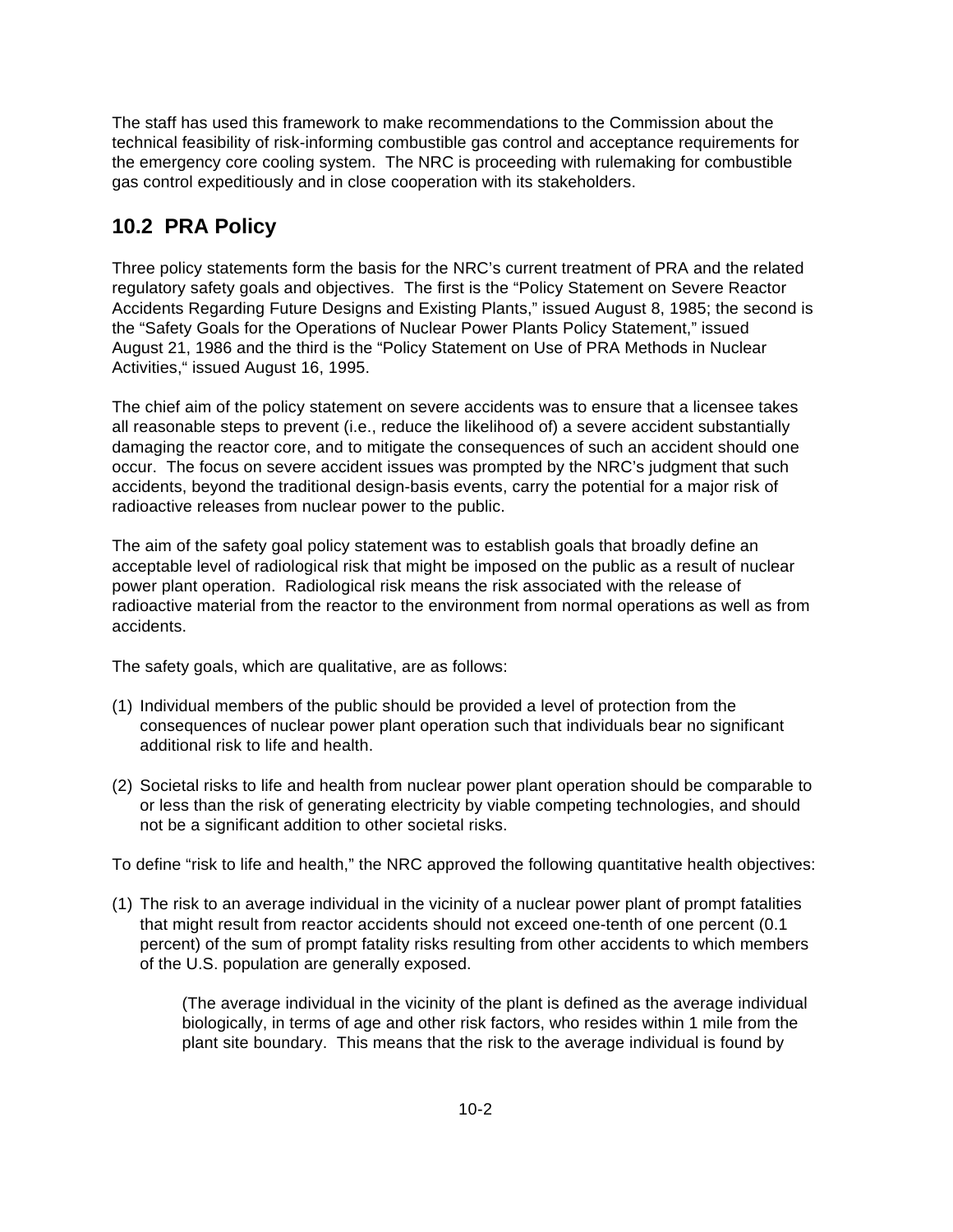accumulating the individual risks and dividing them by the number of individuals residing in the vicinity of the plant.

(2) The risk of fatalities from cancer to the population in the area near a nuclear power plant that might result from nuclear power plant operation should not exceed one-tenth of one percent (0.1 percent) of the sum of cancer fatality risks resulting from all other causes.

The population considered "near" a nuclear power plant is taken as the population within a 10-mile radius of the plant site.

In its policy statement on the "Use of Probabilistic Risk Assessment Methods in Nuclear Regulatory Activities," the NRC established an overall policy to ensure that PRA would be implemented in its potential applications in a manner that promotes regulatory stability and enhances safety. The policy was intended to encourage both the NRC and the industry to use PRA and expand its scope of applications in regulatory matters to the extent supported by the state of the art. In its policy statement, the NRC also confirmed its intention to use its safety goals and subsidiary objectives, properly considering the uncertainties in assessments, to determine the need for proposing and backfitting new generic requirements.

# **10.3 Applications of PRA**

This section discusses applications of PRA. The NRC applies PRA to resolve severe accident issues, evaluate new and existing requirements and programs, implement risk-informed regulation, and improve data and methods of risk analysis. The NRC also engages in cooperative activities with industry (such as the Graded Quality Assurance Pilot Program and risk-informed inservice testing) and in activities that assess risk in determining plant-specific changes to the licensing basis.

### **10.3.1 Severe Accident Issues**

The main focus of the severe accident policy statement was on the criteria and procedures to be used to certify new designs for nuclear power plants. The NRC expected new plants to achieve a higher standard of safety performance in severe accidents than plants of earlier designs. Demonstrating its commitment to the NRC's severe accident policy, the industry established a goal of designing future reactors to a core damage frequency of less than 1  $\times$  10<sup>-5</sup> per year of reactor operation. The "Probabilistic Safety Assessment Applications Guide" for advanced lightwater reactors, published in August 1995, by the Electric Power Research Institute, describes a method to meet this goal.

As for addressing the risk of severe accidents at existing plants, the NRC established the "Integration Plan for Closure of Severe Accident Issues" (SECY 88-147), confirming the view that it saw no need for immediate regulatory action. Elements of the plan involved performing an individual plant examination to identify significant plant-specific vulnerabilities for internally and externally initiated events. The plan also involved assessing generic improvements to containment performance, the result of which led to licensees' installing hardened containment vents in Mark I containments for boiling water reactors and recommending additional containment improvements for future consideration. Other elements of the integration plan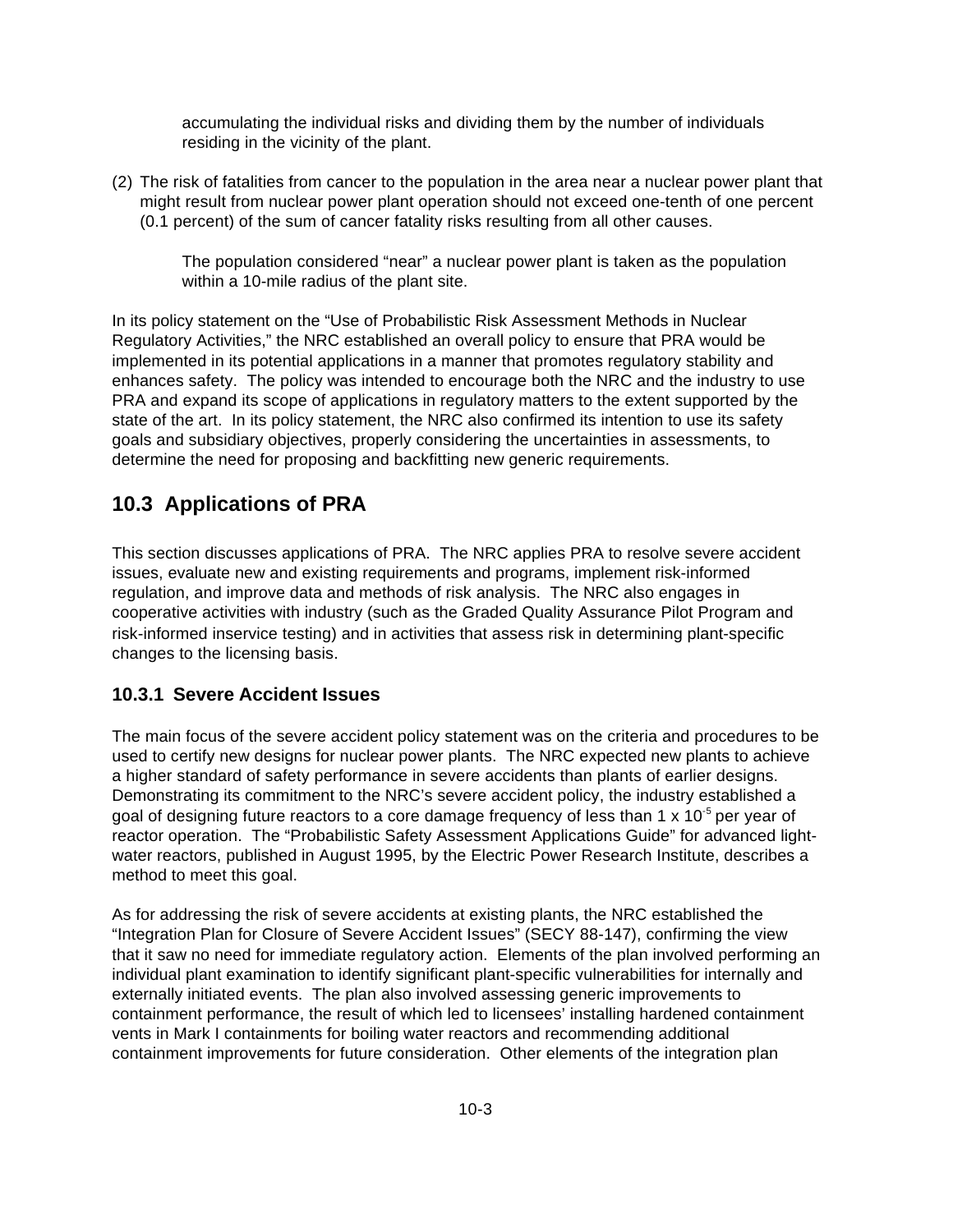involved improving plant operation, establishing a research program into severe accidents, and establishing programs for accident management.

As part of the Integration Plan, the Individual Plant Examination Program examines operating plants for vulnerabilities to severe accidents attributable to internally initiated *events within the plant* during full power operation. By contrast, the Individual Plant Examination of External Events program examines vulnerabilities to severe accidents caused by *external events*, such as earthquakes, fires, and high wind. These programs have resulted in licensees using risk assessment methods to identify plant vulnerabilities that need attention. The NRC reviewed all of the plant-specific risk studies that have emerged from the individual plant examination programs and expedited its review of some programs that revealed high estimated core damage frequencies or previously unknown vulnerabilities. The NRC's review of these programs for all of the existing plants showed core damage frequencies that are generally in the range of 1  $\times$  10<sup>-4</sup> to 1 x 10 $\degree$  per reactor year, and revealed that loss-of-offsite power and station blackout are the significant contributors to core damage frequency. As a result of its review, the NRC published NUREG/CR-1560, ?Individual Plant Examination Program: Perspectives on Reactor Safety and Plant Performance," in December 1997. The NRC also recently issued for public comment, a draft report, NUREG-1742, "Perspectives Gained from the Individual Plant Examination of External Events Program."

The NRC referred to such documents, as NUREG/BR-0058, Revision 3, "Regulatory Analysis Guidelines of the U.S. Nuclear Regulatory Commission," issued in July 2000, in determining when to take prompt action as a result of its review of the individual plant examinations. In general, for analyses that showed a core damage frequency of 1 x 10<sup>-3</sup> per reactor-year or greater, the NRC considered prompt action. For core damage frequencies in the range of 1 x 10<sup>-6</sup> to 1 x 10<sup>-7</sup> or less, the agency took no action. For core damage frequencies of 1 x 10<sup>-4</sup> to  $1 \times 10^{-6}$ , the NRC considered the probability of early containment failure in deciding whether to pursue cost-beneficial enhancements.

### **10.3.2 Using the Safety Goals to Evaluate New and Existing Regulatory Requirements and Programs**

Underlying the safety goals is the premise that the current regulatory practice of requiring compliance with the NRC's regulations ensures the basic statutory standard of adequate protection. The NRC believes, however, that the current practices can be improved to better test the adequacy and necessity of current requirements, as well as the possible need for additional requirements. The NRC sees the safety goals policy as a vehicle for achieving these objectives. As a result, the safety goals have become the bases, in part, for evaluating the need for new and revised regulations and regulatory practices. In fact, the NRC has applied this ongoing evaluation and refinement to simplify the implementation of the safety goals themselves. In doing so, the NRC recognized that, although the safety goals are quite straightforward, they are somewhat difficult to implement. As a result, the NRC established a subsidiary objective of a core damage frequency of 1 x  $10^{-4}$  per reactor-year. In addition, the NRC approved a conditional containment failure probability of 0.1 (one-tenth) for evolutionary light water reactor designs. These values have evolved into the "benchmark" values of 1 x 10 $4$  for core damage frequency and 1 x  $10^{-5}$  for large early release frequency, as discussed in Regulatory Guide 1.174, " An Approach for Using Probabilistic Risk Assessment in Risk-Informed Decisions on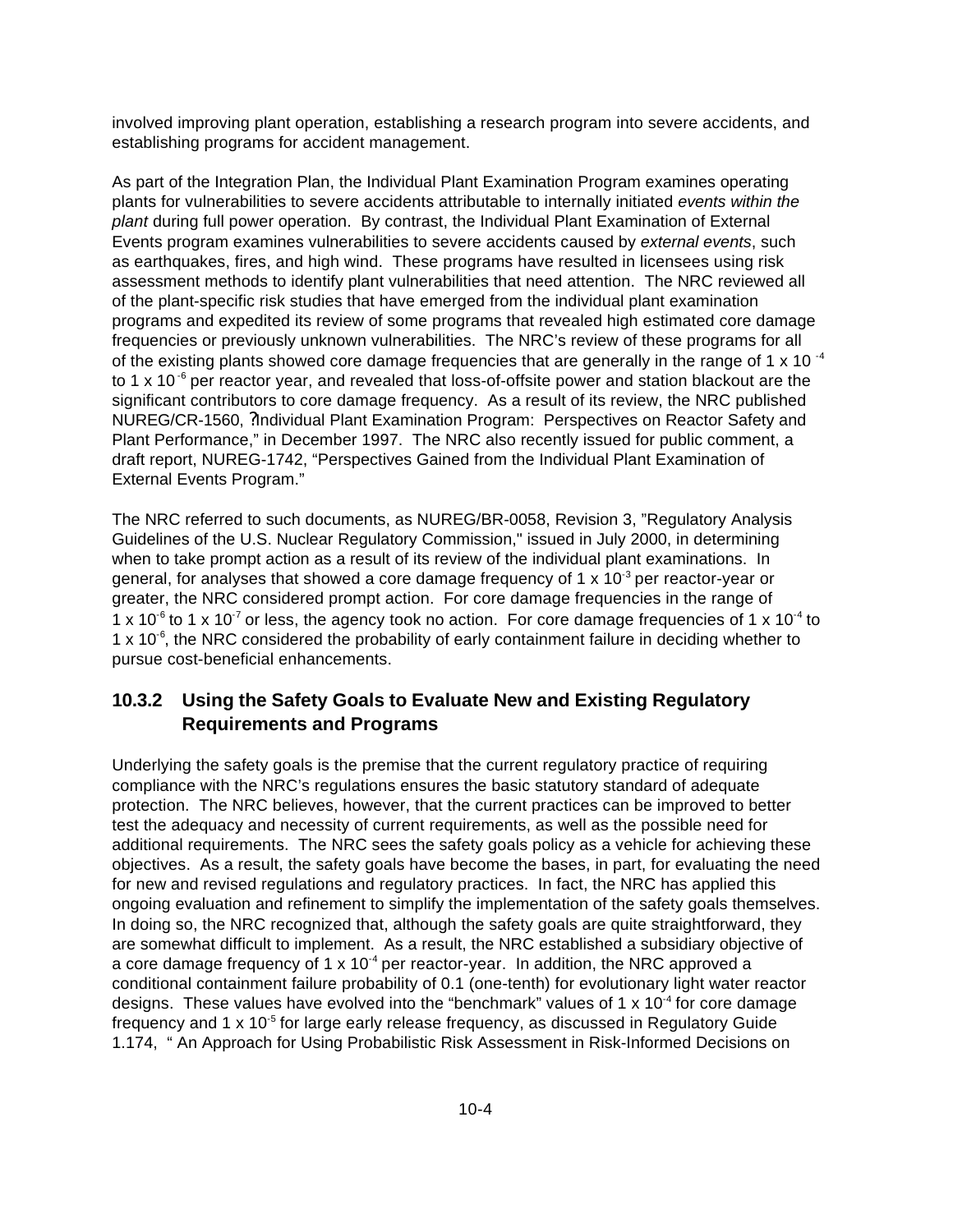Plant-Specific Changes to the Licensing Basis," for use in risk-informed regulatory decision making.

Over the past several years, the agency has used these subsidiary objectives in developing new regulations. For example, it developed new regulations on anticipated transients without scram, station blackout, and pressurized thermal shock, in part, using the estimated changes to the collective core damage frequency provided by the rules, and by applying the subsidiary objectives. Other policies and regulations that have been based, in part, on PRA methods and insights are the "Final Policy Statement on Technical Specification Improvement for Nuclear Power Reactors," the alternative to 10 CFR Part 50 Appendix J, "Containment Leakage," and the reactor siting criteria in the 1996 revision to 10 CFR Part 100, "Reactor Site Criteria." (As explained in Article 17, these siting criteria invoked a probabilistic approach to estimate the ground motion for a safe shutdown earthquake for a nuclear reactor site, instead of the purely deterministic method specified in Appendix A, "Seismic and Geologic Siting Criteria for Nuclear Power Plants," to 10 CFR Part 100.)

The NRC is committed to ensuring that future regulatory initiatives will conform to the quantitative objectives of the safety goals. Additionally, in reviewing the need to apply new requirements to existing plants, the NRC will consider the safety goals when evaluating the potential benefit expected from the new requirements. The process is discussed in the NRC's backfit rule, 10 CFR 50.109, "Backfitting."

The NRC also applies PRA and safety goal principles to enhance existing programs. For example, the NRC uses PRA techniques in the Accident Sequence Precursor Program to evaluate conditional core damage frequencies. It applies the safety goals when setting priorities for resolving generic issues under the Program for Resolving Generic Issues.

### **10.3.3 Risk-Informed Regulation Implementation Plan**

The NRC's "Risk-Informed Regulation Implementation Plan" describes how the agency will further incorporate PRA into its safety policies and regulatory activities. The staff presented the plan for Commission information in SECY-00-0213, dated October 26, 2000, and will update it in the future after a period for public comment. Activities that were previously included within the superseded "PRA Implementation Plan" are now covered in this new plan, which has (1) a statement of objectives linked to the NRC's Strategic Plan, (2) a set of criteria and a process for deciding which activities are amenable to risk treatment, (3) guidelines for risk-informed activities, (4) a summary of activities that are currently planned to implement the risk-informed strategies, (5) a description of planned communications, and (6) a description of training plans. The activities fall into three major arenas, encompassing reactor safety, nuclear materials, and waste (including spent fuel).

The activities described in the "Risk-Informed Regulation Implementation Plan" include initiatives that are currently underway, such as the revised Reactor Oversight Process, as well as developmental efforts. These activities apply to a number of NRC interactions with the regulated industry, including developing guidance for NRC inspectors to use in focusing resources on riskimportant equipment and reassessing plants with relatively high core damage frequencies for possible backfit. The NRC anticipates changes to regulations, guidance, inspection programs,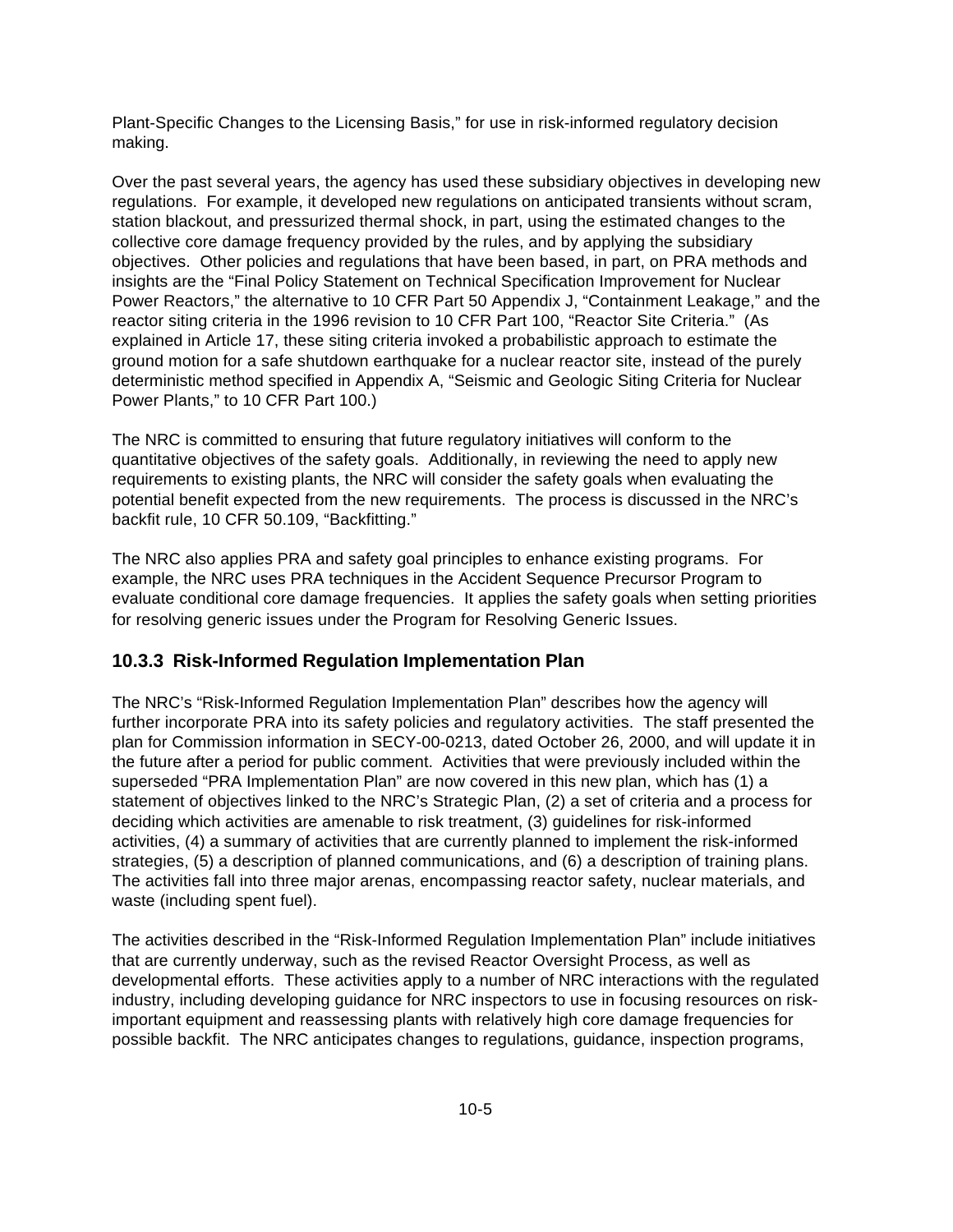and development of tools and data in the plan. The agency also recognizes that additional policy, technical, and legal issues may arise in later revisions.

## **10.3.4 Activities that Improve Data and Methods of Risk Analysis**

The NRC's research activities consist of many issue-oriented projects, as well as more general work, such as developing and demonstrating risk analysis methods and risk-related training and guidance for the NRC staff. Progress has been made in (1) analysis of low-power and shutdown accident risks, (2) computer tools for running the Systems Analysis Programs for Hands-On Integrated Reliability Evaluation (SAPHIRE), (3) analysis of uncertainties of the effects of severe accidents on the population offsite, (4) human reliability analysis, (5) containment response to high-pressure melt ejection (direct containment heating), hydrogen combustion, core melt-concrete interactions, debris coolability, and fuel-coolant interactions, (6) source terms, (7) reactor vessel integrity under severe accident conditions, and (8) analytical codes for core melt progression.

SAPHIRE is an example of an improved risk analysis method that is used to perform PRAs. A work in progress, it is intended to permit an analyst to create, quantify, and evaluate the accident risk of nuclear power plants. For more information, see NUREG/CR-6116, "Systems Analysis Programs for Hands-on Integrated Reliability Evaluations (SAPHIRE) Version 5.0."

Another example of progress is an improved approach to human reliability analysis. This approach is intended to be fully integrated with the PRA methodology to improve the assessment of the human contribution to plant risk during low-power, shutdown and at-power operations. This approach is described in NUREG/CR-6093, "An Analysis of Operational Experience During Low-Power and Shutdown, and a Plan for Addressing Human Reliability Assessment Issues."

More recently, the staff has developed a process for human reliability analysis that addresses (1) how to identify and incorporate human failure events in the logic models that are used in PRAs, (2) information required for assigning probabilities to these failure events, (3) how to use this information to estimate the probabilities, and (4) how the probabilities incorporated into the PRA quantification process have been developed. The project is intended to show the usefulness and acceptability of the guidelines for implementing the methodology, using selected parts of a PRA.

The significance of cooperation to improve regulatory priority to safety is exemplified by the efforts of the NRC and stakeholders to establish a database concerning equipment reliability and availability to support the Maintenance Rule and other performance-based regulation. The NRC will continue to work with industry representatives and other stakeholders to identify areas of mutual interest for the use of PRA methods and insights to encourage the use of plant-specific failure data.

## **10.3.5 Industry Activities and Pilot PRA Applications**

The NRC and industry representatives have cooperated in a number of activities and pilot programs to develop and apply risk-informed methodologies for specific regulatory applications. Lessons learned from these activities are used to enhance the effectiveness of developed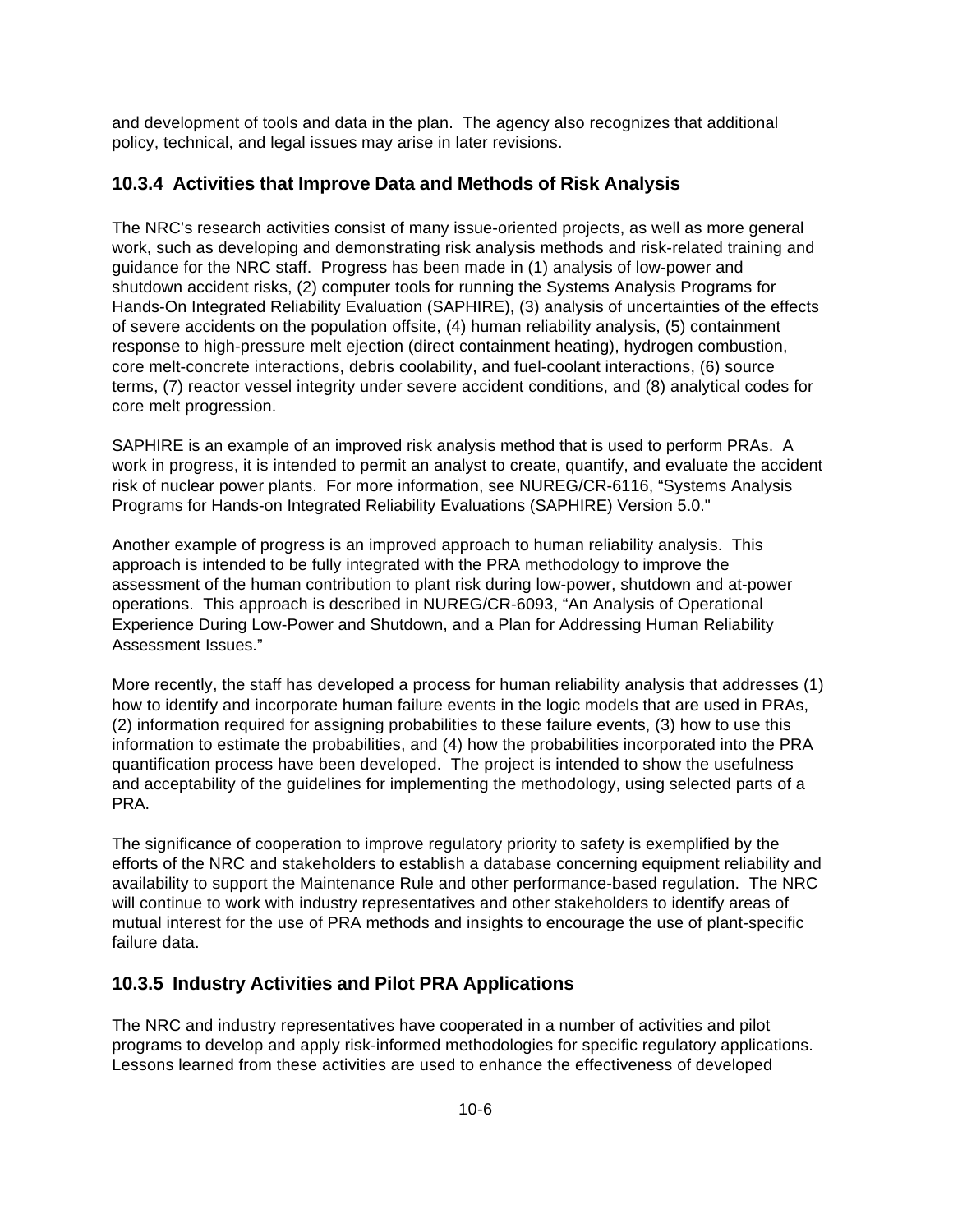guidance. The activities described in this section are graded quality assurance, inservice testing, inservice inspection, technical specification changes, and the developing of standards.

### **10.3.5.1 Graded Quality Assurance (QA) Pilot Program**

The purpose of graded QA is to apply licensees' QA controls (such as reviews, inspections, and audits) in a manner that is consistent with plant equipment's importance to safety. Thus, graded QA allows both licensee and NRC staff to focus on more safety-significant equipment. Similarly, graded QA reduces the resources that must be allocated for QA activities for equipment of lesser safety significance. In general, existing licensee QA controls continue to apply to safetysignificant equipment; less-rigorous licensee QA controls apply to equipment of lesser safety significance.

In 1997, the NRC and the industry developed a process to implement graded QA, similar to that implementing the Maintenance Rule. According to this process, a licensee's expert panel evaluates both PRA and deterministic evaluations to categorize plant equipment by safety significance. For guidance in implementing graded QA practices, the licensees for Palo Verde, Grand Gulf, and South Texas worked with the NRC to develop a regulatory guide (Regulatory Guide 1.176, "An Approach for Plant-Specific, Risk-Informed Decisionmaking", issued in August, 1998). In November 1997, the NRC approved the implementation of a graded QA program for the South Texas Project facility. That program is subject to periodic assessments of plant and industry information to adjust both quality controls and the categorization of safety significance. The QA Program is described in more detail in Article 13.

### **10.3.5.2 Risk-Informed Inservice Testing**

In August 1998, the NRC issued Regulatory Guide 1.175, "An Approach for Plant-Specific, Risk-Informed Decisionmaking: Inservice Testing," which provides guidance regarding changes to the risk-informed inservice testing program. The agency subsequently completed a pilot application of risk-informed inservice testing in 1998, and has approved or is reviewing several other applications, generally of limited scope. The NRC also plans to review its experience and possibly revise the regulatory guide later in 2001.

### **10.3.5.3 Risk-Informed Inservice Inspection**

In September 1998, the NRC issued Regulatory Guide 1.178, "An Approach for Plant-Specific Risk-Informed Decisionmaking: Inservice Inspection of Piping" and a companion Standard Review Plan chapter. The NRC has also approved two industry topical reports describing in detail two different methods to develop alternatives to the ASME Section XI Inservice Inspection program. The agency approved one method in December 1998, the other in October 1999. The NRC also approved three pilot applications during its review and approval of the topical reports. The agency subsequently approved 10 more applications, and is currently reviewing 16 others. Current applications include a new inservice inspection program for ASME Class 1 piping.

### **10.3.5.4 Risk-Informed Technical Specification Changes**

In August 1998, the NRC issued Regulatory Guide 1.177, " An Approach for Plant-specific, Risk-Informed Decisionmaking: Technical Specifications," and a companion Standard Review Plan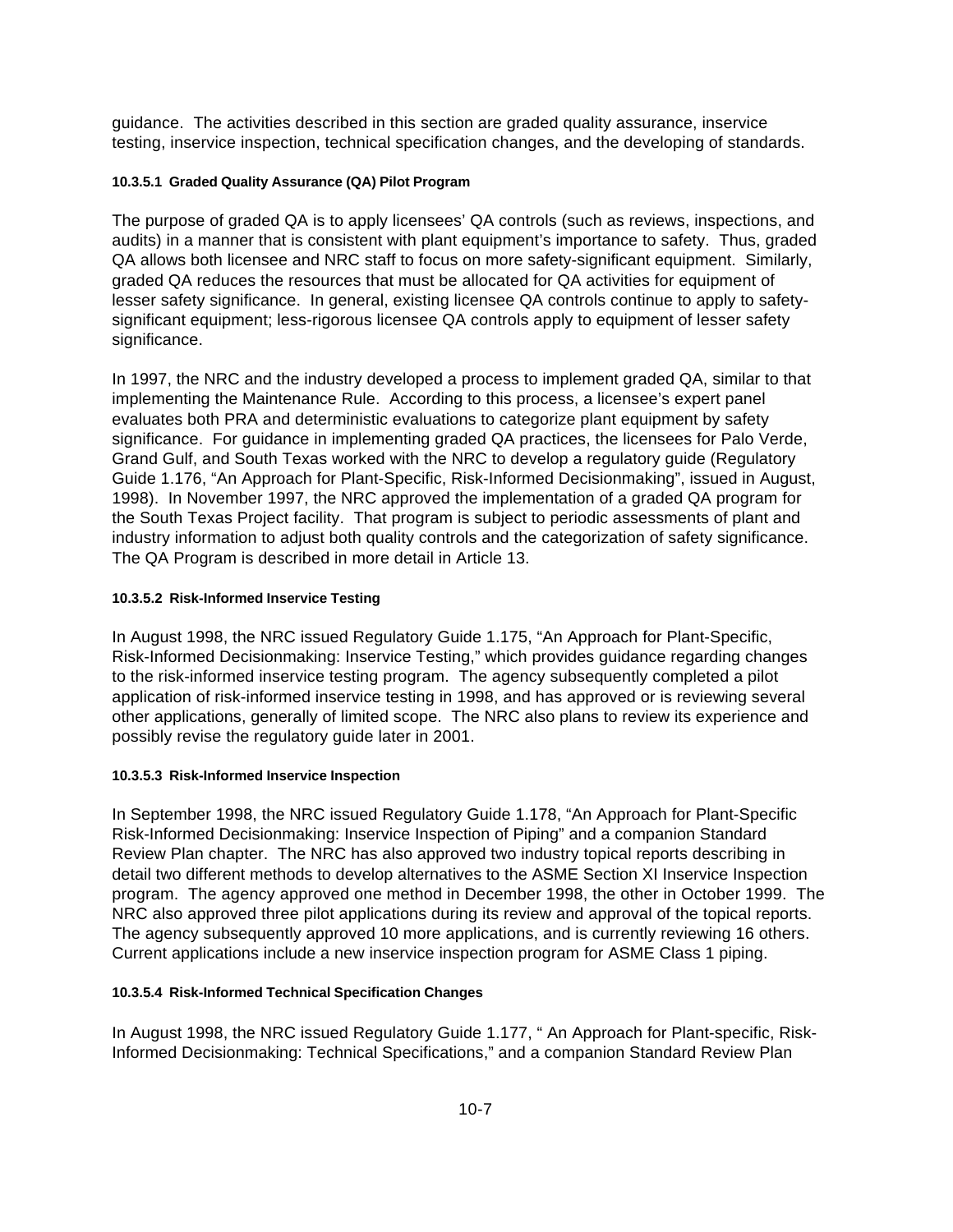chapter. These documents provide guidance regarding risk-informed changes to plant technical specifications. The agency is using this regulatory guide as well as regulatory guide 1.174, " An Approach for Using Probabilistic Risk Assessment in Risk-Informed Decisions on Plant-Specific Changes to the Licensing Basis," to review and approve several applications.

### **10.3.5.5 Development of Standards**

The NRC has been working with ASME to develop a national consensus standard for PRA covering internal initiating events. Staff members have been actively working with industry and ASME participants to resolve comments received on Revision 12 of the standard. A revision to the standard was released by ASME for public comment in June 2001, and final publication is expected in December 2001.

In parallel, the staff has been working with the American Nuclear Society to develop companion standards covering PRAs for external events, low power, and shutdown operations. The PRA standard for external events is currently issued for public comments, and a final revision was scheduled for August 2001. However, issuance of the final revision is being delayed until the ASME PRA Standard has been issued because the American Nuclear Society Standard relies heavily on references to the ASME Standard. Work on the low power and shutdown PRA Standard is progressing, and the final report is scheduled to be issued in June 2002.

In addition, the industry, represented by the Nuclear Energy Institute, issued NEI-00-02, "PRA Peer Review Process Guidelines," for a licensee to use in assessing whether its PRA is adequate to support different classes of risk informed application, and submitted it for NRC review. The NRC staff is preparing a document that indicates where the guidance in NEI-00-02 is insufficient to support no review of the PRA by NRC staff. The staff preliminarily concluded that, while the process can be of value in helping licensees understand the strengths and weaknesses of their PRAs, the process, as written, is not an adequate substitute for the expected ASME Standard.

## **10.3.6 Activities that Apply Risk Assessment to Plant-Specific Changes to the Licensing Basis**

The risk-informed guidance documents described above are used by licensees to prepare proposals for plant-specific changes to their licensing bases. In addition, Regulatory Guide 1.174, "An Approach for Using Probabilistic Risk Assessment in Risk-Informed Decisions on Plant-Specific Changes to the Licensing Basis,"(issued in July 1998) and Standard Review Plan Chapter 19, "Use of Probabilistic Risk Assessment in Plant-Specific, Risk-Informed Decision Making: General Guidance," are notable for their guidance on using PRA to support licensees' requests for changes to a plant's licensing bases (such as license amendments and changes to technical specifications). Making use of the NRC's PRA policy statement, Regulatory Guide 1.174, provides guidance on evaluating the results of assessments for plant-specific changes. In this regulatory guide, the NRC has chosen a policy that permits, at most, only small increases in risk, and then only when sufficient margins and defense-in-depth are reasonably assured. The agency adopted this policy because of uncertainties in analysis and because, despite the maturity of the nuclear power industry, safety issues continue to emerge in design, construction, and operation. These factors suggest that nuclear power reactors should operate with a prudent safety margin above the level that provides adequate protection. The NRC has been approving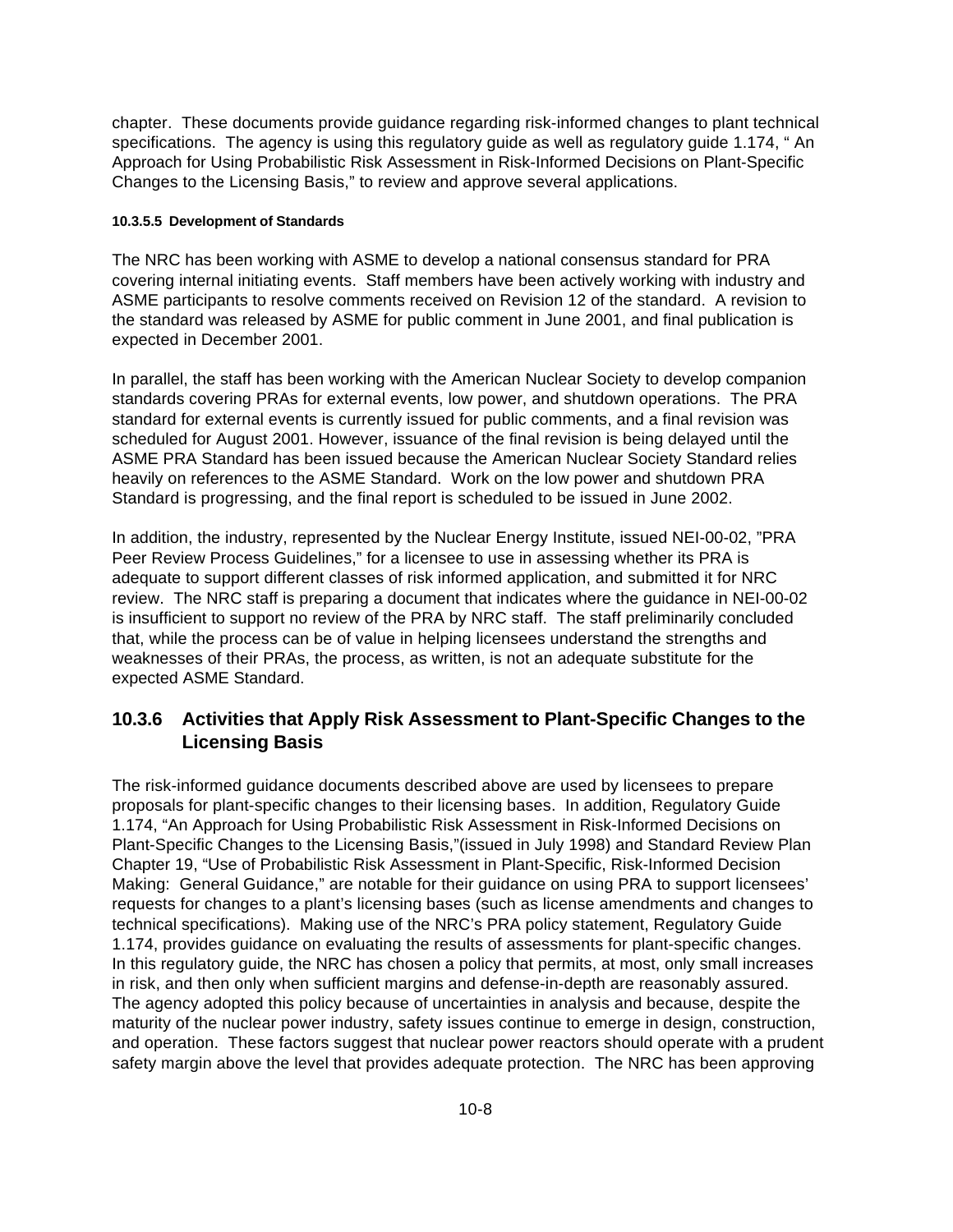many requests for license amendments on the basis of the guidance of Regulatory Guide 1.174. For details concerning this guidance, see the NRC Website: *http://www.nrc.gov.*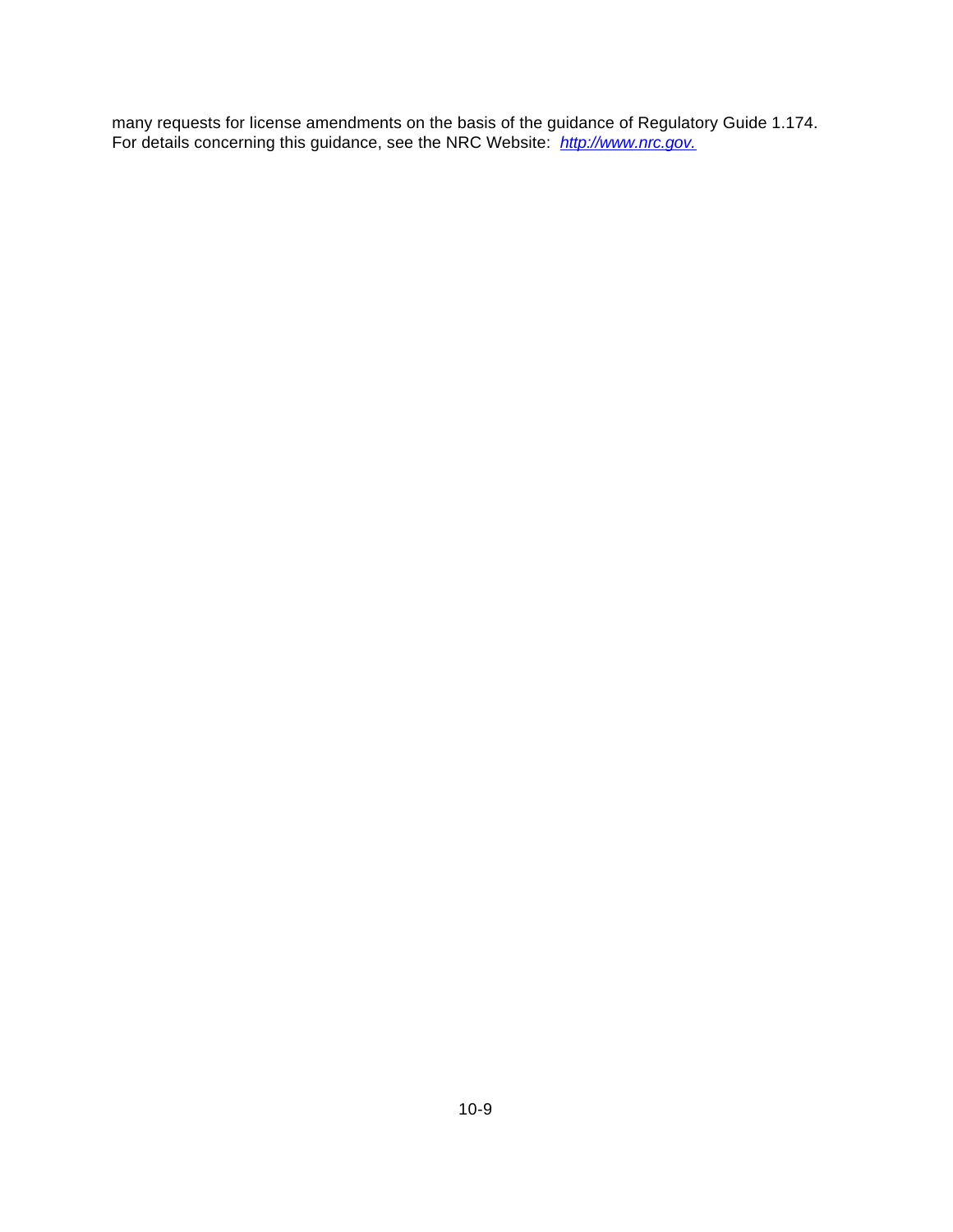# **ARTICLE 11. FINANCIAL AND HUMAN RESOURCES**

- **1. Each Contracting Party shall take the appropriate steps to ensure that adequate financial resources are available to support the safety of each nuclear installation throughout its life.**
- **2. Each Contracting Party shall take the appropriate steps to ensure that sufficient numbers of qualified staff with appropriate education, training, and retraining are available for all safety-related activities in or for each nuclear installation, throughout its life.**

This section explains the requirements regarding the financial resources that licensees must have to support the nuclear installation throughout its life, including the resources needed for financing safety improvements that are made during a plant's operation, decommissioning, and handling claims and damages associated with accidents. This section also explains the regulatory requirements for qualifying, training, and retraining personnel.

# **11.1 Financial Resources**

Access to adequate funds for safe construction, operation, and decommissioning is necessary to ensure the protection of public health and safety. Although there does not appear to be a consistent relationship between a licensee's financial health and general indicators of operational safety, there is evidence that, at least for some plant owners and operators, financial pressures have limited the resources that are available to address corrective actions, plant improvements and upgrades, and other safety-related expenditures. Further, because a power reactor must operate to provide revenues for eventual plant decommissioning, any shutdown of a plant before its owner has accumulated sufficient funds for decommissioning could potentially hinder the safe, expeditious decommissioning of that plant.

Additionally, many States have initiated or completed actions to economically deregulate their nuclear power plants. Traditionally, nuclear power plant owners in many States have been large, vertically integrated companies with substantial generation, transmission, distribution, and other assets. In exchange for having exclusive franchises to provide electric power in defined geographical areas, plant owners have had the rates they charge to their customers regulated by State governmental bodies. This system of rate regulation has, in general, virtually ensured a source of funds for construction, operation, and decommissioning of nuclear power plants. Nonetheless, this model of rate regulation has been changing and, as discussed below, the U.S. has adjusted its processes.

The NRC distinguishes between financial qualifications for the construction, operation, and decommissioning of nuclear power plants, and has separate regulations and programs that apply to each. As part of its initial licensing reviews, the NRC must also determine whether activities that are conducted under a license will create or maintain a situation that is inconsistent with the antitrust laws of the U.S. However, because these reviews do not directly apply to the protection of public health and safety, they are not addressed further in this article. The NRC also implements programs to ensure that the public has financial protection for bodily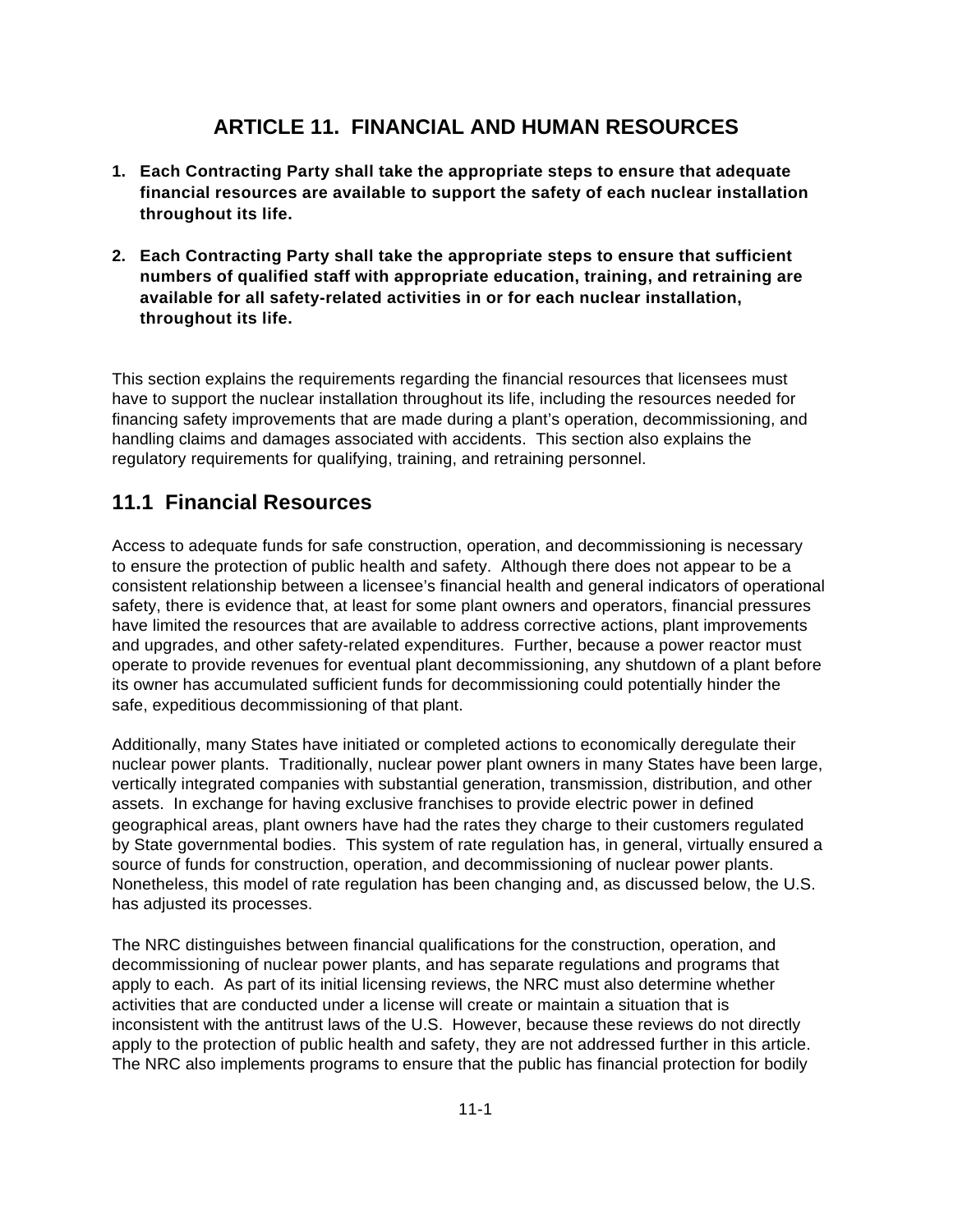injury and property damage losses in the event of an accident at a covered nuclear facility. Finally, the agency has implemented requirements to ensure that licensees have insurance to help pay onsite recovery costs resulting from accidents to provide funds for post-accident restart or decommissioning.

## **11.1.1 Financial Qualifications Program for Construction and Operations**

This section explains the financial qualifications program for construction and operations. It covers the governing documents and process used to implement requirements. It explains NRC reviews for construction permits, operating licenses, combined licenses, post-operating nontransferred licenses, and transfers of licenses. It also describes experience and gives examples.

### **11.1.1.1 Governing Documents and Process**

Section 182.a of the Atomic Energy Act of 1954, as amended (AEA), provides that "Each application for a license . . . shall specifically state such information as the Commission, by rule or regulation, may determine to be necessary to decide such of the technical and financial qualifications of the applicant . . . as the Commission may deem appropriate for the license." To implement this provision, the NRC has developed the following regulations and guidance:

- (1) Regulations governing financial qualifications reviews of applications for licenses to construct or operate nuclear power plants are provided in Paragraph (f) of 10 CFR 50.33, "Contents of applications; general information."
- (2) Guidance for financial qualifications reviews applying to construction permits is provided in Appendix C, "A Guide for the Financial Data and Related Information Required to Establish Financial Qualifications for Facility Construction Permits," to 10 CFR Part 50.
- (3) Financial qualifications applying to license transfers are addressed in 10 CFR 50.80, "Transfers of Licenses."
- (4) The overall process for NRC review of applicants' and licensees' financial qualifications for nuclear power plant construction and operation is described in the "Standard Review Plan on Power Reactor Licensee Financial Qualifications and Decommissioning Funding Assurance," NUREG-1577, Rev. 1.

### *Construction Permit Reviews*

10 CFR 50.33(f)(1) requires applicants for construction permits to submit information that "demonstrates that the applicant possesses or has reasonable assurance of obtaining the funds necessary to cover estimated construction costs and related fuel cycle costs." Appendix C to 10 CFR Part 50 provides more specific directions for evaluating the financial qualifications of applicants. In accordance with Appendix C, applicants should submit at least three types of information: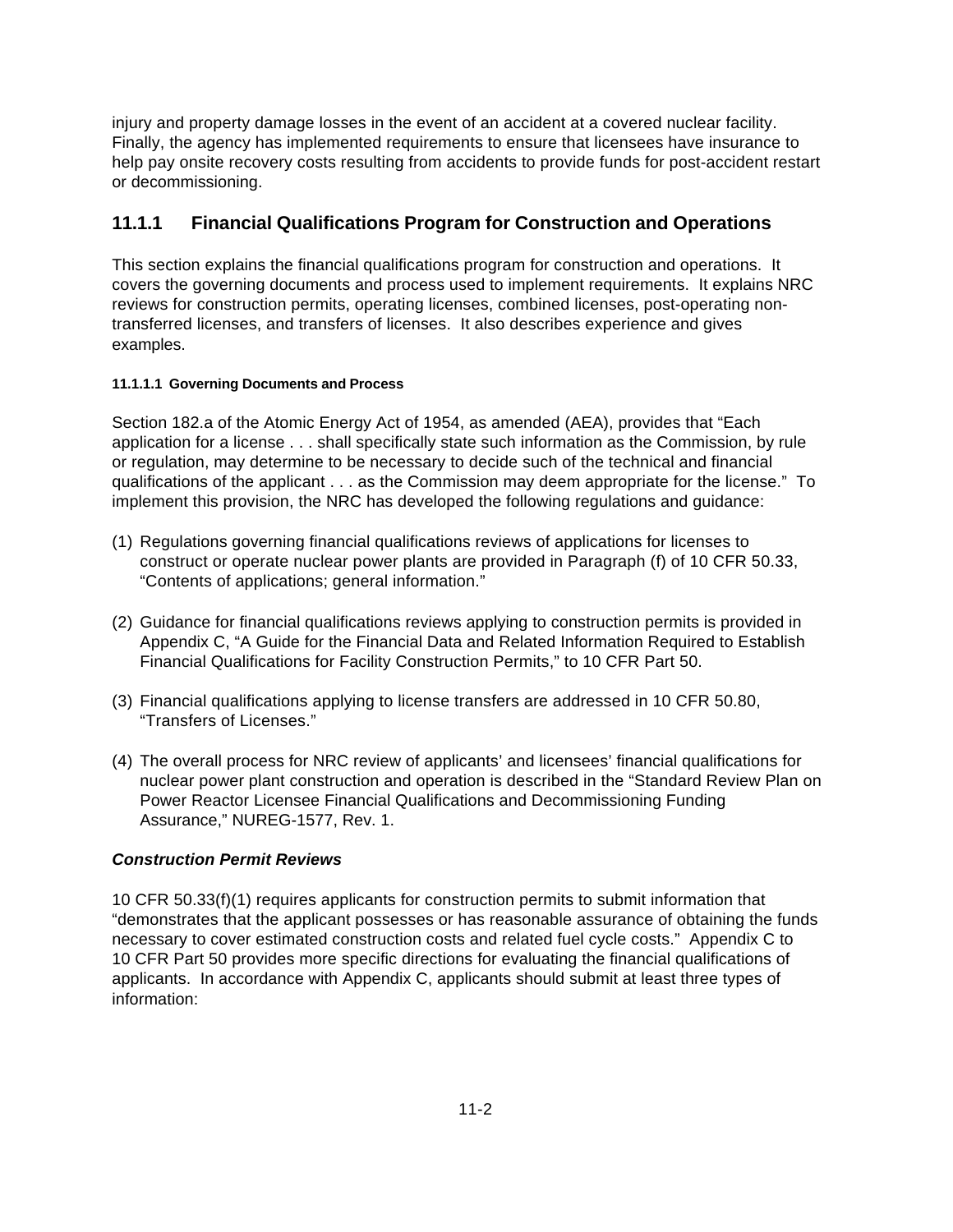- (1) an estimate of construction costs, including plant costs ascribable to the nuclear plant itself, general and overhead plant costs, including transmission and distribution costs ascribable to the plant; and nuclear fuel costs for the first core load
- (2) the source(s) of construction funds, including a financial plan describing internal and external sources of funds
- (3) the latest published annual financial reports, together with any current interim financial statements that are pertinent, including income, balance sheet, and cash flow statements

In addition, newly established organizations must provide information showing the following details:

- (1) the legal and financial relationships that they have or propose to have with their stockholders, corporate affiliates, and others (such as financial institutions) upon which they are relying for financial assistance; and, if the sources of funds upon which applicants intend to rely include parent companies or other corporate affiliates, applicants should include information to support the financial capability of each such company or affiliate to meet its commitments to the applicants
- (2) operating, generating, or service company subsidiaries
- (3) any other information that may be considered necessary by the Commission to enable it to determine the applicant's financial qualifications
- (4) the applicant's statements of assets, liabilities, and capital structure, as of the date of the application

### *Operating License Reviews*

An "electric utility" as defined in 10 CFR 50.2, "Definitions," is "any entity that generates or distributes electricity and which recovers the cost of this electricity, either directly or indirectly, through rates established by the entity itself or by a separate regulatory authority." Electric utilities are exempt under 10 CFR 50.33(f) from reviews of financial qualifications of applications for operating licenses. The reason for this exemption is that traditional cost-of-service rate regulation, as it has existed in the U.S., has virtually ensured that ratepayers provide a source of funds for the safe operation of nuclear power plants. Applicants for operating licenses that are not "electric utilities" are required under 10 CFR 50.33(f)(2) to submit information that demonstrates that they possess or have reasonable assurance of obtaining the necessary funds to cover estimated operating costs for the period of the license. Non-electric-utility applicants for operating licenses are also required to submit estimates for the total annual operating costs for each of the first 5 years of operation of their facilities, and must also indicate the sources of funds to cover operating costs.

#### *Combined License Application Reviews*

As authorized in 10 CFR Part 52, "Early Site Permits; Standard Design Certifications; and Combined Licenses for Nuclear Power Plants," applicants may apply for a combined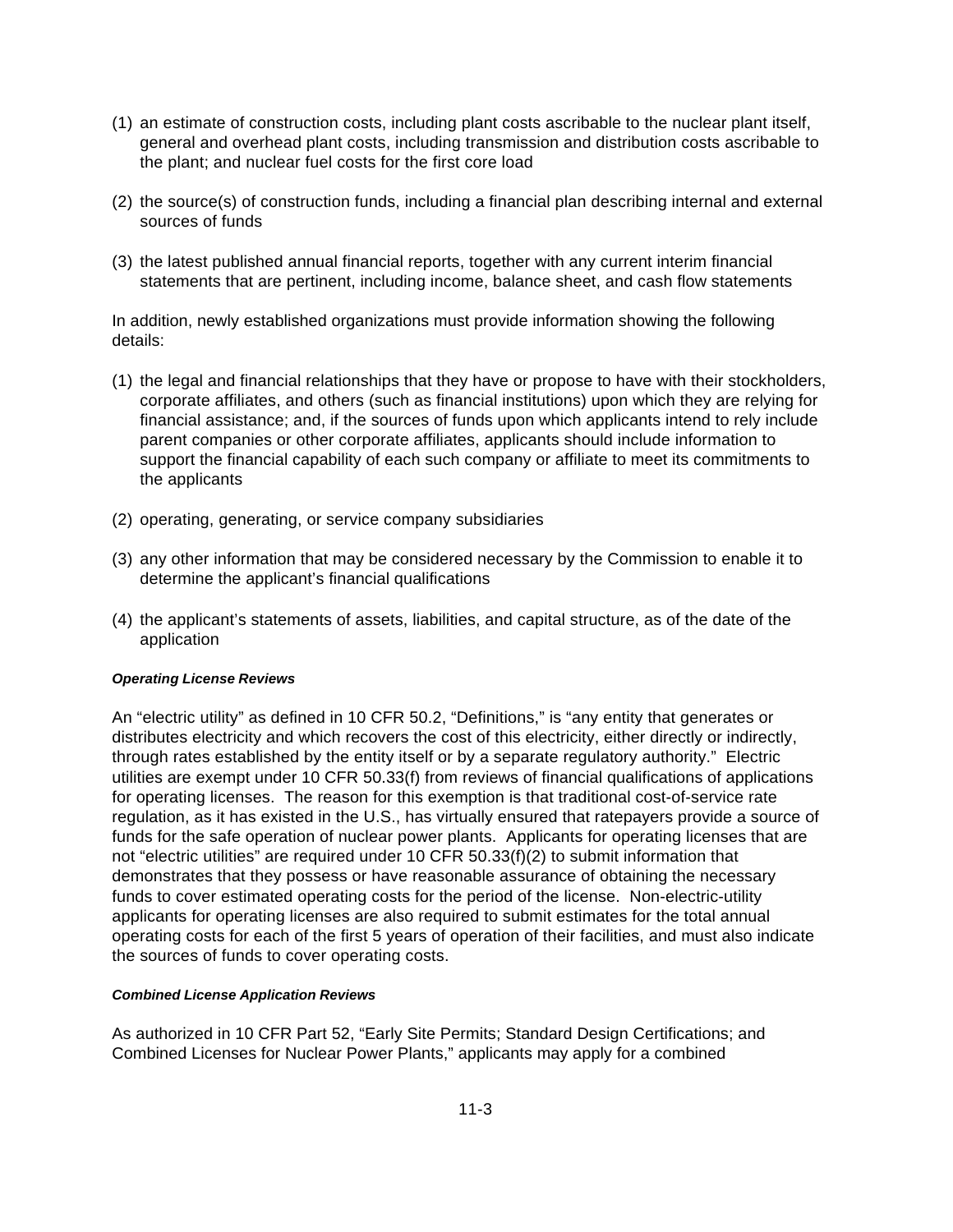construction permit and operating license. In accordance with 10 CFR 52.77, "Contents of applications; technical information," all such applications must contain all of the information required under 10 CFR 50.33, including information regarding financial qualifications. The review procedures described above are used to review any combined license applications that the NRC receives.

### *Post-Operating License Non-Transfer Reviews*

The NRC does not systematically review the financial qualifications of power reactor licensees once it has issued an operating license, other than for license transfers as described below. However, as provided in 10 CFR 50.33(f)(4), the NRC can seek additional information on licensees' financial qualifications if the agency considers such information appropriate.

### *Reviews of License Transfers*

NRC regulations in 10 CFR 50.80 require agency review and approval of transfers of operating licenses, including licenses for nuclear power plants that are owned or operated by "electric utilities." The NRC performs these reviews to determine whether a proposed transferee is technically and financially qualified to hold the license. The NRC evaluates the financial qualifications of the proposed transferees through the following activities:

- (1) Determine whether the transferee will remain an "electric utility" after the transfer.
- (2) If the transferee is not an "electric utility," review the recent financial performance of the proposed transferee or, if the proposed transferee is a new entity, such as an operating, generating, or service company subsidiary of an existing licensee, review the participation agreement with its owners or other responsible parties.
- (3) Identify all parent companies relevant to the transfer that are not licensed by the NRC or that did not undergo an NRC transfer review.

### **11.1.1.2 Experience and Examples**

The NRC has not received a construction permit application for a nuclear power plant for more than 20 years. Thus, the agency has not performed any financial qualifications reviews of applications for construction permits since the 1970s. The last power reactor unit to receive an operating license was Watts Bar Unit 1, in 1996. Because Watts Bar is owned and operated by the Tennessee Valley Authority, which meets the NRC's definition of an "electric utility," the facility is exempt from an operating license financial qualifications review.

However, the NRC has conducted several post-licensing reviews under the license transfer provisions of 10 CFR 50.80. To foster free market competition, Federal and State governments have begun to economically deregulate the wholesale and retail sale of electricity under their jurisdictions; therefore, several NRC power reactor licensees have restructured themselves in various ways to meet increased competition. Since 1999, over ten plants have been sold. Additionally, power plant licensees have merged with other companies or have formed parent holding companies. The NRC has viewed each of these actions as a direct or indirect transfer of a license under the provisions of 10 CFR 50.80.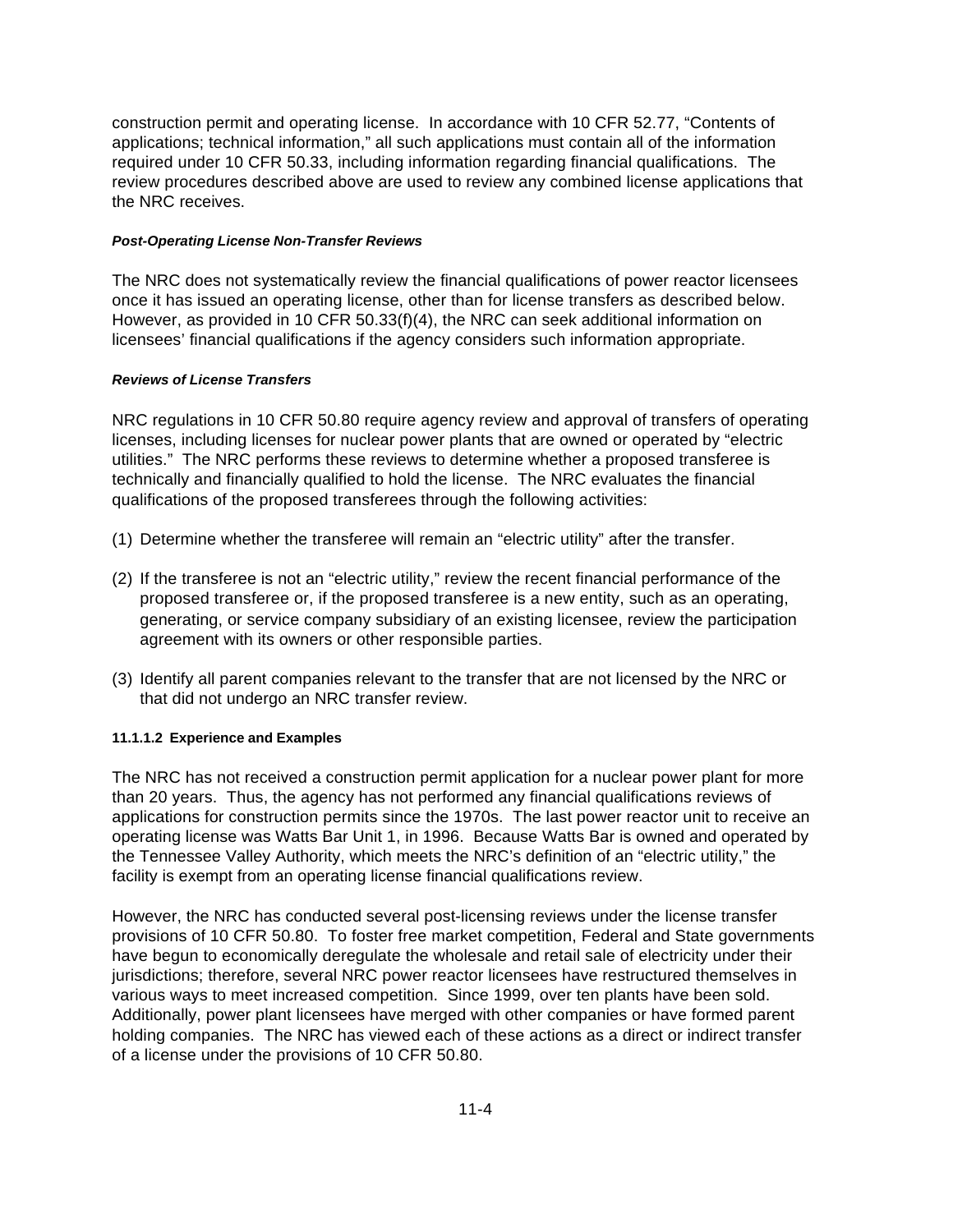## **11.1.2 Financial Qualifications Program for Decommissioning**

This section explains the financial qualifications program for decommissioning. First, it covers the governing documents and process to implement requirements. Next, it discusses decommissioning funding assurance for operating nuclear plants and for plants that have permanently shutdown. Finally, it discusses experience and gives examples.

### **11.1.2.1 Governing Documents and Process**

Among other sections of the Atomic Energy Act, Section 182.a establishes the basis for the NRC's decommissioning funding assurance regulations and guidance, as follows:

- (1) The NRC's regulations governing decommissioning funding assurance for plants under construction and operating nuclear power plants are contained in 10 CFR 50.75, "Reporting and Record Keeping for Decommissioning Planning."
- (2) The NRC's regulations for nuclear power plants that have permanently ceased, or are about to permanently cease operations are provided in 10 CFR 50.82, "Termination of License."
- (3) The overall process for NRC review of applicants and licensees with regard to decommissioning funding assurance is described in the "Standard Review Plan on Power Reactor Licensee Financial Qualifications and Decommissioning Funding Assurance," NUREG-1577, Rev. 1.
- (4) Guidance on decommissioning funding assurance provisions and mechanisms is contained in "Assuring the Availability of Funds for Decommissioning Nuclear Reactors," Regulatory Guide 1.159. (On May 30, 2001, the NRC issued a revised draft of Regulatory Guide 1.159 as DG-1106 for public comment.)

### *Decommissioning Funding Assurance for Operating Nuclear Power Plants*

Power reactor licensees were required to certify, by July 27, 1990, that they would have adequate funds to decommission each reactor unit by the time they plan to permanently shut down the unit. This certification was required to be predicated on an amount that is no less than, but may be greater than, the applicable generic decommissioning cost formulas in 10 CFR 50.75 $(c)(1)$  and (2). 10 CFR 50.75 $(c)(1)$  contains two formulas to determine the certification amounts (in 1986 dollars) for pressurized-water reactors and boiling-water reactors. The formulas include scaling factors to account for size differences in reactors. The decommissioning cost (in 1986 dollars) ranges from \$85.6 million to \$105 million for pressurized-water reactors, and from \$114.8 million to \$135 million for boiling-water reactors. In addition, 10 CFR 50.75(c)(2) contains a formula to determine the annual change in three primary decommissioning cost components, including labor, energy, and low-level-waste burial charges. Licensees are required to recalculate the formula amounts annually to account for changes (typically, inflation) in the three decommissioning cost factors during the previous year. Licensees are also required to report on the status of decommissioning funds, including current cost calculations, every 2 years.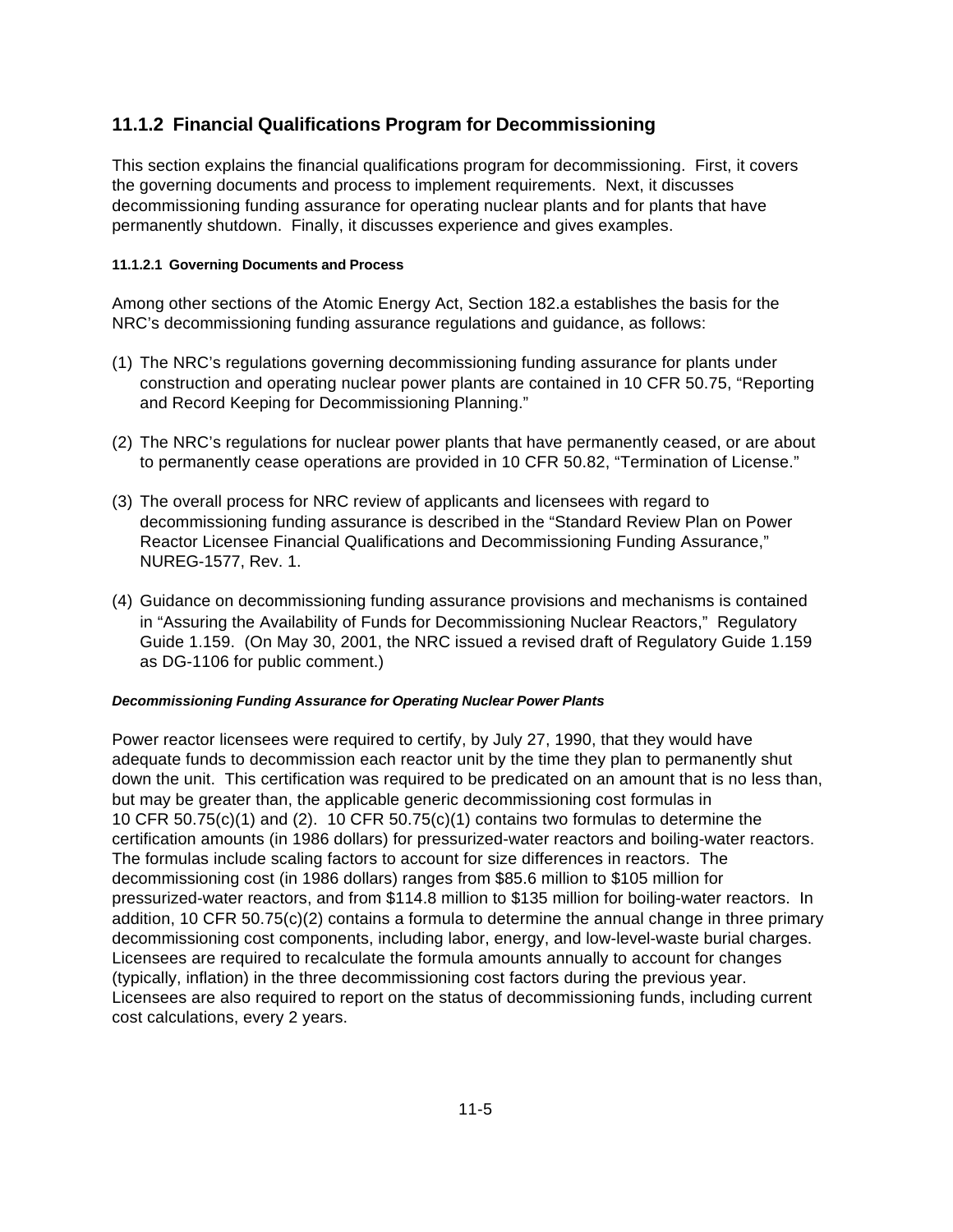The NRC's generic formulas in 10 CFR 50.75(c) contain only those decommissioning costs that apply to removing residual radioactivity sufficient to terminate the NRC license. Thus, costs of dismantling or demolishing nonradiological systems and structures, for example, are not included in the NRC's cost formulas. In addition, the costs of managing and storing spent fuel on site until transfer to the Department of Energy for permanent disposal are not included in the NRC's decommissioning cost formulas. Paragraph (bb) of 10 CFR 50.54 "Conditions of Licenses," requires licensees to collect those costs as operating costs years before permanently ceasing operations. Licensees who choose to use site-specific studies that include the costs of these activities should differentiate between the decommissioning costs and operating costs that the NRC requires. In addition, the NRC-required costs of the site-specific study must be equal to or greater than the generic formula amounts in Section 50.75(c).

The NRC's regulations in 10 CFR 50.75(f) require a licensee that intends to permanently shut down its power reactor within 5 years to develop a site-specific estimate. This estimate is intended to form a sufficient basis for collecting any remaining uncollected decommissioning funds by the time permanent shutdown occurs. The NRC selected 5 years as the period of time that is sufficiently close to the start of decommissioning so that performing site-specific decommissioning studies would not be overly burdensome. At the same time, 5 years would allow a licensee adequate time to collect any remaining decommissioning funds without causing undue financial stress in any single year. Thus, beginning at that 5-year milestone, the generic formulas would no longer normally be used.

In addition to establishing and updating the amount that is expected to be needed for decommissioning, licensees are required to use funding mechanisms that, in the NRC's view, reasonably ensure that funds will be available for decommissioning when needed. NRC-allowed funding assurance methods consist of two basic types -- licensee-funded and guarantees by a third party or, in certain circumstances, the licensee itself. Licensee-funded methods require a licensee to deposit funds or create reserves in either an external prepaid account or an external sinking fund accumulated over the reactor life in which the total amount of funds would be sufficient to pay decommissioning costs at the time that the plant is expected to permanently cease operations. The NRC requires that external funds be held by a trustee or escrow agent outside the licensee's control and segregated from its other assets. The NRC allows power reactor licensees that continue to be rate-regulated to collect decommissioning funds and deposit them into external trust accounts over the expected reactor life without providing any additional assurance of uncollected funds. Power reactor licensees that are no longer rateregulated must provide additional assurance in the form of guarantees, as described below, for any unfunded portion of estimated decommissioning cost. As the electric utility industry is deregulated in the U.S., and as nuclear plants are sold and operated to run in a competitive environment, fewer licensees are rate-regulated. As a result, more licensees are required to ensure full funding of decommissioning. To date, all power plant sales to non-electric utilities have been accompanied by the prepayment of any unfunded decommissioning costs to meet the NRC's regulations.

The NRC believes that traditional cost-of-service ratemaking as it has been applied to "electric utilities" in the United States for most of the 20th century, coupled with the heavily capitalized nature of most nuclear electric generators, has provided a virtually assured source of funds for nuclear power plant construction, operation, and decommissioning. Nevertheless, the NRC recognizes that allowing power reactors that are "electric utilities" to accumulate funds in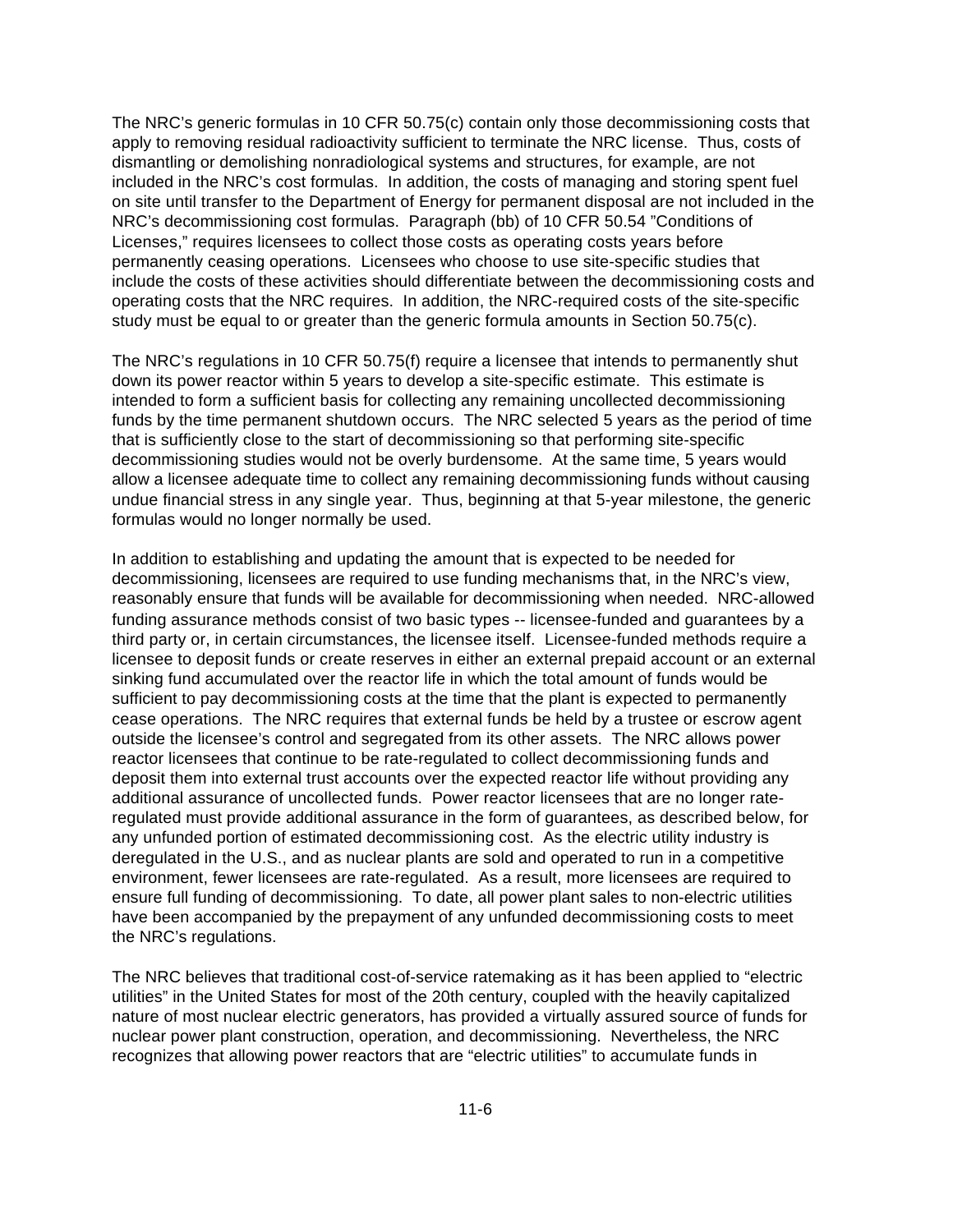external sinking funds over the expected reactor life raises a potential problem of having inadequate funds in the event of a premature shutdown. The NRC evaluates such occurrences on a case-by-case basis. In all instances in which premature shutdown has entailed a funding shortfall, either the licensee's rate regulator has allowed the remaining funds to be collected from rate payers during the storage period before final dismantlement, or the licensee has had sufficient resources to make up any funding shortfalls. Similarly, although bankruptcy of licensees that are "electric utilities" is less likely because of rate regulation, bankruptcies that do occur might jeopardize future funds collection. However, the NRC has found that in the five instances in which power reactor licensees have filed for bankruptcy, they have filed as part of a reorganization under Chapter 11 of the U.S. Bankruptcy Code, rather than as a liquidation under Chapter 7. In the first four of these cases, the Bankruptcy Court has allowed the licensee to continue contributing to its operating and decommissioning costs for its share of the nuclear plant. In three cases, the bankrupt licensee emerged from bankruptcy without adversely affecting the status of decommissioning funding assurance for its plant. At the time of issuance of this report, the licensee for Diablo Canyon has filed for Chapter 11 protection, and the outcome has not yet been resolved.

The second basic funding assurance method is a guarantee in which a surety bonding company, insurer, or bank issuing a letter of credit promises to pay the licensee's decommissioning obligation if the licensee defaults. Additionally, pursuant to 10 CFR 50.75 (e)(2)(iii), if a licensee, or its parent company, is able to pass a financial test (see 10 CFR Part 30, Appendices A, C, and D), it may issue its own guarantee. Third-party guarantees may be used by themselves or in combination with external sinking funds. The NRC has had very little experience with third-party guarantees for power reactors. However, because of the limited market that currently exists for these mechanisms, and because of the face value amounts and time needed for them, it is unlikely that they would be available to most power reactor licensees. As the electric utility industry deregulates and fewer power reactor licensees meet the NRC's definition of "electric utility," and are thus eligible to use external sinking funds by themselves over the remaining reactor life, it is possible that third-party guarantee mechanisms will become more available.

Guidance regarding the form of trust agreements, guarantees, investments, and other issues germane to financial assurance mechanisms is provided in "Assuring the Availability of Funds for Decommissioning Nuclear Reactors," Regulatory Guide 1.159.

The NRC has closely monitored State and Federal deregulation initiatives because of their potential adverse effect on decommissioning funding assurance, and has initiated several actions to minimize any effects. Specifically, the NRC issued a "Final Policy Statement on the Restructuring and Economic Deregulation of the Electric Utility Industry" on August 19, 1997. This final policy statement addressed the NRC's public health and safety concerns about economic deregulation, including concerns about decommissioning funding assurance. The NRC also issued a final rule, entitled "Financial Assurance Requirements for Decommissioning Nuclear Power Reactors," which changed the agency's regulations to address deregulationrelated changes in a licensee's ability to ensure decommissioning funding. Although it is too early to tell how rate deregulation will develop in all of the states that have nuclear power plants, those that have deregulated rates so far have recognized the importance of continued decommissioning funding assurance and have developed mechanisms (such as nonbypassable wires charges) that reasonably ensure that decommissioning funds will be available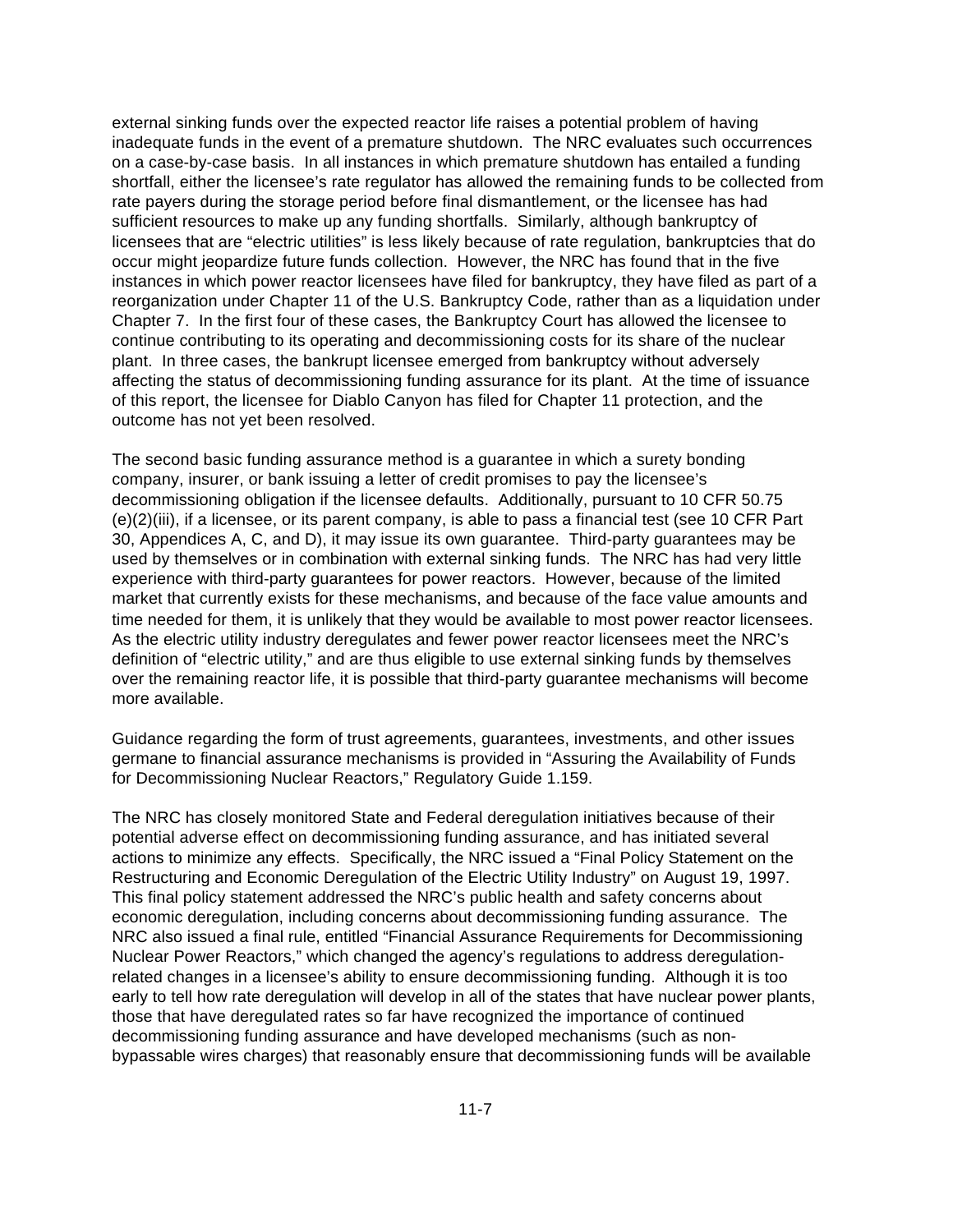when, and in the amount, needed. The NRC has recognized the efficacy of such mechanisms in its regulations.

### *Decommissioning Funding Assurance for Nuclear Power Plants that have Permanently Shut Down*

Once a licensee has permanently shut down its nuclear power plant, its decommissioning activities, including those that are funding related, are governed by 10 CFR 50.82, "Termination of License." As indicated above, 10 CFR 50.82(c) provides that, for a facility that has permanently ceased operation before the expiration of its license, the collection period of any shortfall of funds will be determined upon application by the licensee, on a case-by-case basis, taking into account the specific financial situation of each licensee.

No later than 2 years following permanent cessation of operations, each power reactor licensee is required to submit to the NRC a post-shutdown decommissioning activities report. Among its contents, this report must describe the planned decommissioning activities, a schedule for their accomplishment, and an estimate of expected costs. Licensees are prohibited from performing any major decommissioning activities until 90 days after the NRC has received the licensee's report, and until the licensee submits certifications of both permanent cessation of operations and permanent removal of fuel from the reactor vessel. Licensees are also prohibited from performing any decommissioning activities that could challenge the reasonable assurance that adequate funds will be available for decommissioning.

The NRC has also stipulated standards for withdrawing funds from external trust accounts. Specifically, 10 CFR 50.82(a)(8) provides that a licensee may use such funds if the following criteria are met:

- (A) The withdrawals are for expenses for legitimate decommissioning activities consistent with the definition of decommissioning in 10 CFR 50.2, "Definitions."
- (B) The expenditure would not reduce the value of the decommissioning trust below an amount that is necessary to place and maintain the reactor in a safe storage condition if unforeseen conditions or expenses arise.
- (C) The withdrawals would not inhibit the ability of the licensee to complete funding of any shortfalls in the decommissioning trust needed to ensure the availability of funds to ultimately release the site and terminate the license.

10 CFR 50.82 also contains criteria for timing trust fund withdrawals if a licensee has met the preceding standards. A licensee may withdraw up to 3 percent of the generic formula amount specified in 10 CFR 50.75(c) at any time, even before reactor shutdown, for decommissioning planning. Once a licensee has submitted the certifications of permanent cessation of operations and permanent removal of the fuel from the reactor vessel, and commencing 90 days after the NRC has received the post-shutdown decommissioning activities report, the licensee may withdraw an additional 20 percent. A licensee may use the remaining funds in its external trust account once it submits a detailed, site-specific cost estimate to the NRC.

Finally, each licensee who has formulated a decommissioning plan that delays completion of decommissioning by including a period of storage or surveillance must ensure that the funds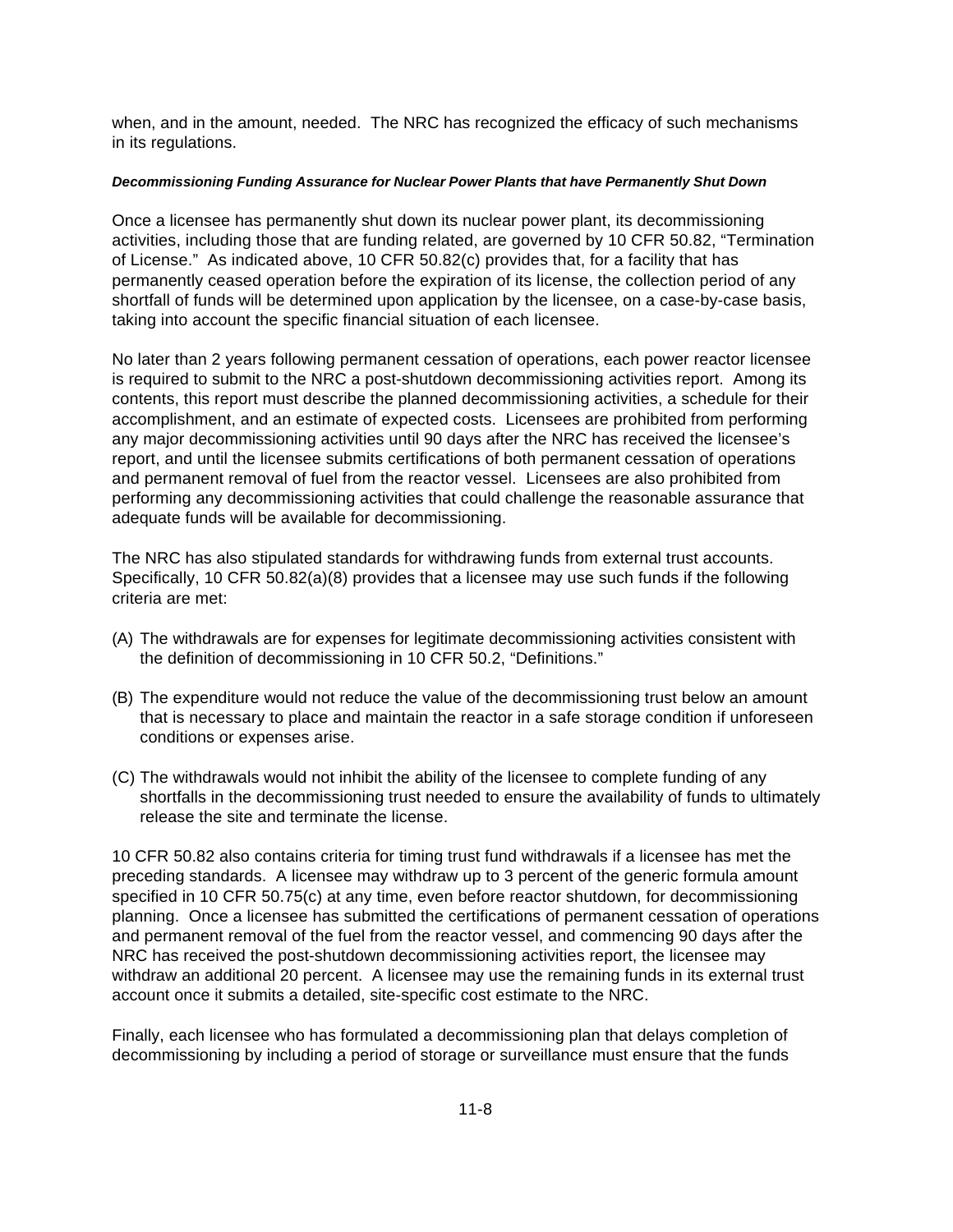needed to complete decommissioning will either (1) be placed into an account segregated from the licensee's assets and outside the licensee's administrative control during storage or surveillance, or (2) maintain a surety method in accordance with the criteria of 10 CFR 50.75(e). The licensee must also demonstrate a means to adjust cost estimates and associated funding levels over the storage or surveillance period.

### **11.1.2.2 Experience and Examples**

Several U.S. power reactors have permanently shut down. Some have completed decommissioning and terminated their NRC licenses; others are in various stages of decommissioning. The licensees of many shutdown plants have decided to defer final dismantlement. This is generally the case at multi-unit sites where other reactors continue to operate. Licensees that have decommissioned have incurred costs for NRC-required decommissioning activities ranging from \$180 million to \$500 million. However, these plants have been smaller, uniquely designed, or with short operational lives; so their decommissioning costs may not be representative of large light-water reactors that have operated for several decades. The Trojan Plant, an 1130-MW(e) pressurized-water reactor is currently undergoing dismantlement. The NRC expects that the experience gained over the next few years from the dismantlement activities at Trojan and other light-water reactors will provide additional data regarding the range of decommissioning costs that are likely to be incurred at a large light-water reactor.

## **11.1.3 Financial Protection Program for Liability Claims Arising From Accidents**

This section explains the financial protection program for liability claims arising from accidents. It covers the governing documents, primarily the Price-Anderson Act, and process to implement requirements. It also discusses relevant experience and gives examples.

### **11.1.3.1 Governing Documents and Process**

The Price-Anderson Act, enacted in 1957, became Section 170 of the Atomic Energy Act of 1954, as amended, and governs the U.S. financial protection program. Section 170 (with related definitions in Section 11) provides the financial and the legal framework to compensate those who suffer bodily injury or property damage as a result of accidents at covered nuclear facilities. The NRC's regulations implementing the provisions of Section 170 for NRC licensees are codified in 10 CFR Part 140, "Financial Protection Requirements and Indemnity Agreements.

The Price-Anderson Act was enacted to meet two basic objectives:

(1) Remove the deterrent to private sector participation in atomic energy presented by the threat of potentially enormous liability claims in the event of a catastrophic nuclear accident.

(2) Ensure that adequate funds are available to the public to satisfy liability claims if such an accident were to occur.

In enacting the Price-Anderson Act, the U.S. Congress sought an equitable balance of industry's needs with those of the public. Specifically, Congress required that all reactor licensees (sometimes "operators"), among other licensees, purchase specified amounts of liability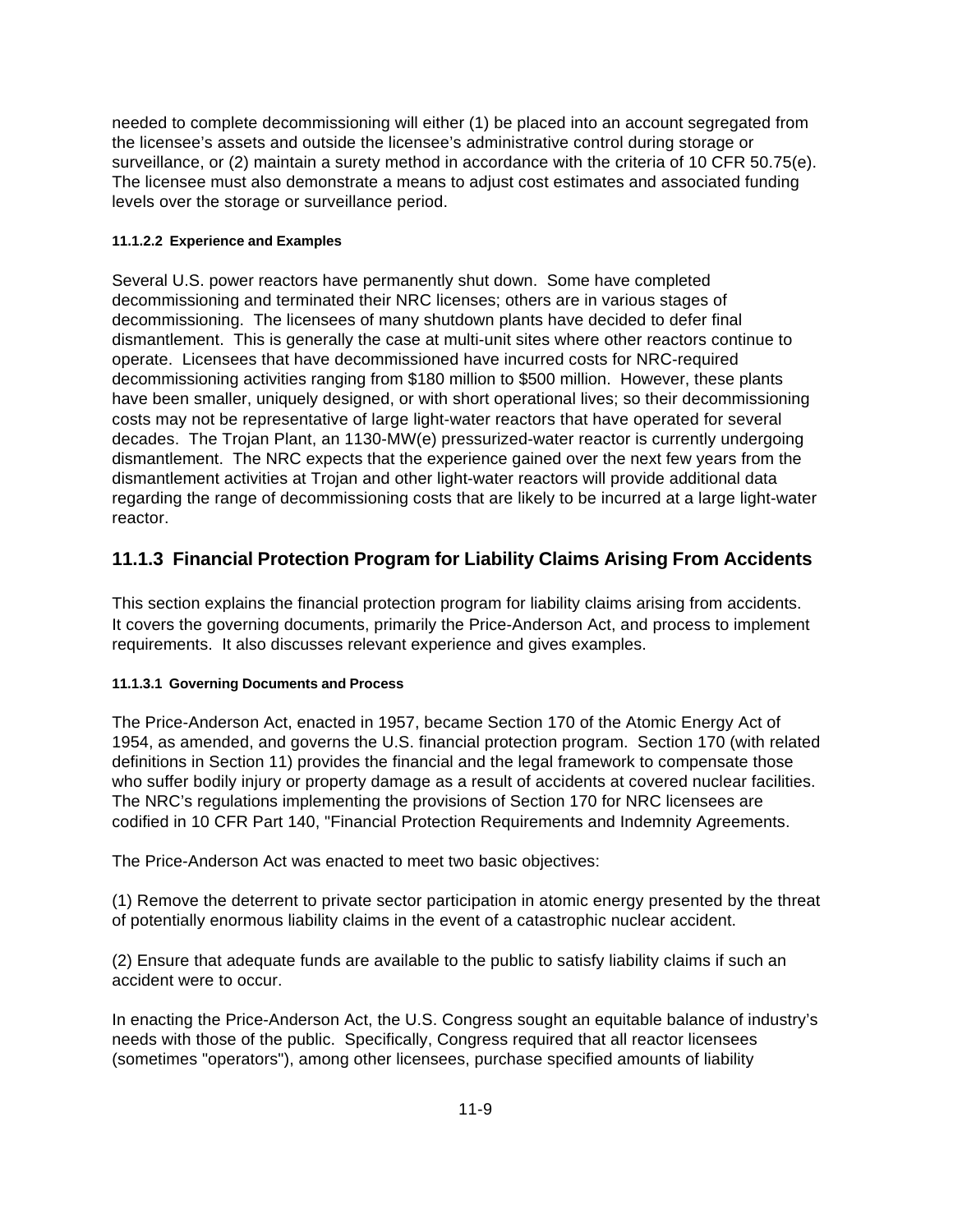insurance (then at a maximum level of \$60 million) or possess other equal financial protection against the risk of a nuclear accident. Beyond the financial protection, the U.S. government agreed to indemnify the licensees for each accident for an additional \$500 million of damages in order to achieve reasonable compensation for the public; it also agreed to limit the total liability for an accident. The limit was set at the sum of the required financial protection and the government indemnity (thus a maximum limit of \$560 million which was applicable largely to commercial power reactors.)

The financial protection, indemnification and liability limit applied not only to the liability of the licensee but also to the aggregate sum of all liability for all persons who might be held liable. This "omnibus coverage" effectively channeled the financial responsibility for all damages up to the liability limit to the licensee and, in turn to the government. In so providing, Congress indemnified the suppliers, contractors and others in the nuclear power industry, as needed in the event of an accident, and assured the availability of reasonable compensation no matter what caused the accident.

The Price-Anderson Act has been revised several times since 1957, the most recent being in 1988 when Congress renewed the Commission's authority to cover new facilities until August 2002. As revised over the years, the means for providing financial protection for power reactors over 100 MWe have changed significantly. Under current law, those reactors must contribute to a pool that replaces the government as the second provider of funds if the first layer of financial protection (liability insurance--now \$200 million) is exhausted.

The reactor operators are required after an accident to pay into a "retrospective premium pool," in maximum annual installments not exceeding \$10 million, up to a total of \$83.9 million each. But payment is called for only if the accident exhausts the first layer of financial protection, and only if and to the extent that additional funds are needed to pay the damages. With 106 reactors currently participating in the system (104 are power reactors with operating licenses), the total financial protection available under the Price-Anderson Act for any one accident is \$9.09 billion [\$200 million primary coverage + (83.9 million per reactor x 106 reactors)]; \$9.09 billion is also the limit on liability. As reactors leave the retrospective premium system as a result of permanent closure or join as the result of construction of new reactors, this coverage limit may fall or rise. A change in the limit may also occur when the \$83.9 million contribution is adjusted for inflation, as must be done every five years. In any event, Congress will address any damages exceeding the total sum that reactors must contribute to the pool and will decide upon the next steps needed for compensation.

The public is significantly benefitted by another feature of the Act. Claimants need only prove that the accident caused their injury in order to receive compensation for damages from any accident with significant offsite releases of radiation, i.e. an "extraordinary nuclear occurrence." No proof of fault is necessary, or even of what caused the accident.

Section 170 itself provides greater detail such as designation of the federal district court to try claims cases, application of limits of liability, coverage of other licensees, permissible claims (including injuries caused by sabotage, coverage for precautionary evacuations, settlement expenses, and punitive damages outside government indemnification). Such detail exceeds the scope of this discussion. A more detailed summary is available in the NRC publication, "The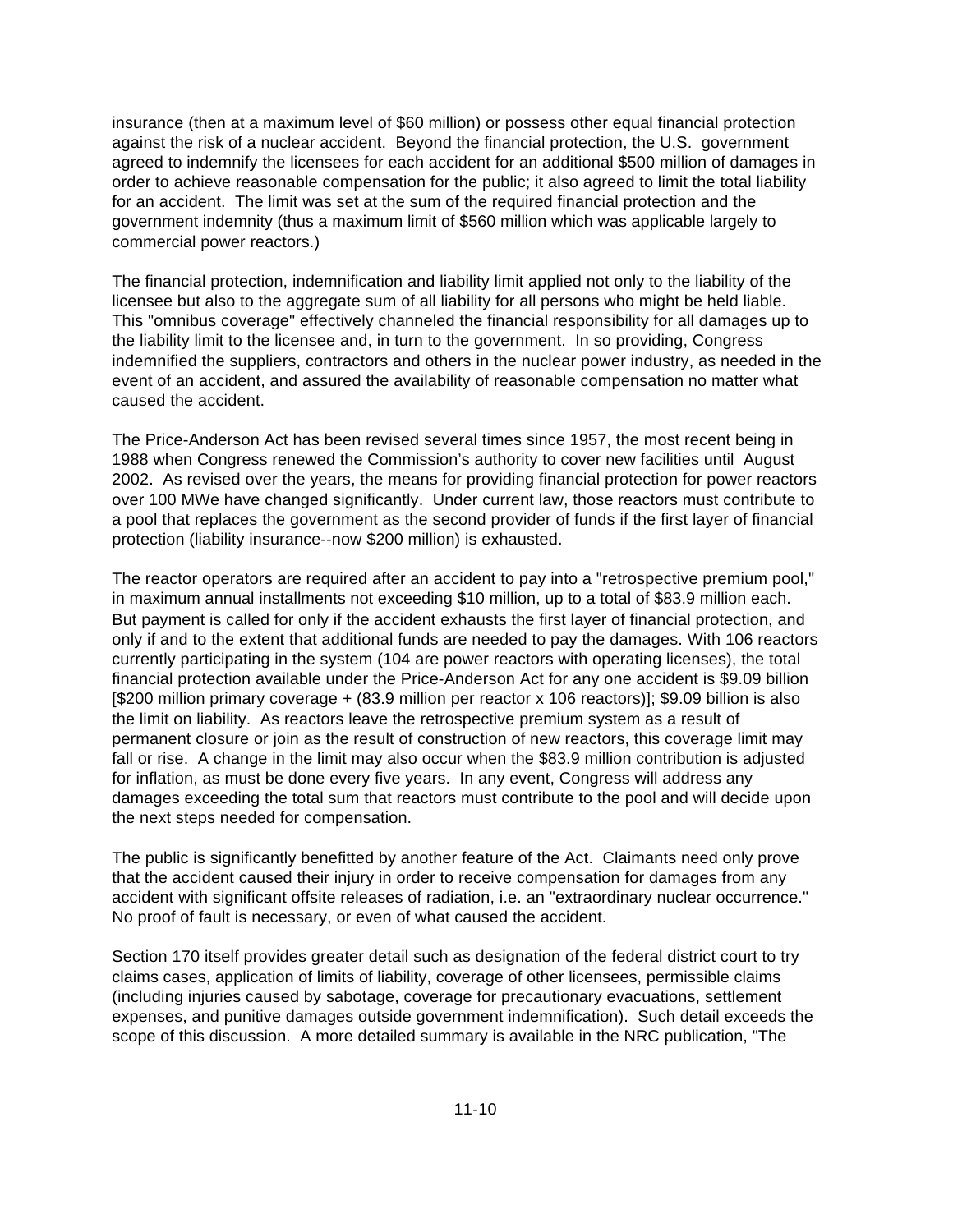Price-Anderson Act–Crossing the Bridge to the Next Century: Report to Congress," NUREG/CR-6617.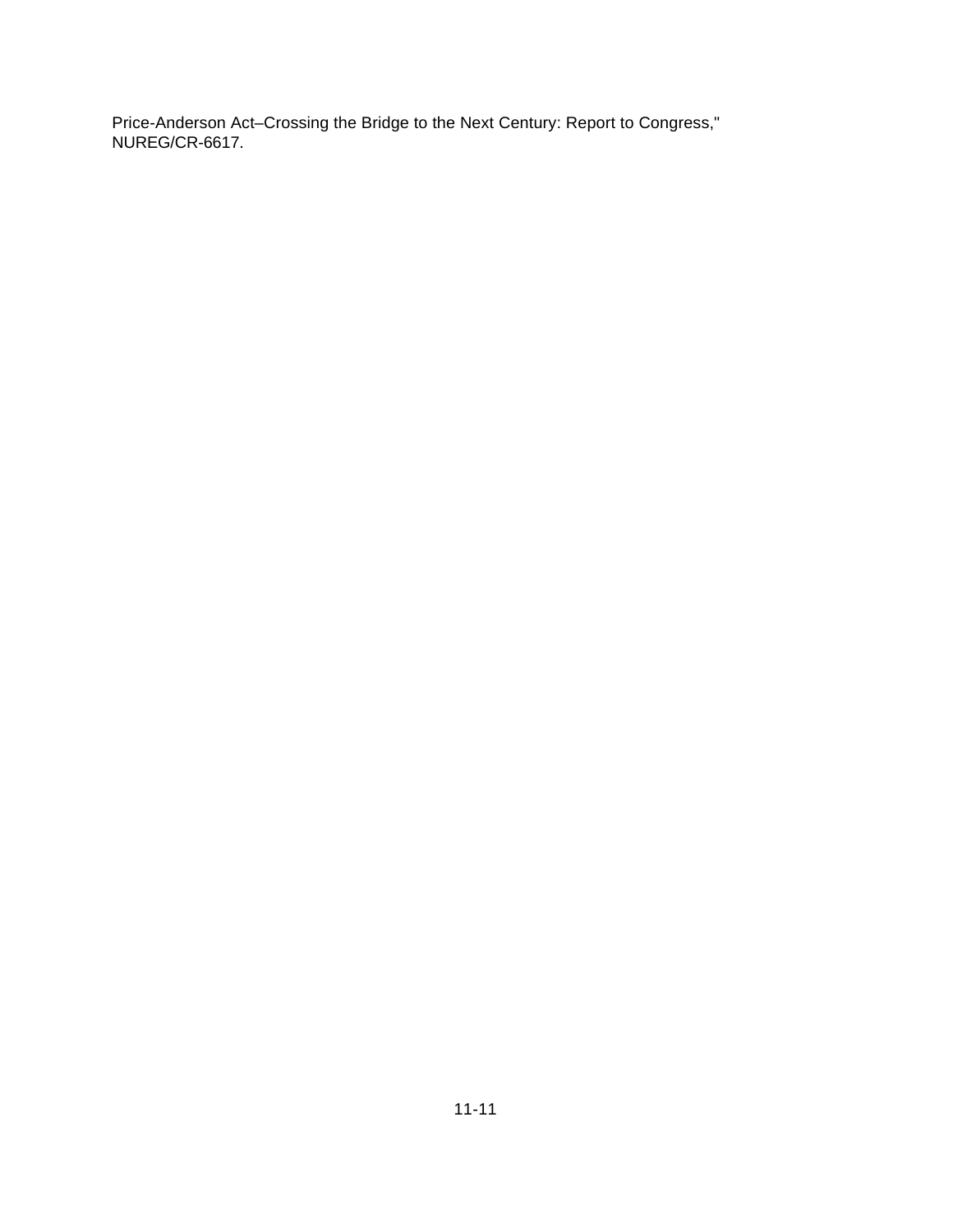### **11.1.3.2 Experience and Examples**

Claims for more than 100 alleged incidents involving nuclear material have been filed under various liability policies since the inception of the Price-Anderson Act in 1957. Earlier claims tended to be property damage claims arising from alleged radiation from leakage or from other accidents involving containers of nuclear materials in transit. More recent claims have emphasized bodily injury arising from alleged radiation exposure, especially by contractor employees working at the sites of operating nuclear power plants. The insured losses and expenses paid so far total over \$80 million. Of this amount, most payments arose out of the accident at Three Mile Island Unit 2 (TMI-2). The insurers responded rapidly to the accident, and established an office to pay claims for the living expenses of the families with pregnant women and pre-school-age children who evacuated the 5-mile area around TMI- 2. Following the accident, numerous lawsuits were filed, alleging various injuries and property damages. The lawsuits were consolidated into one suit and, in September 1981, a settlement agreement was signed. Under the terms of the agreement, the insurers paid into a Court-managed fund \$20 M for economic harm to businesses and individuals within 25 miles of the plant, and \$5 M to establish a Public Health Fund in the TMI- 2 area.

## **11.1.4 Insurance Program for Onsite Property Damages Arising From Accidents**

This section explains the insurance program for onsite property damages arising from accidents. It covers the governing documents, the process to implement requirements, relevant experience and examples.

### **11.1.4.1 Governing Documents and Process**

Among other sections of the AEA, Section 182.a provides the basis for the NRC's onsite property damage insurance requirements for operating nuclear power reactors contained in Paragraph (w) of 10 CFR 50.54, "Conditions of Licenses."

After the accident at TMI-2, the NRC evaluated the effect of accidents on the costs of decommissioning. The resulting study, "Technology, Safety, and Costs of Decommissioning Reference Light-Water Reactors Following Postulated Accidents," NUREG/CR-2601, published in 1982, evaluated three accident scenarios and the probable effect of each on decommissioning costs. In addition to its effect on decommissioning costs, experience at TMI-2 indicated that the potential financial impact on the licensee/owner of the plant suffering the accident could be substantial, to the point that a licensee might not have adequate funds to stabilize or decontaminate the reactor. (At the time of the accident, that plant's owners carried onsite insurance of \$300 M, the maximum then available. Total onsite cleanup costs at TMI-2 exceeded \$1 B, which caused the plant's owners serious financial stress.) Thus, the NRC became concerned that inadequate insurance or equivalent financial resources that could be devoted to the reactor site itself after an accident could have a negative effect on the protection of public health and safety.

In view of this concern, the NRC adopted regulations requiring its power reactor licensees to obtain onsite property damage insurance, or an equivalent source of protection, that would be used, before any other purpose, to ensure that the reactor is maintained in, or is returned to, a safe and stable condition, and that radioactive contamination is removed or controlled so that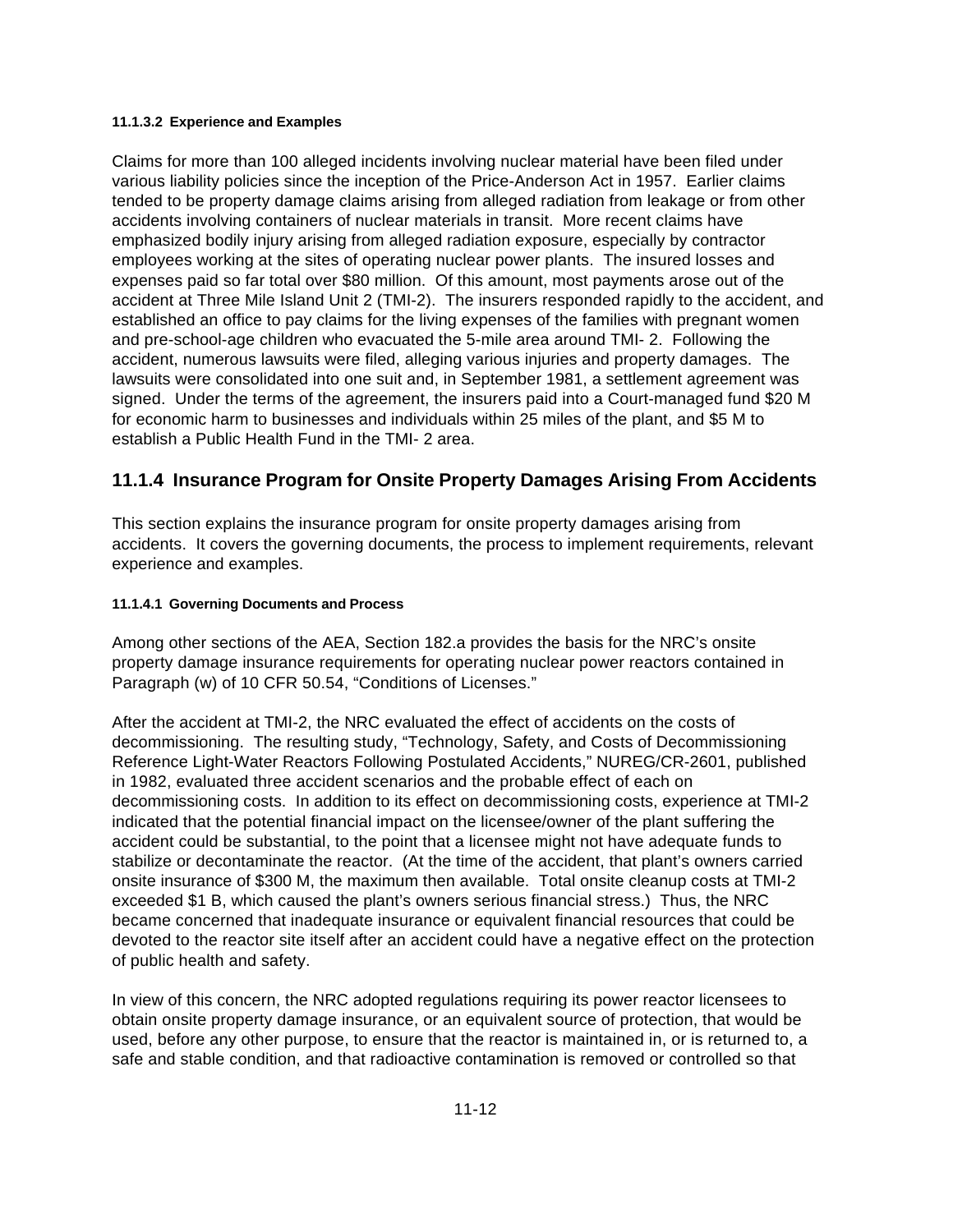personnel exposures are consistent with the occupational exposure limits in 10 CFR Part 20, "Standards for Protection Against Radiation." Actions needed to return the reactor to and maintain it in a safe and stable condition could include one or more of the following steps, as appropriate:

- Shutdown the reactor.
- Establish and maintain long-term cooling with stable decay heat removal.
- Maintain subcriticality.
- Control radioactive releases.
- Secure structures, systems, or components to minimize radiation exposure to onsite personnel or the offsite public, or to facilitate later decommissioning, or both.

The NRC specified that this coverage had to be at least \$1.06 B (the amount derived from the agency's study). Available insurance exceeded this amount by the time these NRC requirements went into effect. Most licensees purchase the maximum onsite insurance currently available (about \$3 B). In the event of an accident, licensees would be able to use the proceeds from this insurance above the NRC-required amount, for example, to pay for the costs to replace equipment that is damaged in the accident.

### **11.1.4.2 Experience and Examples**

The U.S. nuclear industry has not experienced an accident of significant radioactive contamination since TMI-2. Thus, the NRC has not needed to invoke the stabilization and cleanup provisions of its onsite insurance programs since these requirements went into effect.

# **11.2 Regulatory Requirements for Qualifying, Training, and Retraining Personnel**

This section explains the regulatory requirements for qualifying, training, and retraining personnel. It discusses the governing documents, process for implementing requirements, experience, and examples.

## **11.2.1 Governing Documents and Process**

The general regulation in 10 CFR 50.40, "Common Standards," ensures that licensees must demonstrate that they are technically qualified to engage in nuclear activities. Paragraph (b)(6)(i) of 10 CFR 50.34, "Contents of Applications," requires information about personnel qualifications, while, 10 CFR 50.54, "Conditions of Licenses," contains specific requirements regarding facility operators.

Issued in 1987, 10 CFR Part 55, "Operator Licensing," regulates the training requirements for licensed operators and licensed senior operators, while allowing facility licensees to have operator requalification program content that is derived using a systems approach, or that meets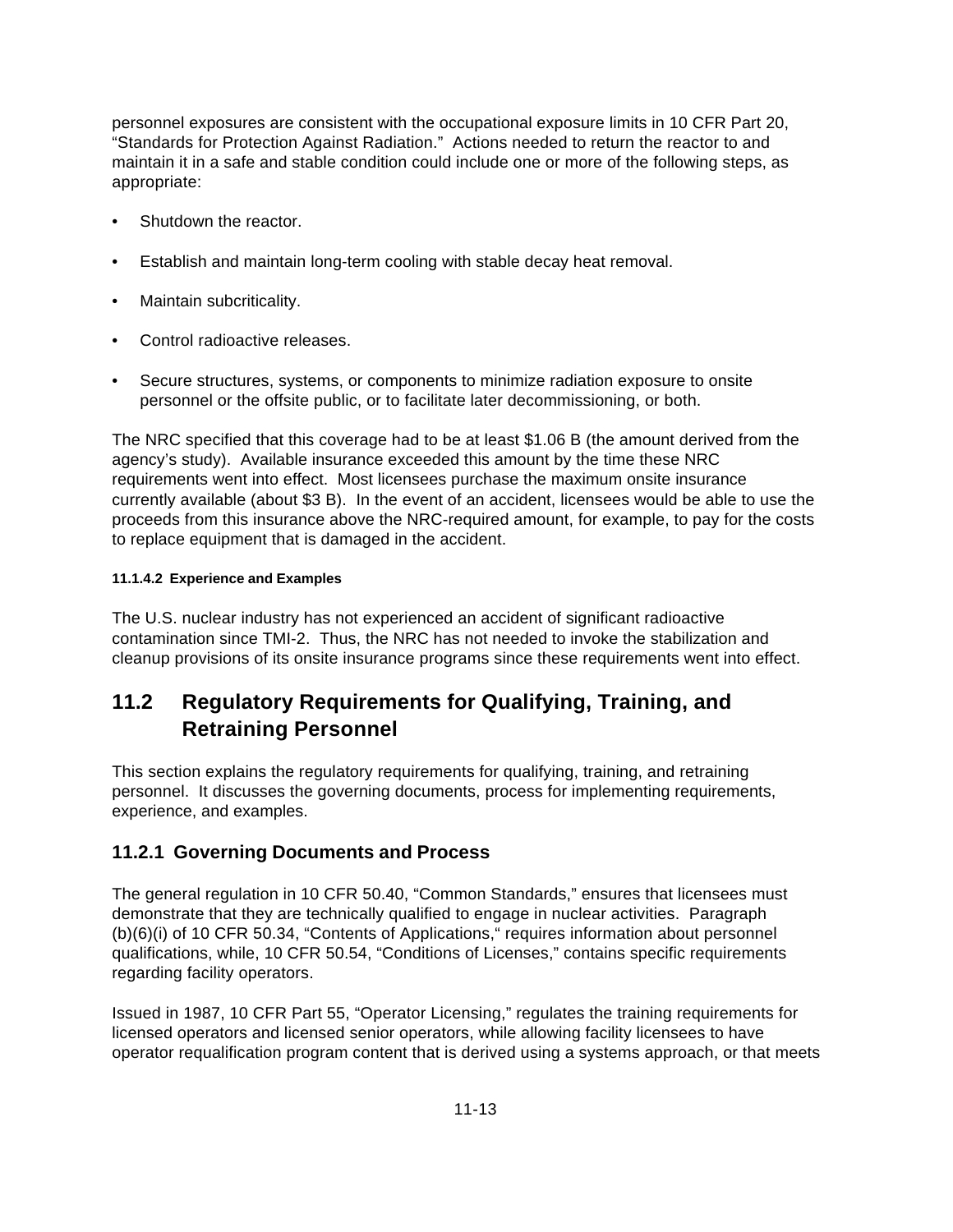the requirements outlined in paragraph (c)(1) of 10 CFR 55.59, "Requalification." Subpart D, "Applications," of 10 CFR Part 55 requires that operator license applications must contain information about an individual's education and experience.

The operator licensing process at power reactors (as discussed in 10 CFR Part 55) includes a generic fundamentals examination, which covers the theoretical knowledge that is required to operate a nuclear power plant, as well as a site-specific examination, which consists of a written examination and an operating test that includes a plant walkthrough and a dynamic performance demonstration on a simulation facility. License applicants must pass the generic fundamentals examination before they can take the site-specific examination.

The NRC staff has worked to redefine the operator licensing function to transfer additional responsibility for developing examinations to licensees. The NRC issued a final rule in April 1999, amending 10 CFR Part 55, "Operators' Licenses," to allow nuclear power reactor licensees to prepare the written examinations and operating tests that the NRC uses to evaluate the competence of applicants for operators' licenses at those facilities. Licensees that elect to prepare their own examinations are required to establish and implement procedures to control examination security and integrity and to prepare and submit proposed examinations and operating tests to the NRC according to the guidance in NUREG-1021, "Operator Licensing Examiner Standards," Revision 8, Supplement 1 issued in April 2001. The NRC will review facility-prepared examinations, and will continue to administer all operating tests and make the final licensing decisions.

In response to a 1990 court decision, in 1993, the NRC issued 10 CFR 50.120, "Training and Qualification of Nuclear Power Plant Workers." This rule requires that training programs be established, implemented, and maintained using a systems approach to training for eight categories of nonlicensed workers at nuclear power plants and the shift supervisor who is licensed. 10 CFR 50.120 complements the requirements for training based on a systems approach for the requalification of licensed operators.

As guidance to implement the requirements of the regulations, the NRC issued Regulatory Guide 1.8, "Personnel Selection and Training." This guide states the NRC's position on plant staff personnel qualifications (both licensed and nonlicensed), and indicates that the criteria for the qualifications contained in ANSI/ANS-3.1, "Selection and Training of Nuclear Power Plant Personnel," are generally acceptable.

The NRC monitors industry performance in implementing the training requirements of 10 CFR Parts 50 and 55 by (1) reviewing licensee event reports and inspection reports for training issues, (2) observing the accreditation process, and (3) reviewing the results of operator licensing activities. Guidance for inspecting the aspects of the operator training programs that are unique to requalifications is given by Inspection Procedure 71111.11, "Licensed Operator Requalification Program." In addition, the NRC verifies compliance with the requirements for training based on a systems approach through its inspection program when appropriate for cause, using Inspection Procedure 41500, "Training and Qualification Effectiveness," which references the guidance in NUREG-1220, Revision 1 "Training Review Criteria and Procedures," issued in January 1993.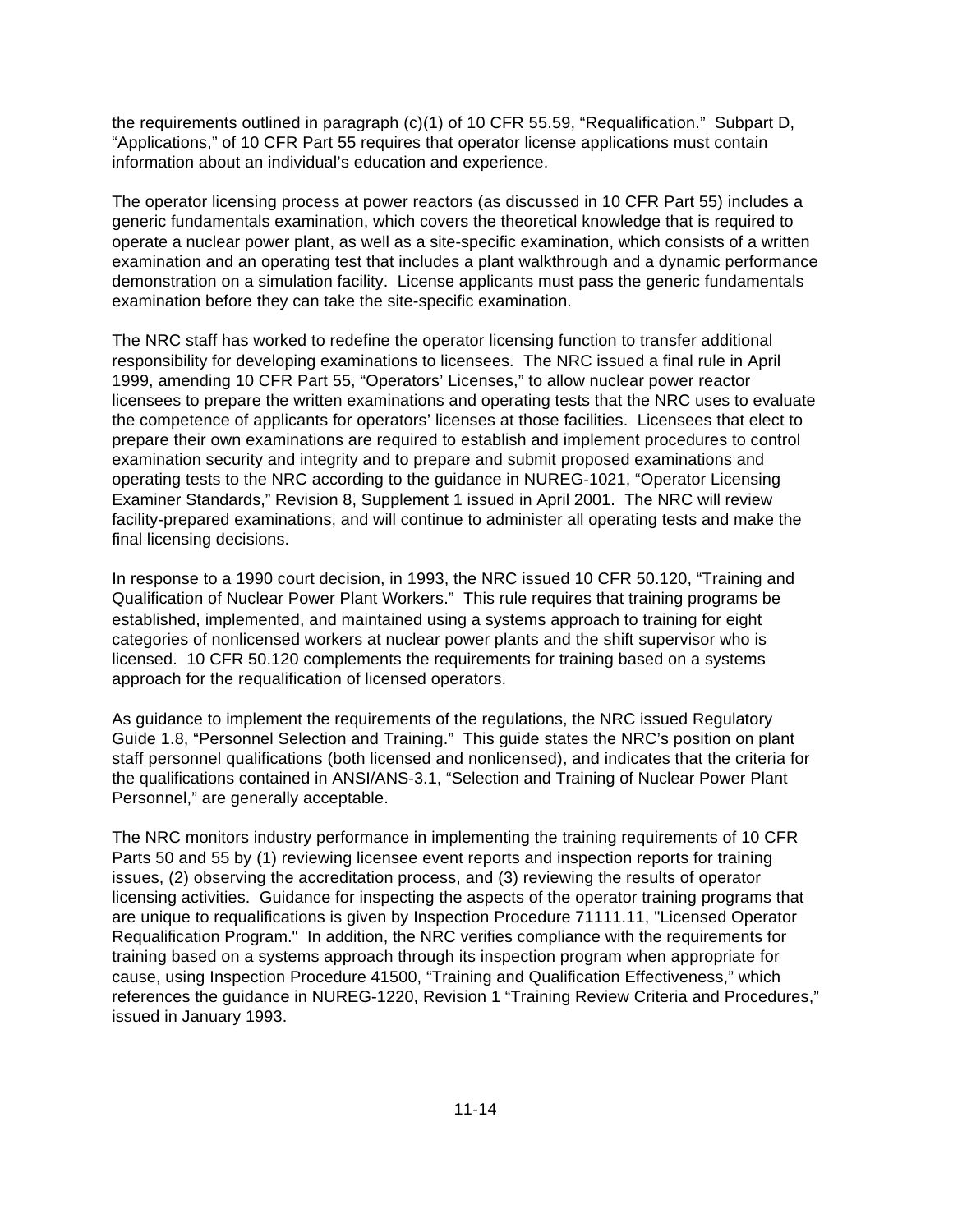In accordance with its memorandum of agreement with the Institute of Nuclear Power Operations (INPO), the NRC monitors INPO accreditation activities as part of its assessment of the effectiveness of the industry's training programs. (The NRC also monitors the selected performance areas of its licensees as part of its assessment.) The NRC monitors INPO activities by observing accreditation team visits and the monthly National Nuclear Accrediting Board meetings. These visits are intended to monitor the implementation of programmatic aspects of the accreditation process.

Placing a training program on probation or withdrawing accreditation indicates a Board concern. It does not necessarily place a training program in noncompliance with either 10 CFR 50.55 or 10 CFR.120, since training programs are accredited to a "standard of excellence" rather than a minimum level of regulatory compliance. However, the NRC does review the circumstances leading to the withdrawal or probation to ensure safe operations and continued compliance with regulations.

The Board may withdraw accreditation in response to major deficiencies in a licensee's accredited training program. If accreditation is withdrawn, the NRC would request that the licensee report the circumstances of the withdrawal for the staff to determine the significance of the issues related to the withdrawal. If the NRC determines that compliance with the regulations is not affected, the agency may not need to take any further action. If the withdrawal is linked to a breakdown in the training process or a safety-significant issue, the agency will conduct an immediate inspection focused on the process problem or safety issue(s). It would take further action, such as issuing Orders, if appropriate.

## **11.2.2 Experience and Examples**

The NRC reviewed training issues contained in licensee event reports and inspection reports at the end of 1999 using data from the Human Factors Information System. (This system is also described in Article 12.) This review revealed that, over the past 3 years, the contribution of training has remained relatively constant at about seven percent for the industry as a whole. The identified training issues continue to be concentrated in two distinct areas-- training less than adequate" and "individual knowledge less than adequate." The declining trend in "training less than adequate" is in contrast to the increasing trend in "individual knowledge less than adequate." In other words, the data suggest that the causes of poor performance appear to be becoming more focused on the individual, rather than on a group or class of worker. The worker knowledge deficiencies may be a reflection of the continuing systems approach to training process problems, which is also indicated by the data. Given the maturity level of most industry training programs, the process elements on the evaluation of trainee evaluation and program effectiveness are the elements that are most closely linked to performance deficiencies.

In monitoring industry performance in training, the NRC concluded that INPO accreditation continues to be an acceptable means of ensuring that the training requirements in 10 CFR Parts 50 and 55 are being met. Although NRC monitoring gives some indications of limited specific weaknesses in training programs, all indicators suggest that the industry is successfully implementing training programs in accordance with the regulations. Monitoring of selected performance areas will continue with emphasis placed on identifying training process problems and ensure that they are appropriately resolved.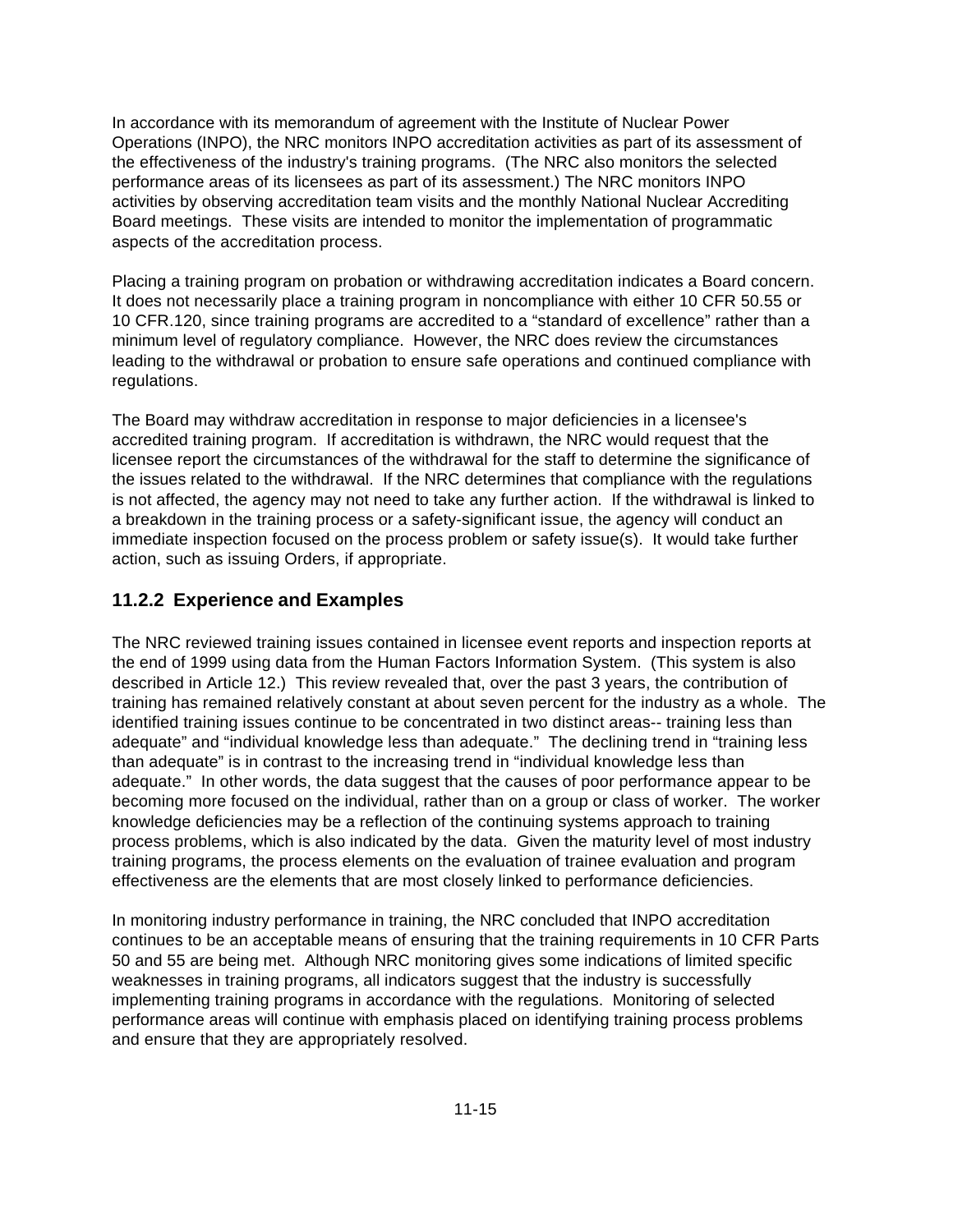An example of this monitoring process is a "for cause" inspection of the training of licensed operator candidates at the St. Lucie plant in March 1999. That inspection assessed the licensee's response to the low pass rate on the initial licensing examination given in December 1998. As part of that inspection, the inspectors interviewed a number of licensee personnel, including line supervisors, training management personnel, instructors, and licensed operators. They also observed classroom training sessions and reviewed meeting minutes, training procedures, and course evaluations. The inspectors found that an analysis of changes to the schedule used to implement the initial licensed operator training program had not been adequate, and that the licensee did not update some of the lesson material and did not sufficiently consider trainee critiques when evaluating programs.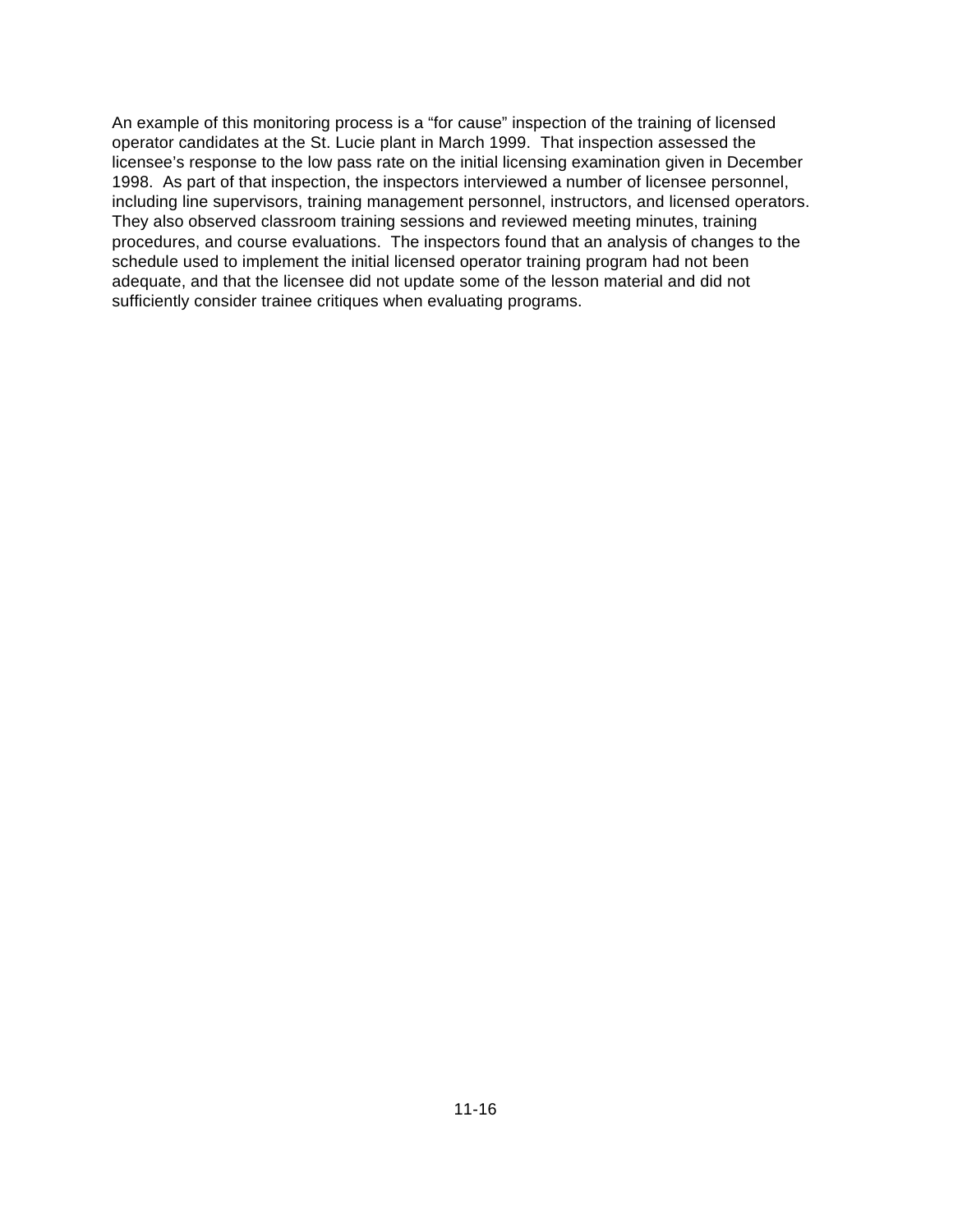# **ARTICLE 12. HUMAN FACTORS**

### **Each Contracting Party shall take the appropriate step to ensure that the capabilities and limitations of human performance are taken into account throughout the life of a nuclear installation.**

This section explains the NRC's program on human performance and the 6 major areas under the program in which the NRC performs significant activities. These areas are (1) human factors engineering issues; (2) emergency operating procedures and plant procedures; (3) working hours and staffing; (4) fitness-for-duty; (5) human factors information system; (6) support to event investigations and for-cause inspections; and (7) training. This section also discusses research activities.

## **12.1 Background**

Human performance is a critical element of nuclear power plant safety. More than half of the incidents that are reported by licensees of commercial nuclear power plants have human performance as a root cause. The importance of the role of human performance in the safe use of nuclear materials is underscored by the finding of the International Nuclear Safety Advisory Group (as reported in INSAG-3, "Basic Safety Principles for Nuclear Power Plants," 1988) that many incidents at nuclear power plants often result from incorrect human actions. Consistent with the NRC's mission is the view that human performance should not contribute to undue risk in using nuclear materials.

# **12.2 NRC Program on Human Performance**

This section discusses the NRC Program on Human Performance and significant activities performed under this program.

## **12.2.1 Goals and Mission of the Program**

The NRC has a comprehensive program for ensuring that human performance is properly addressed in a risk-informed regulatory framework for maintaining reactor safety. The agency developed the program based on reviewing risk information, as well as information from sources such as activities in the domestic and international nuclear industry. SECY-00-0053, "NRC Program on Human Performance in Nuclear Power Plant Safety," dated February 29, 2000, describes the program in detail. The mission of the program is to ensure that reactor safety is maintained through effective regulation and oversight of human performance in the design, operation, maintenance, and decommissioning of nuclear reactor facilities. The NRC accomplishes this mission through this program by: (1) identifying human performance issues important to public health and safety, (2) increasing its understanding of the causes and safety implications of human performance issues, and (3) properly responding. The goals of this program are (1) to ensure that NRC human performance activities are directed at improving the understanding of risk significance, (2) to improve the modeling of human performance, and (3) to use risk insights to inform regulatory activities.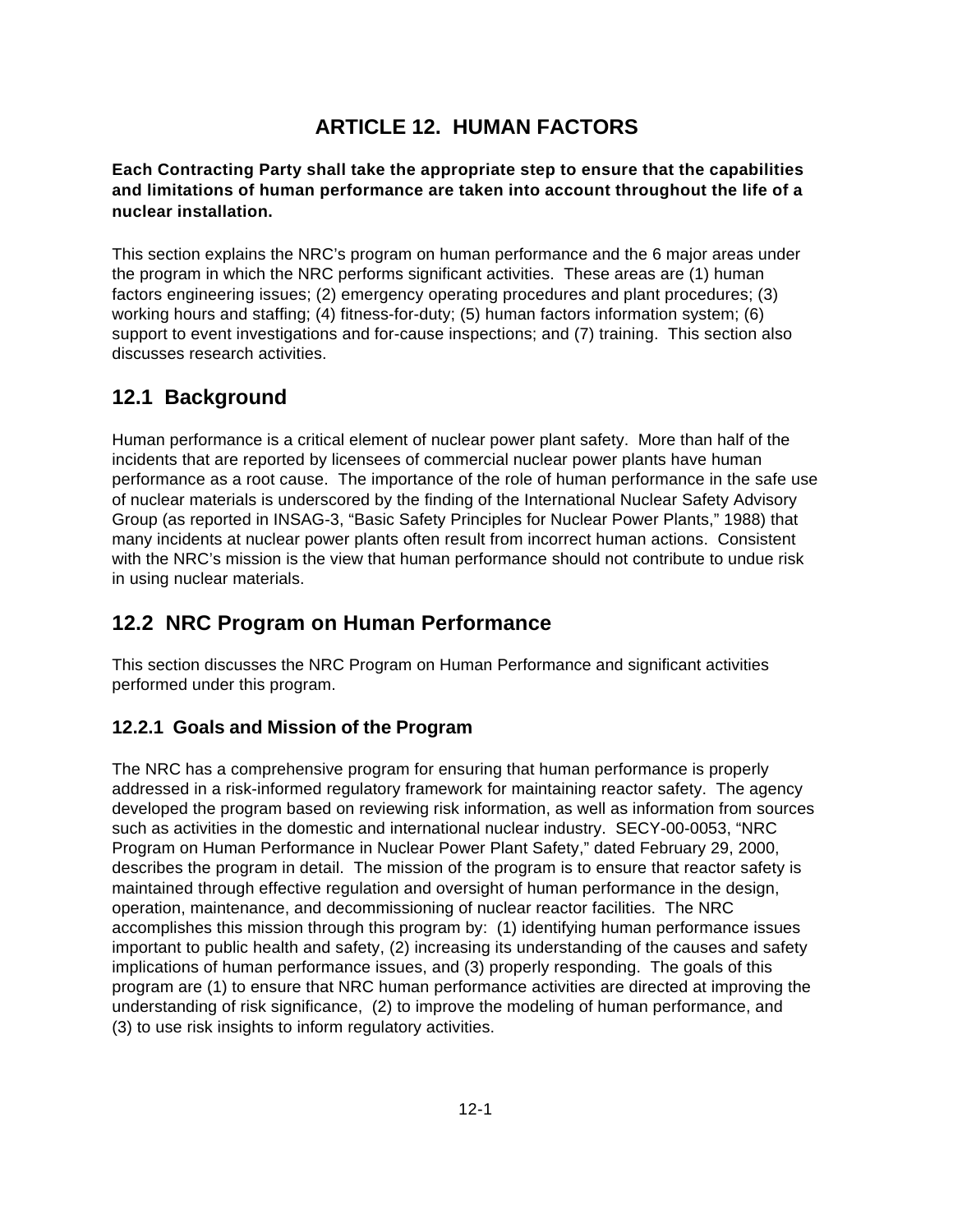## **12.2.2 Program Elements**

The program applies to the Revised Reactor Oversight Process, plant licensing and monitoring, the Risk-Informed Regulation Implementation Plan, and emerging technology and emerging issues.

The Revised Reactor Oversight Process (discussed in Article 6) focuses on cornerstones of safety which are assessed through a combination of performance indicators and risk-informed inspections. The inspections focus on risk-significant activities and systems related to the cornerstones. There are three elements that are considered crosscutting to the cornerstones: human performance, safety-conscious work environment, and corrective actions. The Program on Human Performance has contributed directly to the development of a supplemental inspection procedure related to the human performance crosscutting element. This program also contributes indirectly to the other two elements, since a safety conscious work environment is a human performance element and many of the actions involved in corrective action programs result from human performance problems.

Activities that apply to plant licensing and monitoring include reviewing licensing actions and monitoring plant and program performance. As part of regulatory initiatives, the staff reviews Commission policies related to human performance that address identified problems. The staff also supports rulemaking and the development of regulatory guidance.

Support to the Risk-Informed Regulation Implementation Plan includes generating, collecting, and evaluating data on human performance for use in human reliability analysis models. The NRC staff evaluates information to gain insights to support risk-informed regulation and to provide human performance data for human reliability analysis.

Activities that apply to emerging technology and emerging issues are intended to prepare the NRC for the future. The two activities applying to these categories are developing regulatory guidance for reviewing designs of control stations and processing requests related to deregulation. Licensees are replacing aging analog controls and displays with digital components, and the agency needs to be prepared to review safety issues that arise from human-system interfaces resulting from such new designs and technologies. With regard to deregulation, the NRC has been processing numerous industry requests to transfer operating licenses, which may involve changes in organizational structure affecting human performance as discussed further below.

## **12.2.3 Significant Regulatory Activities**

The NRC performs significant regulatory activities in the following areas to address human performance under the program:

- (1) Human Factors Engineering Issues
- (2) Emergency Operating Procedures and Plant Procedures
- (3) Working Hours and Staffing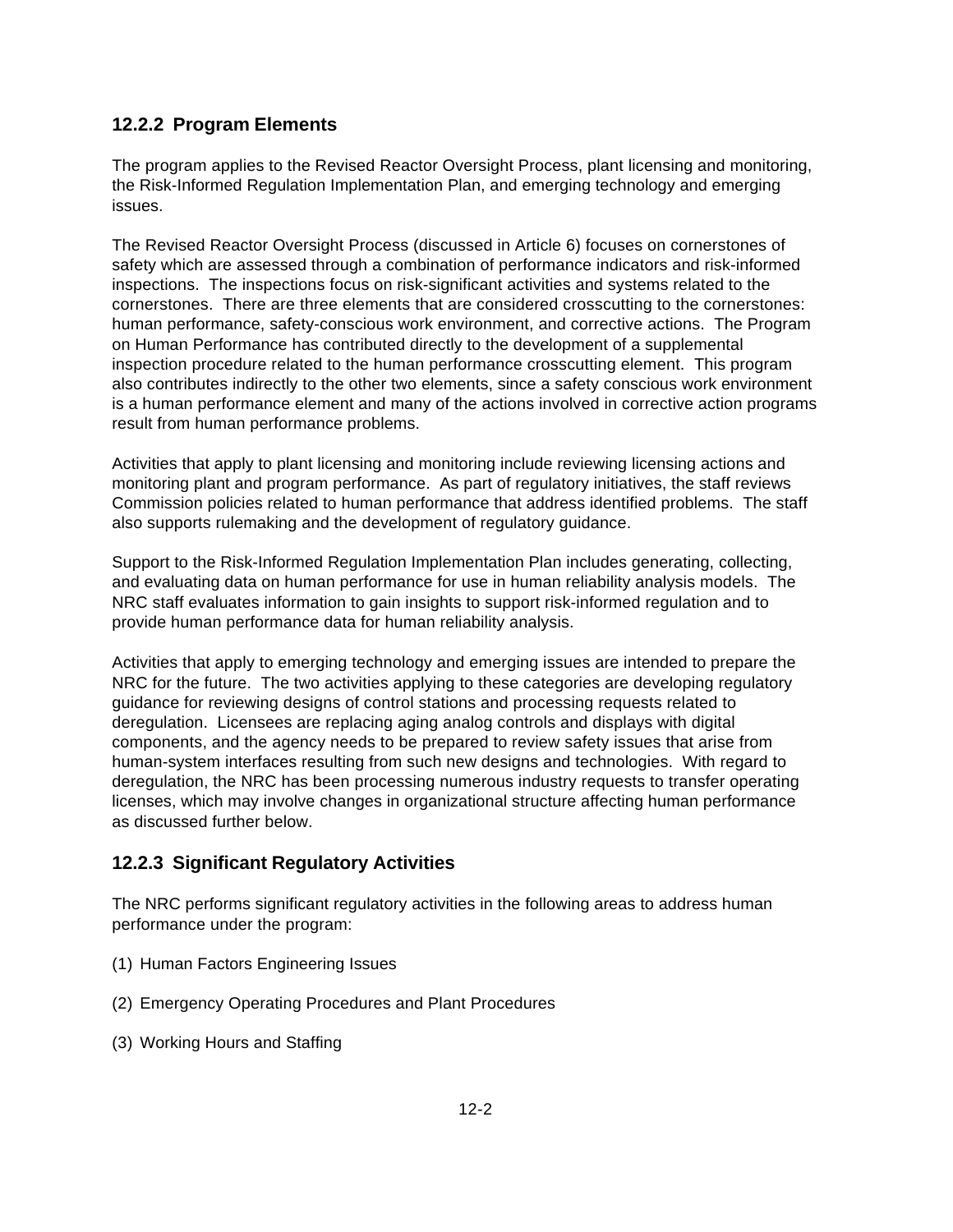- (4) Fitness-for-Duty
- (5) Human Factors Information System
- (6) Support to Event Investigations and For-Cause Inspections
- (7) Training

The first six are described below. Training is described under Article 11, "Financial and Human Resources."

### **12.2.3.1 Human Factors Engineering Issues**

This section discusses human factors activities related to engineering issues. It covers the governing documents and process to carry out requirements, and experience and examples.

### *Governing Documents and Process*

The NRC staff evaluates the human factors engineering design of the main control room and control centers outside of the main control room using NUREG-0800, Revision 1, Chapter 18, "Human Factors Engineering." It also uses Revision 1 to NUREG-0700, ?Human System Interface Design Review Guideline," issued in 1998. NUREG-0700 provides guidance on human factors engineering to the NRC staff for its reviews of submittals on human-system interface design related to licenses or design certification of nuclear installations, and reviews of the human-system interface that could be performed as part of an inspection.

### *Experience and Examples*

The NRC reviews licensees' requests that involve aspects of human factors engineering. Examples include crediting manual actions in amendments to plant technical specifications, license transfers, and increasing the reactor power level ("power uprates").

As an example, the staff recently evaluated requests for license amendments from Byron/Braidwood stations and the Callaway plant. These licensees requested credit for manual action instead of automatically actuated systems to mitigate an inadvertent boron dilution event. The NRC used information in Information Notice 97-78, "Crediting of Operator Actions in Place of Automatic Actions and Modifications of Operator Actions, Including Response Times," as its principal review source for such requests.

The NRC has evaluated a number of requests to transfer operating licenses, paying special attention to management and organization, staffing, and technical qualifications. The staff uses NUREG-0800, Standard Review Plan, Chapter 13, "Conduct of Operations," as principal guidance for these reviews. The staff revised this chapter in 1999 to better address license transfer reviews.

The NRC has also approved requests for power uprates of currently licensed plants. For such requests, the staff examines the effect of the proposed power uprate on plant procedures, controls, displays and alarms, and required operator actions.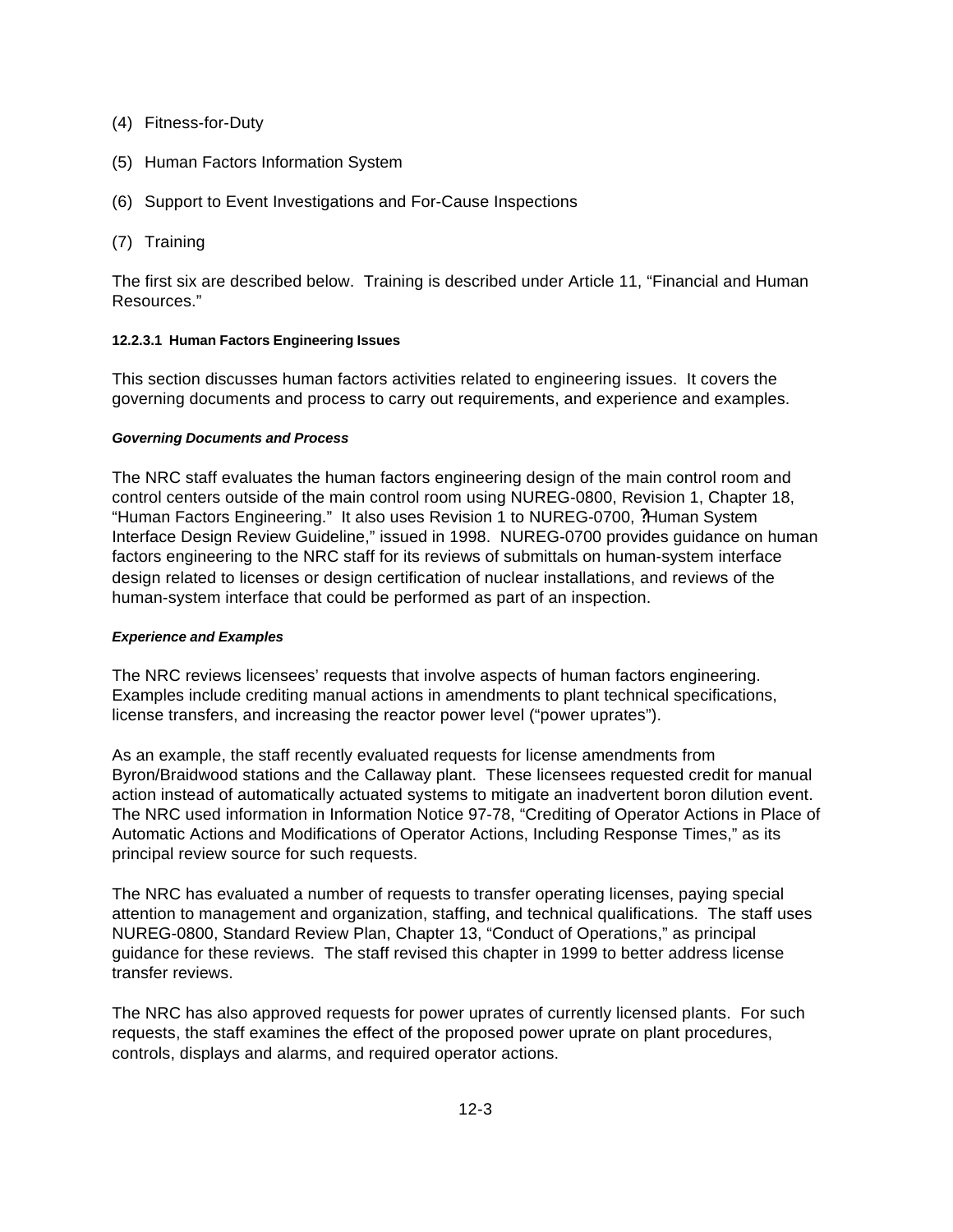### **12.2.3.2 Emergency Operating and Plant Procedures**

This section discusses human factor activities related to emergency operating and plant procedures. Licensees must have programs for developing, implementing and maintaining such procedures.

#### *Governing Documents and Process*

Generic Letter 82-33, "Requirements for Emergency Response Capability" (which transmitted Supplement 1 to NUREG-0737, "Requirements for Emergency Response Capability"), requires each licensee to submit a set of documents for developing emergency operating procedures.

The NRC staff conducts for-cause inspections of plant procedures and emergency operating procedures using Inspection Procedures 42700, "Plant Procedures," and 42001, "Emergency Operating Procedures," respectively. The staff uses Inspection Procedure 42700 to focus inspections on identified procedural problems. In particular, this procedure guides inspectors on inspecting the usability of a licensee's procedures by assessing the degree to which accepted human factors principles have been incorporated into them. Inspection Procedure 42001 gives guidance for inspecting emergency operating procedures -- their development, implementation, revisions, and maintenance. Inspections include onsite human factors specialists and systems experts.

### *Experience and Examples*

No significant examples applying to emergency operating and plant procedures were identified since 1998.

### **12.2.3.3 Working Hours and Shift Staffing**

This section discusses activities related to working hours and shift staffing. It covers the governing documents and process to implement requirements and gives experience and examples.

#### *Governing Documents and Process*

### *Working Hours*

The NRC's policy on working hours is stated in the "Policy on Factors Causing Fatigue of Operating Personnel at Nuclear Reactors," dated February 18, 1982, and revised in June 1982. The objective of the policy is to ensure (to the extent practicable) that personnel are not assigned to shift duties while in a fatigued condition that can significantly reduce their mental alertness or decisionmaking ability. The policy applies to "unit staff who perform safety-related functions (e.g., senior reactor operators, reactor operators, auxiliary operators, health physicists, and key maintenance personnel)," and it gives specific guidance to be used if unforeseen problems require substantial amounts of overtime. The policy also allows deviations from the guidelines "for very unusual circumstances" provided that (1) the plant manager, his deputy, or higher levels of management authorize the deviations, and (2) it would be "highly unlikely" that such deviations would cause significant reductions in the effectiveness of operating personnel.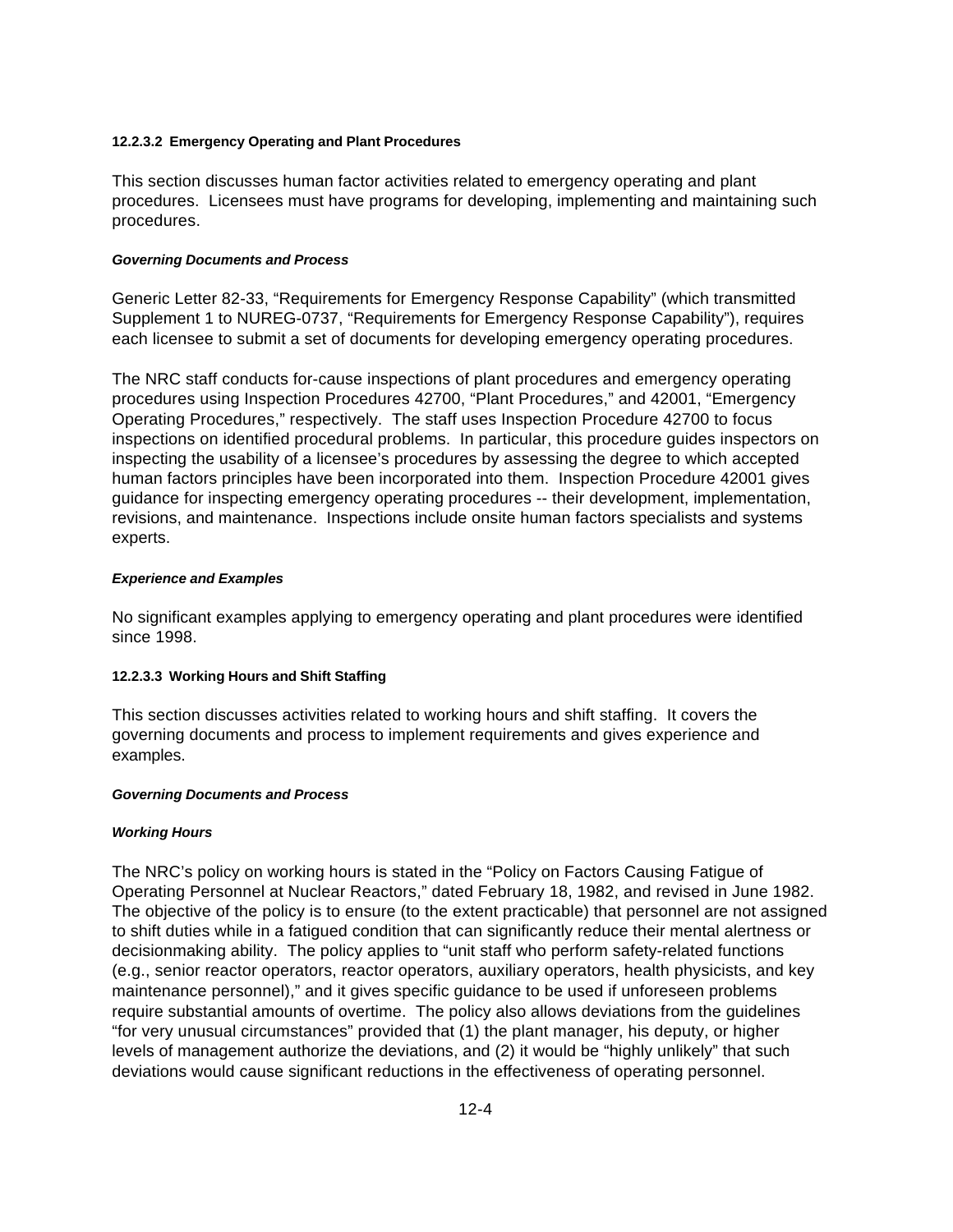In March 1983, the NRC issued Generic Letter 83-14, "Definition of Key Maintenance Personnel (Clarification of Generic Letter 82-12)," to clarify the applicability of the policy to maintenance personnel. Specifically, Generic Letter 83-14 defined key maintenance personnel as "those personnel who are responsible for the correct performance of maintenance, repair, modification, or calibration of safety-related structures, systems, or components, and who are performing or immediately supervising the performance of such activities."

#### *Shift Staffing*

Paragraph (m) of 10 CFR 50.54, "Conditions of Licenses," specifies the minimum number of licensed operators that are required for nuclear power reactor sites. The required number of reactor operators and senior reactor operators depends, in part, upon the number of units, the operating mode of the units, and the number of control rooms (i.e., whether multi-unit sites use common or independent control rooms). The most recent amendment to 10 CFR 50.54(m) increased the minimum onsite staffing for a single operating unit to two senior reactor operators and two reactor operators, a senior reactor operator being in the control room at all times and a reactor operator or additional senior reactor operator at the controls when the plant is in an operating mode. In addition to the shift staffing requirements of 10 CFR 50.54(m), the NRC has other requirements with staffing implications. These include the personnel requirements for fire brigades and emergency response personnel contained in Appendix R, "Fire Protection Programs for Nuclear Power Facilities Operating Prior to January 1, 1979," and Appendix E, "Emergency Planning and Preparedness for Protection and Utilization Facilities," to 10 CFR Part 50, respectively.

#### *Experience and Examples*

#### *Working Hours*

Most of the NRC's inspection findings regarding work scheduling only addressed administrative weaknesses in the control of work hours. However, the NRC has occasionally identified more significant work scheduling concerns. In February 1999, Congressional correspondence expressed concern that low staffing levels and excessive overtime could present a serious safety hazard at some commercial nuclear power reactors. Similar concerns were expressed in a Union of Concerned Scientists report, issued in March 1999, which addressed "Overtime and Staffing Problems in the Commercial Nuclear Power Industry." The NRC staff preliminarily reviewed inspection reports and licensee event reports from 1994 through April 1999. The review revealed that few events at nuclear power reactors had been attributed to fatigue and, in all cases, automated safety systems or other barriers were available to prevent events that could have had safety consequences. However, the staff acknowledged that the number of events that were attributable to fatigue could not be reported with certainty, given the difficulty of making such determinations, and that NRC inspectors had identified several instances each year in which licensees' use of overtime appeared to be inconsistent with the general objectives or specific guidelines of the NRC's policy statement. As a result, the NRC staff committed to assess the policy more comprehensively.

In September 1999, the Commission received a petition for rulemaking (PRM-26-2), which requested that the NRC establish clear and enforceable work hour limits to mitigate the effects of fatigue for nuclear power plant personnel performing safety-related work. The NRC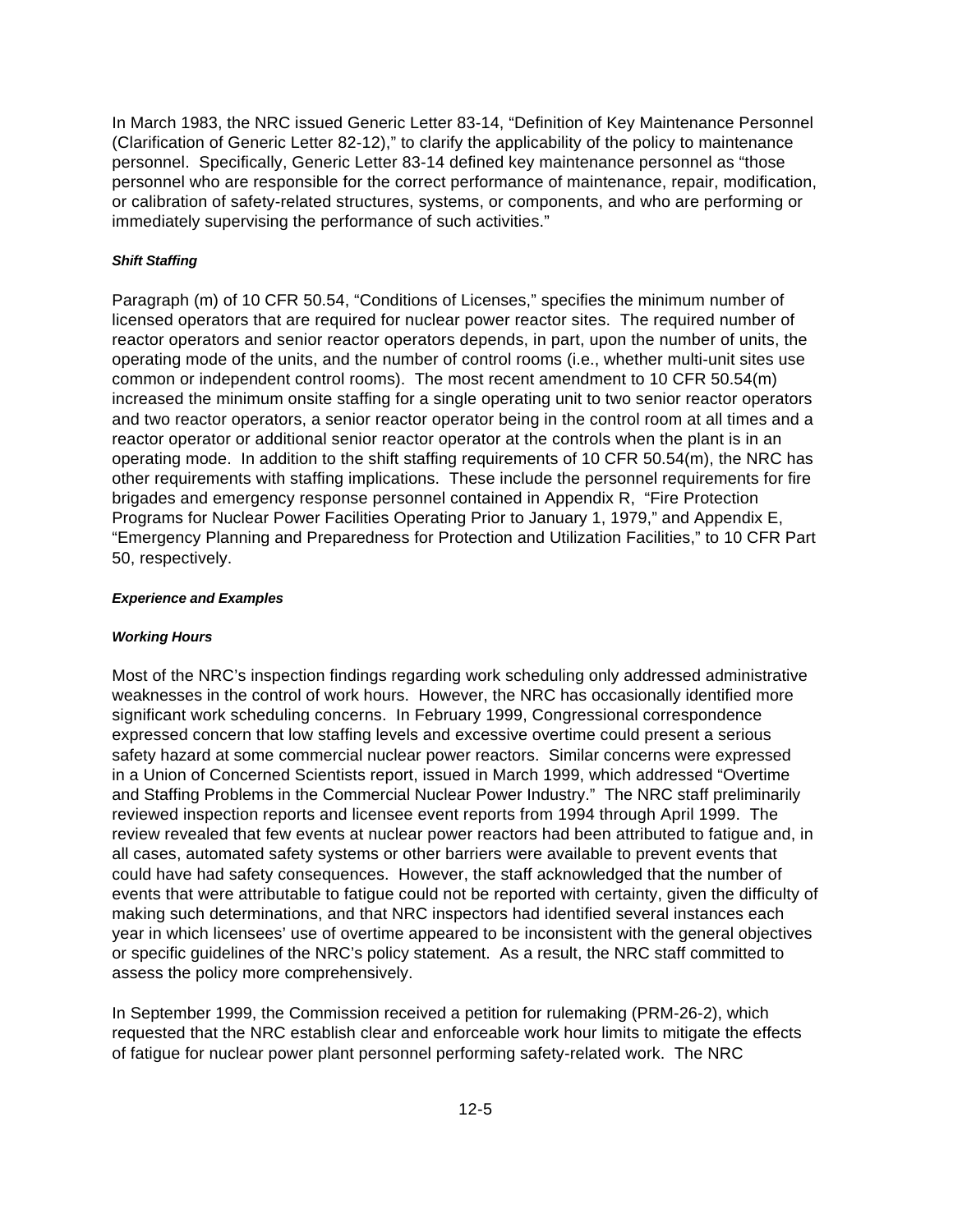subsequently formed a working group to concurrently assess the policy and respond to the petition. In addition, the Nuclear Energy Institute (NEI) surveyed guideline deviations at U.S. nuclear power plants. The survey indicated that most of the sites authorized few deviations from the NRC's guidelines. However, the survey also indicated that (1) about one-third of the survey respondents authorized 1000 - 7500 approvals in a year that exceed the NRC's policy guidelines, (2) 8 of 36 sites providing data had more than 20 percent of the personnel covered by the policy working in excess of 600 hours of overtime per year, and (3) a limited number of sites may not be applying work hour controls to all personnel who perform safety-related functions. The NRC is currently reviewing the working group's assessment of the policy, its implementation, and the petition for rulemaking to determine if changes are warranted in the NRC's regulatory requirements and guidance regarding fatigue and the control of work hours.

### *Shift Staffing*

No significant examples of shift staffing were identified from 1998 through 2000.

### **12.2.3.4 Fitness-for-Duty**

The NRC first published a rule titled, "Fitness-for-Duty Programs," in 1989. The rule required each licensee authorized to operate or construct a nuclear power reactor to implement a Fitness-for-Duty Program for all personnel having unescorted access to the protected area of its plant. The rule specified, as a performance objective, that licensees must provide reasonable assurance that nuclear power plant personnel perform their tasks in a reliable and trustworthy manner and are not under the influence of any substance, legal or illegal, or mentally or physically impaired from any cause. In addition, the rule required that licensee policy should also address factors that could affect fitness for duty such as mental stress, fatigue, and illness. On December 4, 2000, the Commission approved a revision to the rule that is presented in SECY-00-0159, "Final Rule Amending the Fitness-for-Duty Rule." Currently, the rule is before the Commission along with the NRC's staff positions and recommendations with respect to stakeholder's concerns regarding implementing the final rule.

### **12.2.3.5 Human Factors Information System**

This section describes the Human Factors Information System and discusses experience and examples.

### *Description of the System*

The Human Factors Information System is designed to be a convenient means of storing, retrieving, sorting, and analyzing human performance information. An automated management information system, it contains human performance information extracted from inspection reports, operator licensing examination reports, and licensee event reports. The system also contains information regarding the status of the accredited training programs at each site. The system can generate a variety of specialized reports, and has built-in system maintenance functions. Initiated in 1990, the system compiles human factors information that is not readily available from other NRC sources. Sources include NRC inspections and audits at plant sites. The agency maintains a web page, (http://www.nrc.gov) to disseminate information on human performance issues at individual nuclear power plant sites.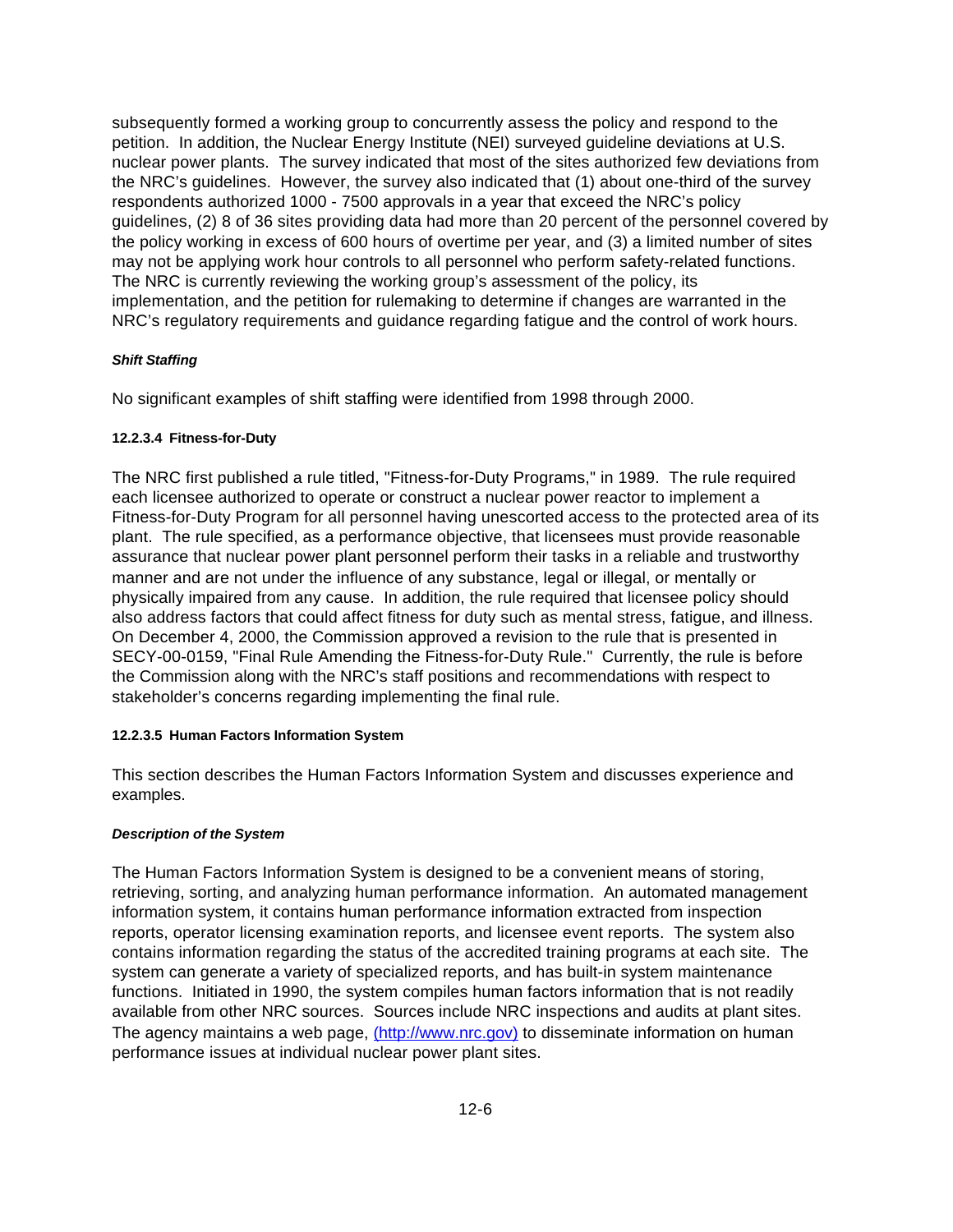The staff uses information from the system to gain insights about human performance and to monitor the frequency of human performance occurrences related to staffing, training, overtime, procedures, and human-system interface. The system is used in preparing for plant performance assessments. In such instances, human performance data are provided for the most recent 12-month period for each region. The total number of human performance factors contributing to each plant's licensee event report during the reporting period is compared to the national average. Written analyses of the data, including the types of personnel and the performance issues, are prepared for plants that meet or exceed twice the national average (a threshold value). In addition, the data for previous years are presented in tabular form for trending. Written analyses are also provided when plants do not meet the threshold but have shown a significant increase or decrease in the number of human performance-related contributing factors in licensee event reports.

### **Experience and Examples**

The written analyses provided in preparing for plant performance assessments (described above) include the following recent examples:

- An analysis of the Procedures and Reference Document category for a plant indicated that the percent contribution in this area is less than the industry profile. However, 38 of the 43 procedure items (88 percent) were the result of human factors deficiencies or incorrect procedure technical content. About one-third of the procedure items were attributed to the engineering department. The items were identified throughout the course of the year.
- An analysis of the Work Factors category for a plant indicated that the percent contribution in this area is less than the industry profile. However, two related issues were major contributors. Specifically, "less than adequate work package quality" and "less than adequate work practice or skill of the craft" accounted for about one-third of the 148 items. These issues were identified throughout the course of the year and were attributable to several departments. However, the engineering department was the largest contributor.
- Direct supervisory oversight was involved in 57 of the 144 (40 percent) management and supervisory items at a plant. Inadequate supervisory command and control was involved in 67 items (47 percent).
- A plant was 2 percent higher than the industry average in the category of Procedures and Reference Documents. An analysis of this category indicated that 32 of the 35 procedure and reference document items (92 percent) identified problems with the content of procedures. These items were evenly split between the technical content issues and human factors deficiencies. Inadequate technical content in procedures was identified as being a contributor to five separate licensee event reports.
- A plant was 84 percent higher than the national average in the category of Management and Supervision. An analysis of this category indicated that 13 of the 33 management and supervision items were in the corrective action area of "action not begun or untimely," and 8 of the 33 management and supervision items were in the corrective action area of "individual corrective action less than adequate." More than three-quarters of these items were concentrated in electrical maintenance and in the engineering department.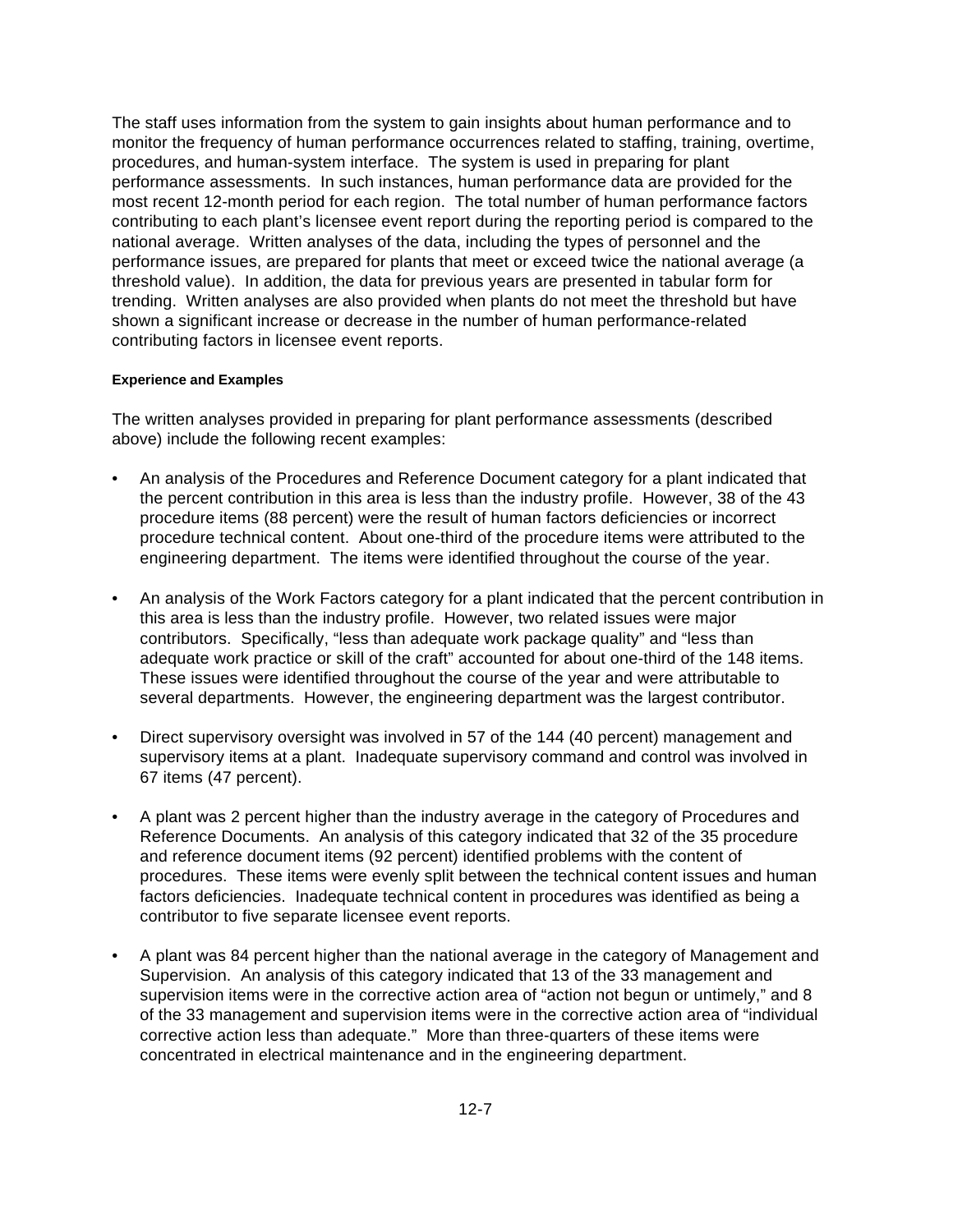It is important to note that the information provided was somewhat subjective, and was only used to give insight or validate information from other sources.

### **12.2.3.6 Support to Event Investigations and For-Cause Inspections and Training**

Human factors technical expertise is included in special inspections; incident investigation team inspections; augmented inspection team inspections; event investigations; and projects, programs, and policy activities. The NRC staff assesses management effectiveness, procedures, training issues, staffing issues, and human-machine interfaces. For these activities, inspectors use Inspection Procedure 41500, "Training and Qualification Effectiveness" to ensure that training and qualification programs for nuclear power plant personnel are developed, carried out, evaluated, documented, and maintained as required by 10 CFR 50.120 and allowed by 10 CFR Part 55. For baseline inspections under the Revised Reactor Oversight Process, inspectors use Inspection Procedure 71152, "Identification and Resolution of Problems." The procedure is intended to establish confidence that each licensee is detecting and correcting problems in a manner that limits the risk to the public. A key premise of the Revised Reactor Oversight Process is that weaknesses in licensees' problem identification and resolution programs will manifest themselves as performance issues that can be identified during the baseline inspection program or by crossing predetermined indicator thresholds.

# **12.3 Significant Research Activities**

In addition to its regulatory activities, the NRC researches human performance issues. This research has resulted in the publication of a number of reports in 2000. NUREG/CR-6689, "A Proposed Approach for Reviewing Changes to Risk-Important Human Actions," provides a riskinformed methodology for use in evaluating changes to the licensees' design bases that affect human performance. Several NUREG/CRs address the effects of upgrades that are being made to plant systems and the human-system interface on the performance of plant personnel. The NRC is currently sponsoring research to address the potential effects that advances in technology (such as converting from analog to digital systems) might have on human performance. Ultimately, the goal is to develop guidance and review criteria to support safety reviews. These reports include the following:

- NUREG/CR-6637, "Human Systems Interface and Plant Modernization Process: Technical Basis and Human Factors Review Guidance."
- NUREG/CR-6635, "Soft Controls: Technical Basis and Human Factors Review Guidance."
- NUREG/CR-6634, "Computer-Based Procedure Systems: Technical Basis and Human Factors Guidance."
- NUREG/CR-6636, "Maintainability of Digital Systems: Technical Basis and Human Factors Guidance."
- NUREG/IA-0137, "A Study of Control Room Staffing Levels for Advanced Reactors."
- NUREG/CR-6691, "The Effects of Alarm Display, Processing, and Availability on Crew Performance."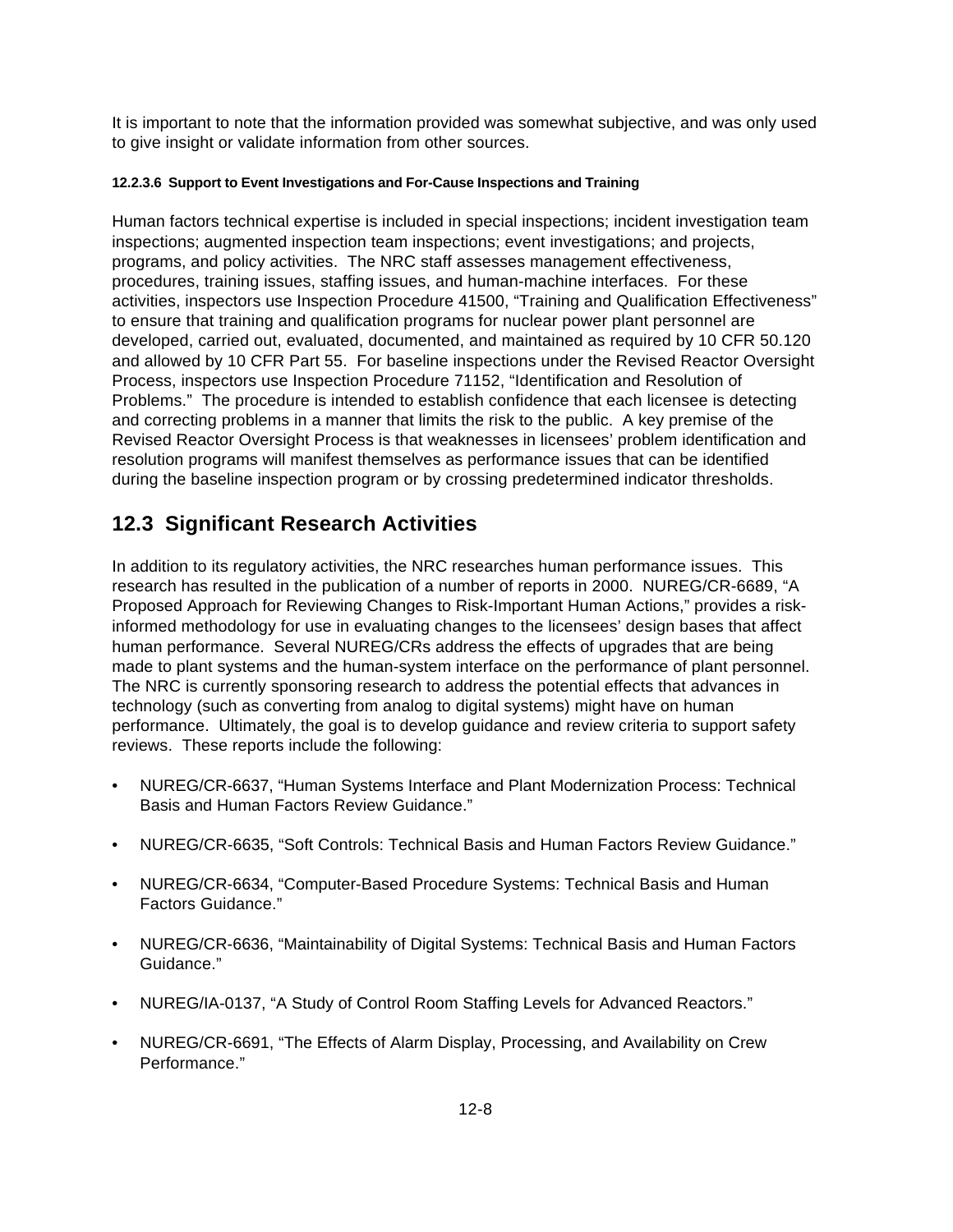- NUREG/CR-6684, "Advanced Alarm Systems: Revision of Guidance and Its Technical Basis."
- NUREG/CR-6633, "Advanced Information System Design: Technical Basis and Human Factors Review Guidance."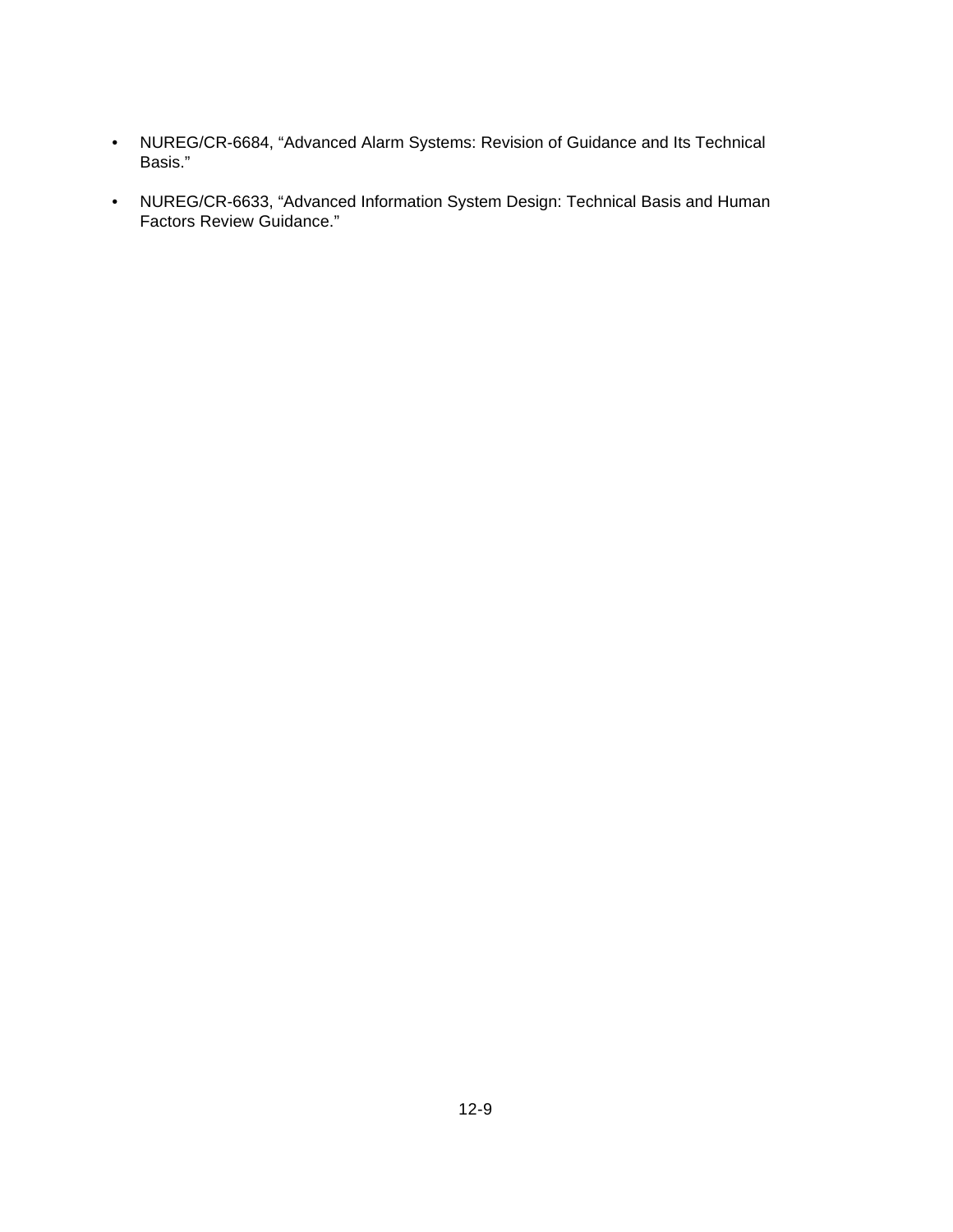# **ARTICLE 13. QUALITY ASSURANCE**

**Each Contracting Party shall take the appropriate steps to ensure that quality assurance programmes are established and implemented with a view to providing confidence that specified requirements for all activities important to nuclear safety are satisfied throughout the life of a nuclear installation.**

This section explains quality assurance (QA) policy and requirements, and guidance for design and construction, operational activities, and staff licensing reviews. It also describes QA programs, including QA under the Revised Reactor Oversight Process, augmented QA, and graded QA.

# **13.1 Background**

Nuclear power facilities must be designed, constructed, and operated in a manner that ensures (1) the prevention of accidents that could cause undue risk to the health and safety of the public, and (2) the mitigation of adverse consequences of such accidents if they should occur. A primary means for achieving these objectives is by establishing and effectively implementing a nuclear QA program. Although a licensee may delegate aspects of the establishment or execution of the QA program to others, the licensee remains ultimately responsible for its overall effectiveness of the program. Licensees perform a variety of self-assessments to validate the effectiveness of their QA program implementation. The NRC reviews descriptions of QA programs, and performs onsite inspections to verify aspects of the program implementation.

# **13.2 Regulatory Policy and Requirements**

Each applicant for a construction permit for a nuclear power plant is required by paragraph (a)(7) of 10 CFR 50.34 "Contents of Applications; Technical Information," to describe its QA program in its preliminary safety analysis report. This program applies to the design, fabrication, construction, and testing of safety-related plant equipment. Each applicant for a license to operate a nuclear power plant, is required by paragraph (b)(6)(ii) of 10 CFR 50.34 to provide a final safety analysis report that details its managerial and administrative controls to ensure safe operation. In both reports, the applicant must describe how it will satisfy the applicable requirements of 10 CFR Part 50, Appendix B, "Quality Assurance Criteria for Nuclear Power Plants and Fuel Reprocessing Plants."

If a licensee wants to make changes in its QA program, it is required by paragraph (a)(3) of 10 CFR 50.54 "Conditions of Licenses" to inform the NRC of the changes. A licensee can make changes without prior NRC approval if the changes do not reduce the commitments in the program description as accepted by the NRC. In April 1999, the NRC revised 10 CFR 50.54(a) to define six categories of QA Program changes that are not "reductions in commitments." Changes that do reduce commitments related to the QA Program must receive NRC approval before implementation.

Nuclear quality assurance criteria apply to all activities that affect the safety-related functions of structures, systems, and components that prevent or mitigate the consequences of postulated accidents that could cause undue risk to the health and safety of the public. High-level criteria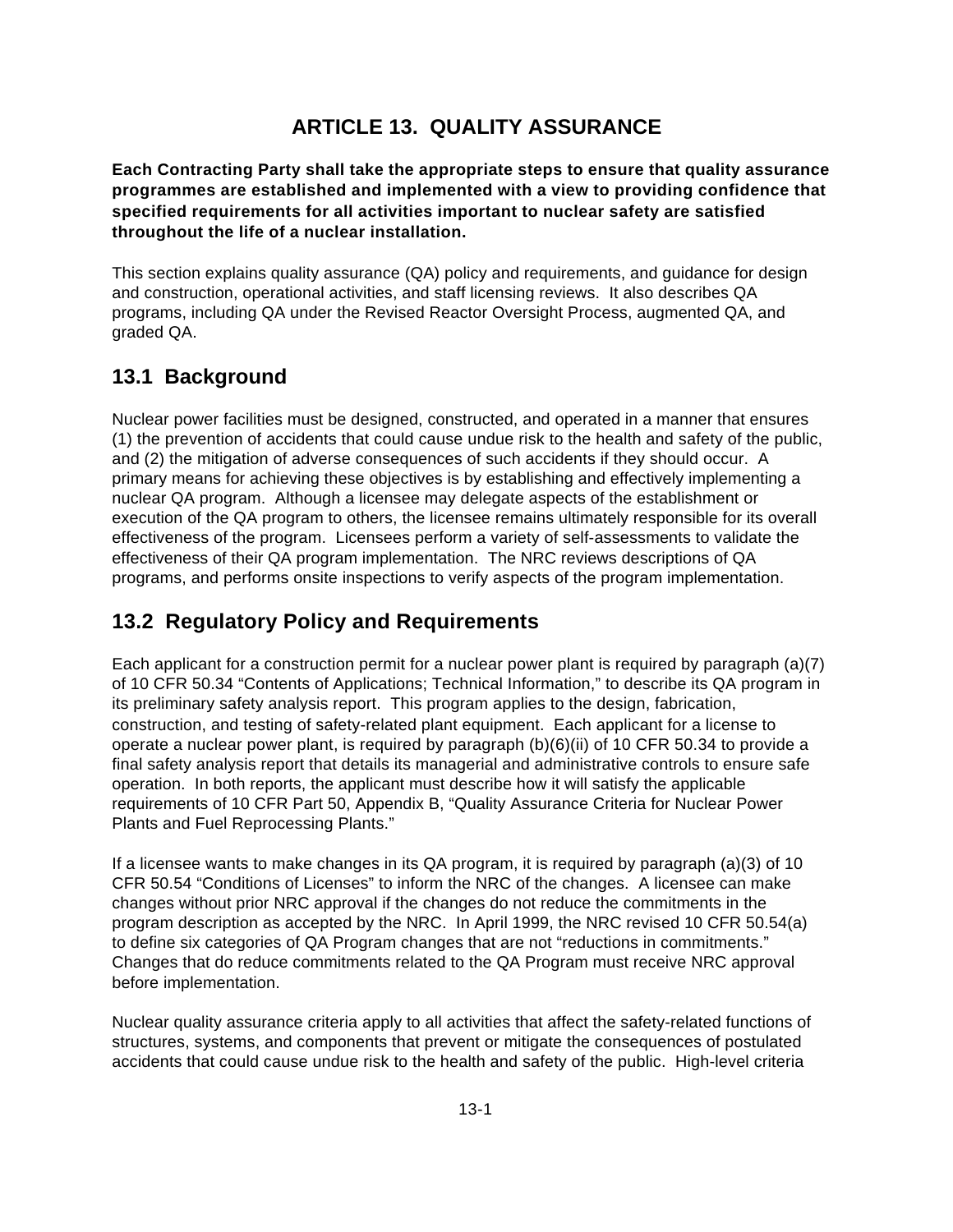for determining which plant structures, systems, and components are safety related are provided in 10 CFR 50.2, "Definitions". The definition is consistently applied in Appendix A to 10 CFR Part 100, "Seismic and Geologic Siting Criteria for Nuclear Power Plants," 10 CFR 50.49, "Environmental Qualification of Electrical Equipment Important to Safety of Nuclear Power Plants" and 10 CFR 50.65 "Requirements for Monitoring the Effectiveness of Maintenance at Nuclear Power Plants." Based upon these criteria, licensees' engineering organizations develop plant-specific listings of safety-related structures, systems, and components.

## **13.2.1 10 CFR Part 50, Appendix A, "General Design Criteria for Nuclear Power Plants"**

Appendix A states the general requirements for establishing of QA controls. General Design Criterion I requires the following:

- Structures, systems, and components that are important to safety must be designed and fabricated to quality standards that are commensurate with the importance of the safety functions performed by the equipment.
- The licensee must implement an appropriate QA program to provide reasonable assurance that these structures, systems, and components will satisfactorily perform their safety functions.
- The licensee must maintain the QA program records of structures, systems, and components that are important to safety.

The scope of items that are "important to safety" includes a subset of plant equipment that is classified as "safety-related." QA program requirements for safety-related structures, systems, and components are contained in Appendix B to 10 CFR Part 50 (discussed below). Safetyrelated structures, systems, and components are defined in 10 CFR 50.2, "Definitions."

QA program controls that are appropriate for some types of non-safety-related equipment are contained in other regulatory guidance.

## **13.2.2 10 CFR Part 50, Appendix B, "Quality Assurance Criteria for Nuclear Power Plants and Fuel Reprocessing Plants"**

Appendix B states the QA requirements that apply to activities that affect the safety-related functions of structures, systems, and components that prevent or mitigate the consequences of postulated accidents. The appendix defines quality assurance as all planned and systematic actions that are necessary to provide adequate confidence that structures, systems, and components will perform satisfactorily in service. Toward that end, Appendix B specifies 18 criteria that must be satisfied by the commitments in a licensee's QA program. These criteria cover such aspects as organizational independence, design control, procurement, document control, test control, corrective action, and audits. Meeting the criteria serves as a closed-loop management control process by which (1) planned controls ensure that safety-related activities are properly carried out, (2) verifications (inspections and audits) confirm that QA controls are effectively performed, (3) corrective actions are carried out when deficiencies are identified, and (4) records of QA aspects are maintained so that after-the-fact inspections can be performed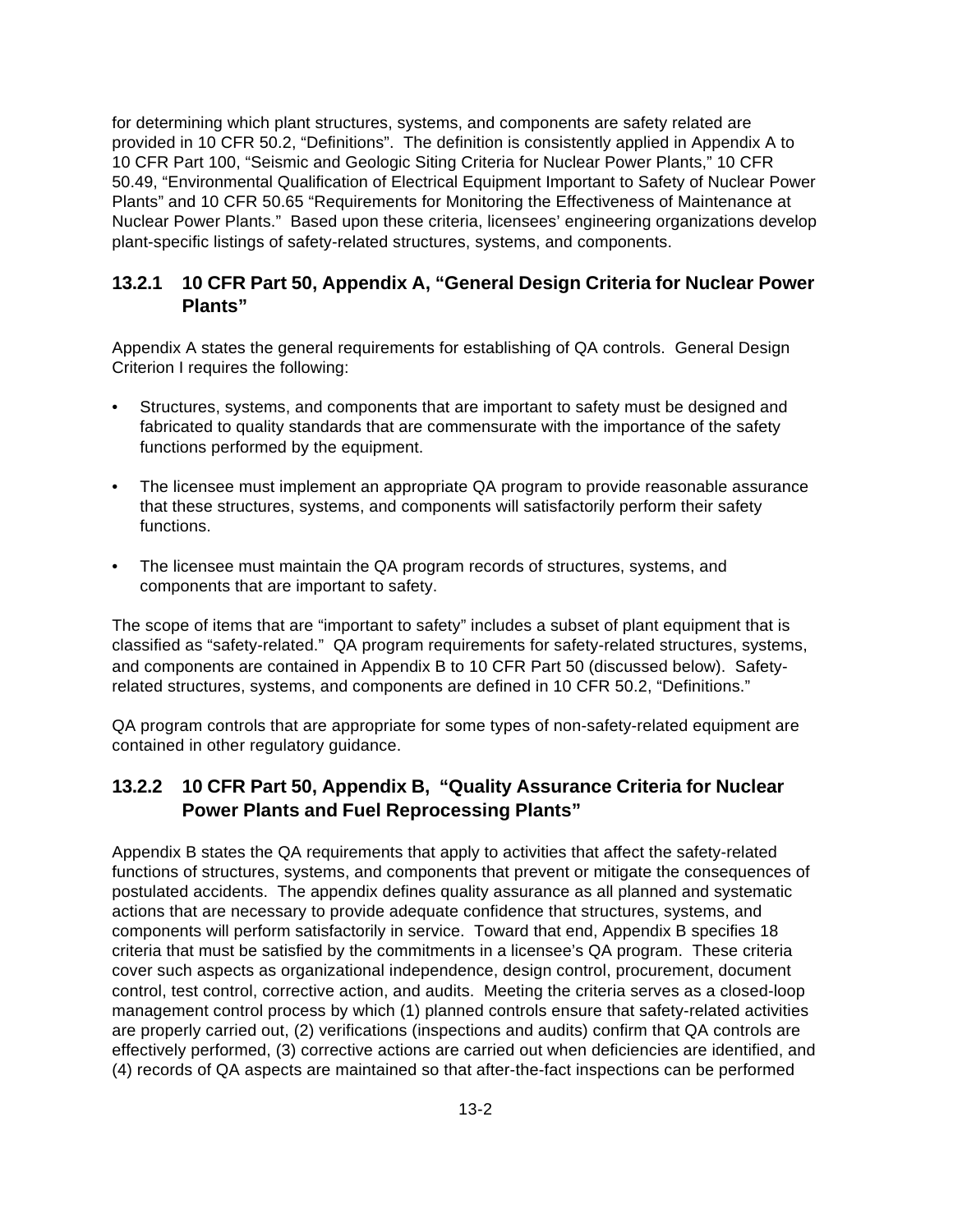(by the NRC), and documentation is maintained to demonstrate that the program was carried out properly.

Appendix B also stipulates that licensees establish measures to ensure that applicable regulatory requirements, design bases, and other requirements that are necessary to ensure adequate quality are suitably included or referenced in the documents for procurement of safety-related materials, equipment, and services whether purchased by the licensee or its contractors or subcontractors. Consistent with the importance and complexity of the products or services to be provided, licensees (or their designees) are responsible for periodically verifying that contractor's QA programs comply, as appropriate, with the applicable criteria in Appendix B and that they are effectively implemented.

The requirements of Appendix B are written at a high level, such that it was necessary for the NRC and the industry to develop consensus standards that give acceptable ways to conform to these requirements. The NRC then issued companion regulatory guides, which endorsed (with conditions, if warranted) QA codes and standards.

# **13.3 QA Regulatory Guidance**

This section explains QA guidance for design and construction, operational activities, and staff reviews for licensing.

## **13.3.1 Guidance for Design and Construction Activities**

In 1971, the American National Standards Institute (ANSI) issued the consensus QA Standard N45.2, "Quality Assurance Program Requirements for Nuclear Power Plants." The NRC endorsed ANSI N45.2 as providing a generally acceptable way to comply with the requirements of Appendix B to 10 CFR Part 50 during the design and construction phases of nuclear facilities. In later years, further ANSI standards promulgated in the N45.2 series, provided additional guidance on both programmatic aspects (such as records controls) and application-specific QA controls (such as those that apply to structures). The NRC conditionally endorsed these ANSI standards through its regulatory guides.

In 1979, the American Society of Mechanical Engineers (ASME) published NQA-1, "Quality Assurance Requirements for Nuclear Facilities," which consolidated eight of the ANSI QA standards regarding the programmatic aspects of Appendix B. The NRC endorsed the 1983 version of NQA-1 and the 1983-1a Addenda through Regulatory Guide 1.28, Revision 3, "Quality Assurance Program Requirements (Design and Construction)." Licensees with approved QA programs could voluntarily choose to adapt their programs to NQA-1. Two licensees amended their QA programs to adopt NQA-1; the remainder chose to remain committed to the ANSI series standards to meet Appendix B requirements.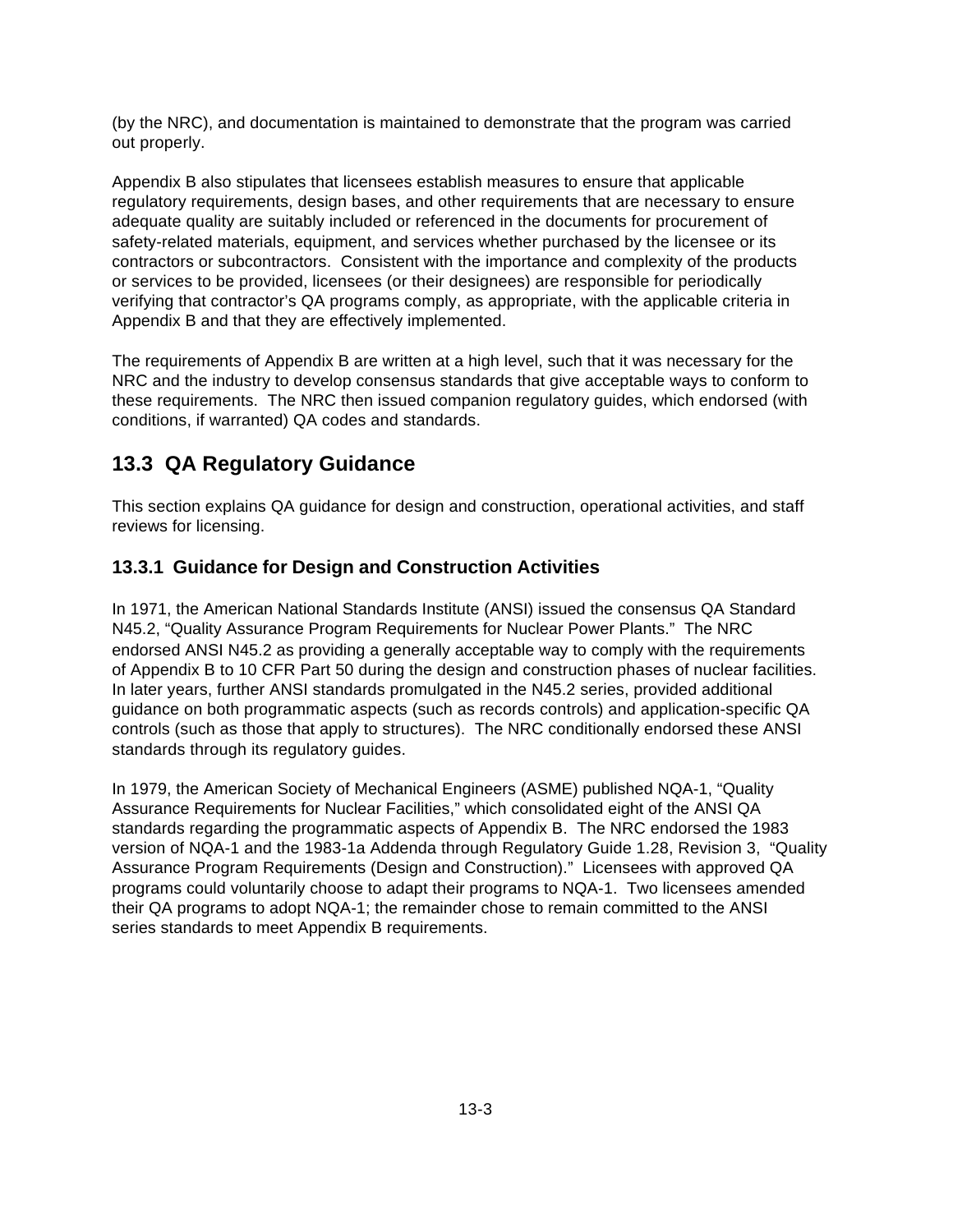## **13.3.2 Guidance for Operational Activities**

In 1972, the American Nuclear Society issued N18.7, "Administrative Controls for Nuclear Power Plants," which focused on activities of importance for operating facilities, including reviews and audits, maintenance, tests, plant records management, and procedural controls. The NRC endorsed N18.7-1972 and N45.2-1971, in combination, as providing an acceptable way to satisfy the requirements of Appendix B to 10 CFR Part 50 for an operating facility. The dual endorsement caused some confusion in the industry. ANSI N18.7-1976 was then developed to better integrate the QA provisions from the various ANSI standards into a more cohesive framework. Specifically, ANSI N18.7-1976 referenced pertinent standards from the N45.2 series, and also extracted information from them to provide guidance on how operational phase activities of a similar nature should be carried out. For example, for design control of plant modifications, N18.7 states that the provisions of N45.2.11 shall be used. The NRC later conditionally endorsed the revised ANSI N18.7 standard in its Regulatory Guide 1.33, "Quality Assurance Program Requirements (Operations)," as complying with the requirements of Appendix B.

## **13.3.3 Guidance for Staff Reviews for Licensing**

NUREG-0800, "Standard Review Plan for the Review of Safety Analysis Reports for Nuclear Power Plants," guides the staff review of applications. The staff uses the plan to initially review QA program descriptions in licensees' preliminary and final safety analysis reports, as well as program revisions during facility operation. The Plan has specific review guidance correlated with the 18 criteria of Appendix B to 10 CFR Part 50, and integrates a review of licensee commitments to adopt the NRC's QA-related regulatory guides and the industry's QA codes and standards.

# **13.4 QA Programs**

This section discusses programs conducted under the Revised Reactor Oversight Process, augmented programs, and graded QA.

# **13.4.1 Background**

The NRC previously relied upon inspections that focused on licensee-generated QA documentation (such as procedures and records) to establish whether licensees had properly carried out their QA commitments for nuclear facilities. This methodology emphasized examining licensees' programmatic QA activities, and verifying documentation (such as quality control inspection reports and audit reports) and procedures. In the late 1980s, the NRC shifted the focus of its inspections to observation of in-process work activities, and independent confirmation of the quality of hardware at nuclear facilities. This approach emphasized the determination of the licensees' attainment of quality by observing plant staff actually performing work activities. When detecting problems during the work observations, the NRC inspector was to ascertain which aspects of the QA program were not carried out properly and, thus, led to the problem. The licensee then carried out corrective actions to properly address the identified problem.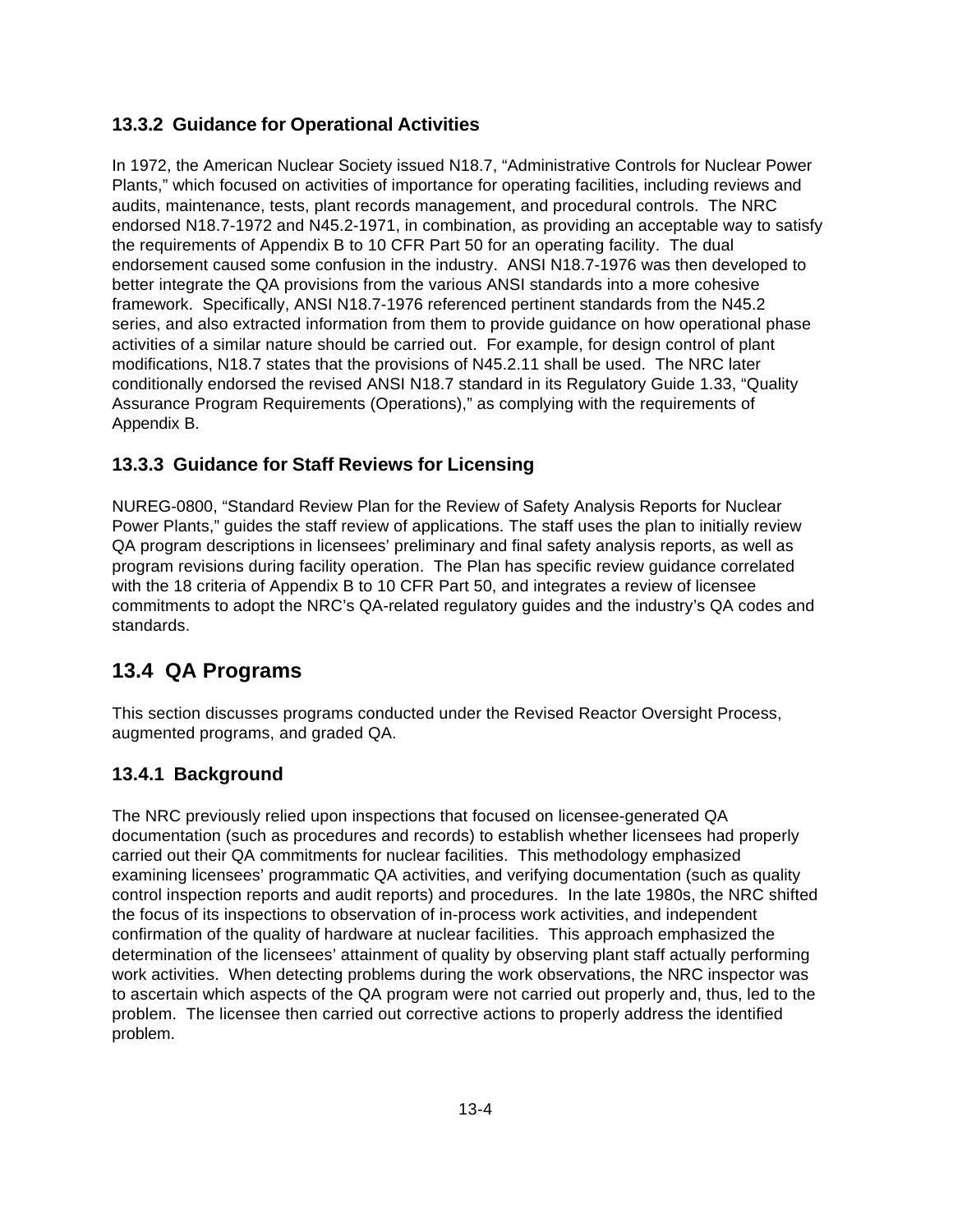### **13.4.2 QA Under the Revised Reactor Oversight Process**

In April 2000, the NRC implemented its revised Reactor Oversight Process for operating reactors, of which baseline inspections are a component. (See Article 6.) Under the baseline inspection program, there is one primary procedure related to QA issues, which is known as Inspection Procedure 71152, ?Identification and Resolution of Problems." Inspectors use this procedure to assess the effectiveness of licensees' programs to identify and resolve problems according to a performance-based review of specific issues. In particular, inspectors look for cases in which a licensee may have missed generic implications of specific problems, and for the risk significance of combinations of problems that individually may not have significance. They also verify that licensees are properly capturing issues that could affect the availability of equipment that is tracked under 10 CFR 50.65, "the Maintenance Rule," or by performance indicators. They do not inspect other aspects of QA program implementation in the baseline inspection program, but may, through supplemental inspections.

### **13.4.3 Augmented Quality Programs**

Some equipment in the nuclear facility may be classified as non-safety-related, and yet still be important to safety for some unique reason. In specific cases, the NRC has specified that QA controls are warranted for equipment determined to be more important than commercial-grade equipment. However, the QA controls would not have to meet Appendix B requirements, which apply only to activities affecting safety-related functions. Typically, applying QA controls to this important-to-safety, yet non-safety-related, equipment is called "augmented quality control." Specific examples include equipment that applies to fire protection, station blackout, and anticipated transients without scram. Branch Technical Position CMEB 9.5-1, "Guidelines for Fire Protection for Nuclear Power Plants," gives 10 quality program elements that should be applied to the design, procurement, installation, and testing of fire protection systems in safetyrelated areas of the plant. Regulatory Guide 1.155, "Station Blackout," gives 10 quality elements that apply to non-safety-related equipment that is required to meet the Station Blackout Rule (10 CFR 50.63). Similarly, NRC Generic Letter 85-06, "Quality Assurance Guidance for Anticipated Transient Without Scram Equipment That Is Not Safety-Related," defines less-stringent QA controls for such equipment to meet 10 CFR 50.62, "Requirements for Reduction of Risk from Anticipated Transient Without Scram Events for Light-Water cooled Nuclear Power Plants."

### **13.4.4 Graded QA**

In 1993, the NRC embarked on an effort with the industry to develop guidance for graded QA. The goal was to formulate guidance on how Appendix B QA controls could be graded by a process that included the following four essential elements:

- (1) a process that, with high confidence, will identify the proper safety significance of all structures, systems, and components in a reasonable and consistent manner
- (2) an effective root-cause analysis and corrective action program
- (3) the determination of appropriate QA controls for individual or groups of structures, systems, and components, consistent with their safety function and safety significance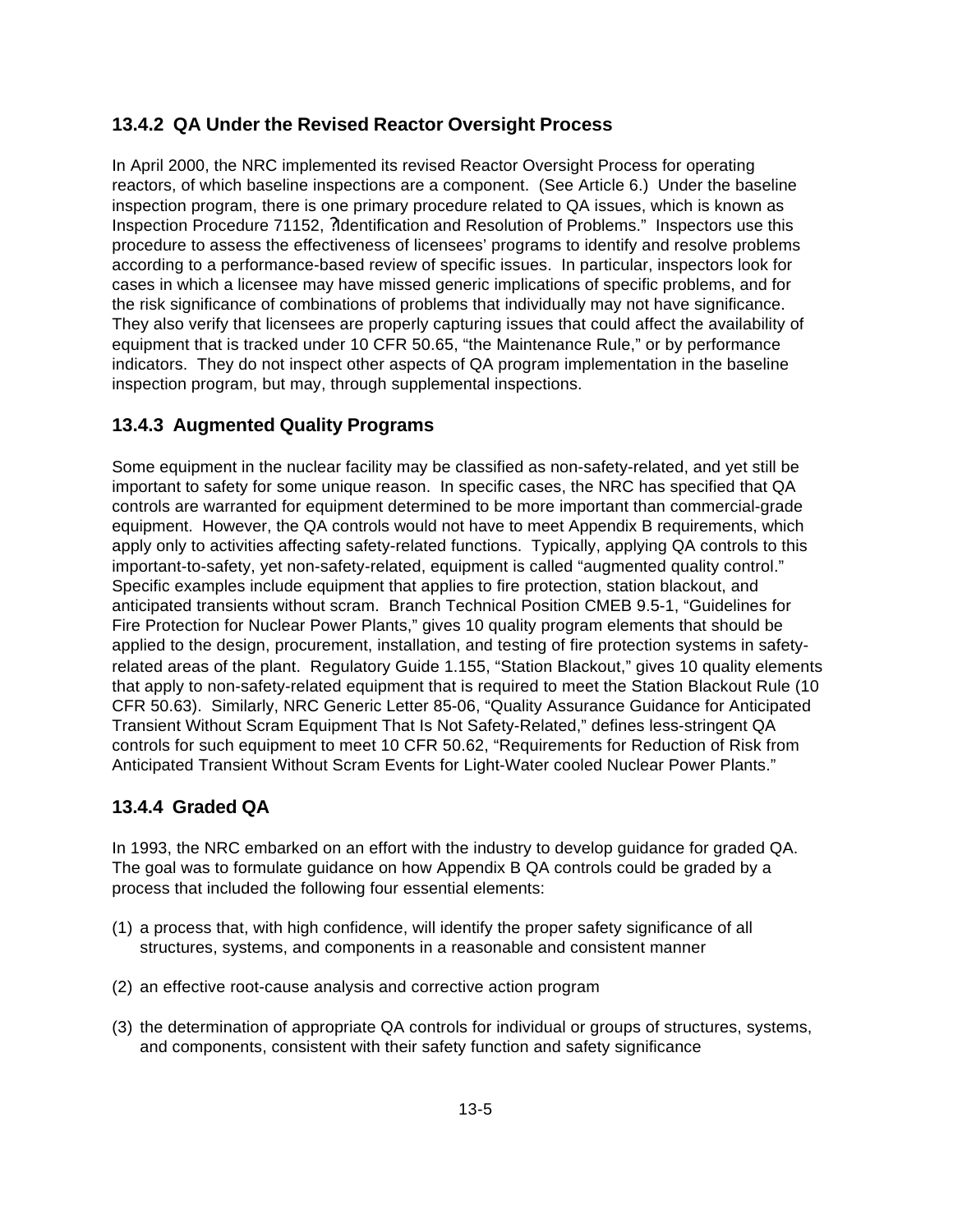(4) a way of reassessing the safety significance of systems, structures, and components and related QA controls as new information becomes available

In parallel with the volunteer project efforts, the staff continued developing a regulatory guide on graded QA (DG-1064, "An Approach for Plant-Specific, Risk-Informed Decisionmaking: Graded Quality Assurance"). The staff issued this guidance for public comment in 1997 along with a set of companion regulatory guides and standard review plan sections for risk-informed regulatory decision-making. It issued the final guidance on graded quality assurance as Regulatory Guide 1.176, "An Approach for Plant-Specific, Risk-Informed Decision Making: Graded Quality Assurance," in 1998. (See Article 10, Section 10.3.6 of this report for more details.) The NRC is not planning to revise Regulatory Guide 1.176 until it gains further experience from other efforts and the below-noted rule change.

The NRC staff encountered significant challenges while developing the graded quality assurance approach described in Regulatory Guide 1.176. Some of these challenges included:

- Establishing a baseline for the quality, scope, and rigor of the Probabilistic Risk Assessment upon which the determination of safety significance of plant equipment would be based
- Formulating a realistic quantitative estimate of the change in plant risk arising from implementing graded quality assurance
- Defining the expert panel composition, roles, and responsibilities
- Establishing the level of documentation and detail needed to describe expert panel deliberations and to support any required corrective actions
- Defining the scope, form, and content of the requisite performance monitoring program that would be used to judge the success and effectiveness of the graded quality assurance program
- Ascertaining the effect of graded quality assurance program on commitments to industry standards relied upon by licensees to satisfy Appendix B to 10 CFR Part 50 requirements
- Formulating the extent of and need for NRC staff-industry regulatory interface during implementation
- Determining the effect on graded quality assurance of 10 CFR 50.54 rulemaking (described below)

#### **13.4.5 Other Quality Assurance-Related Activities**

The staff issued a rule change on April 26, 1999, for paragraph (a) of 10 CFR 50.54, "Conditions of Licenses." This change allows licensees to apply any alternatives or exceptions to a QA program that have been approved by the NRC for use by another facility, without prior NRC approval, if the bases for the approval can be shown to apply to the plant making the change.

## **ARTICLE 14. ASSESSMENT AND VERIFICATION OF SAFETY**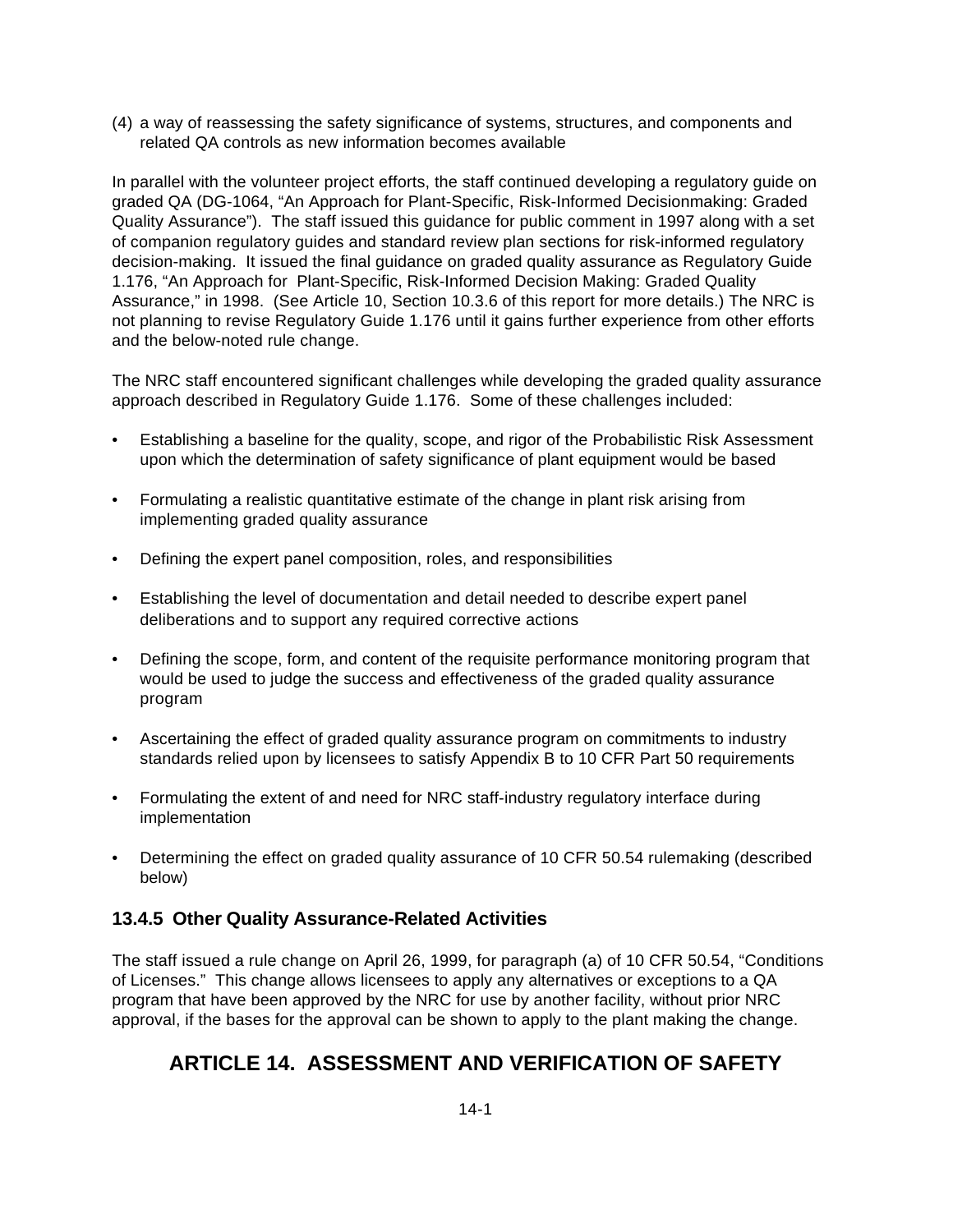**Each Contracting Party shall take the appropriate steps to ensure that:**

- **(i) comprehensive and systematic safety assessments are carried out before the construction and commissioning of a nuclear installation and throughout its life. Such assessments shall be well documented, subsequently updated in the light of operating experience and significant new safety information, and reviewed under the authority of the regulatory body;**
- **(ii) verification by analysis, surveillance, testing, and inspection is carried out to ensure that the physical state and the operation of nuclear installations continues to be in assurance with its design, applicable national safety requirements, and operational limits and conditions.**

This section explains the governing documents and process for ensuring that systematic safety assessments are carried out during the life of the nuclear installation, including for the period of extended operation. It focuses on assessments performed to maintain the licensing basis of a nuclear installation. It also discusses experience and lessons-learned from performing safety assessments. Finally, this section explains verification of the physical state and operation of the nuclear installation by analysis, surveillance, testing and inspection.

Other articles, for example, Articles 6, 10, 13, 18, and 19, also discuss activities undertaken to achieve nuclear safety at nuclear installations.

## **14.1 Ensuring Safety Assessments Throughout Plant Life**

Before a nuclear facility is constructed, commissioned, and licensed, an applicant must perform comprehensive and systematic safety assessments, which are reviewed and approved by the NRC. These assessments and reviews are discussed in Article 18.

This section focuses on the assessments that are required throughout the life of a nuclear installation; that is, assessments required to maintain the licensing basis. To show conformance with the licensing basis, a licensee must maintain records of the original design bases and any changes. This section explains how such changes are documented, updated and reviewed. Further, renewal of a license is predicated on the requirement that a licensee will continue to meet its current licensing basis, and this section explains how this requirement is accounted for in license renewal.

#### **14.1.1 Background**

10 CFR 50.2, "Definitions," defines design bases as "that information which identifies the specific functions to be performed by a structure, system, or component of a facility, and the specific values or ranges of values chosen for controlling parameters as reference bounds for design."

Although the terms "current licensing basis" and "licensing basis" are widely used in matters related to power reactors operating in accordance with the regulations in 10 CFR Part 50, the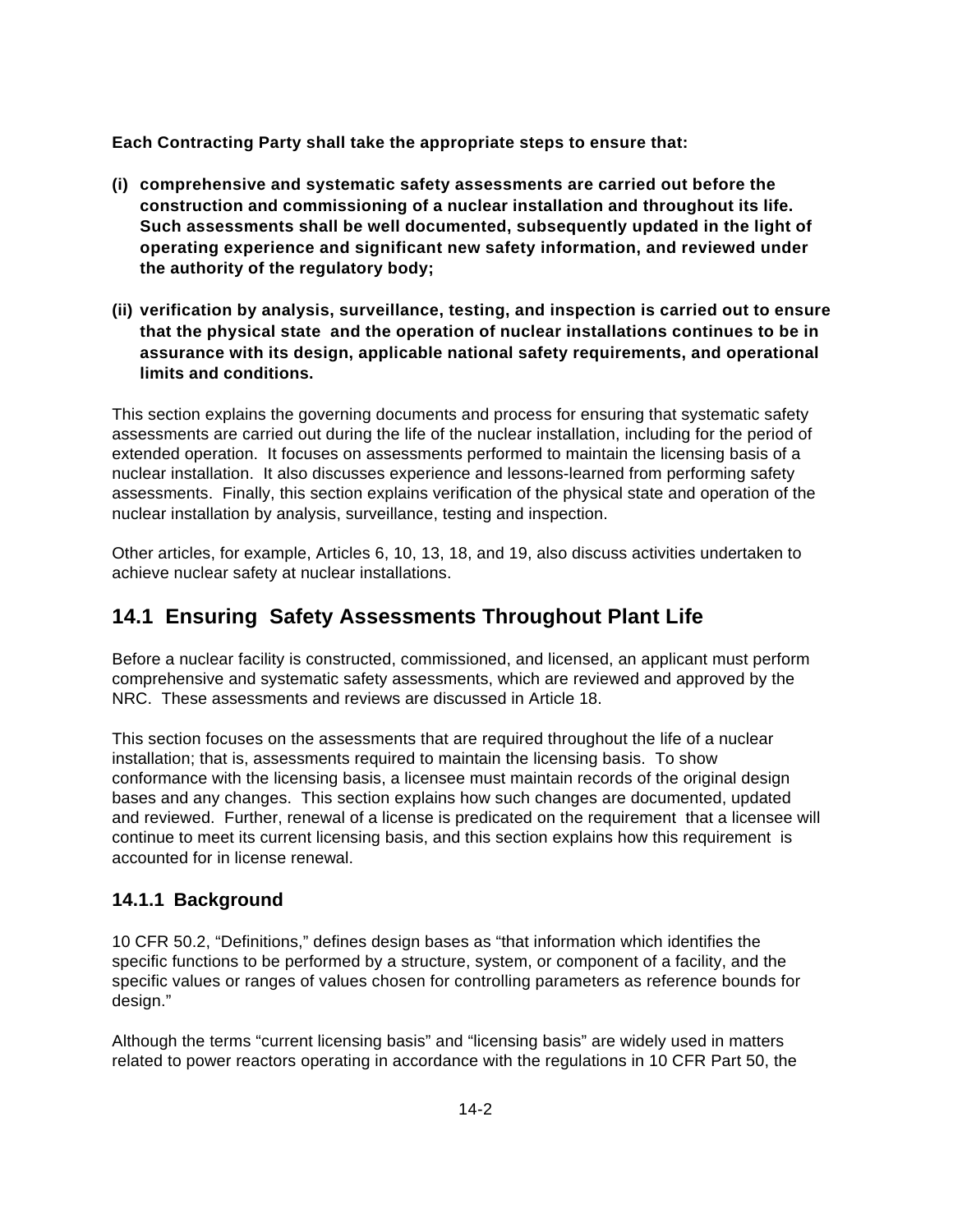terms are not defined in Part 50 or major regulatory guidance related to Part 50. 10 CFR Part 54.3, "Definitions," defines "current licensing basis" pertaining to license renewal for nuclear installations as follows:

Current licensing basis is the set of NRC requirements applicable to a specific plant and a licensee's written commitments for ensuring compliance with and operation within applicable NRC requirements and the plant-specific design basis (including all modifications and additions to such commitments over the life of the license) that are docketed and in effect. The current licensing basis includes the NRC regulations contained in 10 CFR Parts 2, 19, 20, 21, 26, 30, 40, 50, 51, 54, 55, 70, 72, 73, 100 and appendices thereto; orders; license conditions; exemptions; and technical specifications. It also includes the plant-specific design-basis information defined in 10 CFR 50.2 as documented in the most recent final safety analysis report as required by 10 CFR 50.71 and the licensee's commitments remaining in effect that were made in docketed licensing correspondence such as licensee responses to NRC bulletins, generic letters, and enforcement actions, as well as licensee commitments documented in NRC safety evaluations or licensee event reports.

A definition of the "licensing basis" and a detailed description of its major elements is provided by the Office of Nuclear Reactor Regulation Office Instruction LIC-100, "Control of Licensing Bases for Operating Reactors," dated March 2001.

The NRC carries out regulatory programs to give reasonable assurance that plants continue to conform to the licensing basis. (Article 6 discusses these programs.)

#### **14.1.2 Maintaining the Licensing Basis**

This section explains the governing documents and process used to maintain the licensing basis. The main governing documents are "10 CFR 50.90, "Application for Amendment of License or Construction Permit," 10 CFR 50.59, "Changes, Tests, and Experiments, and 10 CFR 50.71, "Requirements for Updating of Final Safety Analysis Reports." The section also discusses relevant experience and examples.

#### **14.1.2.1 Governing Documents and Process**

A licensee is to operate its facility in accordance with the license, and as described in its final safety analysis report. To change its license or reactor facility, a licensee must follow the review and approval processes established in the regulations. For license amendments, including changes to technical specifications, the licensee must request NRC approval in accordance with 10 CFR 50.90, "Application for Amendment of License or Construction Permit." However, licensees can make certain changes without prior NRC approval if they perform specified reviews and meet certain conditions. Such changes are provided for in 10 CFR 50.59, "Changes, Tests, and Experiments," as described below.

*10 CFR 50.59, "Changes, Tests, and Experiments"*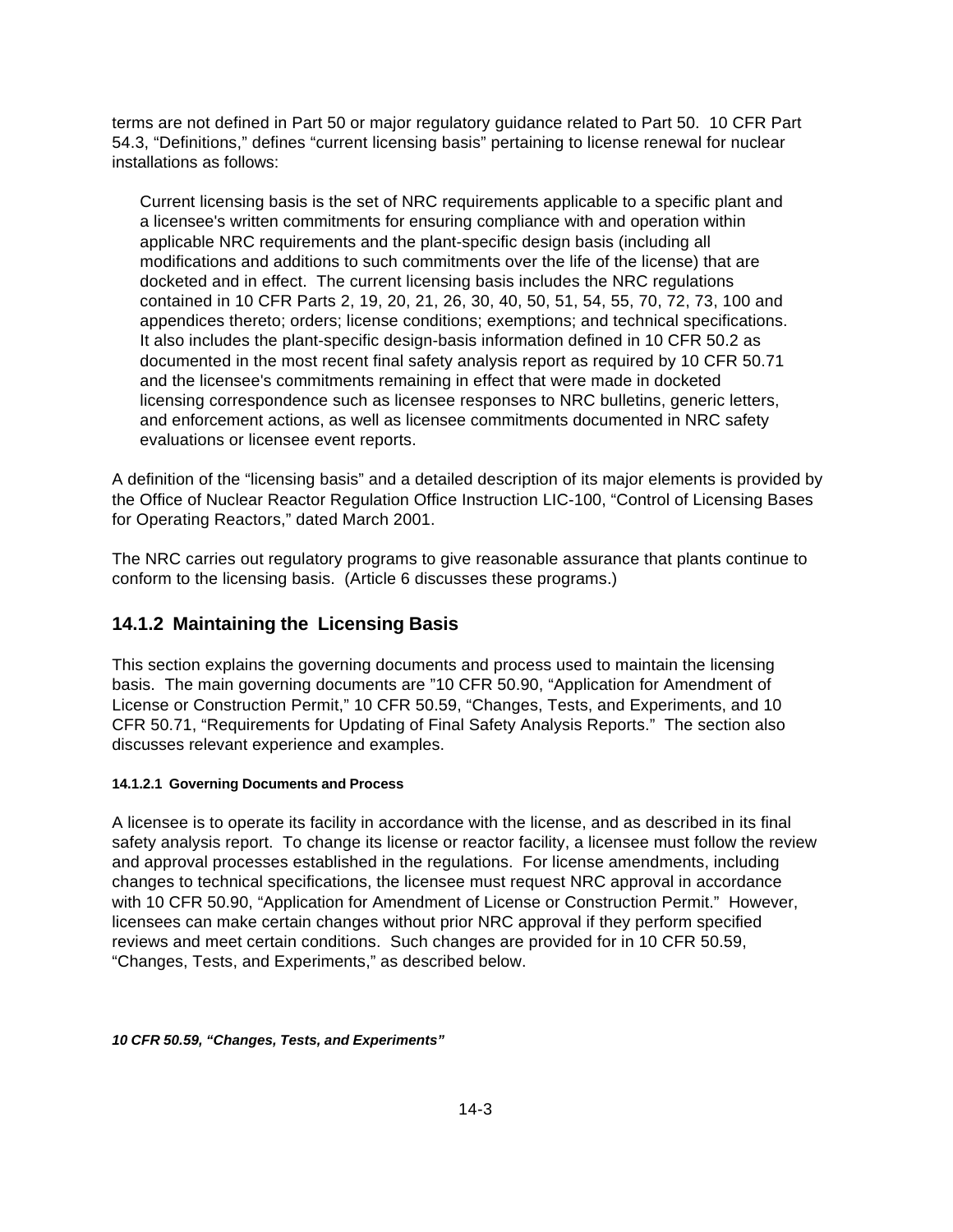10 CFR 50.59 describes the circumstances under which a licensee may make changes to its facility or procedures as described in its final safety analysis report and may conduct tests and experiments that are not described in its report without prior NRC approval. An example of such a circumstance is if the change does not affect the technical specifications. Licensees are required to periodically submit information about changes made in accordance with 10 CFR 50.59. The NRC monitors each licensee's processes for implementing the requirements in 10 CFR 50.59.

 NRC approval is required in circumstances when the change, test, or experiment would result in more than a minimal increase in the frequency of occurrence of an accident previously evaluated in the final safety analysis report. The licensee must apply to amend the license pursuant to 10 CFR 50.90 under such circumstances. The NRC performs and documents a safety evaluation in these instances before it authorizes the change.

In 1995, the NRC recognized that Millstone Unit 1 had conducted refueling outages in a manner outside its design bases, as shown by the analysis and assumptions in its updated safety analysis report. This recognition led to questions about the regulatory framework that authorizes licensees to make changes to their facilities without prior NRC approval. As a result, the staff initiated a review of the 10 CFR 50.59 process to identify short- and long-term actions to improve implementation and oversight of the process. In summary, the staff found that difficulties in dayto-day use arise when the meaning of the language of the rule is not clear, leading the staff and licensees to interpret the rule differently and have different expectations about its implementation.

As a result of the issues raised about 10 CFR 50.59, the NRC conducted a rulemaking to clarify the requirements and to provide a limited degree of flexibility for licensees to make certain changes that only "minimally" increase the probability or consequences of accidents. The NRC issued the final rule on October 4, 1999; it took effect on March 13, 2001. In November 2000, the NRC issued a corresponding Regulatory Guide 1.187, "Guidance for Implementation of 10 CFR 50.59, Changes, Tests, and Experiments." This guide endorses an industry guidance document, NEI 96-07, Revision 1, " Guidelines for 10 CFR 50.59 Implementation," also issued in November 2000.

To help licensees (and the NRC staff) determine which information is relevant to the "design bases" as defined in Section 50.2, the NRC issued Regulatory Guide 1.186, "Guidance and Examples of Identifying 10 CFR 50.2 Design Bases," in December 2000. This guide endorses Appendix B to NEI 97-04,"Nuclear Energy Institute Design Bases Program Guidelines," issued in September 1997, as providing general guidance and examples that are acceptable for identifying information on design bases.

#### *10 CFR 50.71 Requirements for Updating of Final Safety Analysis Reports*

Another process for making changes is set forth in Paragraph (e) of 10 CFR 50.71, "Requirements for Updating of Final Safety Analysis Reports," which requires licensees to update their final safety analysis reports periodically to incorporate the information and analyses that they submitted to the Commission or prepared pursuant to Commission requirements. Revisions to the updated final safety analysis reports are to include the effects of changes that occur in the vicinity of the plant, changes made in the facility or procedures described in the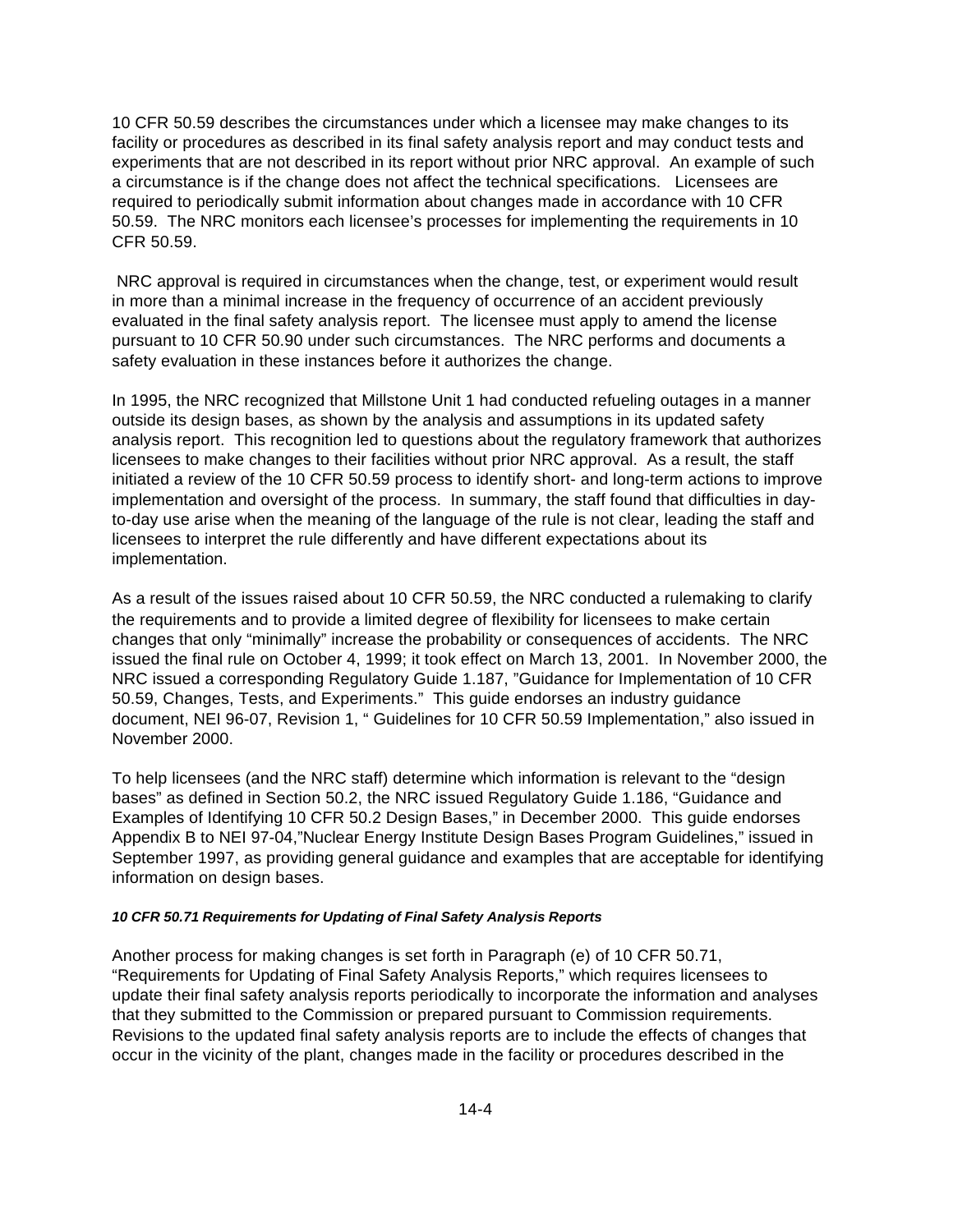report, safety evaluations for approved license amendments and for changes made under 10 CFR 50.59, and safety analyses conducted at the request of the Commission to address new safety issues.

#### **14.1.2.2 Experience and Examples**

In 1997 and 1998, the NRC conducted architect/engineer design inspections at a number of plants. Some of the issues raised during inspections at the DC Cook Nuclear Plant contributed to its long shutdown and precluded restart until the licensee took appropriate corrective actions to restore conformance of the facility to its design bases. Given the overall results of these inspections, the NRC concluded that the agency did not need to expend this level of effort for such inspections, but that it was appropriate to maintain NRC inspection oversight of licensees' design and configuration control processes. As discussed in Article 6, the NRC completely revised its inspection program for operating power reactors. However, it retains an inspection procedure in the baseline program for reviewing safety system design and performance capability and licensee processes to modify the plant.

#### **14.1.3 License Renewal**

This section explains license renewal. It covers the governing documents and regulatory process, recent experience and examples.

#### **14.1.3.1 Governing Documents and Process**

#### *10 CFR Part 54, "Requirements for Renewal of Operating Licenses for Nuclear Power Plants"*

The Atomic Energy Act and NRC regulations limit commercial power reactor licenses to 40 years, but also permit such licenses to be renewed. The original 40-year term was selected on the basis of economic and antitrust considerations, rather than by technical limitations. However, the selection of this term may have resulted in individual plants being designed on the basis of an expected 40-year service life.

10 CFR Part 54, known as the "license renewal rule," establishes the technical and procedural requirements for renewing operating licenses. License renewal requirements for power reactors are based on two key principles:

(1) The regulatory process, which assesses and verifies safety, continued into the extended period of operation, is adequate to ensure that the licensing basis of all currently operating plants provides an acceptable level of safety. The possible exception is detrimental effects of aging on certain systems, structures, and components, and possibly a few other issues applying to safety only during the period of extended operation, and

(2) Each plant's licensing basis is required to be maintained throughout the renewal term.

The foundation of license renewal rests on the determination that currently operating plants continue to maintain an adequate level of safety. Over the plant's life, this level has been enhanced by maintaining the licensing basis, properly adjusted to incorporate new information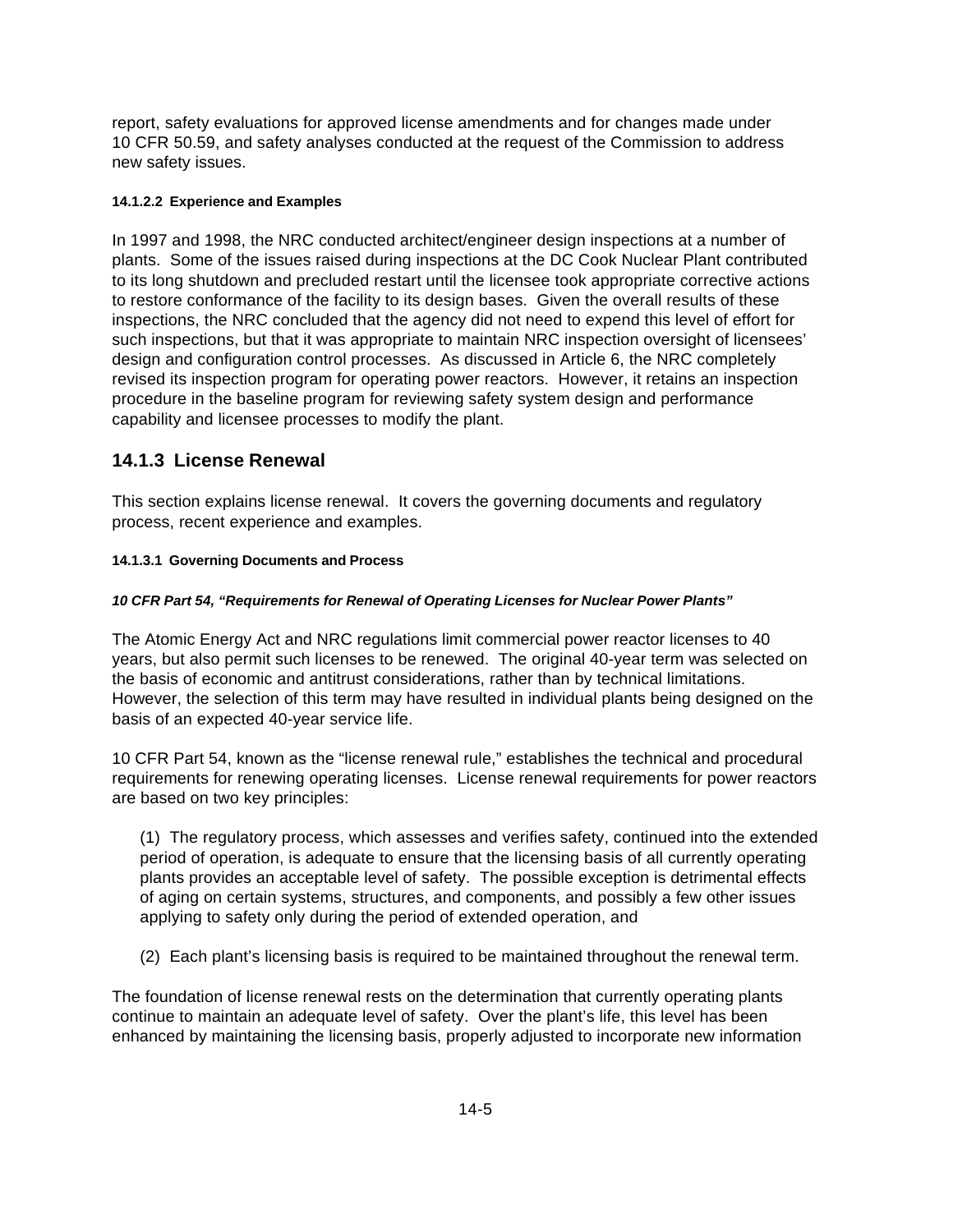that is derived from operating experience. Moreover, NRC activities have continually ensured that the licensing basis will continue to provide an acceptable level of safety.

The NRC has developed guidance documents for license renewal. It developed Regulatory Guide 1.188, ?Standard Format and Content for Applications to Renew Nuclear Power Plant Operating Licenses," to guide applicants in applying to renew a license and the ?Standard Review Plan for the Review of License Renewal Applications for Nuclear Power Plants," NUREG-1800, to guide the staff in reviewing applications. The standard review plan references the ?Generic Aging Lessons Report," NUREG-1801, which generically documents the basis for determining when existing programs are adequate, and when they should be augmented for license renewal. The NRC issued all of these documents in the summer of 2001.

10 CFR Part 54 requires applicants to identify all plant systems, structures, and components that are within the scope of renewal. Specifically, these are (1) all safety-related systems, structures, and components; (2) all systems, structures, and components, the failure of which could prevent the accomplishment of safety-related functions; and (3) systems, structures, and components that are relied on to demonstrate compliance with the NRC's regulations for fire protection (10 CFR 50.48), environmental qualification (10 CFR 50.49), pressurized thermal shock (10 CFR 50.61), anticipated transients without scram (10 CFR 50.62), and station blackout (10 CFR 50.63).

Under the license renewal rule, the applicant must perform a screening review of all systems, structures, and components within the scope of the rule to identify "passive" and "long-lived" structures and components. The applicant must demonstrate that it will manage the effects of aging such that the structures, systems, and components will function as intended throughout the period of extended operation. Active equipment is considered to be adequately monitored under the current regulatory process because any detrimental aging effects are readily detectable, and will be identified and corrected by routine surveillances and performance testing.

The rule also requires applicants to identify and update time-limited aging analyses for systems, structures, and components that may be based on the length of the current operating license term. For example, the analyses supporting environmental qualification of electric equipment explicitly consider the current 40-year operating license term and must be reevaluated for license renewal.

Additionally, the NRC's environmental protection regulation, 10 CFR Part 51, "Environmental Protection Regulations for Domestic Licensing and Related Regulatory Functions," applies to license renewal. The NRC amended this regulation to enhance the agency's environmental review process for license renewal. Specifically, the review requirements for 10 CFR Part 51 are founded on the conclusion that certain environmental issues can be resolved generically and need not be evaluated in each plant-specific application. These issues are described in NUREG-1437, "Generic Environmental Impact Statement for License Renewal of Nuclear Plants." Supplement 1 to NRC Regulatory Guide 4.2, ?Preparation of Supplemental Environmental Reports for Applications to Renew Nuclear Power Plant Operating Licenses," guides applicants in preparing environmental reports for license renewal. The ?Standard Review Plan for Environmental Reviews for Nuclear Power Plants, Operating License Renewal," NUREG-1555, Supplement 1, guides the NRC staff's review of the environmental issues of an application for renewal.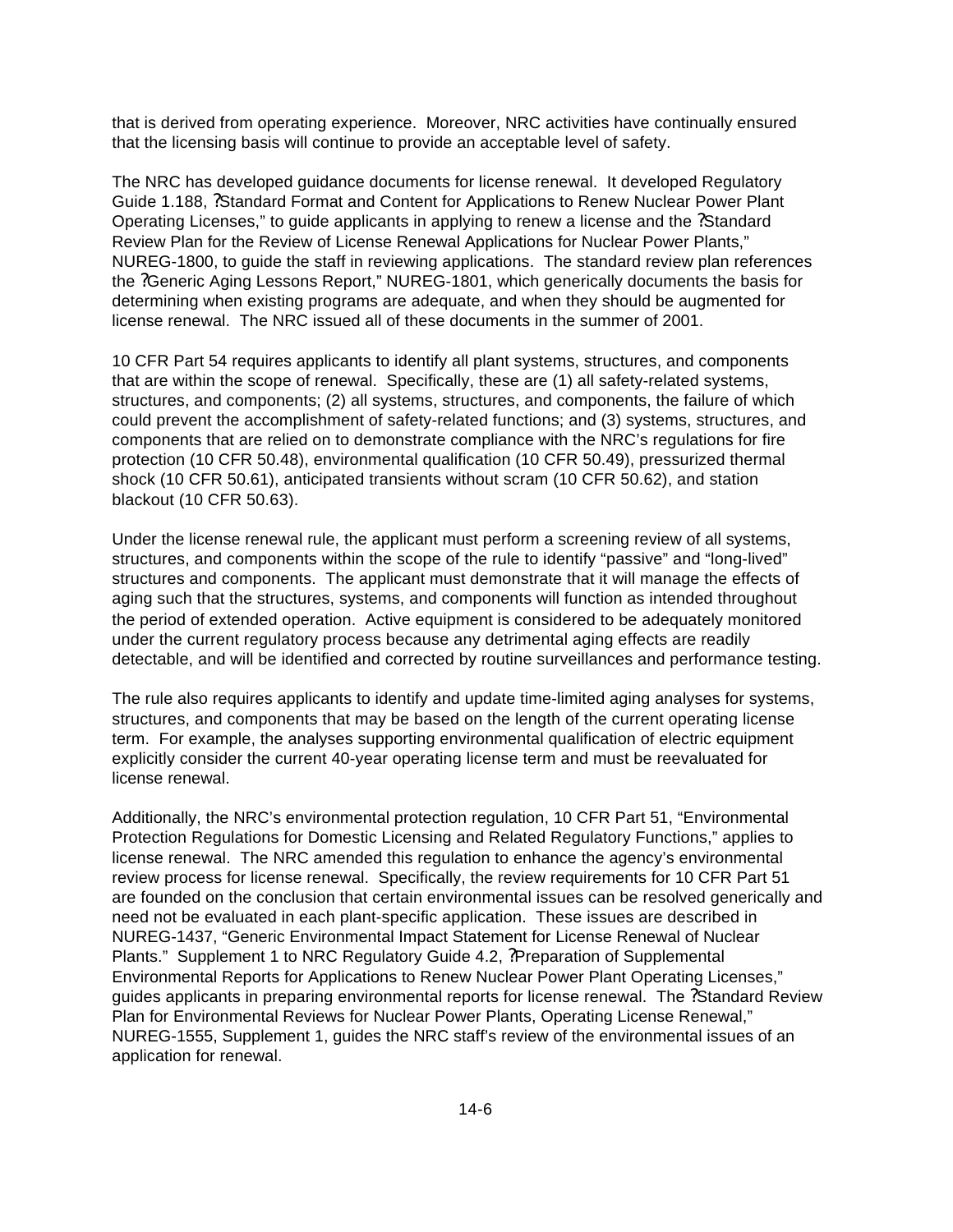The decision regarding whether to seek license renewal rests with the licensees, who must make business decisions as to whether they are likely to satisfy the relevant NRC requirements and must evaluate the costs of the venture. The NRC's role is to establish a reasonable and stable review process and such safety and environmental protection standards that licensees can make timely decisions about whether to seek license renewal.

#### **14.1.3.2 Experience and Examples**

The NRC reviewed the first license renewal applications for the Calvert Cliffs Nuclear Power Plant and the Oconee Nuclear Station and issued the renewed licenses in 2000. The agency also completed its review of the Arkansas Nuclear One, Unit 1, application and issued the renewed license in June 2001. The NRC is now reviewing license renewal applications for Hatch, Turkey Point, Surry, North Anna, McGuire, Catawba and Peach Bottom. The NRC has committed to complete the reviews within 30 months of receipt if a hearing is conducted, and within 25 months if not. Almost all other licensees are expected to seek renewal of their licenses in the future.

## **14.2 Verification by Analysis, Surveillance, Testing and Inspection**

Licensees are required to verify that they are operating their nuclear installations in accordance with the plant-specific design and requirements. Requirements specifying verification are contained in the Technical Specifications (for surveillance) and national consensus codes (for testing and periodic inspections).

10 CFR 50.55a, "Codes and Standards," defines the requirements for applying industry codes and standards to nuclear power reactors during design, construction, and operation. This regulation applies to both operating licenses and construction permits. 10 CFR 50.55a states, "Systems and components of boiling and pressurized water-cooled nuclear power reactors must meet the requirements of the ASME Boiler and Pressure Vessel Code specified in paragraphs (b) though (g) of this section." The ASME Code has requirements for the construction and periodic inspection of boilers, pressure vessels, and nuclear components. These requirements apply to materials, design, fabrication, testing, inspection, and stamping. 10 CFR 50.55a also provides for alternatives to the ASME Code when authorized by the NRC.

Through analysis, surveillance, testing, and inspection, the NRC verifies that the physical state and operation of nuclear installations continue to be in accordance with the designs, applicable national safety requirements, and operational limits and conditions. As previously discussed in Article 6, NRC's reactor oversight process includes inspections to verify that licensees are fulfilling their obligations to conduct such surveillances and testing and take corrective action. The NRC staff updates, revises, and improves existing regulatory programs in light of operating experience and significant new safety information. These activities are discussed in Article 19.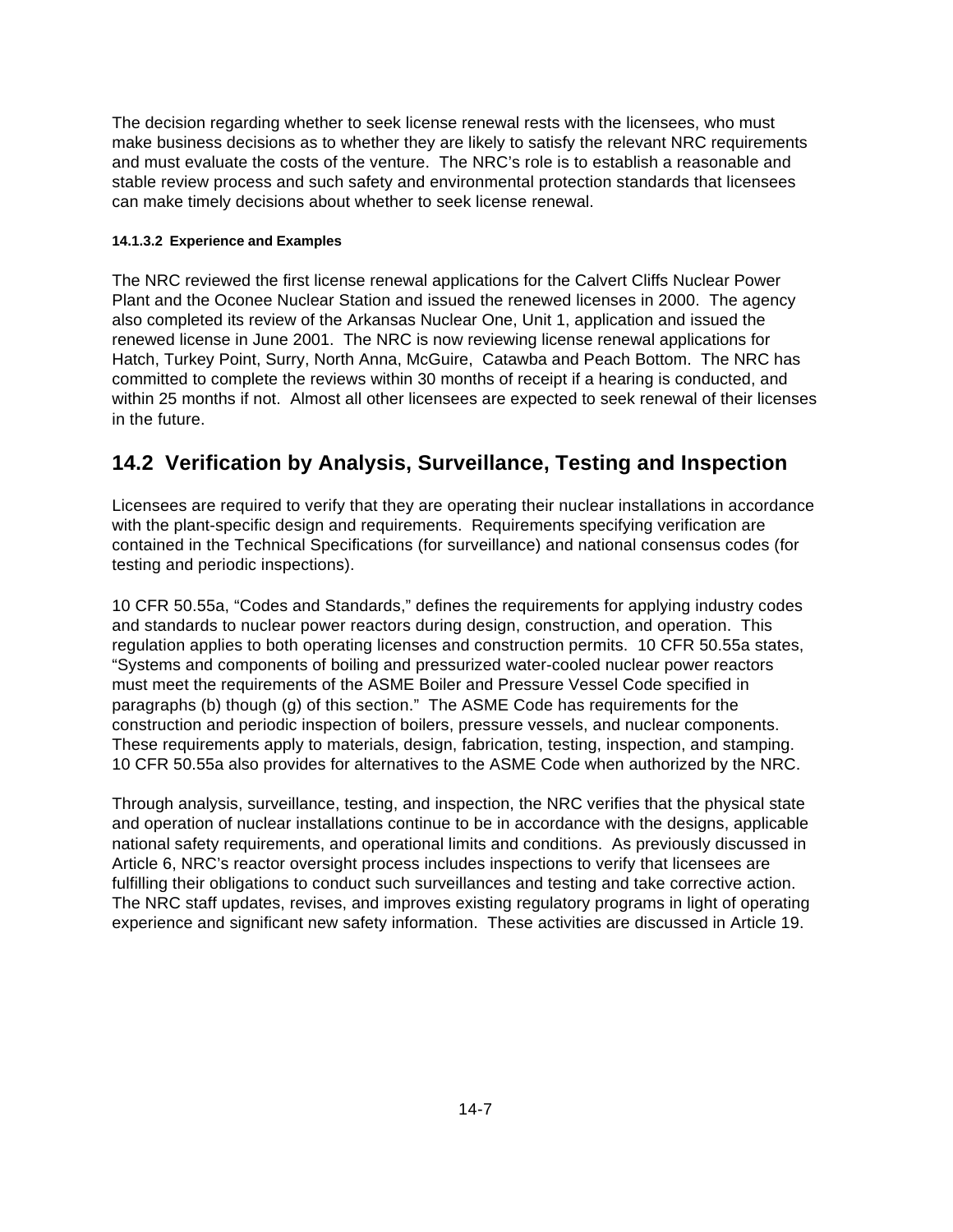# **ARTICLE 15. RADIATION PROTECTION**

**Each Contracting Party shall take the appropriate steps to ensure that, in all operational states, the radiation exposure to the workers and to the public caused by a nuclear installation shall be kept as low as is reasonably achievable, and that no individual shall be exposed to radiation doses that exceed the prescribed national dose limits.**

This section summarizes the authorities and principles of radiation protection, the regulatory framework, regulations, and radiation protection programs for controlling radiation exposure for occupational workers and members of the public.

Article 17 addresses radiological assessments that apply to licensing and to facility changes.

## **15.1 Authorities and Principles**

Generally, U.S. radiation control measures are founded on radiological risk assessments by the United Nations Scientific Committee on the Effects of Atomic Radiation (UNSCEAR) and the U.S. National Academy of Sciences Committee on the Biological Effects of Ionizing Radiation (BEIR). These risk assessments are reflected in the risk management recommendations promulgated by the International Commission on Radiological Protection (ICRP) and the National Council on Radiation Protection and Measurements (NCRP). On the basis of these assessments and recommendations, the Environmental Protection Agency (EPA) develops "generally applicable radiation standards" for use by the other Federal agencies, including the NRC. Considering these recommendations and standards, the responsible agencies, such as the NRC, then establish regulations.

The principles upon which the U.S. radiation protection programs are based are generally consistent with the principles espoused by the ICRP. That is to say, (1) it is known that large doses of ionizing radiation can be deleterious to human health, and (2) it is considered prudent to assume that small doses may also be harmful, with the probability of a deleterious effect being proportional to the dose. The ICRP-recommended protection principles of "limitation," "justification," and "optimization" are acknowledged, but are proving difficult to carry out.

Of these, "limitation" is most practicable. Dose limits are established in the regulations, and these limits cannot be exceeded without violating the regulations. There is a lengthy history of the doses being kept within the limits for workers (NUREG-0713, Vol. 21, 1999) and members of the public living near nuclear power plants (NUREG/CR-2850, Vol. 14, 1996).

"Justification," the recommendation that any activity involving radiation exposure should be shown to be beneficial before the activity is undertaken, has proved impracticable. The difficulty results from three basic facts. Specifically, (1) every human activity involves radiation exposure, (2) the outcome of a new activity can never be determined in advance, and (3) the U.S. Government (like other governments) lacks this degree of control over the activities of its citizens. Thus, the "justification" activities in the U.S. are generally limited to cost/benefit studies and analyses of the environmental impact of major actions, such as imposing a new regulation or building a new nuclear power plant.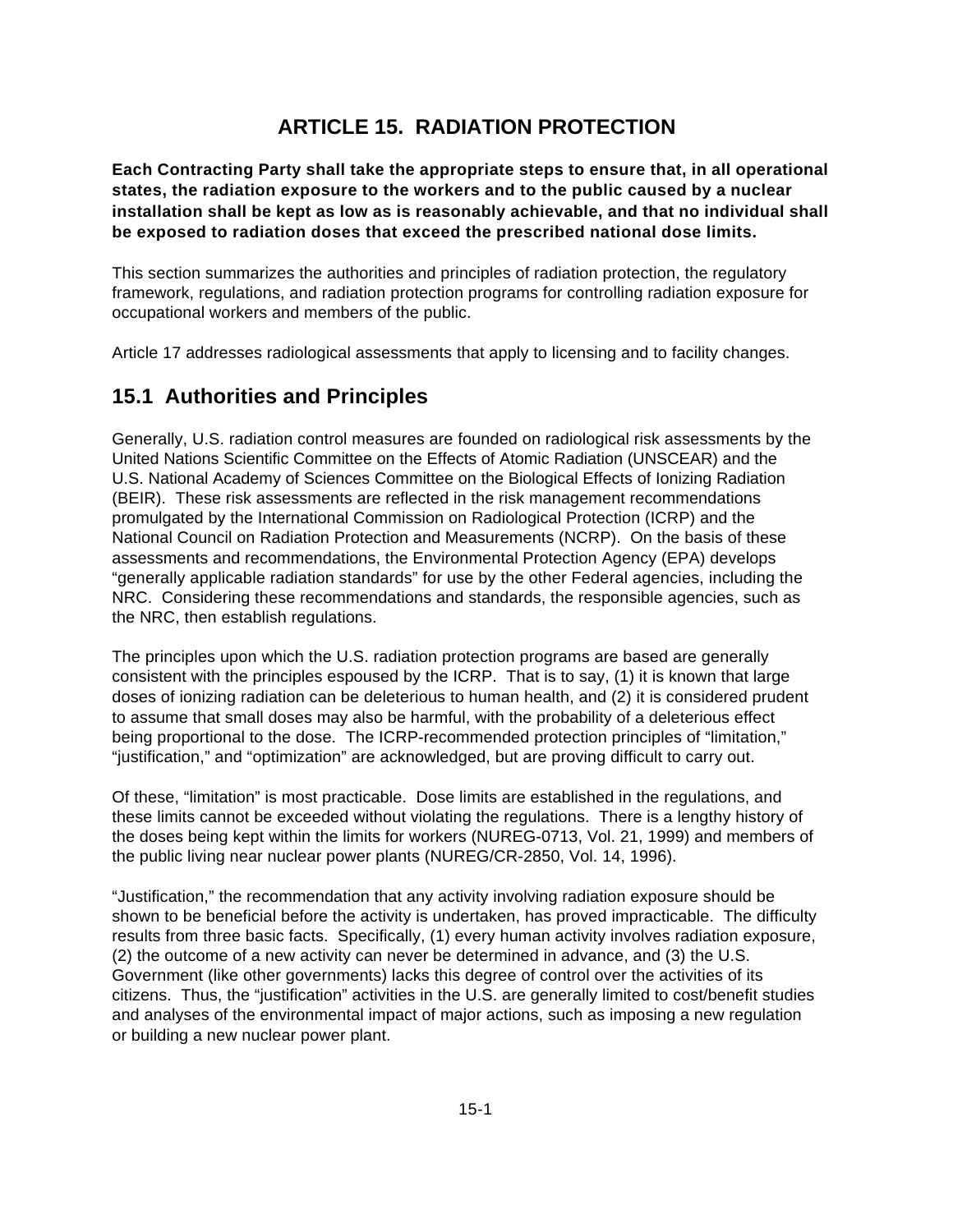Rather than "optimization," the U.S. has used the expression "as low as is reasonably achievable" (ALARA), although the two concepts are consistent. As a guiding principle, ALARA (with varying terminology) dates back to 1939, at least in the U.S., and ALARA is defined in the regulations for occupational workers and for members of the public.

For decades, the ALARA criterion for occupational radiation exposure has been addressed in 10 CFR Part 20, "Standards for Protection Against Radiation," but as an admonition rather than requirement. In 1994, the regulation was changed to require that all licensees develop, document, and carry out an ALARA Program. Compliance with this requirement was to be judged on the basis of a licensee's capability to track and, if necessary, reduce exposures, and not on whether exposures and doses represented an absolute minimum or whether the licensee had used all possible methods to reduce exposures.

For control of radiation exposure to members of the public, the NRC modified 10 CFR Part 50 by adding Appendix I, "Numerical Guides for Design Objectives and Limiting Conditions for Operation to Meet the Criterion As Low As Is Reasonably Achievable for Radioactive Material in Light-Water-Cooled Nuclear Power Reactor Effluents." Issued in 1975, this appendix required that radioactive releases from nuclear power plants be kept ALARA. This requirement led to the establishment of numerical criteria ( i.e., 0.00005 Sv (0.005 rem)) in a year to the most highly exposed individual). This NRC requirement was soon followed by similar EPA requirements for other facilities. It is not clear that these requirements satisfy the ICRP's intent, but they are sufficient to keep public doses well below the local variation in doses from natural sources.

Although U.S. regulations are generally consistent with ICRP recommendations, to date, certain constraints have limited the extent to which the U.S. regulations coincide with the ICRP recommendations. One important constraint has been the desire for regulatory stability. Revising the regulations to incorporate every new ICRP position would impose a serious burden on the licensees without a commensurate benefit. Furthermore, for nuclear power reactors, new requirements are constrained by the "Backfit Rule" (10 CFR 50.109), which essentially requires that any increase in regulatory requirements be justified by a commensurate improvement in safety. Consequently, U.S. regulations were founded on older (rather than the most recent) recommendations of the ICRP. Nevertheless, the Commission may consider and then elect to implement a new international standard (e.g., ICRP-60).

### **15.2 Regulatory Framework**

Requirements for radiation protection were developed to implement laws passed by Congress. These laws are the Atomic Energy Act of 1954, the Energy Reorganization Act of 1974, and the Uranium Mill Tailings Radiation Control Act of 1978.

The direct controls over licensees are established primarily by NRC regulations. However, the regulations lack the specificity and detail that are needed to achieve the NRC's objectives. Various documents provide additional guidance and clarification. Specifically, these documents include regulatory guides, topical staff and contractor reports (NUREG series), generic letters, technical specifications, and license conditions. These documents are supported by international standards, consensus national standards, and authoritative recommendations (such as those of the ICRP and NCRP). However, these supporting documents have no official status unless they are referenced in or adopted by a regulation or documents providing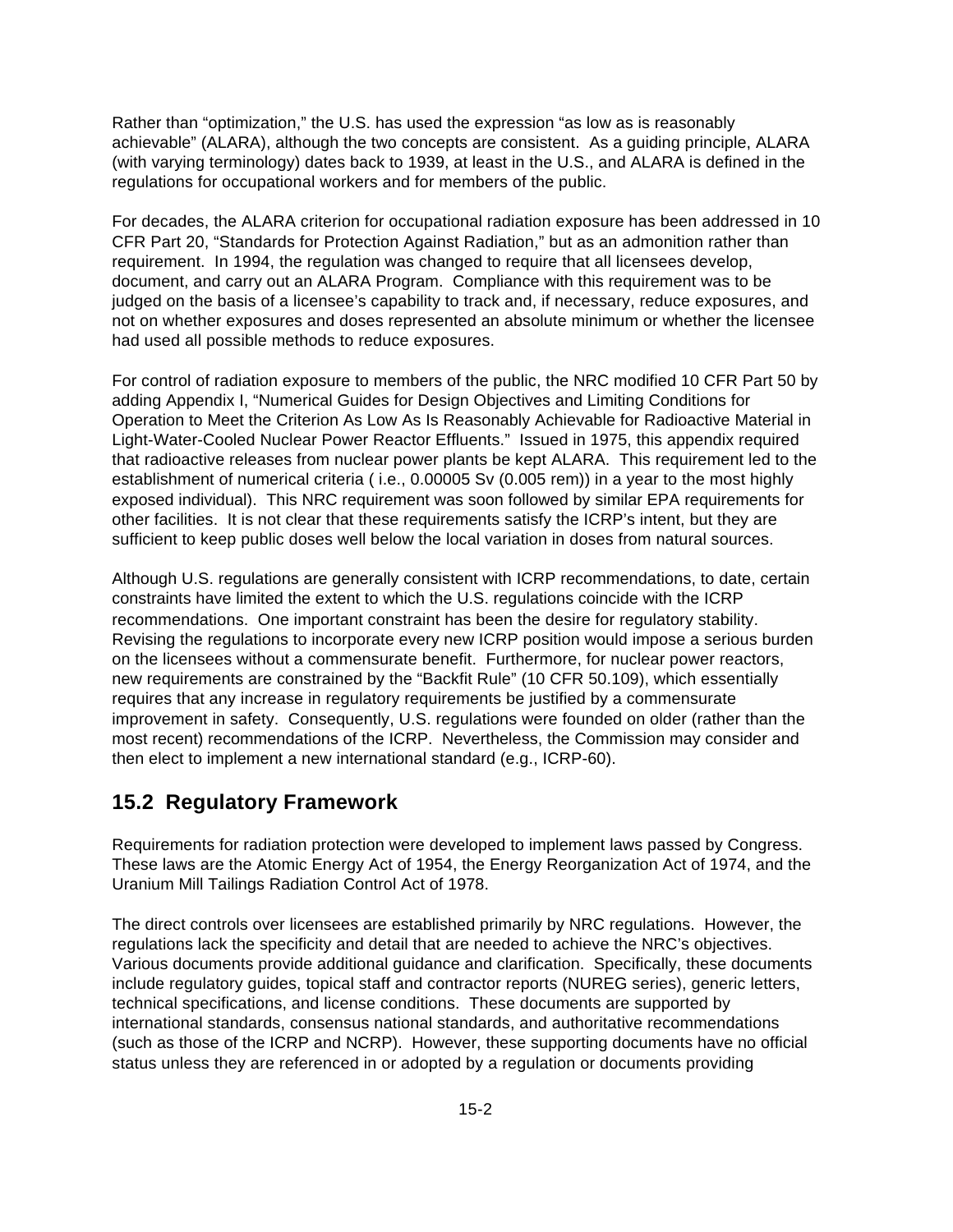regulatory guidance, such as regulatory guides or standard review plans. Of particular importance are NUREG-0800, the "Standard Review Plan," which guides the staff in reviewing safety analysis reports and Regulatory Guide 1.70, ?Standard Format and Content of Safety Analysis Reports," which guides the applicant in writing safety analyses. Chapter 11, "Radioactive Waste Management," of the Standard Review Plan addresses the control of radioactive effluents. Chapter 12 addresses "Radiation Protection." Chapter 15, "Accident Analysis," details how to calculate offsite and control room operator doses for design-basis accidents. Paragraph (g) of 10 CFR 50.34, "Conformance with the Standard Review Plan," makes the evaluation of the facility against the Standard Review Plan a requirement.

As discussed under Article 6, the Revised Reactor Oversight Process has cornerstones for radiation safety. The cornerstone, "Public Radiation Safety," focuses on the effectiveness of the plant's programs to meet applicable Federal limits involving the exposure, or potential exposure, of members of the public to radiation and ensure that the effluent releases from the plant are ALARA. The cornerstone, "Occupational Radiation Safety," focuses on the effectiveness of the plant's program(s) to maintain worker dose within the regulatory limits and provide occupational exposures that are ALARA.

### **15.3 Regulations**

This section summarizes the provisions of the regulations that apply to radiation protection. These regulations are 10 CFR Part 20, "Standards for Protection Against Radiation" and 10 CFR Part 50, "Domestic Licensing of Production and Utilization Facilities."

#### **15.3.1 10 CFR Part 20, "Standards for Protection Against Radiation"**

This part of the NRC regulations establishes requirements for radiation protection for all NRC licensees. The requirements in 10 CFR Part 20 are supplemented by specific requirements for specific operations and specific kinds of licenses. In particular, these supplementary requirements include Part 30 for byproduct material licensees, Part 34 for radiographic operations, Part 35 for medical users of byproduct material, Part 39 for oil well logging, Part 40 for users of source materials, Part 50 for nuclear power plants, Part 70 for special nuclear material users, and Part 71 for the transport of radioactive materials.

Although amended many times, the basic requirements of 10 CFR Part 20 have remained in effect for more than three decades. The most recent major revision was issued in 1991, and became fully effective in 1994. Fundamental changes in this revision included combining internal and external doses under the same limit, and reducing the basic dose limit to 0.05 Sv (5 rem) annually, with no provision for permitting higher doses on the basis of worker age. Other general changes included switching the emphasis from material control requirements to dose limits, and considering internal and external doses as having equal importance. The 1991 revision was largely predicated on the recommendations in ICRP-26, "Recommendations of the International Commission on Radiological Protection (Adopted January 17, 1977)," issued in 1991, ICRP-30, "Limits of Intakes of Radionuclides by Workers," 1978-1982, and NCRP Report No. 91, "Recommendations On Limits For Exposure to Ionizing Radiation," issued in June 1987.

10 CFR Part 20 provides relatively comprehensive coverage of general requirements for radiation protection. Subpart A, "General Provisions," defines dose units, most of which are the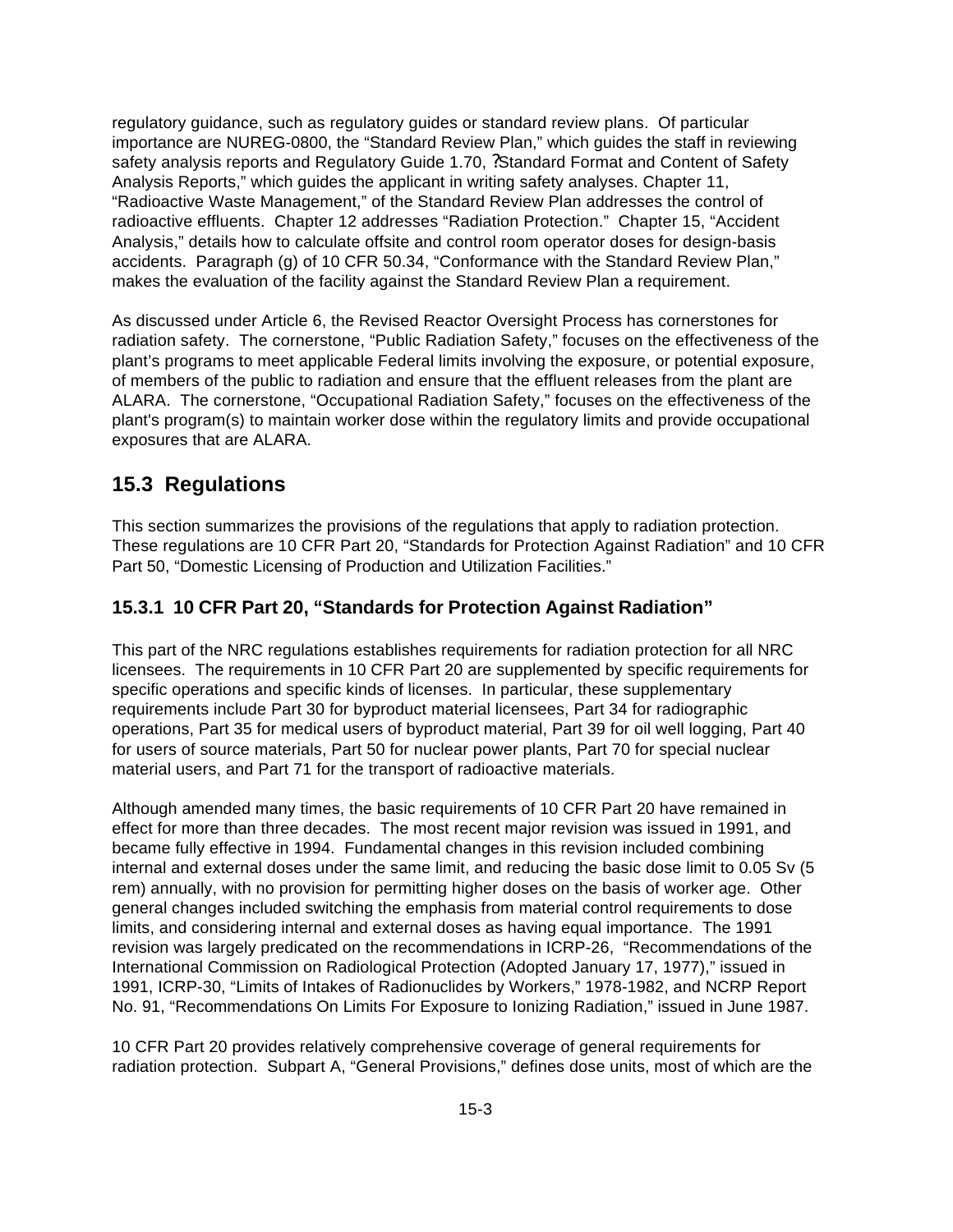same as those defined by the ICRP. However, the unit identified as "deep dose equivalent" is specific to the United States. The deep dose equivalent closely corresponds to the ICRP's "ambient dose equivalent" [H\*(d)], where the depth (d) is 1 cm. 10 CFR Part 20 also defines the total effective dose equivalent (TEDE) as the sum of the deep dose equivalent for external exposures, and the committed effective dose equivalent for internal exposures.

10 CFR Part 20, Subpart B, "Radiation Protection Programs," requires and describes a radiation protection program. The description and discussion are quite general, however, because they apply to a wide range of licensees, ranging from a small instrument shop (with a few sealed sources) to a nuclear fuel reprocessing plant.

10 CFR Part 20, Subpart C, "Occupational Dose Limits," establishes annual dose limits for adults of 0.05 Sv (5 rem) TEDE, 0.15 Sv (15 rem) to the lens of the eye, 0.5 Sv (50 rem) committed dose equivalent to any other internal organ or tissue, and 0.5 Sv (50 rem) shallow dose equivalent to the skin or any extremity. In addition to the basic limits, there is a provision for exceeding these limits in "planned special exposures." The conditions required for a planned special exposure are quite stringent, so the use of this provision is considered highly unlikely. The limits for people under 18 years of age are 10 percent of the limits for people over 18 years of age. The dose limit for the embryo/fetus of a *declared* pregnant woman is .005 mSv (0.5 rem) during the entire pregnancy. (This limit applies to any woman who formally declares herself pregnant, and does not apply to any woman who does not make such a formal declaration.)

10 CFR Part 20, Subpart D, "Radiation Dose Limits for Individual Members of the Public," establishes a general limit of .001 Sv (0.1 rem), excluding doses from nature and medical procedures. In special cases, the NRC may permit higher doses or impose lower limits.

10 CFR Part 20, Subpart E, "Radiological Criteria for License Termination," revised on July 21, 1997, addresses radiological criteria for license termination. Specifically, this regulation states that a site will be considered acceptable for unrestricted use if the annual dose to the average member of the critical group would not exceed .00025 mSv (.025 rem) TEDE. (A critical group is defined as the group of individuals who are reasonably expected to receive the greatest exposure to residual radioactivity for any applicable set of circumstances. The residual radioactivity must have been reduced to a level that is ALARA). This regulation also states that a site is considered acceptable for license termination under restricted conditions if the licensee has enforceable controls that provide reasonable assurance that the annual dose would not exceed .00025 Sv (.025 rem) TEDE. Without the enforceable controls, the stated limit is .001 Sv (0.1 rem) TEDE, subject to other specified conditions. The licensee is further required to demonstrate that these levels of residual radioactivity are ALARA.

10 CFR Part 20, Subpart F, "Surveys and Monitoring," requires personal monitoring for people who are likely to receive doses in excess of 10 percent of an applicable limit. Subpart F also requires periodic surveys of work areas and equipment.

10 CFR Part 20, Subpart G, "Control of Exposure from Extended Sources in Restricted Areas," specifies requirements for controlling access to a "high radiation area," where the dose may exceed .001 Sv (0.1 rem) in an hour at any point that is 30 cm or more from a radiation source, or to a "very high radiation area," where the radiation level could be 500 rads (5 grays) or more in an hour at 1m or more from a source.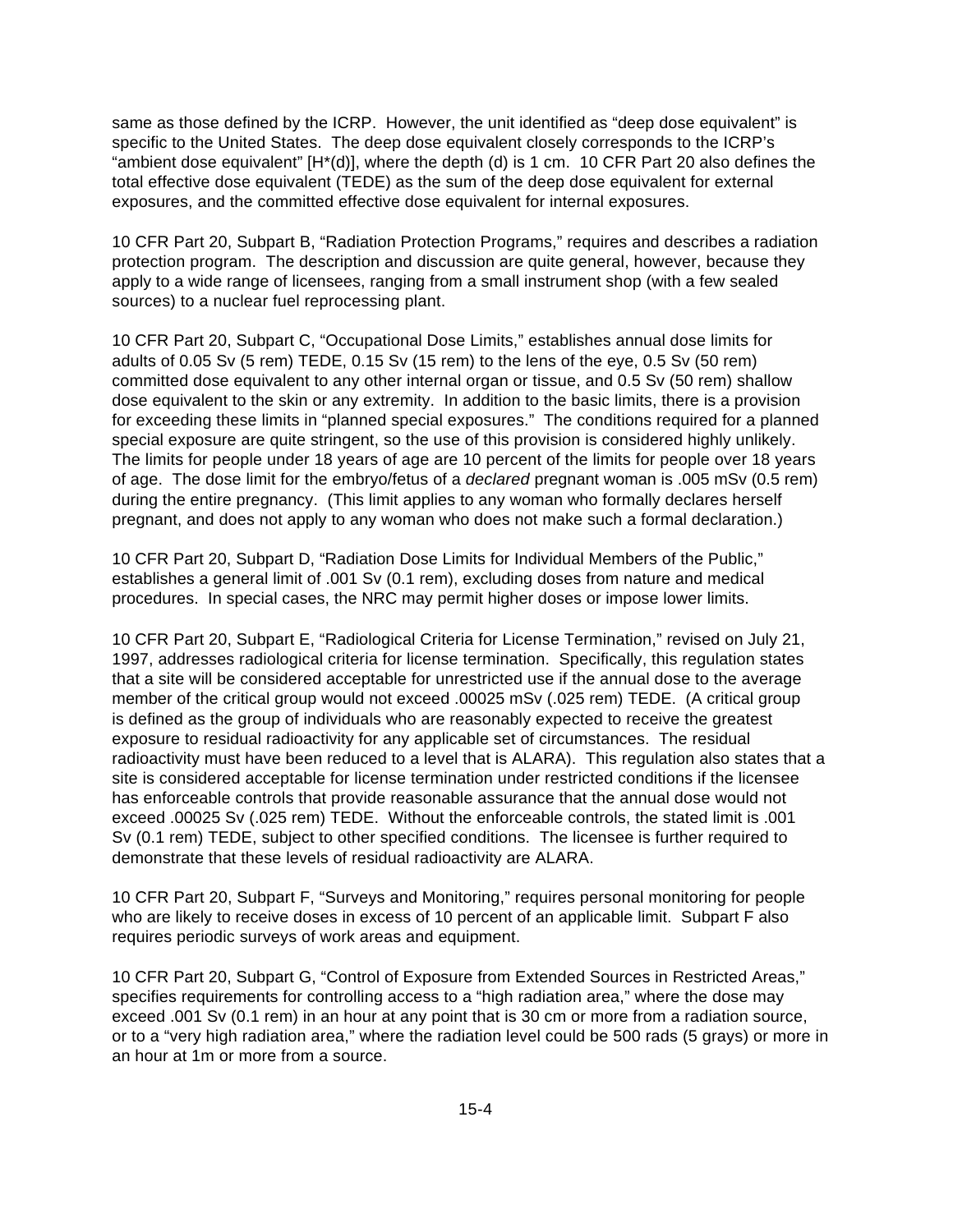10 CFR Part 20, Subpart H, "Respiratory Protection and Controls to Restrict Internal Exposure in Restricted Areas," discourages relying on personal respiratory protection, but permits using such equipment if appropriate requirements are met, such as certification, testing, written procedures, training, and a medical examination. Appendix A to Part 20 identifies specific protection factors for the various respirators. Appendix B to Part 20 lists the nuclide-specific "annual limits on intake" and "derived air concentrations".

10 CFR Part 20, Subpart I, "Storage and Control of Licensed Material," requires security of stored material and control of material that is not in storage.

10 CFR Part 20, Subpart J, "Precautionary Measures," stipulates requirements for posting and labeling, as well as exemptions from those requirements. It also specifies procedures for receiving and opening packages. Appendix A to Part 20 states the quantities of the various radionuclides that require labels.

10 CFR Part 20, Subpart K, "Waste Disposal," details methods for obtaining approval for disposal, release to sanitary sewerage, obtaining approval for disposal by incineration, and disposal by transfer to disposal sites. Appendix F to Part 20 states detailed requirements for transfer to disposal sites. Furthermore, this subpart provides for disposal of specified wastes as though they were nonradioactive. Specifically, these wastes are liquid scintillation fluid or animal tissue that contains no more than 1.85 kBq (0.05 microcuries) per gram of tritium or carbon-14.

10 CFR Part 20, Subpart L, "Records," requires that records be kept on radiation and contamination surveys, individual monitoring, planned special exposures, doses to members of the public, and waste disposal.

10 CFR Part 20, Subpart M, "Reports," requires reports to the NRC by telephone or in writing (or both) for a variety of events, including the theft or loss of licensed material, incidents in which specified dose limits may be exceeded, actual exposures or concentrations in excess of the limits, and planned special exposures. Subpart M also requires licensees to prepare annual reports on individual occupational doses to workers in nuclear power plants, fuel cycle facilities, or facilities that are licensed to possess quantities of byproduct material that exceed certain amounts.

10 CFR Part 20, Subpart N, "Exemptions and Additional Requirements," specifies that the NRC may grant exemptions from regulatory requirements or impose additional requirements.

10 CFR Part 20, Subpart O, "Enforcement," enables the NRC to obtain injunctions to prevent violations, impose civil penalties for violations, or revoke a license for a violation. Subpart O also provides criminal penalties for willful or attempted violations, or for conspiracy to violate a regulation.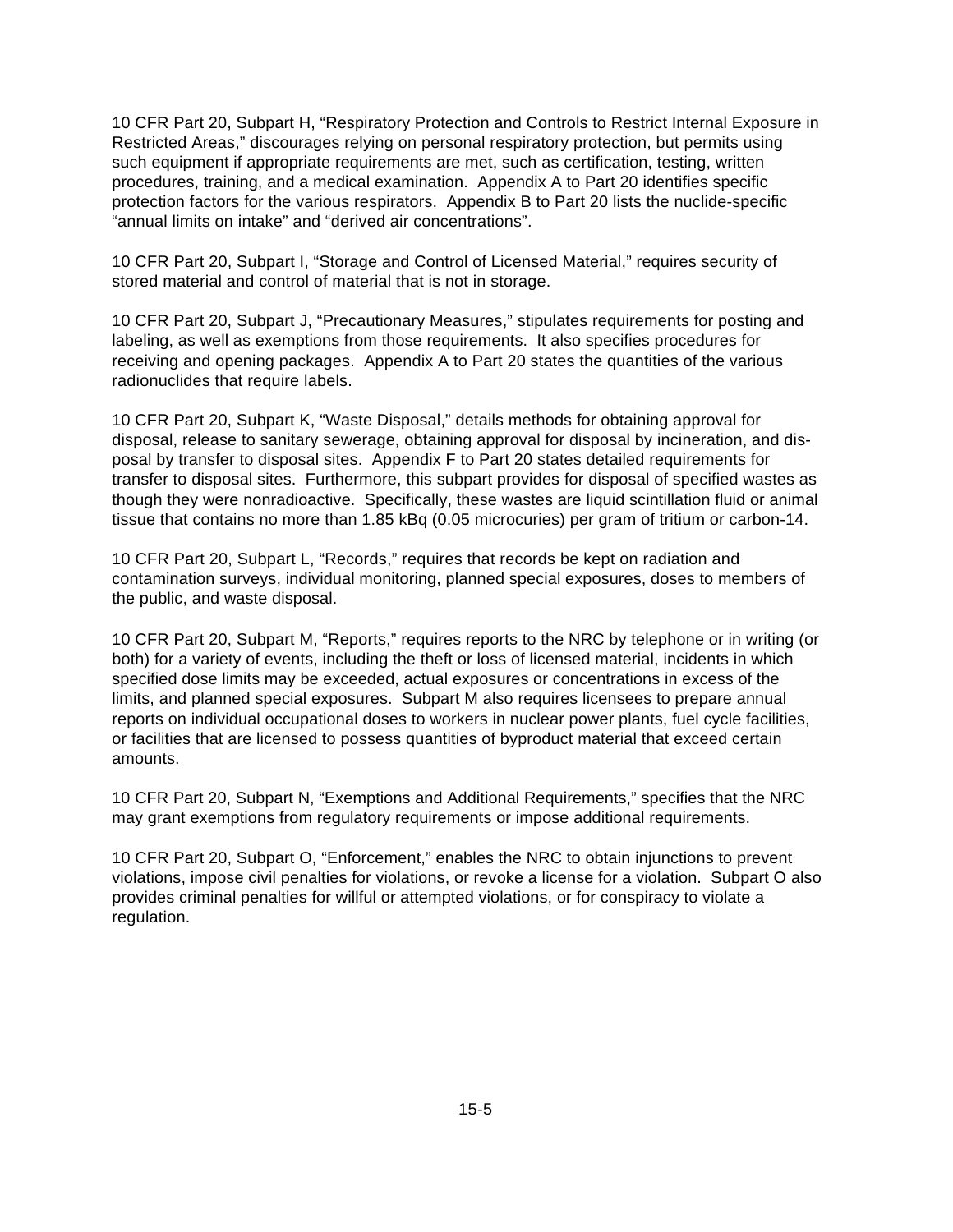### **15.3.2 10 CFR Part 50, "Domestic Licensing of Production and Utilization Facilities"**

10 CFR Part 50 is the principal regulation that addresses the safety of nuclear power plants. However, only a small part directly addresses radiation protection. (The revised dose criteria for design-basis accidents are stated in 10 CFR 50.34(a)(1)(ii)(D) for future licensing actions after implementation of the revised rule in 1997. The dose criteria for most operating nuclear power reactors are stated in 10 CFR 100.11(a).) Even so, the parts of 10 CFR Part 50 that do affect radiation protection are significant. Of particular importance are paragraph (a) of 10 CFR 50.34, "Design Objectives for Equipment to Control Releases of Radioactive Material in Effluents — Nuclear Power Reactors," Appendix I to 10 CFR Part 50, and paragraph (g) of 10 CFR 50.34, "Conformance with the Standard Review Plan," which requires NRC review of the in-plant radiation protection program.

# **15.4 Radiation Protection Activities**

This section discusses radiation protection activities that apply to occupational workers and to members of the public.

### **15.4.1 Control of Radiation Exposure of Occupational Workers**

Occupational radiation exposure control was initially challenged by efforts to minimize costs by using as few workers as practicable, and workers with the minimum qualifications needed to perform work activities. In 1971, the relevant ANSI standard for nuclear power plants (ANSI-18.1-1971) endorsed a nuclear power plant staff without even a single position occupied by a person with a college degree, and the radiation protection staff consisted of a technician working half-time (the other half of the time, this person was assigned to the chemistry staff). This standard was adopted by Regulatory Guide 1.8, "Personnel Selection and Training," issued in 1971. The objective was for the technical problems to be solved by the nuclear steam system supplier and the architect/engineer. However, as soon as a few commercial nuclear power plants went into operation, it became clear that this objective had not been achieved.

As a result, the NRC issued Regulatory Guide 8.8, "Information Relevant to Maintaining Occupational Radiation Exposure As Low As Practicable (Nuclear Reactors)," in 1973. This guide called for extensive efforts to keep doses ALARA, the participation of qualified health physicists in the design phase, and the involvement in the operational phase of a health physics manager whose qualifications were equivalent to those required for certification by the American Board of Health Physics. Although the qualification requirement was subsequently reduced, the need for health physics expertise had been established. In 1977, the NRC revised Regulatory Guide 1.8 "Personnel Selection and Training," to address the need for health physics expertise.

The foregoing comments do not imply that the NRC's oversight and regulation of the radiation protection programs is limited to focusing on personnel qualifications. For licensing, the NRC's review is comprehensive. As a result, it ensures that the safety analysis report and radiation protection plan properly address each item in 10 CFR Part 20, as well as the "Instruction to Workers" provisions of 10 CFR Part 19 and the provisions of the relevant regulatory guides,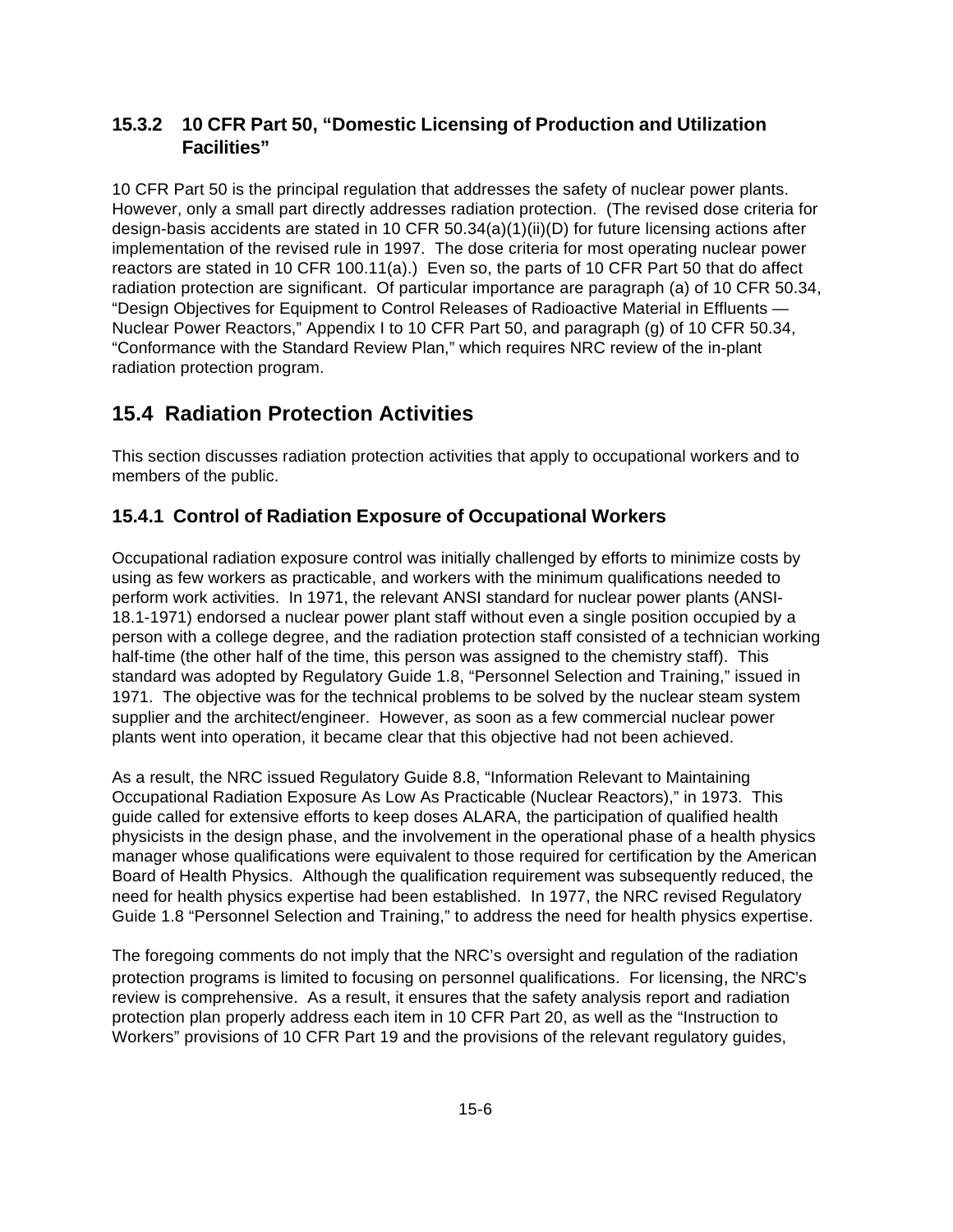(such as 1.8, 8.8, and 8.10) and NUREG-0761, "Contents of Radiation Protection Plans for Nuclear Power Reactor Licensees."

Once the NRC issues a license, it maintains an active regulatory program, which includes daily monitoring of licensee and regional reports to alert the NRC staff of potential problems in radiation safety. These problems range from major repairs of highly radioactive components inside the facility to contamination from small leaks of liquid and gaseous materials. The staff evaluates the reports and discusses them with regional NRC inspection staff. Significant health physics problems can trigger significant reactive regional inspections or a generic communication to the industry.

The program for occupational radiation control has succeeded in reducing doses. The NRC staff has been collecting the annual occupational exposure data for light-water reactors since 1969. The doses are strongly influenced by the amount and kind of maintenance performed, so the data fluctuate from year to year. Still, clear trends are evident. Using the average collective dose per reactor as the reference statistic, one can conclude that the doses were almost randomly variable before the accident at Three Mile Island Unit 2. Thereafter, the doses increased as a result of the extensive modifications required of all nuclear power plants in response to new requirements. The average dose reached a peak of 7.91 person-Sv (791 person-rem) per reactor in 1980. Since then, doses have declined almost steadily to 1.31 person-Sv (131 person-rem) per reactor in 1999 (the last year for which the data have been compiled). The 1999 value of 1.31 person-Sv (131 person-rem) per reactor was the second lowest average collective dose recorded since data collection began in 1969. The lowest recorded average collective dose of 1.26 person-Sv (126 person-rem) per reactor occurred in 1998. Between 1997 and 1999, the average collective dose for boiling-water reactors exceeded the average collective dose for pressurized-water reactors by 75%. In 1999, 75,420 workers at nuclear plants received 137 person-Sv (13,666 person-rem) for an average of .0018 Sv (0.18 rem) per worker. This average worker dose has been steadily declining from an average dose per worker of .0075 person-Sv (0.75 person-rem) in 1974.

#### **15.4.2 Control of Radiation Exposure of Members of the Public**

When the commercial nuclear power program in the U.S. started, the basic annual dose limit for nonoccupational exposure was .005 Sv (0.5 rem), and the plants were designed to meet this limit. The actual practice was to provide a margin of safety by designing the plants to keep the instantaneous dose rate from effluents below .005 Sv (0.5 rem) per year. Normal variation in wind direction and other parameters ensured that the actual annual dose would be far below the limit. In addition, 10 CFR Part 20 limited the average dose to the population to .0017 Sv (0.17 rem). This limit did not affect reactor effluents because the doses decline rapidly with increasing distance from the plant. A population dose limit was envisioned for other activities such as "Plowshare," the peaceful uses of nuclear explosives. The Atomic Energy Commission withdrew the population dose limit, and required that releases from nuclear power plants be ALARA. The nonspecific ALARA requirement was a challenge to reactor manufacturers and architect engineers. Consequently, the Atomic Energy Commission undertook the development of criteria that would satisfy the ALARA requirement. The result was the current regulations in 10 CFR 50.34a and Appendix I to 10 CFR Part 50. Acceptable numerical ALARA criteria in Appendix I are: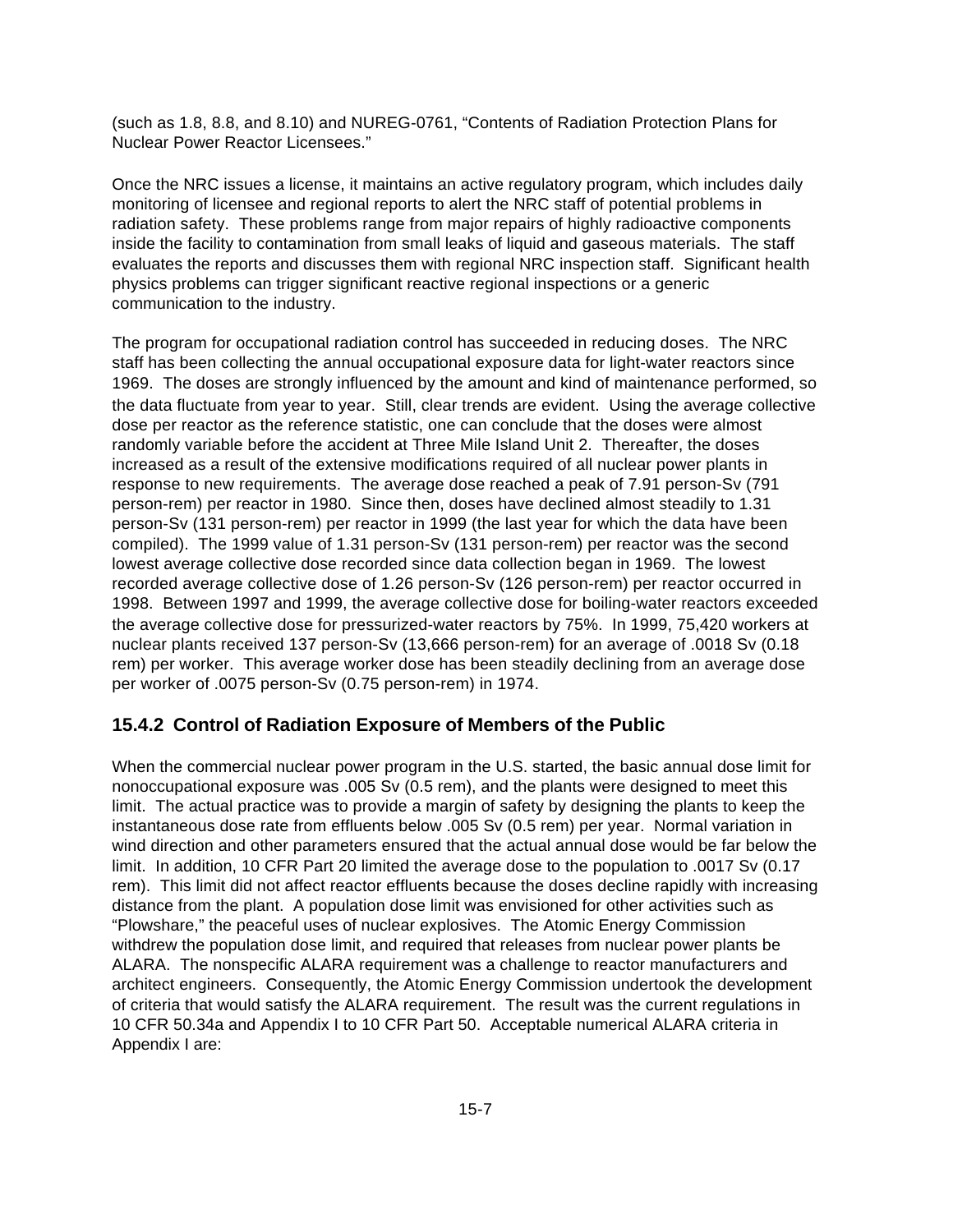- From liquid effluents, the annual dose commitments shall be no more than .00003 Sv (0.003 rem) to the whole body or .0001 Sv (0.01 rem) to any organ.
- From airborne effluents, the annual dose commitments shall be no more than 0.01 cGy (0.01 rad) to air from gamma radiation or 0.02 cGy (0.02 rad) to air from beta radiation, and .00005 Sv (0.005 rem) to the whole body or .00015 Sv (0.015 rem) to any organ
- In addition to meeting these criteria, reduce the population dose as much as feasible at a cost not to exceed a figure of merit of \$10 per person-Sv (\$1000 per person-rem) avoided. (Current guidance suggests \$2000 per person-rem.)

Appendix I also specified effluent monitoring, environmental monitoring, investigations, land-use censuses, and reporting.

Appendix I was issued in 1975, but was not fully implemented for all operating reactors for several years. Data from programs that resulted from this appendix were documented for both releases (NUREG/CR-2907, Vol. 17, 1995) and dose (NUREG/CR-2850, Vol. 14, 1996) for 17 years, from 1975 through 1992. Over this period, the energy generation by U.S. nuclear power plants *increased* by a factor of 3.6, while the total annual dose from releases from nuclear power plants to the U.S. population *decreased* by a factor of 27.6 (NUREG/CR-2850, Vol 14, 1996).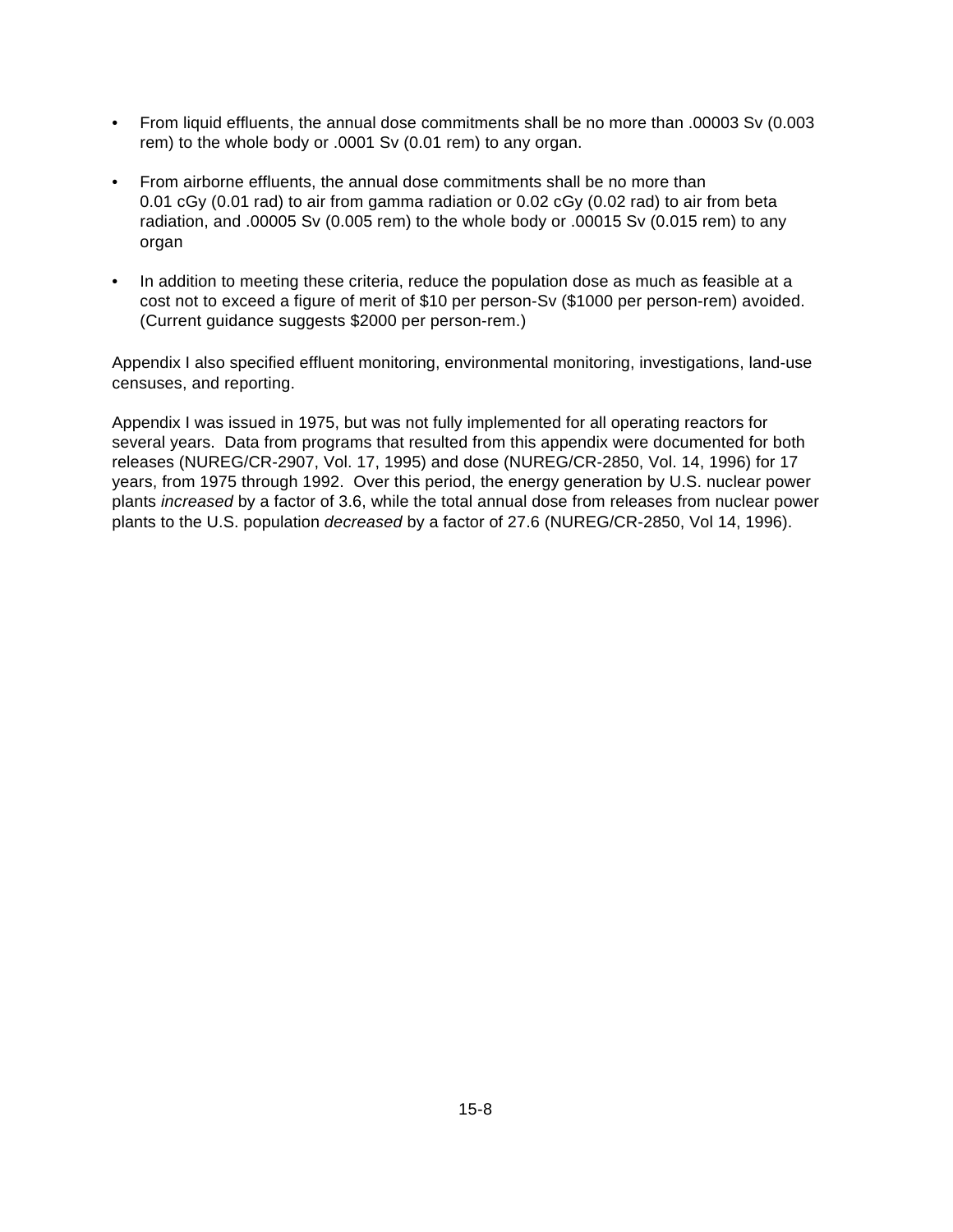## **ARTICLE 16. EMERGENCY PREPAREDNESS**

**1. Each Contracting Party shall take the appropriate steps to ensure that there are onsite and offsite emergency plans that are routinely tested for nuclear installations, and cover the activities to be carried out in the event of an emergency.** 

**For any new nuclear installation, such plans shall be prepared and tested before [the installation] commences operation above a low power level agreed [to] by the regulatory body.**

- **2. Each Contracting Party shall take appropriate steps to ensure that, insofar as they are likely to be affected by a radiological emergency, its own population and the competent authorities of the States in the vicinity of the nuclear installation are provided with appropriate information for emergency planning and response.**
- **3. Contracting Parties that do not have a nuclear installation on their territory, insofar as they are likely to be affected in the event of a radiological emergency at a nuclear installation in the vicinity, shall take appropriate steps for the preparation and testing of emergency plans for their territory that cover the activities to be carried out in the event of such an emergency.**

This section discusses (1) emergency planning and emergency planning zones; (2) offsite emergency planning and preparedness; (3) emergency classification system and action levels; (4) responsibilities of the plant operator, state, and local governments; (5) emergency response centers; (6) recommendations for protection in severe accidents; (7) inspection practices and regulatory oversight; (8) the Federal response; and (9) international arrangements.

## **16.1 Background**

The NRC's responsibilities for radiological emergency preparedness are derived from NRC licensing functions under the Atomic Energy Act of 1954 and the Energy Reorganization Act of 1974. Both statutes confer broad regulatory powers on the Commission, and specifically authorize the agency to promulgate regulations that it deems necessary to fulfill its responsibilities under the Acts. Following the accident at Three Mile Island Unit 2 (TMI-2) in March 1979, the regulations were amended to require significant changes in emergency planning and preparedness for commercial nuclear power plants in the United States. The NRC's emergency planning regulations are now considered to be an important part of the regulatory framework for protecting public health and safety, and have been adopted as an added conservatism to the NRC's defense-in-depth safety philosophy of multiple-barrier containment and redundant safety systems. Before a full-power operating license can be issued, NRC regulations require a finding that there is reasonable assurance that adequate measures to protect public health and safety can and will be taken in a radiological emergency (10 CFR 50.47(a)).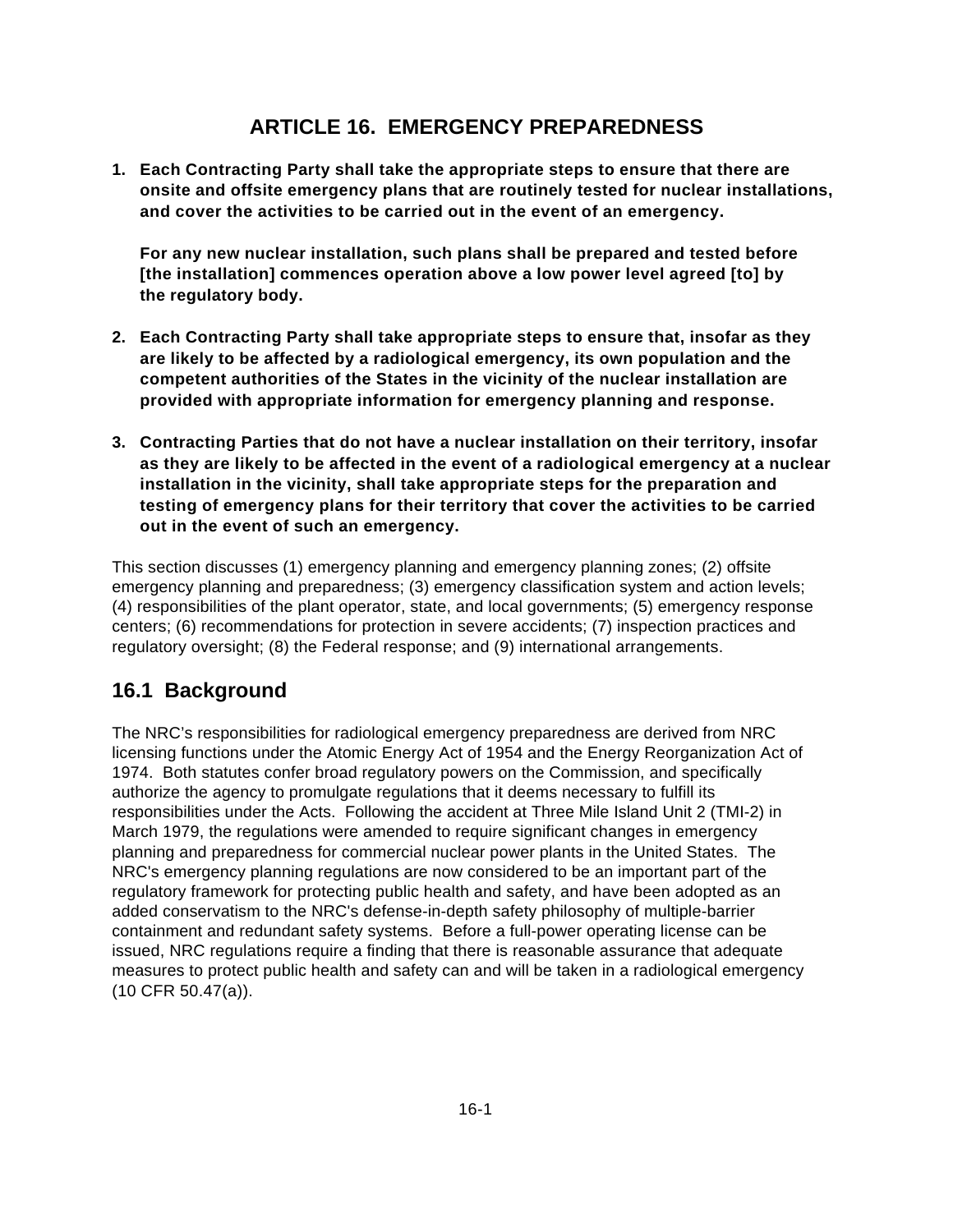# **16.2 Basis for Emergency Planning and Emergency Planning Zones**

Emergency planning in the U.S. recognizes that there is a spectrum of accidents that could exceed the design-basis accidents that nuclear plants are required to accommodate without significant public health and safety impacts. For design-basis accidents, the small releases that might occur would not likely require responses such as evacuating or sheltering the general public. These actions only become important in considering accidents that are much less probable than design-basis accidents. NUREG-0396, "Planning Basis for the Development of State and Local Government Radiological Emergency Response Plans in Support of Light-Water Nuclear Power Plants," and NUREG-0654, "Criteria for Preparation and Evaluation of Radiological Emergency Response Plans and Preparedness in Support of Nuclear Power Plants," describe the emergency planning basis. NUREG-0396 determined that emergency plans should provide for the following outcomes:

- substantial reduction in early severe health effects (injury or death) in a worst-case core melt accident
- dose savings for a spectrum of accidents

The overall objective of emergency response plans is to provide dose savings (and, in some cases, immediate life saving) for a spectrum of accidents that could produce offsite doses in excess of Protective Action Guides. (A Protective Action Guide is the projected dose from an unplanned release of radioactive material at which a specific protective action to reduce or avoid that dose is recommended.)

Following the accident at Three Mile Island Unit 2 (TMI-2), the NRC amended its regulations to require the establishment of two emergency planning zones around a nuclear power plant (10 CFR Part 50, Appendix E.I). Emergency planning zones are defined as the areas for which planning is needed to ensure that prompt and effective actions can be taken to protect the public in the event of an accident. The choice of the size of each emergency planning zone is a judgment regarding the extent of detailed planning that must be performed to ensure an adequate response. In a particular emergency, protective actions might be restricted to a small part of the planning zones. On the other hand, for the worst possible accidents, protective actions might need to be taken beyond the planning zones.

The first emergency planning zone, called the "plume exposure pathway," is an area about 10 miles (16 km) in radius from the center of the plant. The major protective actions planned for this zone, evacuation and sheltering, would be taken to reduce fatalities and injuries from exposure to the radioactive plume from the most severe core melt accidents, and to limit unnecessary radiation exposures to the public from less severe accidents. The second zone, called the "ingestion pathway," is an area about 50 miles (80 km) in radius from the center of the plant. The major protective actions planned for this zone, putting livestock on stored feed and controlling food and water, would be taken to reduce exposure to the public from ingestion of contaminated foodstuffs.

The detailed planning required for the 10 and 50-mile emergency planning zones provides a substantial base for expanding response efforts when warranted by the conditions of a particular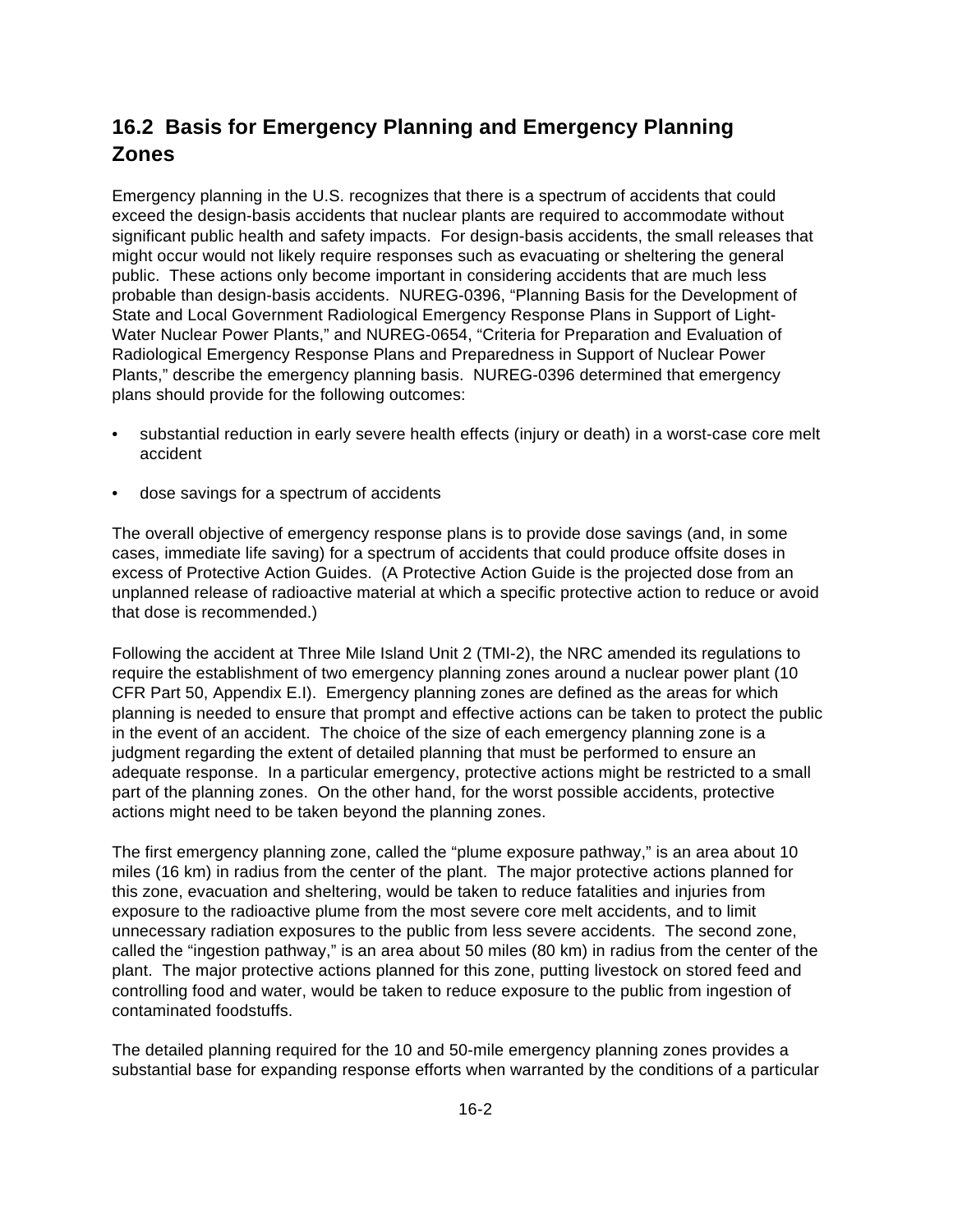accident. Although the plume exposure pathway zone is generally circular, the actual shape is determined on the basis of local factors, such as demography, topography, access routes, and governmental jurisdictional boundaries at a particular site. Smaller emergency planning zones have been established in the U.S. for gas-cooled power reactors and water-cooled power reactors of less than 250 MW.

## **16.3 Offsite Emergency Planning and Preparedness**

The accident at TMI-2 revealed that much better coordination and more comprehensive emergency plans and procedures were needed if the NRC and the public were to have confidence in the readiness of onsite and offsite emergency response organizations to respond to a nuclear emergency. Participation by State and local governments in emergency planning for nuclear power plants in the U.S. was, and still remains, largely voluntary. Before the accident, there had been no clear obligation for the State and local governments to develop emergency plans for radiological accidents, and the Federal role was one of assistance and guidance. After the accident, the NRC amended its emergency planning regulations to require, as a condition of licensing, that each applicant and licensee submit the radiological emergency response plans of State and local governments that are within the plume exposure zone, as well as the plans of State governments within the ingestion pathway zone (10 CFR 50.33(g) and 50.54(s)).

In December 1979, the President directed the Federal Emergency Management Agency (FEMA) to take the lead in ensuring the development of acceptable State and local offsite emergency plans and activities for nuclear power facilities. FEMA's role and responsibilities were subsequently codified in NRC and FEMA regulations and in a Memorandum of Understanding between the two agencies.

FEMA provides its findings regarding the acceptability of the offsite emergency plans to the NRC, the agency that has the ultimate responsibility to determine the overall acceptability of radiological emergency plans and preparedness for a nuclear power reactor. The NRC will not issue a license to operate a nuclear power reactor unless it finds that the state of onsite and offsite emergency preparedness provides reasonable assurance that adequate protective measures can and will be taken in a radiological emergency. The NRC bases its finding on a review of the FEMA findings and determinations as to whether State and local emergency plans are adequate and capable of being carried out, and on its own assessment of whether the onsite emergency plans are adequate and capable of being implemented (10 CFR 50.47(a)).

The principal guidance for preparing and evaluating radiological emergency plans for licensee and State and local government emergency planners is NUREG-0654/FEMA-REP-1, Rev. 1, a joint NRC and FEMA document. NUREG-0654 gives evaluation criteria for meeting the emergency planning standards in the NRC's and FEMA's regulations (10 CFR 50.47(b) and 44 CFR Part 350, respectively). These criteria provide a basis for licensees and State and local governments to develop acceptable emergency plans.

The onsite emergency plan covers all hazards that could potentially affect the safe operation of the plant. Thus, such initiating events as fires, toxic chemical releases, aircraft crashes, and severe natural events are included in a licensee's emergency action level schemes, which are used to classify emergencies and initiate notification of and response to the event. The offsite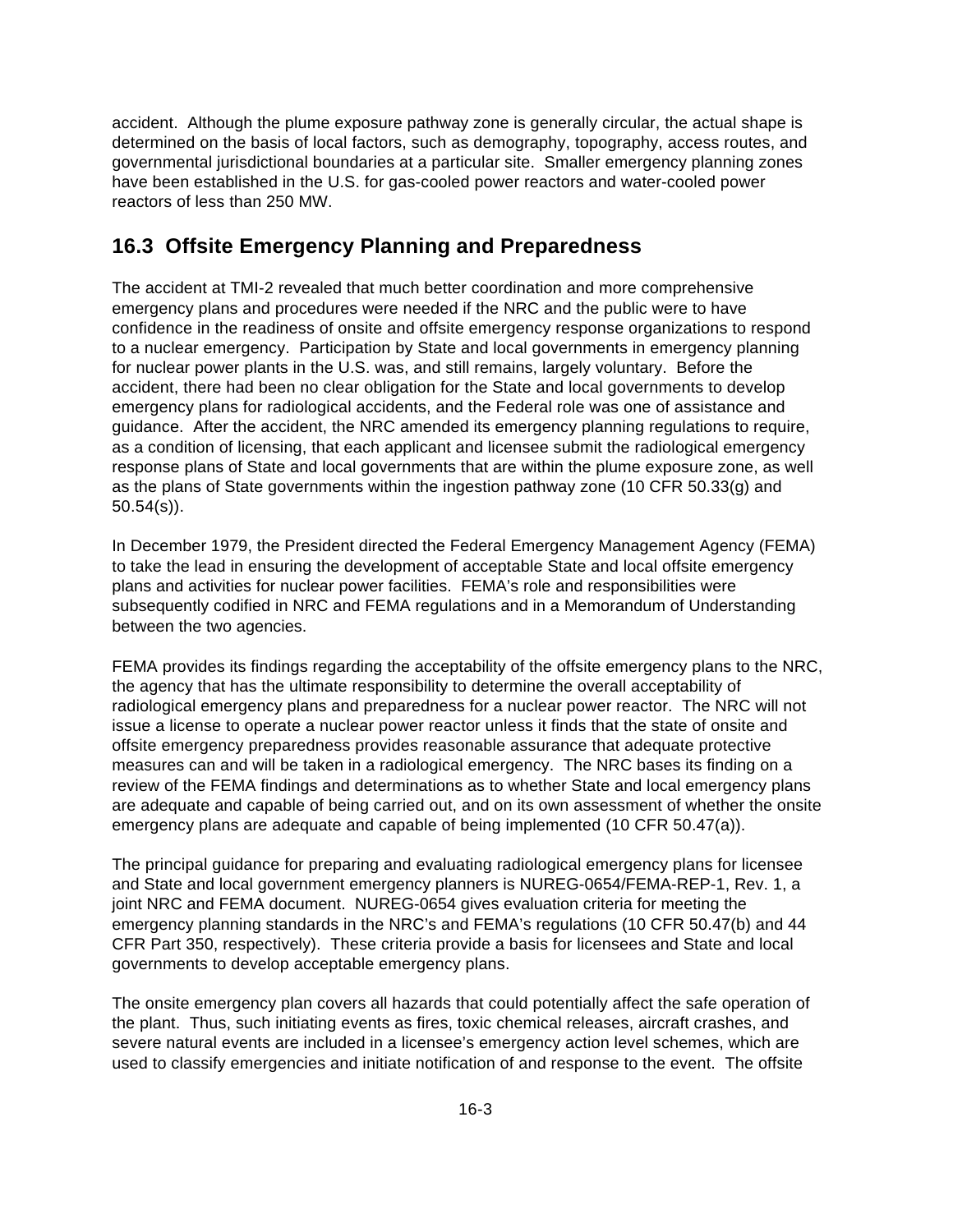plans specifically focus on radiological emergency preparedness for the emergency planning zones, although the plans can be, and have been, used for non-radiological incidents that occur in offsite jurisdictions.

The NRC and FEMA coordinate their efforts in evaluating periodic emergency response exercises, which are required by 10 CFR Part 50, Appendix E.F.2, to be conducted every 2 years at all operating nuclear power plant sites. These full-participation exercises are integrated efforts by the licensee and State and local radiological emergency response organizations that have a role under the plan. The NRC evaluates the licensee's performance, and FEMA evaluates the response by State and local agencies. In some cases, various Federal response agencies also participate in these exercises. Any weaknesses or deficiencies that are identified by the NRC or FEMA as a result of the exercise must be corrected through appropriate remedial actions. Besides the biennial exercise of the plume exposure pathway plans, States are required to participate in an ingestion pathway exercise every 6 years with a nuclear power plant located within the States. There is no requirement to involve members of the public in any of the emergency preparedness exercises.

# **16.4 Emergency Classification System and Emergency Action Levels**

NRC regulations establish four classes of emergencies in order of increasing severity. Specifically, these are (1) Unusual Event, (2) Alert, (3) Site Area Emergency, and (4) General Emergency. The specific class of emergency is declared on the basis of plant conditions that trigger the emergency action levels, as discussed below. Typically, licensees have established specific procedures for carrying out emergency plans for each class of emergency. These procedures are to be implemented by the control room staff upon the declaration of an emergency. The event classification initiates all appropriate actions for that class, including notification of offsite authorities, activation of onsite and offsite emergency response organizations, and, where appropriate, protective action recommendations for the public. These same emergency classes are also found in the State and local plans that support each nuclear power plant.

NUREG-0654 gives examples of initiating conditions for each of the four emergency classes. These conditions form the basis for each licensee to establish specific indicators, called emergency action levels. Exceeding these levels indicates that a given initiating condition has been met, and that the proper class of emergency must be declared. An emergency action level is a predetermined, site-specific, observable threshold for an initiating condition that places the plant in a given emergency class. An emergency action level can be an instrument reading; an equipment status indicator; a measurable parameter (onsite or offsite); a discrete, observable event; results of analyses; entry into specific emergency operating procedures; or other factors, including the judgment of plant operators, which, if they occur, indicate entry into a particular emergency class. These levels provide a clear basis for rapidly identifying a possible problem and notifying the onsite emergency response organization and the offsite authorities that an emergency exists. Under NRC regulations, the licensee and State and local governmental authorities must discuss and agree upon the levels, and the NRC must approve them. In Regulatory Guide 1.101, "Emergency Planning and Preparedness for Nuclear Power Reactors" Rev. 3, August 1992, the NRC endorsed the guidance in NUMARC/NESP-007, "Emergency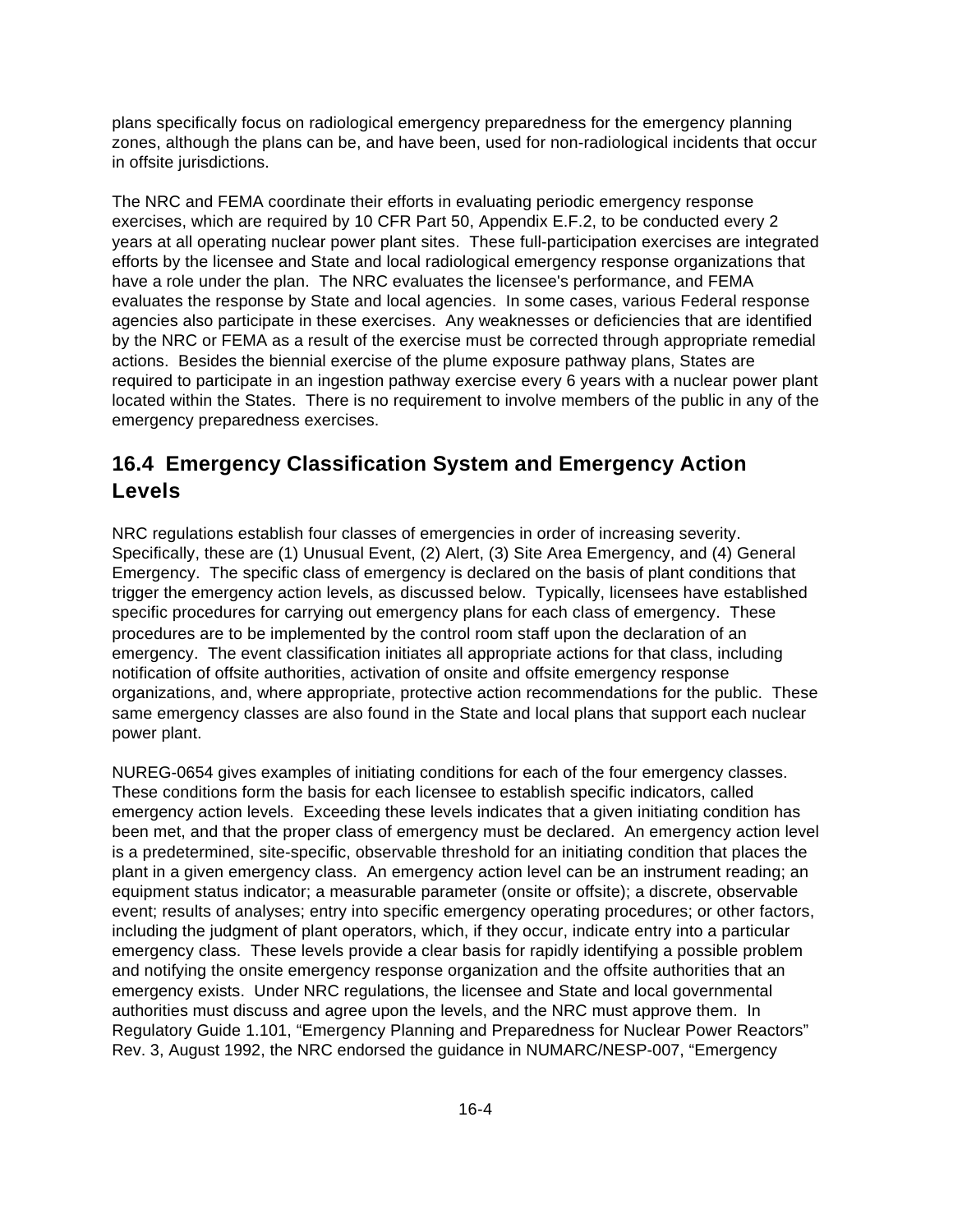Planning and Preparedness for Nuclear Power Reactors," Rev. 2, January 1992, as an acceptable alternative to develop emergency action levels.

## **16.5 Responsibilities of Nuclear Power Plant Operator**

In an emergency, the nuclear power plant operator (the licensee) has the primary functions to: (1) control the event and (2) notify offsite officials and, where appropriate, (3) recommend protective actions for the public off site. The plant operator's first priority is to protect the core by ensuring that crucial safety functions are maintained by (1) making and keeping the core subcritical, (2) keeping the water flowing through the core, (3) keeping the core covered with water, (4) providing makeup for water that is boiled off, and (5) removing decay heat from the core to an outside heat sink. The plant operator must also act to prevent or reduce offsite consequences by (1) maintaining reactor containment and the engineered safety features systems, (2) controlling radionuclide releases, and (3) recommending appropriate protective actions to offsite officials.

In parallel with attempts to correct the problem, the plant operator must notify offsite officials of an emergency declaration within 15 minutes (10 CFR Part 50, Appendix E, Section IV.D) and the NRC immediately thereafter. On the basis of the operator's understanding of the reactor core and containment conditions, the operator is also required to recommend initial protective actions to offsite authorities for severe reactor accidents with the potential for offsite consequences. If an actual offsite radionuclide release occurs, the operator is responsible for monitoring the release with offsite organizations to ensure that actions recommended to offsite authorities are appropriate (i.e., that initial protective action recommendations and decisions continue to be valid in light of current, actually monitored data).

# **16.6 Responsibilities of State and Local Governments**

State and local governmental authorities are charged with protecting the public from the offsite consequences that might result from a nuclear power plant accident. These organizations are responsible for making decisions about protective actions, and for notifying the public to take protective actions during a severe accident. State and local officials base their decisions on the recommendations of the plant operator and their own assessment of the situation. The plant operator does not have the authority to declare a state of emergency or order an evacuation of the area surrounding the plant; the operator can only recommend protective actions to the proper offsite officials. Those officials must decide whether to notify the public to implement any protective actions.

Once a decision is made to take protective actions, NRC regulations require that there be both administrative and physical means to alert and promptly inform the public in the plume exposure emergency planning zone. The alert and notification systems in that zone typically consist of a siren warning system to alert the public to listen for emergency information offsite. Offsite authorities control the activation of the system. The systems also send out pre-scripted emergency alert messages to inform the public about actions to be taken. The offsite alert and notification systems must be capable of essentially complete initial notification of the public in the plume exposure zone within about 15 minutes after the operator notifies officials that an urgent situation exists that requires prompt protective actions.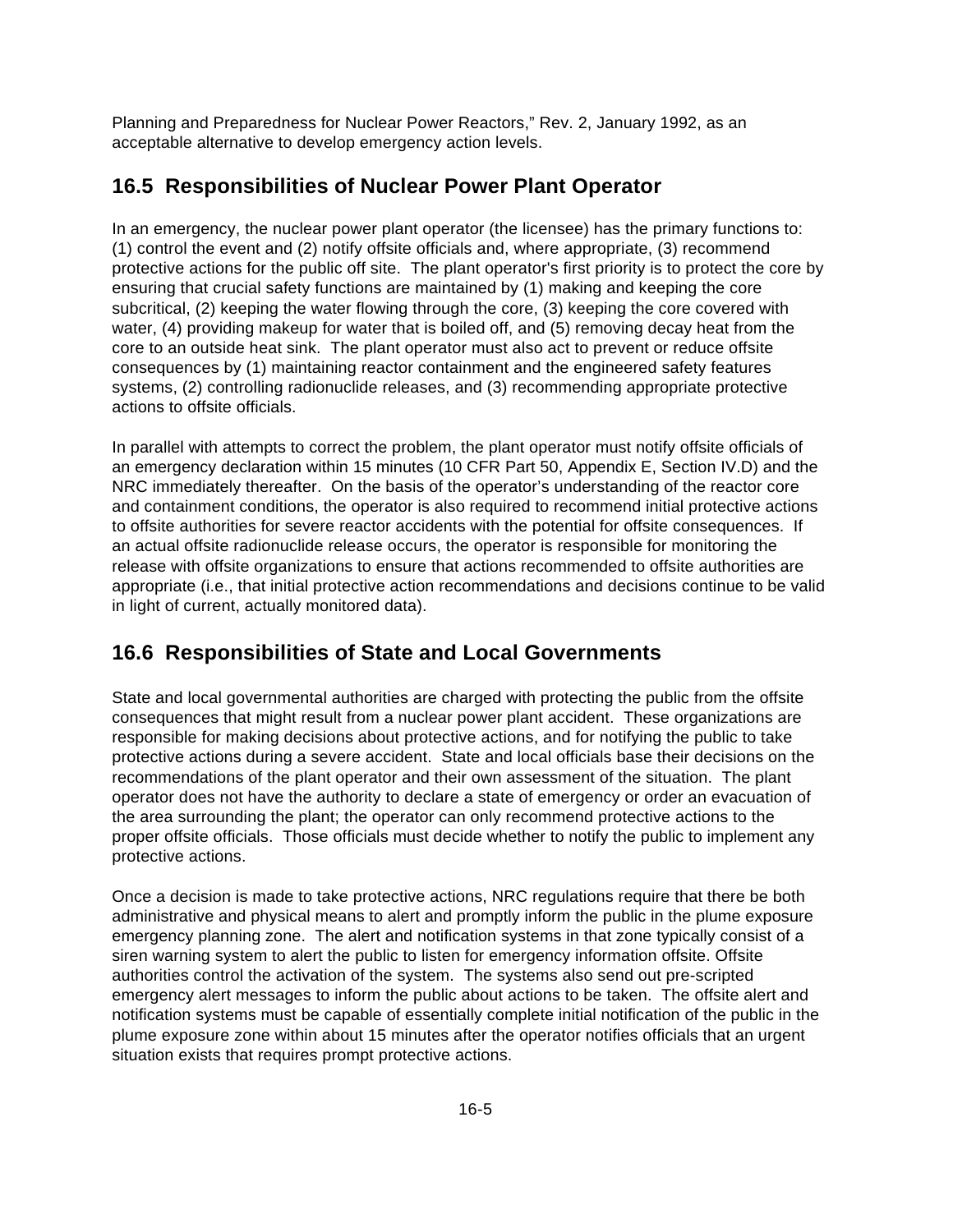## **16.7 Emergency Response Centers**

The onsite responsibility and authority to act during an emergency resides with the shift supervisor in the plant control room until the technical support center or the emergency operations facility is activated. This includes the authority to declare emergencies, notify offsite officials within 15 minutes of event declaration, and recommend protective actions. The NRC must be notified after the appropriate State and local officials are notified, and no later than 1 hour after the emergency is declared. Upon declaration of an emergency, an onsite emergency director is designated to be in charge of the plant's response. This initially is the shift supervisor, the senior person in the control room. Once the staff, properly augmented, is present after declaration of an emergency, this responsibility (and title) normally transfers to the onsite technical support center and then to the emergency operations facility.

The staff of the onsite technical support center for emergency response has access to the plant's technical information, and is responsible for engineering support of reactor operations during an accident. The center also relieves the reactor operators of peripheral duties and communications that do not directly relate to plant operation. Until the emergency operations facility is activated, the center also performs the functions of that facility. The center is usually located close to the control room inside a protected and shielded area to allow fast access for face-to-face discussions with the control room staff.

The emergency operations facility is off site, and is controlled and staffed by the licensee. This facility manages the overall emergency response of the licensee, coordinates radiological and environmental assessment, recommends public protective actions, and coordinates emergency response activities with Federal, State, and local agencies. NUREG-0737, Supplement 1, "Clarification of TMI Action Plan Requirements," dated January 1983, recommends that the facility be 10 to 20 miles (16 to 32 km) from the site. However, some may be closer (with proper shielding and a backup), and others may be farther from the site. The facility provides for accommodating Federal, State, and local responders to an emergency.

State and local response organizations establish one (or more) emergency operation center(s) upon activation. Some sites have several local governments within the plume exposure zone and, each might have a center. State governments typically operate from emergency operation centers located in the State capital or in a regional office. In some cases, the State may establish a forward emergency operation center near the plant site. The specific location of the off site officials for making emergency management decisions varies, and is very site specific.

## **16.8 Recommendations for Protective Action in Severe Accidents**

The technical basis and guidance for determining protective actions in the U.S. for severe (core damage) reactor accidents are given in NUREG-0654, "Criteria for Protective Action Recommendations for Severe Accidents," Supplement 3, and EPA 400-R-92-001, "Manual of Protective Action Guides and Protective Actions for Nuclear Incidents." These documents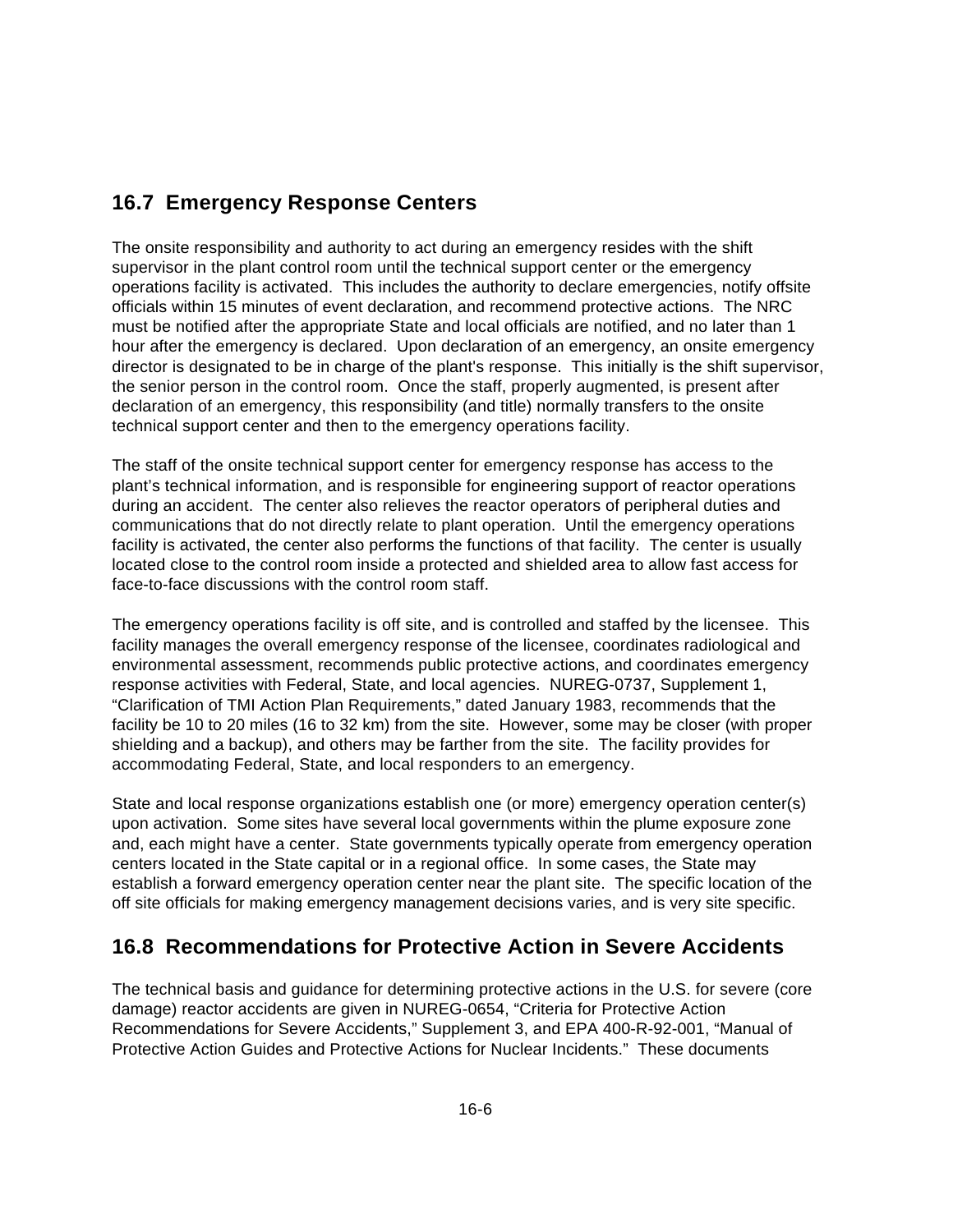reflect the conclusions that have been developed from severe accident studies, such as NUREG-1150, "Severe Accident Risks: An Assessment for Five U.S. Nuclear Power Plants."

Only a very severe reactor accident that causes core damage and failure of the containment could result in doses that are sufficient to cause early significant health effects (injuries or deaths). For a severe accident, the control room staff should know that (1) the core is damaged and (2) a large amount of fission products in the containment atmosphere could be released if the containment fails. However, under severe accident conditions, the performance of the containment may not be predicted with great certainty.

Studies of severe reactor accidents and the effectiveness of protective actions support the following conclusions:

- To substantially reduce risk, evacuation must begin before, or shortly after, a release.
- Movement of even short distances substantially reduces risk.
- Sheltering close to the plant for long periods may not be an effective protective action.

The initial, early protective actions to be recommended to the public under a given set of emergency conditions are predetermined during planning. However, adjustments to preplanned actions may be warranted by specific local conditions. Early evacuation of nearby areas is the most beneficial protective action and, for the most severe accidents, early evacuation is the only available protective action to achieve the basic objectives for radiation protection near the plant  $(i.e., within about 2 to 3 miles (3.2 to 4.8 km)).$ 

The NRC has incorporated this information into its guidance for response procedures and training manuals for the NRC staff (NUREG/BR-0150, ?Response Technical Manual 96.") In addition, the NRC (with the assistance of FEMA) has issued guidance for licensees and offsite authorities regarding protective actions for severe accidents in a draft supplement to NUREG-0654 (NUREG-0654, Supp. 3, "Criteria for Protective Action Recommendations for Severe Accidents," July 1996). The NRC's guidance on evacuation and sheltering in the event of a nuclear power plant accident is consistent with guidance in IAEA TECDOC-953, "Method for the Development of Emergency Response Preparedness for Nuclear or Radiological Accidents," and TECDOC-955, "Generic Assessment Procedures for Determining Protective Actions During a Reactor Accident."

The NRC considers evacuation and sheltering to be the two primary protective actions and prefers prompt evacuation for the population near a plant in a severe reactor accident. However, a supplemental protective action for the general population involves using the thyroid-blocking agent potassium iodide.

After years of deliberation, the NRC has recently amended its regulations for emergency planning. This amendment, "Consideration of Potassium Iodide in Emergency Plans," dated January 2001, requires that each State consider giving potassium iodide as a protective measure to the general public, as a supplement to evacuation and sheltering. The Commission found that potassium iodide is a reasonable, prudent and inexpensive supplement to evacuation and sheltering for specific local conditions. In addition, the NRC has agreed to fund a supply of potassium iodide for States or, in some cases, local governments, that choose to give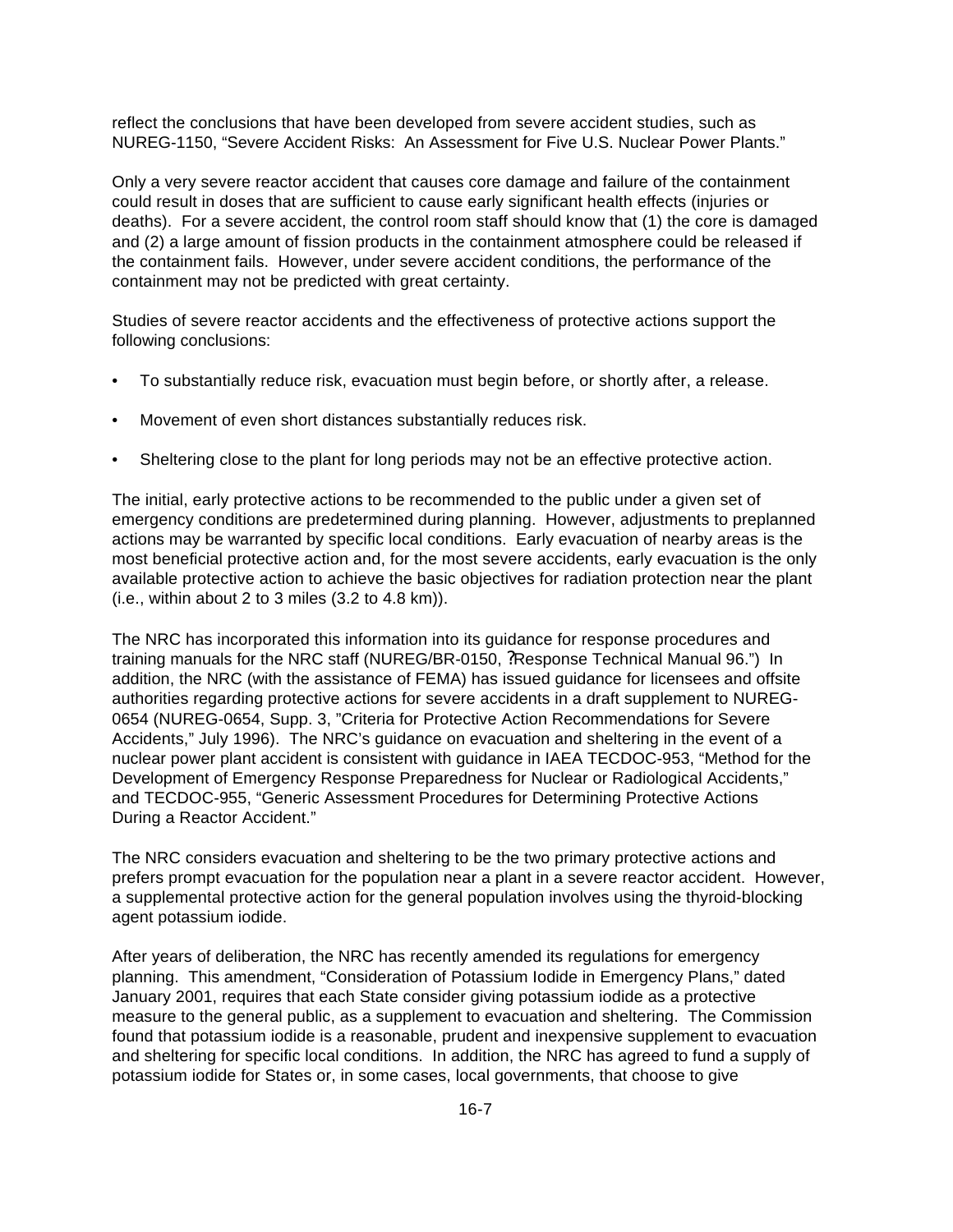potassium iodide to the general public as part of their emergency plans. The NRC is also working with FEMA and the other member agencies to update the 1985 Federal Radiological Emergency Response Plan policy on potassium iodide.

In parallel with the new NRC rule, the U.S. Food and Drug Administration (FDA) is updating its guidance on potassium iodide prophylaxis. FDA issued proposed guidance in January 2001 which would set 5 centigray as the level at which potassium iodide prophylaxis should be carried out. Final FDA guidance is expected by the end of 2001. The NRC is also working with FEMA to update the previous federal policy statement on potassium iodide prophylaxis to reflect the new NRC rule and the updated FDA guidance. Finally, the Commission is working with EPA on an update of EPA's protective action guidelines, which will among other things update the potassium iodide prophylaxis protective action guide to be consistent with final FDA guidance.

## **16.9 Inspection Practices — Regulatory Oversight Process for Emergency Preparedness**

The NRC's Revised Reactor Oversight Process, described in Article 6, provides for emergency preparedness. Specifically, the process allows the licensee latitude in managing emergency preparedness programs, including corrective actions, as long as the performance indicators and inspection findings are within an acceptable performance band.

Emergency preparedness is the final barrier between reactor operations and protection of public health and safety. As such, emergency preparedness is a major component of the regulatory oversight process, and is one of the seven recognized cornerstones of safety in the process. A basic premise of the regulatory framework is that there is a threshold of licensee safety performance above which the NRC can allow licensees to address weaknesses with NRC oversight through a risk-informed inspection process. The regulatory process for the cornerstone for emergency preparedness established the cornerstone objective to: "Ensure that the licensee is capable of implementing adequate measures to protect the public health and safety during a radiological emergency." Oversight of this emergency preparedness cornerstone is achieved through three performance indicators and a supporting risk-informed inspection program. The most risk-significant areas of emergency preparedness have been identified as classification, notification, protective action recommendation, and assessment.

The emergency preparedness performance indicators are as follows:

- Drill and Exercise Performance
- Emergency Response Organization Drill Participation
- Alert and Notification System Reliability

The performance indicator for Drill and Exercise Performance monitors timely and accurate licensee performance in drills, exercises, and actual events when presented with opportunities to classify emergencies, notify offsite authorities, and recommend protective actions. The indicator for Emergency Response Organization Drill Participation measures the percentage of key members of the licensee's emergency response organization who have participated in proficiency enhancing drills, exercises, training opportunities, or an actual event over a certain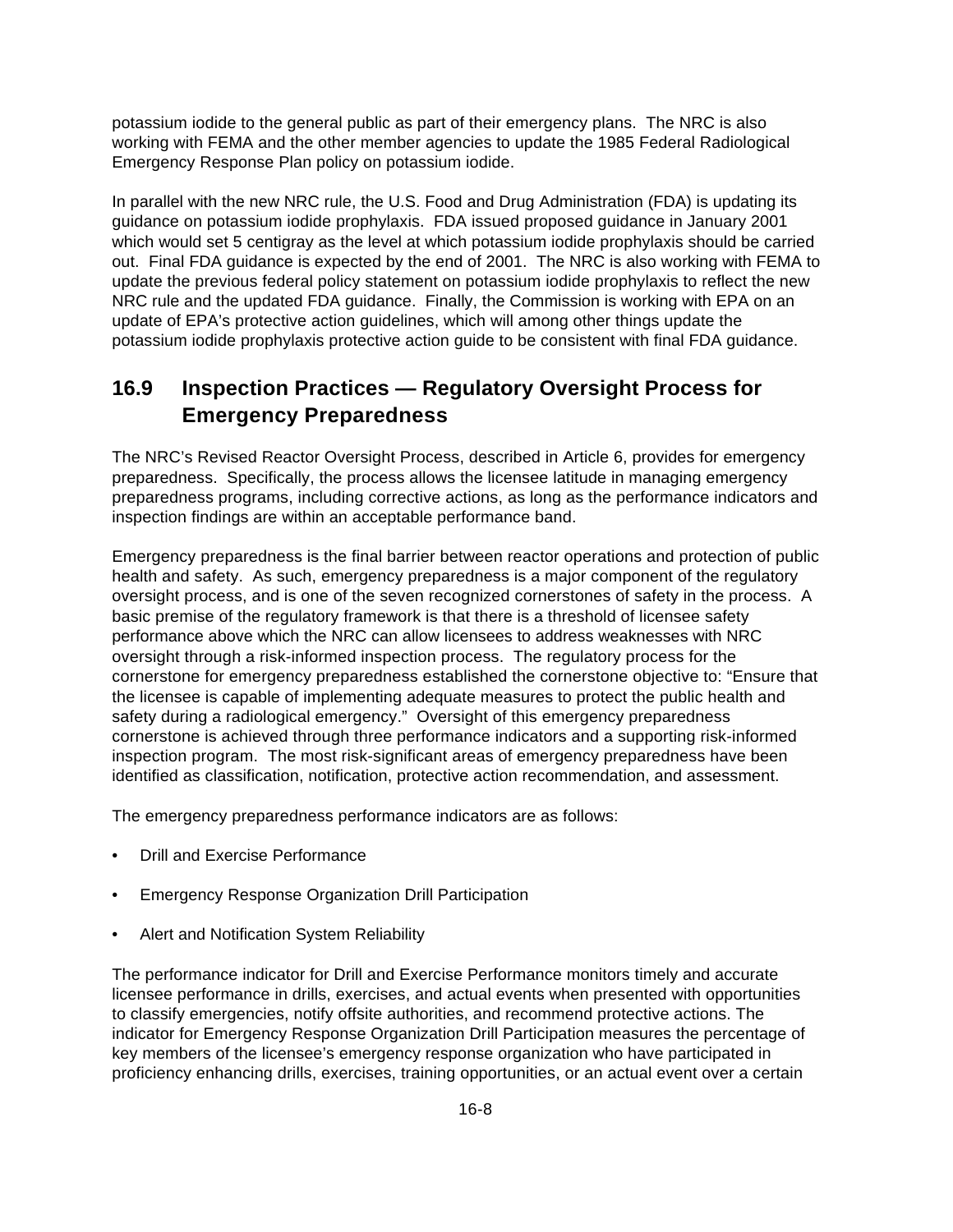time. The Alert and Notification System Reliability indicator monitors the reliability of the offsite alert and notification system, which is a critical link for alerting and notifying the public of the need to take protective actions.

The inspectable areas of the cornerstone for emergency preparedness under the Reactor Oversight Process include the following:

- Problem Identification and Resolution: Inspectors evaluate the licensees' programs for problem identification and resolution as they relate to the emergency preparedness program.
- Drill and Training Evolution Observation: Inspectors evaluate drills and simulator-based training evolutions in which shift operating crews participate.
- Biennial Exercise: The Inspectors independently observe the licensee's performance in classifying, notifying, and developing recommendations for protective actions, and other activities during the exercise. The inspectors also ensure that the licensee's critique is consistent with their observations.
- Alert and Notification System: One of the three performance indicators addresses performance of the alert and notification system. However, for the statistics to be valid, the testing program must be conducted in accordance with program procedures. Consequently, the inspectors verify the compliance of the testing program with program procedures.
- Emergency Action Level Revision Review: Inspectors review all of the licensee's changes to emergency action levels to determine if any of the changes have decreased the effectiveness of the emergency plan.
- Emergency Response Organization Augmentation: Inspectors review the augmentation system to determine whether, as designed, it will support augmentation of the emergency response organization in accordance with the goals for activating the emergency response facility.
- Performance Indicator Verification: Inspectors verify that the data reported for the performance indicator values are valid.
- Emergency Plan Changes: Inspectors sample changes to the emergency plan to ensure that the effectiveness of the emergency plan has not decreased.

As explained in Article 6, the NRC has a formal way of dispositioning inspection findings, called the significance determination process. Its intent is to normalize inspection findings to a level of risk that is similar to the thresholds for performance indicators. An inspection finding may be in the licensee response band, in which case, it is placed in the licensee's problem identification and resolution program. However, the NRC follows up more risk-significant findings with actions that are appropriate for the finding. The NRC has developed a predictable way of escalating regulatory engagement to ensure that agency participation in resolving licensee problems is riskinformed. Specifically, the NRC documents violations of regulatory requirements, but normally leaves items that are not risk significant to the licensee's problem identification and resolution program. The agency only levies civil penalties for events that have actual consequences. Under the emergency preparedness cornerstone, such events include a failure to identify, notify,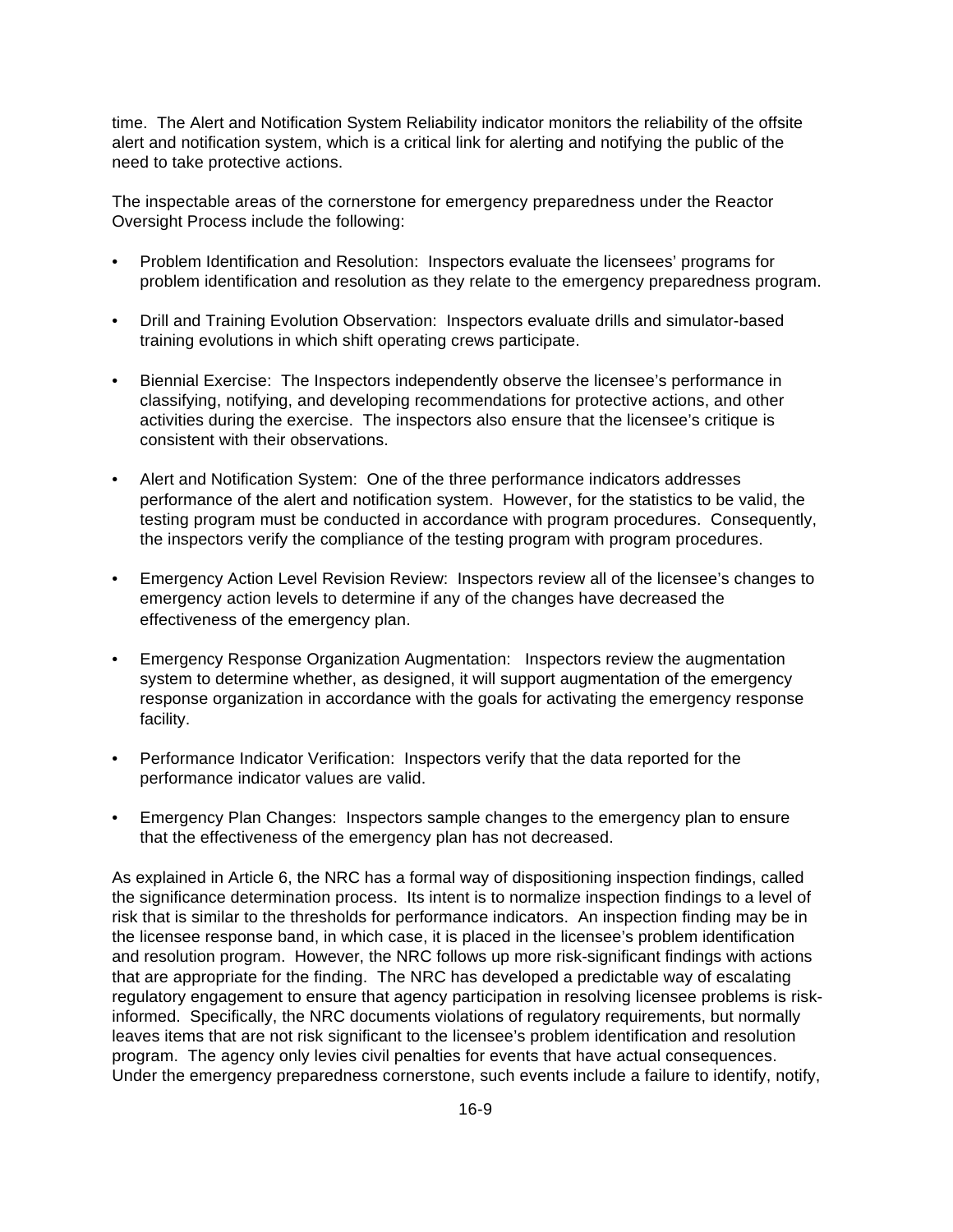and/or communicate protective action recommendations during a site area emergency or general emergency.

Although FEMA has no direct regulatory authority over State and local governments, and the evaluators of FEMA exercises are not considered inspectors, FEMA's exercise findings carry great weight in the NRC's regulatory process. State governments and the NRC are notified of significant deficiencies in offsite performance shortly after the exercise, and FEMA issues a formal exercise report about 90 days after the exercise. This report identifies FEMA's exercise findings, and the findings are expected to be closed either before or during the next exercise. Because of the potential effect of deficiencies on offsite emergency preparedness, they are expected to be corrected within 120 days of the exercise. Failure of off site organizations to correct deficiencies in a timely manner could lead to FEMA's withdrawal of its finding of "reasonable assurance."

## **16.10 Federal Response to an Emergency**

The Federal Government's ability to respond to a radiological emergency has significantly improved since the accident at TMI-2. Improvements include the establishment of a Federal response plan, direct communication links between nuclear power plants and the NRC, a designated staff of full-time operations officers at the NRC, and a direct near-real-time electronic data link between the licensee's onsite computer system and the NRC that automatically transmits selected plant parameters.

The NRC recognizes the nuclear power plant operator (licensee) and the State or local government as the two primary decisionmakers in a radiological emergency at a licensed power reactor. The operator is primarily responsible for mitigating the consequences of an incident, and recommending timely and proper protective actions to State and local authorities. The State or local governments are ultimately responsible for implementing proper protective actions for public health and safety.

The Federal response is primarily designed to support the efforts of the facility operator and offsite officials. For an emergency with potential radiological consequences, Federal response activities are conducted in accordance with the "Federal Radiological Emergency Response Plan," which is promulgated in Section V of NUREG/BR-0230, ?Response Coordination Manual 96." This document describes the role of the lead Federal agency and other Federal agencies that may respond to a radiological emergency. The NRC is the lead Federal agency for a radiological emergency that applies to NRC-licensed nuclear facilities or materials. The lead Federal agency's principal roles in an emergency at a nuclear power plant are to (1) ensure that the licensee has properly communicated a recommendation for protective actions to State and local authorities, (2) independently assess reactor conditions, the progression of the accident, and possible consequences, and inform the State authorities of these results, and (3) coordinate the Federal response to the emergency to support the State government.

In fulfilling its legislated mandate for protecting the public health and safety, the NRC has developed a plan and procedures that detail the NRC's response to incidents involving licensed material and activities (NUREG-0728, "NRC Incident Response Plan"). In accordance with that plan, the NRC will initially assess any reported accident, and decide if it will respond as an agency and dispatch an NRC Site Team from its regional offices. The NRC will dispatch a team to the site for all serious accidents.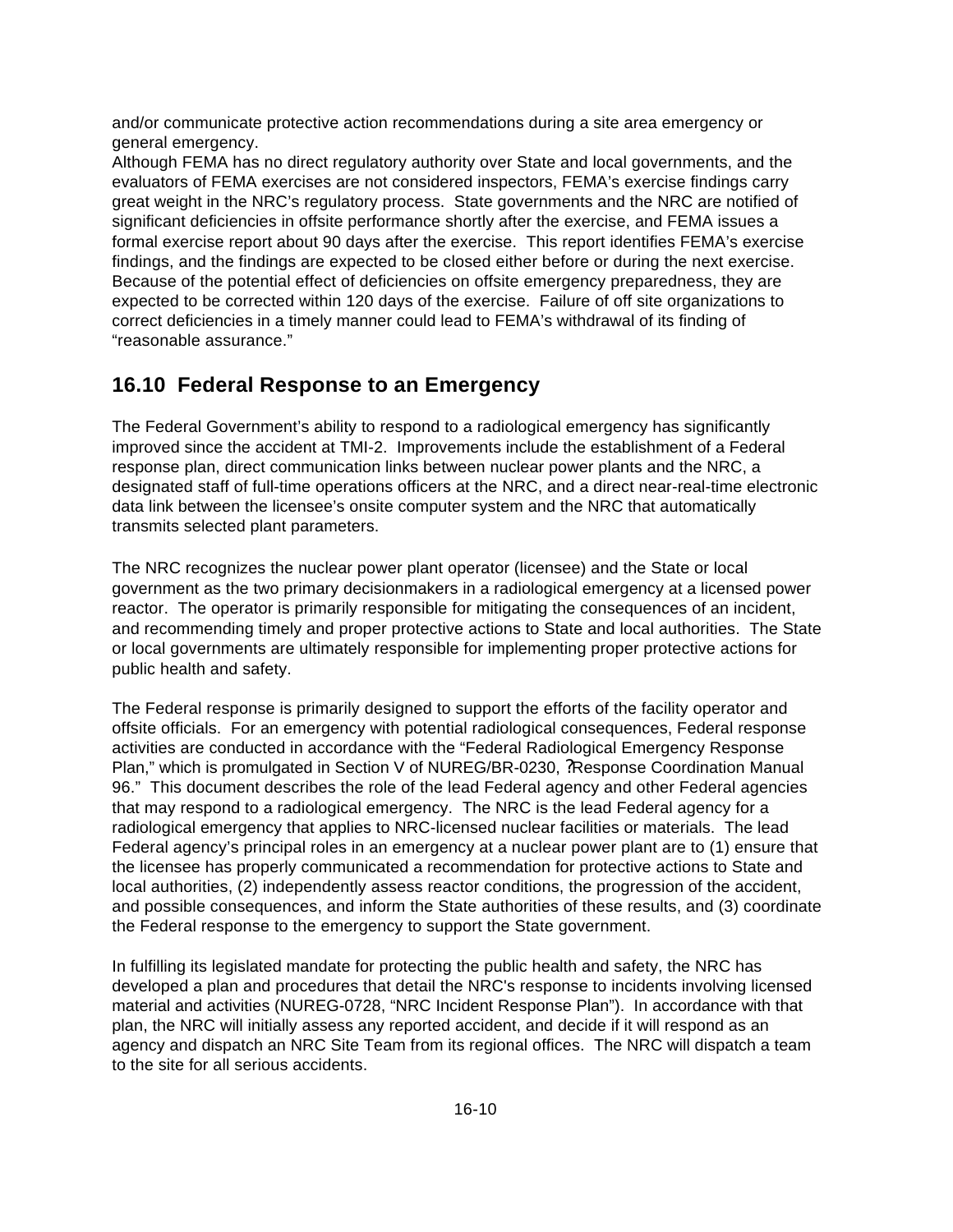Once the NRC has decided to respond as an agency, the agency's Operations Center is activated in the Washington DC area, and the Regional Incident Response Center is activated. The NRC Operations Center will then (1) maintain continuous communications with the facility, (2) assess the accident, (3) advise the facility operator and offsite officials, (4) coordinate the Federal radiological response with other Federal agencies (FEMA, DOE, EPA, etc.), and (5) respond to inquires from the national media from a media center. The NRC Operations Center will direct the NRC response for about 4–8 hours until the lead is transferred to the NRC Site Team. The NRC Operations Center will be staffed with experts on the facility and its emergency plans, response to accidents, and media and governmental relations.

As soon as the NRC Site Team arrives at the scene and declares that it is ready to assume the agency's leadership role, it is given the authority to direct the Federal response. The NRC Site Team then sends representatives to centers that are used by the facility and offsite officials to coordinate the response. The NRC Site Team has access to extensive radiological monitoring capabilities through the U.S. Department of Energy, including field teams and airborne monitoring. The Federal radiological monitoring efforts to support State and local officials are coordinated at the Federal Radiological Monitoring and Assessment Center. The NRC Site Team also sends representatives to the Joint Information Center established by the facility or local government, where all media inquires are addressed.

The NRC, in cooperation with other Federal agencies, has developed and published tools and computer codes for assessing radiological accidents (NUREG/BR-0150 and RASCAL 3.0.1) and coordinating the agency's response (NUREG/BR-0230). The technical tools are designed for use under IAEA TECDOC-955. The NRC also regularly participates in exercises of its response program, participating fully in about four nuclear power plant exercises and one fuel cycle facility exercise each year and to a lesser extent in numerous other exercises.

The Federal Government's ability to respond to a terrorist threat or act at a domestic nuclear facility has significantly improved since the bombing of the Federal building in Oklahoma City in April 1995. Issued in June 1995, Presidential Decision Directive 39, designates the Federal Bureau of Investigation (FBI), through the Department of Justice, and FEMA as the lead federal agencies for responding to domestic terrorism. Terrorist threats or acts at a nuclear facility are assumed to be radiological emergencies as well. In responding to the radiological emergency, the NRC continues in its role as the lead Federal agency while supporting both FBI and FEMA in their counter terrorism roles. The NRC participated in two counter terrorism exercises in 2000 and one in 2001 involving NRC licensed facilities. The NRC is revising its Incident Response Plan, NUREG-0728, in several areas, and this revision will further clarify and enhance the Federal response to terrorism at NRC licensed facilities.

### **16.11 International Arrangements**

The NRC has agreements with Canada and Mexico and commitments to the IAEA.

The NRC has signed agreements with Canada and Mexico under which it will promptly notify and exchange information in the event of an emergency that has the potential for trans-boundary effects. The agreement with Canada is the "Agreement Between the Government of the United States of America and the Government of Canada on Cooperation in Comprehensive Civil Emergency Planning and Management." It is implemented by the procedure specified in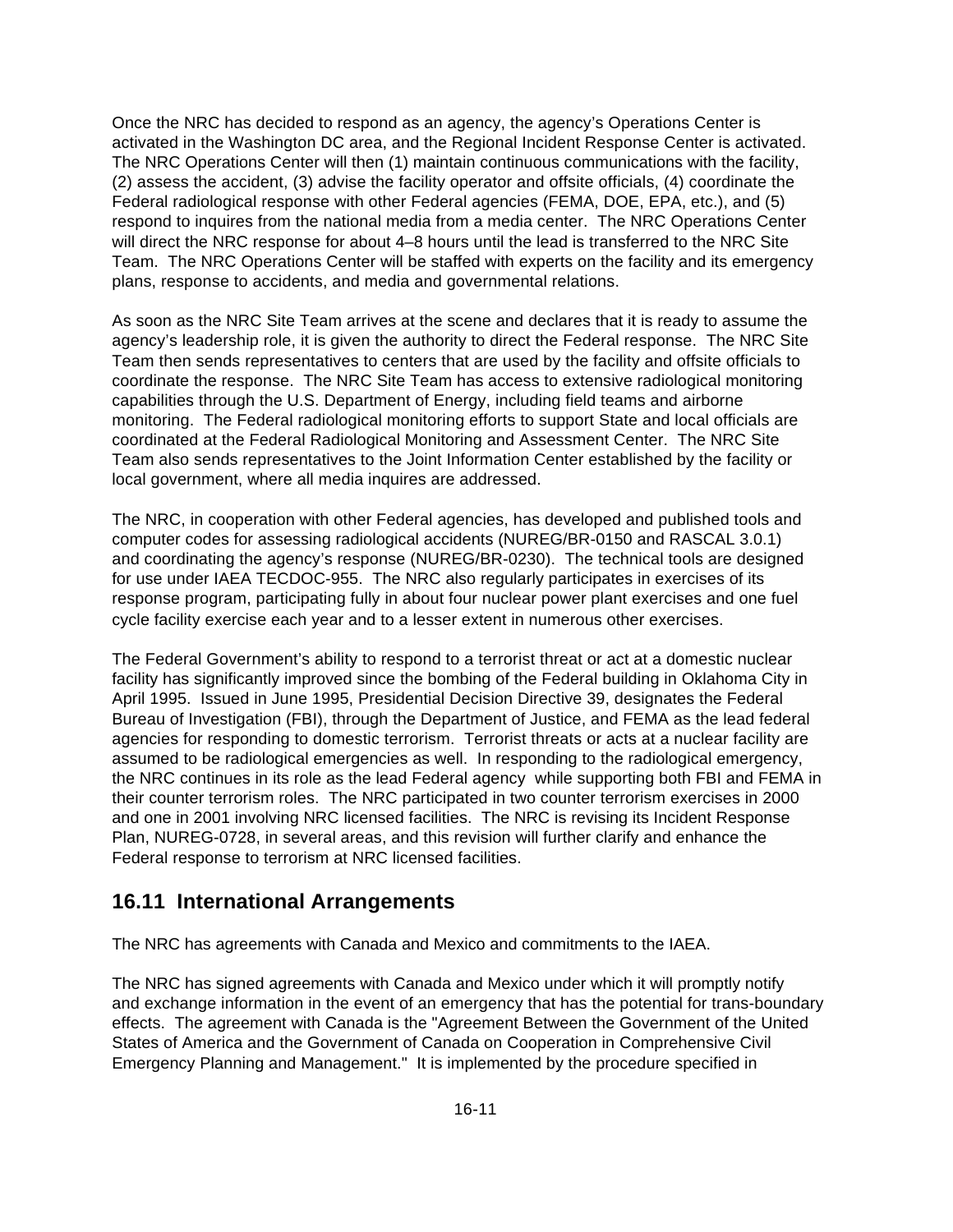"Administrative Arrangement Between the United States Nuclear Regulatory Commission and the Atomic Energy Control Board of Canada for Cooperation and the Exchange of Information in Nuclear Regulatory Matters." (Both documents are dated June 21, 1989.)

The agreement with Mexico is the "Agreement for the Exchange of Information and Cooperation in Nuclear Safety Matters." It is implemented by the "Implementing Procedure for the Exchange of Technical Information and Cooperation in Nuclear Safety Matters Between The Nuclear Regulatory Commission of the United States of America and the Commission National de Seguridad Nuclear y Salvaguardias of Mexico." (Both documents are dated October 6, 1989.)

To meet the U.S. commitment under the IAEA "Convention on Early Notification of a Nuclear Accident," the NRC will promptly notify the IAEA if a serious accident occurs at a commercial nuclear power plant. After this initial notification, the NRC will work with the U.S. Department of State to update the IAEA.

In May 2001, the Commission approved the full participation of the U.S. in the international nuclear event scale. Full participation is defined as the evaluation of all nuclear events that fall under the regulatory purview of the Agreement States by the NRC staff for possible rating on the international nuclear event scale. Full participation will allow international stakeholders to quickly grasp the significance of U.S. events.

The international nuclear event scale is designed to provide a consistent means to convey the significance of a wide range of reactor and materials events to the international community. The NRC has participated in a very limited manner since December 1992. Since that time, the scope and level of worldwide participation in the program has expanded, primarily as the result of efforts by the IAEA and the Nuclear Energy Agency of the Organization for Economic Cooperation and Development. The NRC has arranged for training of appropriate NRC staff members by the IAEA in early November 2001 and expects that the U.S. will be fully participating by December 31, 2001.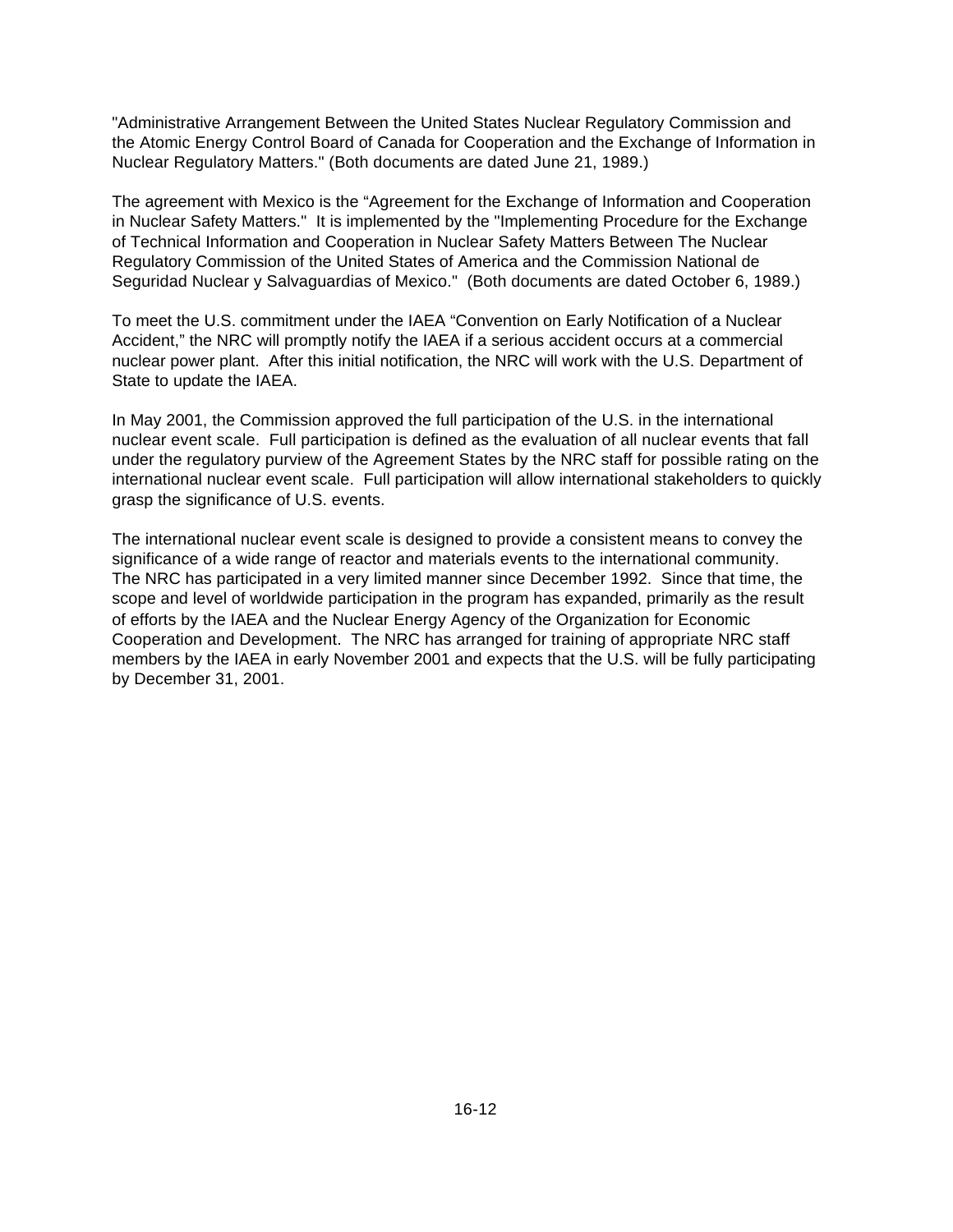# **ARTICLE 17. SITING**

**Each Contracting Party shall take the appropriate steps to ensure that appropriate procedures are established and implemented for**

- **(i) evaluating all relevant site-related factors that are likely to affect the safety of a nuclear installation for its projected lifetime**
- **(ii) evaluating the likely safety impact of a proposed nuclear installation on individuals, society, and the environment**
- **(iii) re-evaluating, as necessary, all relevant factors referred to in sub-paragraphs (i) and (ii) so as to ensure the continued safety acceptability of the nuclear installation**
- **(iv) consulting Contracting Parties in the vicinity of a proposed nuclear installation, insofar as they are likely to be affected by that installation and, upon request, providing the necessary information to such Contracting Parties, in order to enable them to evaluate and make their own assessment of the likely safety impact on their own territory of the nuclear installation**

This section explains NRC's responsibilities for siting: site safety, environmental protection, and emergency preparedness. First, this section discusses the regulations applying to site safety and their implementation. It emphasizes regulations applying to seismic, geological, and radiological assessments. Next, it explains environmental protection. Emergency preparedness is discussed in Article 16, "Emergency Preparedness." International arrangements, which would apply to Contracting Parties in obligation (iv), above, are also discussed in Article 16.

### **17.1 Background**

The NRC's responsibilities for siting stem from the Atomic Energy Act (AEA) of 1954, the Energy Reorganization Act (ERA) of 1974 (as discussed earlier) and the National Environmental Policy Act (NEPA) of 1969. These statutes confer broad regulatory powers on the Commission, and specifically authorize the NRC to promulgate regulations that it deems necessary to fulfill its responsibilities under the Acts.

The NRC's siting regulations are integral to protecting public health and safety and the environment. Siting away from densely populated centers has been, and will continue to be, an essential component of the NRC's defense-in-depth safety philosophy, which also includes multiple-barrier containment and redundant safety systems. The primary factors that determine public health and safety are the reactor design, and construction and operation of the facility. However, siting factors and criteria are important in ensuring that radiological doses from normal operation and postulated accidents will be acceptably low, natural phenomena and man-made hazards will be properly accounted for in the design of the plant, and the human environment will be protected during the construction and operation of the plant.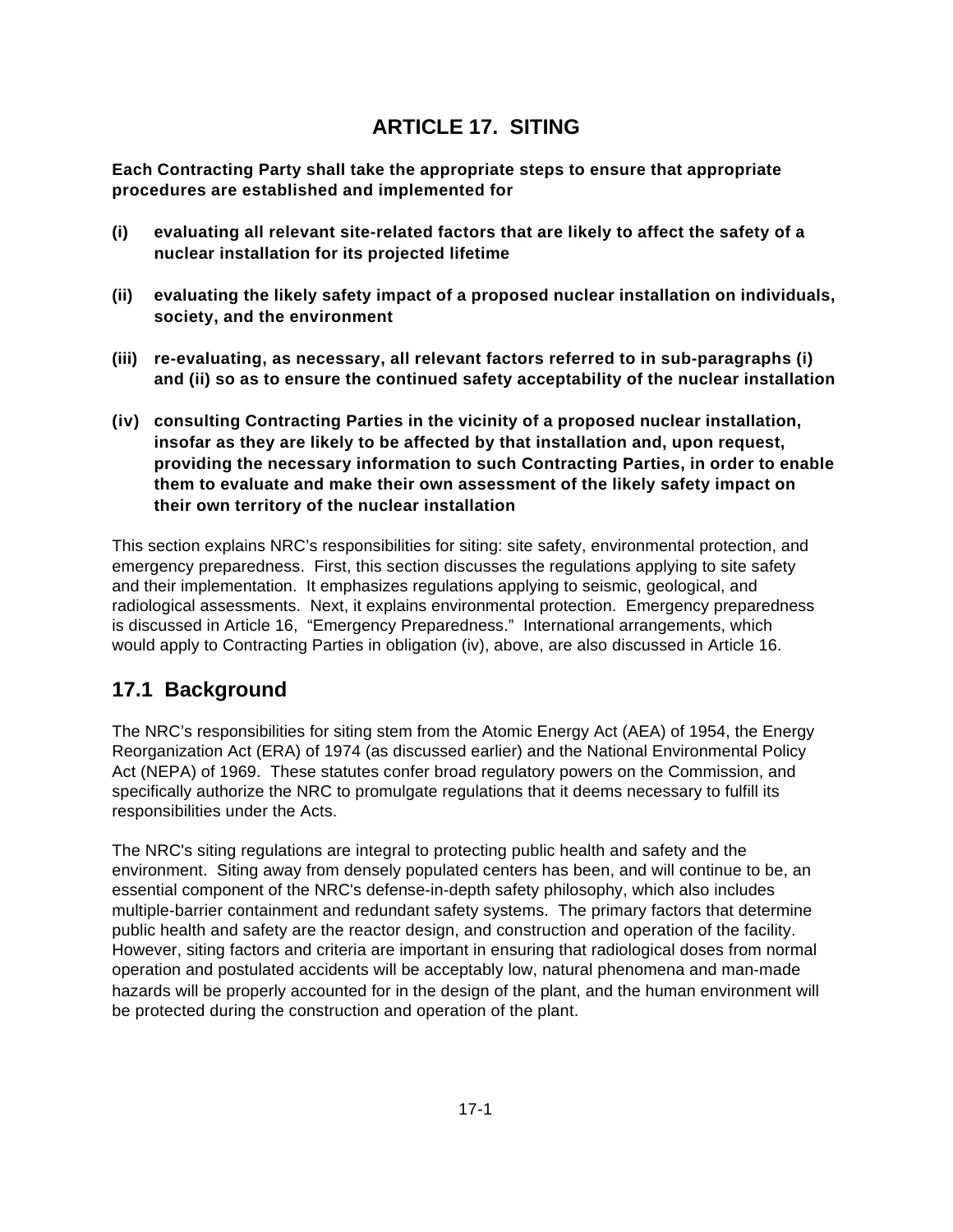## **17.2 Safety Elements of Siting**

This section explains the safety elements of siting. First, it discusses seismic and geological assessments. It then discusses radiological assessments performed for initial licensing, as a result of facility changes, and according to regulatory developments that have occurred since the licensing of all U.S. operating plants.

### **17.2.1 Background**

The NRC's site safety regulations consider societal and demographic factors, man-made hazards (such as airports and dams), and physical characteristics of the site (such as seismic and meteorological factors) that could affect the design of the plant. The requirements are specified in 10 CFR Part 100, "Reactor Site Criteria," issued in 1962, Appendix A, "Seismic and Geologic Siting Criteria for Nuclear Power Plants," to 10 CFR Part 100, added in 1973, and 10 CFR Part 100.23 "Geologic and Seismic Siting Criteria," added in 1997.

The applicant's safety analysis report is required to describe characteristics in and around the site, and contain accident analyses that are relevant to evaluating the suitability of a site. A number of regulatory guides provide guidance regarding issues of site safety that applicants need to address. NUREG-0800, "Standard Review Plan for the Review of Safety Analysis Reports for Nuclear Power Plants," guides the staff in reviewing the site safety content of these reports.

Notably, once licensed to operate, the licensee is expected to monitor the environs around the nuclear power plant, and report changes in the environs in its safety analysis report that may affect the continued safe operation of the facility. Such changes may affect the regulatory status of the facility in different ways. For example, if population characteristics near the plant change during the plant's operating lifetime, the licensee must continue to assess the emergency planning criteria — rather than the siting criteria — to ensure the licensee's continued ability to carry out measures to protect the public. As another example, if the plant experiences an extreme natural event (such as an earthquake or flood), the licensee must demonstrate that no functional damage has occurred to those features that are deemed necessary for continued safe operation without undue risk to the public, and that the licensing basis is maintained.

#### **17.2.2 Assessments Applying to Seismic and Geological Aspects of Siting**

Appendix A to 10 CFR Part 100 describes the investigations required to obtain the geologic and seismic data necessary to determine site suitability and to provide reasonable assurance that a nuclear power plant can be constructed and operated at a proposed site. It also describes procedures for determining the design basis for vibratory ground motion from earthquakes at a site. The approach given in this appendix for determining the ground motion for a safe shutdown earthquake is deterministic, according to which an applicant develops a single set of earthquake sources, and for each source, postulates an earthquake as the source of ground motion that can affect the site, locates the postulated earthquake according to prescribed rules, and then calculates ground motion at the site. Used for the past 20 years, this approach has been considered to be suitably conservative, but has the shortcoming of not explicitly recognizing certain uncertainties about earthquake phenomena. Because of these uncertainties, experts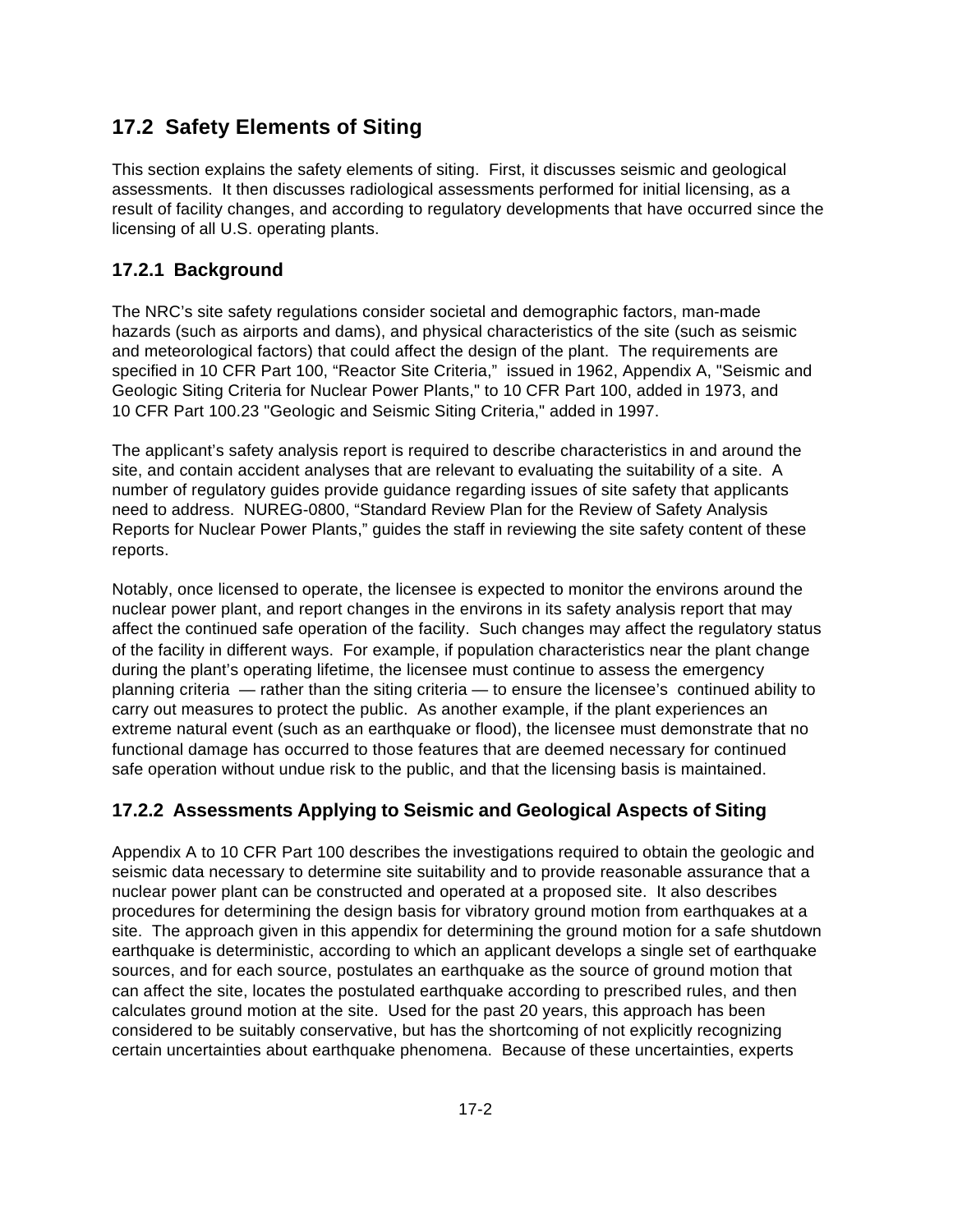have differed about the largest earthquakes to be considered and ground motion models to be used in the licensing process.

Over the past decade, analysts have developed and used probabilistic methods of analysis that incorporate various models for earthquake size, ground motion, and other parameters. These methods have the advantage of not only incorporating various models (and data), but also weighting them on the basis of judgments as to their validity. Thus, these methods provide an explicit expression for the uncertainty in ground motion estimates and a means of assessing sensitivity to various input parameters.

In 1997, the NRC added Section 100.23, "Geologic and Seismic Siting Criteria," to the regulations, defining the principal geological and seismic considerations that guide the Commission in evaluating the suitability of a proposed site and adequacy of the design bases. Explicitly recognizing that there are inherent uncertainties in establishing the seismic and geologic design parameters, Section 100.23 allows licensees to address these uncertainties through a probabilistic seismic hazard analysis or suitable sensitivity analyses.

Regulatory Guide 1.165, "Identification and Characterization of Seismic Sources and Determination of Safe Shutdown Earthquake Ground Motion," describes methods acceptable to the NRC staff for implementing the regulation. Standard Review Plan Section 2.5.2, "Vibratory Ground Motion," Revision 3 guides the staff in its reviews.

#### **17.2.3 Assessments of Radiological Consequences for Initial Licensing**

10 CFR Part 100, issued in 1962, is the regulation under which all U.S. operating plants were licensed. It contains provisions for assessing whether radiological doses from postulated accidents will be acceptably low. To evaluate a proposed site, 10 CFR Part 100 stated that an applicant should assume a fission product release from the core, the expected demonstrable leak rate from the containment, and the meteorological conditions for the site to determine the distances for the exclusion area boundary and low population zone.

10 CFR Part 100.3, "Definitions," defines the exclusion area as the area surrounding the reactor over which the licensee has the authority to determine all activities, including exclusion or removal of personnel and property from the area. Residences, although not prohibited, are not expected to be located within the exclusion area boundary. Typically, these boundaries are on the order of hundreds of meters. Every site must have a designated low population zone immediately surrounding the exclusion area boundary so that there is a reasonable probability that appropriate protective measures could be taken in a serious accident. The low population zone must be less than three-fourths of the distance to the nearest densely populated center of 25,000 or more residents. Typically, low population zones are on the order of thousands of meters.

Assumptions about the release of fission product were inextricably linked to information in TID-14844, "Calculation of Distance Factors for Power and Test Reactor Sites," which was published concurrently with the 1962 version of Part 100. Although not part of 10 CFR Part 100, TID-14844 was included as a "Note" to 10 CFR Part 100 as a source of additional guidance to users.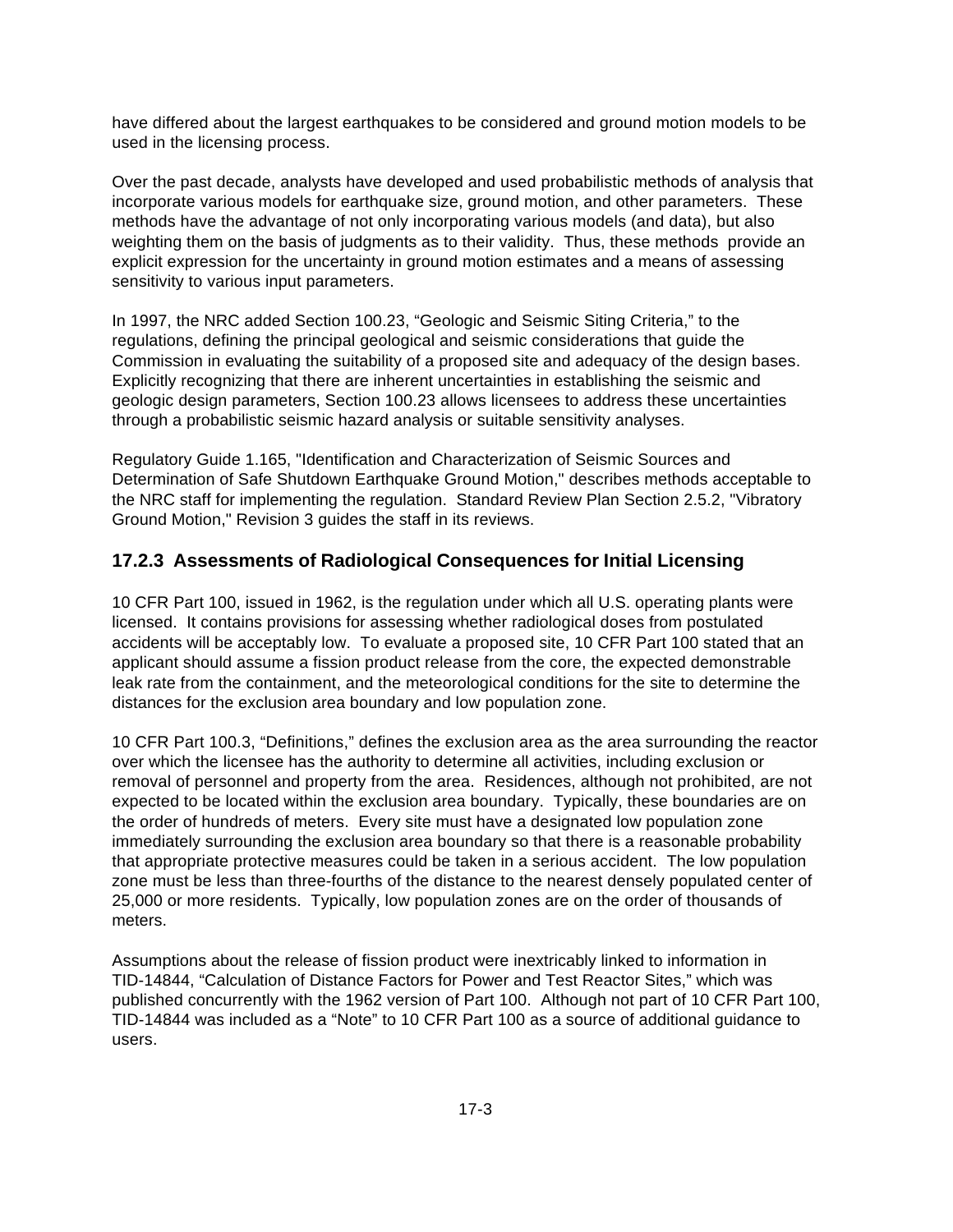10 CFR Part 100 also stated that the fission product release assumed for the calculations to evaluate a proposed site should be predicated upon a *major accident* that would result in potential hazards that are not exceeded by those from any accident that is considered credible. For some time, such a major accident was termed the "maximum credible accident" and, later, the "design-basis accident." Such accidents have generally been assumed to result in a substantial meltdown of the core, with subsequent release of appreciable quantities of fission products. The assessment of the dose from a design-basis accident applied bounding conditions and simplifying assumptions.

The dose criteria, established in the 1962 version of 10 CFR Part 100, are a total radiation dose to the whole body that would not exceed .25 Sv (25 rem), and a total radiation dose to the thyroid from iodine exposure that would not exceed 3 Sv (300 rem). (These criteria would be revised in a revision to 10 CFR Part 100, as discussed below.) Each of these doses applies to both a hypothetical individual at the boundary of the exclusion area (for the 2 hours immediately after the onset of a postulated release of fission product), and a hypothetical individual at the outer boundary of the low population zone (over the course of the accident, which is taken to be 30 days). Of these four criteria, with rare exceptions, the limiting criterion for most U.S. nuclear power plants has been the thyroid dose to an individual at the exclusion area boundary. The whole-body dose, as described in the rule, corresponds numerically to the "once in a lifetime" accidental or emergency dose for radiation workers. Neither the use of this dose nor the thyroid dose was to imply that these doses are acceptable as limits for an emergency dose to the public under accident conditions. Rather, they are reference values that could be used to evaluate sites for potential reactor accidents of exceedingly low probability of occurrence and low risk of exposing the public to radiation. The dose criteria are used only together with conservative, worst-case analysis inputs, assumptions, and methods, such as the assumption of full core melt for a design-basis loss-of-coolant accident.

For design-basis accidents other than the loss-of-coolant accident, such as steam generator tube ruptures, the NRC's Standard Review Plan tabulates acceptance criteria for doses that are a fraction or small fraction of those stated in the 10 CFR Part 100. These reduced acceptance criteria reflect the higher probability and lower consequences of these less severe design-basis accidents.

The NRC issued regulatory guidance for licensees to use to implement the requirements regarding radiological criteria of 10 CFR Part 100. Issued in 1970, Regulatory Guide 1.3, "Assumptions Used for Evaluating the Potential Radiological Consequences of a Loss of Coolant Accident for Boiling Water Reactors," and Regulatory Guide 1.4, "Assumptions Used for Evaluating the Potential Radiological Consequences of a Loss-of-Coolant Accident for Pressurized-Water Reactors," applied the assumptions about the source term in TID-14844, and provided additional insights. ("Source term," as used in this article, refers to the release of fission products from the reactor core into the containment during an accident.) These guides also provided dispersion models for onsite meteorological measurement programs. In 1979, the NRC published Regulatory Guide 1.145, "Atmospheric Dispersion Models for Potential Accident Consequence Assessments at Nuclear Power Plants," as improved guidance for developing relative dilution factors for design-basis accident calculations.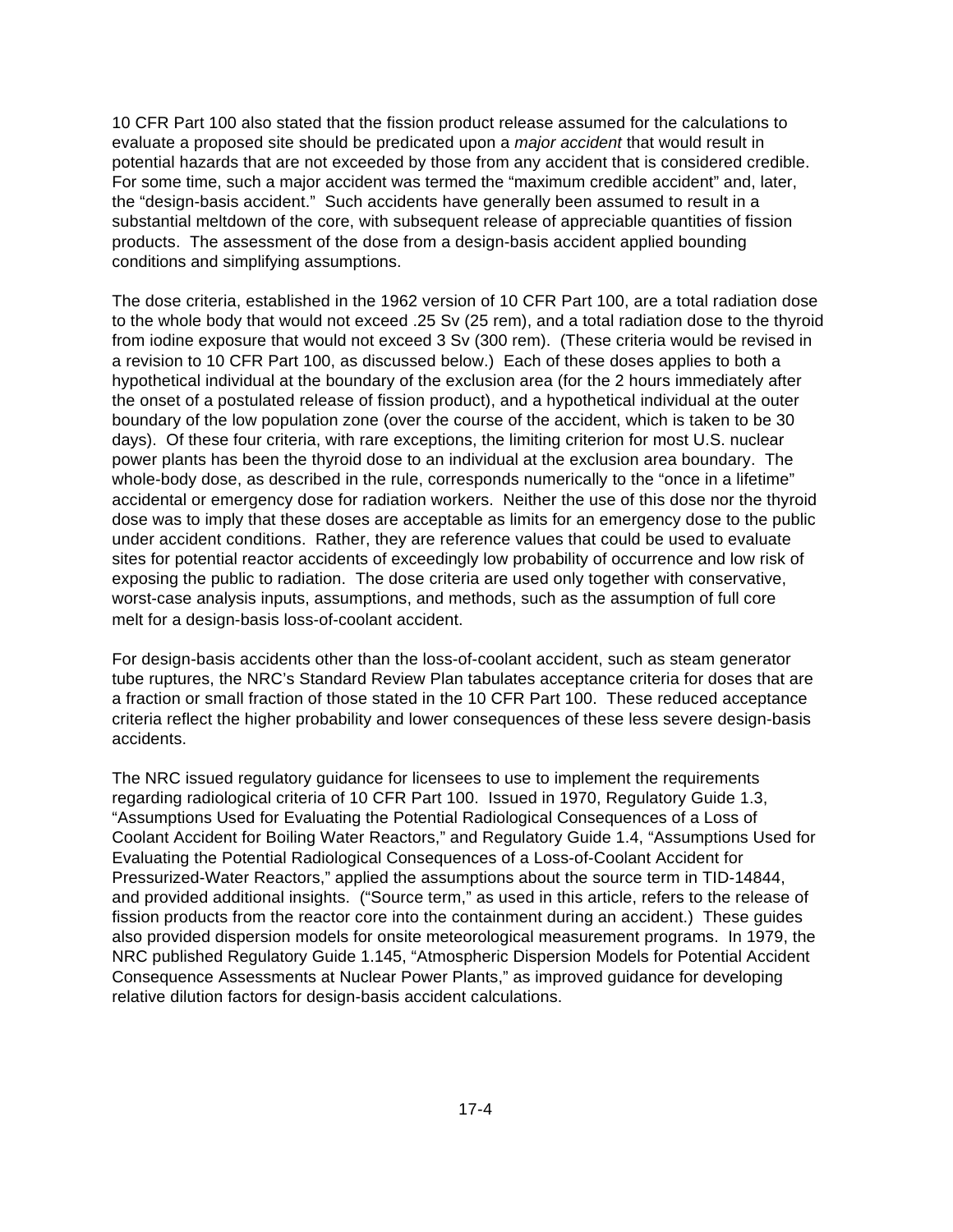### **17.2.4 Assessments of Radiological Consequences as a Result of Facility Changes**

Although applicants perform dose analyses primarily to support reactor siting, licensees are required to evaluate the potential increase in the consequences of accidents that might result from modifying facility systems, structures, and components. Commitments, including the radiological acceptance criteria, made by the applicant during siting and documented in its final safety analysis report, remain binding until modified. Consequently, a licensee must evaluate the potential consequences of design changes against these radiological criteria to demonstrate that the design changes result in a design that still conforms to the regulations and commitments. For example, if the licensee seeks a change in the containment leak rate or filtration efficiency, it would assess the change in dose that could result from that change before implementing it to ensure continued compliance with the dose criteria. If the licensee finds that the consequences increase more than minimally as outlined in 10 CFR 50.59, "Changes, Tests, and Experiments," (or require a change to the Technical Specifications), as discussed in Article 14, it must obtain prior NRC approval for the proposed modification.

### **17.2.5 Assessments of Radiological Consequences According to Recent Regulatory Developments**

This section explains assessments according to regulatory developments that have occurred after the licensing of all U.S. operating nuclear plants. The section begins by explaining the 1996 revision to 10 CFR Part 100. It then discusses the development an alternative source term which culminated in the issuance of NUREG-1465, "Accident Source Terms for Light-Water Nuclear Power Plants." It then explains how the alternative source term can be applied to operating reactors under a recent rule, 10 CFR 50.67, "Accident Source Term." Finally, it describes experience and gives examples.

#### **17.2.5.1 Governing Documents and Process**

#### *Revision to 10 CFR Part 100, "Reactor Site Criteria" (1996)*

In 1996, the NRC revised 10 CFR Part 100 to consider the substantial additional body of information on fission product releases that had been developed in the years after TID-14844 was issued and, particularly, as a result of severe-accident research after the accident at Three Mile Island in 1979. The revised rule was intended to be flexible so that the regulatory framework could be accommodating (and not subject to repeated revisions) as new insights continued to unfold. As part of that revision, the NRC added a new subpart (Subpart B, "Evaluation Factors for Stationary Power Reactor Site Applications on or After January 10, 1997") to Part 100 and new paragraphs to 10 CFR 50.34, "Contents of Applications," while retaining the previous requirements that remained applicable to reactors that had previously been licensed.

The 1996 revision replaced the dose criteria of the 1962 version with a single value of 0.25 Sv (25 rem) as the total effective dose equivalent (TEDE). The TEDE is defined as the sum of the deep-dose equivalent from external exposure and the committed effective dose equivalent from internal exposure. The TEDE reference value of .25 Sv (25 rem) was justified by the same logic that was applied in the 1962 version of the rule. The shift to the use of TEDE provided consistency with the 1991 changes to 10 CFR Part 20, "Standards for Protection Against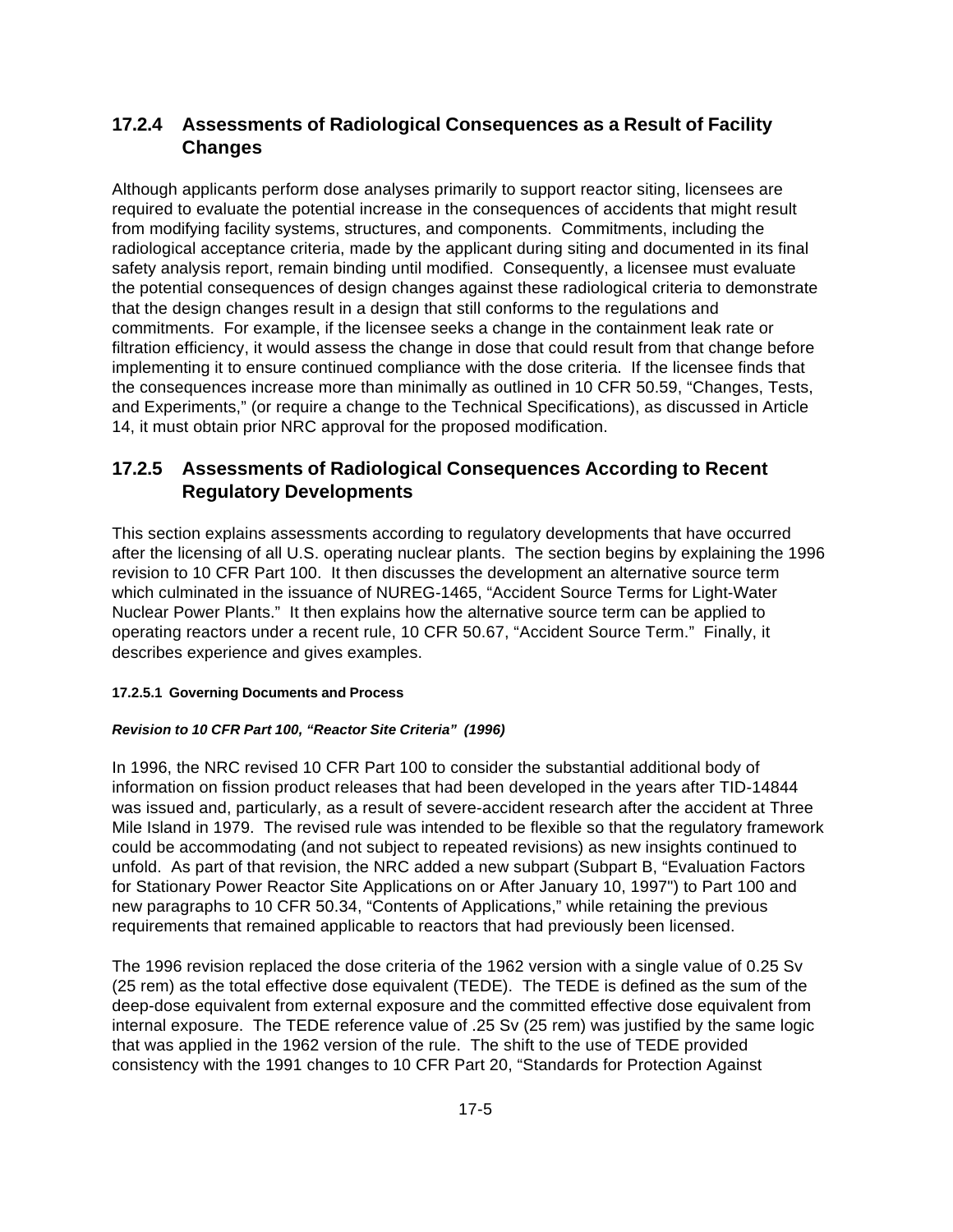Radiation," as discussed in Article 15. Moreover, the TEDE is convenient for use with revised source terms, reflecting the myriad of nuclides, besides the noble gases and iodine that were traditionally considered, predicted to be released into the containment. The calculation to determine the exclusion area boundary remained predicated on a 2-hour period, but as a performance measure of the efficacy of the design, the revised regulation specified that the calculation was to use the particular 2-hour period that produced the highest dose value. This calculation has been characterized as the "highest," "worst," and "sliding" 2-hour calculation. The calculation for the low population zone remained predicated on the course-of-the-accident or 30-day dose. Assumptions about dispersion remained the same as in the past.

#### *NUREG-1465, "Accident Source Terms for Light-Water Nuclear Power Plants"*

In 1995, the NRC published NUREG-1465, "Accident Source Terms for Light-Water Nuclear Power Plants." This document distilled the body of research, particularly research conducted after the accident at TMI-2, into a practical guide to estimate more realistically the source terms being released into containment, including the timing, nuclide types, quantities, and chemical form, given a representative severe core melt accident. This NUREG provides the technical bases for revised source terms and will form the basis for developing regulatory guidance mainly for future reactors. The revised source term is also referred to as an "alternative source term."

The major differences between the source term of TID-14844 and the revised source term of NUREG-1465 are as follows. The source term of TID-14844 has three categories of radionuclides. By contrast, the revised source term has eight categories, grouped on the basis of similarity in chemical behavior. The source term of TID-14844 is founded on an assumption of an immediate release of the activity; in contrast, the revised source term is categorized into phases, depending on the degree of fuel melting and relocation, vessel integrity, and coreconcrete interaction. The source term in TID-14844 is also founded on an assumption of iodine being predominantly elemental; by contrast, the revised source term is founded on an assumption that radioiodine is predominantly cesium iodide (Csl), an aerosol that is more amenable to mitigation mechanisms. In addition, the number and variety of radionuclides considered in NUREG-1465 significantly exceed those considered in TID-14844, as does their affinity to affect specific organs.

#### *10 CFR 50.67, ?Accident Source Term"*

In considering the applicability of an alternative (or revised) source term to operating reactors, the NRC determined that the analytical approach applying TID-14844 would continue to adequately protect public health and safety, and licensees of already licensed reactors would not be required to reanalyze accidents using the revised source term. The NRC also concluded that some licensees may use an alternative source term in analyses to support operational flexibility and cost-beneficial licensing actions. The NRC acted to provide a regulatory basis for licensees to voluntarily amend their facility design bases to allow use of an alternative source term in design-basis analyses. First, the NRC solicited ideas on how to implement an alternative source term. Second, the NRC initiated a comprehensive assessment of the overall effect of substituting the NUREG-1465 revised source term for the traditionally used TID-14844 source term at three typical facilities. Specifically, the objective of this assessment was to evaluate the issues of applying the revised source term at operating plants in the absence of design changes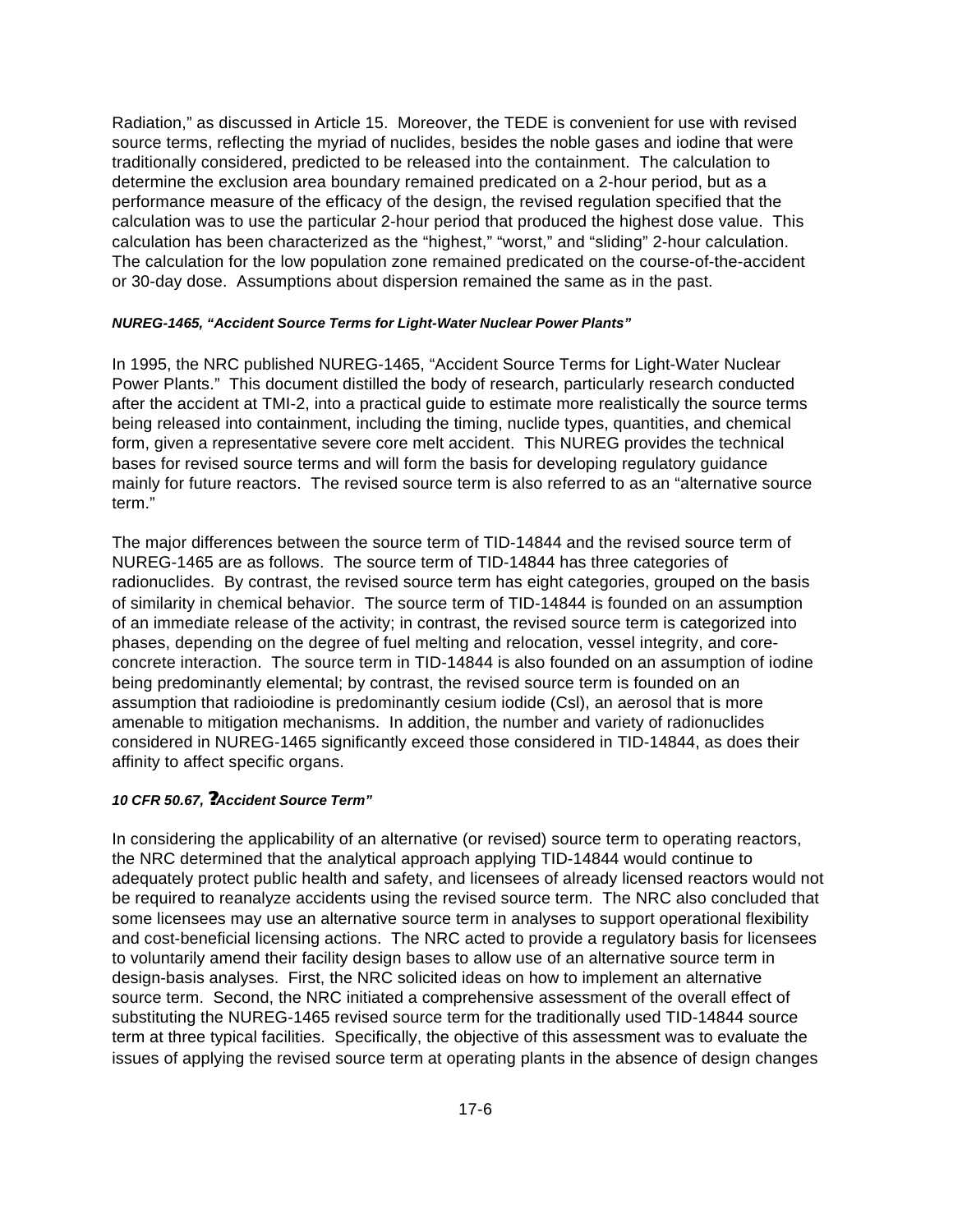as well as sensitivity analyses to assess such changes. The NRC subsequently reported the results of this assessment in SECY 98-154, "Results of the Revised (NUREG-1465) Source Term Rebaselining for Operating Reactors," dated June 30, 1998. Third, the NRC accepted requests for license amendments to implement the alternative source term at a small number of pilot plants. The NRC reviewed these pilot projects, and incorporated the resulting insights into regulatory guidance. Fourth, the NRC assessed whether rulemaking would be necessary to allow operating reactors to use an alternative source term. As a result of that assessment, the NRC subsequently added to its regulations 10 CFR 50.67, ?Accident Source Term."

10 CFR 50.67, which became effective in January 2000, applies to all holders of operating licenses or renewed licenses whose initial operating license was issued before January 10, 1997, under 10 CFR Part 50, ?Domestic Licensing of Production and Utilization Facilities." The rule allows interested licensees to propose (by way of a license amendment) replacing the TID-14844 source term with an alternative source term. The rule also applies the TEDE criteria for the exclusion area boundary and low population zone identical to those provided in 10 CFR 50.34, "Contents of Applications," for future plants. In addition, the rule establishes the value of .05 Sv (5 rem) TEDE as the criterion for control room habitability, in lieu of the value originally given in General Design Criterion 19 in Appendix A to 10 CFR Part 50. As guidance to implement this rule, in July 2000, the NRC issued Regulatory Guide 1.183, ?Alternative Radiological Source Terms for Evaluating Design-Basis Accidents at Nuclear Power Reactors." This regulatory guide defines an acceptable source term, and provides analysis inputs, assumptions, methods, and acceptance criteria that are acceptable to the NRC for use with the alternative source term.

Under the rule and its supporting guidance, an applicant may voluntarily pursue a full-scope implementation or a selective implementation. A selective implementation consists of using selected characteristics of the alternative source term for a limited plant modification. For example, a licensee may use the alternative source term to support relaxing certain requirements on containment isolation and filtration operability during refueling. In this case, the licensee may only need to analyze a fuel handling accident to support the proposed changes. After obtaining approval of the alternative source term for this selective implementation, the licensee may use the source term (and dose criteria) in later analyses of fuel handling. If this licensee later opted to use the alternative source term for a loss-of-coolant accident, it would have to request an additional amendment. By contrast, if the licensee pursued a full-scope implementation, the alternative source term and the dose criteria would become a permanent part of that facility's design basis, and the licensee could evaluate subsequent design changes using 10 CFR 50.59 criteria. If the licensee met these criteria, it could implement the desired change without further NRC review.

The NRC does not require that every design-basis radiological calculation be reassessed for either a selective or full-scope implementation. Rather, the NRC decided that the whole body and thyroid dose results determined using the TID-14844 source term would always bound the results for the TEDE and the alternative source term, assuming that all other parameters are held equal. As a result, a licensee need not update previous calculations for the change in the source term. Instead, licensees are only required to update calculations for which analysis inputs or assumptions are no longer valid because of the proposed modification for both selective or full-scope implementations. The NRC does require, at a minimum, that a designbasis loss-of-coolant accident be analyzed for a full-scope implementation. Once the NRC approves selective or full-scope implementation that applies an alternative source term, it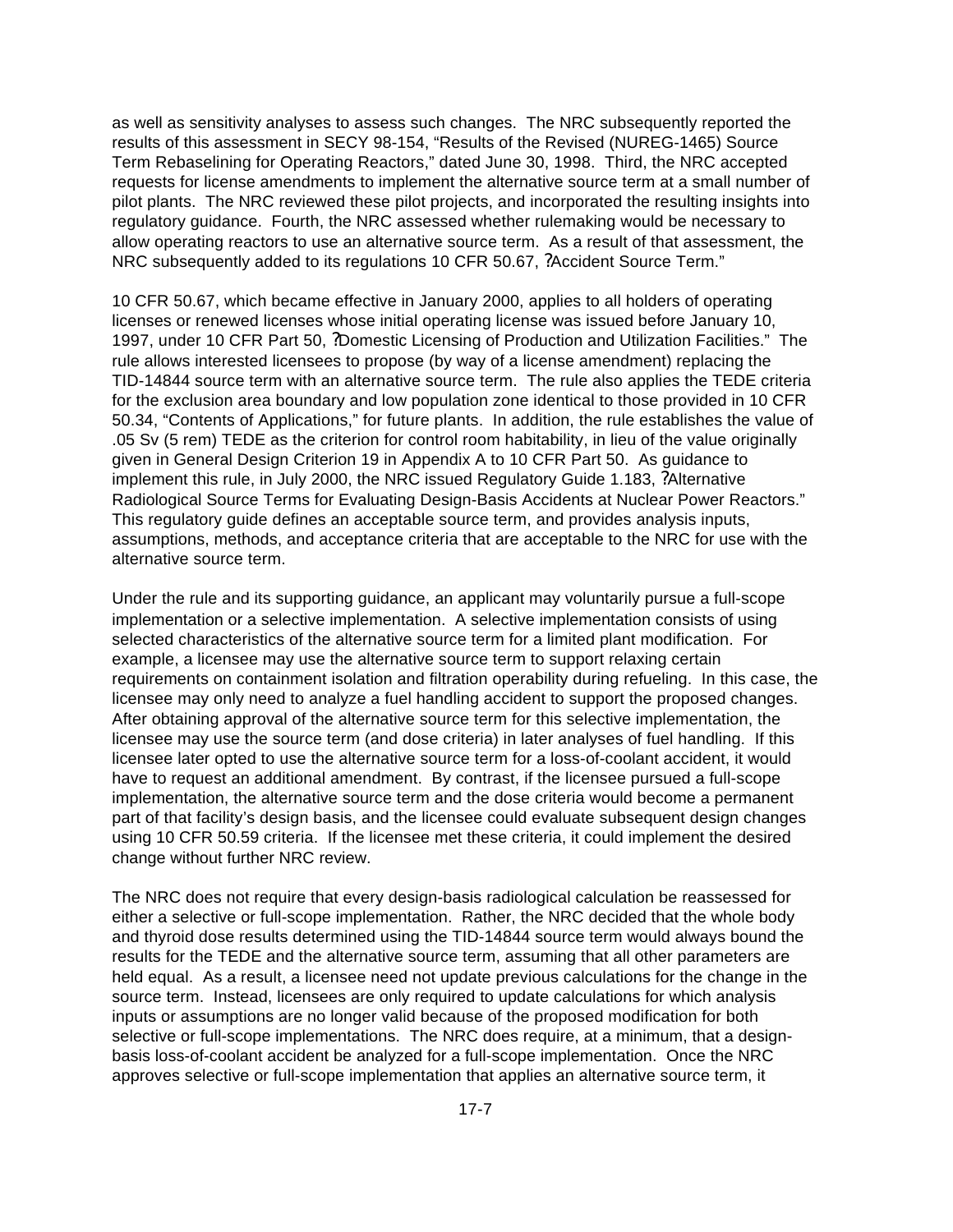expects that future revisions to radiological calculations will reflect the revised design-basis source term and TEDE criteria.

#### **17.2.5.2 Experience and Examples**

The NRC has applied the 1996 revision to 10 CFR Part 100, along with the revised source term, in its design certification review for a passive advanced light-water reactor. In that instance, the applicant was able to demonstrate to the NRC's satisfaction that it could use this source term and the TEDE dose criteria. In addition, the applicant was able to defend innovative solutions for certain natural removal mechanisms, without conventional engineered safety features, and still not need an excessively large exclusion area.

The NRC has also approved several applications of the alternative source term, and is currently considering several more. Licensees of boiling-water reactors have used the alternative source term to justify increasing the maximum allowable leakage from the main steam isolation valve, relaxing certain operability requirements for the standby gas treatment system, and supporting reactor power uprates. Licensees of pressurized-water reactors have used the alternative source term to justify removing certain charcoal filtration units, to keep the containment personnel access hatch open during refueling, to support reactor power uprates, and to resolve concerns about control room habitability.

# **17.3 Environmental Protection Elements of Siting**

This section explains the environmental protection elements of siting. It covers the governing documents and site approval process. Since the last operating plants in the U.S. have been licensed, issues have arisen that must be considered in siting reviews. This section explains the effect of these issues on siting reviews.

### **17.3.1 Governing Documents and Process**

The environmental protection elements of siting consist of the plant's demands on the environment (e.g., water use and effects of construction and operation). These elements are addressed in 10 CFR Part 51, "Environmental Protection Regulations for Domestic Licensing and Related Regulatory Functions." 10 CFR Part 51 implements the National Environmental Policy Act of 1969 consistent with the NRC's statutory authority, and reflects the agency's policy to voluntarily account for the regulations of the Council on Environmental Quality, subject to certain conditions. The NRC recognizes its continuing obligation to conduct its domestic licensing and related regulatory functions to be receptive to environmental concerns, and to serve responsibly as an independent regulatory agency to protect the radiological health and safety of the public. Integrating environmental reviews into its routine decisionmaking, the NRC considers environmental protection issues and alternatives before taking any action that may significantly affect the human environment.

The site approval process leading to the construction or operation of a nuclear power plant requires the NRC to prepare an environmental impact statement. As part of that effort, the NRC conducts scoping for the proposed action. In general, scoping is open to anyone who requests an opportunity to participate. Scoping consists of defining the proposed action; determining the scope of the environmental impact statement and identifying significant issues; identifying, and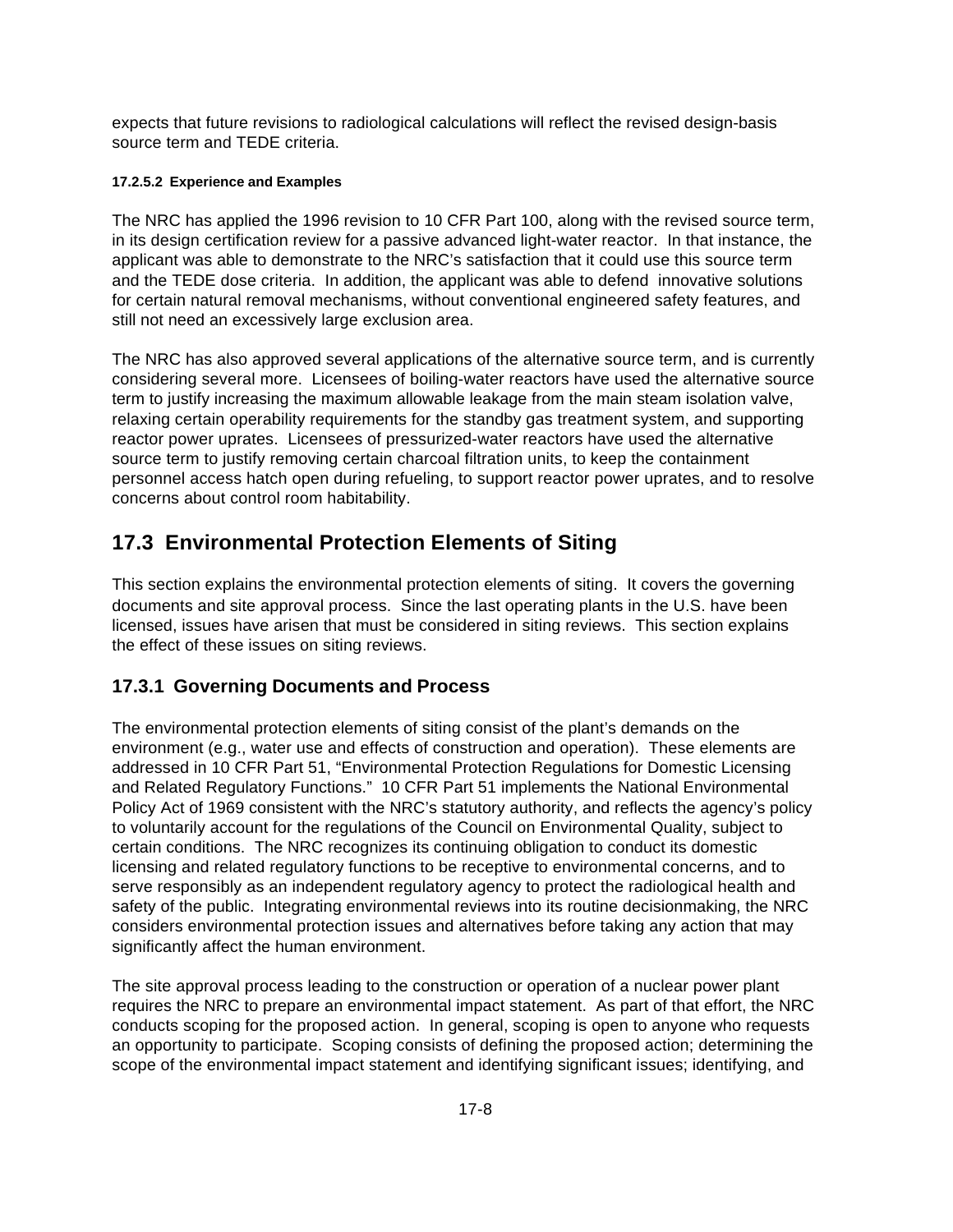eliminating from detailed study, issues that are peripheral, not significant, or have been covered by prior environmental reviews; identifying other environmental assessments or environmental impact statements that are related to but not part of the scope of the environmental impact statement under consideration; identifying other required environmental reviews and consultations; indicating the relationship of the timing of the preparation of the environmental impact statement and the Commission's planning and decisionmaking schedule; identifying cooperating agencies; and describing how the environmental impact statement will be prepared. After scoping, the NRC summarizes the determinations and conclusions, including the significant identified issues.

The NRC conducts an acceptance review of the applicant's environmental report to determine whether it contains complete information to initiate the detailed Commission review. If the application is not complete, the staff specifically requests additional information before docketing the application. If the application is acceptable, the staff initiates its reviews and analyses, which include a site audit, and may request additional detailed information or clarification. Requests for information add to the record of the staff's evaluation of the application at this review stage.

When the staff has reviewed the environmental report, it writes the draft environmental impact statement following the guidance in the Environmental Standard Review Plan, NUREG-1555. Depending on the licensing application, the draft environmental impact statement may also be a supplement to an existing environmental impact statement or generic environmental impact statement. When writing the draft statement, the NRC addresses comments regarding the applicant's environmental report, which may be received from Federal, State, regional, local, and affected Native American tribal agencies during the scoping and audit activities.

The staff issues the draft environmental impact statement to the public, mainly as a summary of the staff's initial conclusions about an application. The draft discusses the proposed action, and the staff's assessment of its potential benefits and environmental costs. This discussion is intended to give the public an opportunity to comment, request clarification, recommend changes, or provide additional information for the staff to consider in assessing the cost-benefit balance. If the staff does not receive any comments, it can publish the draft statement as a final environmental impact statement. The staff must consider and disposition comments before issuing the draft as a final environmental impact statement. The final environmental impact statement is a summary of the evaluation of the environmental part of the application on the anticipated impact of the proposed action on the environment. It is provided to the public and is used as the main body of environmental evidence at any public hearing, should one be held, to support the Commission's conclusion that the proposed action should be approved or rejected.

Since nuclear power plants that are located near territorial boundaries may affect the physical environment of adjacent countries, the draft environmental impact statement is given to governmental organizations for comment in those countries. If the staff receives comments, it responds to them in its final environmental impact statement. Responses to comments may take one or more forms, including no change, a change in a part of the draft environmental impact statement, or the addition of new material to the relevant section identified in the discussion of comments.

The updated and revised environmental standard review plans (NUREG-1555) guide the staff's environmental reviews for a range of applications, including "green field" (i.e., undeveloped sites) reviews for construction permits and operating licenses in 10 CFR Part 50, for early site permits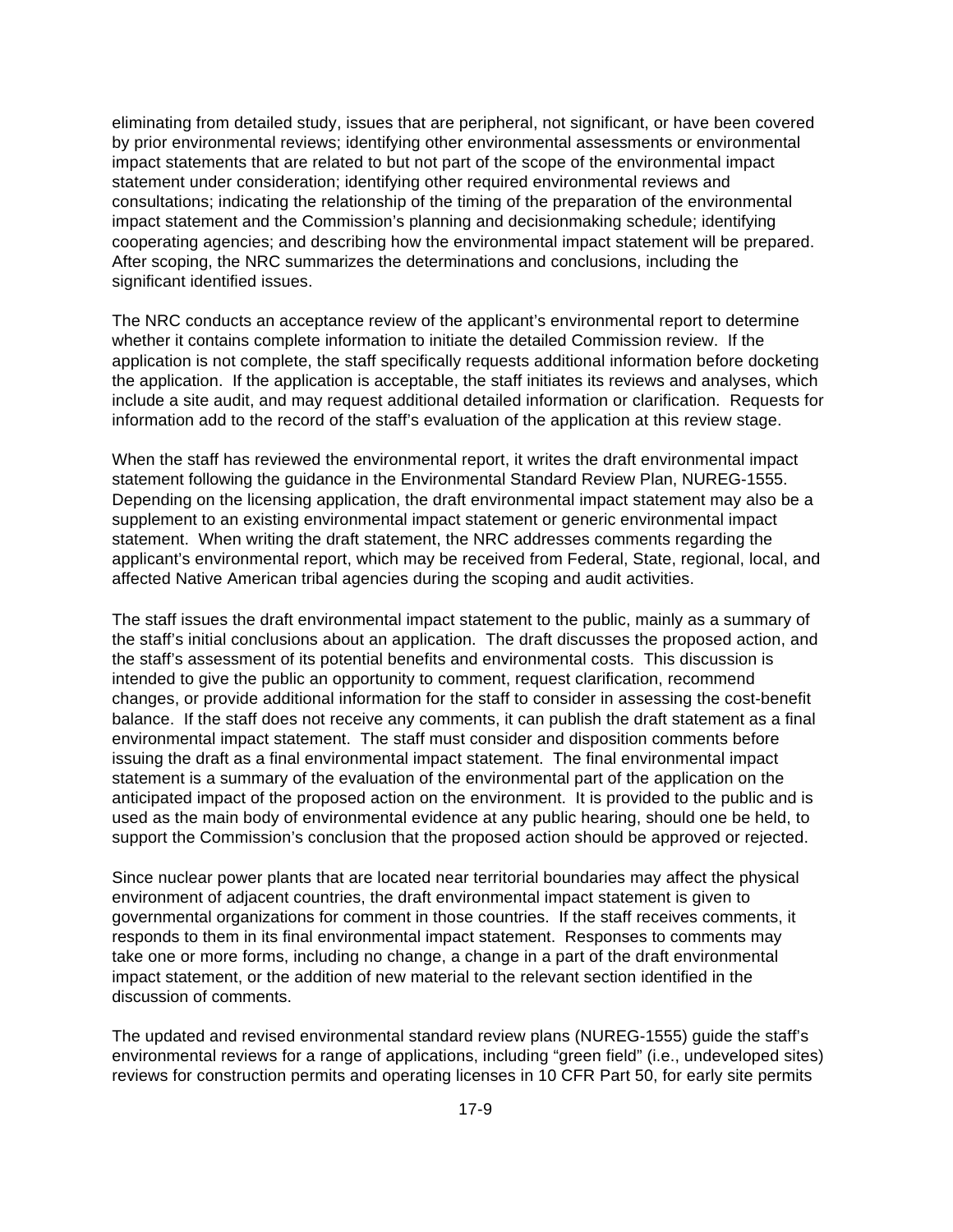in 10 CFR Part 52, Subpart A, and for combined licenses in 10 CFR Part 52, Subpart C, when the application does not reference an early site permit. These governing documents and processes are discussed in detail in Article 19. Environmental standard review plans are also appropriate for use in environmental reviews of applications for combined licenses in 10 CFR Part 52, Subpart C, when the applications reference an early site permit. Reviews of early site permit applications are limited in the sense that (1) the reviews focus on the environmental effects of reactor construction and operation that have characteristics that fall within the postulated site parameters, and (2) the reviews need not assess benefits (for example, the need for power). The environmental reviews of applications for combined licenses that reference an early site permit are limited to consideration of (1) information to demonstrate that the design of the facility falls within the parameters specified in the early site permit, and (2) any significant environmental issue that was not considered in any previous proceeding on the site or design.

The environmental standard review plans in NUREG-1555, Supplement 1 guide the staff's environmental review for license renewal applications under 10 CFR Part 54 discussed in Article 14.

A number of other NRC actions on siting and site suitability require environmental reviews, including issuance of limited work authorizations (10 CFR 50.10(e)(1) to (e)(3), 10 CFR 52.25, and 10 CFR 52.91), early partial decisions (10 CFR B , Subpart F), and pre-application early reviews of site suitability issues (10 CFR Part 52, Appendix Q).

Guidance in the environmental standard review plan (1) instructs the NRC staff responsible for environmental reviews; (2) describes how the NRC reaches judgments on environmental impacts caused by constructing and operating nuclear power plants, and by allowing for period of extended operation (license renewal) and refurbishment activities; and (3) specifies how to determine the significance of these impacts. In its environmental review, the NRC staff ensures the following:

- C Data essential to a specific environmental review and subsequent decisionmaking are provided and reviewed in the applicant's submittal.
- C Appropriate consideration, including coordination and consultation, is given to other Federal, State, regional, local, and affected Native American tribal requirements applicable to a particular environmental review.
- C The analysis and evaluation procedures for review of a given technical area are standardized, thus achieving uniformity of approach.
- C Each impact assessment concentrates on review of the potential environmental impacts of significance, and analysis of irrelevant data or insignificant impacts is minimized.
- C The methods to be used for analysis and staff judgments are objective and founded on sound analytical procedures.

#### **17.3.2 Other Considerations for Siting Reviews**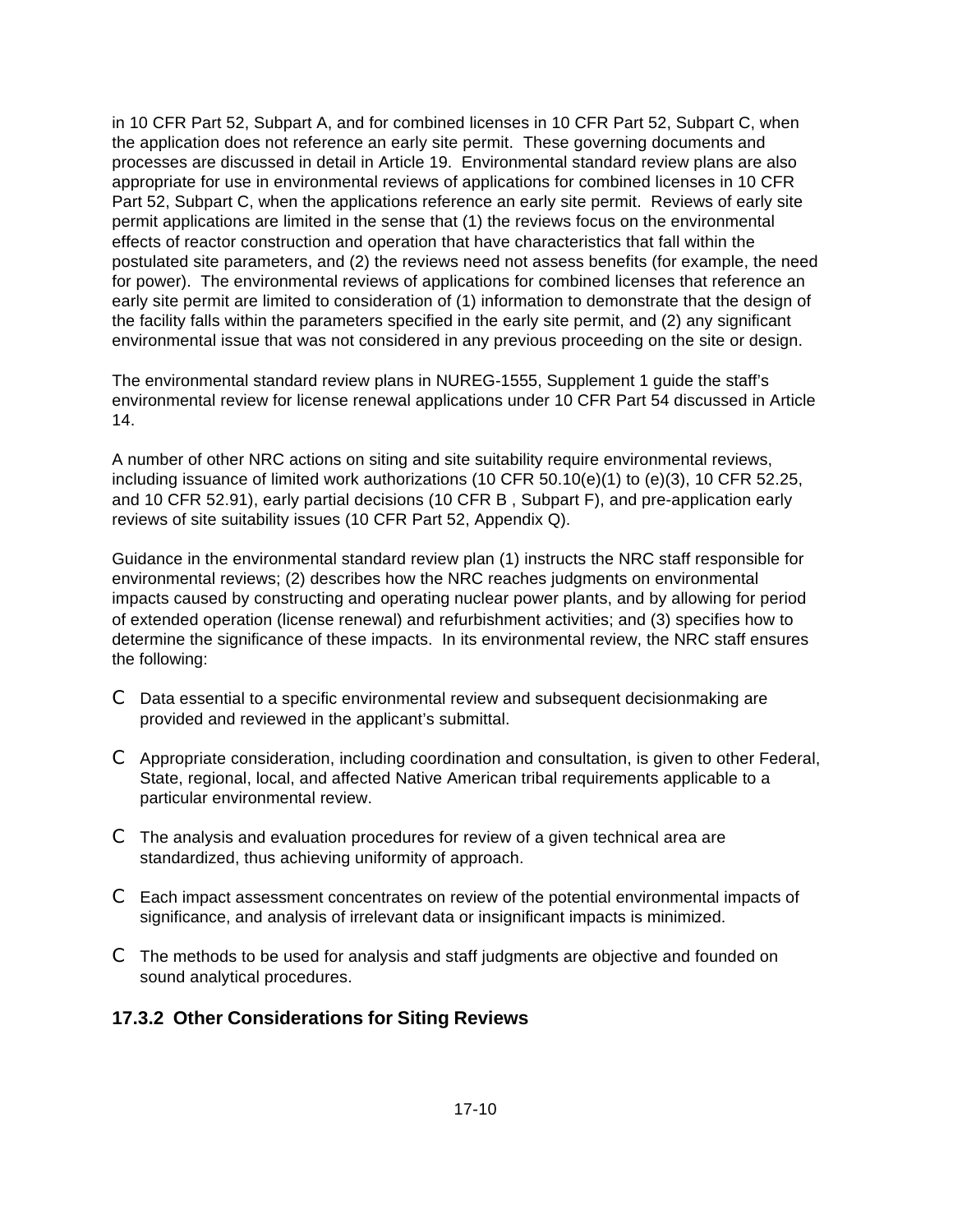The NRC granted the last site approval in 1978. Since then, and coincident with the publication of the initial environmental standard review plan, many changes to the regulatory environment have affected the NRC and applicants seeking site approvals. These include new environmental laws and regulations, changes in policies and procedures resulting from decisions of courts and administrative hearing boards, and changes in the types of authorizations, permits, and licenses issued by the NRC. Some of these changes and their effects on the environmental standard review plans are highlighted in the paragraphs below.

#### **17.3.2.1 Early Site Permits, Standard Design Certifications, and Combined Licenses**

In the late 1980s, the NRC issued regulations that provided an alternative licensing framework to 10 CFR Part 50, "Domestic Licensing of Production and Utilization Facilities," which provided for a construction permit followed by an operating license. The new framework provided in 10 CFR Part 52, "Early Site Permits; Standard Design Certifications; and Combined Licenses for Nuclear Power Plants," introduced the concept of approving designs independent of sites, and approving sites independent of designs, and then efficiently linked the approvals to result in the approval to construct and operate the facility.

#### **17.3.2.2 Environmental Justice**

Presidential Executive Order 12898, issued in February 1994, instructed Federal agencies to make "environmental justice" part of each agency's mission by addressing disproportionately high and adverse human health or environmental effects of Federal programs, policies, and activities on minority and low-income populations. Although the order was not binding on independent agencies, the NRC agreed to implement the Executive Order to the extent practicable.

#### **17.3.2.3 Yellow Creek Decision**

The authority of the NRC is limited in matters that are expressly assigned to the Environmental Protection Agency (EPA) as shown by the decision on Yellow Creek, a Tennessee Valley facility, in 1978. Specifically, the decision determined that the NRC's authority is limited for those matters that are expressly assigned to the EPA by the Federal Water Pollution Control Act Amendments of 1972.

#### **17.3.2.4 Open Access to Transmission Lines and Economic Deregulation**

Recent changes in the economic regulation of utilities have expanded the options to be addressed in considering the need for power in environmental impact statements, as required by 10 CFR Part 51, Appendix A(4). Regulatory agencies in some States have initiated economic deregulation, and the Federal Energy Regulatory Commission has adopted regulations to ensure that all power generators have open access to power transmission facilities. The effects of these changes on environmental review procedures are likely to be significant, especially in defining demand, service areas, and benefits.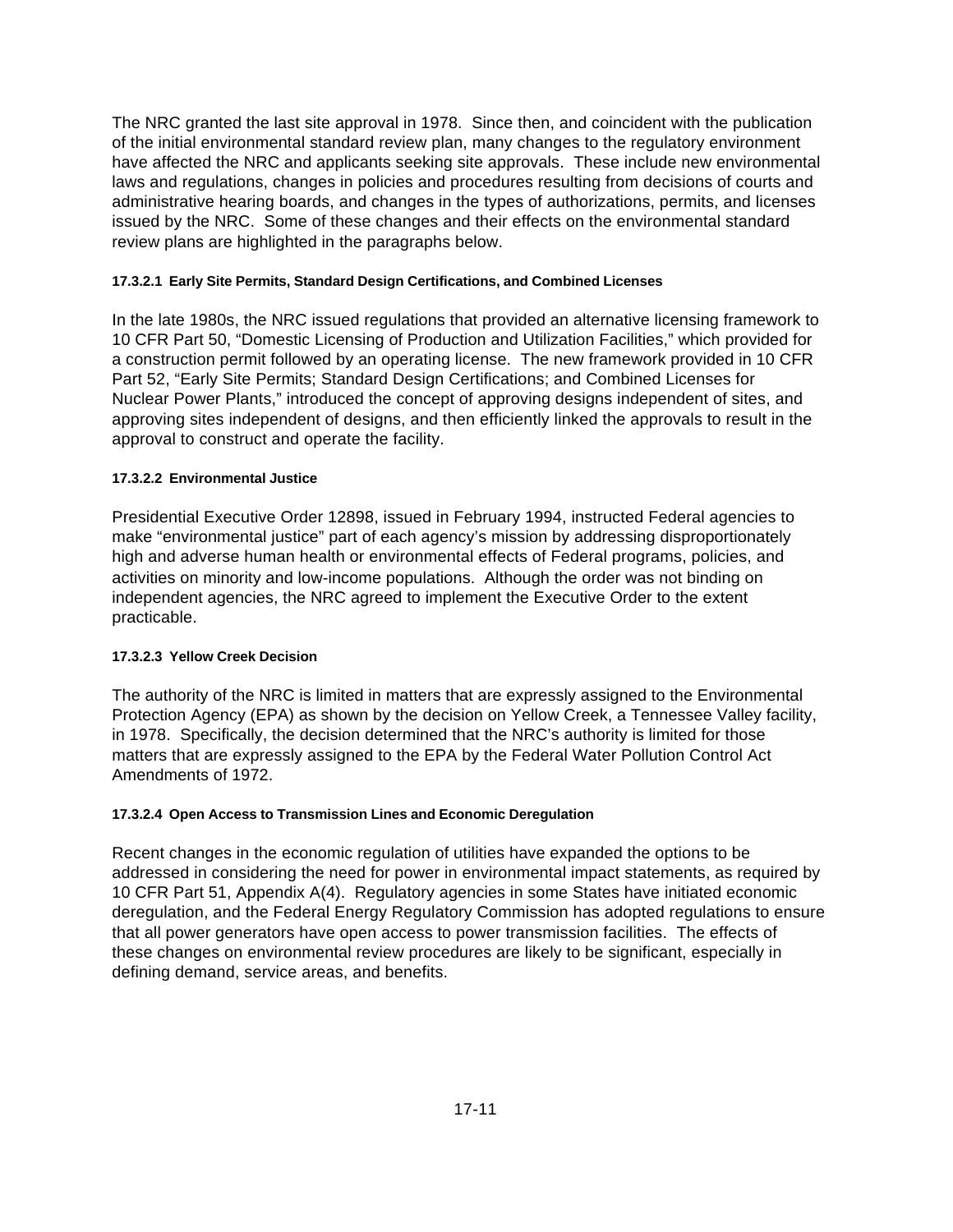#### **17.3.2.5 Severe Accident Mitigation Design Alternatives**

When the NRC published the original environmental standard review plans, environmental impact statements did not consider design alternatives to mitigate the consequences of severe accidents. Current NRC policy requires consideration of such alternatives in the environmental impact statements that are prepared for an operating license or for license renewal. Severe accident mitigation design alternatives have been included in final environmental statements for the Limerick 1 and 2 (NUREG-0974) operating license reviews, in the Watts Bar supplemental final environmental impact statement (NUREG-0498), and in license renewal supplements to the generic environmental impact statement for license renewal of nuclear power plants (NUREG-1437).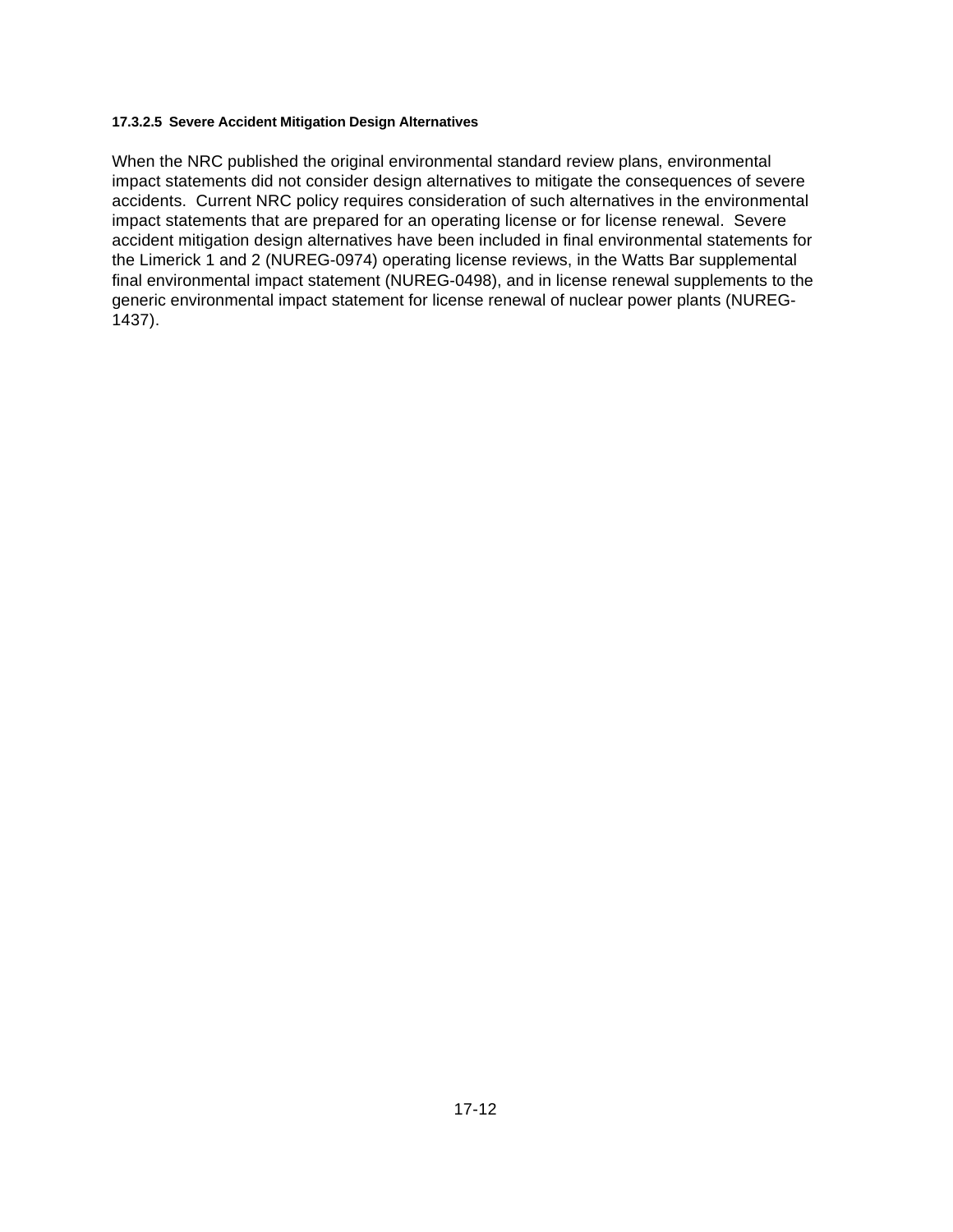## **ARTICLE 18. DESIGN AND CONSTRUCTION**

**Each Contracting Party shall take the appropriate steps to ensure that:**

- **(i) the design and construction of a nuclear installation provides for several reliable levels and methods of protection (defense in depth) against the release of radioactive materials, with a view to preventing the occurrence of accidents and to mitigating their radiological consequences should they occur**
- **(ii) the technologies incorporated in the design and construction of a nuclear installation are proven by experience or qualified by testing or analysis**
- **(iii) the design of a nuclear installation allows for reliable, stable, and easily manageable operation, with specific consideration of human factors and the manmachine interface**

This section explains the defense-in-depth philosophy, and how it is embodied in the general design criteria of U.S. regulations. It explains how applicants meet the defense-in-depth philosophy, and how the NRC reviews applications and conducts inspections before issuing licenses to ensure that this philosophy is implemented in practice. Next, this section discusses measures for ensuring that the applications of technologies are proven by experience or qualified by testing or analysis. Article 14, under "Verification by Analysis, Surveillance, Testing and Inspection," also addresses this obligation. Finally, this section discusses requirements regarding reliable, stable, and easily manageable operation, specifically considering human factors and the man-machine interface. This obligation is also addressed in Article 12, "Human Factors."

### **18.1 Defense-in-Depth Philosophy**

This section explains the defense-in-depth philosophy followed in regulatory practice, and the governing documents and regulatory process relevant to designing and constructing a nuclear power plant. It also discusses relevant experience and examples.

#### **18.1.1 Governing Documents and Process**

The defense-in-depth philosophy, as applied in regulatory practice, requires that nuclear plants contain a series of independent, redundant, and diverse safety systems. The physical barriers for defense-in-depth are the fuel matrix, the fuel rod cladding, the primary coolant pressure boundary, and the containment. The levels of protection in defense-in-depth are (1) a conservative design, quality assurance, and safety culture; (2) control of abnormal operation and detection of failures; (3) safety and protection systems; (4) accident management, including containment protection; and (5) emergency preparedness.

The defense-in-depth philosophy is embodied in Appendix A, "General Design Criteria for Nuclear Power Plants," to 10 CFR Part 50. General design criteria cover protection by multiple fission product barriers, protection and reactivity control systems, fluid systems, containment design, and fuel and radioactivity control.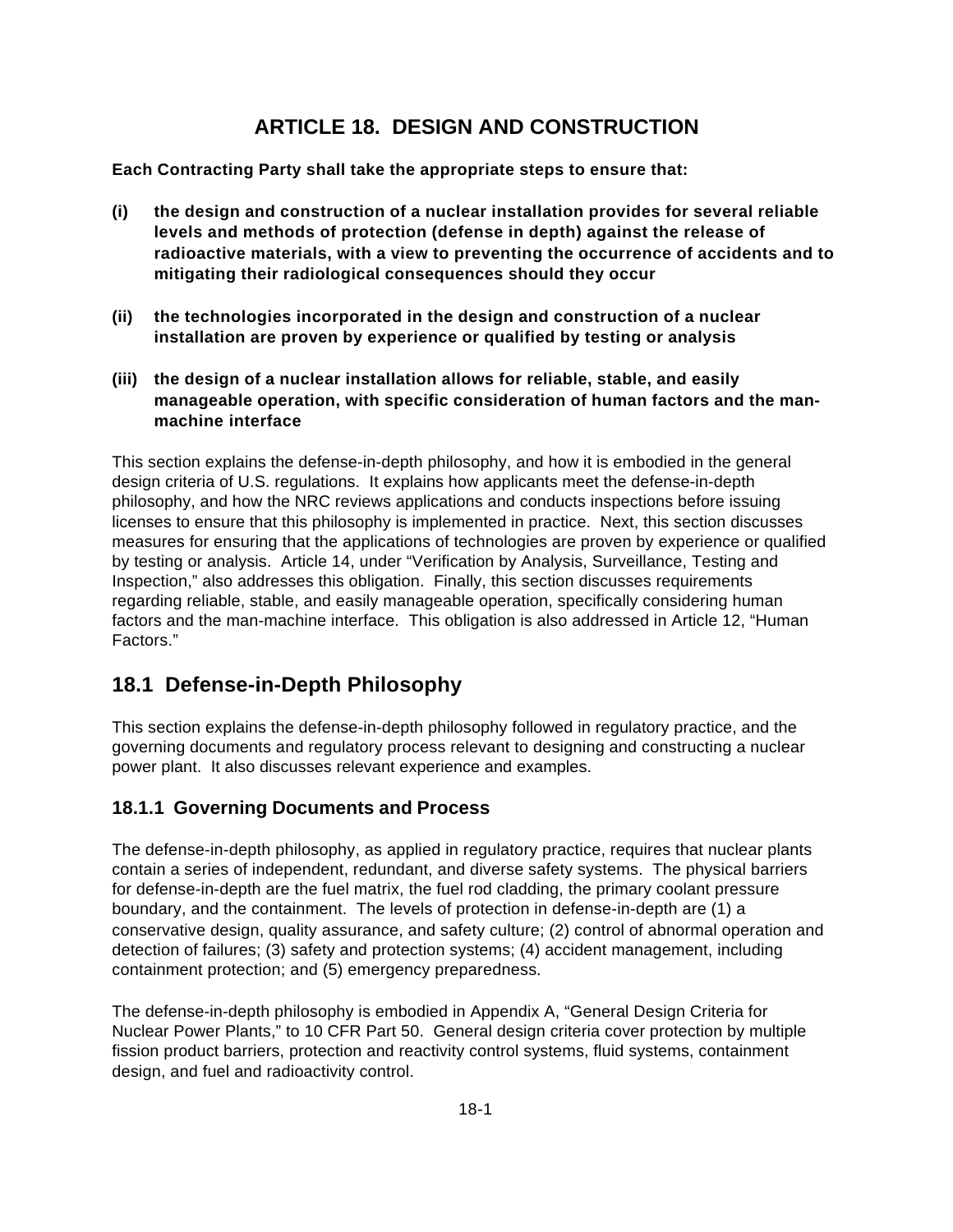The general design criteria establish the minimum requirements for the principal design criteria, which in turn establish the necessary design, fabrication, construction, testing, and performance requirements for structures, systems, and components that are important to safety. "Important to safety" structures, systems, and components are those that provide reasonable assurance that the facility can be operated without undue risk to the health and safety of the public.

To ensure that a plant is properly designed and built as designed, that proper materials are used in construction, that future design modifications are controlled, and that appropriate maintenance and operational practices are followed, a good quality assurance program is needed. To meet this need, General Design Criterion 1, "Quality Standards and Records," of Appendix A to 10 CFR Part 50 and its implementing regulatory requirements specified in Appendix B to Part 50, "Quality Assurance Criteria for Nuclear Power Plants and Fuel Reprocessing Plants" establish quality assurance requirements for all activities affecting the safety-related functions of the structures, systems, and components.

Pursuant to 10 CFR 50.34, "Contents of Applications; Technical Information," an applicant for a construction permit must present the principal design criteria for a proposed facility in its preliminary safety analysis report. As guidance in writing a safety analysis report, the applicant may use Regulatory Guide 1.70, "Standard Format and Content of Safety Analysis Reports for Nuclear Power Plants." The safety analysis report must also contain design information for the proposed reactor, and comprehensive data on the proposed site. The report must also discuss various hypothetical accident situations and the safety features to prevent accidents or, if they should occur, to mitigate their effects on both the public and the facility's employees. After obtaining a construction permit under 10 CFR Part 50, the applicant must submit a final safety analysis report to support an application for an operating license, unless it submitted the report with the original application. This report gives the details of the final design of the facility, plans for operation, and procedures for coping with emergencies. The preliminary and final safety analysis reports are the principal documents that the applicant provides for the staff to determine whether the proposed plant can be built and operated without undue risk to the health and safety of the public.

The NRC staff reviews safety analysis reports according to NUREG-0800, "Standard Review Plan for the Review of Safety Analysis Reports for Nuclear Power Plants," to ensure that the general design criteria are satisfied. The plan assures the quality and uniformity of staff reviews of applications to construct or operate nuclear power plants and presents well-defined bases for evaluating proposed changes to the scope and requirements of reviews.

The NRC staff reviews each application to determine whether the plant design meets the Commission's regulations (10 CFR Parts 20, 50, 73, and 100). These reviews include, in part, the characteristics of the site, including the surrounding population, seismology, meteorology, geology and hydrology; the nuclear plant design; the anticipated response of the plant to postulated accidents; the plant operations, including the applicant's technical qualifications to operate the plant; radiological effluents; and emergency planning. In addition, each application for a nuclear installation must have a comprehensive environmental report that provides a basis for evaluating the environmental impact of the proposed facility. Regulatory Guide 4.2, ?Standard Format and Content for Environmental Reports," guides applicants on writing environmental reports. The NRC staff reviews the environmental reports according to NUREG-1555, ?Standard Review Plan for Environmental Reviews of Nuclear Power Plants." This plan guides the staff in developing its environmental impact statement.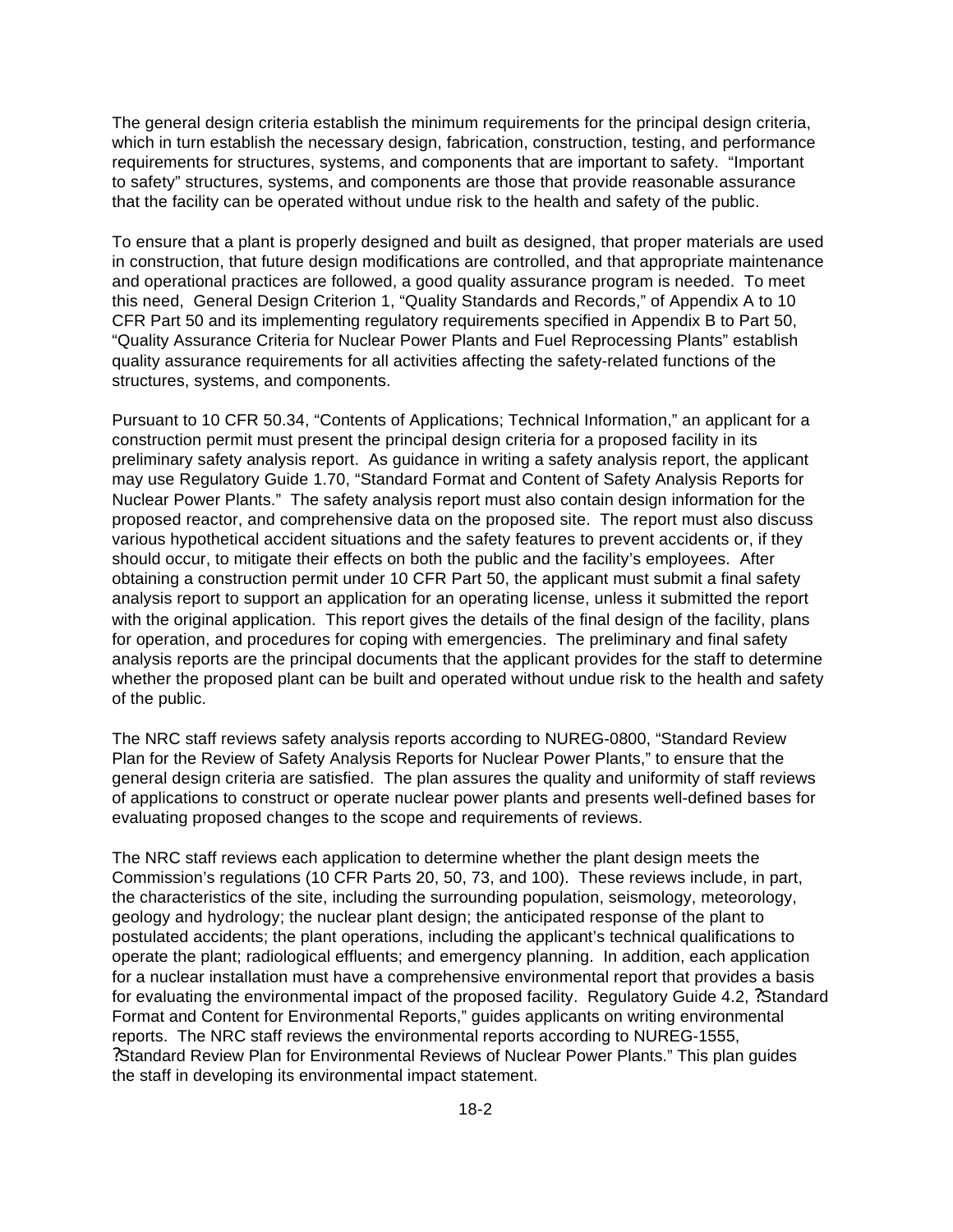In reviewing an applicant's submittal, the NRC staff, supported by technical assistance, conducts its independent technical studies to review certain safety and environmental matters. The staff states its conclusions in an environmental impact statement and a safety evaluation report, which it continually updates until the time that it grants the license. Under the traditional licensing framework in 10 CFR Part 50, the NRC does not issue an operating license until construction is complete and the Commission makes specified findings.

The NRC maintains surveillance over the construction to ensure compliance with the agency's regulations to protect public health and safety and the environment. Before construction, the NRC inspection program focuses on the applicant's establishing and implementing a Quality Assurance (QA) Program and siting activities. Inspections cover QA activities in design, procurement, and planning for fabrication and construction of the facility. The inspections of this phase are listed in Inspection Manual Chapter 2511, "Light-Water Reactor Inspection Program — Pre-Construction Permit Phase."

During construction, inspectors sample the spectrum of the applicant's activities to confirm that the applicant is adhering to the requirements of the construction permit, and is building the plant according to the approved design and applicable codes and standards. Inspectors of construction look for qualified staff, high-quality materials, conformance to the approved design, and a well-formulated and well-implemented QA program. The inspections for this phase are listed in Inspection Manual Chapter 2512, "Light-Water Reactor Inspection Program — Construction Phase."

As the applicant completes construction, it conducts pre-operational testing to demonstrate the operational readiness of the plant and its staff. Inspectors during this phase seek to determine whether the applicant has developed adequate test plans — both to verify that tests are consistent with NRC requirements, and to ascertain whether the plant and its staff are thoroughly prepared for safe operation. Inspectors during this phase review overall test procedures, and examine selected procedures for technical adequacy. They witness and assess selected tests to verify that the tests meet their objectives and are consistent. Inspectors also review the qualifications of operating staff, and verify that operating procedures and QA plans are properly developed and executed. The inspections for this phase are listed in Inspection Manual Chapter 2513, "Light-Water Inspection Program — Pre-Operational Testing and Operational Preparedness Phase."

About 6 months before obtaining the operating license, the applicant begins a startup phase to prepare for fuel loading and "power ascension." At this point, the NRC issues a low-power license, granting the applicant the authority to load fuel into the reactor core and conduct power ascension testing up to 5-percent power. After the applicant satisfactorily completes this testing, usually after 3 to 6 months, the NRC grants a full-power license. Next, the reactor is loaded with fuel, and the startup test program begins. Just as in pre-operational testing, NRC inspectors emphasize test procedures and results. Specifically, inspectors appraise the licensee's management system for startup testing, analyze test procedures, witness tests, and review licensee evaluations of test results. The inspections for this phase are listed in Inspection Manual Chapter 2514, "Light-Water Inspection Program — Startup Testing Phase," and Inspection Manual Chapter 2515," Light-Water Inspection Program — Operations Phase." The NRC continues its inspection program throughout the remaining operating life of the plant.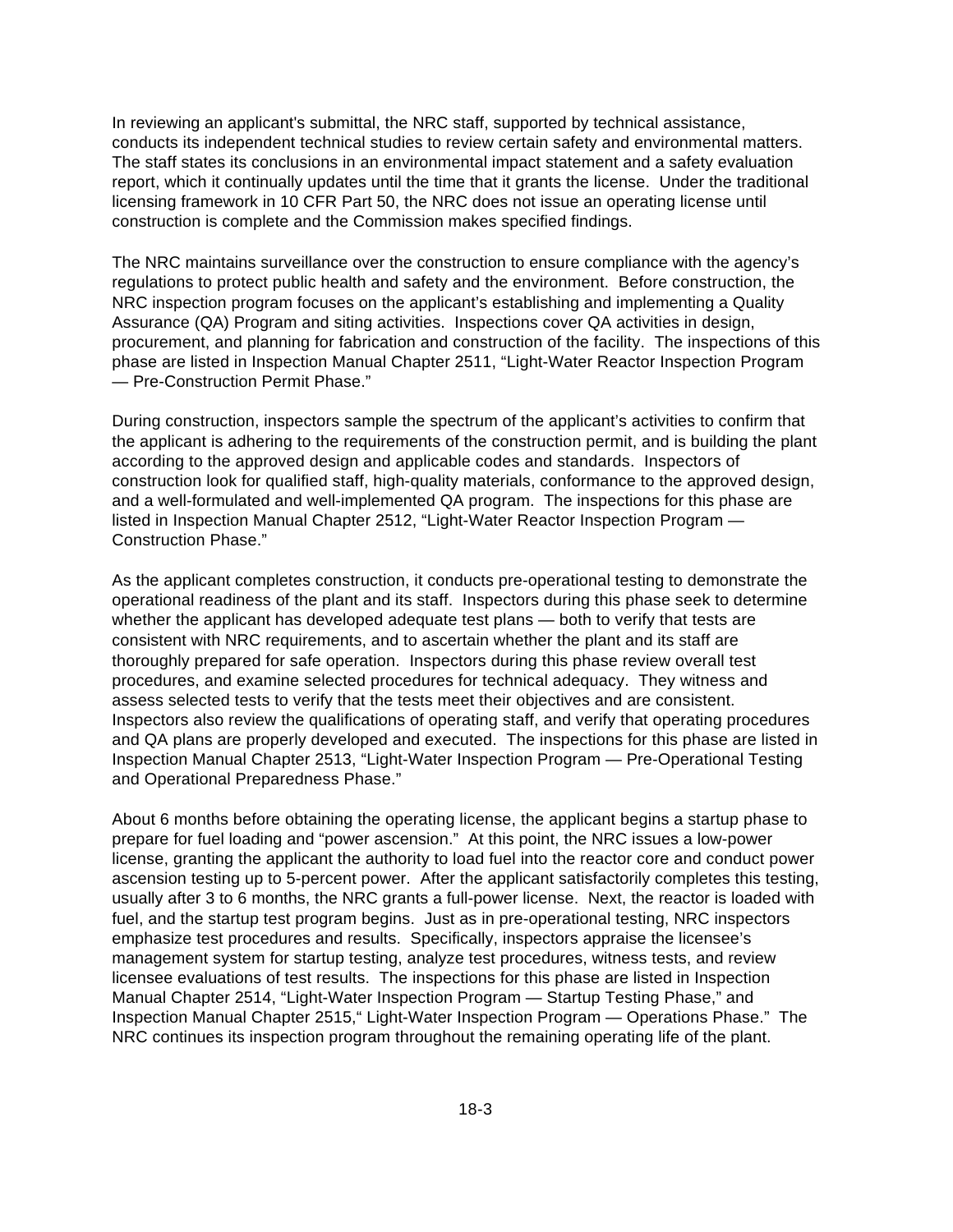#### **18.1.2 Experience and Examples**

For more than 30 years, the AEC and then the NRC have reviewed applications for operating licenses and documented their reviews in safety evaluation reports and their supplements for 110 nuclear installations. These organizations issued an operating license for every facility at the completion of construction.

## **18.2 Technologies Proven by Experience or Qualified by Testing or Analysis**

The NRC ensures that new technologies are proven as required by paragraph (b) of 10 CFR 52.47, "Contents of Application." This rule requires demonstration of new technologies through analysis, appropriate test programs, experience, or a combination thereof.

The earlier discussion under this article (18.1.1) and Article 14, Section 14.2 address the qualification of currently used technologies.

## **18.3 Design for Reliable, Stable, and Easily Manageable Operation**

The NRC specifically considers human factors and the man-machine interface in the design of nuclear installations. For safety analysis reports, the NRC reviews the human factors engineering design of the main control room and the control centers outside of the main control room. As guidance, the staff uses Chapter 18 of Revision 1 NUREG-0800, and Revision 1 to NUREG-0700, "Human-System Interface Design Review Guideline." The NRC also uses NUREG-0711, "Human Factors Engineering Program Review Model," for design certification reviews that include evaluating the design process as part of the final design of next-generation main control rooms. Human factors are also discussed in Article 12.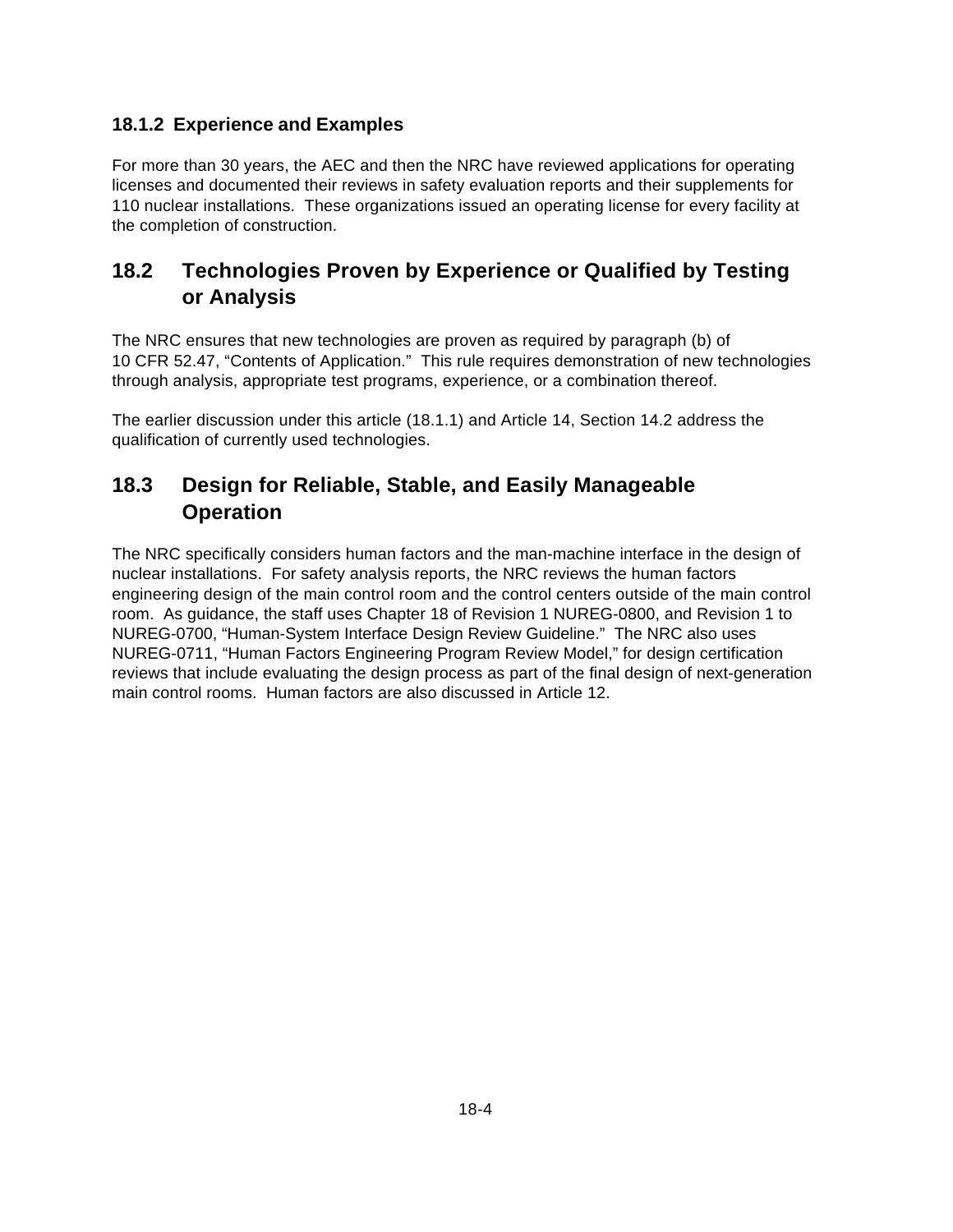## **ARTICLE 19: OPERATION**

**Each Contracting Party shall take appropriate steps to ensure that:**

- **(i) the initial authorization to operate a nuclear installation is based upon an appropriate safety analysis and a commissioning programed demonstrating that the installation, as constructed, is consistent with design and safety requirements**
- **(ii) operational limits and conditions derived from the safety analysis, test, and operational experience are defined and revised as necessary for identifying safe boundaries for operation**
- **(iii) operation, maintenance, inspection, and testing of a nuclear installation are conducted in accordance with approved procedures**
- **(iv) procedures are established for responding to anticipated operational occurrences and to accidents**
- **(v) necessary engineering and technical support in all safety related fields is available throughout the lifetime of a nuclear installation**
- **(vi) incidents significant to safety are reported in a timely manner by the holder of the relevant license to the regulatory body**
- **(vii) programs to collect and analyze operating experience are established, the results obtained and the conclusions drawn are acted upon and that existing mechanisms are used to share, important experience with international bodies and with other operating organizations and regulatory bodies**
- **(viii) the generation of radioactive waste resulting from the operation of a nuclear installation is kept to the minimum practicable for the process concerned, both in activity and in volume, and any necessary treatment and storage of spent fuel and waste directly related to the operation and on the same site as that of the nuclear installation take into consideration conditioning and disposal**

The NRC relies on regulations in Title 10, "Energy," of the *U.S. Code of Federal Regulations* (10 CFR) and internally developed associated programs in granting the initial authorization to operate a nuclear installation and in monitoring its safe operation throughout its life. The material that follows describes the more significant regulations and programs corresponding to each obligation of Article 19.

### **19.1 Initial Authorization to Operate 19.1.1 Governing Documents and Process**

In the past, the NRC licensed nuclear power plants under the traditional (two-step) licensing framework of 10 CFR Part 50. This framework requires both a construction permit and an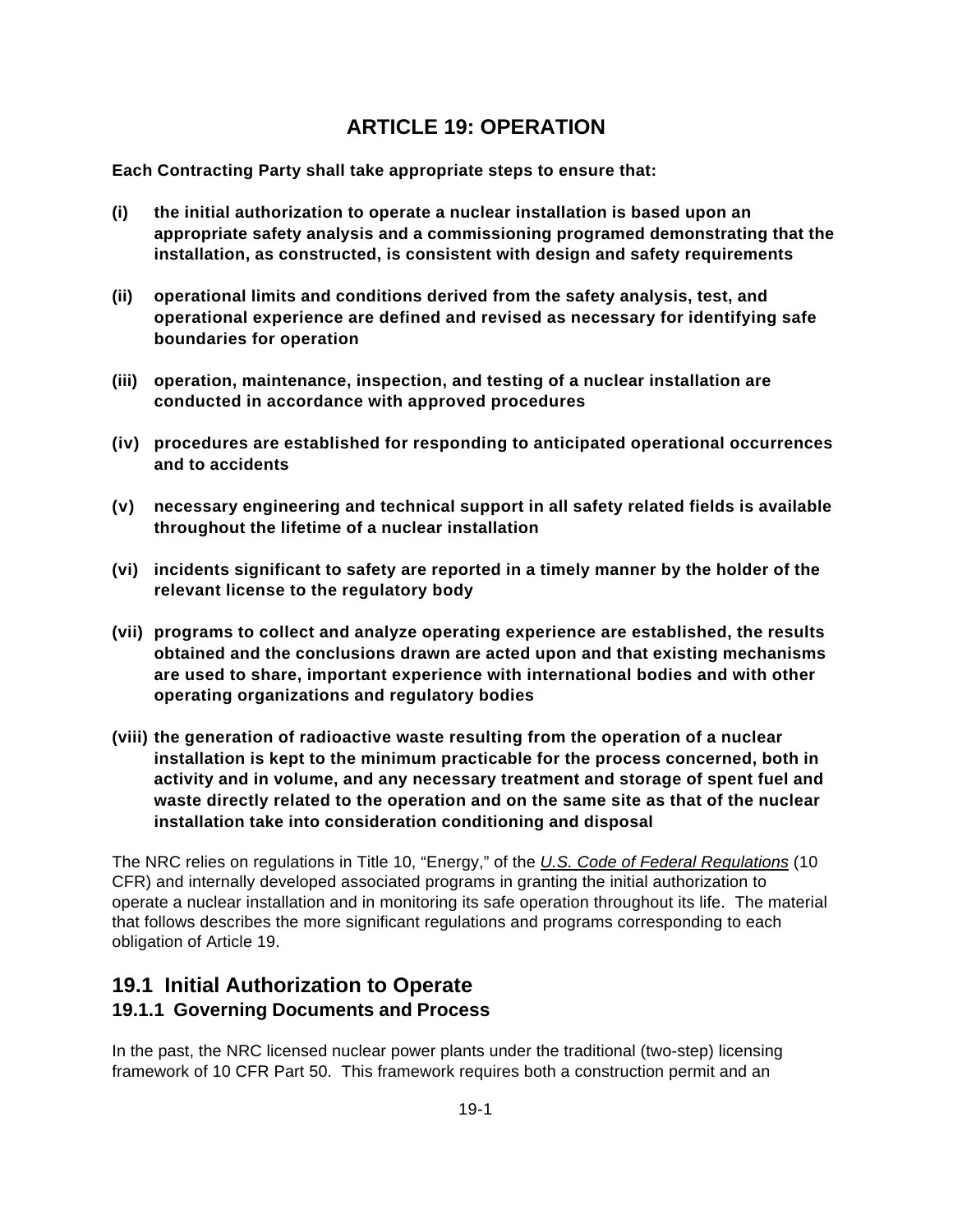operating license. The alternative licensing framework 10 CFR Part 52, "Early Site Permits; Standard Design Certifications; and Combined Licenses for Nuclear Power Plants," provides for site approvals and design approvals in advance of construction. In addition, this framework affords a process that combines a construction permit and an operating license (with conditions) into one license. Both frameworks require NRC approval to construct and operate a nuclear power plant.

In addition, each application to construct or operate a nuclear power plant receives an independent review by the Advisory Committee on Reactor Safeguards, an independent statutory committee established to advise the NRC on reactor safety. The Committee begins its review early in the licensing process by selecting proper stages at which to hold a series of meetings with the applicant and the NRC staff. Upon completing its review, the Committee reports to the Commission.

The public also has an opportunity to have any concerns addressed. The Atomic Energy Act requires that a public hearing be held before a construction permit, early site permit, or a combined license may be issued for a nuclear power plant. The public hearing is conducted by a three-member Atomic Safety and Licensing Board, which consists of one lawyer who acts as chairperson, and two technically qualified persons. Members of the public may submit statements to the licensing board, or they may petition for leave to intervene as full parties in the hearing.

To obtain NRC approval to construct or operate a nuclear power plant, an applicant must submit safety analysis reports. Article 18 describes safety reports and reviews that apply to the issuance of an operating license. A public hearing is neither mandatory nor automatic for an application for an operating license under 10 CFR Part 50. However, soon after the NRC accepts the application for review, it publishes a notice that it is considering issuing the license. This notice states that any person whose interest might be affected by the proceeding may petition the NRC for a hearing. If a public hearing is held, the same process described for the hearing for the construction permit applies.

A combined license, issued under Subpart C, "Combined Licenses," of 10 CFR Part 52, authorizes construction of a facility in a manner similar to a construction permit under 10 CFR Part 50. Just as for a construction permit, a hearing must be held before the issuing of a combined operating license. However, the combined license will specify the inspections, tests, and analyses that the licensee must perform and the acceptance criteria that, if met, are necessary and sufficient to provide reasonable assurance that the facility has been constructed and will be operated in conformity with the license and the applicable regulations. After issuing a combined license, the NRC staff will verify that the required inspections, tests, and analyses have been performed and, before operation of the facility, must find that the acceptance criteria have been met. At periodic intervals during construction, the NRC staff will publish notices of the successful completion of inspections, tests, and analyses in the *Federal Register*. Then, not less than 180 days before the date scheduled for initial loading of fuel, the NRC will publish a notice of intended operation of the facility in the *Federal Register*. An opportunity for hearing exists after construction, but petitions for a hearing will only be considered if the petitioner demonstrates that the acceptance criteria have not been met.

An early site permit, issued under Subpart A of 10 CFR Part 52, provides for resolution of site safety, environmental protection, and emergency preparedness issues, independent of a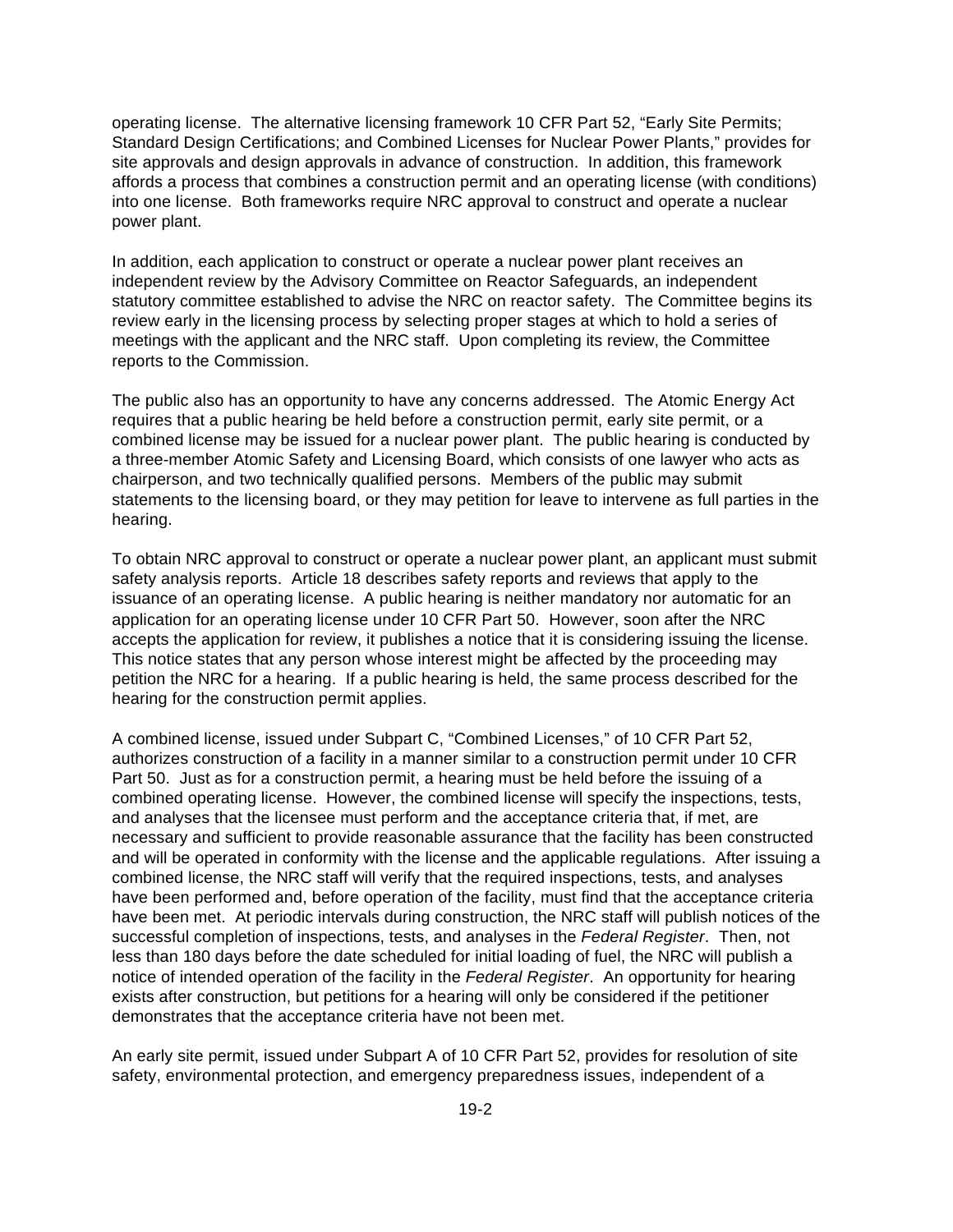specific nuclear plant review. The application for an early site permit must address the safety and environmental characteristics of the site, and evaluate potential physical impediments to the development of an emergency plan. (Additional detail may be submitted on emergency preparedness issues up to a complete emergency plan.) The staff documents its findings on site safety characteristics and emergency planning in a safety evaluation report, and findings on environmental protection issues in an environmental impact statement. The early site permit also has provisions to perform non-safety site preparation activities, subject to redress, before the issuance of a combined license. After the NRC staff and the Advisory Committee on Reactor Safeguards complete the safety reviews, the NRC will issue a *Federal Register* notice for a mandatory public hearing. The early site permit is valid for no less than 10, nor more than 20, years and can be renewed for 10 to 20 years.

The NRC may certify and approve a standard plant design through a rulemaking, independent of a specific site. The design certification is valid for 15 years, and may be renewed. The issues resolved in a design certification have a more restrictive backfit requirement than issues resolved under other licenses. That is, a certified design cannot be modified by the NRC unless the modification is necessary to meet the applicable regulations in effect during design certification, or to ensure adequate protection of public health and safety. An application for a combined license under 10 CFR Part 52 can incorporate by reference a design certification or an early site permit or both. The advantage of this approach is that the issues resolved by rulemaking for design certification and those resolved during the early site permit hearing process are precluded from reconsideration at the combined license stage.

#### **19.1.2 Experience and Examples**

All currently operating reactors were licensed under 10 CFR Part 50. In each case, the NRC scheduled its review of an operating licensing application for 3 years but the actual timing varied, depending on such factors as the completeness of necessary information by the license applicant, delays in construction or resolution of safety issues, and the duration of the public hearing. For the Millstone Unit 3 operating license, no public hearing was requested, and the operating license review was performed in 3 years. For the Comanche Peak operating license, resolution of substantial construction quality issues extended the time required to complete the operating license review.

## **19.2 Operational Limits and Conditions Are Defined and Revised**

The license for each nuclear facility must contain technical specifications that set operational limits and conditions derived from the safety analyses, tests, and operational experience. 10 CFR 50.36, "Technical Specifications," states the requirements that apply to the plantspecific technical specifications. At a minimum, the technical specifications must describe the specific characteristics of the facility, and the conditions for its operation that are required to adequately protect the health and safety of the public. Each applicant is required to identify items that directly apply to maintaining the integrity of the physical barriers that are designed to contain radioactive material. Specifically, 10 CFR 50.36 requires that the technical specifications must be derived from the analyses and evaluation in the safety analysis report. Licensees cannot change the technical specifications without prior NRC approval.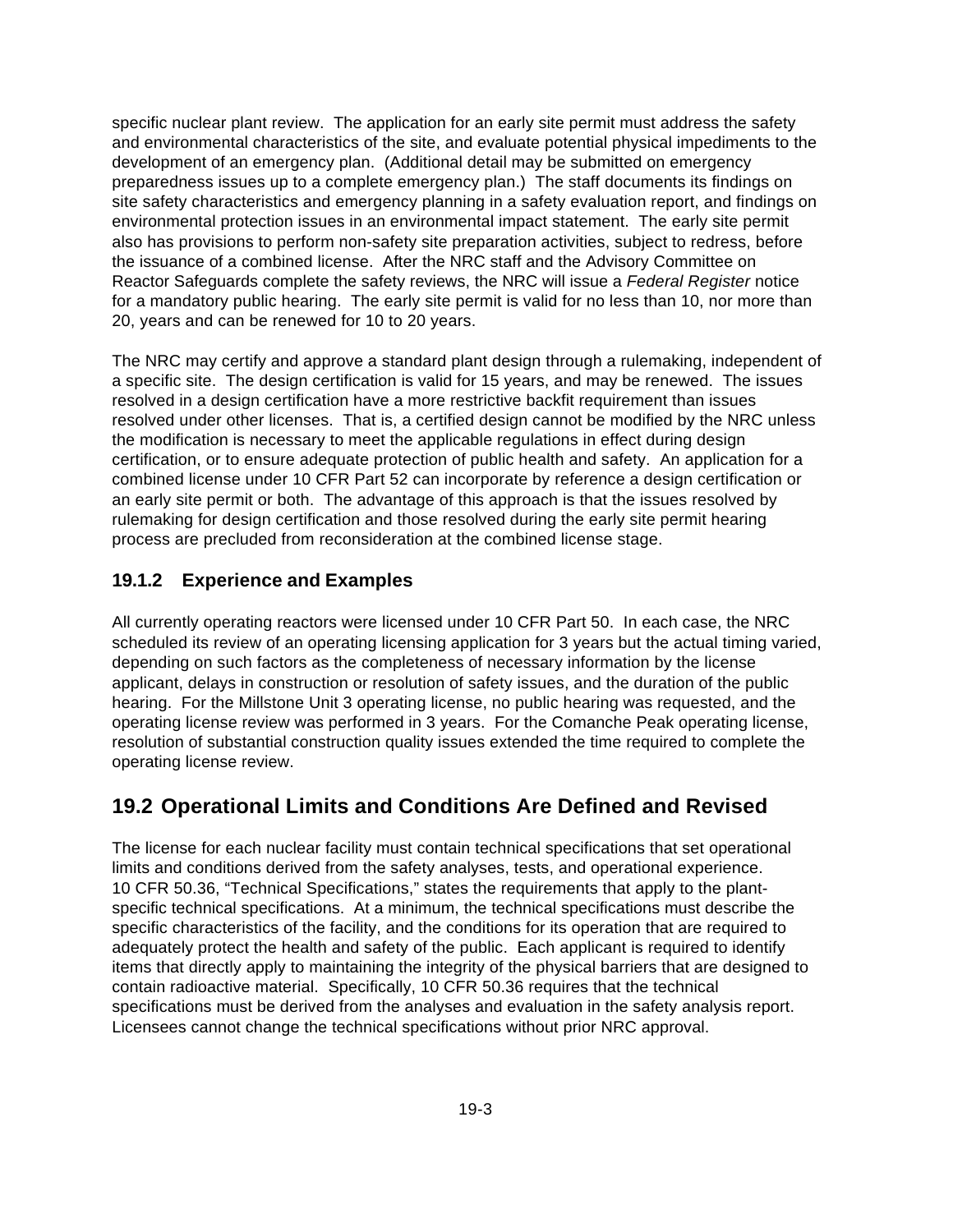In 1992, the NRC issued improved vendor-specific standard technical specifications and published them in the following reports:

- C NUREG-1430, "Standard Technical Specifications, Babcock and Wilcox Plants"
- C NUREG-1431, "Standard Technical Specifications, Westinghouse Plants"
- C NUREG-1432, "Standard Technical Specifications, Combustion Engineering Plants"
- C NUREG-1433, "Standard Technical Specifications, General Electric Plants, BWR/4"
- C NUREG-1434, "Standard Technical Specifications, General Electric Plants, BWR/6"

In 1993, the NRC published a "Final Policy Statement on Technical Specifications Improvements for Nuclear Power Reactors." This policy statement identified four criteria to determine what limiting conditions of operation should be defined in technical specifications. A technical specification must be established for each item meeting one or more of the criteria below:

- (1) installed instrumentation used to detect, and indicate in the control room, a significant abnormal degradation of the reactor coolant pressure boundary
- (2) a process variable, design feature, or operating restriction that is an initial condition of a design-basis accident or transient analysis that either assumes the failure of, or presents a challenge to, the integrity of a fission product barrier
- (3) structure, system, or component that is part of the primary success path and which functions or actuates to mitigate a design-basis accident or transient that either assumes the failure of, or presents a challenge to, the integrity of a fission product barrier
- (4) a structure, system, or component that operating experience or probabilistic risk assessment has shown to be significant to public health and safety

In 1995, the NRC published a final rule that codified the criteria for determining the content of the technical specifications, and amended 10 CFR 50.36 to include the four criteria.

The NRC periodically revises the standard technical specification NUREGs on the basis of experience. The review and approval of a proposed generic change to the standard technical specifications are multi-stage processes. These processes are designed to ensure that each technical specification remains internally consistent, that consistency is maintained among NUREGs, and that the knowledge and positions of the industry and the NRC are incorporated. In April 1995, the NRC issued Revision 1 to the improved standard technical specifications. The agency issued Revision 2 in June 2001.

The NRC encourages licensees to use the improved standard technical specifications as the basis for plant-specific technical specifications. The NRC will also consider requests to adopt parts of the improved standard technical specifications, even if the licensee does not adopt all of the improvements. These parts will include all related requirements, and will normally be developed as line-item improvements. To date, 62 operating commercial nuclear plants have converted their technical specifications to the improved standard technical specifications.

A licensee may propose re-locating the limiting conditions for operation that do not meet any of the criteria and their associated actions and surveillance requirements from technical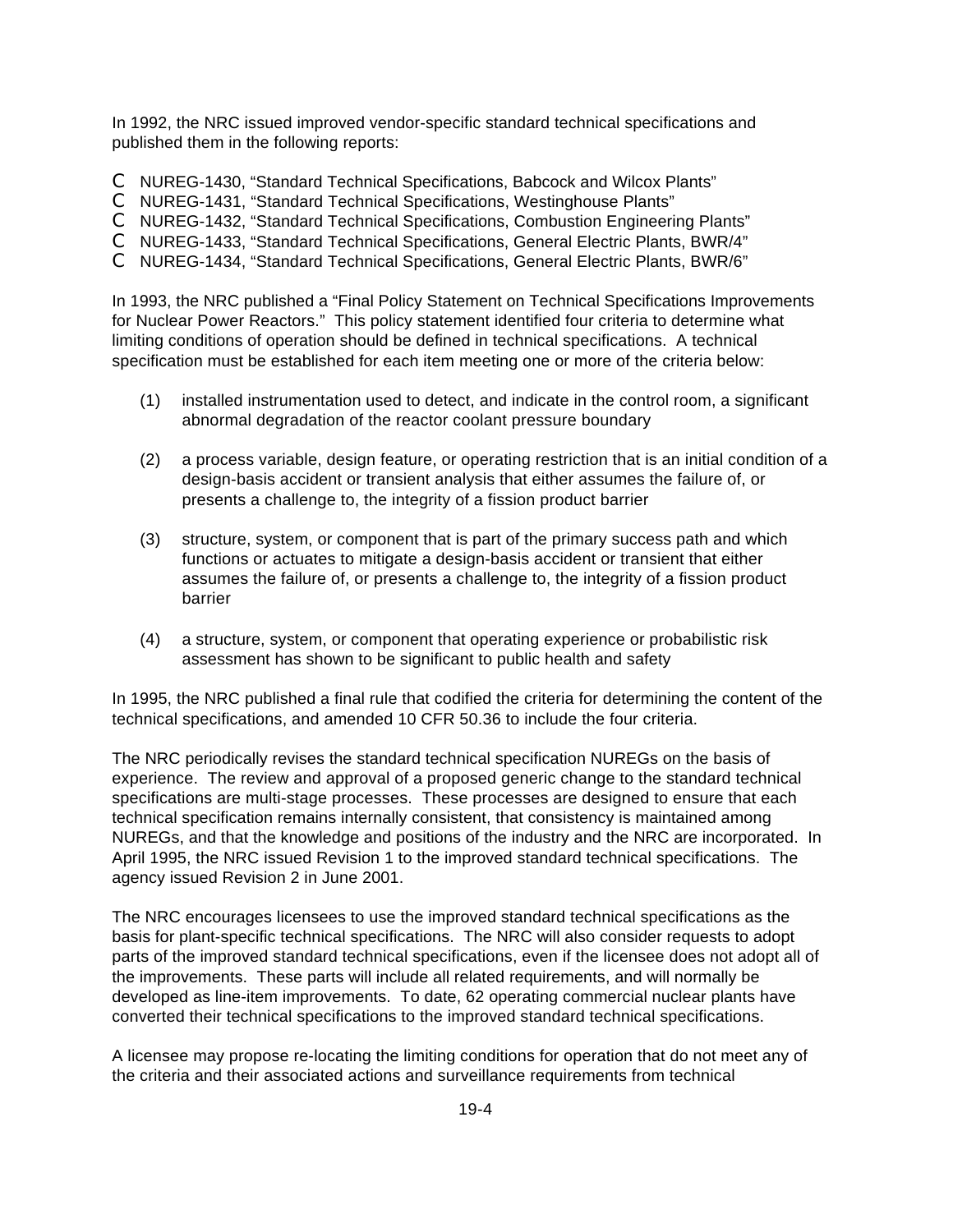specifications to licensee-controlled documents, such as the final safety analysis report. In such cases, the change is processed as a typical license amendment request.

## **19.3 Approved Procedures**

In the United States, operations, maintenance, inspection, and testing of a nuclear installation are conducted in accordance with approved procedures. Each nuclear facility is required to follow the quality assurance requirements in Appendix B to 10 CFR Part 50, "Quality Assurance Criteria for Nuclear Power Plants and Fuel Reprocessing Plants." The Quality Assurance Program is described in Article 13. Criterion V, "Instructions, Procedures, and Drawings," to Appendix B of 10 CFR Part 50, requires that licensees must establish measures to ensure that activities that affect quality will be prescribed by appropriate documented instructions, procedures, or drawings. Activities that affect quality include operation, maintenance, inspection, and testing of the facility.

Revision 3 to NRC Regulatory Guide 1.33, "Quality Assurance Program Requirements (Operations)," gives supplemental guidance. An appendix to this regulatory guide lists specific activities that should be covered by written procedures, including administrative procedures; general plant procedures; operating procedures; procedures for startup, operation, and shutdown of safety-related systems (for both pressurized-water reactors and boiling-water reactors); procedures for dealing with emergencies and other significant events; procedures for controlling radioactivity procedures; for measuring and test equipment; procedures for surveillance tests, inspections, calibrations, and maintenance; and chemical and radiochemical control.

The rule that addresses the need to perform maintenance according to approved procedures is 10 CFR 50.65, "Requirements for Monitoring the Effectiveness of Maintenance at Nuclear Power Plants." The main aim of this rule is to ensure that nuclear power plants will be adequately maintained.

The NRC has changed the rule to add a new section as 10 CFR 50.65(a)(4), which specifically requires licensees to assess and manage the increase in risk that may result from proposed maintenance activities. The need for the rule change arose from licensee efforts to improve overall plant capacity factor by increasing both the amount and frequency of maintenance performed during power operation. Issued on July 19, 1999, the revised rule became effective on November 28, 2000, following the issuance of Regulatory Guide 1.182, "Assessing and Managing Risk Before Maintenance Activities at Nuclear Power Plants."

The benefits of performing maintenance activities during power operations include increased system and plant reliability, reduction of plant equipment and system material condition deficiencies that could adversely impact plant operations, and reduction of work scope during plant refueling outages. However, relevant margins of safety could be inadvertently reduced under certain conditions, for example, if maintenance is performed at power without proper controls and careful consideration of risk. The intent of 10 CFR 50.65(a)(4) is to require that licensees perform assessments before maintenance activities are performed on structures, systems, and components covered by the Maintenance Rule and manage the increase in risk that may result from the proposed activities. The results of these assessments are to be used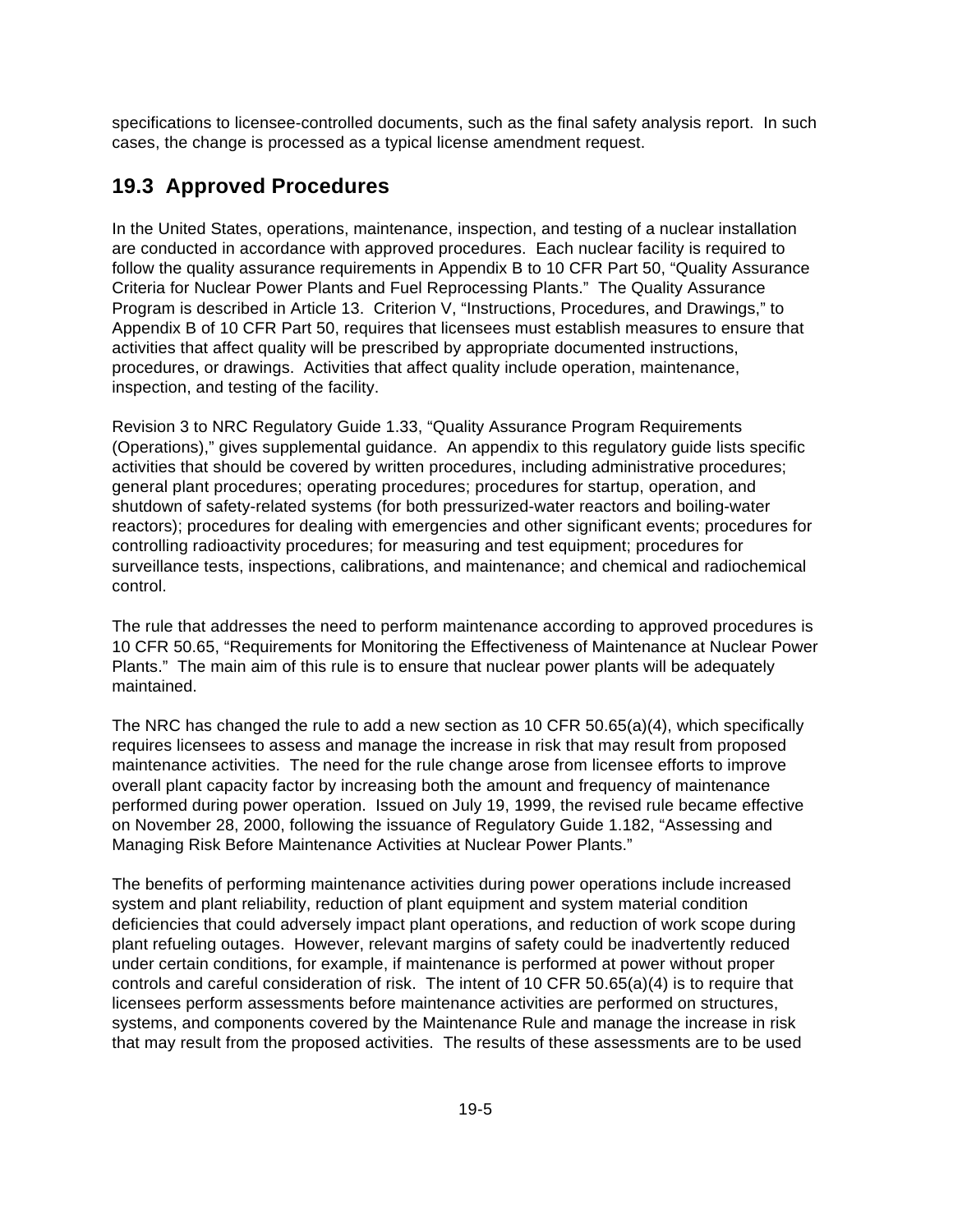in conjunction with other regulatory requirements and, therefore, cannot be used as justification to perform activities which may not comply with other regulations.

Licensees may elect any suitable methods or approaches to carry out the rule. The rule does not address the many industry programs that are currently in place to improve maintenance, and may be used in implementing the rule. For example, the rule does not discuss work planning and scheduling, preventive and corrective maintenance procedures, training, post-maintenance testing, work history, methods to determine cause.

The rule is intended to maximize the use of existing industry programs, studies, initiatives, and databases. A licensee can use the results of existing programs to support the demonstration that it is effectively controlling performance of systems, structures, and components by preventive maintenance. If monitoring indicates that performance is unacceptable, a determination of cause should correct any equipment or program deficiency.

Since the industry had limited experience with risk-informed, performance-based regulation, it initially had some widespread problems in implementing the rule. As a result, the NRC decided to inspect programs and performance at each nuclear facility. Once inspectors completed baseline inspections of all plants, they focused routine inspections on equipment performance, and only evaluated programs and processes if causes of problems were rooted in them.

## **19.4 Procedures for Responding to Anticipated Operational Occurrences and Accidents**

This section discusses the documents providing recommendations and guidance on procedures for responding to anticipated operational occurrences and accidents. These are NUREG-0737, "Clarification of TMI Action Plan Requirements," NUREG-0737, Supp. 1, "Requirements for Emergency Response Capability," and NUREG-0899, "Guidelines for the Preparation of Emergency Operating Procedures."

After the accident at TMI-2, in 1979, the NRC issued orders requiring licensees to develop procedures for coping with certain plant transients and postulated accidents. It also issued NUREG-0737 in 1980, and Supplement 1 in 1983. These two documents recommend that licensees should develop procedures to cope with accidents and transients that are caused by initiating events analyzed in the final safety analysis report with multiple failures of equipment. If such failures were unmitigated, conditions of inadequate core cooling would exist. Examples of multiple failure events are (1) multiple tube ruptures in a single steam generator and tube ruptures in more than one steam generator, and (2) failure of main and auxiliary feedwater systems.

NUREG-0899 gives programmatic guidance for developing emergency operating procedures. To aid the NRC's review of emergency operating procedures, NUREG-0899 cites four aspects as providing an adequate basis for a review. These are (1) plant-specific technical guidelines, (2) a plant-specific writer's guide, (3) a description of the program for verifying and validating the procedures, and (4) a description of the program for training operators in the procedures. To ensure that proper procedures had been developed to respond to plant transients and accidents, the NRC reviewed each plant using the guidance in NUREG-0800, Section 13.5.2, "Operating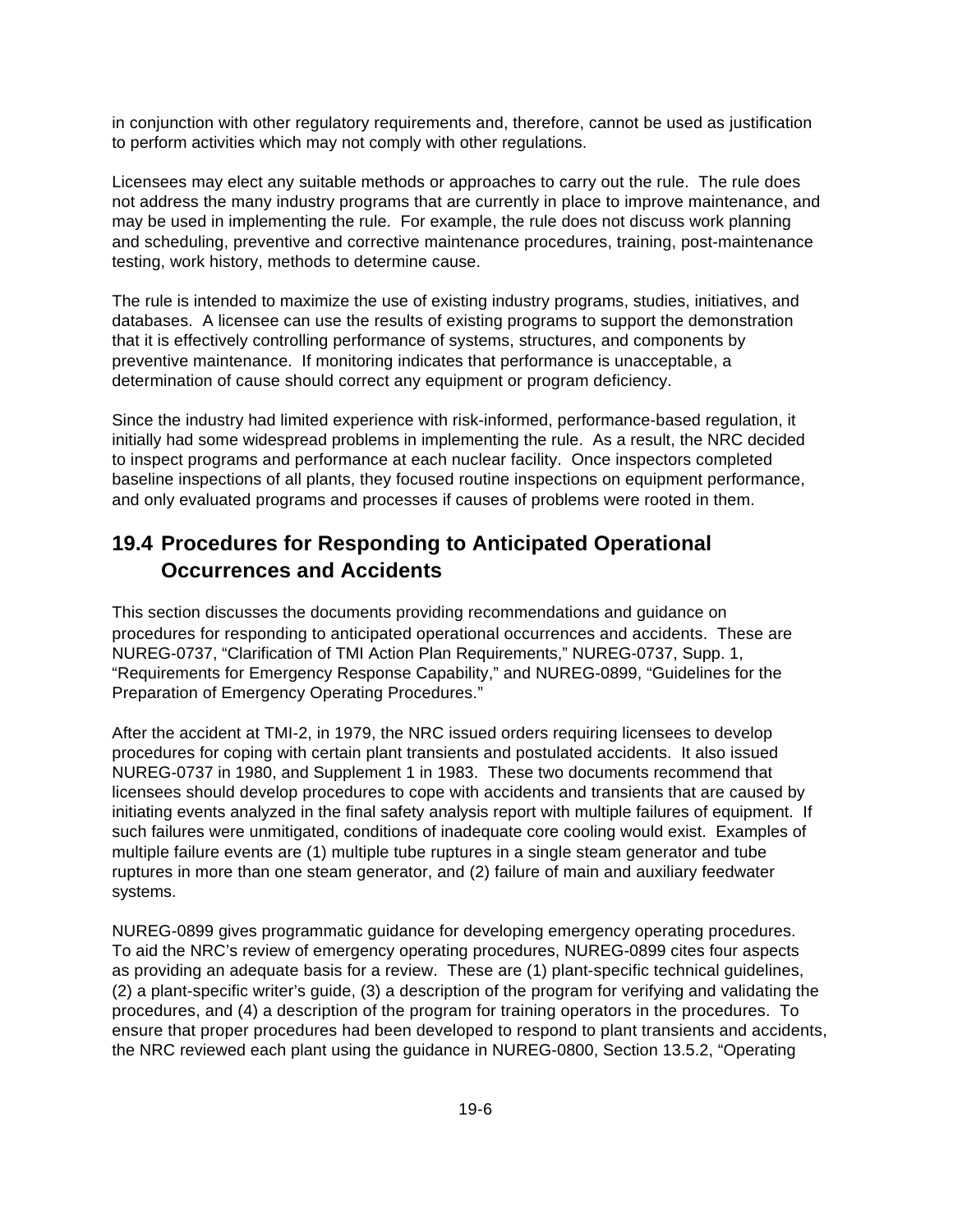and Maintenance Procedures," which focused on ensuring that the licensee's process to develop the procedures was sound and well documented.

### **19.5 Availability of Engineering and Technical Support**

The NRC's Revised Reactor Oversight Process, discussed in Article 6, includes techniques to ensure that adequate engineering and technical support is available throughout the lifetime of a nuclear installation. Several of the inspection procedures focus on ensuring that adequate support programs are maintained. Licensees also report performance indicators. Depending on findings, the NRC conducts additional inspections to focus upon the causes of the performance problems.

## **19.6 Incident Reporting**

Requirements for incident reporting are specified in 10 CFR 50.72, "Immediate Notification Requirements for Operating Nuclear Power Reactors," and in 10 CFR 50.73, "Licensee Event Report System." The NRC modified these rules in 1992 to delete reporting requirements for some events that were determined to be of little or no safety significance. The agency modified the rules again in October 2000 to reduce or eliminate the unnecessary reporting burden for events that have little or no safety significance. The modified rules continue to provide the Commission with reporting of significant events for which the NRC may need to act to maintain or improve reactor safety or to respond to heightened public concern. The modified rules also better align requirements on event reporting with the type of information that the NRC needs to carry out its safety mission. The NRC issued NUREG-1022, Revision 2, "Event Reporting Guidelines, 10 CFR 50.72 and 50.73," concurrently with the rule changes.

Event reporting under these rules since 1984 has contributed significantly to focusing the attention of the NRC and the nuclear industry on the lessons learned from operating experience to improve reactor safety. Over the years, decreasing trends in the number of reactor transients and significant events and improvements in reactor safety system performance have been evident.

## **19.7 Programs to Collect and Analyze Operating Experience**

Operational safety data are reported to or identified by the NRC in event reports; inspection reports; component failure reports; industry reports; reports on operational, safeguards, and security events; reports submitted under 10 CFR Part 21, "Reporting of Defects and Noncompliances;" and reports of operational experience at foreign facilities. The NRC staff screens operational safety data for safety significance and generic implications. The staff responsible for generic communications systematically assesses and screens all nuclear power reactor-related events, reports, and data to determine their significance and need for further action. The staff also (1) develops, coordinates, and issues generic communications, such as regulatory issue summaries, generic letters, bulletins, and information notices to alert the industry to safety concerns that are identified as a result of power reactor events and conditions; (2) identifies the need for an Augmented Inspection Team or Incident Investigation Team response, and coordinates the NRC's participation in establishing the teams; (3) coordinates briefings of operating events, and serves as a focal point for interfacing with the NRC's regional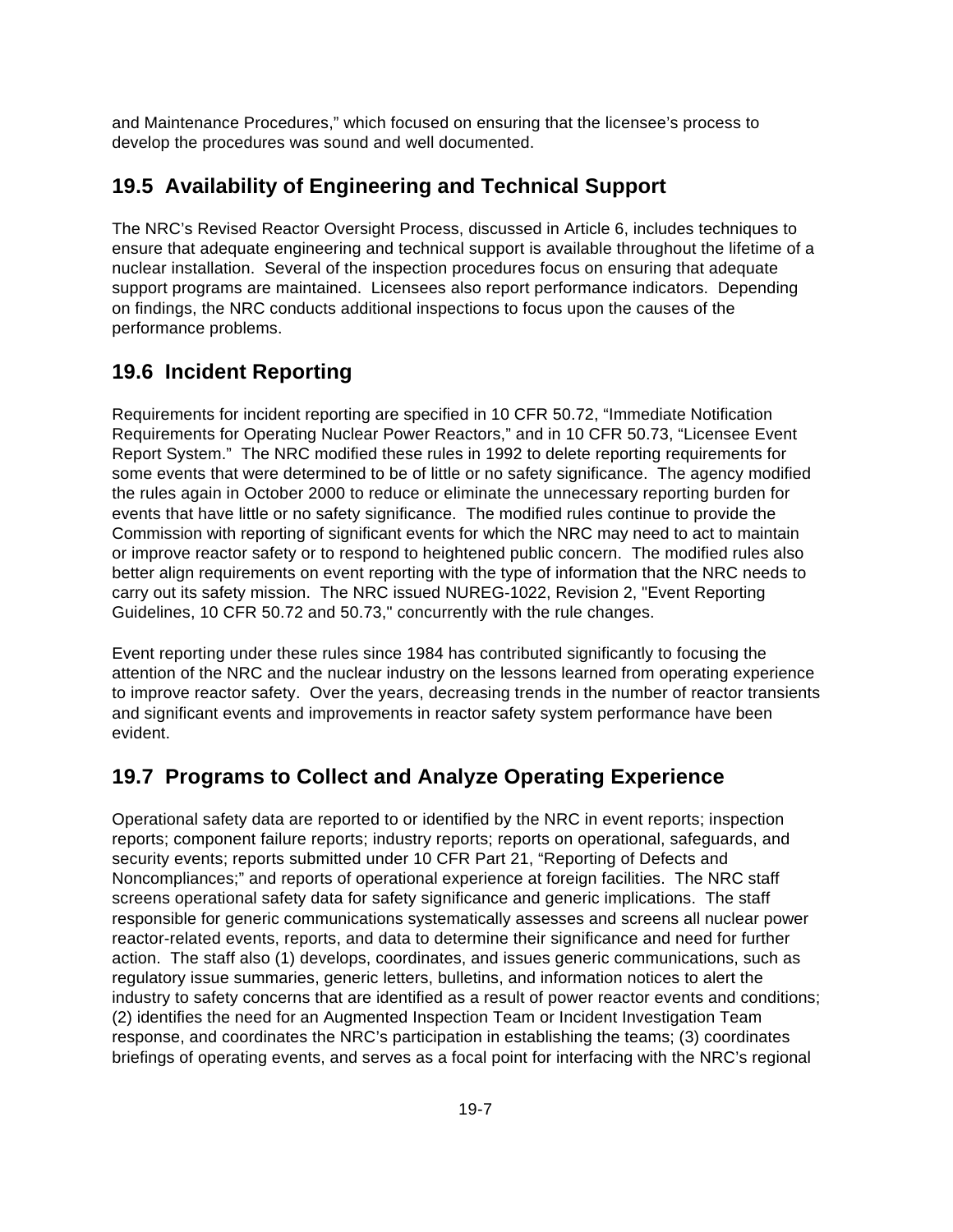offices and the industry for incoming reports; (4) maintains and administers an "on-call emergency officer" roster, and staffs the daytime emergency officer functions; and (5) develops and conducts programs for major team inspections at licensee facilities that require a number of engineering and operational specialties.

A group of NRC experts in event evaluation, risk assessment, and human factors reviews issues that have potentially generic implications. On the basis of these reviews, the NRC responds by further analyzing the issue, preparing a generic communication, or simply closing out the issue. Typically, this group follows up on about 140 events per year.

Feedback of operational experience consists of carrying out the actions identified by analysis to maintain or improve licensees' safety and safeguards activities and NRC regulatory programs. Followup measures may include collecting additional relevant information, and recommending immediate or long-term changes. Specific followup action may involve changing facility operations or procedures; modifying facility components, systems, or structures; improving operator or staff training; changing regulations, regulatory guides, licensing review procedures or criteria, the inspection program, and research or risk assessment activities; or issuing a generic communication.

The staff uses the Accident Sequence Precursor Program, described in Article 6, to analyze events using probabilistic risk assessment techniques to determine conditional core damage probabilities. This program quantitatively evaluates operational experience, and serves as one of several tools to ensure that important operating lessons are not overlooked.

The staff uses the Revised Reactor Oversight Process to analyze risk significant events or conditions to ensure that plants are operated within prescribed safety limits.

#### **19.8 Radioactive Waste**

The NRC has a formal policy on reducing waste. In 1981, it published a formal "Policy Statement on Low-Level Waste Volume Reduction," which addressed the need for waste generators to minimize the amount of waste that they produce, and stated that the NRC will take expeditious action on requests for licensing systems that reduce the volume of waste. Because of the uncertainty concerning the future availability of disposal facilities, the NRC adopted this policy to facilitate continued availability of disposal and, in case storage became necessary for licensees, to mitigate the effects of having to store waste.

In 1981, the NRC published Generic Letter 81-38, "Storage of Low-Level Radioactive Wastes at Power Reactor Sites," which stated that "Some licensees are considering the installation of major volume reduction processes (e.g., incineration, dehydration, or crystallization) to substantially reduce the volume of waste for disposal. You are encouraged to examine the costs and benefits of such processes for your operations."

In 1989, the NRC published Information Notice 89-13, "Alternative Waste Management Procedures in Case of Denial of Access to Low-Level Waste Disposal Sites," which noted that the following actions help to minimize waste: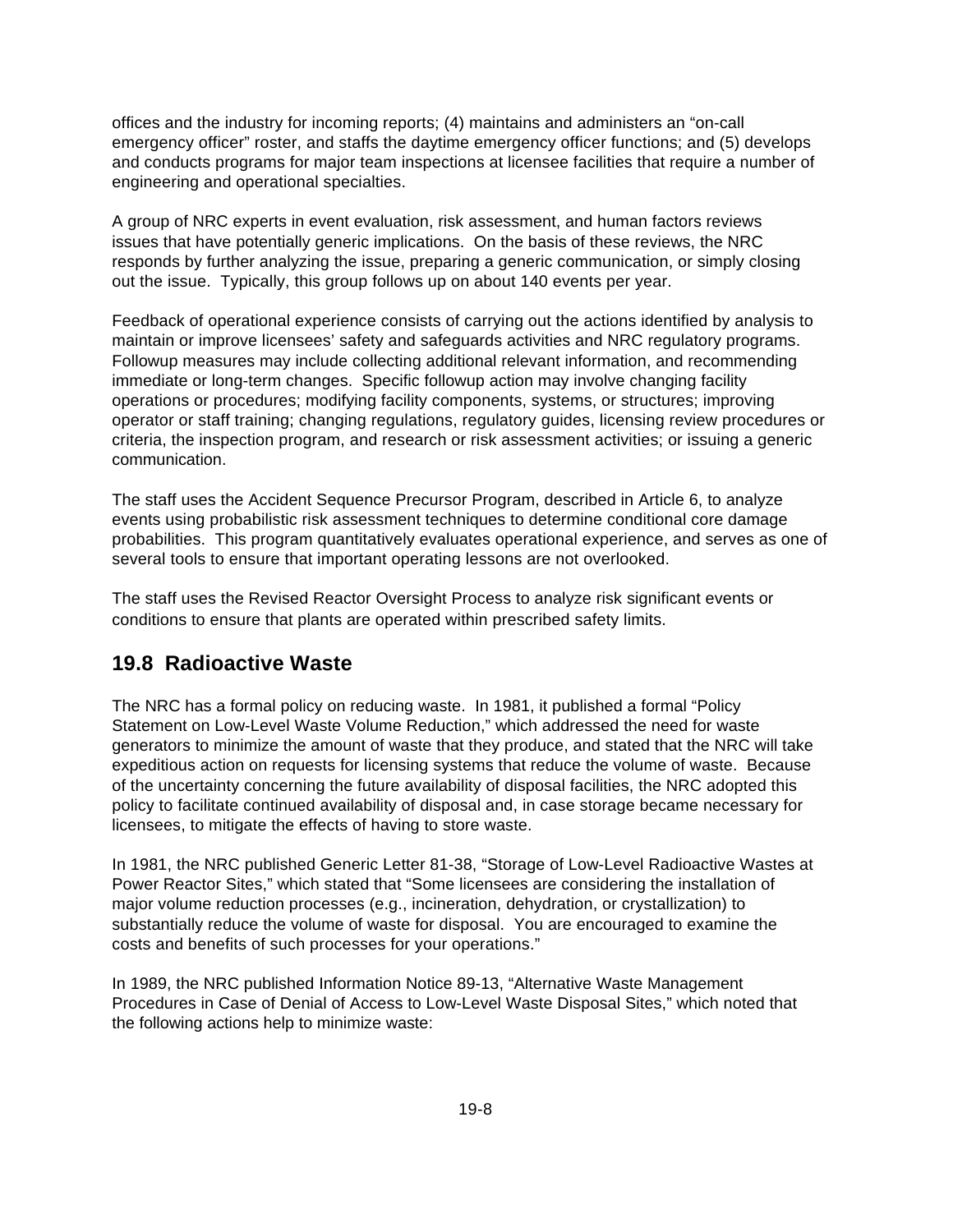- Stop unnecessary work that generates waste
- Change processes, procedures, or radionuclides to reduce the volume of generated waste
- Use volume reduction techniques, such as compaction

Reducing the activity of low-level waste presents additional challenges, because metals become activated as a result of their close proximity to the fuel. For fission products, however, the amount (curies) considered to be "low-level waste" is determined by the quantity that leaks from the fuel rods and is, therefore, a function of the fuel rod failures. The current rate of failures is very low. However, keeping the rate of fuel rod failures low is extremely important, and has led to reducing the generation of low-level waste.

Notwithstanding the preceding guidance, the economics of waste disposal in the U.S. have caused practices to minimize waste to flourish, especially for nuclear power reactor licensees. In the past 10 years, disposal costs have risen by a factor of about 10, and volumes of waste produced have decreased by roughly the same amount. Nuclear power reactors now generate only small amounts (1000–2000 cubic feet) of operational waste each year.

In the U.S., waste is put into a form for storage that is both stable and safe, and minimizes the likelihood that it will migrate (if it were a liquid, for example). Waste put into storage is in a form that is suitable for disposal, or at least a form that can be made suitable for disposal.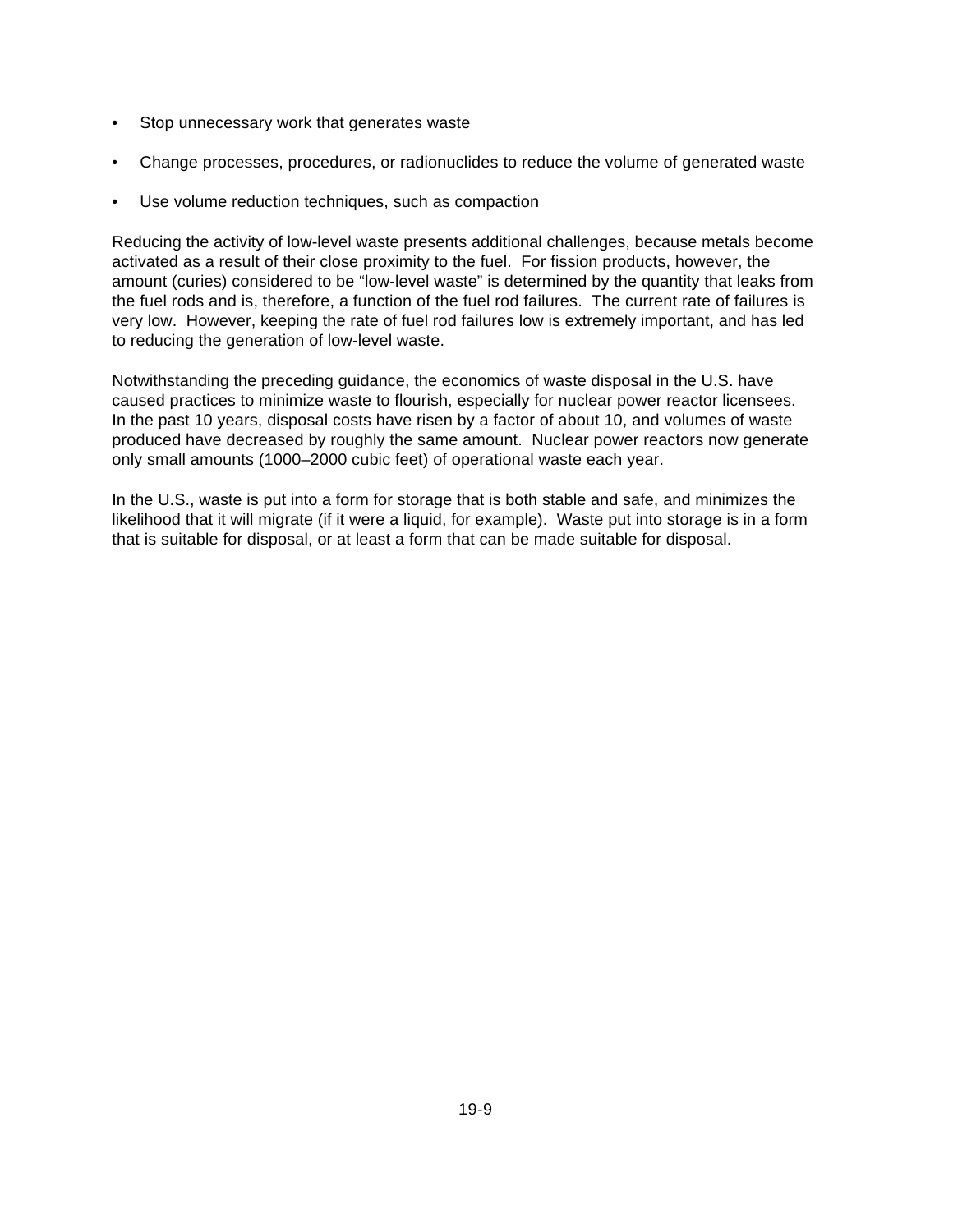### **APPENDIX A: REFERENCES**

**American National Standards Institute (ANSI)**, ANSI/ANS 3.1,"Selection, Qualification and Training of Personnel for Nuclear Power Plants," 1981

———, ANSI 18,1, "Selection and Training of Nuclear Power Plant Personnel," 1971

———, ANSI N18.7, "Administrative Controls and Quality Assurance for the Operational Phase of Nuclear Power Plants," 1976

———, ANSI N45.2, "Quality Assurance Program Requirements for Nuclear Power Plants," 1974

———, ANSI N45.2.11, "Quality Assurance Requirements for the Design of Nuclear Power Plants," 1974

———, ANSI N45.2.13, "Quality Assurance Requirements for Control of Procurement of Items and Services for Nuclear Power Plants," 1976

**American Nuclear Society (ANS),** N18.7 (See ANSI N18.7 above.)

**American Society of Mechanical Engineers (ASME)**, "Boiler and Pressure Vessel Code," Section XI

———, NQA-1, "Quality Assurance Requirements for Nuclear Facilities," 1979

**Electric Power Research Institute (EPRI),** "Probabilistic Safety Assessment (PSA) Applications Guide," EPRI-TR-105396, August 1995

**Federal Emergency Management Agency (FEMA),** FEMA-REP-1 (See NUREG-0654.)

———, "Memorandum of Understanding Between Federal Emergency Management Agency and NRC," 58 FR 47996, September 14, 1993

———, Title 44, "Emergency Management and Assistance," *Code of Federal Regulations,* Part 350, "Review and Approval of State and Local Radiological Emergency Plans and Preparedness"

**International Atomic Energy Agency,** TECDOC-953**,** "Method for the Development of Emergency Response Preparedness for Nuclear or Radiological Accidents," Vienna, 1997

———**,** TECDOC-955**,** "Generic Assessment Procedures for Determining Protective Actions During a Reactor Accident," Vienna, 1997

**International Commission on Radiological Protection,** ICRP-26, "Recommendations of the International Commission on Radiological Protection (Adopted January 17, 1977)," Oxford: Pergamon Press, 1991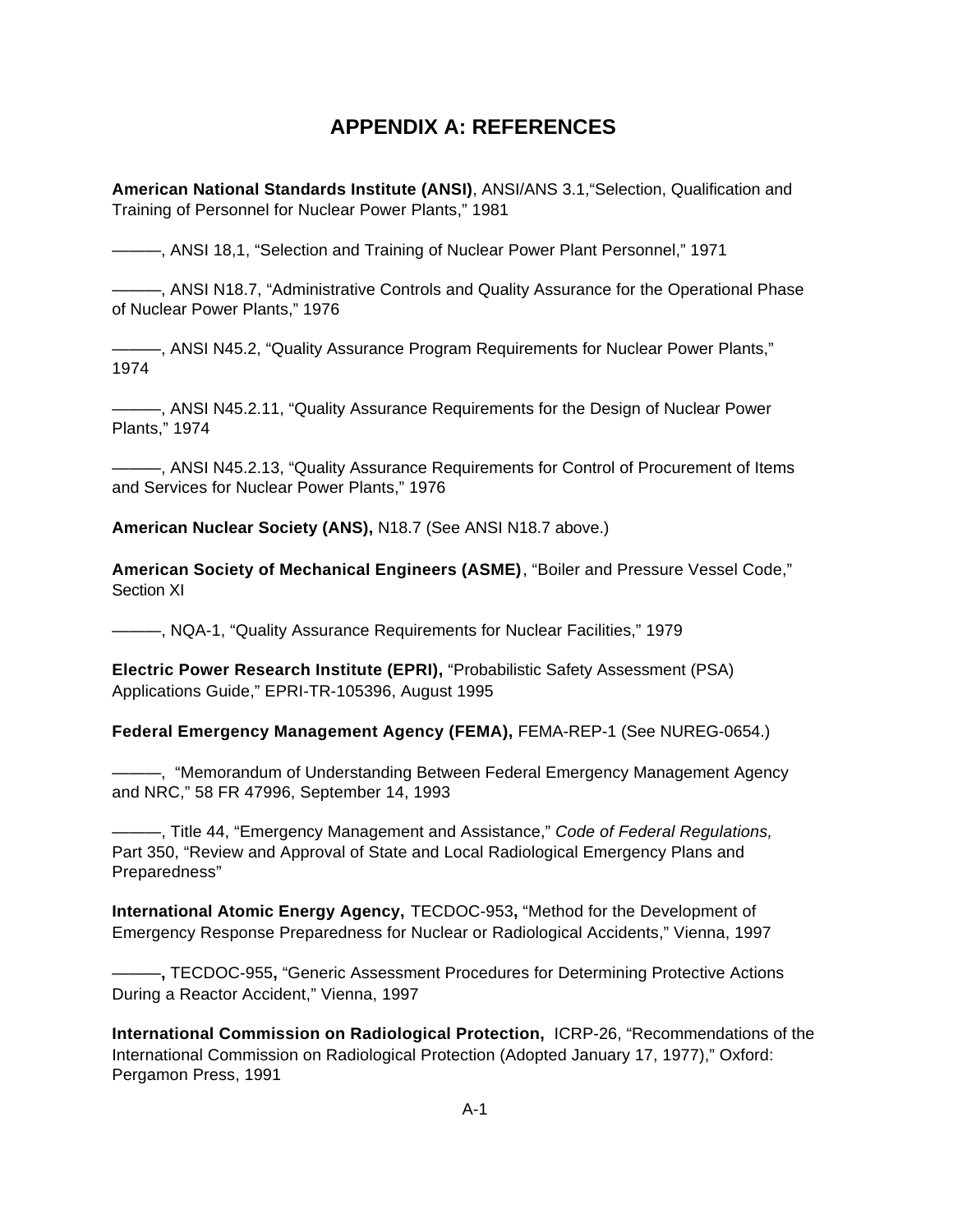———, ICRP-30, "Limits of Intakes of Radionuclides by Workers," 8 volumes, Oxford, Pergamon Press, 1978–1982

International Nuclear Safety Advisory Group (INSAG), INSAG-3, "Basic Safety Principles for Nuclear Power Plants," 1988

**National Council On Radiation Protection and Measurements,** NCRP Report No. 91, "Recommendations On Limits For Exposure to Ionizing Radiation," June 1987

**National Security Council,** Presidential Directive 39, "U.S. Policy on Counterterrorism," June 21, 1995

#### **Nuclear Energy Institute (NEI),**

———, NEI 96-07, "Revision 1 Guidelines for 10 CFR 50.59 Implementation," November 2000

———, NEI 97-04, "Nuclear Energy Inst Design Bases Program Guidelines," September 1997

———, NEI 98-03, "Guidelines for Updating FSARs (Final Safety Analysis Reports)," October 1998

**Nuclear Management and Resources Council, NUMARC/NESP-007,** "Emergency Planning and Preparedness of Nuclear Power Plants," Rev. 2, January 1992

#### **U.S. Atomic Energy Commission,**

———, TID-14844, ?Calculation of Distance Factors for Power and Test Reactor Sites, 1962"

| - WASH-1258, ?Final Environmental Statement Concerning Proposed Rulemaking Action:            |
|-----------------------------------------------------------------------------------------------|
| Numerical Guides for Design Objectives for Operation to Meet the Criterion 'As Low As         |
| Practicable' for Radioactive Material in Light-Water-Cooled Nuclear Power Plant Effluents," 3 |
| Volumes," July 1973                                                                           |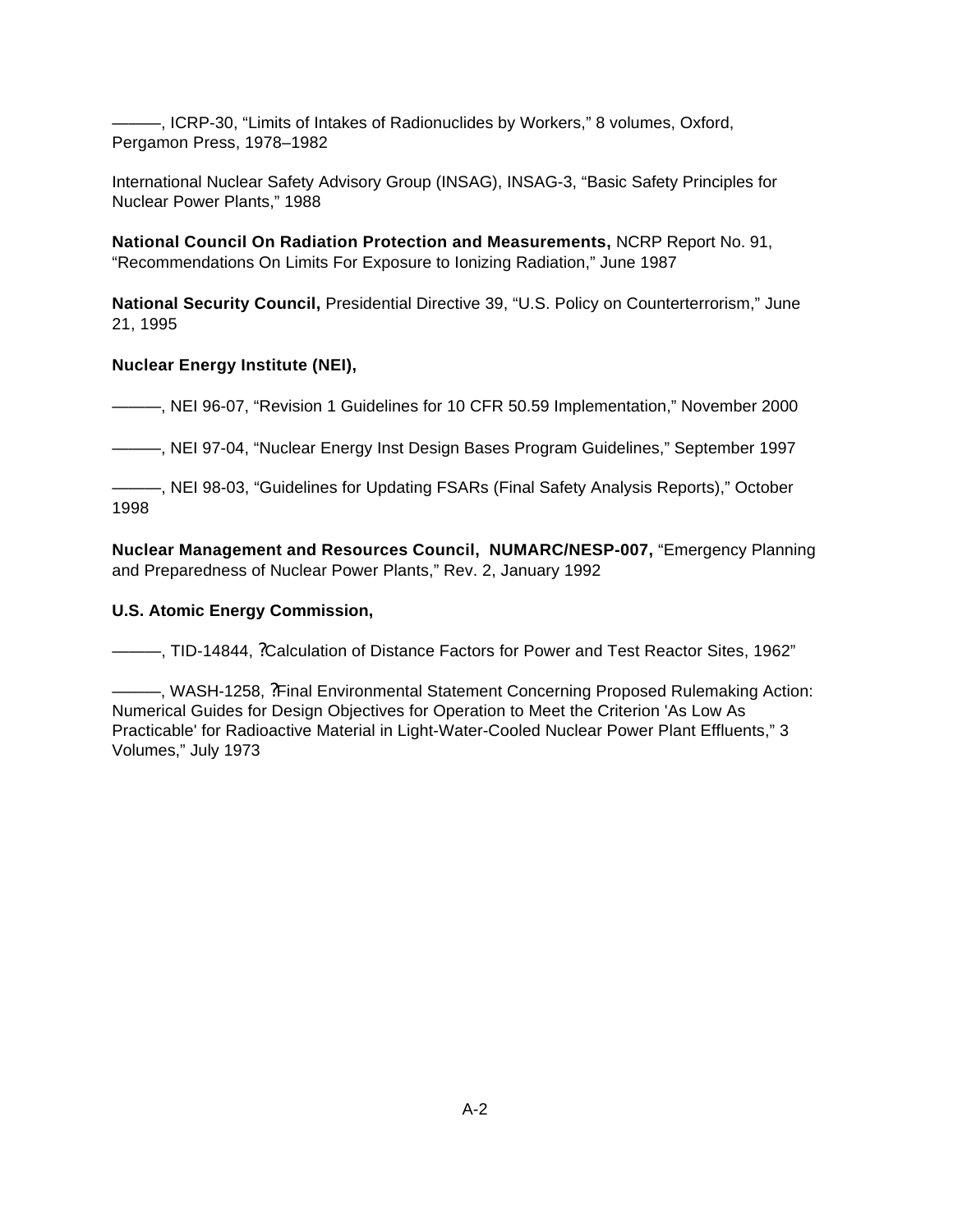**U.S. Congress**, Administrative Orders Review Act, 28 U.S.C. 2341 et seq.

- ———, Administrative Procedure Act, 5 U.S.C. 551 et seq.
- ———, Atomic Energy Act of 1954, as amended, 42 U.S.C. 2011 et seq.
- ———, Chief Financial Officers Act of 1990, 5 U.S.C. 5313 to 5315 et seq.
- ———, Clean Air Act, 42 U.S.C. 7401, et seq.
- ———, Clean Water Act (see Federal Water Pollution Control Act), 33 U.S.C. 1251, et seq.
- ———, Coastal Zone Management Act, 16 U.S.C.1451 et seq.
- ———, Comprehensive Environmental Response, Compensation, and Liability Act (CERCLA) of 1980, 42 U.S.C. 9601 et seq.
- ———, Debt Collection Improvement Act, 5 U.S.C. 5514 et seq.
- ———, Endangered Species Act, 7 U.S.C. 136 et seq.
- ———, Energy Policy Act of 1992, 16 U.S.C. 797 note et seq.
- ———, Energy Reorganization Act of 1974, as amended, 42 U.S.C. 5801 et seq.
- ———, Federal Advisory Committee Act, 5 U.S.C. App 2 et seq.
- ———, Federal Water Pollution Control Act (FWPCA), as amended, 33 U.S.C. 1251 et seq.
- ———, Freedom of Information Act, 5 U.S.C. 552 et seq.
- ———, Government in the Sunshine Act, 5 U.S.C. 551 et seq.
- ———, Government Paperwork Elimination Act, 44 U.S.C. 3504n et seq.
- ———, Hobbs Act (See Administrative Orders Review Act.)
- ———, Inspector General Act of 1978, 5 U.S.C. 5315 et seq.
- ———, Low Level Radioactive Waste Policy Amendments Act of 1955, 42 U.S.C. 2021b et seq.
- ———, National Environmental Policy Act of 1969, as amended, 42 U.S.C. 4321 et seq.
- ———, National Historic Preservation Act, 16 U.S.C. 470 et seq.
- ———, Nuclear Non-Proliferation Act of 1978, 22 U.S.C. 3201 et seq.
- ———, Nuclear Waste Policy Act of 1982, 42 U.S.C. 10101 et seq.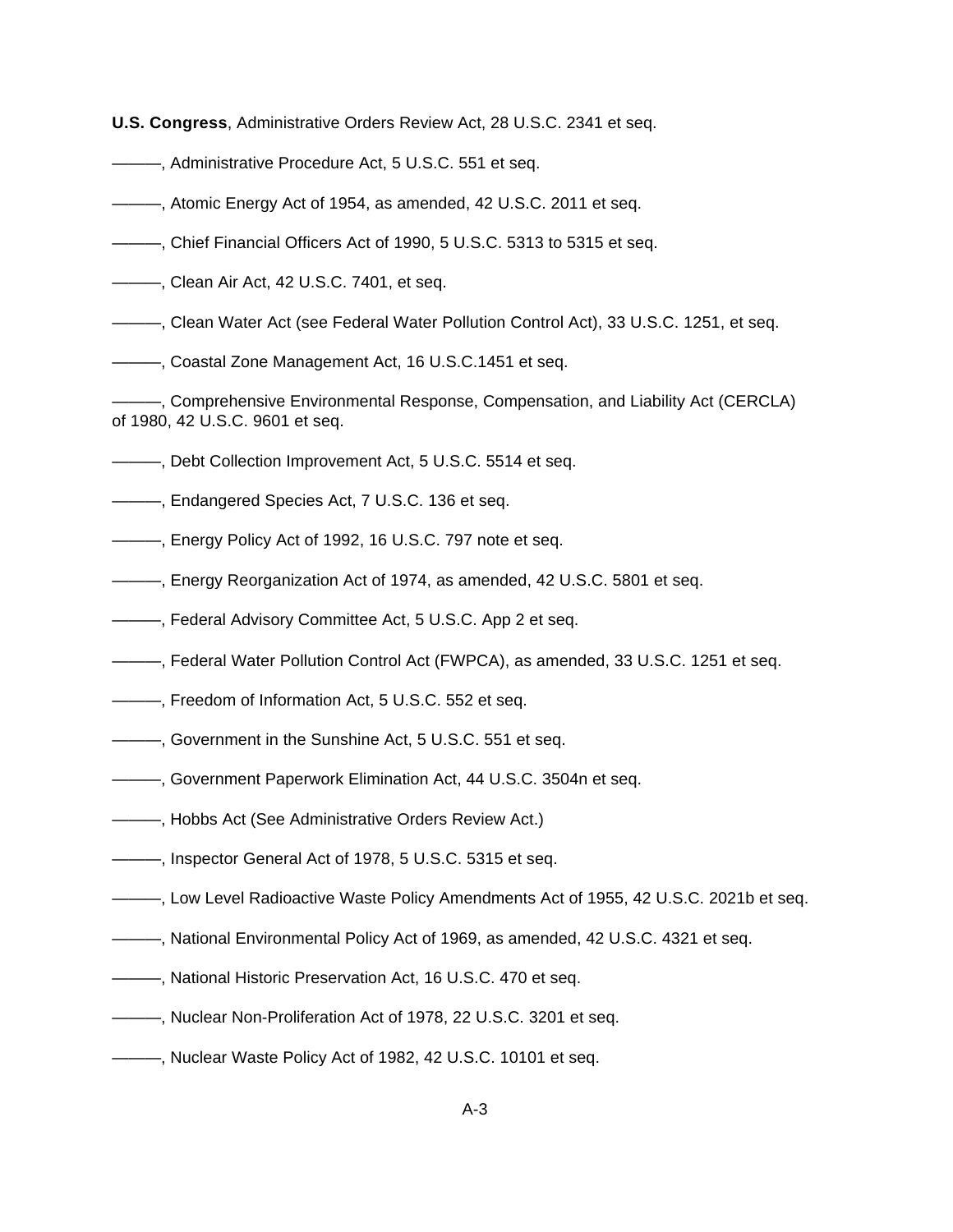———, Omnibus Budget Reconciliation Act of 1990 (OBRA-90), 20 U.S.C. 1088 et seq.

———, Price-Anderson Act of 1957, 42 U.S.C. 2012 et seq.

———, Privacy Act, 5 U.S.C. 552a et seq.

———, Resource Conservation and Recovery Act (RCRA) of 1976, 42 U.S.C. 6901 et seq.

———, Toxic Substances Control Act of 1976, 15 U.S.C. 2601 et seq.

———, Uranium Mill Tailings Radiation Control Act of 1978, 42 U.S.C. 6907 et seq.

———, West Valley Demonstration Act of 1980, 42 U.S.C 2021a note

———, Wild and Scenic Rivers Act, 16 U.S.C. 1271 et seq.

**U.S. Environmental Protection Agency**, EPA-400-R-92-001, "Manual of Protective Action Guides and Protective Actions for Nuclear Incidents," May 1992

———, EPA 520/1-78-016 (See NUREG-0396.)

———, EPA-520/1-88-020, "Limiting Values of Radio nuclide Intake and Air Concentration and Dose Conversion Factors for Inhalation, Submersion, and Ingestion, 1988

**U.S. Federal Energy Regulatory Commission**, "Promoting Wholesale Competition Through Open Access Nondiscriminatory Transmission Services by Public Utilities; Recovery of Stranded Costs by Public Utilities and Transmitting Utilities," 61 FR 21540, May 10, 1996

#### **U.S. Nuclear Regulatory Commission**

———, "Agreement Between the Government of the United States of America and the Government of Canada on Cooperation in Comprehensive Civil Emergency Planning and Management" and "Administrative Arrangement Between the United States Nuclear Regulatory Commission and the Atomic Energy Control Board of Canada for Cooperation and the Exchange of Information in Nuclear Regulatory Matters," June 21, 1989

———, "Agreement for the Exchange of Information and Cooperation in Nuclear Safety Matters" and "Implementing Procedure for the Exchange of Technical Information and Cooperation in Nuclear Safety Matters Between The Nuclear Regulatory Commission of the United States of America and the Comision Nacional de Seguridad Nuclear y Salvaguardias of Mexico," October 6, 1989

———, Branch Technical Positions (See NUREG-0800.)

———, "Consideration of Potassium Iodide in Emergency Plans," 66 FR 5247, January 19, 2001

———, DG-1064, An Approach for Plant-Specific, Risk-Informed Decisionmaking: Graded Quality Assurance, June 1997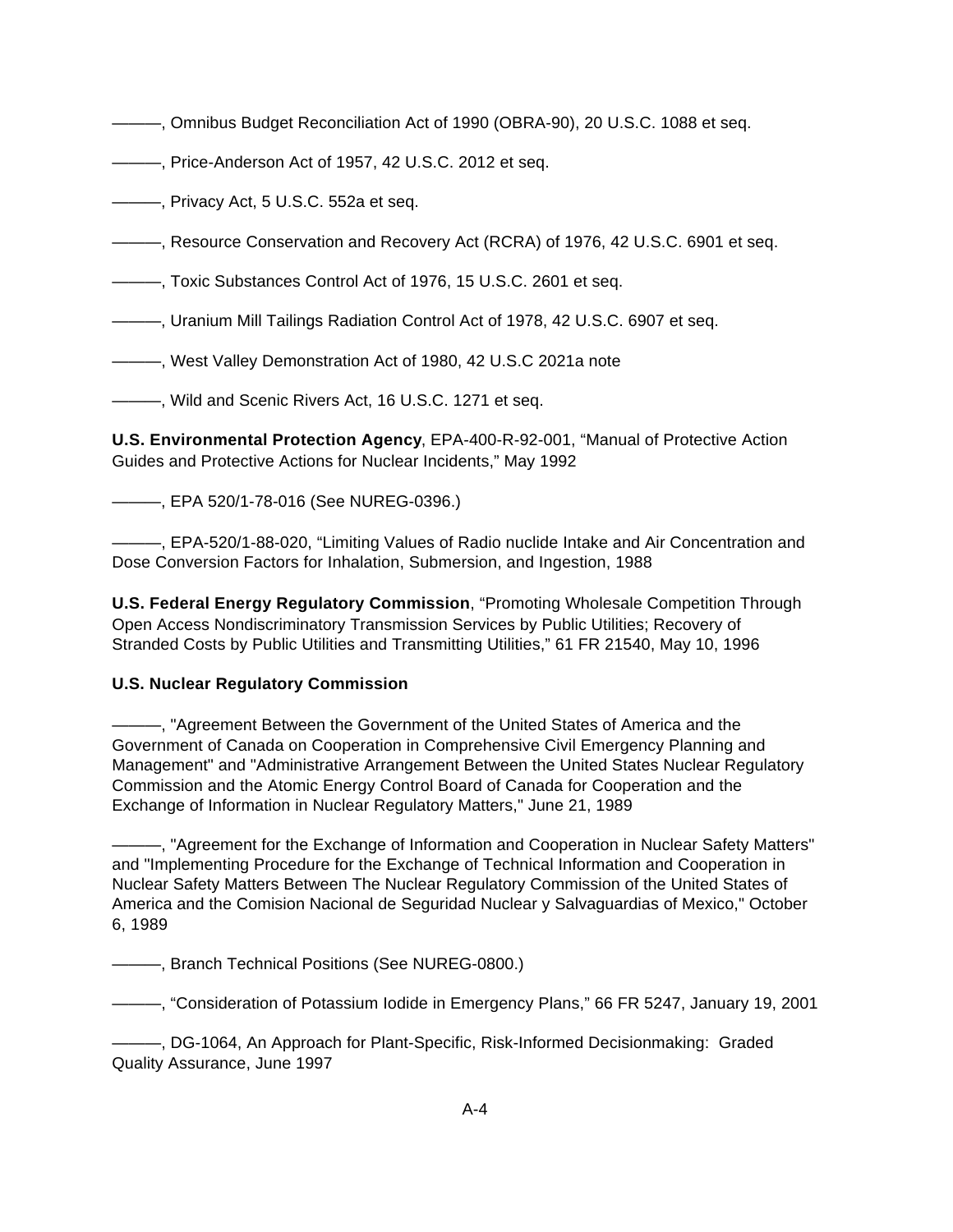———, Executive Order 12866, "Regulatory Planning and Review," 58 FR 51735, September 30, 1993

———, Executive Order 12898, "Federal Actions To Address Environmental Justice in Minority and Low-Income Populations," 59 FR 7629, February 1994

———, "Final Policy Statement on the Restructuring and Economic Deregulation of the Electric Utility Industry," 62 FR 44071, August 19, 1997

———, "Final Policy Statement on Technical Specification Improvement for Nuclear Power Reactors," 58 FR 39132, July 22, 1993

———, "Financial Assurance Requirements for Decommissioning Nuclear Power Plants, 63 FR 50465, September 22, 1998

———, "General Statement of Policy and Procedure for NRC Enforcement Actions," 65 FR 250368, May 1, 2000, 65 FR 59274, 65 FR 79139, December 18, 2000

———, Generic Letter 81-38, "Storage of Low-Level Waste at Power Reactor Sites," November 10, 1981

———, Generic Letter 82-02, "Nuclear Plant Staff Working Hours," February 8, 1982

———, Generic Letter 82-12, "Nuclear Power Plant Staff Working Hours," June 15, 1982

———, Generic Letter 82-16, "NUREG-0737 Technical Specifications," September 20, 1982

———, Generic Letter 82-33, "Requirements for Emergency Response Capability," December 17, 1982

———, Generic Letter 83-02, "NUREG-0737 Technical Specifications," January 10, 1983

———, Generic Letter 83-14, "Definition of Key Maintenance Personnel (Clarification of Generic Letter 82-12)," March 7, 1983

———, Generic Letter 85-06, "Quality Assurance Guidance for ATWS Equipment That Is Not Safety Related," April 16, 1985

———, Generic Letter 88-20, ?Individual Plant Examination for Severe Accident Vulnerabilities" - 10 CFR 50.54(f)," November 23, 1988

———, Generic Letter 91-18, Rev. 1, "Information to Licensees Regarding Two NRC Inspection Manual Sections on Resolution of Degraded and Nonconforming Conditions and on Operability," November 7, 1991

———, Information Notice 89-13, "Alternative Waste Management Procedures in Case of Denial of Access to Low-Level Waste Disposal Sites," February 8, 1989

———, Information Notice 91-36, "Nuclear Power Plant Staff Working Hours," June 10, 1991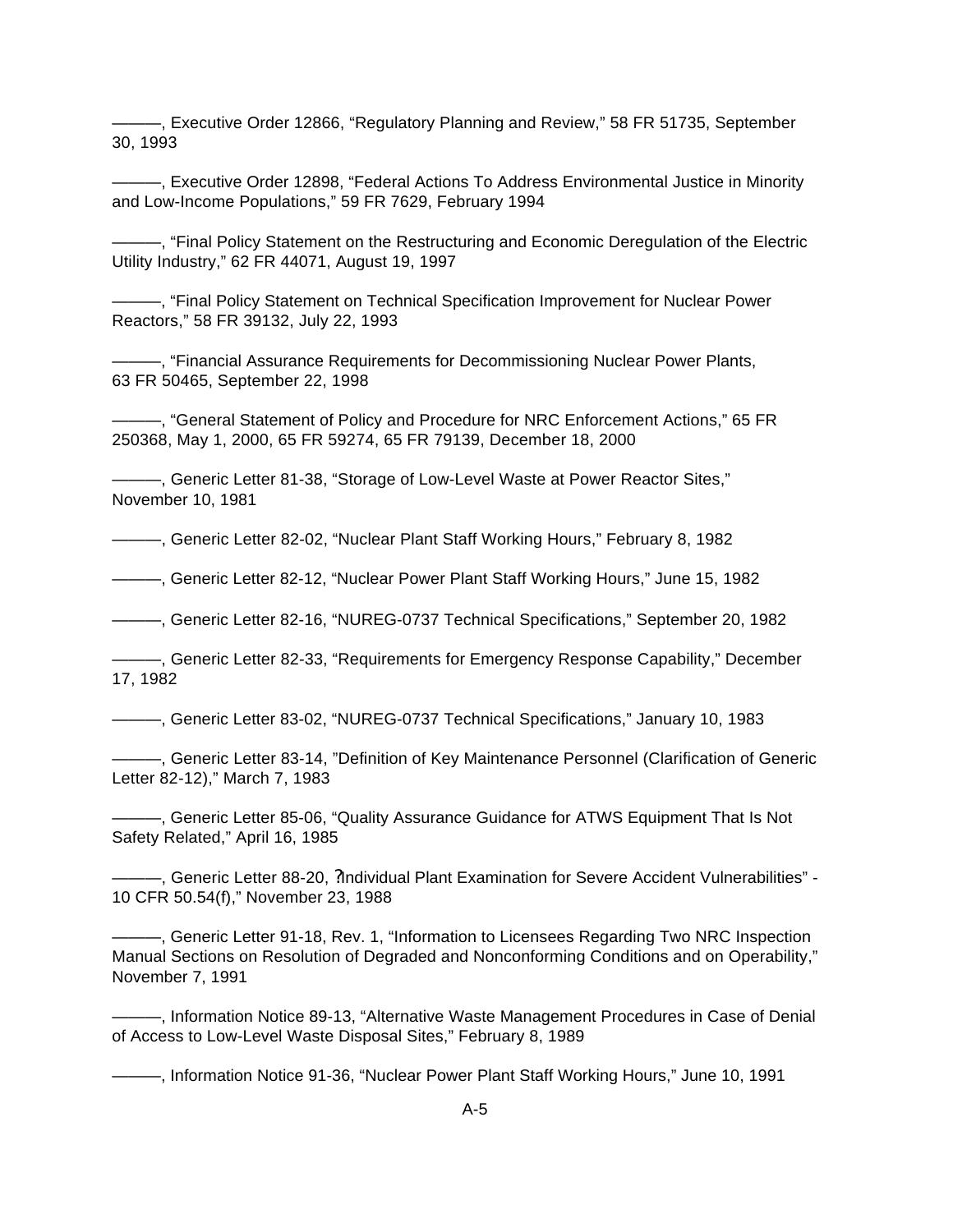———, Information Notice 97-78, "Crediting of Operator Actions in Place of Automatic Actions and Modifications of Operator Actions, Including Response Times," October 23, 1997

———, Inspection Manual Chapter 2511, "Light-Water Reactor Inspection Program— Pre-Construction Permit Phase"

———, Inspection Manual Chapter 2512, "Light-Water Reactor Inspection Program— Construction Phase"

———, Inspection Manual Chapter 2513, "Light-Water Reactor Inspection Program— Pre-Operational Testing and Operational Preparedness Phase"

———, Inspection Manual Chapter 2514, "Light-Water Reactor Inspection Program— Startup Testing Phase"

———, Inspection Manual Chapter 2515, "Light-Water Reactor Inspection Program— Operations Phase"

———, Inspection Procedure Part 9900 Technical Guidance

———, Inspection Procedure 41500, "Training and Qualification Effectiveness,"

———, Inspection Procedure 42001, "Emergency Operating Procedures"

———, Inspection Procedure 42700, "Plant Procedures"

———, Inspection Procedure 71001, "Licensed Operator Requalification Program Evaluation"

———, Inspection Procedure 71111.11, "Licensed Operator Requalification Program"

———, Inspection Procedure 71152, "Identification and Resolution of Problems"

———, Inspection Procedure 71841, "Supplemental Inspection for Human Performance"

———, Inspection Procedure 95003, " Supplemental Inspection of Repetitive Degraded Cornerstones, Multiple Degraded Cornerstones, Multiple Yellow Inputs, or One Red Input"

———, Management Directive and Handbook 4.2, "Administrative Control of Funds"

———, "The Mission of the Office of Enforcement,"< http://www.nrc.gov

———, NUREG-75/087, "Standard Review Plan for the Review of Safety Analysis Reports for Nuclear Power Plants—LWR Edition," September 1975 (now NUREG-0800)

———, NUREG-0325, Rev. 22, "NRC Organization Charts and Functional Statements," November 1997

———, NUREG-0371, "Approved Category A Task Action Plans," November 1977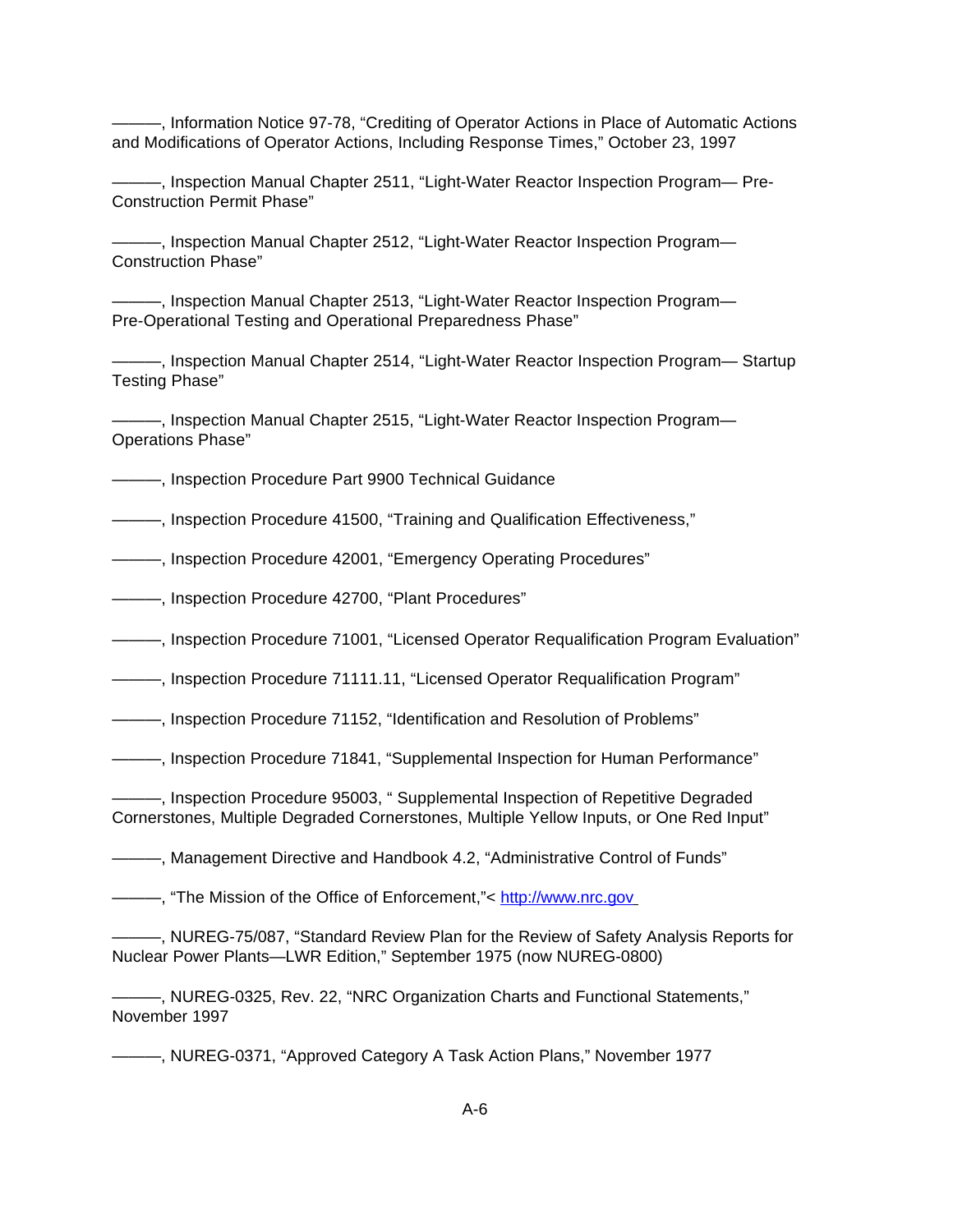——— NUREG- 0396, "Planning Basis for the Development of State and Local Government Radiological Emergency Response Plans in Support of Light Water Nuclear Power Plants, EPA-520/1-78/016," December 1978

———, NUREG-0471, "Generic Task Problem Description, Category B, C, and D Tasks," June 1978

———, NUREG-0654, Rev. 1, "Criteria for Preparation and Evaluation of Radiological Emergency Response Plans and Preparedness in Support of Nuclear Power Plants, " FEMA-REP-1, November 1980

———, NUREG-0654, Rev. 1, Supp. 3, "Criteria for Protective Action Recommendations for Severe Accidents (Draft Report for Interim Use and Comment)," July 1996

———, NUREG-0660, ?NRC Action Plan Developed as a Result of the TMI-2 Accident," May 1980

———, NUREG-0700, "Guidelines for Control Room Design Reviews," August 1981

———, NUREG-0700, Rev. 1, "Human-System Interface Design Review Guideline," June 1996

———, NUREG-0711, "Human Factors Engineering Program Review Model," July 1994

———, NUREG- 0713, Vol. 21," Occupational Radiation Exposure at Commercial Nuclear Power Reactors and Other Facilities," October 2000

———, NUREG-0728, Rev. 2, "NRC Incident Response Plan," June 1987

———, NUREG-0737, "Clarification of TMI Action Plan Requirements," November 1980

———, NUREG-0737, Supp. 1, "Requirements for Emergency Response Capability," January 1983

———, NUREG-0761, "Contents of Radiation Protection Plans for Nuclear Power Reactor Licensees," March 1981

———, NUREG-0800, "Standard Review Plan for the Review of Safety Analysis Reports for Nuclear Power Plants," 1981, 1984, and 1987 (formerly NUREG-75/087)

———, NUREG-0899, "Guidelines for the Preparation of Emergency Operating Procedures," August 1982

———, NUREG-0933, Rev. 24, "Program for the Resolution of Generic Issues Related to Nuclear Power Plants," June 2000 <http://www.nrc.gov>

———, NUREG-0974, "Final Environmental Statement: Limerick 1 and 2 Operating License," 1989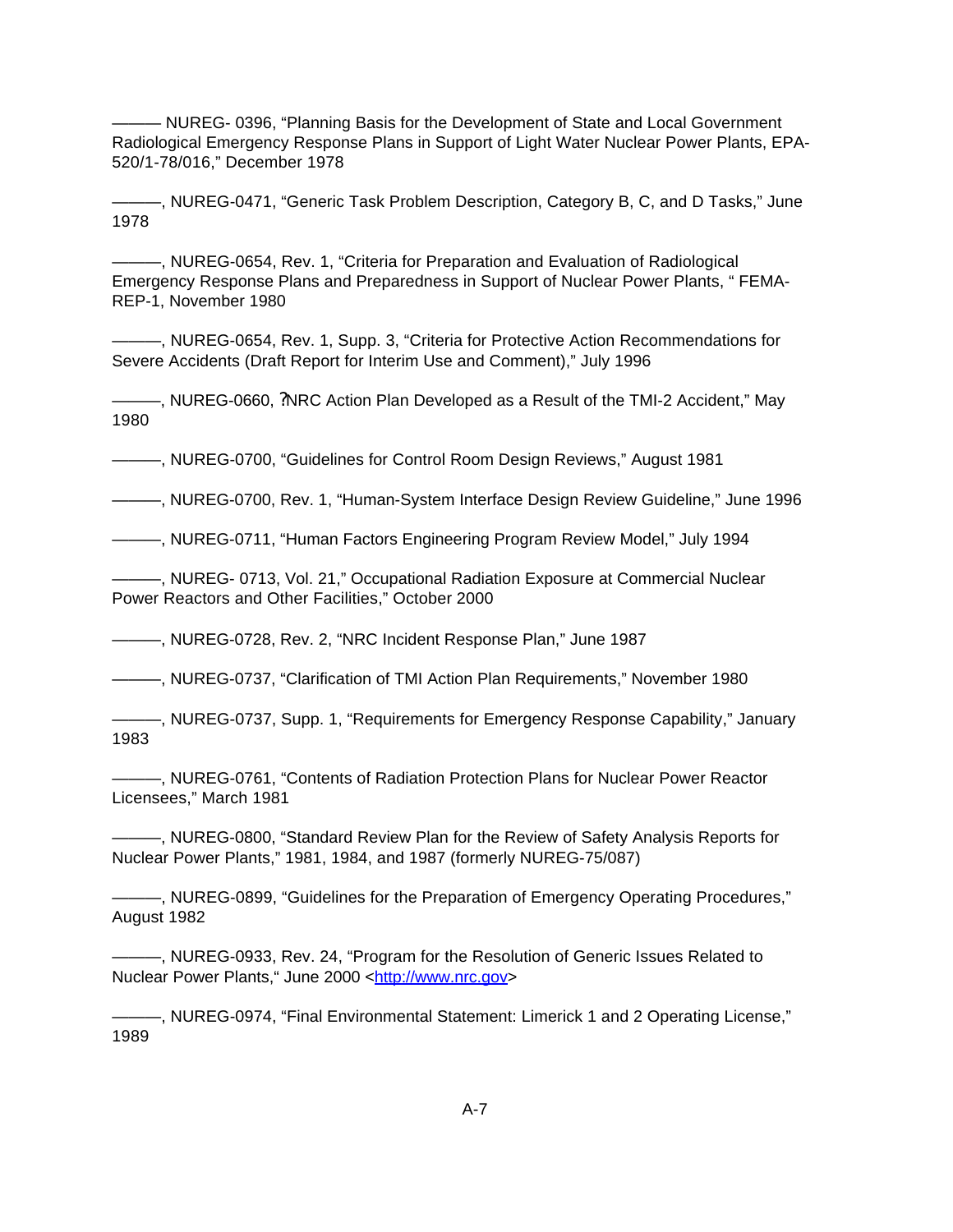———, NUREG-0985, Rev. 2 ?Nuclear Regulatory Commission Human Factors Program Plan," April 1986

———, NUREG-1021, Rev. 8, "Operator Licensing Examiner Standards," April 1999

———, NUREG-1021, "Operator Licensing Examiner Standards," Revision 8, Supplement 1, April 2001.

———, NUREG-1022, Rev.1, "Event Reporting Guidelines, 10 CFR 50.72 and 50.73," January 1998

———, NUREG-1055, "Improving Quality and the Assurance of Quality in the Design and Construction of Nuclear Power Plants," May 1984

———, NUREG-1100, Vol. 17, "Budget Estimates, Fiscal Year 2002"

———, NUREG-1150, "Severe Accident Risks: An Assessment for Five U.S. Nuclear Power Plants," December 1990

———, NUREG-1210, "Pilot Program: NRC Severe Reactor Accident Incident Response Training Manual," February 1987

———, NUREG-1220, Rev. 1, "Training Review Criteria and Procedures," January 1993

———, NUREG-1251, "NRC Action Plan Developed as a Result of the TMI-2 Accident, Volume 2," April 1989

———, NUREG-1358, "Lessons Learned From the Special Inspection Program for Emergency Operating Procedures Conducted March–October 1988," April 1989

———, NUREG-1430, "Standard Technical Specifications, Babcock and Wilcox Plants, Vols. 1 and 2," April 1995

———, NUREG-1431, "Standard Technical Specifications, Westinghouse Plants, Vols. 1-3", April 1995

———, NUREG-1432, "Standard Technical Specifications, Combustion Engineering Plants, Vols. 1-3," April 1995

———, NUREG-1433, "Standard Technical Specifications, General Electric Plants, BWR/4, Vols. 1-3," April 1995

———, NUREG-1434, "Standard Technical Specifications, General Electric Plants, BWR/6, Vols. 1 and 2," April 1995

———, NUREG-1437, "Generic Environmental Impact Statement for License Renewal of Nuclear Power Plants," May 1996 <http://www.nrc.gov>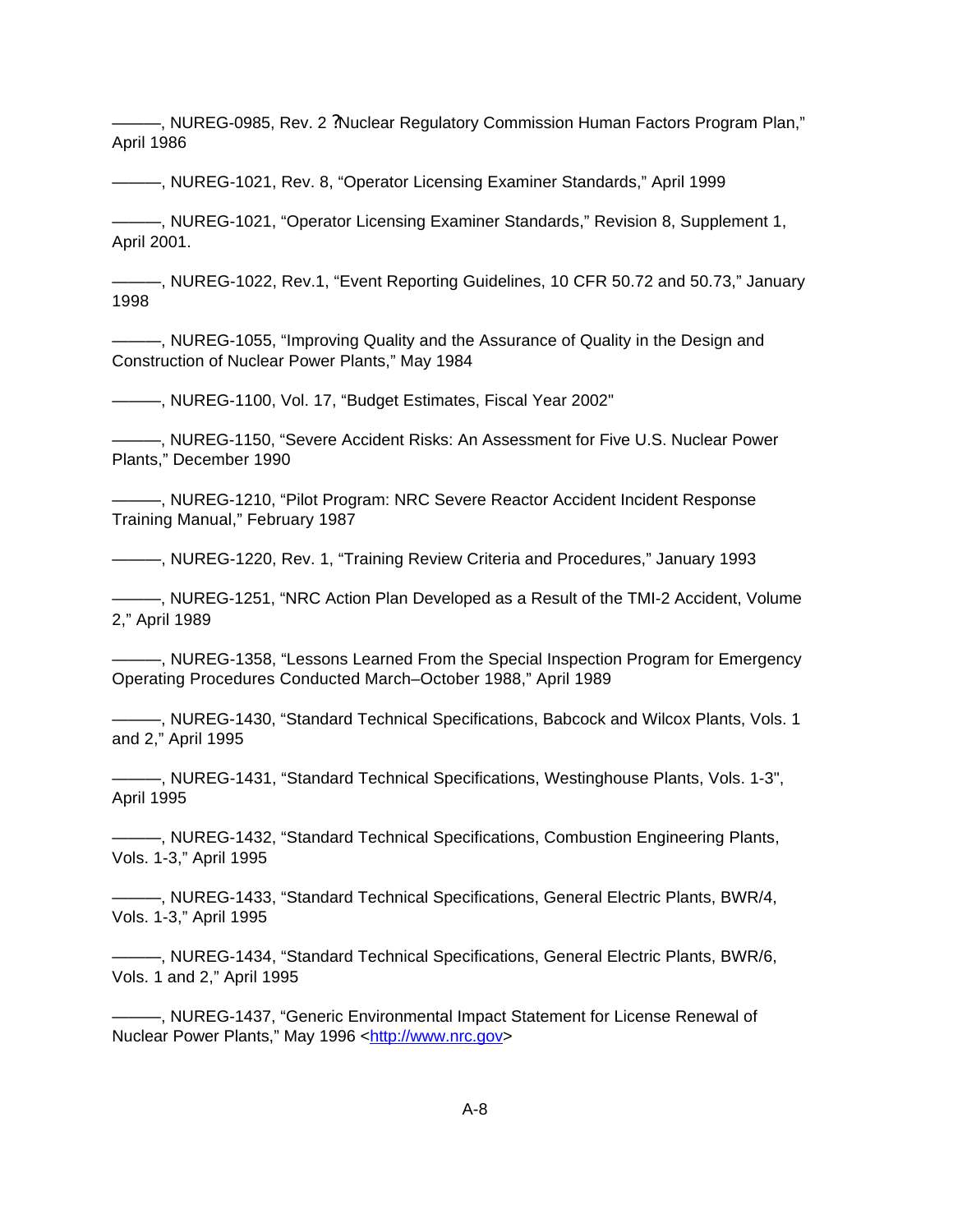———, NUREG-1462, "Final Safety Evaluation Report Related to the Certification of the System 80+ Design," August 1994

———, NUREG-1465, "Accident Source Terms for Light-Water Nuclear Power Plants," February 1995

———, NUREG-1503, "Final Safety Evaluation Report Related to the Certification of the Advanced Boiling Water Reactor Design," July 1994

———, NUREG-1512, "Final Safety Evaluation Report Related to the Certification of the AP 600 Design," November 1994

———, NUREG-1555 and 1555 Supplement 1, "Standard Review Plan for Environmental Reviews of Nuclear Power Plants, Operating License Renewal," March 2000

———, NUREG-1560, "Individual Plant Examination: Perspectives on Reactor Safety and Plant Performance, December" 1997

———, NUREG-1577, "Standard Review Plan on Power Reactor Licensee Financial Qualifications and Decommissioning Funding Assurance," January 1997 <http://www.nrc.gov>

 $-$ , NUREG-1600, "General Statement of Policy and Procedures for NRC Enforcement Actions (Enforcement Policy)," July 2000

———, NUREG-1649, Rev. 1 "New NRC Reactor Inspection and Oversight Program," April 2000

———, NUREG-1649, Rev. 3 " Reactor Oversight Process," July 2000 <http://www.nrc.gov/NRC>

——— , NUREG-1742, "Perspectives Gained from the Individual Plant Examination of External Events (IPEEE) Program," October 2001

———, NUREG-1800, "Standard Review Plan for the Review of License Renewal Applications for Nuclear Power Plants," July 2001

———, NUREG-1801, "Generic Aging Lessons Learned (GALL) Report," July 2001

———, NUREG/BR-0058, Revision 3, "Regulatory Analysis Guidelines of the U.S. Nuclear Regulatory Commission," July 2000

———, NUREG/BR-0150, Vol. 1, Rev. 4, "RTM 96—Response Technical Manual," March 1996

———, NUREG/BR-0195, "NRC Enforcement Manual," Rev. 3, 65 FR 25368, May 1, 2000, 65 FR 59274, 65 FR 79139 <*http:/www.nrc.gov.*>

———, NUREG/BR-0230, "RCM-96, Response Coordination Manual," September 1996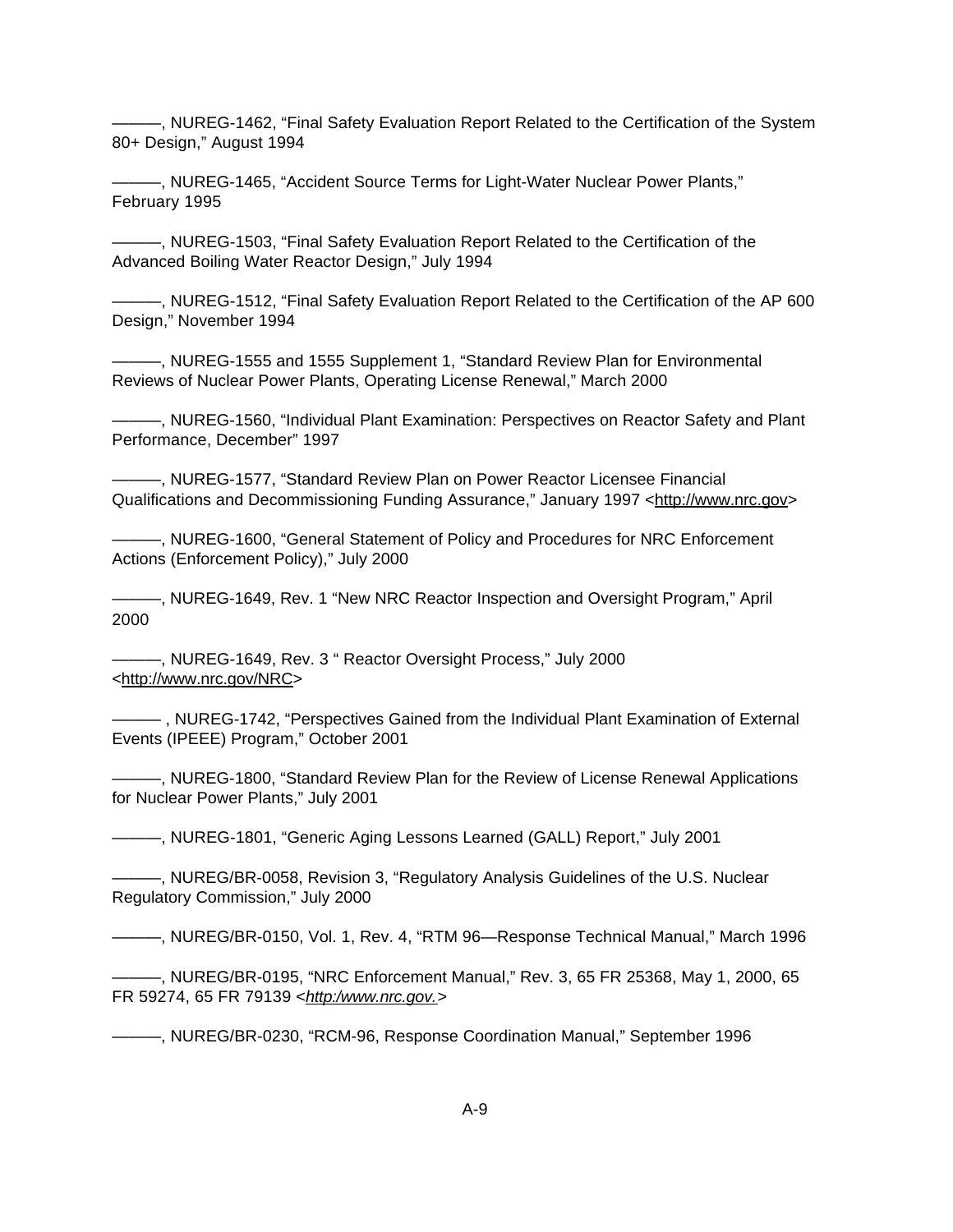———, NUREG/CR-2601, "Technology, Safety and Costs of Decommissioning Reference Light Water Reactors Following Postulated Accidents," November 1982

———, NUREG/CR-2850, Vol. 14, "Dose Commitments Due to Radioactive Releases From Nuclear Power Plant Sites in 1992," March 1996

———, NUREG/CR-4674, Vol. 27, "Precursors to Potential Severe Core Damage Accidents: 1999—A Status Report," July 2000

———, NUREG/CR-6093, "An Analysis of Operational Experience During Low Power and Shutdown and a Plan for Addressing Human Reliability Assessment Issues," June 1994

———, NUREG/CR-6116, "Systems Analysis Programs for Hands-On Integrated Reliability Evaluations (SAPHIRE) Version 5.0," Vols. 1-10, December 1993 through April 1995

———, NUREG/CR-6617, "Price Anderson Act—Crossing the Bridge to the Next Century: Report to Congress," August 1998 <http://www.nrc.gov>

———, NUREG/CR-6633, "Advanced Information System Design: Technical Basis and Human Factors Review Guidance," March 2000

———, NUREG/CR-6634, "Computer-Based Procedure Systems: Technical Basis and Human Factors Guidance," March 2000

———, NUREG/CR-6635, "Soft Controls: Technical Basis and Human Factors Review Guidance," March 2000

———, NUREG/CR-6636, "Maintainability of Digital Systems: Technical Basis and Human Factors Guidance," March 2000

———, NUREG/CR-6637, "Human Systems Interface and Plant Modernization Process: Technical Basis and Human Factors Review Guidance," March 2000

———, NUREG/CR-6684, "Advanced Alarm Systems: Revision of Guidance and Its Technical Basis," November 2000

———, NUREG/CR-6689, "A Proposed Approach for reviewing Changes to Risk Important Human Actions," October 2000

———, NUREG/CR-6691, "The Effects of Alarm Display, Processing, and Availability on Crew Performance," November 2000

———, NUREG/IA-0137, "A Study of Control Room Staffing Levels for Advanced Reactors," November 2000

———, Office Instruction LIC-100, "Control of Licensing Bases for Operating Reactors," March 2001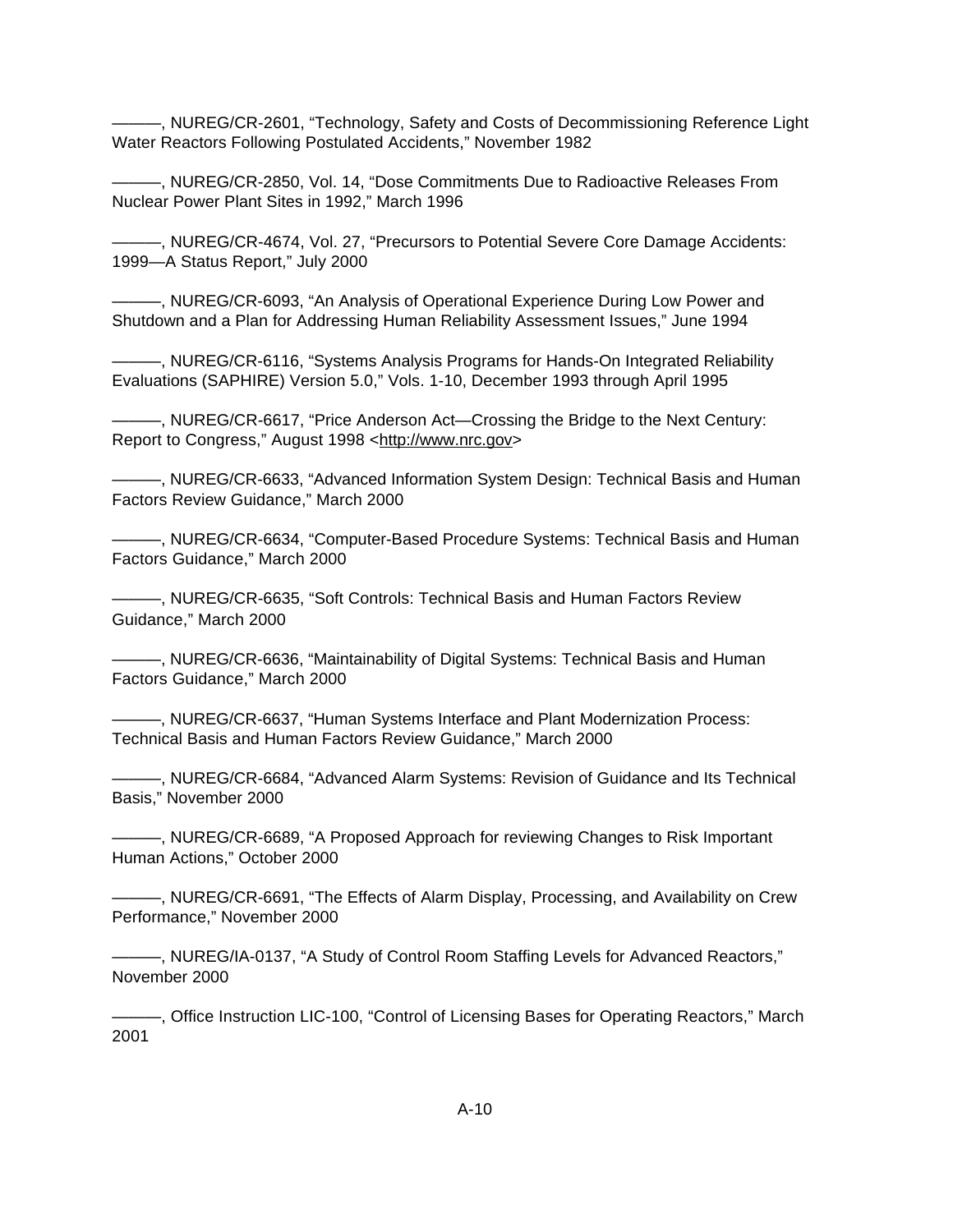———, Office Letter No. 906, Revision 1, "Procedural Guidance for Preparing Environmental Assessments and Considering Environmental Issues," Office of Nuclear Reactor Regulation," 1996

———, "Policy Statement on Engineering Expertise on Shift," 50 FR 43621, October 28, 1985

———, "Policy Statement on Factors Causing Fatigue of Operating Personnel at Nuclear Reactors," 47 FR 23836, June 1, 1982

———, "Policy Statement on Low-Level Waste Reduction," 46 FR 51100, October 16, 1981

———, "Policy Statement on Severe Reactor Accidents Regarding Future Designs and Existing Plants," 50 FR 32138, August 8, 1985

———, "Policy Statement on Nuclear Power Plant Staff Working Hours," 47 FR 23836, June 11, 1982

———, "Policy Statement on Use of PRA Methods in Nuclear Activities," 60 FR 42623, August 16, 1995.

———, "Part 20—Standards for Protection Against Radiation," 56 FR 23391, May 21, 1991

———, RG 1.3, Rev. 2, "Assumptions Used for Evaluating the Potential Radiological Consequences of a Loss of Coolant Accident for Boiling Water Reactors," June 1974

———, RG 1.4, Rev 2, "Assumptions Used for Evaluating the Potential Radiological Consequences of a Loss of Coolant Accident for Pressurized Water Reactors," June 1974

———, RG 1.8, "Personnel Selection and Training," March 1971

———, RG 1.8, Rev. 1, "Personnel Selection and Training," September 1975 (for comment) and May 1977

———, RG 1.8, Rev.2, "Qualification and Training of Personnel for Nuclear Power Plants," April 1987

-, RG 1.28, Rev. 3, "Quality Assurance Program Requirements (Design and Construction)" August 1985

———, RG 1.33, Rev. 2, "Quality Assurance Program Requirements (Operations)," February 1978

———, RG 1.70, Rev. 3, "Standard Format and Content of Safety Analysis Reports for Nuclear Power Plants," November 1978

———, RG 1.101 "Emergency Planning and Preparedness for Nuclear Power Plants," Rev. 3, August 1992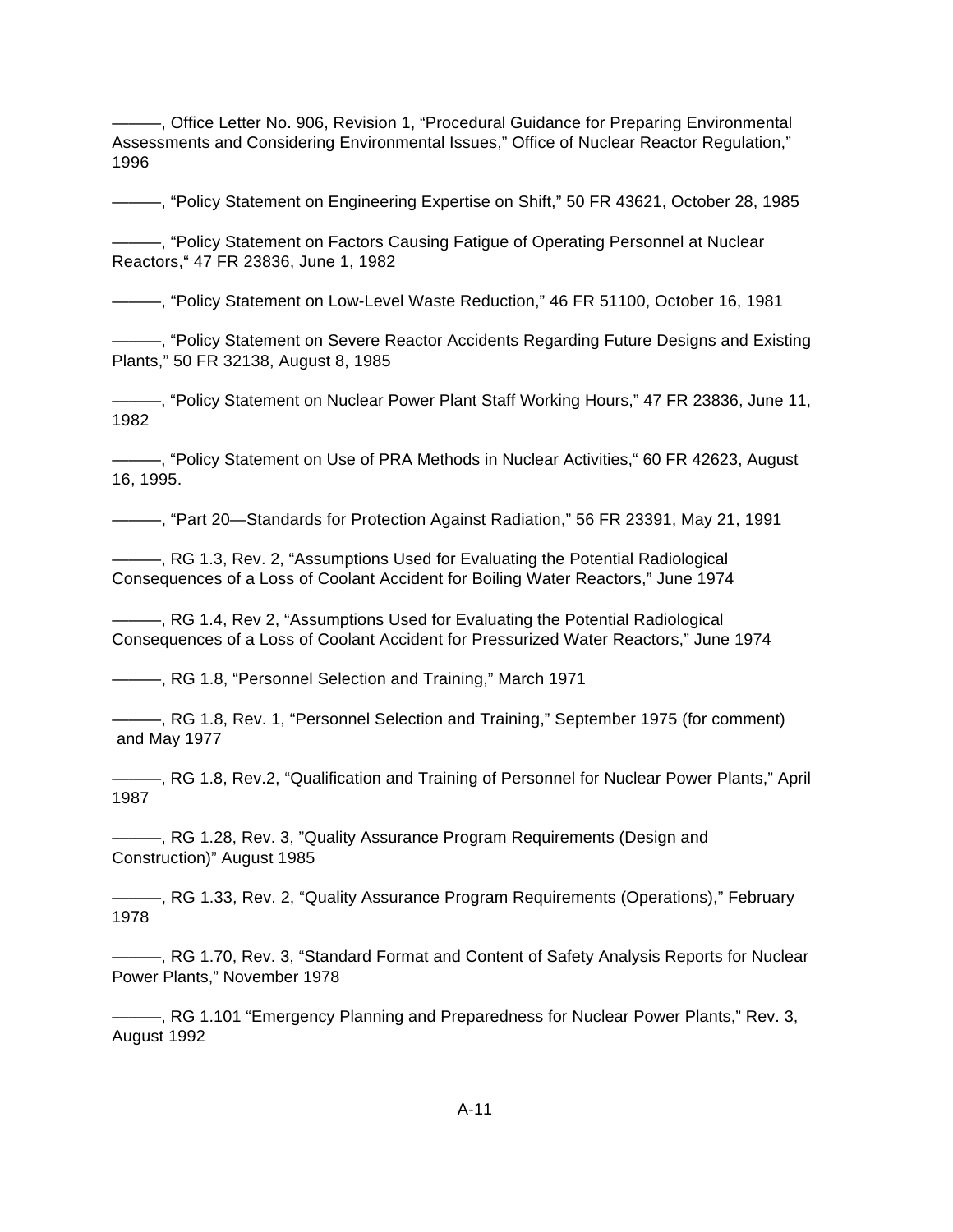———, RG 1.145, Rev. 1, "Atmospheric Dispersion Models for Potential Accident Consequence Assessments at Nuclear Power Plants," November 1982 (reissued with corrected page 1.145-7, February 1983)

———, RG 1.155, "Station Blackout, June 1988 (reissued with corrected tables," August 1988)

———, RG 1.159, "Assuming the Availability of Funds for Decommissioning Nuclear Reactors," August 1990

———, RG 1.174, "An Approach for Using Probabilistic Risk Assessment in Risk-Informed Decisions on Plant-Specific Changes to the Current Licensing Basis" July 1998

———, RG 1.175, "An Approach for Plant-Specific, Risk-Informed Decisionmaking: Inservice Testing (Draft DG-1062 issued 6/97) (Issued with SRP Chapter 3.9.7)," August 1998 <http://www.nrc.gov>

———, RG 1.177, "An Approach for Plant-Specific, Risk-Informed Decisionmaking: Technical Specifications," August 1998

———, RG 1.178, "An Approach for Plant-Specific Risk-Informed Decisionmaking: Inservice Inspection of Piping," September 1998

———, RG 1.181, "Content of the Updated Final Safety Analysis Report in Accordance with 10 CFR 50.71(e) (Draft DG-1083 issued 3/99)," September 1999 <http://www.nrc.gov>

———, RG 1.182, "Assessing and Managing Risk before Maintenance Activities at Nuclear Power Plants," May 2000

———, RG 1.183, "Alternative Radiological Source Terms for Evaluating Design Basis Accidents at Nuclear Power Plants," July 2000

———, RG 1.186, "Guidance and Examples of Identifying 10 CFR 50.2 Design Bases (Draft DG-1093 published 4/00)," December 2000

———, RG 1.187, "Guidance for Implementation of 10 CFR 50.59, Changes, Tests, and Experiments (Draft DG-1095 published 4/00)," November 2000

———, RG 1.188, "Standard Format and Content of Applications to Renew Nuclear Power Plants Operating Licenses," July 2001

———, RG 4.2, Rev. 2, "Preparation of Environmental Reports for Nuclear Power Stations," July 1976 and "Supplement 1, Preparation of Supplemental Environmental Reports for Applications to Renew Nuclear Power Plants Operating Licenses," August 1991

———, RG 8.8, "Information Relevant to Maintaining Occupational Radiation Exposure As Low As Practicable (Nuclear Reactors), U.S. Atomic Energy Commission," July 1973

———, RG 8.8, Rev.1, "Information Relevant to Maintaining Occupational Radiation Exposure As Low As Is Reasonably Achievable," September 1975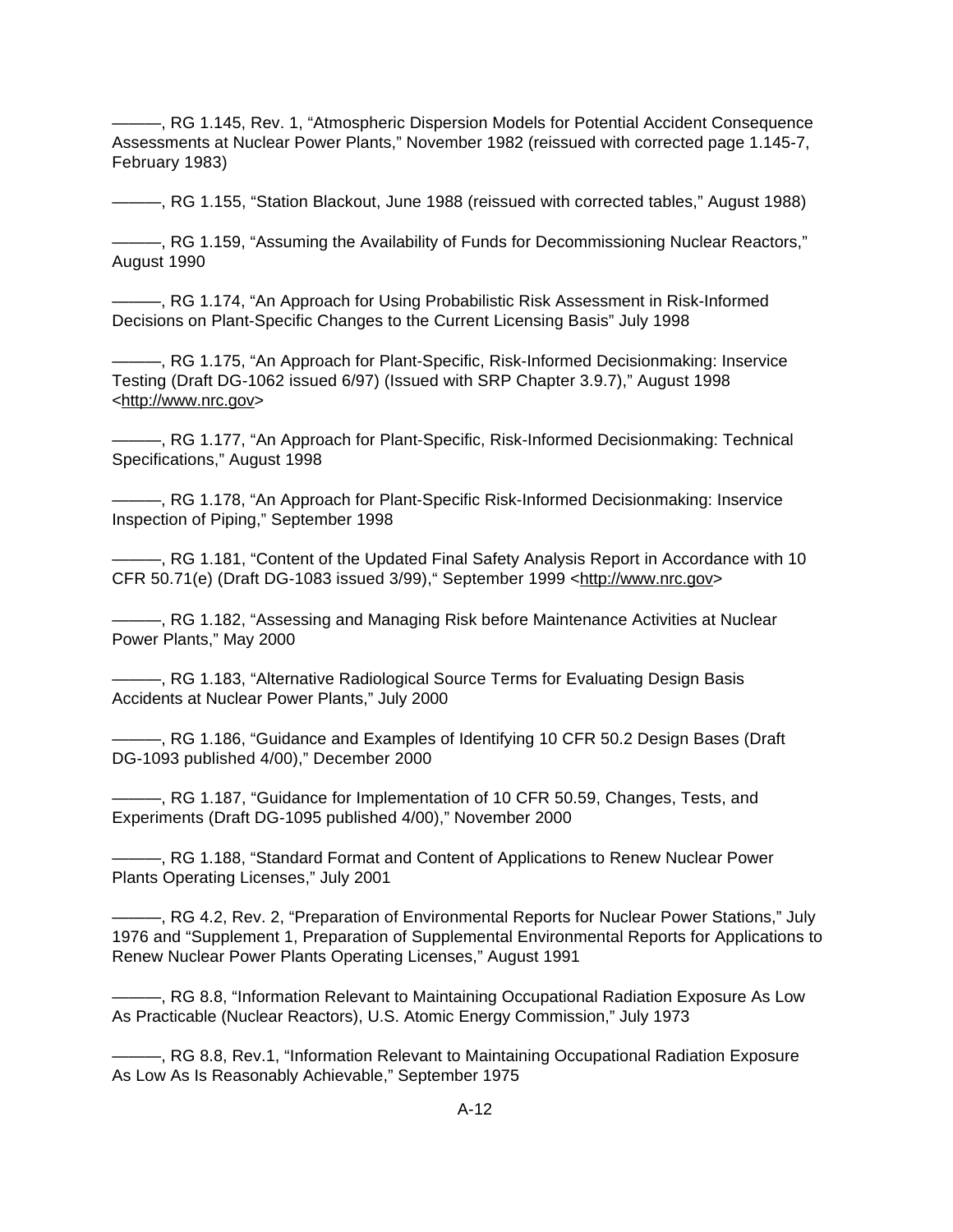———, RG 8.8, Rev. 2, "Information Relative to Ensuring That Occupational Radiation Exposures at Nuclear Power Stations Will Be As Low As Is Reasonably Achievable," March 1977

———, RG 8.8, Rev. 3, "Information Relative to Ensuring That Occupational Radiation Exposures at Nuclear Power Stations Will Be As Low As Is Reasonably Achievable," June 1978

———, "Safety Goals for the Operation of Nuclear Power Plants: Policy Statement; Republication 51 FR 30028," August 21, 1986

———, SECY-88-147, "Integration Plan for Closure of Severe Accident Issues," May 25, 1988

———, SECY-93-184, "Shift Staffing at Nuclear Plants," June 29, 1993

———, SECY-93-193, "Policy on Shift Technical Advisor Position at Nuclear Power Plants," July 13, 1993

———, SECY-97-229, "Graded Quality Assurance/Probabilistic Risk Assessment Implementation Plan for the South Texas Project Electric Generating Station," October 6, 1997

———, SECY-98-012, "Quarterly Status Report on the Probabilistic Implementation Plan," January 23, 1998

———, SECY-98-015, "Final General Regulatory Guide and Standard Review Plan for Risk-Informed Regulation of Power Reactors," January 30, 1998

———, SECY-98-154, "Results of Revised NUREG-1465 Source Term Rebaselining for Operating Reactors," June 30, 1998

———, SECY-98-279, "Partial Granting of Petition for Rulemaking Submitted by the Nuclear Energy Institute (PRM-50-62)", November 30, 1998

———, SECY-00-053, ?NRC Program on Human Performance in Nuclear Power Plant Safety," February 29, 2000

———, SECY-00-213, ?Risk-Informed Implementation Plan," October 26, 2000

———, SECY-00-159, "Final Rule Amending the Fitness-for-Duty Rule," December 4, 2000

———, "Severe Accident Policy Statement, 51 FR 32138," August 8, 1985

———, Title 10, "Energy," Code of Federal Regulations <http://www.nrc.gov*>*

Part 2, "Rules of Practice for Domestic Licensing Proceedings and Issuance of Orders"

Part 2, Subpart A, "Procedure for Issuance, Amendment, Transfer or Renewal of a License"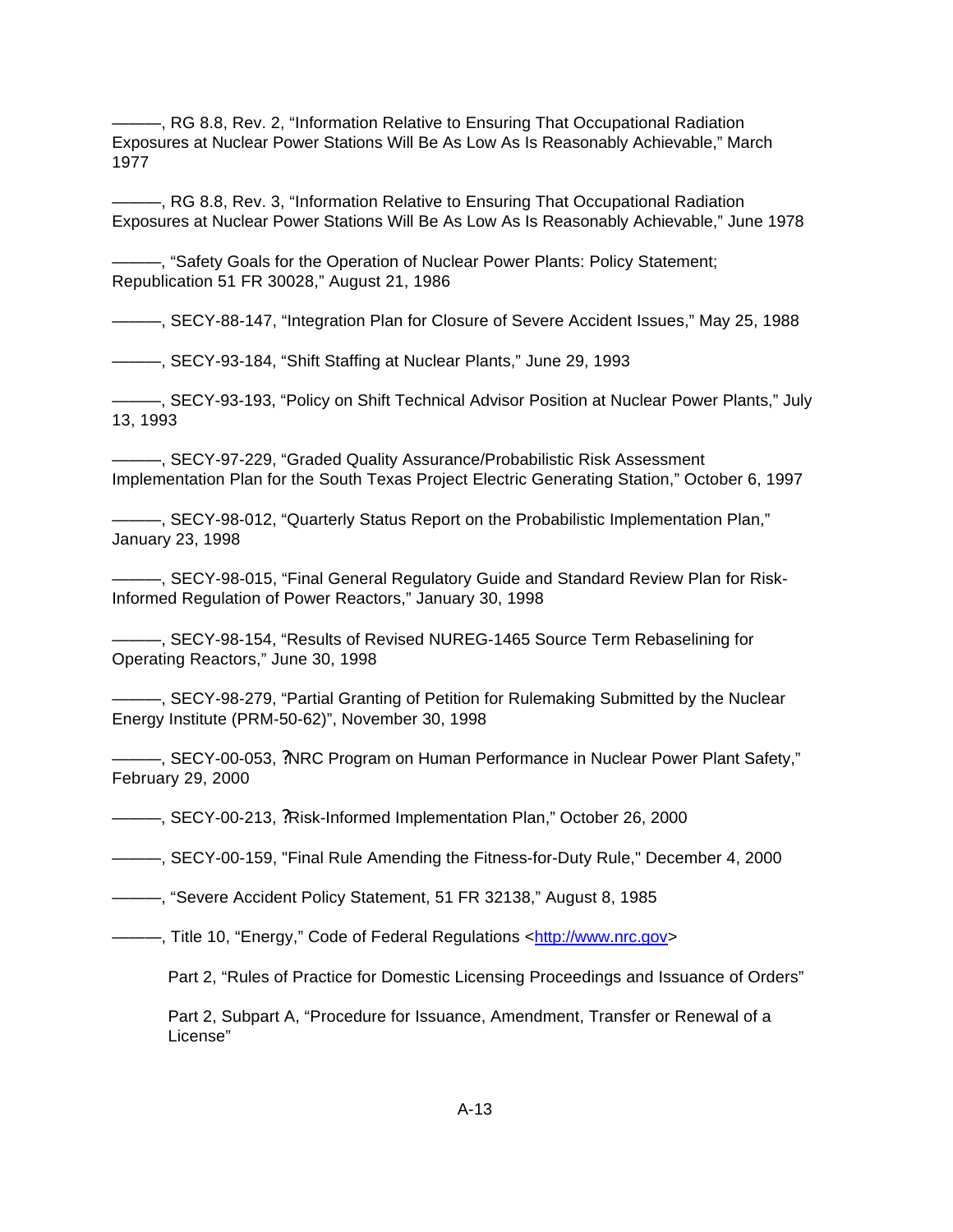Part 2, Subpart B," Procedure for Imposing Requirements by Order, or for Modification, Suspension, or Revocation of a License, or for Imposing Civil Penalties"

Part 2, Subpart F, "Additional Procedures Applicable to Early Partial Decisions on Site Suitability Issues in Connection With an Application for a Permit to Construct Certain Utilization Facilities"

Part 2, Subpart G, " Rules of General Applicability"

§2.101, "Filing of application"

§2.201, "Notice of Violation"

§2.202, "Orders"

§2.204, "Demand for Information"

§2.205, "Civil Penalties"

Part 19, "Notices, Instructions and Reports to Workers: Inspection and Investigations"

Part 20, "Standards for Protection Against Radiation"

Part 21, "Reporting of Defects and Noncompliances"

Part 26, "Fitness for Duty Programs"

Part 30, "Rules of General Applicability to Domestic Licensing By Product Material"

Part 30, Appendix A, "Criteria Relating to the Use of Financial Tests and Parent Company Guarantees for Providing Reasonable Assurance for Funds for Decommissioning"

Part 30, Appendix C, "Criteria Relating to the Use of Financial Tests and Self Guarantees of Providing Reasonable Assurance for Funds for Decommissioning"

Part 30, Appendix D, "Criteria Relating to the Use of Financial Tests and Self Guarantees of Providing Reasonable Assurance for Funds for Decommissioning of Commercial Companies that have no Outstanding Rated Bonds"

Part 34, "Licenses for Industrial Radiography ;and Radiation Safety Requirements for Industrial Radiographic Operations"

Part 35, "Medical Use of Byproduct Material"

Part 39, "Licenses and Radiation Safety Requirements for Well Logging"

Part 40, "Domestic Licensing of Source Material"

Part 50, "Domestic Licensing of Production and Utilization Facilities"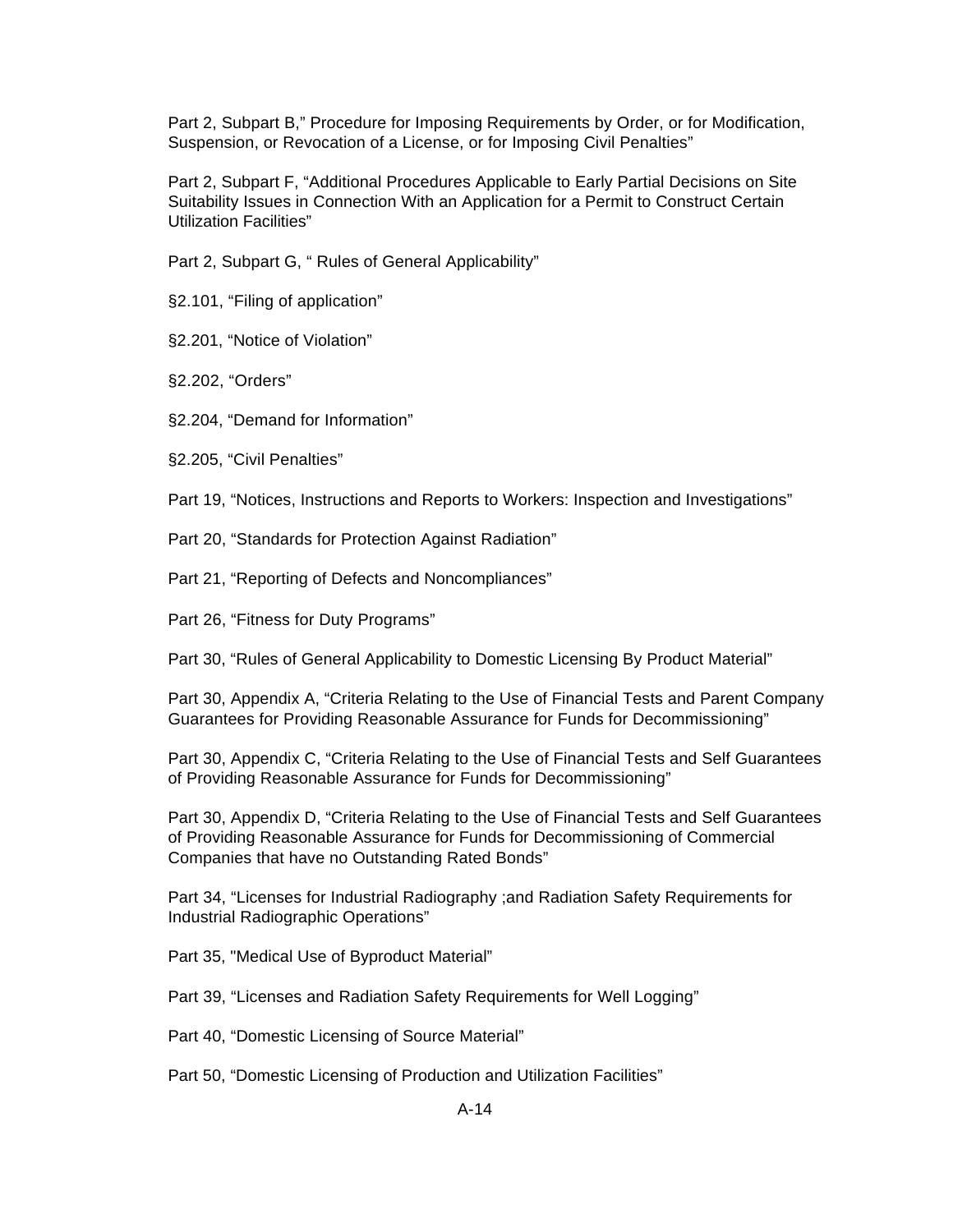Part 50, Appendix A, "General Design Criteria for Nuclear Power Plants,"

§50.2, "Definitions"

§50.10, "License required"

§50.33, "Contents of applications; general information"

§50.33, "Contents of applications; general information"

§50.34, "Contents of applications; technical information"

§50.36, "Technical Specifications"

§50.40, "Common Standards"

§50.47, "Emergency Plans"

§50.48, "Fire Protection"

§50.49, "Environmental Qualification of Electrical Equipment Important to Safety of Nuclear Power Plants"

§50.54, "Conditions of Licenses"

§50.59, "Changes, Tests and Experiments"

§50.61, "Fracture Toughness Requirements for Protection Against Pressurized Thermal Shock Events"

§50.62, "Requirements for Reduction of Risk from Anticipated Transient Without Scram Events for Light-Water Cooled Nuclear Power Plants"

§50.63, "Loss of Alternating Current Power"

§50.65, "Requirements for Monitoring the Effectiveness of Maintenance at Nuclear Power Plants" (the Maintenance Rule)

§50.67, "Accident Source Term"

§50.71, "Requirements for Updating Final Safety Analysis Reports"

§50.72, "Immediate Notification Requirements for Operating Nuclear Power Reactors"

§50.73, "Licensee Event Report System"

§50.75, "Reporting and Record Keeping for Decommissioning Planning"

§50.80, "Transfer of Licenses"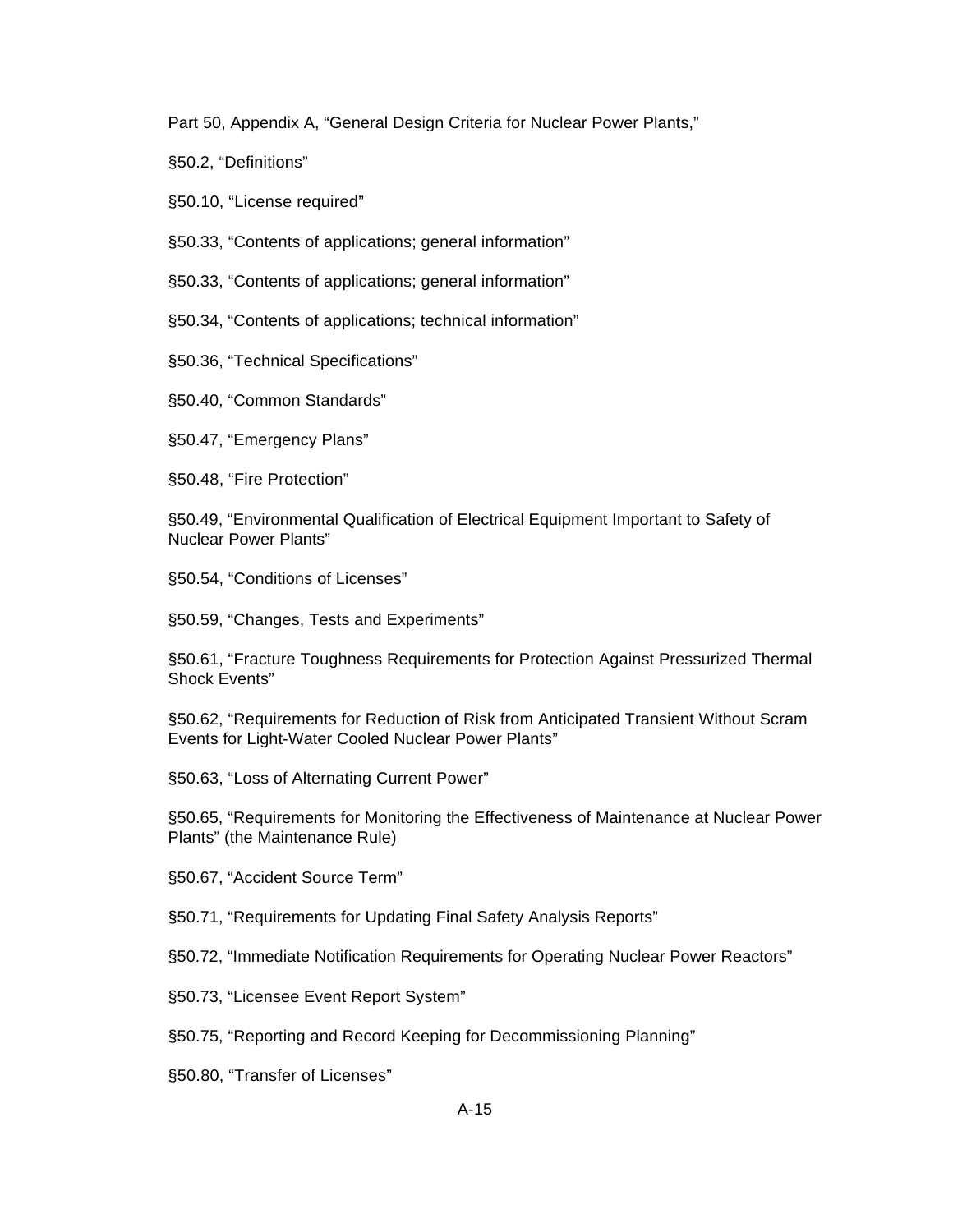§50.82, "Termination of License"

§50.90, "Application for Amendment of License or Construction Permit"

§50.109, "Backfitting"

§50.120, "Training and Qualification of Nuclear Power Plant Personnel,"

Appendix A to Part 50, "General Design Criteria for Nuclear Power Plants"

Appendix B to Part 50, "Quality Assurance Criteria for Nuclear Power Plants and Fuel Reprocessing Plants," Criterion V, "Instructions, Procedures, and Drawings"

Appendix C to Part 50, "A Guide for the Financial Data and Related Information Required to Establish Financial Qualifications for Facility Construction Permits"

Appendix E to Part 50, "Emergency Planning and Preparedness for Protection and Utilization Facilities"

Appendix I to Part 50, "Numerical Guides for Design Objectives and Limiting Conditions for Operations to Meet the Criterion 'As Low As Is Reasonably Achievable' for Radioactive Material in Light-Water-Cooled Nuclear Power Reactor Effluents"

Appendix J to Part 50, "Containment Leakage"

Appendix Q to Part 50, "Pre-Application Early Review of Site Suitability Issues"

Appendix R to Part 50, "Fire Protection Programs for Nuclear Power Facilities Operating Prior to January 1, 1979

Part 51 "Environmental Protection Regulations for Domestic Licensing and Related Regulatory Functions"

Appendix A to Subpart A of Part 51,"Format for Presentation of Material in Environmental Impact Statements"

Appendix B to Subpart A of Part 51,"Environmental Effect of Renewing the Operating License of a Nuclear Power Plant"

Part 52, "Early Site Permits; Standard Design Certifications; and Combined Licenses for Nuclear Power Plants"

Subpart A of Part 52,"Early Site Permits"

Subpart B of Part 52,"Standard Design Certifications"

Subpart C of Part 52, "Combined Licenses "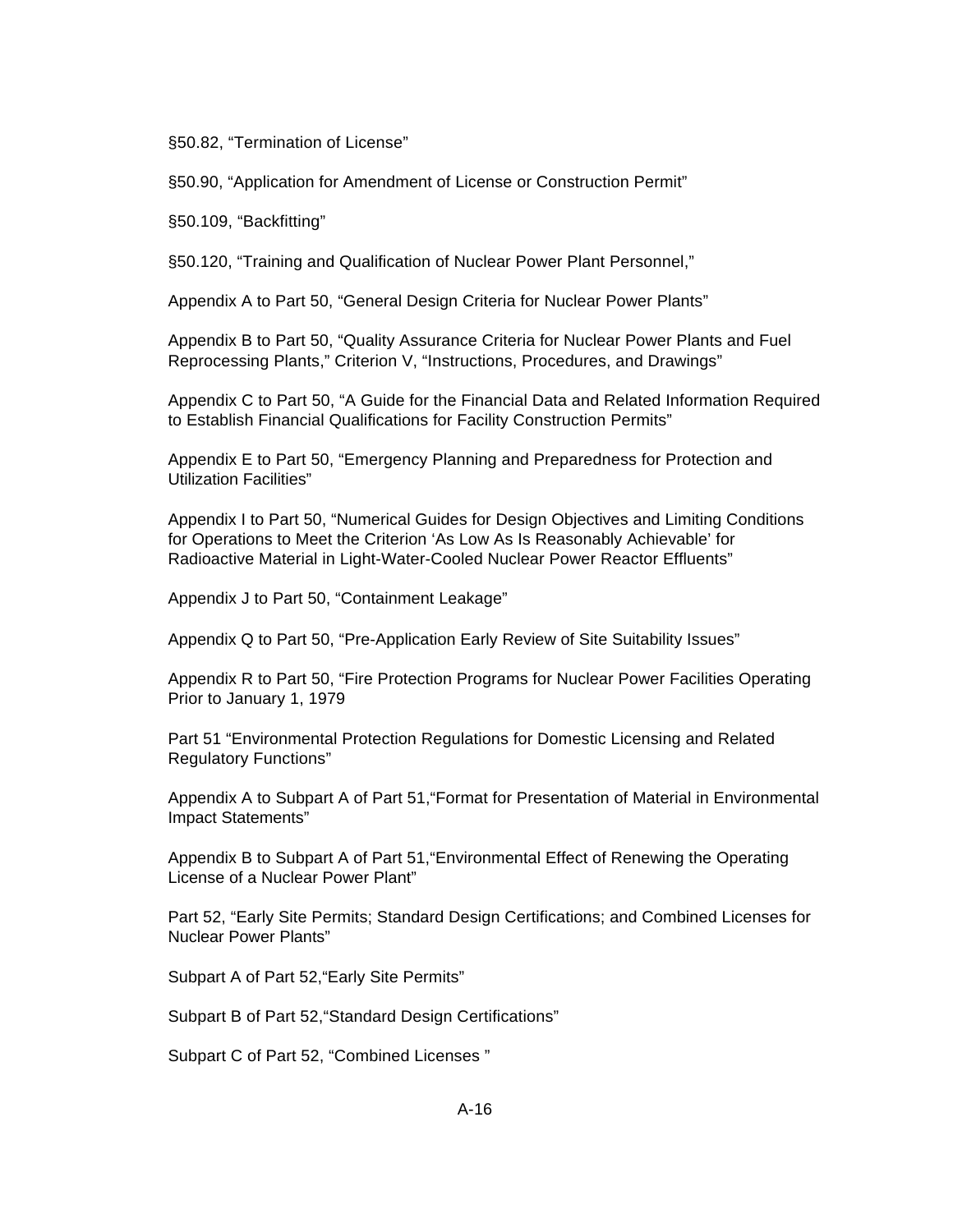§52.25, "Extent of Activities Permitted"

§52.77, "Contents of applications; technical information"

§52.91, "Authorization of Conduct Site Activities"

Appendix O to Part 52, "Final Design Approvals"

Appendix Q to Part 52, "Pre-Application Early Review of Site Suitability Issues"

Part 54, "Requirements for Renewal of Operating Licenses for Nuclear Power Plants"

Part 55, "Operator Licensing"

Part 70, "Domestic Licensing of Special Nuclear Material"

Part 71, "Packaging and Transportation of Radioactive Material"

Part 72, "Licensing Requirements for the Independent Storage of Spent Nuclear Fuel and High-Level Radioactive Waste"

Part 73, "Physical Protection of Plants and Materials"

Part 76, "Certification of Gaseous Diffusion Plants"

Part 100, "Reactor Site Criteria"

§100.10, "Factors to be Considered in Evaluating Sites Before January 1, 1997"

§100.20, "Factors to be Considered in Evaluating Sites on or After January 1, 1997"

Appendix A to Part 100, "Seismic and Geologic Siting Criteria for Nuclear Power Plants"

Part 140, "Financial Protection Requirements and Indemnity Agreements"

Part 170, "Fees for Facilities, Materials, Import and Export Licenses and Other Regulatory Services under the Atomic Energy Act of 1954, as Amended"

Part 171, "Annual Fees for Reactor Licenses and Fuel Cycle Licenses and Materials Licenses, Including Holders of Certificates for Compliance, Registrations, and Quality Assurance Program Approvals and Government Agencies Licensed by the NRC"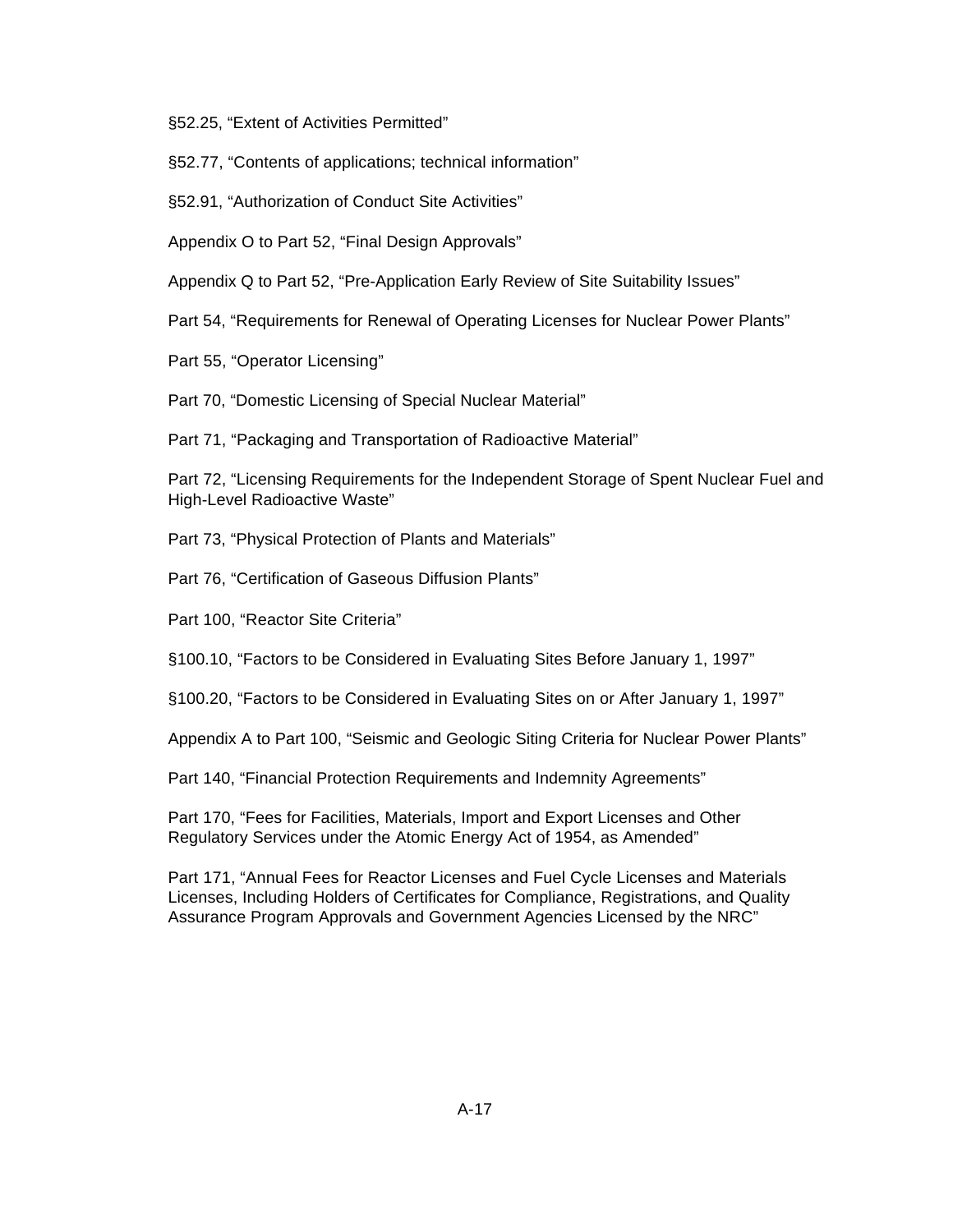Appendix B

# **APPENDIX B: ABBREVIATIONS**

| <b>AEA</b>     | Atomic Energy Act of 1954, as amended                                                           |
|----------------|-------------------------------------------------------------------------------------------------|
| <b>ALARA</b>   | as low as is reasonably achievable                                                              |
| <b>ANSI</b>    | American National Standards Institute                                                           |
| <b>ASME</b>    | American Society of Mechanical Engineers                                                        |
| <b>BEIR</b>    | U.S. National Academy of Sciences Committee on the Biological Effects of<br>Ionizing Radiation, |
| <b>CFR</b>     | U.S. Code of Federal Regulations                                                                |
| <b>DOE</b>     | U.S. Department of Energy                                                                       |
| <b>EPA</b>     | U.S. Environmental Protection Agency                                                            |
| <b>ERA</b>     | Energy Reorganization Act of 1974                                                               |
| <b>ERDA</b>    | U.S. Energy Research and Development Administration                                             |
| <b>FEMA</b>    | <b>Federal Emergency Management Agency</b>                                                      |
| <b>FBI</b>     | Federal Bureau of Investigation                                                                 |
| <b>FDA</b>     | Food and Drug Administration                                                                    |
| <b>IAEA</b>    | International Atomic Energy Agency                                                              |
| <b>ICRP</b>    | International Commission on Radiological Protection                                             |
| <b>NCRP</b>    | National Council on Radiation Protection and Measurements                                       |
| <b>NEPA</b>    | National Environmental Policy Act                                                               |
| <b>PRA</b>     | probabilistic risk assessment                                                                   |
| QA             | quality assurance                                                                               |
| <b>SAPHIRE</b> | Systems Analysis Programs for Hands-On Integrated Reliability Evaluation                        |
| <b>TEDE</b>    | total effective dose equivalent                                                                 |
| <b>TMI-1</b>   | Three Mile Island, Unit 1                                                                       |
| $TMI-2$        | Three Mile Island, Unit 2                                                                       |
| <b>USC</b>     | U.S. Code                                                                                       |
| <b>UNSCEAR</b> | United Nations Scientific Committee on the Effects of Atomic Radiation                          |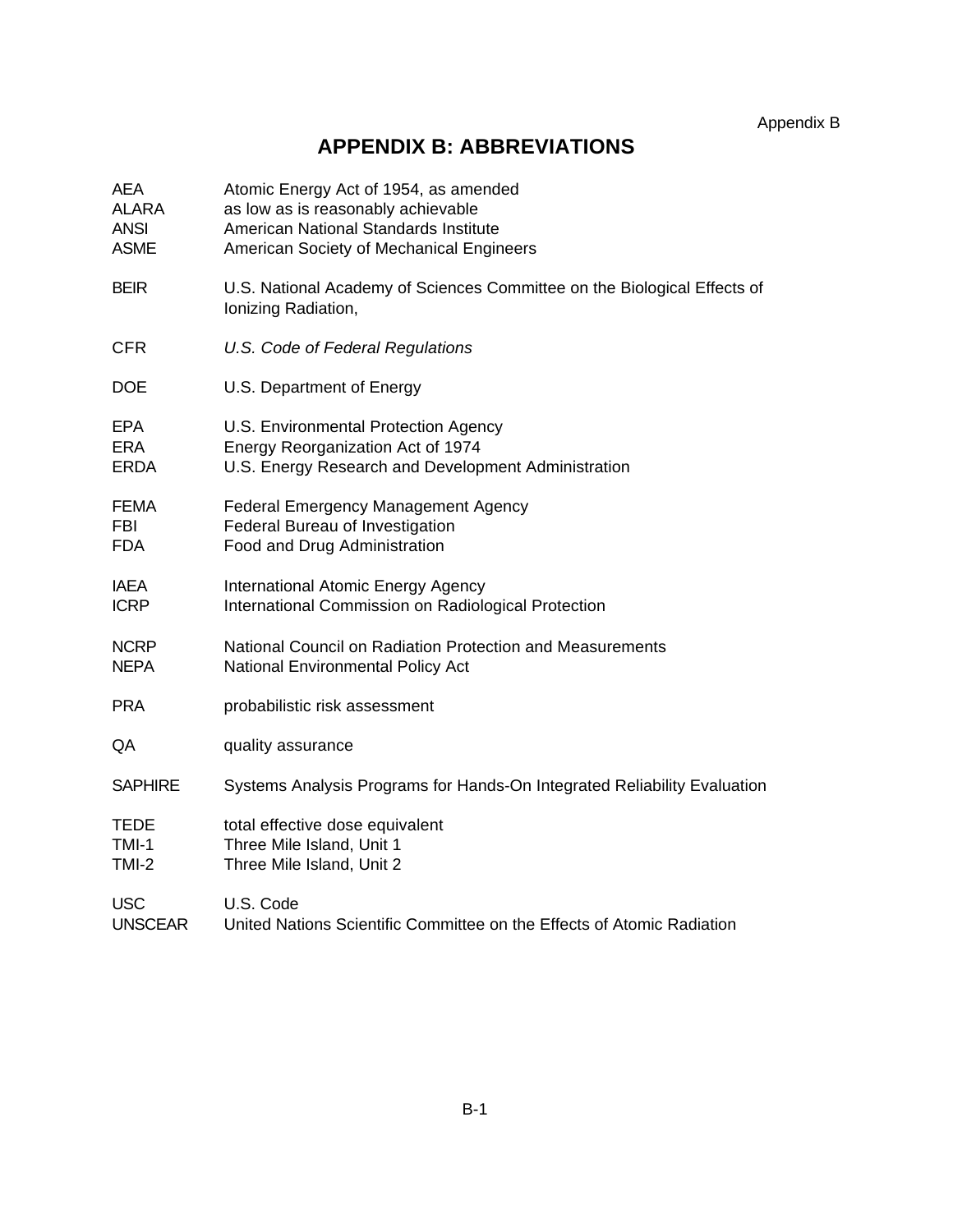### **APPENDIX C: ACKNOWLEDGMENTS**

Contributors to this report included the technical and regulatory experts at the NRC listed below. The project manager and principal author was Merrilee Banic, of the Office of Nuclear Reactor Regulation.

Dennis Allison Merrilee Banic Douglas Coe Daniel Dorman Richard Eckenrode Jack Foster Charles Hinson Stephen Hoffman Falk Kantor Steve LaVie Stuart Magruder Eileen M. McKenna Renée Pedersen Roger Pedersen Trip Rothschild Juan Peralta David Skeen Robert Stransky Garmon West Jerry Wilson Robert Wood Barry Zalcman

Other contributors included Dr. Frank Congel (Ombudsman) and Nina M. Barnett (Typist).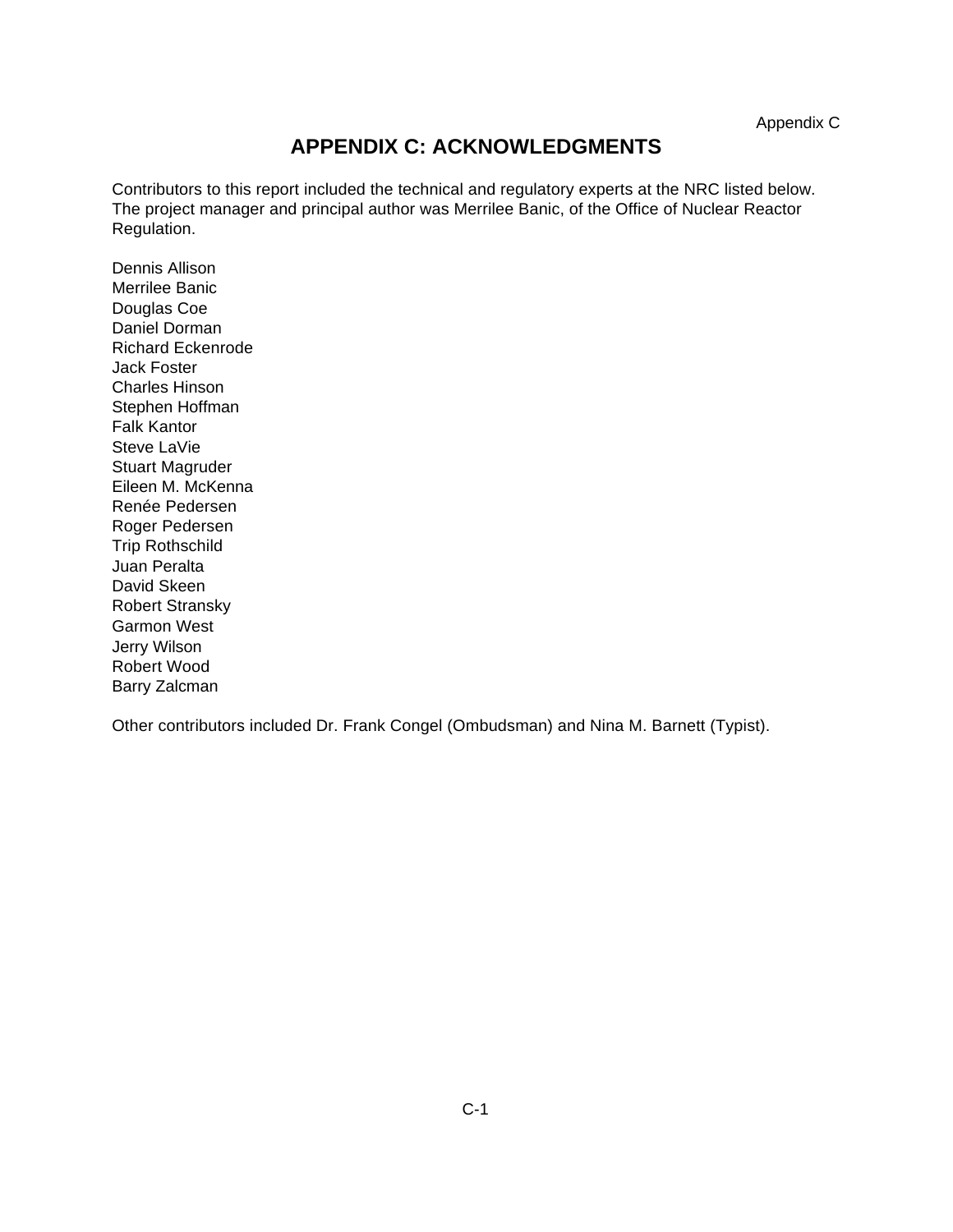ANNEX 1: U.S. Commercial Nuclear Power Reactors

SOURCE: NRC and licensee data as compiled by the NRC

RELEVANT ARTICLE: Introduction and Article 6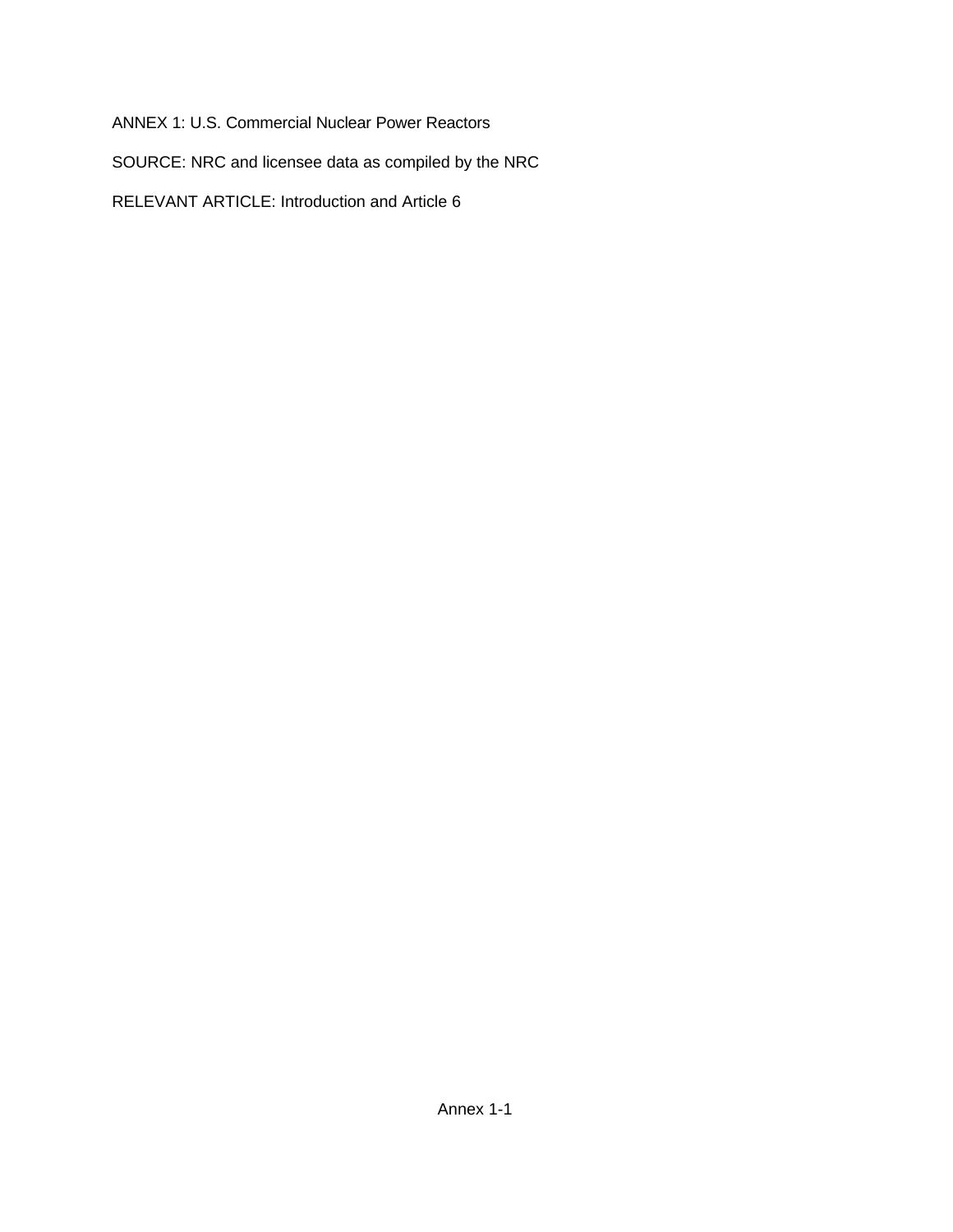Annex 1

| <b>Unit</b><br><b>Operating Utility</b>        | <b>Type</b><br><b>NSSS</b><br><b>AE</b><br><b>Constructor</b>  | <b>Licensed</b><br><b>MWt</b> | <b>Net</b><br><b>MDC</b> | <b>CP Issued</b><br><b>OL Issued</b><br>Comm. Op<br>Exp. Date | 1995-2000*<br>Average<br><b>Capacity</b><br><b>Factors</b><br>(Percent) |
|------------------------------------------------|----------------------------------------------------------------|-------------------------------|--------------------------|---------------------------------------------------------------|-------------------------------------------------------------------------|
| Arkansas Nuclear 1<br>Entergy Operations, Inc. | PWR-DRYAMB<br><b>B&amp;W LLP</b><br><b>BECH</b><br><b>BECH</b> | 2568                          |                          | 0836 12/06/1968<br>05/21/1974<br>12/19/1974<br>05/20/2034     | 81.6<br>85.6<br>99.0<br>82.6<br>91.7<br>87.3                            |
| Arkansas Nuclear 2<br>Entergy Operations, Inc. | PWR-DRYAMB<br><b>COMB CE</b><br><b>BECH</b><br><b>BECH</b>     | 2815                          | 0858                     | 12/06/1972<br>09/01/1978<br>03/26/1980<br>07/17/2018          | 75.6<br>93.7<br>92.6<br>86.9<br>82.8<br>69.9                            |
| Beaver Valley 1<br><b>First Energy</b>         | <b>PWR-DRYSUB</b><br><b>WEST 3LP</b><br>S&W<br>S&W             | 2652                          | 0810                     | 06/26/1970<br>07/02/1976<br>10/01/1976<br>01/29/2016          | 76.7<br>80.0<br>56.3<br>33.2<br>86.1<br>82.7                            |
| <b>Beaver Valley 2</b><br><b>First Energy</b>  | PWR-DRYSUB<br><b>WEST 3LP</b><br>S&W<br>S&W                    | 2652                          | 0820                     | 05/03/1974<br>08/14/1987<br>11/17/1987<br>05/27/2027          | 84.1<br>66.2<br>85.7<br>16.9<br>80.1<br>86.5                            |
| Braidwood 1<br>Exelon                          | PWR-DRYAMB<br><b>WEST 4LP</b><br>S&L<br><b>CWE</b>             | 3411                          |                          | 1100 12/31/1975<br>07/02/1987<br>07/29/1988<br>10/17/2026     | 67.2<br>70.5<br>83.9<br>78.6<br>101.0<br>96.4                           |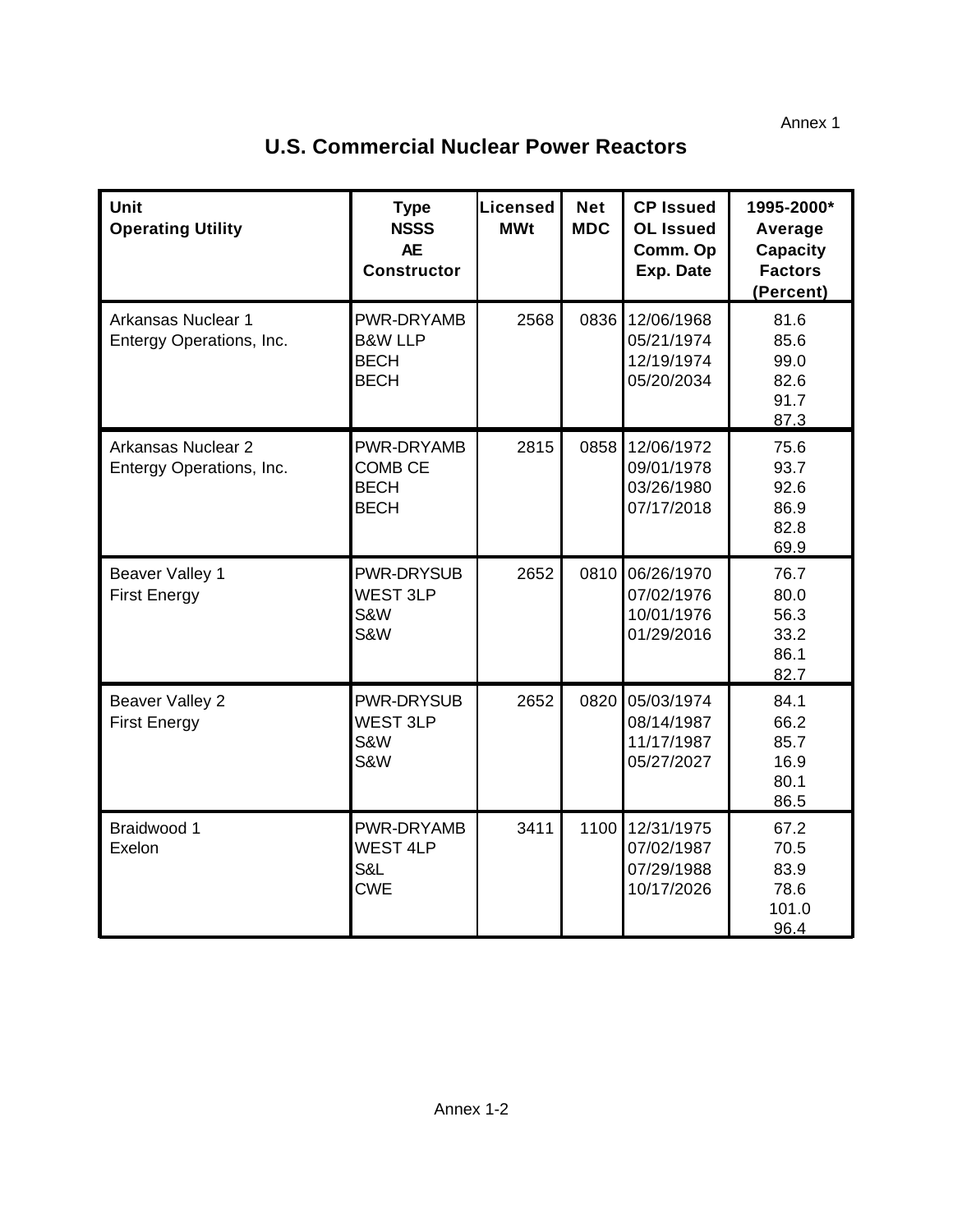| Unit<br><b>Operating Utility</b>                    | <b>Type</b><br><b>NSSS</b><br><b>AE</b><br><b>Constructor</b>   | Licensed<br><b>MWt</b> | <b>Net</b><br><b>MDC</b> | <b>CP Issued</b><br><b>OL Issued</b><br>Comm. Op<br>Exp. Date | 1995-2000*<br>Average<br><b>Capacity</b><br><b>Factors</b><br>(Percent) |
|-----------------------------------------------------|-----------------------------------------------------------------|------------------------|--------------------------|---------------------------------------------------------------|-------------------------------------------------------------------------|
| Braidwood 2<br>Exelon                               | PWR-DRYAMB<br><b>WEST 4LP</b><br>S&L<br><b>CWE</b>              | 3411                   | 1100                     | 12/31/1975<br>05/20/1988<br>10/17/1988<br>12/18/2027          | 97.2<br>81.3<br>85.5<br>97.4<br>92.0<br>98.4                            |
| Browns Ferry 1<br><b>Tennessee Valley Authority</b> | <b>BWR-MARK1</b><br>GE <sub>4</sub><br><b>TVA</b><br><b>TVA</b> | 3293                   | $\overline{0}$           | 05/10/1967<br>12/20/1973<br>08/01/1974<br>12/20/2013          | 0.0<br>0.0<br>0.0<br>0.0<br>0.0<br>0.0                                  |
| Browns Ferry 2<br><b>Tennessee Valley Authority</b> | <b>BWR-MARK1</b><br>GE <sub>4</sub><br><b>TVA</b><br><b>TVA</b> | 3293                   | 1065                     | 05/10/1967<br>08/02/1974<br>03/01/1975<br>06/28/2014          | 98.6<br>86.0<br>89.7<br>98.9<br>89.1<br>99.1                            |
| Browns Ferry 3<br><b>Tennessee Valley Authority</b> | <b>BWR-MARK1</b><br><b>GE</b><br><b>TVA</b><br><b>TVA</b>       | 3293                   | 1065                     | 07/31/1968<br>08/18/1976<br>03/01/1977<br>07/02/2016          | 70.4<br>94.1<br>91.4<br>80.8<br>99.4<br>92.6                            |
| <b>Brunswick 1</b><br>Carolina Power & Light Co.    | <b>BWR-MARK1</b><br>GE <sub>4</sub><br>UE&C<br><b>BRRT</b>      | 2558                   | 0767                     | 02/07/1970<br>11/12/1976<br>03/18/1977<br>09/08/2016          | 85.9<br>84.7<br>102.1<br>83.6<br>97.4<br>93.7                           |
| <b>Brunswick 2</b><br>Carolina Power & Light Co.    | <b>BWR-MARK1</b><br>GE <sub>4</sub><br>UE&C<br><b>BRRT</b>      | 2436                   | 0754                     | 02/07/1970<br>12/27/1974<br>11/03/1975<br>12/27/2014          | 94.1<br>78.3<br>91.7<br>95.4<br>85.8<br>99.0                            |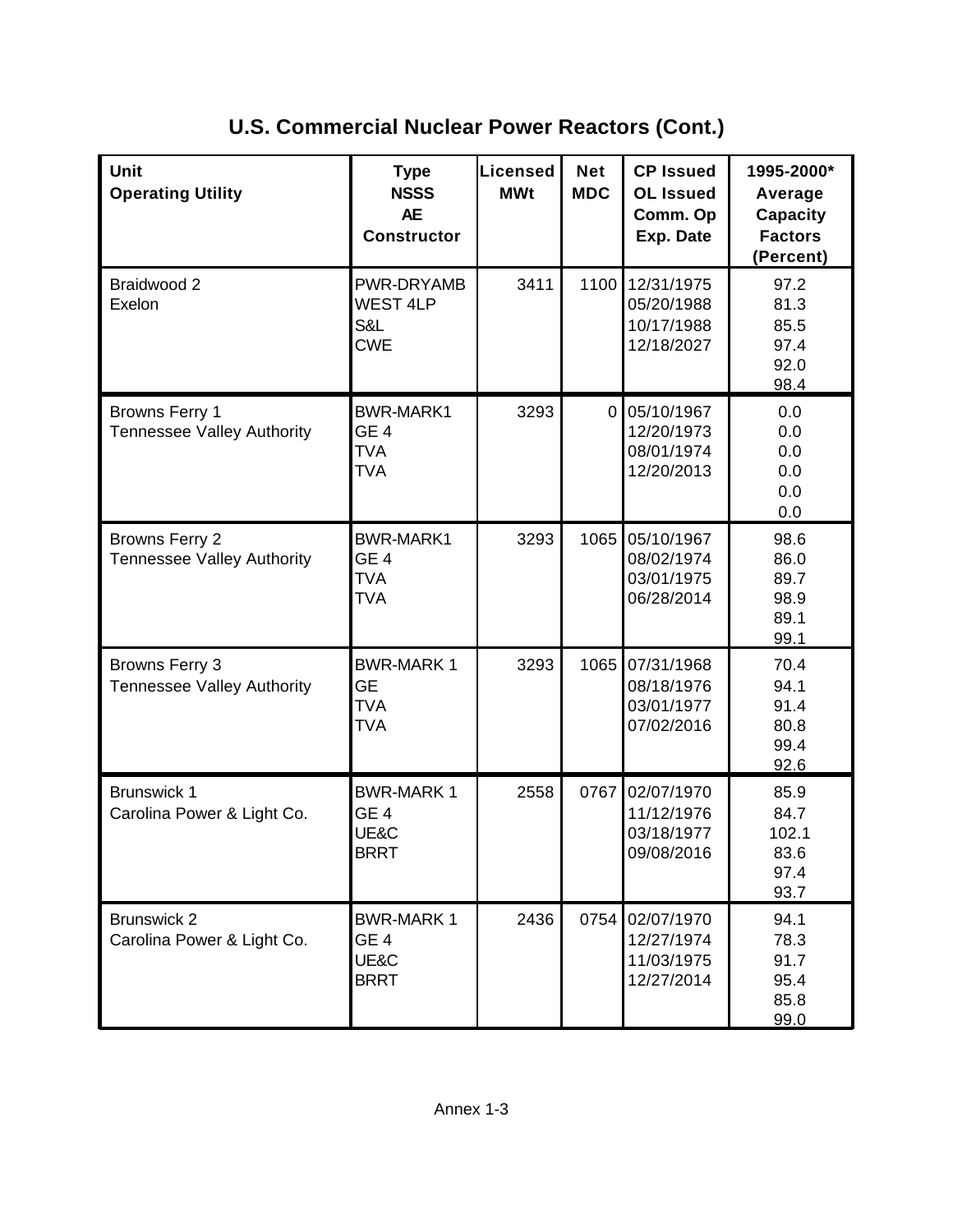| Unit<br><b>Operating Utility</b>         | <b>Type</b><br><b>NSSS</b><br><b>AE</b><br><b>Constructor</b>      | Licensed<br><b>MWt</b> | <b>Net</b><br><b>MDC</b> | <b>CP Issued</b><br><b>OL Issued</b><br>Comm. Op<br>Exp. Date | 1995-2000*<br>Average<br>Capacity<br><b>Factors</b><br>(Percent) |
|------------------------------------------|--------------------------------------------------------------------|------------------------|--------------------------|---------------------------------------------------------------|------------------------------------------------------------------|
| Byron 1<br>Exelon                        | PWR-DRYAMB<br><b>WEST 4LP</b><br>S&L<br><b>CWE</b>                 | 3411                   | 1105                     | 12/31/1975<br>02/14/1985<br>09/16/1985<br>10/31/2024          | 79.5<br>70.6<br>74.0<br>77.6<br>92.0<br>95.7                     |
| Byron 2<br>Exelon                        | PWR-DRYAMB<br><b>WEST 4LP</b><br>S&L<br><b>CWE</b>                 | 3411                   | 1105                     | 12/31/1975<br>01/30/1987<br>08/21/1987<br>11/06/2026          | 84.5<br>80.6<br>94.0<br>85.7<br>94.8<br>103.1                    |
| Callaway<br>Union Electric Co.           | PWR-DRYAMB<br><b>WEST 4LP</b><br><b>BECH</b><br><b>DANI</b>        | 3565                   | 1171                     | 04/16/1976<br>10/18/1984<br>12/19/1984<br>10/18/2024          | 83.7<br>90.0<br>90.9<br>84.8<br>87.2<br>101.1                    |
| <b>Calvert Cliffs 1</b><br>Constellation | PWR-DRYAMB<br><b>COMB CE</b><br><b>BECH</b><br><b>BECH</b>         | 2700                   | 0835                     | 07/07/1969<br>07/31/1974<br>05/08/1975<br>07/31/2034          | 96.1<br>65.8<br>97.9<br>81.9<br>96.8<br>89.0                     |
| <b>Calvert Cliffs 2</b><br>Constellation | PWR-DRYAMB<br><b>COMB CE</b><br><b>BECH</b><br><b>BECH</b>         | 2700                   | 0840                     | 07/07/1969<br>11/30/1976<br>04/01/1977<br>08/13/2036          | 80.3<br>98.2<br>81.2<br>97.7<br>86.6<br>100.8                    |
| Catawba 1<br>Duke Power Co.              | <b>PWR-ICECND</b><br><b>WEST 4LP</b><br><b>DUKE</b><br><b>DUKE</b> | 3411                   | 1129                     | 08/07/1975<br>01/17/1985<br>06/29/1985<br>12/06/2024          | 88.2<br>63.6<br>92.8<br>88.2<br>91.7<br>90.0                     |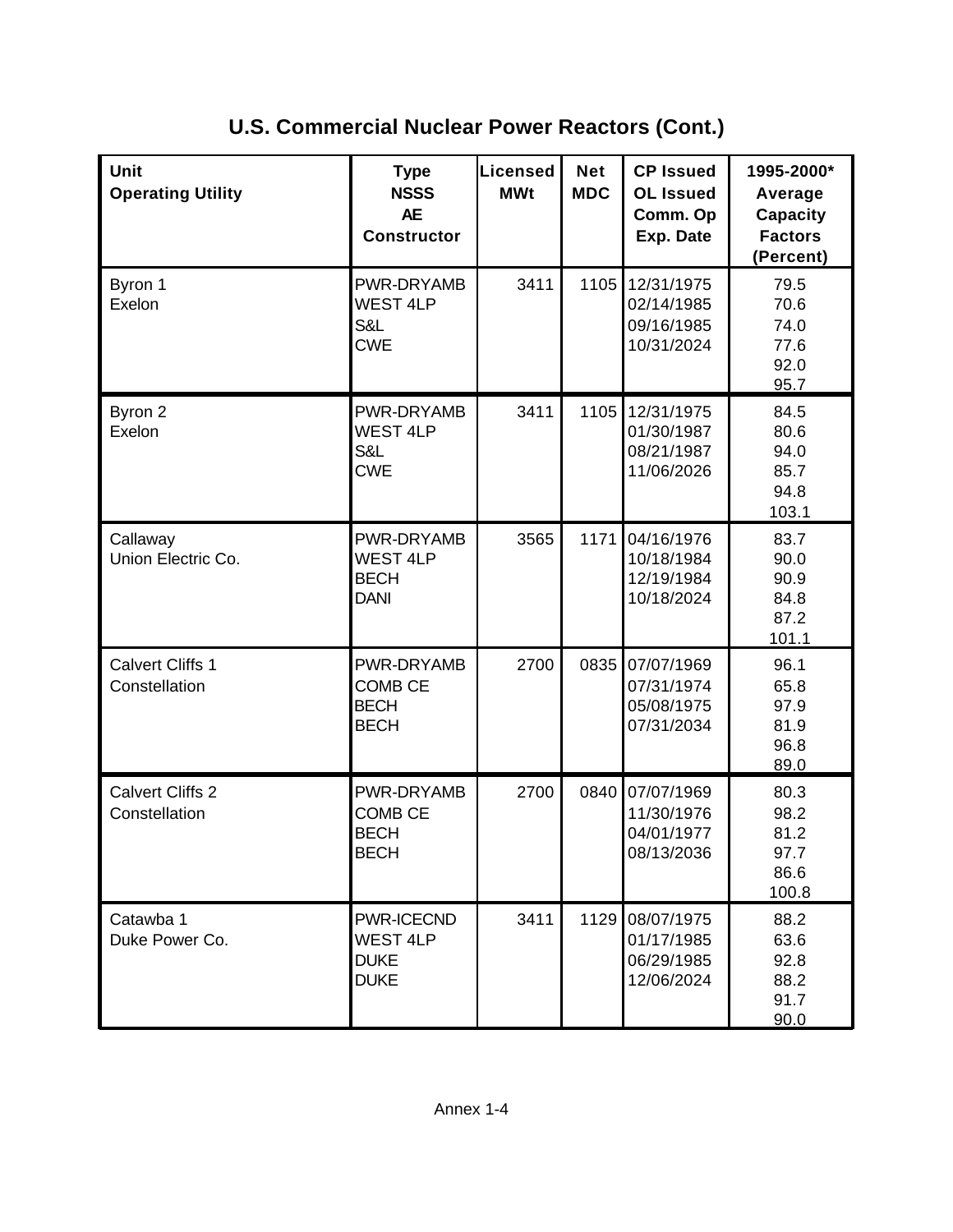| Unit<br><b>Operating Utility</b>                              | <b>Type</b><br><b>NSSS</b><br><b>AE</b><br><b>Constructor</b>      | Licensed<br><b>MWt</b> | <b>Net</b><br><b>MDC</b> | <b>CP Issued</b><br><b>OL Issued</b><br>Comm. Op<br>Exp. Date | 1995-2000*<br>Average<br><b>Capacity</b><br><b>Factors</b><br>(Percent) |
|---------------------------------------------------------------|--------------------------------------------------------------------|------------------------|--------------------------|---------------------------------------------------------------|-------------------------------------------------------------------------|
| Catawba 2<br>Duke Power Co.                                   | <b>PWR-ICECND</b><br><b>WEST 4LP</b><br><b>DUKE</b><br><b>DUKE</b> | 3411                   | 1129                     | 08/07/1975<br>05/15/1986<br>08/19/1986<br>02/24/2026          | 80.3<br>93.1<br>86.8<br>85.2<br>89.5<br>90.6                            |
| Clinton<br>Exelon                                             | <b>BWR-MARK 3</b><br>GE <sub>6</sub><br>S&L<br><b>BALD</b>         | 2894                   | 0930                     | 02/24/1976<br>04/17/1987<br>11/24/1987<br>09/29/2026          | 75.0<br>65.0<br>0.0<br>0.0<br>57.7<br>84.3                              |
| <b>Columbia Generating Station</b><br><b>Energy Northwest</b> | <b>BWR-MARK 2</b><br>GE <sub>5</sub><br>B&R<br><b>BECH</b>         | 3486                   | 1107                     | 03/19/1973<br>04/13/1984<br>12/13/1984<br>12/20/2023          | 72.5<br>57.1<br>63.0<br>68.1<br>62.8<br>88.5                            |
| Comanche Peak 1<br><b>Texas Utilities Electric Co.</b>        | PWR-DRYAMB<br><b>WEST 4LP</b><br>G&H<br><b>BRRT</b>                | 3411                   | 1150                     | 12/19/1974<br>04/17/1990<br>08/13/1990<br>02/08/2030          | 77.5<br>76.8<br>94.1<br>86.2<br>85.4<br>95.2                            |
| Comanche Peak 2<br>Texas Utilities Electric Co.               | PWR-DRYAMB<br><b>WEST 4LP</b><br><b>BECH</b><br><b>BRRT</b>        | 3411                   | 1150                     | 12/19/1974<br>04/06/1993<br>08/03/1993<br>02/02/2033          | 91.0<br>73.0<br>80.0<br>95.3<br>86.9<br>87.8                            |
| Cooper<br>Nebraska Public Power District                      | <b>BWR-MARK1</b><br>GE <sub>4</sub><br>B&R<br>B&R                  | 2381                   | 0764                     | 06/04/1968<br>01/18/1974<br>07/01/1974<br>01/18/2014          | 61.7<br>94.5<br>81.5<br>75.2<br>97.3<br>70.6                            |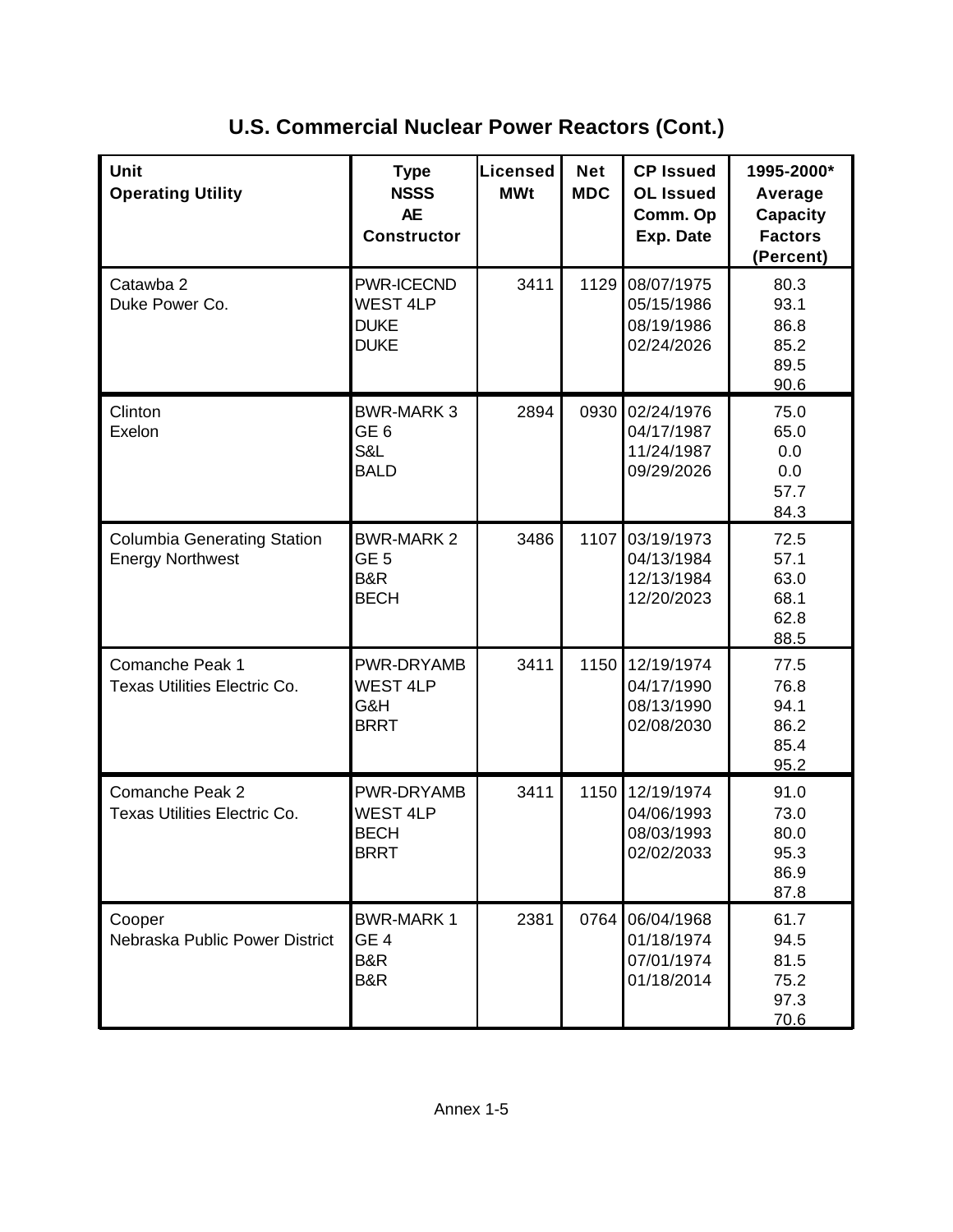| Unit<br><b>Operating Utility</b>              | <b>Type</b><br><b>NSSS</b><br><b>AE</b><br><b>Constructor</b>  | Licensed<br><b>MWt</b> | <b>Net</b><br><b>MDC</b> | <b>CP Issued</b><br><b>OL Issued</b><br>Comm. Op<br>Exp. Date | 1995-2000*<br>Average<br><b>Capacity</b><br><b>Factors</b><br>(Percent) |
|-----------------------------------------------|----------------------------------------------------------------|------------------------|--------------------------|---------------------------------------------------------------|-------------------------------------------------------------------------|
| <b>Crystal River 3</b><br>Florida Power Corp. | PWR-DRYAMB<br><b>B&amp;W LLP</b><br>GIL<br><b>JONES</b>        | 2544                   | 0818                     | 09/25/1968<br>01/28/1977<br>03/13/1977<br>12/03/2016          | 101.0<br>33.6<br>0.0<br>88.2<br>88.9<br>97.2                            |
| Davis-Besse<br><b>First Energy</b>            | PWR-DRYAMB<br><b>B&amp;W LLP</b><br><b>BECH</b><br><b>BECH</b> | 2772                   | 0873                     | 03/24/1971<br>04/22/1977<br>07/31/1978<br>04/22/2017          | 100.5<br>84.3<br>93.9<br>78.1<br>96.4<br>87.4                           |
| D.C. Cook 1<br>Indiana/Michigan Power Co.     | PWR-ICECND<br><b>WEST 4LP</b><br><b>AEP</b><br><b>AEP</b>      | 3250                   | 1000                     | 03/25/1969<br>10/25/1974<br>08/28/1975<br>10/25/2014          | 61.6<br>95.3<br>51.9<br>0.0<br>0.0<br>1.5                               |
| D.C. Cook 2<br>Indiana/Michigan Power Co.     | PWR-ICECND<br><b>WEST 4LP</b><br><b>AEP</b><br><b>AEP</b>      | 3411                   | 1060                     | 03/25/1969<br>12/23/1977<br>07/01/1978<br>12/23/2017          | 92.6<br>86.2<br>63.3<br>0.0<br>0.0<br>51.4                              |
| Diablo Canyon 1<br>Pacific Gas & Electric Co. | PWR-DRYAMB<br><b>WEST 4LP</b><br>PG&E<br>PG&E                  | 3338                   | 1087                     | 04/23/1968<br>11/02/1984<br>05/07/1985<br>09/22/2021          | 79.2<br>93.2<br>87.1<br>98.0<br>87.5<br>83.3                            |
| Diablo Canyon 2<br>Pacific Gas & Electric Co. | PWR-DRYAMB<br><b>WEST 4LP</b><br>PG&E<br>PG&E                  | 3411                   | 1087                     | 12/09/1970<br>08/26/1985<br>03/13/1986<br>04/26/2025          | 92.6<br>83.1<br>93.3<br>84.5<br>88.7<br>96.2                            |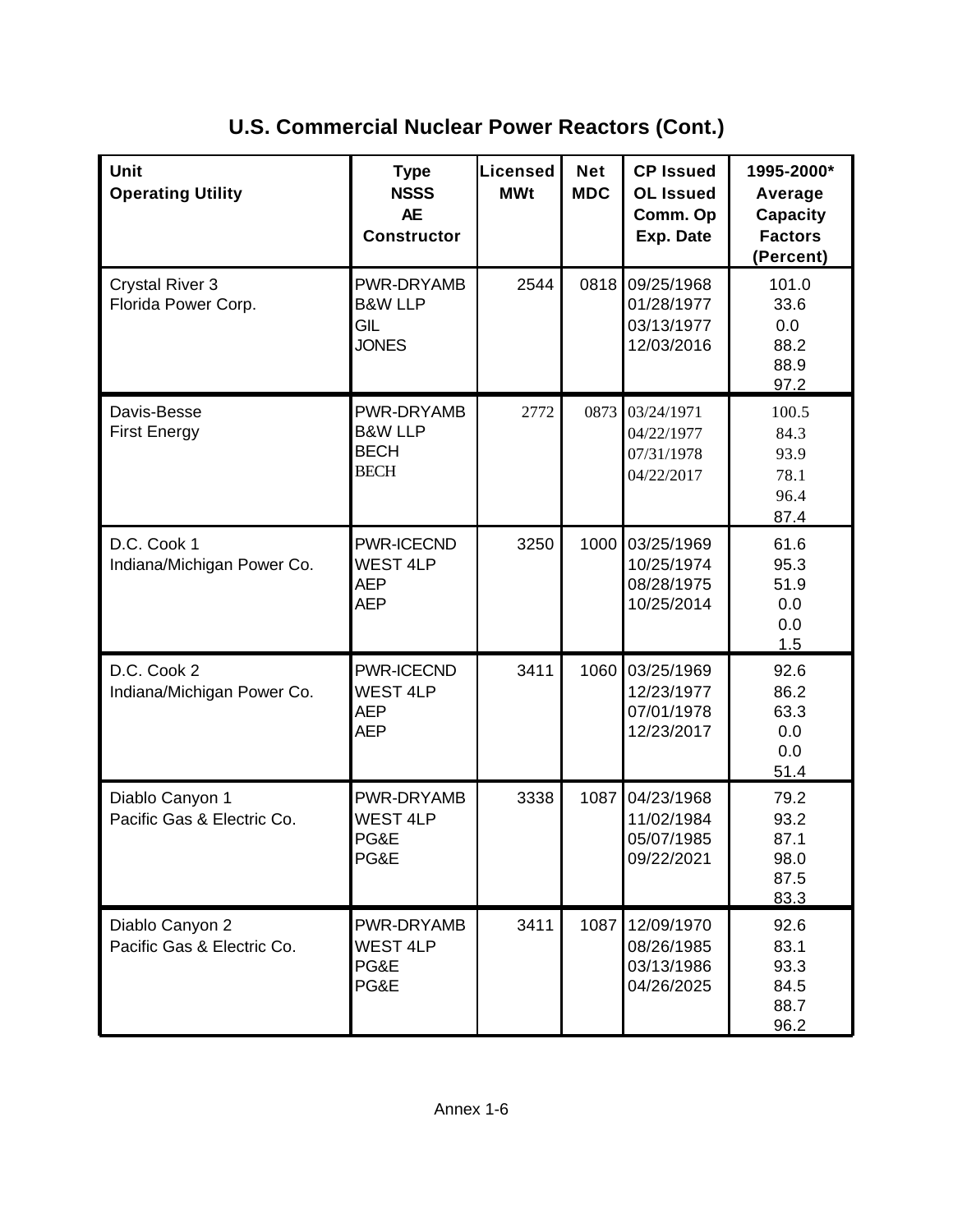| Unit<br><b>Operating Utility</b>                      | <b>Type</b><br><b>NSSS</b><br><b>AE</b><br><b>Constructor</b>     | Licensed<br><b>MWt</b> | <b>Net</b><br><b>MDC</b> | <b>CP Issued</b><br><b>OL Issued</b><br>Comm. Op<br>Exp. Date | 1995-2000*<br>Average<br><b>Capacity</b><br><b>Factors</b><br>(Percent) |
|-------------------------------------------------------|-------------------------------------------------------------------|------------------------|--------------------------|---------------------------------------------------------------|-------------------------------------------------------------------------|
| Dresden 2<br>Exelon                                   | <b>BWR-MARK1</b><br>GE <sub>3</sub><br>S&L<br>UE&C                | 2527                   | 0772                     | 01/10/1966<br>02/20/1991<br>06/09/1970<br>01/10/2006          | 27.5<br>31.4<br>82.5<br>79.1<br>92.1<br>101.3                           |
| Dresden 3<br>Exelon                                   | <b>BWR-MARK1</b><br>GE <sub>3</sub><br>S&L<br>UE&C                | 2527                   | 0773                     | 10/14/1966<br>03/02/1971<br>11/16/1971<br>01/12/2011          | 51.2<br>43.4<br>59.5<br>88.2<br>90.6<br>93.7                            |
| Duane Arnold<br>Nuclear Management Co.                | <b>BWR-MARK1</b><br>GE <sub>4</sub><br><b>BECH</b><br><b>BECH</b> | 1658                   | 0520                     | 06/22/1970<br>02/22/1974<br>02/01/1975<br>02/21/2014          | 82.8<br>86.2<br>91.2<br>82.3<br>80.1<br>97.5                            |
| Edwin I. Hatch 1<br>Southern Nuclear<br>Operating Co. | <b>BWR-MARK1</b><br>GE <sub>4</sub><br><b>BECH</b><br><b>GPC</b>  | 2558                   | 0805                     | 09/30/1969<br>10/13/1974<br>12/31/1975<br>08/06/2014          | 99.6<br>80.7<br>85.7<br>96.5<br>81.1<br>84.5                            |
| Edwin I. Hatch 2<br>Southern Nuclear<br>Operating Co. | <b>BWR-MARK1</b><br>GE <sub>4</sub><br><b>BECH</b><br>GPC         | 2558                   | 0809                     | 12/27/1972<br>06/13/1978<br>06/13/2018<br>09/05/1979          | 75.0<br>98.8<br>84.2<br>80.6<br>94.4<br>89.5                            |
| Fermi 2<br>Detroit Edison Co.                         | <b>BWR-MARK1</b><br>GE <sub>4</sub><br>S&L<br><b>DANI</b>         | 3430                   | 0876                     | 09/26/1972<br>07/15/1985<br>01/23/1988<br>03/20/2025          | 66.9<br>62.3<br>63.6<br>67.8<br>100.3<br>86.2                           |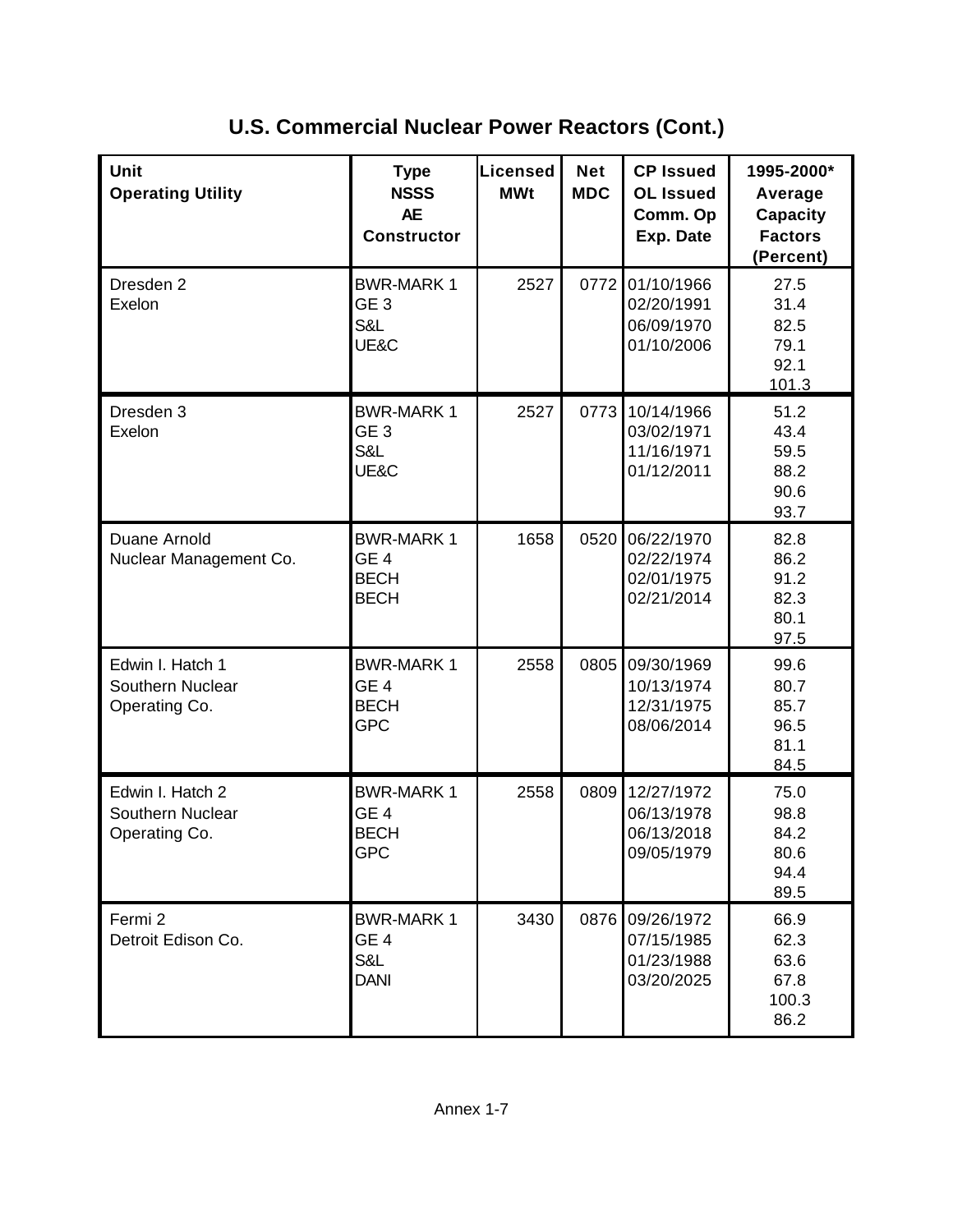| <b>Unit</b><br><b>Operating Utility</b>                         | <b>Type</b><br><b>NSSS</b><br><b>AE</b><br><b>Constructor</b>     | <b>Licensed</b><br><b>MWt</b> | <b>Net</b><br><b>MDC</b> | <b>CP Issued</b><br><b>OL Issued</b><br>Comm. Op<br>Exp. Date | 1995-2000*<br>Average<br><b>Capacity</b><br><b>Factors</b><br>(Percent) |
|-----------------------------------------------------------------|-------------------------------------------------------------------|-------------------------------|--------------------------|---------------------------------------------------------------|-------------------------------------------------------------------------|
| Fort Calhoun<br><b>Omaha Public Power District</b>              | PWR-DRYAMB<br><b>COMB CE</b><br><b>GHDR</b><br><b>GHDR</b>        | 1500                          | 0478                     | 06/07/1968<br>08/09/1973<br>09/26/1973<br>08/09/2013          | 80.4<br>74.5<br>91.2<br>77.8<br>85.6<br>92.8                            |
| Ginna<br>Rochester Gas & Electric Corp.                         | PWR-DRYAMB<br><b>WEST 2LP</b><br>GIL<br><b>BECH</b>               | 1520                          | 0470                     | 04/25/1966<br>12/10/1984<br>07/01/1970<br>09/18/2009          | 88.4<br>70.2<br>92.6<br>104.1<br>84.0<br>90.5                           |
| <b>Grand Gulf 1</b><br>Entergy Operations, Inc.                 | <b>BWR-MARK3</b><br>GE <sub>6</sub><br><b>BECH</b><br><b>BECH</b> | 3833                          | 1179                     | 09/04/1974<br>11/01/1984<br>07/01/1985<br>06/16/2022          | 79.2<br>89.3<br>102.9<br>82.0<br>79.9<br>100.6                          |
| H.B. Robinson 2<br>Carolina Power & Light Co.                   | PWR-DRYAMB<br><b>WEST 3LP</b><br><b>EBSO</b><br><b>EBSO</b>       | 2300                          | 0683                     | 04/13/1967<br>09/23/1970<br>03/07/1971<br>07/31/2010          | 86.1<br>91.0<br>103.6<br>87.9<br>95.0<br>104.0                          |
| Hope Creek 1<br><b>Public Service Electric &amp;</b><br>Gas Co. | <b>BWR-MARK1</b><br>GE <sub>4</sub><br><b>BECH</b><br><b>BECH</b> | 3293                          | 1031                     | 11/04/1974<br>07/25/1986<br>12/20/1986<br>04/11/2026          | 78.2<br>74.6<br>70.9<br>92.3<br>85.3<br>80.3                            |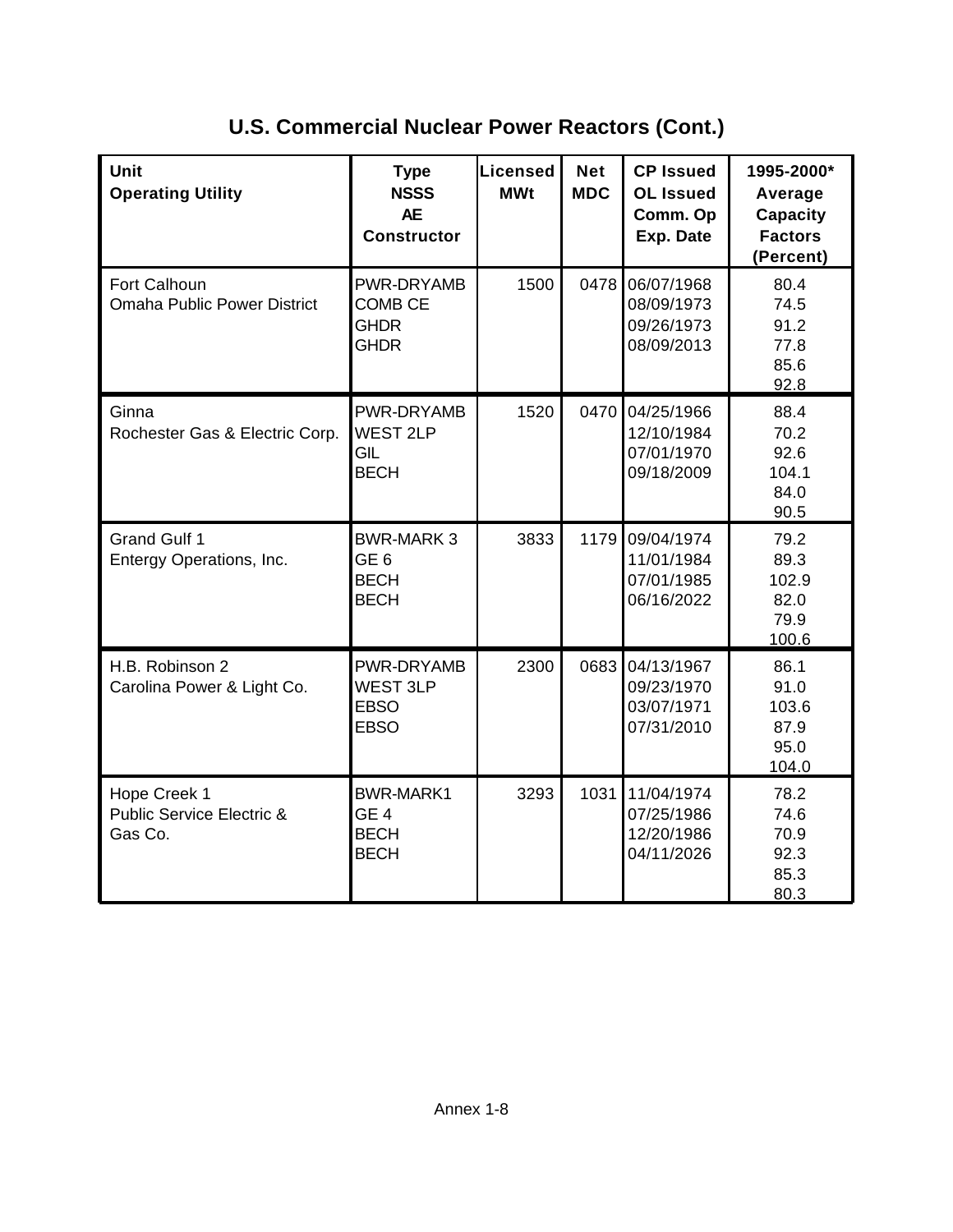| Unit<br><b>Operating Utility</b>                        | <b>Type</b><br><b>NSSS</b><br><b>AE</b><br><b>Constructor</b> | <b>Licensed</b><br><b>MWt</b> | <b>Net</b><br><b>MDC</b> | <b>CP Issued</b><br><b>OL Issued</b><br>Comm. Op<br>Exp. Date | 1995-2000*<br>Average<br><b>Capacity</b><br><b>Factors</b><br>(Percent) |
|---------------------------------------------------------|---------------------------------------------------------------|-------------------------------|--------------------------|---------------------------------------------------------------|-------------------------------------------------------------------------|
| Indian Point 2<br>Entergy                               | PWR-DRYAMB<br><b>WEST 4LP</b><br>UE&C<br><b>WDCO</b>          | 3071                          | 0951                     | 10/14/1966<br>09/28/1973<br>08/01/1974<br>09/28/2013          | 59.3<br>94.9<br>38.4<br>23.0<br>88.5<br>12.1                            |
| Indian Point 3<br>Entergy                               | PWR-DRYAMB<br><b>WEST 4LP</b><br>UE&C<br><b>WDCO</b>          | 3025                          | 0965                     | 08/13/1969<br>04/05/1976<br>08/30/1976<br>12/15/2015          | 17.4<br>69.3<br>51.3<br>89.8<br>86.0<br>99.5                            |
| James A. FitzPatrick<br>Entergy                         | <b>BWR-MARK1</b><br>GE <sub>4</sub><br>S&W<br>S&W             | 2536                          | 0762                     | 05/20/1970<br>10/17/1974<br>07/28/1975<br>10/17/2014          | 70.7<br>78.6<br>94.7<br>73.2<br>93.5<br>84.4                            |
| Joseph M. Farley 1<br>Southern Nuclear<br>Operating Co. | PWR-DRYAMB<br><b>WEST 3LP</b><br>SSI<br><b>DANI</b>           | 2775                          | 0812                     | 08/16/1972<br>06/25/1977<br>12/01/1977<br>06/25/2017          | 80.7<br>100.1<br>75.2<br>78.9<br>97.4<br>71.5                           |
| Joseph M. Farley 2<br>Southern Nuclear<br>Operating Co. | PWR-DRYAMB<br><b>WEST 3LP</b><br>SSI<br><b>BECH</b>           | 2775                          | 0822                     | 08/16/1972<br>03/31/1981<br>07/30/1981<br>03/31/2021          | 70.7<br>79.5<br>101.1<br>84.7<br>71.7<br>100.0                          |
| Kewaunee<br>Nuclear Management Co.                      | PWR-DRYAMB<br><b>WEST 2LP</b><br><b>PSE</b><br><b>PSE</b>     | 1650                          | 0511                     | 08/06/1968<br>12/21/1973<br>06/16/1974<br>12/21/2013          | 84.7<br>70.6<br>52.8<br>78.4<br>98.8<br>82.7                            |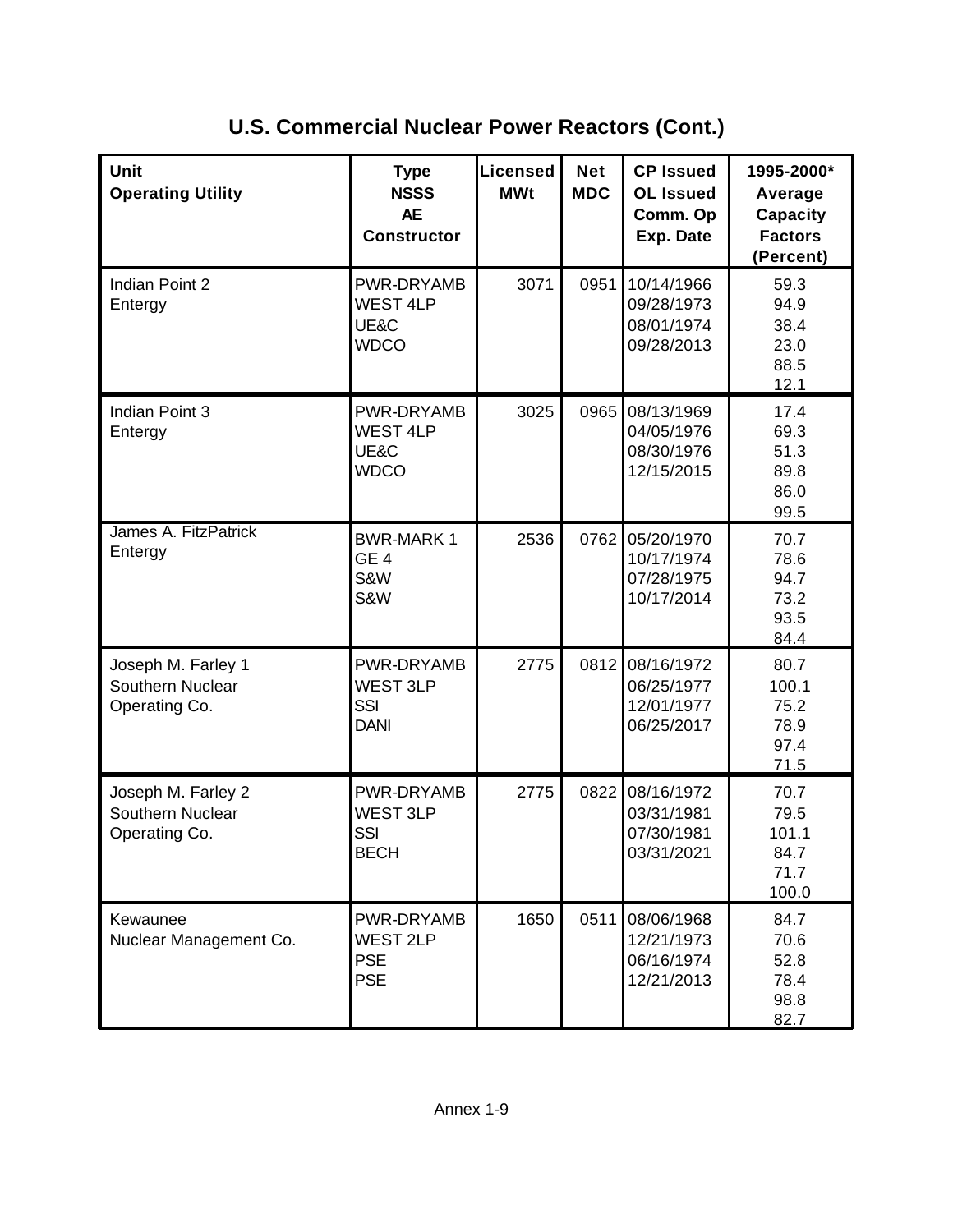| Unit<br><b>Operating Utility</b> | <b>Type</b><br><b>NSSS</b><br><b>AE</b><br><b>Constructor</b>      | Licensed<br><b>MWt</b> | <b>Net</b><br><b>MDC</b> | <b>CP Issued</b><br><b>OL Issued</b><br>Comm. Op<br>Exp. Date | 1995-2000*<br>Average<br>Capacity<br><b>Factors</b><br>(Percent) |
|----------------------------------|--------------------------------------------------------------------|------------------------|--------------------------|---------------------------------------------------------------|------------------------------------------------------------------|
| La Salle 1<br>Exelon             | <b>BWR-MARK 2</b><br>GE <sub>5</sub><br>S&L<br><b>CWE</b>          | 3323                   | 1036                     | 09/10/1973<br>08/13/1982<br>01/01/1984<br>05/17/2022          | 92.2<br>36.3<br>0.0<br>30.8<br>88.3<br>99.6                      |
| La Salle 2<br>Exelon             | <b>BWR-MARK 2</b><br>GE <sub>5</sub><br>S&L<br><b>CWE</b>          | 3323                   | 1036                     | 09/10/1973<br>03/23/1984<br>10/19/1984<br>12/16/2023          | 65.8<br>62.0<br>0.0<br>0.0<br>73.1<br>92.4                       |
| Limerick 1<br>Exelon             | <b>BWR-MARK 2</b><br>GE <sub>4</sub><br><b>BECH</b><br><b>BECH</b> | 3458                   | 1105                     | 06/19/1974<br>08/08/1985<br>02/01/1986<br>10/26/2024          | 88.2<br>84.2<br>95.3<br>77.6<br>98.1<br>89.5                     |
| Limerick <sub>2</sub><br>Exelon  | <b>BWR-MARK 2</b><br>GE <sub>4</sub><br><b>BECH</b><br><b>BECH</b> | 3458                   | 1115                     | 06/19/1974<br>08/25/1989<br>01/08/1990<br>06/22/2029          | 86.2<br>91.9<br>85.0<br>93.5<br>85.0<br>99.0                     |
| McGuire 1<br>Duke Power Co.      | PWR-ICECND<br><b>WEST 4LP</b><br><b>DUKE</b><br><b>DUKE</b>        | 3411                   | 1129                     | 02/23/1973<br>07/08/1981<br>12/01/1981<br>06/12/2021          | 89.6<br>86.3<br>70.8<br>80.9<br>89.1<br>103.4                    |
| McGuire 2<br>Duke Power Co.      | PWR-ICECND<br><b>WEST 4LP</b><br><b>DUKE</b><br><b>DUKE</b>        | 3411                   |                          | 1129 02/23/1973<br>05/27/1983<br>03/01/1984<br>03/03/2023     | 91.9<br>73.2<br>67.2<br>92.1<br>89.2<br>87.5                     |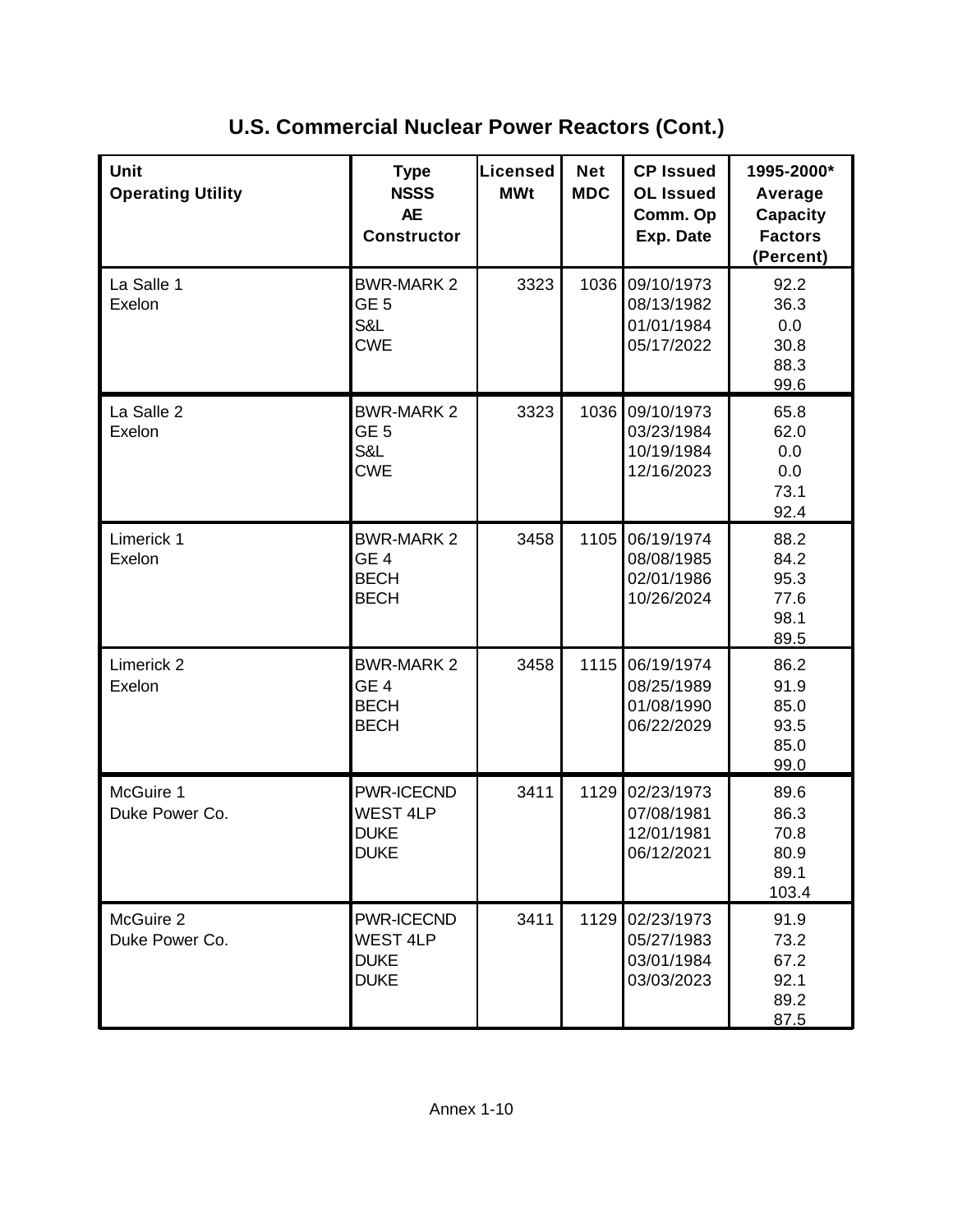| Unit<br><b>Operating Utility</b>     | <b>Type</b><br><b>NSSS</b><br><b>AE</b><br><b>Constructor</b>     | <b>Licensed</b><br><b>MWt</b> | <b>Net</b><br><b>MDC</b> | <b>CP Issued</b><br><b>OL Issued</b><br>Comm. Op<br>Exp. Date | 1995-2000*<br>Average<br><b>Capacity</b><br><b>Factors</b><br>(Percent) |
|--------------------------------------|-------------------------------------------------------------------|-------------------------------|--------------------------|---------------------------------------------------------------|-------------------------------------------------------------------------|
| Millstone 2<br>Dominion              | PWR-DRYAMB<br><b>COMB CE</b><br><b>BECH</b><br><b>BECH</b>        | 2700                          | 0871                     | 12/11/1970<br>09/26/1975<br>12/26/1975<br>07/31/2015          | 35.5<br>13.4<br>0.0<br>0.0<br>57.9<br>81.7                              |
| Millstone 3<br>Dominion              | PWR-DRYSUB<br><b>WEST 4LP</b><br>S&W<br>S&W                       | 3411                          | 1137                     | 08/09/1974<br>01/31/1986<br>04/23/1986<br>11/25/2025          | 80.2<br>24.3<br>0.0<br>34.0<br>82.7<br>99.9                             |
| Monticello<br>Nuclear Management Co. | <b>BWR-MARK1</b><br>GE <sub>3</sub><br><b>BECH</b><br><b>BECH</b> | 1670                          | 0544                     | 06/19/1967<br>01/09/1981<br>06/30/1971<br>09/08/2010          | 101.3<br>81.6<br>76.8<br>82.4<br>91.8<br>83.6                           |
| Nine Mile Point 1<br>Constellation   | <b>BWR-MARK1</b><br>GE <sub>2</sub><br><b>NIAG</b><br>S&W         | 1850                          | 0565                     | 04/12/1965<br>12/26/1974<br>12/01/1969<br>08/22/2009          | 87.0<br>94.2<br>54.5<br>87.9<br>72.0<br>94.3                            |
| Nine Mile Point 2<br>Constellation   | <b>BWR-MARK 2</b><br>GE <sub>5</sub><br>S&W<br>S&W                | 3467                          | 1105                     | 06/24/1974<br>07/02/1987<br>03/11/1988<br>10/31/2026          | 78.1<br>89.6<br>91.7<br>71.4<br>89.3<br>81.1                            |
| North Anna 1<br>Dominion             | PWR-DRYSUB<br><b>WEST 3LP</b><br>S&W<br>S&W                       | 2893                          | 0893                     | 02/19/1971<br>04/01/1978<br>06/06/1978<br>04/01/2018          | 99.8<br>88.5<br>91.5<br>90.5<br>103.8<br>92.0                           |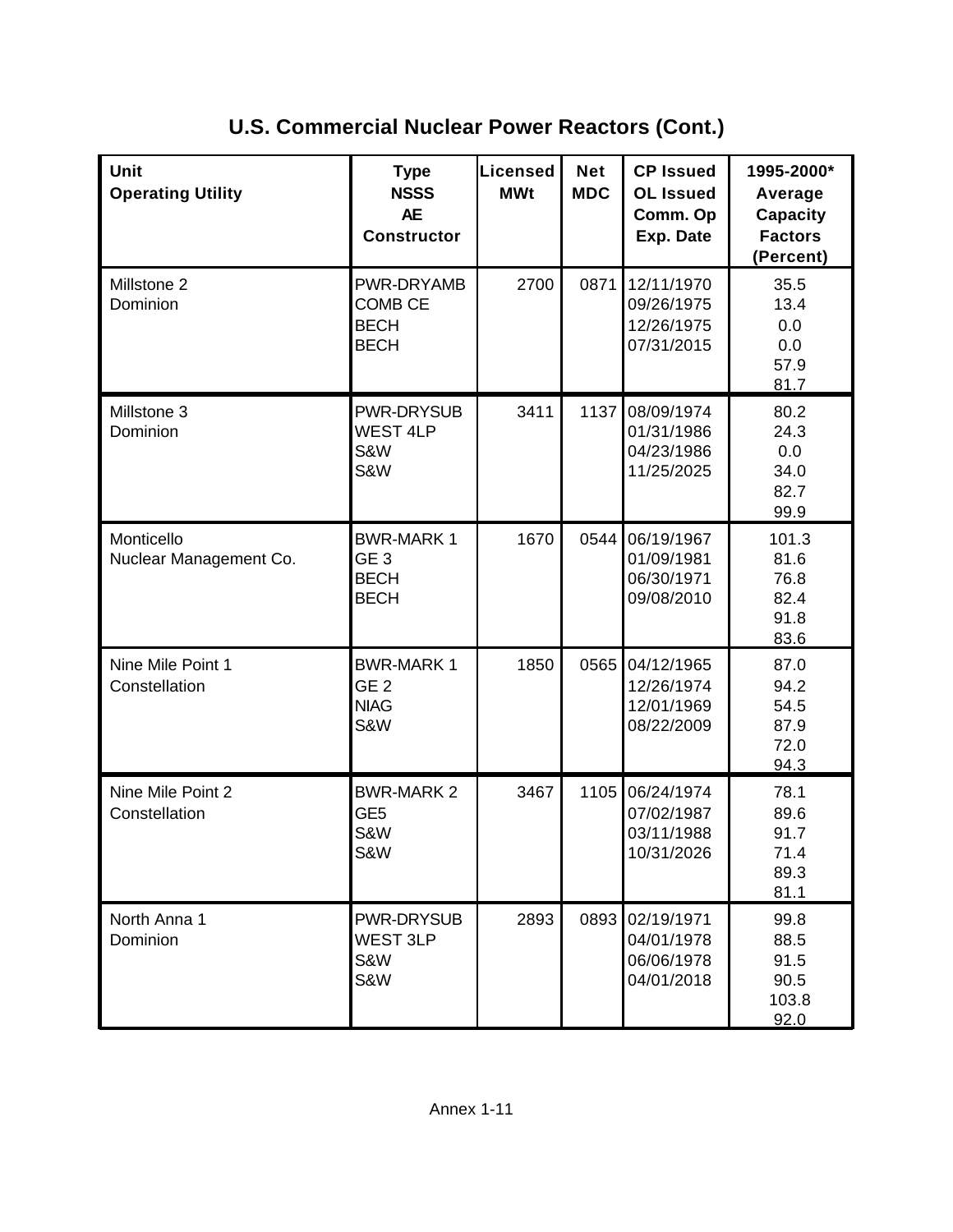| Unit<br><b>Operating Utility</b>    | <b>Type</b><br><b>NSSS</b><br><b>AE</b><br><b>Constructor</b>  | <b>Licensed</b><br><b>MWt</b> | <b>Net</b><br><b>MDC</b> | <b>CP Issued</b><br><b>OL Issued</b><br>Comm. Op<br>Exp. Date | 1995-2000*<br>Average<br><b>Capacity</b><br><b>Factors</b><br>(Percent) |
|-------------------------------------|----------------------------------------------------------------|-------------------------------|--------------------------|---------------------------------------------------------------|-------------------------------------------------------------------------|
| North Anna 2<br>Dominion            | PWR-DRYSUB<br><b>WEST 3LP</b><br>S&W<br>S&W                    | 2893                          | 0897                     | 02/19/1971<br>08/21/1980<br>12/14/1980<br>08/21/2020          | 77.2<br>77.7<br>99.7<br>89.0<br>91.4<br>101.8                           |
| Oconee 1<br>Duke Power Co.          | PWR-DRYAMB<br><b>B&amp;W LLP</b><br><b>DBDB</b><br><b>DUKE</b> | 2568                          | 0846                     | 11/06/1967<br>02/06/1973<br>07/15/1973<br>02/06/2033          | 85.8<br>74.8<br>43.0<br>77.1<br>83.8<br>84.9                            |
| Oconee 2<br>Duke Power Co.          | PWR-DRYAMB<br><b>B&amp;W LLP</b><br><b>DBDB</b><br><b>DUKE</b> | 2568                          | 0846                     | 11/06/1967<br>10/06/1973<br>09/09/1974<br>10/06/2033          | 94.1<br>59.4<br>79.2<br>72.1<br>84.4<br>100.9                           |
| Oconee 3<br>Duke Power Co.          | PWR-DRYAMB<br><b>B&amp;W LLP</b><br><b>DBDB</b><br><b>DUKE</b> | 2568                          | 0846                     | 11/06/1967<br>07/19/1974<br>12/16/1974<br>12/16/2034          | 87.3<br>73.3<br>62.7<br>79.8<br>99.4<br>88.5                            |
| <b>Oyster Creek</b><br>Amergen      | <b>BWR-MARK1</b><br>GE <sub>2</sub><br>B&R<br>B&R              | 1930                          | 0619                     | 12/15/1964<br>07/02/1991<br>12/01/1969<br>12/15/2009          | 95.8<br>79.8<br>93.6<br>74.3<br>99.4<br>71.9                            |
| Palisades<br>Nuclear Management Co. | PWR-DRYAMB<br><b>COMB CE</b><br><b>BECH</b><br><b>BECH</b>     | 2530                          |                          | 0730 03/14/1967<br>02/21/1991<br>12/31/1971<br>03/14/2007     | 76.0<br>82.9<br>90.8<br>80.0<br>80.2<br>89.6                            |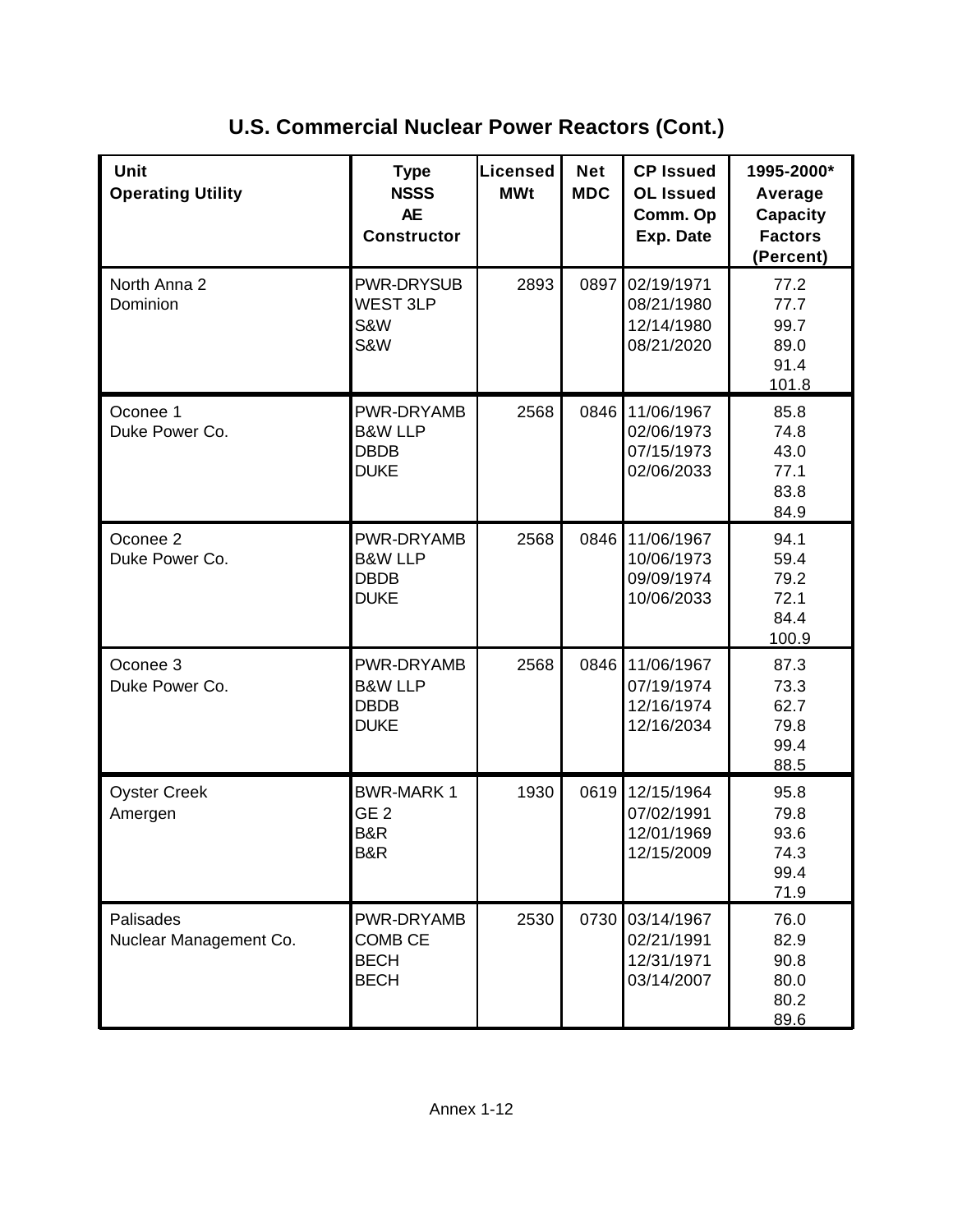| Unit<br><b>Operating Utility</b>           | <b>Type</b><br><b>NSSS</b><br><b>AE</b><br><b>Constructor</b>     | Licensed<br><b>MWt</b> | <b>Net</b><br><b>MDC</b> | <b>CP Issued</b><br><b>OL Issued</b><br>Comm. Op<br>Exp. Date | 1995-2000*<br>Average<br><b>Capacity</b><br><b>Factors</b><br>(Percent) |
|--------------------------------------------|-------------------------------------------------------------------|------------------------|--------------------------|---------------------------------------------------------------|-------------------------------------------------------------------------|
| Palo Verde 1<br>Arizona Public Service Co. | PWR-DRYAMB<br>COMB CE80<br><b>BECH</b><br><b>BECH</b>             | 3800                   | 1227                     | 05/25/1976<br>06/01/1985<br>01/28/1986<br>12/31/2024          | 79.3<br>80.8<br>98.6<br>87.4<br>88.7<br>100.4                           |
| Palo Verde 2<br>Arizona Public Service Co. | PWR-DRYAMB<br>COMB CE80<br><b>BECH</b><br><b>BECH</b>             | 3876                   | 1227                     | 05/25/1976<br>04/24/1986<br>09/19/1986<br>12/09/2025          | 84.4<br>86.7<br>85.6<br>101.8<br>90.0<br>87.2                           |
| Palo Verde 3<br>Arizona Public Service Co. | PWR-DRYAMB<br>COMB CE80<br><b>BECH</b><br><b>BECH</b>             | 3876                   | 1230                     | 05/25/1976<br>11/25/1987<br>01/08/1988<br>03/25/2027          | 87.1<br>99.9<br>86.5<br>87.6<br>100.3<br>90.3                           |
| Peach Bottom 2<br>Exelon                   | <b>BWR-MARK1</b><br>GE <sub>4</sub><br><b>BECH</b><br><b>BECH</b> | 3458                   | 1093                     | 01/31/1968<br>12/14/1973<br>07/05/1974<br>08/08/2013          | 97.8<br>79.8<br>100.0<br>75.9<br>98.8<br>88.8                           |
| Peach Bottom 3<br>Exelon                   | <b>BWR-MARK1</b><br>GE <sub>4</sub><br><b>BECH</b><br><b>BECH</b> | 3458                   | 1093                     | 01/31/1968<br>07/02/1974<br>12/23/1974<br>07/02/2014          | 78.0<br>98.2<br>79.0<br>90.1<br>89.4<br>99.5                            |
| Perry 1<br><b>First Energy</b>             | <b>BWR-MARK 3</b><br>GE <sub>6</sub><br>GIL<br>KAIS               | 3579                   | 1160                     | 05/03/1977<br>11/13/1986<br>11/18/1987<br>03/18/2026          | 89.2<br>73.1<br>80.2<br>96.7<br>89.8<br>93.9                            |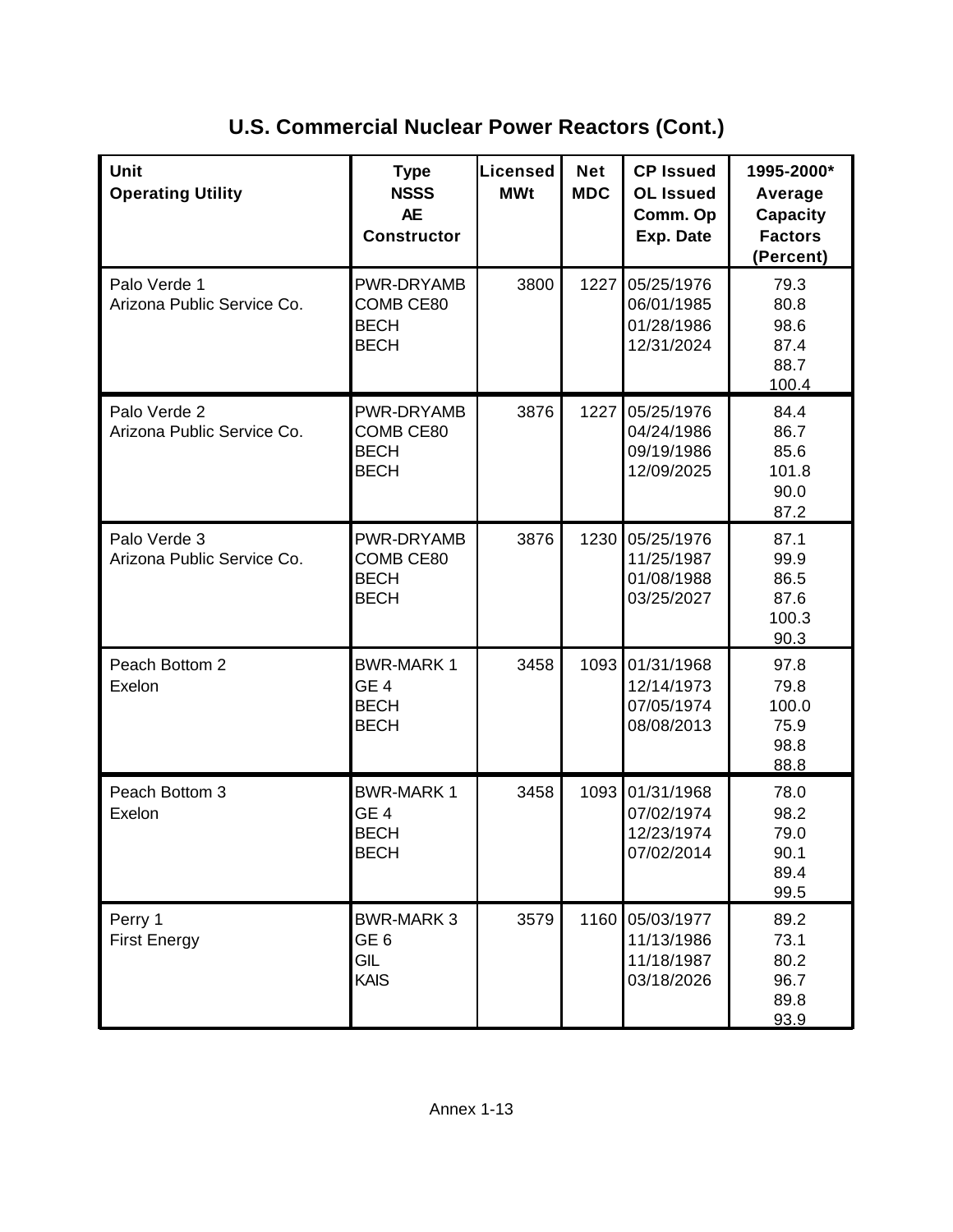| Unit<br><b>Operating Utility</b>           | <b>Type</b><br><b>NSSS</b><br><b>AE</b><br><b>Constructor</b>      | <b>Net</b><br>Licensed<br><b>MDC</b><br><b>MWt</b> |      | <b>CP Issued</b><br><b>OL Issued</b><br>Comm. Op<br>Exp. Date | 1995-2000*<br>Average<br><b>Capacity</b><br><b>Factors</b><br>(Percent) |                                               |
|--------------------------------------------|--------------------------------------------------------------------|----------------------------------------------------|------|---------------------------------------------------------------|-------------------------------------------------------------------------|-----------------------------------------------|
| Pilgrim 1<br>Entergy                       | <b>BWR-MARK1</b><br>GE <sub>3</sub><br><b>BECH</b><br><b>BECH</b>  | 1998                                               | 0670 | 08/26/1968<br>09/15/1972<br>12/01/1972<br>06/08/2012          | 76.4<br>90.5<br>73.4<br>96.9<br>76.2<br>93.7                            |                                               |
| Point Beach 1<br>Nuclear Management Co.    | PWR-DRYAMB<br><b>WEST 2LP</b><br><b>BECH</b><br><b>BECH</b>        | 1519                                               | 0485 | 07/19/1967<br>10/05/1970<br>12/21/1970<br>10/05/2010          | 89.3<br>97.7<br>19.4<br>54.9<br>78.4<br>92.3                            |                                               |
| Point Beach 2<br>Nuclear Management Co.    | <b>PWR-DRYAMB</b><br><b>WEST 2LP</b><br><b>BECH</b><br><b>BECH</b> | 1519                                               | 0485 | 07/25/1968<br>03/08/1973<br>10/01/1972<br>03/08/2013          | 79.7<br>69.2<br>19.0<br>77.5<br>80.0<br>78.4                            |                                               |
| Prairie Island 1<br>Nuclear Management Co. | PWR-DRYAMB<br><b>WEST 2LP</b><br><b>FLUR</b><br><b>NSP</b>         | 1650                                               | 0513 | 06/25/1968<br>04/05/1974<br>12/16/1973<br>08/09/2013          | 100.6<br>83.0<br>78.4<br>89.7<br>89.0<br>98.9                           |                                               |
| Prairie Island 2<br>Nuclear Management Co. | PWR-DRYAMB<br><b>WEST 2LP</b><br><b>FLUR</b><br><b>NSP</b>         |                                                    | 1650 | 0512                                                          | 06/25/1968<br>10/29/1974<br>12/21/1974<br>10/29/2014                    | 88.5<br>99.7<br>81.2<br>78.6<br>100.5<br>91.1 |
| <b>Quad Cities 1</b><br>Exelon             | <b>BWR-MARK1</b><br>GE <sub>3</sub><br>S&L<br>UE&C                 | 2511                                               | 0769 | 02/15/1967<br>12/14/1972<br>02/18/1973<br>12/14/2012          | 87.4<br>39.7<br>82.6<br>42.1<br>94.1<br>91.3                            |                                               |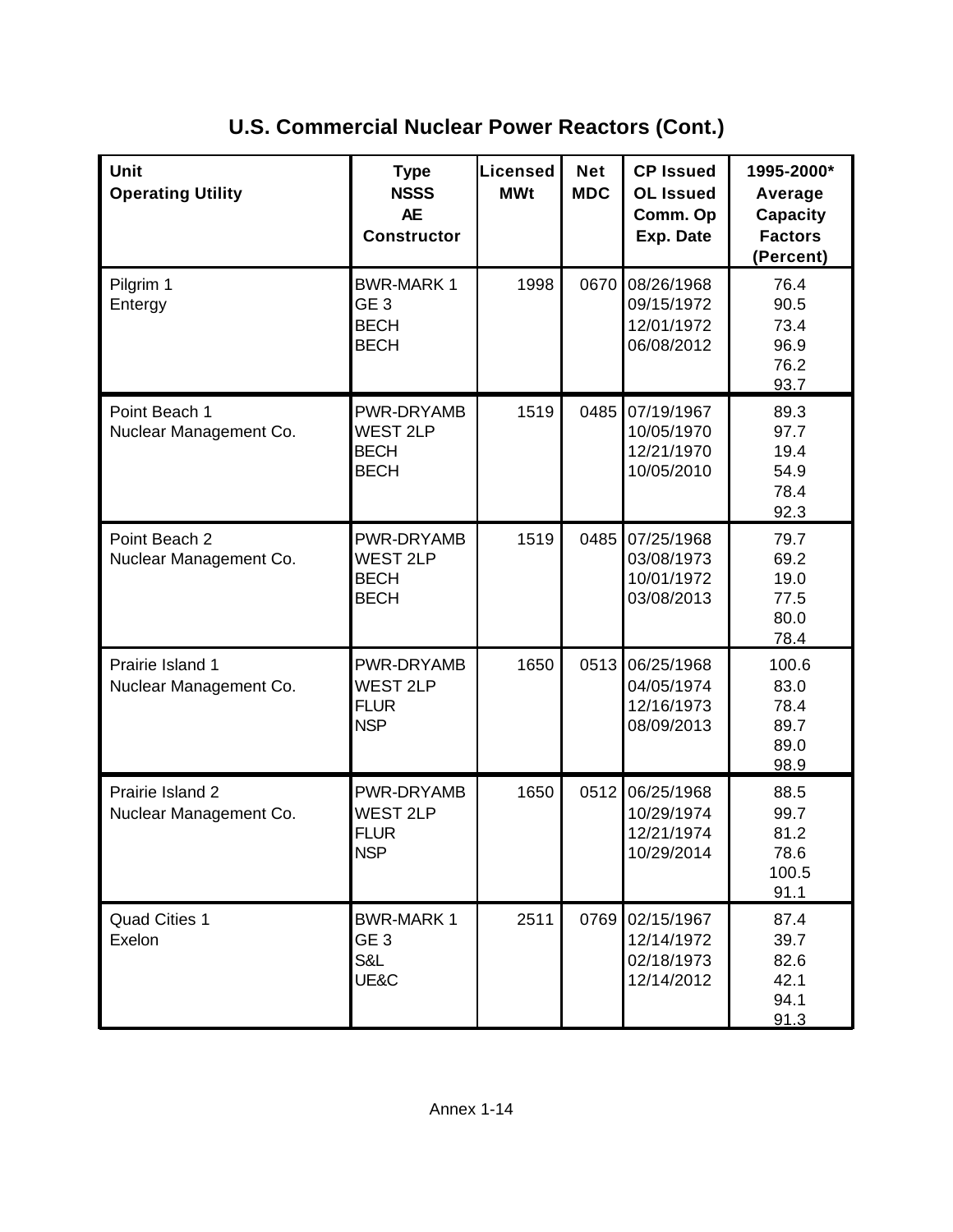| Unit<br><b>Operating Utility</b>                                      | <b>Type</b><br><b>NSSS</b><br><b>AE</b><br><b>Constructor</b> | Licensed<br><b>MWt</b> | <b>Net</b><br><b>MDC</b> | <b>CP Issued</b><br><b>OL Issued</b><br>Comm. Op<br>Exp. Date | 1995-2000*<br>Average<br><b>Capacity</b><br><b>Factors</b><br>(Percent) |
|-----------------------------------------------------------------------|---------------------------------------------------------------|------------------------|--------------------------|---------------------------------------------------------------|-------------------------------------------------------------------------|
| <b>Quad Cities 2</b><br>Exelon                                        | <b>BWR-MARK1</b><br>GE <sub>3</sub><br>S&L<br>UE&C            | 2511                   | 0769                     | 02/15/1967<br>12/14/1972<br>03/10/1973<br>12/14/2012          | 37.1<br>69.1<br>39.0<br>50.6<br>97.9<br>92.1                            |
| River Bend 1<br><b>Entergy Operations, Inc</b>                        | <b>BWR-MARK 3</b><br>GE <sub>6</sub><br>S&W<br>S&W            | 2894                   | 0936                     | 03/25/1977<br>11/20/1985<br>06/16/1986<br>08/29/2025          | 96.7<br>83.4<br>83.2<br>95.1<br>69.6<br>89.4                            |
| Salem 1<br><b>Public Service Electric &amp;</b><br>Gas Co.            | PWR-DRYAMB<br><b>WEST 4LP</b><br><b>PUBS</b><br>UE&C          | 3411                   | 1122                     | 09/25/1968<br>12/01/1976<br>06/30/1977<br>08/13/2016          | 26.0<br>0.0<br>0.0<br>63.1<br>82.7<br>92.2                              |
| Salem <sub>2</sub><br><b>Public Service Electric &amp;</b><br>Gas Co. | PWR-DRYAMB<br><b>WEST 4LP</b><br><b>PUBS</b><br>UE&C          | 3411                   | 1122                     | 09/25/1968<br>05/20/1981<br>10/13/1981<br>04/18/2020          | 20.8<br>0.0<br>25.5<br>80.9<br>82.0<br>86.3                             |
| San Onofre 2<br>Southern California Edison Co.                        | PWR-DRYAMB<br><b>COMB CE</b><br><b>BECH</b><br><b>BECH</b>    | 3390                   | 1070                     | 10/18/1973<br>09/07/1982<br>08/08/1983<br>10/18/2013          | 69.1<br>91.0<br>70.5<br>89.1<br>87.9<br>90.7                            |
| San Onofre 3<br>Southern California Edison Co.                        | PWR-DRYAMB<br><b>COMB CE</b><br><b>BECH</b><br><b>BECH</b>    | 3390                   | 1080                     | 10/18/1973<br>09/16/1983<br>04/01/1984<br>10/18/2013          | 79.3<br>93.2<br>72.1<br>95.8<br>88.9<br>101.6                           |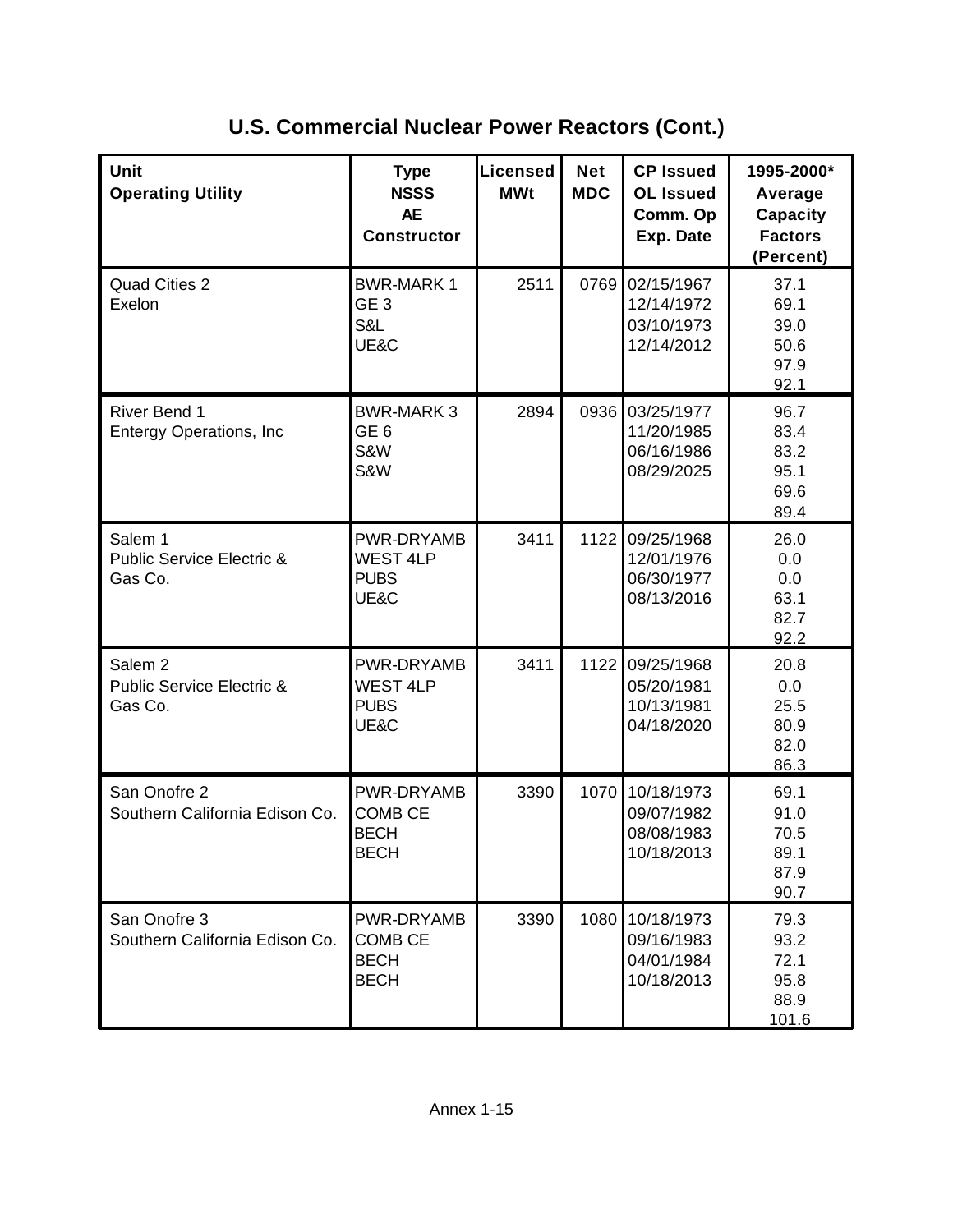| <b>Unit</b><br><b>Operating Utility</b>              | <b>Type</b><br><b>NSSS</b><br><b>AE</b><br><b>Constructor</b> | <b>Licensed</b><br><b>MWt</b>                               | <b>Net</b><br><b>MDC</b>                                     | <b>CP Issued</b><br><b>OL Issued</b><br>Comm. Op<br>Exp. Date | 1995-2000*<br>Average<br><b>Capacity</b><br><b>Factors</b><br>(Percent) |                                              |
|------------------------------------------------------|---------------------------------------------------------------|-------------------------------------------------------------|--------------------------------------------------------------|---------------------------------------------------------------|-------------------------------------------------------------------------|----------------------------------------------|
| Seabrook 1<br>North Atlantic Energy<br>Service Corp. | <b>PWR-DRYAMB</b><br><b>WEST 4LP</b><br>UE&C<br>UE&C          | 3411                                                        | 1158                                                         | 07/07/1976<br>03/15/1990<br>08/19/1990<br>10/17/2026          | 83.1<br>96.8<br>78.3<br>81.1<br>85.8<br>78.1                            |                                              |
| Sequoyah 1<br><b>Tennessee Valley Authority</b>      | PWR-ICECND<br><b>WEST 4LP</b><br><b>TVA</b><br><b>TVA</b>     | 3411                                                        | 1117                                                         | 05/27/1970<br>09/17/1980<br>07/01/1981<br>09/17/2020          | 70.1<br>94.7<br>85.1<br>87.8<br>101.6<br>78.8                           |                                              |
| Sequoyah 2<br><b>Tennessee Valley Authority</b>      | PWR-ICECND<br><b>WEST 4LP</b><br><b>TVA</b><br><b>TVA</b>     | 3411                                                        | 1117                                                         | 05/27/1970<br>09/15/1981<br>06/01/1982<br>09/15/2021          | 91.7<br>78.3<br>89.2<br>97.3<br>91.8<br>92.3                            |                                              |
| Shearon Harris 1<br>Carolina Power & Light Co.       | PWR-DRYAMB<br><b>WEST 3LP</b><br><b>EBSO</b><br><b>DANI</b>   | 2775                                                        | 0860<br>01/27/1978<br>01/12/1987<br>05/02/1987<br>10/24/2026 |                                                               | 79.2<br>93.6<br>78.3<br>93.4<br>96.2<br>91.0                            |                                              |
| South Texas Project 1<br>STP Nuclear Operating Co.   |                                                               | PWR-DRYAMB<br><b>WEST 4LP</b><br><b>BECH</b><br><b>EBSO</b> | 3800                                                         | 1251<br>12/22/1975<br>03/22/1988<br>08/25/1988<br>08/20/2027  |                                                                         | 84.9<br>93.1<br>90.1<br>98.4<br>88.0<br>78.2 |
| South Texas Project 2<br>STP Nuclear Operating Co.   | PWR-DRYAMB<br><b>WEST 4LP</b><br><b>BECH</b><br><b>EBSO</b>   | 3800                                                        | 1251                                                         | 12/22/1975<br>03/28/1989<br>06/19/1989<br>12/15/2028          | 90.6<br>95.2<br>91.0<br>90.1<br>89.4<br>96.1                            |                                              |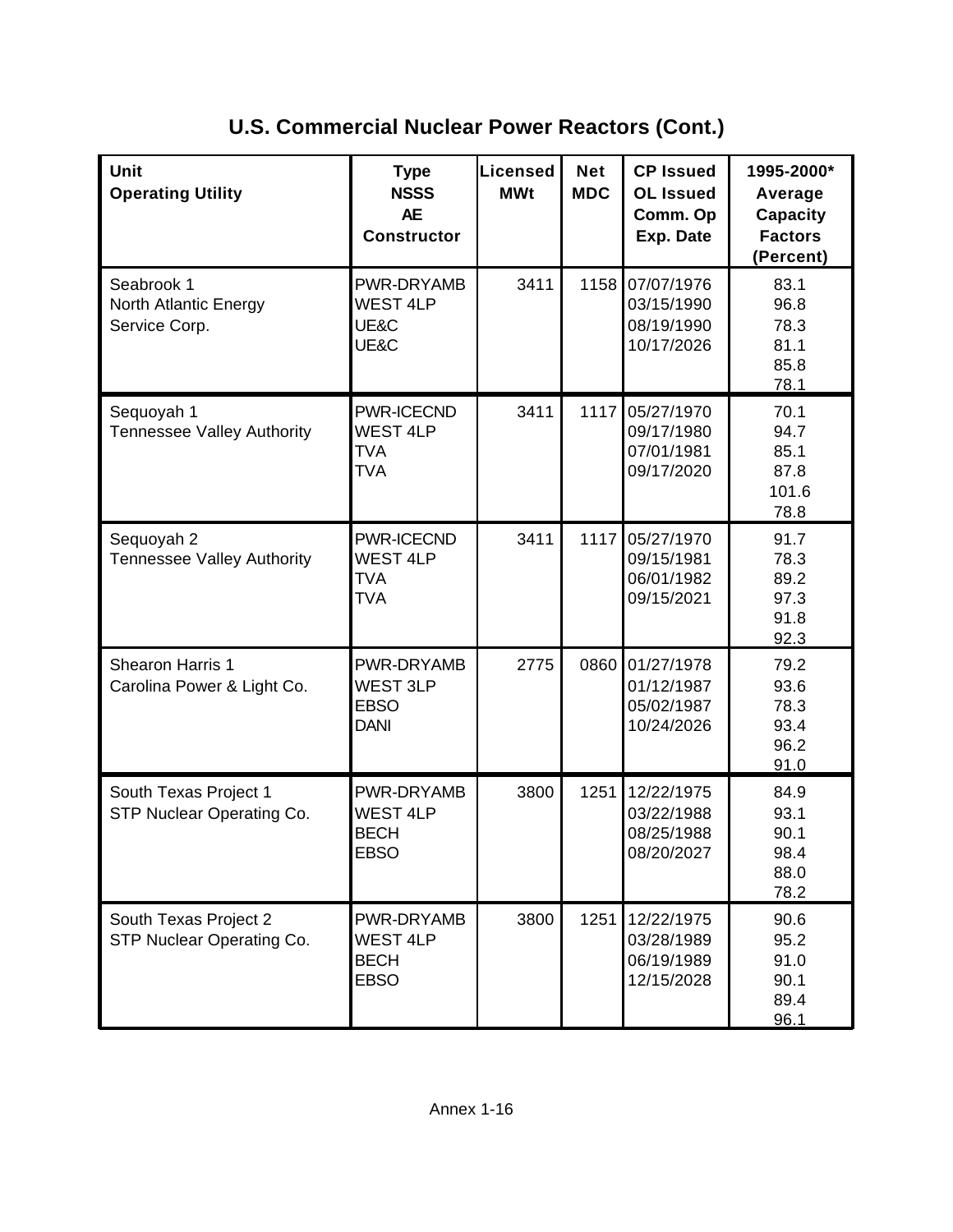| <b>Unit</b><br><b>Operating Utility</b>            | <b>Type</b><br><b>NSSS</b><br><b>AE</b><br><b>Constructor</b>      | <b>Licensed</b><br><b>MWt</b> | <b>Net</b><br><b>MDC</b> | <b>CP Issued</b><br><b>OL Issued</b><br>Comm. Op<br>Exp. Date | 1995-2000*<br>Average<br><b>Capacity</b><br><b>Factors</b><br>(Percent) |
|----------------------------------------------------|--------------------------------------------------------------------|-------------------------------|--------------------------|---------------------------------------------------------------|-------------------------------------------------------------------------|
| St. Lucie 1<br>Florida Power & Light Co.           | PWR-DRYAMB<br><b>COMB CE</b><br><b>EBSO</b><br><b>EBSO</b>         | 2700                          | 0839                     | 07/01/1970<br>03/01/1976<br>12/21/1976<br>03/01/2016          | 74.9<br>70.9<br>77.8<br>94.9<br>88.9<br>102.0                           |
| St. Lucie 2<br>Florida Power & Light Co.           | PWR-DRYAMB<br><b>COMB CE</b><br><b>EBSO</b><br><b>EBSO</b>         | 2700                          | 0839                     | 05/02/1977<br>06/10/1983<br>08/08/1983<br>04/06/2023          | 71.9<br>94.8<br>88.4<br>90.8<br>98.1<br>92.3                            |
| Summer<br>South Carolina Electric & Gas<br>Co.     | PWR-DRYAMB<br><b>WEST 3LP</b><br>GIL<br><b>DANI</b>                | 2900                          | 0945                     | 03/21/1973<br>11/12/1982<br>01/01/1984<br>08/06/2022          | 97.5<br>88.0<br>87.5<br>101.8<br>88.2<br>74.9                           |
| Surry 1<br>Dominion                                | PWR-DRYSUB<br>WEST 3LP<br>S&W<br>S&W                               | 2546                          | 0801                     | 06/25/1968<br>05/25/1972<br>12/22/1972<br>05/25/2012          | 83.6<br>101.4<br>80.4<br>78.4<br>104.4<br>93.1                          |
| Surry 2<br>Dominion                                | PWR-DRYSUB<br><b>WEST 3LP</b><br>S&W<br><b>S&amp;W</b>             | 2546                          | 0801                     | 06/25/1968<br>01/29/1973<br>05/01/1973<br>01/29/2013          | 80.1<br>86.4<br>91.9<br>100.1<br>83.7<br>92.9                           |
| Susquehanna 1<br>Pennsylvania Power &<br>Light Co. | <b>BWR-MARK 2</b><br>GE <sub>4</sub><br><b>BECH</b><br><b>BECH</b> | 3441                          | 1090                     | 11/02/1973<br>11/12/1982<br>06/08/1983<br>07/17/2022          | 78.8<br>81.0<br>95.2<br>68.9<br>92.3<br>85.4                            |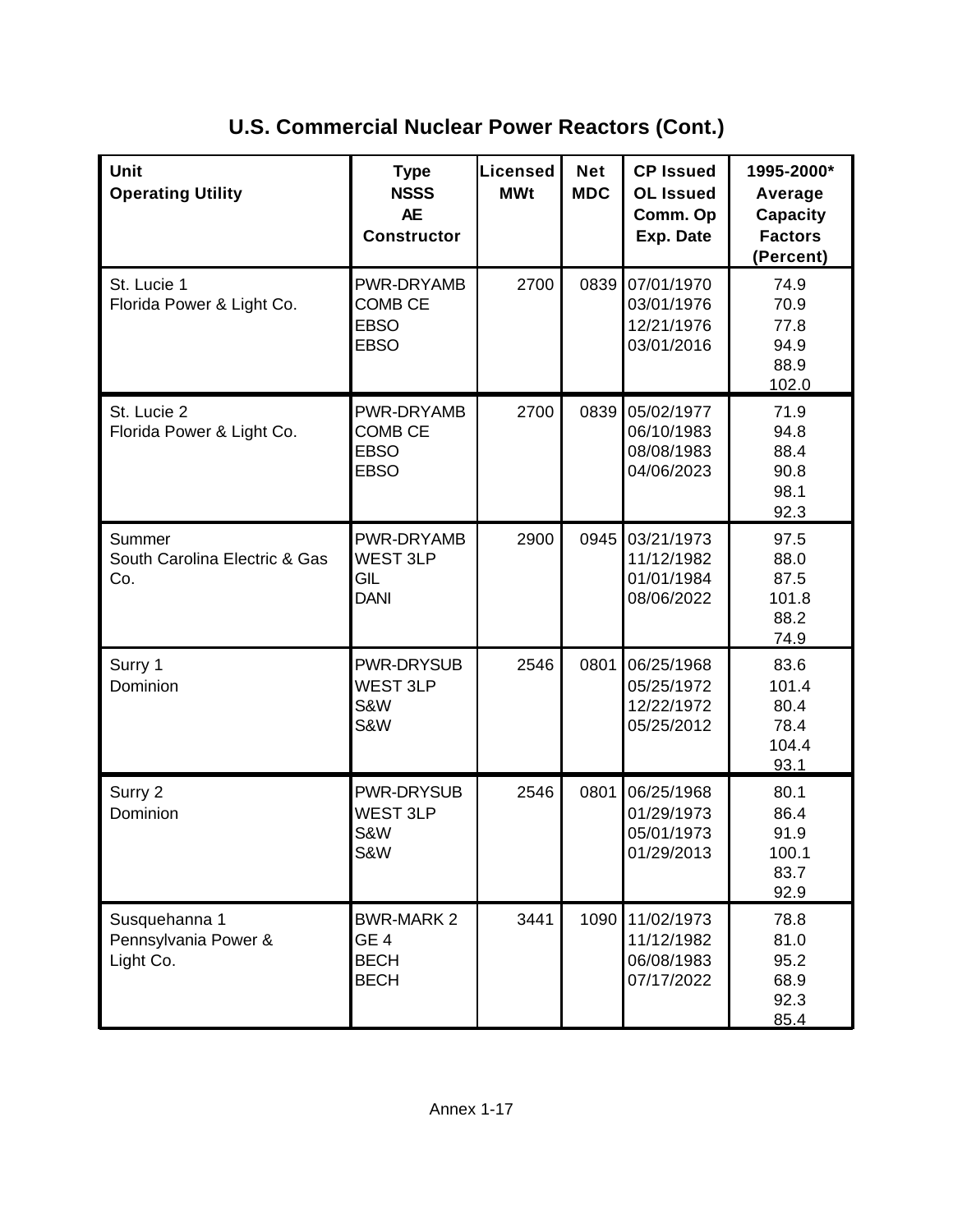| <b>Unit</b><br><b>Operating Utility</b>                   | <b>Type</b><br><b>NSSS</b><br><b>AE</b><br><b>Constructor</b>      | <b>Licensed</b><br><b>MWt</b> | <b>Net</b><br><b>MDC</b> | <b>CP Issued</b><br><b>OL Issued</b><br>Comm. Op<br>Exp. Date | 1995-2000*<br>Average<br><b>Capacity</b><br><b>Factors</b><br>(Percent) |
|-----------------------------------------------------------|--------------------------------------------------------------------|-------------------------------|--------------------------|---------------------------------------------------------------|-------------------------------------------------------------------------|
| Susquehanna 2<br>Pennsylvania Power &<br>Light Co.        | <b>BWR-MARK 2</b><br>GE <sub>4</sub><br><b>BECH</b><br><b>BECH</b> | 3441                          | 1094                     | 11/02/1973<br>06/27/1984<br>02/12/1985<br>03/23/2024          | 85.5<br>95.0<br>80.6<br>94.7<br>81.3<br>97.3                            |
| Three Mile Island 1<br>Amergen                            | PWR-DRYAMB<br><b>B&amp;W LLP</b><br>GIL<br>UE&C                    | 2568                          | 0786                     | 05/18/1968<br>04/19/1974<br>09/02/1974<br>04/19/2014          | 92.8<br>102.8<br>86.0<br>97.7<br>77.4<br>103.5                          |
| <b>Turkey Point 3</b><br>Florida Power & Light Co.        | PWR-DRYAMB<br><b>WEST 3LP</b><br><b>BECH</b><br><b>BECH</b>        | 2300                          | 0693                     | 04/27/1967<br>07/19/1972<br>12/14/1972<br>07/19/2012          | 89.5<br>97.3<br>86.5<br>87.7<br>100.7<br>93.4                           |
| <b>Turkey Point 4</b><br>Florida Power & Light Co.        | PWR-DRYAMB<br><b>WEST 3LP</b><br><b>BECH</b><br><b>BECH</b>        | 2300                          | 0693                     | 04/27/1967<br>04/10/1973<br>09/07/1973<br>04/10/2013          | 99.5<br>87.7<br>89.7<br>101.7<br>94.5<br>91.9                           |
| Vermont Yankee<br><b>VT Yankee Nuclear</b><br>Power Corp. | <b>BWR-MARK1</b><br>GE <sub>4</sub><br><b>EBSO</b><br><b>EBSO</b>  | 1593                          | 0510                     | 12/11/1967<br>02/28/1973<br>11/30/1972<br>03/21/2012          | 86.7<br>84.8<br>95.5<br>71.9<br>90.9<br>101.5                           |
| Vogtle 1<br>Southern Nuclear<br>Operating Co.             | PWR-DRYAMB<br><b>WEST 4LP</b><br><b>SBEC</b><br><b>GPC</b>         | 3565                          | 1162                     | 06/28/1974<br>03/16/1987<br>06/01/1987<br>01/16/2027          | 98.1<br>79.8<br>81.2<br>99.6<br>93.5<br>91.2                            |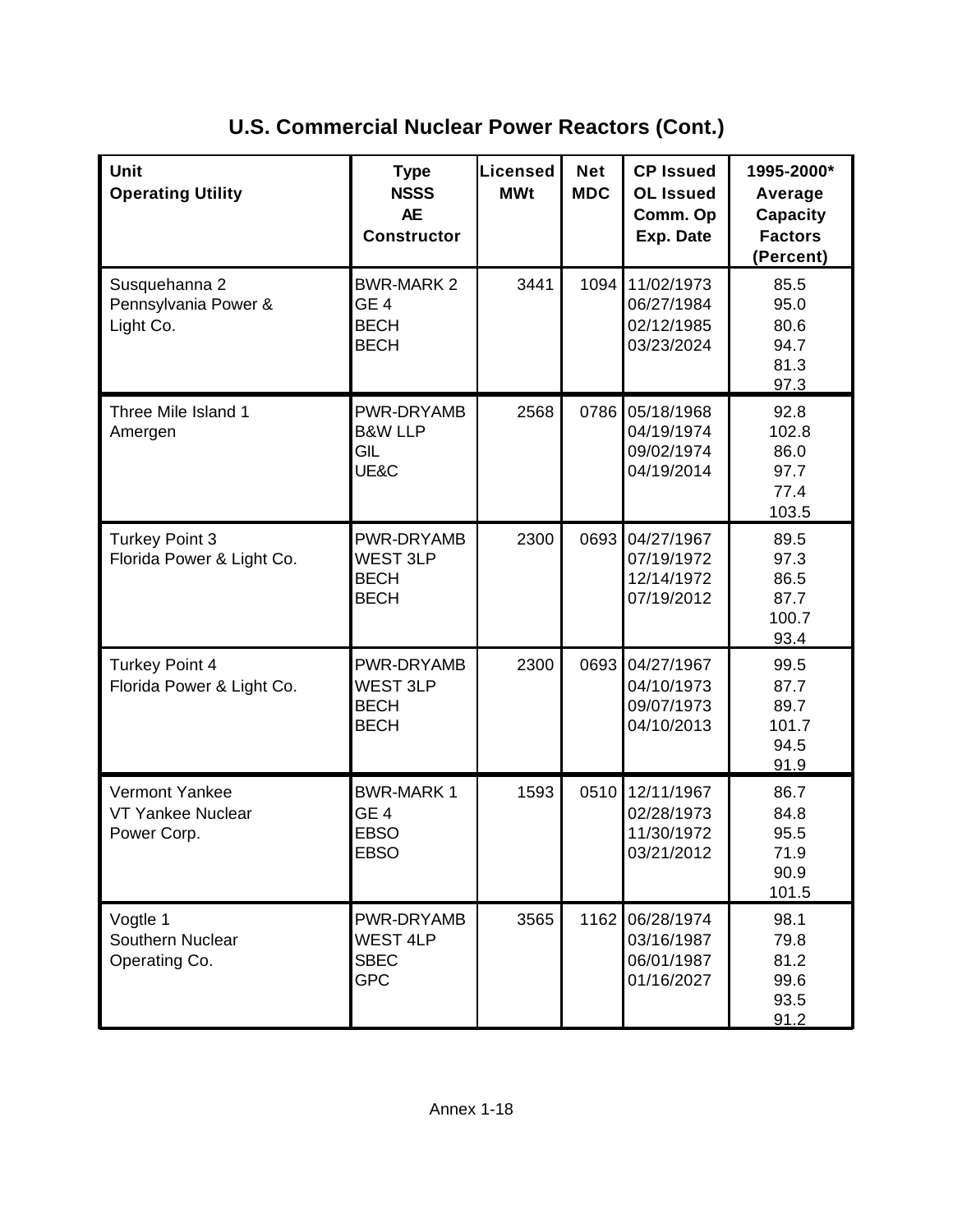| Unit<br><b>Operating Utility</b>                                    | <b>Type</b><br><b>NSSS</b><br><b>AE</b><br><b>Constructor</b>    | Licensed<br><b>MWt</b> | <b>Net</b><br><b>MDC</b> | <b>CP Issued</b><br><b>OL Issued</b><br>Comm. Op<br>Exp. Date | 1995-2000*<br>Average<br><b>Capacity</b><br><b>Factors</b><br>(Percent) |
|---------------------------------------------------------------------|------------------------------------------------------------------|------------------------|--------------------------|---------------------------------------------------------------|-------------------------------------------------------------------------|
| Vogtle 2<br>Southern Nuclear<br>Operating Co.                       | PWR-DRYAMB<br><b>WEST 4LP</b><br><b>SBEC</b><br><b>GPC</b>       | 3565                   | 1162                     | 06/28/1974<br>03/31/1989<br>05/20/1989<br>02/09/2029          | 90.0<br>88.5<br>101.3<br>80.2<br>87.0<br>102.4                          |
| Waterford 3<br>Entergy Operations, Inc.                             | PWR-DRYAMB<br><b>COMB CE</b><br><b>EBSO</b><br><b>EBSO</b>       | 3390                   | 1104                     | 11/14/1974<br>03/16/1985<br>09/24/1985<br>12/18/2024          | 82.4<br>94.5<br>71.4<br>89.3<br>79.0<br>89.8                            |
| Watts Bar 1<br><b>Tennessee Valley Authority</b>                    | <b>PWR-ICECND</b><br><b>WEST 4LP</b><br><b>TVA</b><br><b>TVA</b> | 3411                   | 1118                     | 01/23/1973<br>02/07/1996<br>05/27/1996<br>11/09/2035          | $\blacksquare$<br>89.1<br>77.7<br>94.7<br>84.4<br>92.4                  |
| <b>Wolf Creek 1</b><br><b>Wolf Creek Nuclear</b><br>Operating Corp. | PWR-DRYAMB<br><b>WEST 4LP</b><br><b>BECH</b><br><b>DANI</b>      | 3565                   | 1163                     | 05/31/1977<br>06/04/1985<br>09/03/1985<br>03/11/2025          | 98.7<br>80.2<br>82.7<br>101.5<br>89.3<br>88.3                           |

\**Note:* Average capacity factors are listed in year order starting with 1995.

*Source:* NRC and licensee data as compiled by the NRC.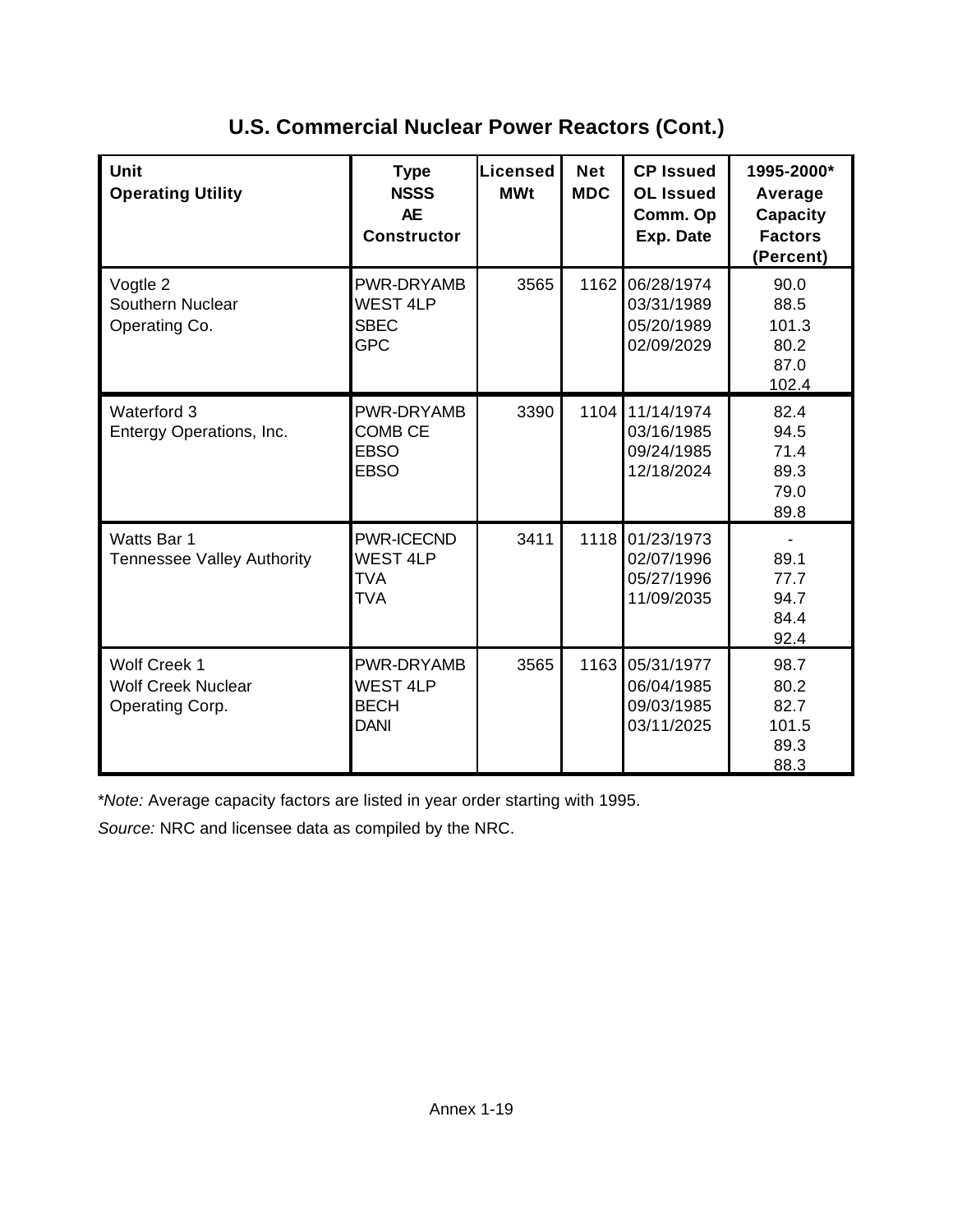# **Abbreviations Used In Annex 1**

| ABB-CE      | Asea Brown Boveri-Combustion Engineering                                                                                                     |                             |  |  |  |
|-------------|----------------------------------------------------------------------------------------------------------------------------------------------|-----------------------------|--|--|--|
| <b>ACE</b>  | ACEOWEN, Ateliers de Constructions Electriques de Charleroi S.A. (ACEC) and Cocerill<br>Ougree-Providence (COP); with Westinghouse (Belgium) |                             |  |  |  |
| <b>ACLF</b> | ACECO/Creusot-loire/Framatome/Westinghouse-Europe                                                                                            |                             |  |  |  |
| AE          | Architect-Engineer                                                                                                                           |                             |  |  |  |
| <b>AEC</b>  | <b>Atomic Energy Commission</b>                                                                                                              |                             |  |  |  |
| <b>AECL</b> | Atomic Energy of Canada, Ltd.                                                                                                                |                             |  |  |  |
| AEE         | Atomenergoexport                                                                                                                             |                             |  |  |  |
| AEP         | American Electric Power                                                                                                                      |                             |  |  |  |
| <b>AGN</b>  | Aerojet-General Nucleonics                                                                                                                   |                             |  |  |  |
| ASEA        | Asea Brown Boveri-Asea Atom                                                                                                                  |                             |  |  |  |
| B&R         | Burns & Roe                                                                                                                                  |                             |  |  |  |
| B&W         | Babcock & Wilcox                                                                                                                             |                             |  |  |  |
| <b>BALD</b> | <b>Baldwin Associates</b>                                                                                                                    |                             |  |  |  |
| <b>BECH</b> | Bechtel                                                                                                                                      |                             |  |  |  |
| <b>BRRT</b> | Brown & Root                                                                                                                                 |                             |  |  |  |
| <b>BWR</b>  | Boiling-Water Reactor                                                                                                                        |                             |  |  |  |
| COMB        | <b>Combustion Engineering</b>                                                                                                                |                             |  |  |  |
| COMM. OP.   | Date of Commercial Operation                                                                                                                 |                             |  |  |  |
| CON TYPE    | Containment Type                                                                                                                             |                             |  |  |  |
|             | <b>DRYAMB</b>                                                                                                                                | Dry, Ambient Pressure       |  |  |  |
|             | <b>DRYSUB</b>                                                                                                                                | Dry, Subatmospheric         |  |  |  |
|             | <b>HTG</b>                                                                                                                                   | High-Temperature Gas-Cooled |  |  |  |
|             | <b>ICECND</b>                                                                                                                                | Wet, Ice Condenser          |  |  |  |
|             | LMFB                                                                                                                                         | Liquid Metal Fast Breeder   |  |  |  |
|             | MARK 1                                                                                                                                       | Wet, Mark I                 |  |  |  |
|             | MARK <sub>2</sub>                                                                                                                            | Wet, Mark II                |  |  |  |
|             | MARK <sub>3</sub>                                                                                                                            | Wet, Mark III               |  |  |  |
|             | <b>OCM</b>                                                                                                                                   | Organic Cooled & Moderated  |  |  |  |
|             | <b>PTHW</b>                                                                                                                                  | Pressure Tube, Heavy Water  |  |  |  |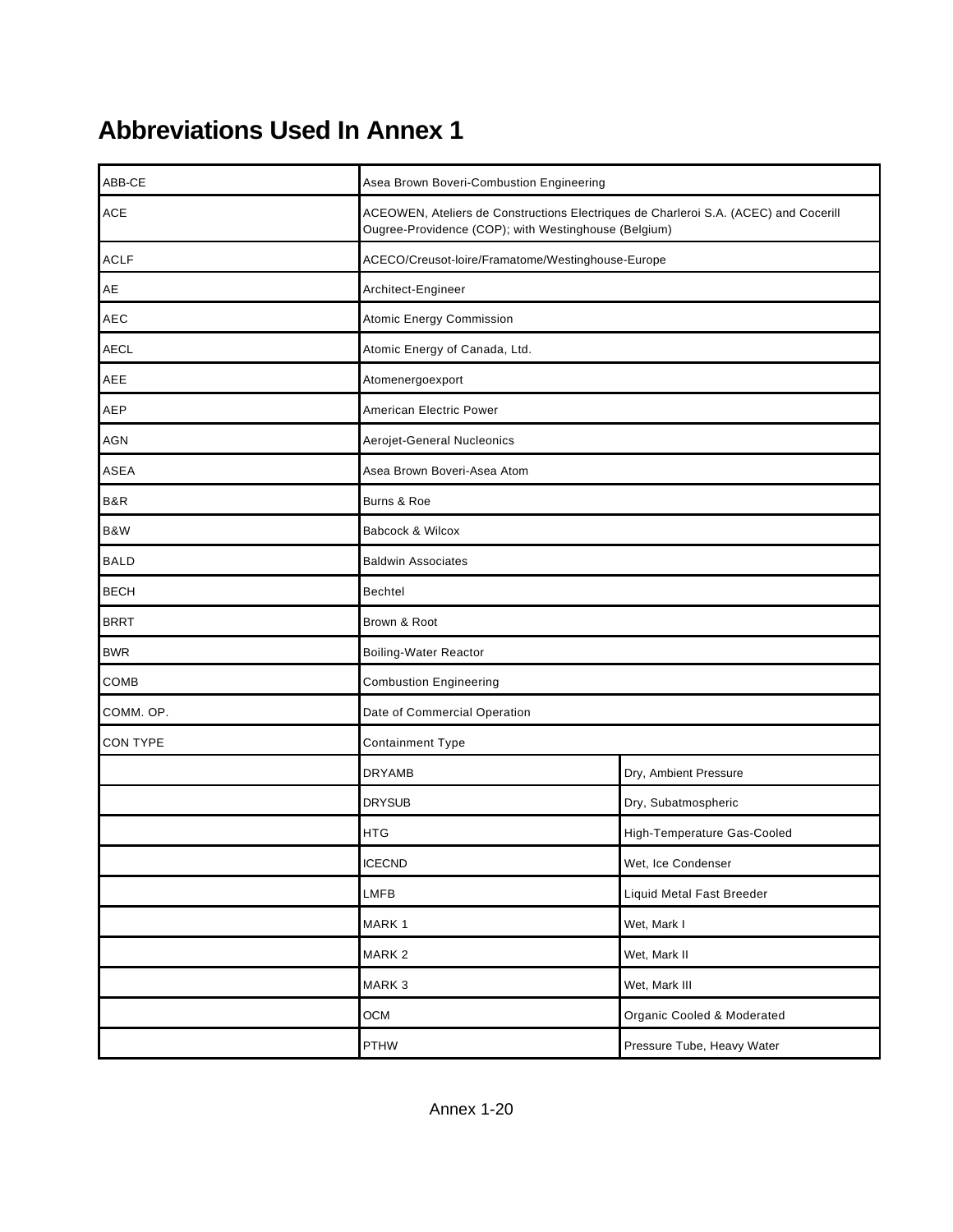# **Abbreviations Used In Annex 1 (Cont.)**

|                   | <b>SCF</b>                                  | Sodium Cooled, Fast               |  |  |  |
|-------------------|---------------------------------------------|-----------------------------------|--|--|--|
|                   | <b>SCGM</b>                                 | Sodium Cooled, Graphite Moderated |  |  |  |
| CP                | <b>Construction Permit</b>                  |                                   |  |  |  |
| CP ISSUED         | Date of Construction Permit Issuance        |                                   |  |  |  |
| <b>CPPR</b>       | <b>Construction Permit Power Reactor</b>    |                                   |  |  |  |
| <b>CWE</b>        | Commonwealth Edison Company                 |                                   |  |  |  |
| ${\sf C} {\sf X}$ | <b>Critical Assembly</b>                    |                                   |  |  |  |
| DANI              | Daniel International                        |                                   |  |  |  |
| <b>DBDB</b>       | Duke & Bechtel                              |                                   |  |  |  |
| <b>DER</b>        | Design Electric Rating                      |                                   |  |  |  |
| <b>DOE</b>        | Department of Energy                        |                                   |  |  |  |
| <b>DPR</b>        | <b>Demonstration Power Reactor</b>          |                                   |  |  |  |
| <b>DUKE</b>       | Duke Power Company                          |                                   |  |  |  |
| EBSO              | Ebasco                                      |                                   |  |  |  |
| EXP. DATE         | <b>Expiration Date of Operating License</b> |                                   |  |  |  |
| <b>FENOC</b>      | FirstEnergy Nuclear Operating Co.           |                                   |  |  |  |
| <b>FRAM</b>       | Framatome                                   |                                   |  |  |  |
| <b>FLUR</b>       | <b>Fluor Pioneer</b>                        |                                   |  |  |  |
| G&H               | Gibbs & Hill                                |                                   |  |  |  |
| GCR               | <b>Gas-Cooled Reactor</b>                   |                                   |  |  |  |
| GE                | <b>General Electric</b>                     |                                   |  |  |  |
| <b>GHDR</b>       | Gibbs & Hill & Durham & Richardson          |                                   |  |  |  |
| GIL               | <b>Gilbert Associates</b>                   |                                   |  |  |  |
| GPC               | Georgia Power Company                       |                                   |  |  |  |
| HIT               | Hitachi                                     |                                   |  |  |  |
| <b>HTG</b>        | High-Temperature Gas-Cooled                 |                                   |  |  |  |
| ${\sf HWR}$       | Pressurized Heavy-Water Reactor             |                                   |  |  |  |
| <b>IES</b>        | Iowa Electric                               |                                   |  |  |  |
| <b>JONES</b>      | J. A. Jones                                 |                                   |  |  |  |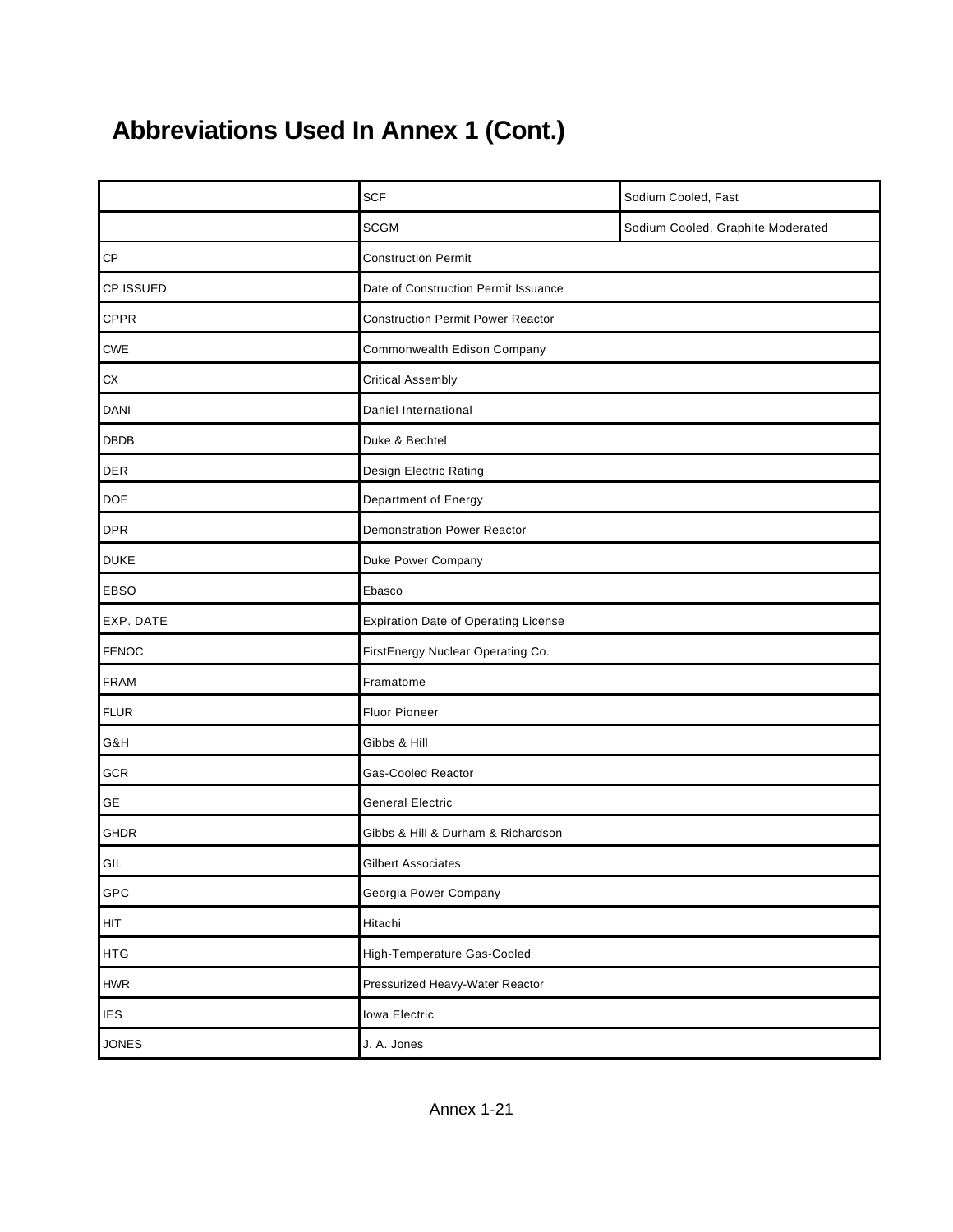# **Abbreviations Used In Annex 1 (Cont.)**

| KAIS        | Kaiser Engineers                               |                                     |  |  |  |  |
|-------------|------------------------------------------------|-------------------------------------|--|--|--|--|
| KWU         | Kraftwerk Union, Siemens AG                    |                                     |  |  |  |  |
| LIC. TYPE:  | License Type                                   |                                     |  |  |  |  |
|             | CP                                             | <b>Construction Permit</b>          |  |  |  |  |
|             | OL-FP                                          | <b>Operating License-Full Power</b> |  |  |  |  |
|             | OL-LP                                          | <b>Operating License-Low Power</b>  |  |  |  |  |
| MAE         | Ministry of Atomic Energy, Russian Federation  |                                     |  |  |  |  |
| <b>MDC</b>  | Maximum Dependable<br>Capacity - Net           |                                     |  |  |  |  |
| MHI         | Mitsubishi Heavy Industries, Ltd.              |                                     |  |  |  |  |
| MWe         | <b>Megawatts Electrical</b>                    |                                     |  |  |  |  |
| <b>MWt</b>  | <b>Megawatts Thermal</b>                       |                                     |  |  |  |  |
| <b>NIAG</b> | Niagara Mohawk Power<br>Corporation            |                                     |  |  |  |  |
| <b>NPF</b>  | Nuclear Power Facility                         |                                     |  |  |  |  |
| <b>NSP</b>  | Northern States Power Company                  |                                     |  |  |  |  |
| <b>NSSS</b> | Nuclear Steam System Supplier &<br>Design Type |                                     |  |  |  |  |
|             | $\mathbf{1}$                                   | GE Type 1                           |  |  |  |  |
|             | $\overline{\mathbf{c}}$                        | GE Type 2                           |  |  |  |  |
|             | 3                                              | GE Type 3                           |  |  |  |  |
|             | 4                                              | GE Type 4                           |  |  |  |  |
|             | 5                                              | GE Type 5                           |  |  |  |  |
|             | 6                                              | GE Type 6                           |  |  |  |  |
|             | 2LP                                            | Westinghouse Two-Loop               |  |  |  |  |
|             | 3LP                                            | Westinghouse Three-Loop             |  |  |  |  |
|             | 4LP                                            | Westinghouse Four-Loop              |  |  |  |  |
|             | CE                                             | <b>Combustion Engineering</b>       |  |  |  |  |
|             | <b>CE80</b>                                    | CE Standard Design                  |  |  |  |  |
|             | LLP                                            | <b>B&amp;W Lowered Loop</b>         |  |  |  |  |
|             | <b>RLP</b>                                     | <b>B&amp;W Raised Loop</b>          |  |  |  |  |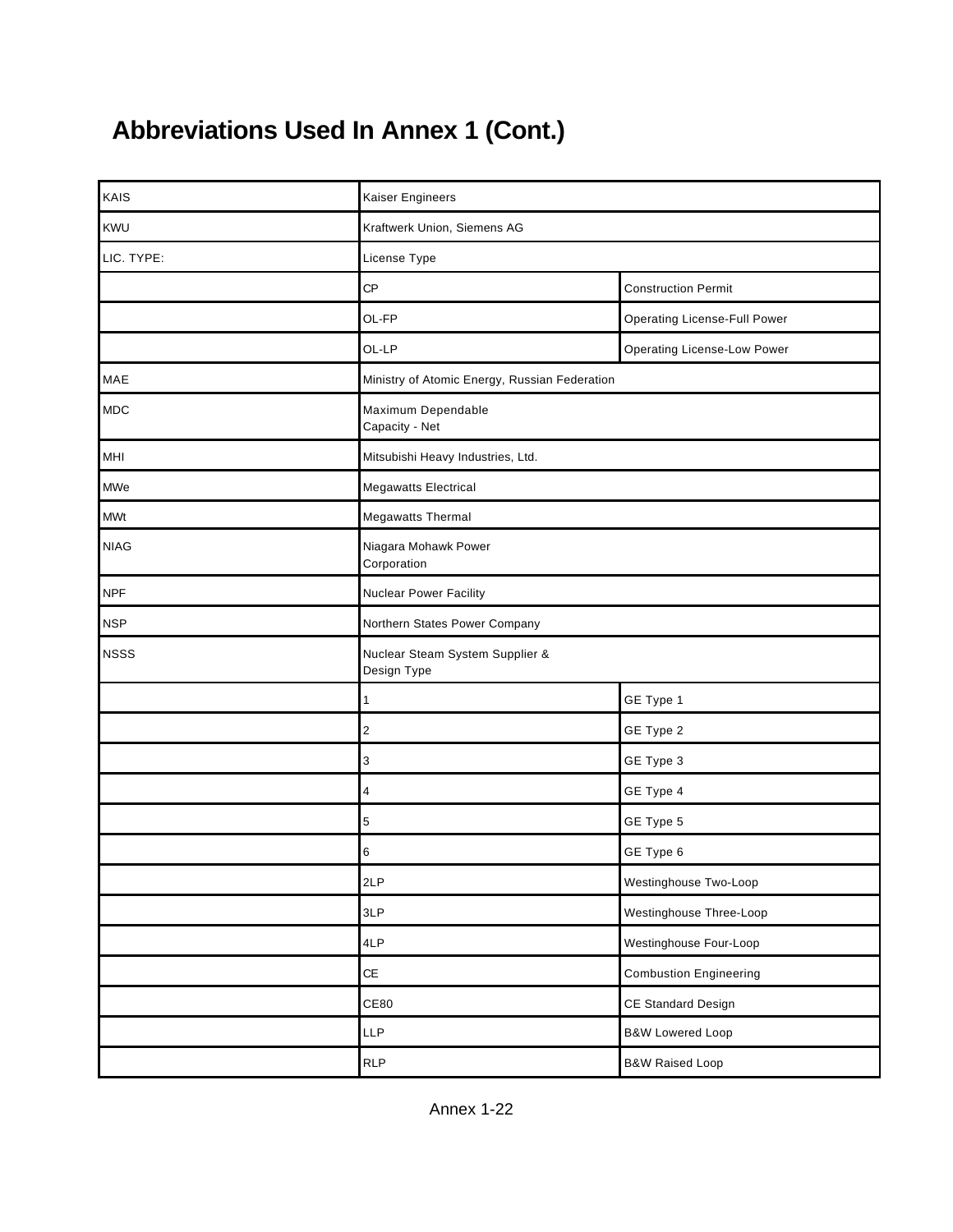# **Abbreviations Used In Annex 1 (Cont.)**

| OL          | <b>Operating License</b>                              |
|-------------|-------------------------------------------------------|
| OL ISSUED   | Date of Latest Full Power<br><b>Operating License</b> |
| PECO        | Philadelphia Energy Company                           |
| PG&E        | Pacific Gas & Electric Company                        |
| <b>PHWR</b> | Pressurized Heavy-Water-Moderated Reactor             |
| PSE         | Pioneer Services & Engineering                        |
| <b>PUBS</b> | Public Service Electric & Gas Company                 |
| <b>PWR</b>  | Pressurized-Water Reactor                             |
| ${\sf R}$   | Research                                              |
| S&L         | Sargent & Lundy                                       |
| S&W         | Stone & Webster                                       |
| <b>SBEC</b> | Southern Services & Bechtel                           |
| SSI         | Southern Services Incorporated                        |
| <b>STP</b>  | South Texas Project                                   |
| <b>TXU</b>  | <b>Texas Utilities</b>                                |
| <b>TNPG</b> | The Nuclear Power Group                               |
| <b>TOSH</b> | Toshiba                                               |
| TR          | <b>Test Reactor</b>                                   |
| <b>TVA</b>  | Tennessee Valley Authority                            |
| UE&C        | <b>United Engineers &amp; Constructors</b>            |
| <b>UTR</b>  | <b>Universal Training Reactor</b>                     |
| VT          | Vermont                                               |
| <b>WDCO</b> | Westinghouse Development Corporation                  |
| <b>WEST</b> | Westinghouse Electric                                 |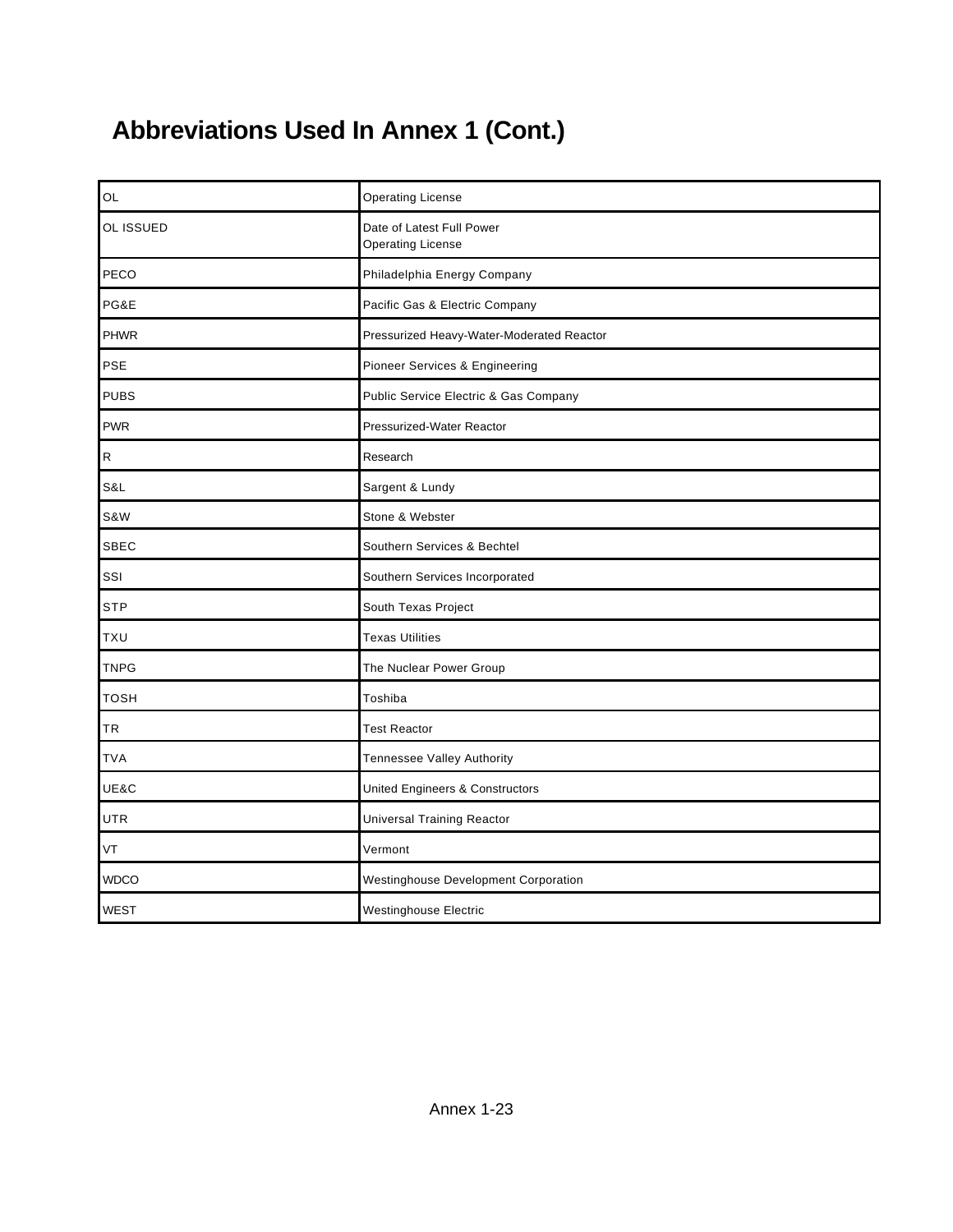ANNEX 2: Tables 3.1 - 3.6

Table 3.1: At-power Precursors Involving Initiating Events Sorted by Event Identifier

Table 3.2: At-power Precursors Involving Unavailabilities Sorted by Event Identifier

Table 3.3: At-power Precursors Involving Initiating Events Sorted by CCDP (Conditional Core Damage Probability

Table 3.4: At-power Precursors Involving Unavailabilities Sorted by Importance

Table 3.5: Index of "Containment-Related" Events"

Table 3.6: Index of "Interesting" Events"

SOURCE: NUREG/CR-4674, Vol. 27, "Precursors to Potential Severe Core Damage Accidents: 1999-- A Status Report, July 2000

RELEVANT ARTICLE: 6

#### ACRONYMS:

| <b>BWR</b>  | Boiling water reactor               |
|-------------|-------------------------------------|
| <b>CCDP</b> | Conditional core damage probability |
| <b>CDP</b>  | Core damage probability             |
| <b>CCW</b>  | Component cooling water             |
| <b>ECCS</b> | Emergency core cooling system       |
| <b>EDG</b>  | Emergency diesel generator          |
| LER         | Licensee event report               |
| LOOP        | Loss of offsite power               |
| <b>PWR</b>  | Pressurized water reactor           |
|             |                                     |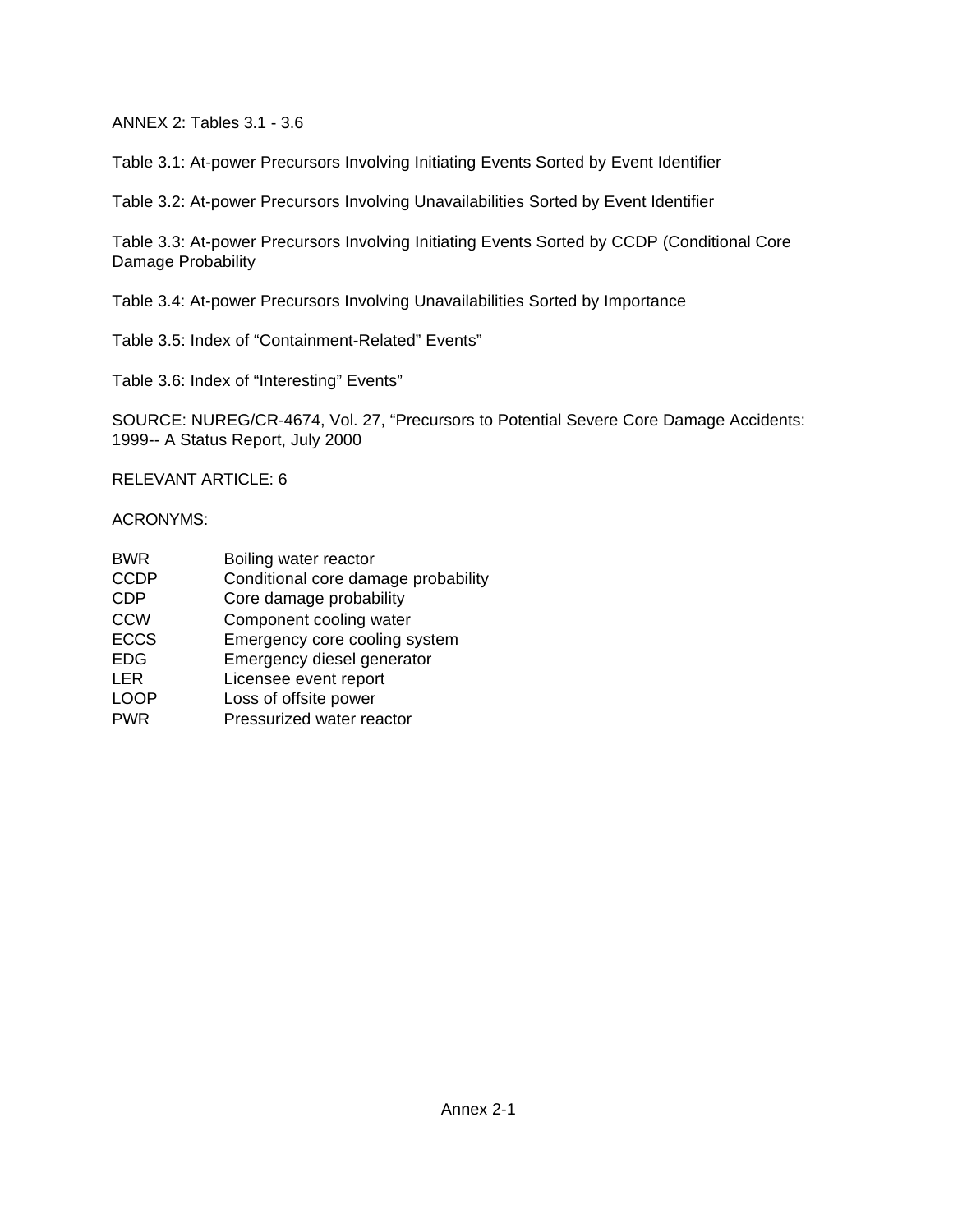| Plant          | Event identifier | <b>Description</b>                                                                                                                                       | <b>Plant</b><br>type | Event<br>date | <b>CCDP</b>          | Event<br>type |
|----------------|------------------|----------------------------------------------------------------------------------------------------------------------------------------------------------|----------------------|---------------|----------------------|---------------|
| Davis Besse    | LER 346/98-011   | Manual reactor trip while<br>recovering from a component<br>cooling system leak and<br>de-energizing of<br>safety-related bus D1 and<br>nonsafety bus D2 | <b>PWR</b>           | 10/14/98      | $4.7 \times 10^{-5}$ | Transient     |
| Indian Point 2 | LER 247/99-015   | Loss of offsite power (LOOP)<br>to safety-related buses<br>following a reactor trip and<br>tripping of a emergency diesel<br>output breaker              | <b>PWR</b>           | 08/31/99      | $4.7 \times 10^{-5}$ | LOOP          |

**Table 3.1 At-power Precursors Involving Initiating Events Sorted by Event Identifier**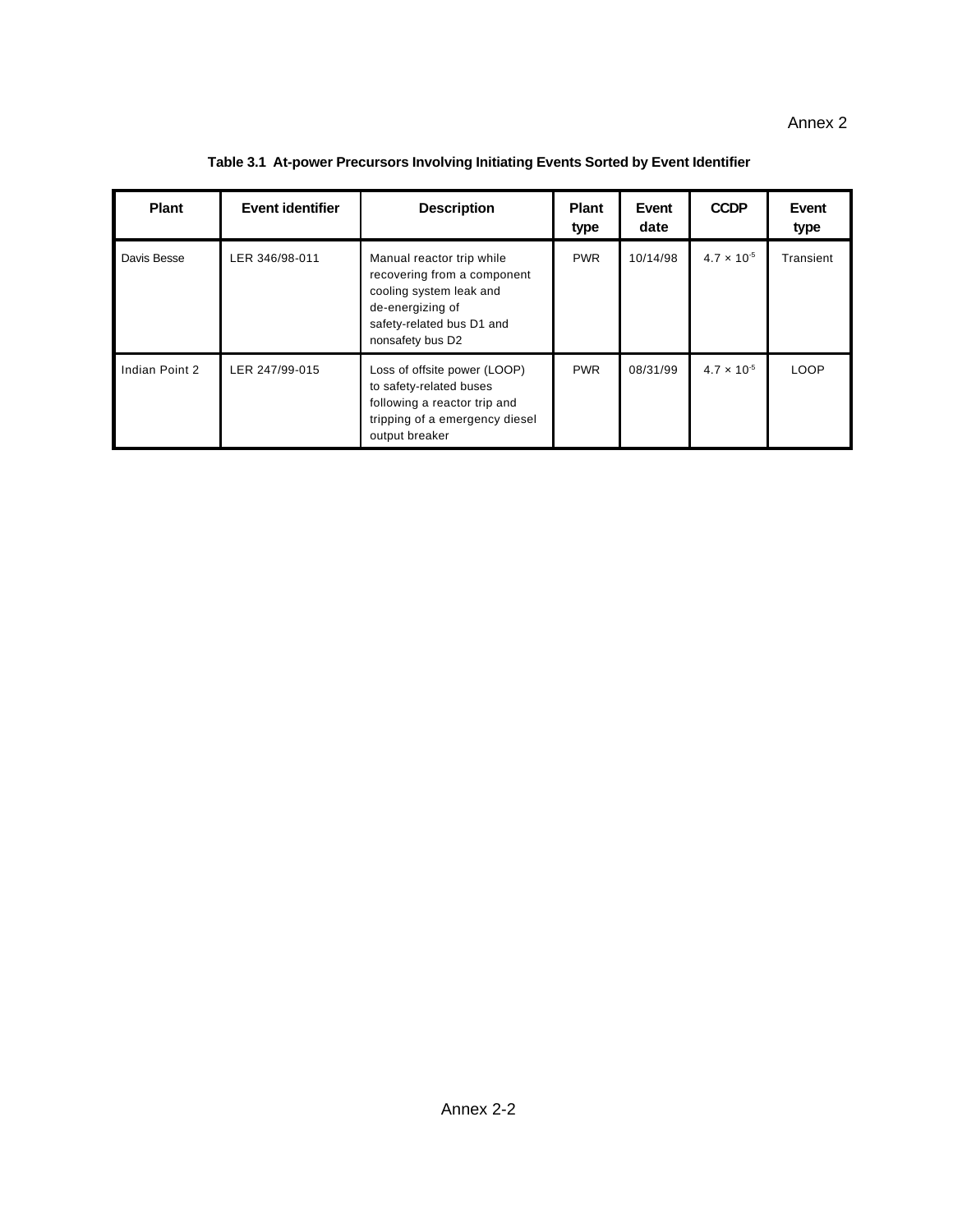| <b>Plant</b> | Event<br>identifier                                                                   | <b>Description</b>                                                                                                               | <b>Plant</b><br>type | Event<br>date | <b>CCDP</b> | Importance<br>$(CCDF - CDP)$                       | <b>Event type</b> |
|--------------|---------------------------------------------------------------------------------------|----------------------------------------------------------------------------------------------------------------------------------|----------------------|---------------|-------------|----------------------------------------------------|-------------------|
| Oconee 1     | LER 269-99-<br>001                                                                    | Postulated high-energy<br>line leaks or breaks in<br>turbine building leading to<br>failure of safety-related<br>4 kV switchgear | <b>PWR</b>           | 2/24/99       |             | $1.0 \times 10^{-3}$<br>to<br>$1.0 \times 10^{-5}$ | Unavailability    |
| Oconee 2     | LER 269-99-<br>001                                                                    | Postulated high-energy<br>line leaks or breaks in<br>turbine building leading to<br>failure of safety-related<br>4 kV switchgear | <b>PWR</b>           | 2/24/99       |             | $2.7 \times 10^{-4}$<br>to<br>$2.7 \times 10^{-6}$ | Unavailability    |
| Oconee 3     | LER 269-99-<br>001                                                                    | Postulated high-energy<br>line leaks or breaks in<br>turbine building leading to<br>failure of safety-related<br>4 kV switchgear | <b>PWR</b>           | 2/24/99       |             | $2.6 \times 10^{-4}$<br>to<br>$2.6 \times 10^{-6}$ | Unavailability    |
| Cook 1       | Inspection<br>reports:<br>$50-$<br>315/316/97-<br>024<br>$50-$<br>315/316/99-<br>010  | Lack of procedure for<br>manually<br>backwashinging the<br>emergency service<br>water pump discharge<br>strainers                | <b>PWR</b>           | 12/97<br>5/99 |             | $3.2 \times 10^{-5}$                               | Unavailability    |
| Cook 2       | Inspection<br>reports:<br>$50 -$<br>315/316/97-<br>024<br>$50-$<br>315/316/99-<br>010 | Lack of procedure for<br>manually backwashing<br>the emergency service<br>water pump discharge<br>strainers                      | <b>PWR</b>           | 12/97<br>5/99 |             | $3.2 \times 10^{-5}$                               | Unavailability    |
| Cook 1       | LER 315/99-<br>026                                                                    | High energy line break<br>programmatic results in<br>unanalyzed conditions                                                       | <b>PWR</b>           | 10/22/99      |             | $4.3 \times 10^{-4}$                               | Unavailability    |
| Cook 2       | LER 315/99-<br>026                                                                    | High energy line break<br>programmatic results in<br>unanalyzed conditions                                                       | <b>PWR</b>           | 10/22/99      |             | $4.3 \times 10^{-4}$                               | Unavailability    |
| Cook 1       | LER 315/99-<br>031                                                                    | Valves required to<br>operate post-accident<br>could fail to open due to<br>pressure locking/thermal<br>binding                  | <b>PWR</b>           | 12/30/99      |             | $3.7 \times 10^{-5}$                               | Unavailability    |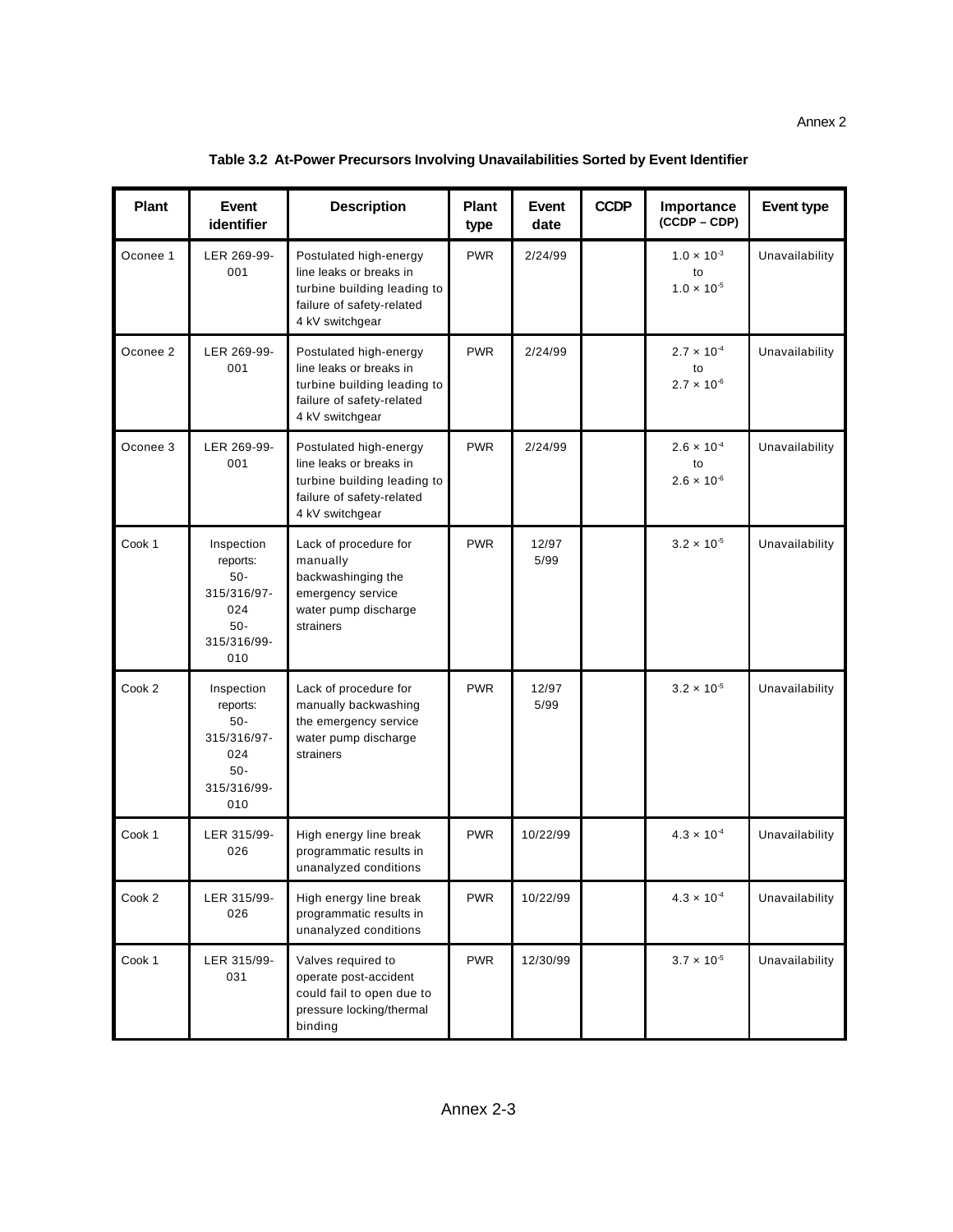| Cook 2 | LER 315/99-<br>031 | Valves required to<br>operate post-accident<br>could fail to open due to<br>pressure locking/thermal | <b>PWR</b> | 12/30/99 | $3.7 \times 10^{-5}$ | Unavailability |
|--------|--------------------|------------------------------------------------------------------------------------------------------|------------|----------|----------------------|----------------|
|        |                    | binding                                                                                              |            |          |                      |                |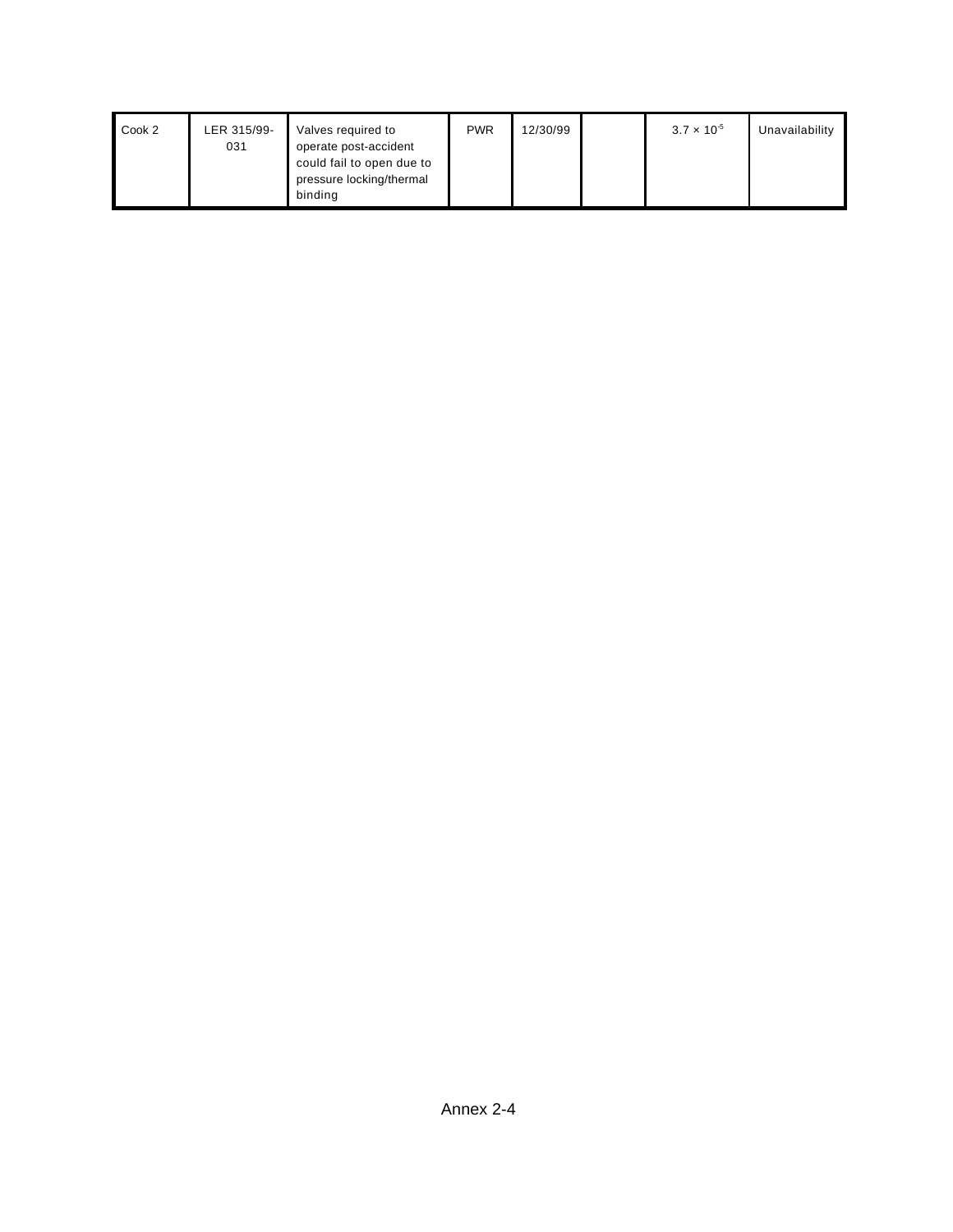Annex 2

#### **Table 3.3 At-Power Precursors Involving Initiating Events Sorted by CCDP**

| <b>CCDP</b>                   | <b>Plant</b>  | <b>Plant</b><br>Type | Event<br><b>Identifier</b> | <b>Description</b>                                                                                                                                    | Event<br>Date | Event<br>Type |
|-------------------------------|---------------|----------------------|----------------------------|-------------------------------------------------------------------------------------------------------------------------------------------------------|---------------|---------------|
| 5.6 $\times$ 10 <sup>-4</sup> | Davis-Besse 1 | <b>PWR</b>           | LER 346/98-006             | A tornado touchdown causes<br>a complete (weather-related)<br>loss of offsite power (LOOP)                                                            | 06/24/98      | <b>LOOP</b>   |
| $1.4 \times 10^{-5}$          | Davis-Besse 1 | <b>PWR</b>           | LER 346/98-011             | Manual reactor trip while<br>recovering from a component<br>cooling system leak and<br>de-energizing of safety-related<br>bus D1 and nonsafety bus D2 | 10/14/98      | <b>TRANS</b>  |

#### **Table 3.4 At-Power Precursors Involving Unavailabilities Sorted by Importance**

| Importance<br>(CCDP-CDP) | <b>CCDP</b>          | Plant                    | Plant<br><b>Type</b> | Event<br><b>Identifier</b> | <b>Description</b>                                                                                                                        | Event<br><b>Date</b> | Event<br><b>Type</b> |
|--------------------------|----------------------|--------------------------|----------------------|----------------------------|-------------------------------------------------------------------------------------------------------------------------------------------|----------------------|----------------------|
| $1.1 \times 10^{-5}$     | $6.9 \times 10^{-5}$ | <b>Big Rock</b><br>Point | <b>BWR</b>           | LER 155/98-<br>001         | <b>Standby Liquid Control</b><br>System unavailable<br>for 13 years                                                                       | 07/14/98             | Unavailability       |
| $8.1 \times 10^{-6}$     | $9.0 \times 10^{-6}$ | Byron 1                  | <b>PWR</b>           | LER 454/98-<br>018         | Long-term<br>unavailability (18 d) of<br>an emergency diesel<br>generator (EDG)                                                           | 09/12/98             | Unavailability       |
| $7.2 \times 10^{-6}$     | $4.6 \times 10^{-5}$ | San<br>Onofre 2          | <b>PWR</b>           | LER 361/98-<br>003         | Inoperable sump<br>recirculation valve                                                                                                    | 02/05/98             | Unavailability       |
| $2.7 \times 10^{-6}$     | $5.9 \times 10^{-5}$ | Cook 2                   | <b>PWR</b>           | LER 316/98-<br>005         | A postulated crack in<br>a unit 2 main steam<br>line may degrade the<br>ability of the adjacent<br>CCW pumps to<br>perform their function | 01/22/98             | Unavailability       |
| $1.7 \times 10^{-6}$     | $2.0 \times 10^{-5}$ | Oconee 1                 | <b>PWR</b>           | LER 269/98-<br>$004, -005$ | Calibration and<br>calculational errors<br>compromise ECCS<br>transfer to emergency<br>sump                                               | 02/12/98             | Unavailability       |
| $1.7 \times 10^{-6}$     | $2.0 \times 10^{-5}$ | Oconee 2                 | <b>PWR</b>           | LER 269/98-<br>004, -005   | Calibration and<br>calculational errors<br>compromise ECCS<br>transfer to emergency<br>sump                                               | 02/12/98             | Unavailability       |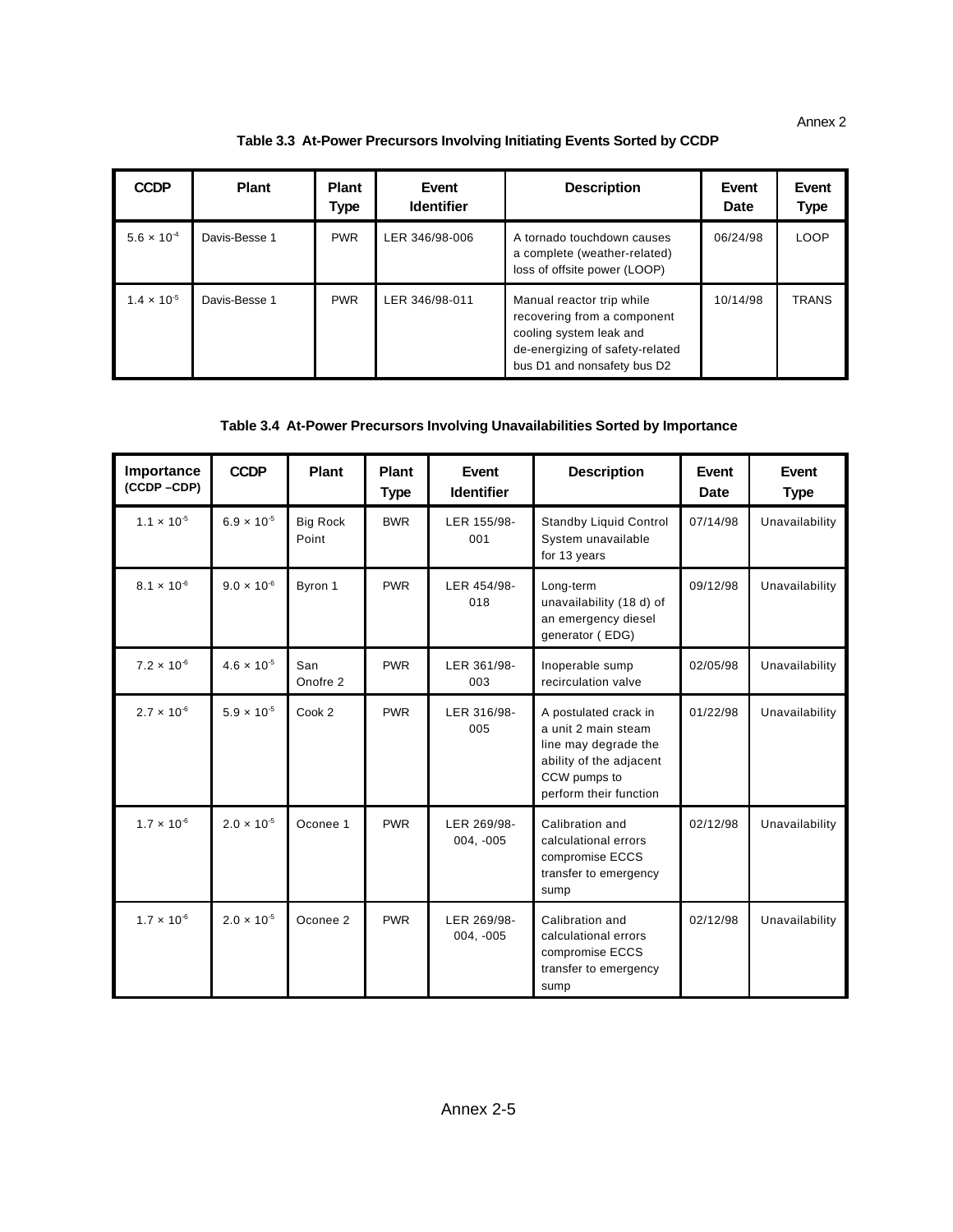| $1.4 \times 10^{-6}$ | $1.9 \times 10^{-5}$ | Oconee 3 | <b>PWR</b> | LER 269/98-<br>004, -005 | Calibration and<br>calculational errors<br>compromise<br>emergency core<br>cooling system<br>transfer to emergency<br>sump | 02/12/98 | Unavailability |
|----------------------|----------------------|----------|------------|--------------------------|----------------------------------------------------------------------------------------------------------------------------|----------|----------------|
|----------------------|----------------------|----------|------------|--------------------------|----------------------------------------------------------------------------------------------------------------------------|----------|----------------|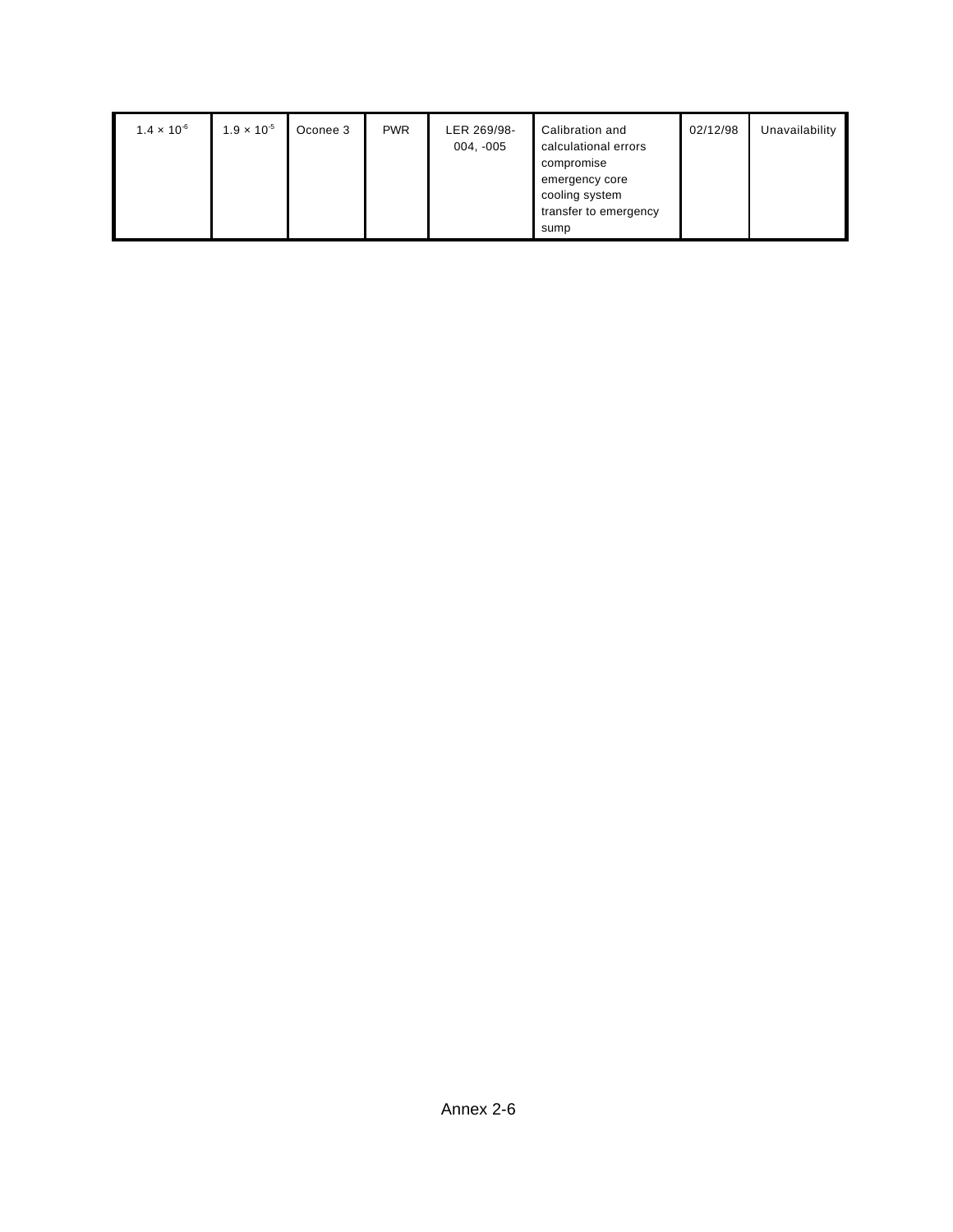#### Annex 2

#### **Table 3.5 Index of "Containment-Related" Events**

| <b>Plant</b> | <b>Plant</b><br>Type | Event<br><b>Identifier</b> | <b>Description</b>                                                        | <b>Event Date</b> | <b>Event Type</b> |
|--------------|----------------------|----------------------------|---------------------------------------------------------------------------|-------------------|-------------------|
| Millstone 2  | <b>PWR</b>           | LER 336/98-011             | Feedwater valves may not be able to<br>close fully on an isolation signal | 05/19/98          | Unavailability    |

#### **Table 3.6 Index of "Interesting" Events**

| <b>Plant</b>  | <b>Plant</b><br>Type | Event<br><b>Identifier</b> | <b>Description</b>                                                                                          | <b>Event Date</b> | <b>Event Type</b> |
|---------------|----------------------|----------------------------|-------------------------------------------------------------------------------------------------------------|-------------------|-------------------|
| Point Beach 1 | <b>PWR</b>           | LER 226/98-002             | Loss of the station auxiliary transformer<br>while at power                                                 | 01/08/98          | Transient         |
| Columbia      | <b>BWR</b>           | LER 397/98-011             | Flooding of pump room of emergency<br>core cooling system because of a fire<br>protection system pipe break | 06/17/98          | Unavailability    |